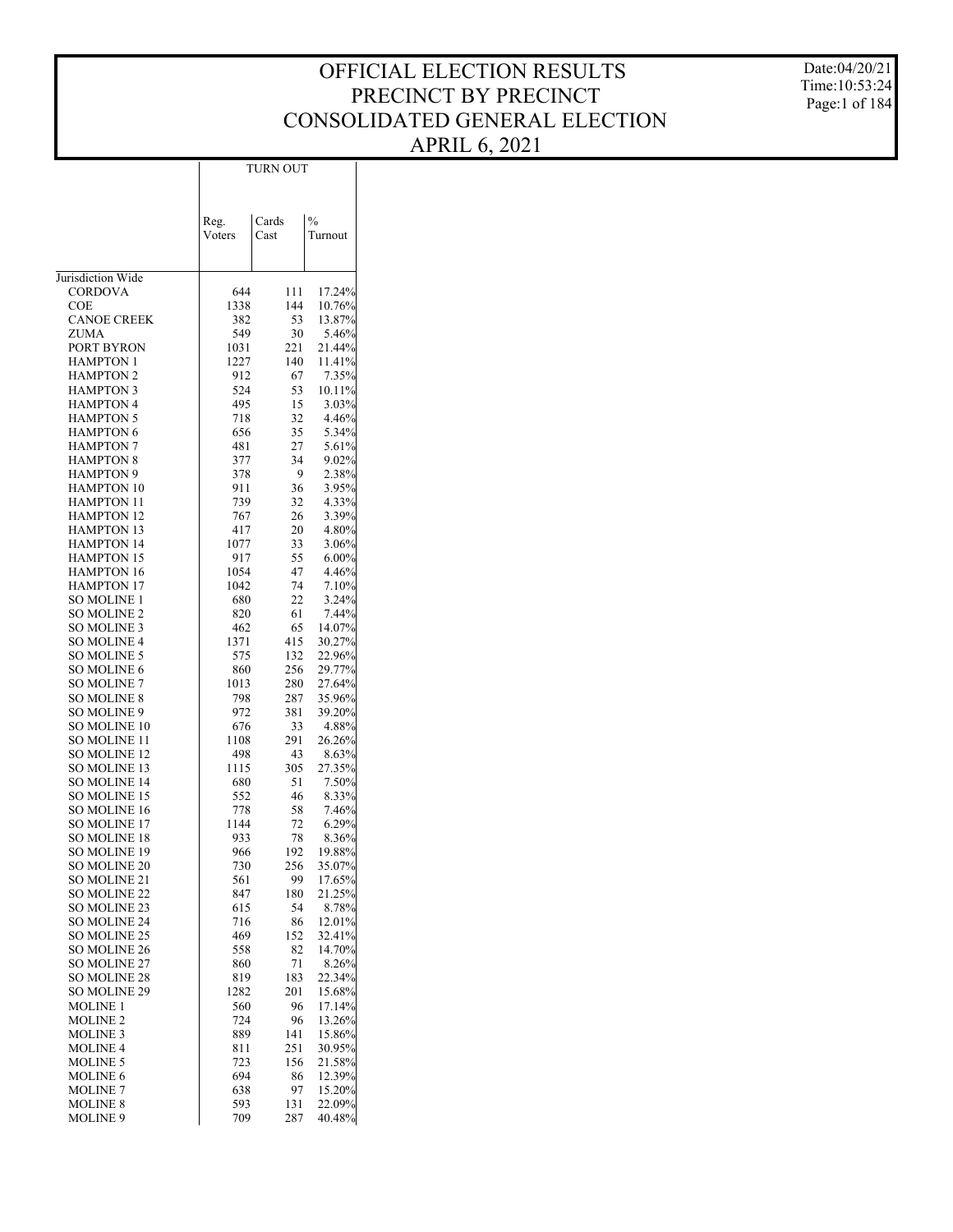Date:04/20/21 Time:10:53:24 Page:2 of 184

|                                                      | Reg.        | Cards      | $\frac{0}{0}$    |
|------------------------------------------------------|-------------|------------|------------------|
|                                                      | Voters      | Cast       | Turnout          |
|                                                      |             |            |                  |
| MOLINE 10                                            | 800         | 92         | 11.50%           |
| <b>MOLINE 11</b>                                     | 794         | 148        | 18.64%           |
| <b>MOLINE 12</b>                                     | 440         | 59         | 13.41%           |
| <b>MOLINE 13</b><br><b>MOLINE 14</b>                 | 710<br>382  | 172<br>62  | 24.23%<br>16.23% |
| <b>MOLINE 15</b>                                     | 674         | 129        | 19.14%           |
| <b>MOLINE 16</b>                                     | 762         | 178        | 23.36%           |
| <b>MOLINE 17</b>                                     | 620         | 131        | 21.13%           |
| <b>MOLINE 18</b>                                     | 734         | 171        | 23.30%           |
| <b>MOLINE 19</b><br><b>MOLINE 20</b>                 | 422<br>668  | 65<br>221  | 15.40%<br>33.08% |
| ROCK ISLAND 1                                        | 511         | 63         | 12.33%           |
| ROCK ISLAND 2                                        | 233         | 33         | 14.16%           |
| ROCK ISLAND 3                                        | 539         | 76         | 14.10%           |
| ROCK ISLAND 4                                        | 252         | 34         | 13.49%           |
| ROCK ISLAND 5                                        | 669         | 129        | 19.28%           |
| ROCK ISLAND 6<br>ROCK ISLAND 7                       | 724<br>510  | 138<br>92  | 19.06%<br>18.04% |
| ROCK ISLAND 8                                        | 381         | 105        | 27.56%           |
| ROCK ISLAND 9                                        | 731         | 92         | 12.59%           |
| ROCK ISLAND 10                                       | 898         | 244        | 27.17%           |
| ROCK ISLAND 11                                       | 261         | 60         | 22.99%           |
| ROCK ISLAND 12                                       | 467         | 57         | 12.21%           |
| ROCK ISLAND 13<br>ROCK ISLAND 14                     | 379         | 75<br>79   | 19.79%<br>14.52% |
| ROCK ISLAND 15                                       | 544<br>789  | 139        | 17.62%           |
| SO ROCK ISLAND 1                                     | 651         | 101        | 15.51%           |
| <b>SO ROCK ISLAND 2</b>                              | 581         | 108        | 18.59%           |
| <b>SO ROCK ISLAND 3</b>                              | 987         | 235        | 23.81%           |
| SO ROCK ISLAND 4                                     | 843         | 260        | 30.84%           |
| <b>SO ROCK ISLAND 5</b>                              | 872         | 265        | 30.39%           |
| <b>SO ROCK ISLAND 6</b><br><b>SO ROCK ISLAND 7</b>   | 809<br>632  | 219<br>162 | 27.07%<br>25.63% |
| <b>SO ROCK ISLAND 8</b>                              | 852         | 263        | 30.87%           |
| <b>SO ROCK ISLAND 9</b>                              | 564         | 105        | 18.62%           |
| <b>SO ROCK ISLAND 10</b>                             | 798         | 210        | 26.32%           |
| <b>SO ROCK ISLAND 11</b>                             | 797         | 280        | 35.13%           |
| <b>SO ROCK ISLAND 12</b><br><b>SO ROCK ISLAND 13</b> | 1036<br>933 | 296<br>281 | 28.57%           |
| <b>SO ROCK ISLAND 14</b>                             | 821         | 319        | 30.12%<br>38.86% |
| <b>SO ROCK ISLAND 15</b>                             | 622         | 95         | 15.27%           |
| <b>SO ROCK ISLAND 16</b>                             | 380         | 33         | 8.68%            |
| BLACKHAWK 1                                          | 527         | 26         | 4.93%            |
| BLACKHAWK 2                                          | 519         | 22         | $4.24\%$         |
| <b>BLACKHAWK 3</b><br>BLACKHAWK 4                    | 1704<br>983 | 101<br>129 | 5.93%<br>13.12%  |
| <b>BLACKHAWK 5</b>                                   | 498         | 18         | 3.61%            |
| <b>BLACKHAWK 6</b>                                   | 900         | 37         | 4.11%            |
| <b>BLACKHAWK 7</b>                                   | 1218        | 201        | 16.50%           |
| COAL VALLEY 1                                        | 911         | 118        | 12.95%           |
| <b>COAL VALLEY 2</b>                                 | 631         | 38         | 6.02%            |
| <b>COAL VALLEY 3</b><br>RURAL                        | 1678<br>758 | 197<br>123 | 11.74%<br>16.23% |
| <b>BOWLING 1</b>                                     | 1417        | 62         | 4.38%            |
| <b>BOWLING 2</b>                                     | 1027        | 21         | 2.04%            |
| <b>EDGINGTON 1</b>                                   | 568         | 34         | 5.99%            |
| <b>EDGINGTON 2</b>                                   | 473         | 28         | 5.92%            |
| ANDALUSIA                                            | 1751        | 145        | 8.28%            |
| <b>BUFFALO PRAIRIE</b><br>DRURY                      | 614<br>555  | 180<br>21  | 29.32%<br>3.78%  |
| Total                                                | 90239       | 14644      | 16.23%           |

TURN OUT

 $\overline{\phantom{a}}$ 

 $\overline{\phantom{a}}$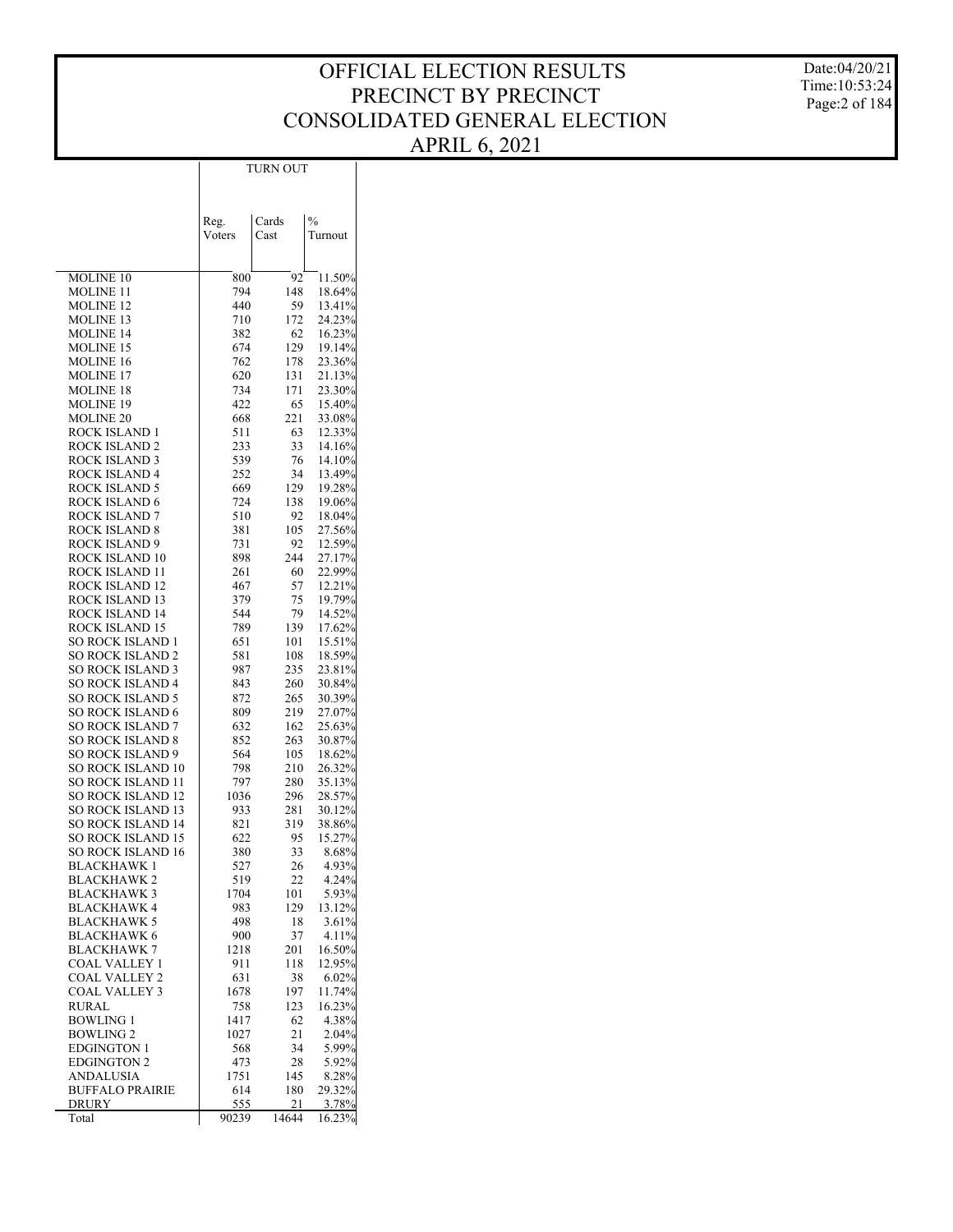Date:04/20/21 Time:10:53:24 Page:3 of 184

|                                       |                | ANDALUSIA VILLAGE PRESIDENT |                         |                        |                                |                                 |  |  |  |  |  |
|---------------------------------------|----------------|-----------------------------|-------------------------|------------------------|--------------------------------|---------------------------------|--|--|--|--|--|
|                                       | Reg.<br>Voters | Times<br>Counted            | Times<br>Blank<br>Voted | Times<br>Over<br>Voted | Number<br>Of<br>Under<br>Votes | <b>ANDREW</b><br><b>PITTARD</b> |  |  |  |  |  |
| Jurisdiction Wide<br><b>ANDALUSIA</b> | 852            | 88                          |                         | 12                     | $\Omega$                       | 76 100.00%                      |  |  |  |  |  |
| Total                                 | 852            | 88                          |                         | 12                     | $\theta$                       | 76 100.00%<br>$\Omega$          |  |  |  |  |  |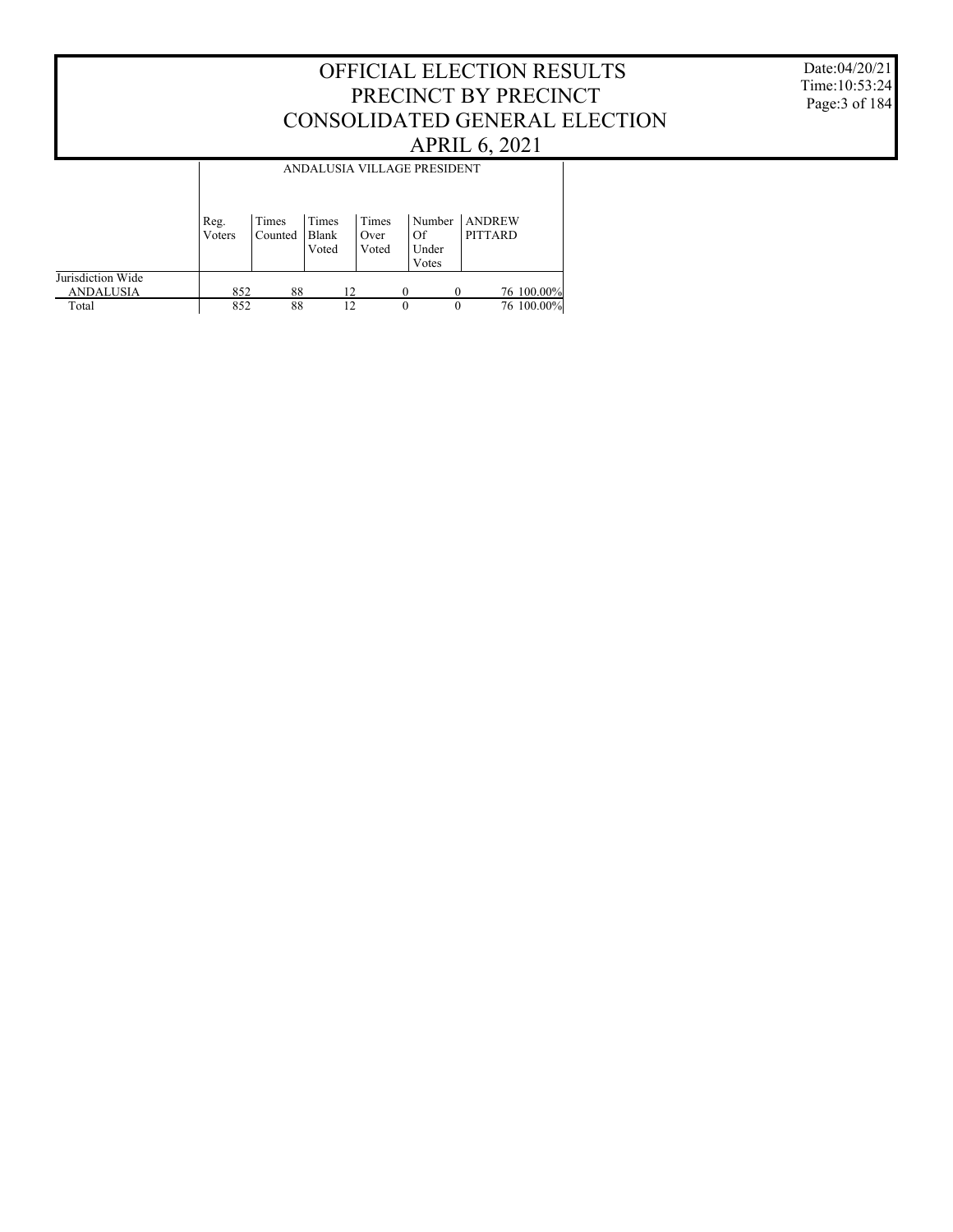Date:04/20/21 Time:10:53:24 Page:4 of 184

|                                       |        | ANDALUSIA VILLAGE TRUSTEE |                |               |                      |                 |        |                  |        |  |  |
|---------------------------------------|--------|---------------------------|----------------|---------------|----------------------|-----------------|--------|------------------|--------|--|--|
|                                       | Reg.   | Times                     | Times          | Times         | Number               | <b>CRAIG</b>    |        | <b>ALEXANDER</b> |        |  |  |
|                                       | Voters | Counted                   | Blank<br>Voted | Over<br>Voted | Of<br>Under<br>Votes | <b>BRACKNEY</b> |        | <b>MELODY</b>    |        |  |  |
| Jurisdiction Wide<br><b>ANDALUSIA</b> | 852    | 88                        | 18             |               | 110<br>0             | 44              | 44.00% | 56               | 56.00% |  |  |
| Total                                 | 852    | 88                        | 18             |               | 110<br>0             | 44              | 44.00% | 56               | 56.00% |  |  |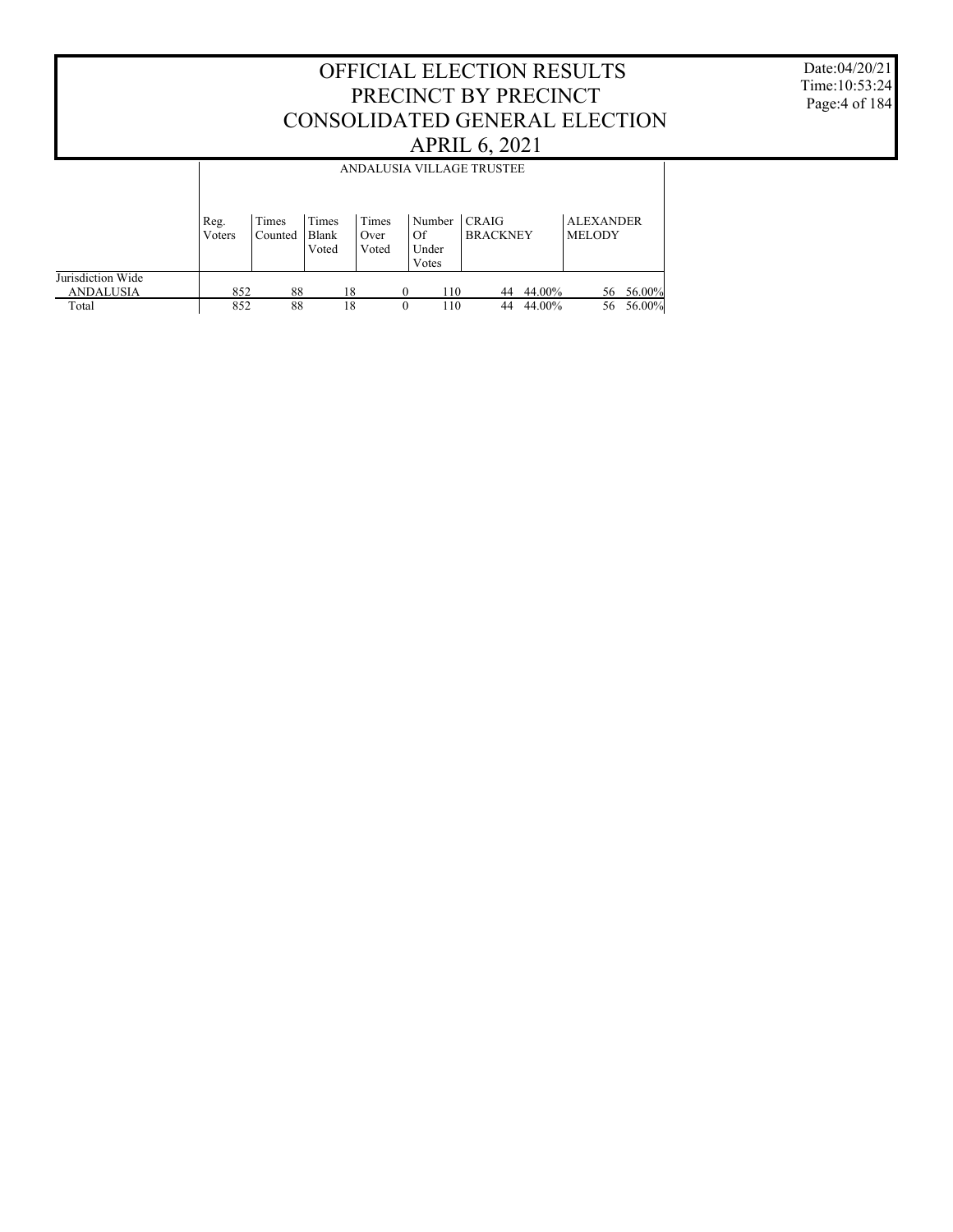#### OFFICIAL ELECTION RESULTS PRECINCT BY PRECINCT CONSOLIDATED GENERAL ELECTION APRIL 6, 2021 Jurisdiction Wide ANDALUSIA Total Reg. Voters Times Counted Times Blank Voted Times Over Voted Number CURTIS  $\overline{\text{of}}$ Under Votes MORROW DAVID SAMPICA ANDALUSIA VILLAGE TRUSTEE 2 YEAR  $\begin{array}{cccccccccccc} 852 & 88 & 3 & 0 & 0 & 48 & 56.47\% & 37 & 43.53\% \\ 852 & 88 & 3 & 0 & 0 & 48 & 56.47\% & 37 & 43.53\% \end{array}$ 48 56.47%

Date:04/20/21 Time:10:53:24 Page:5 of 184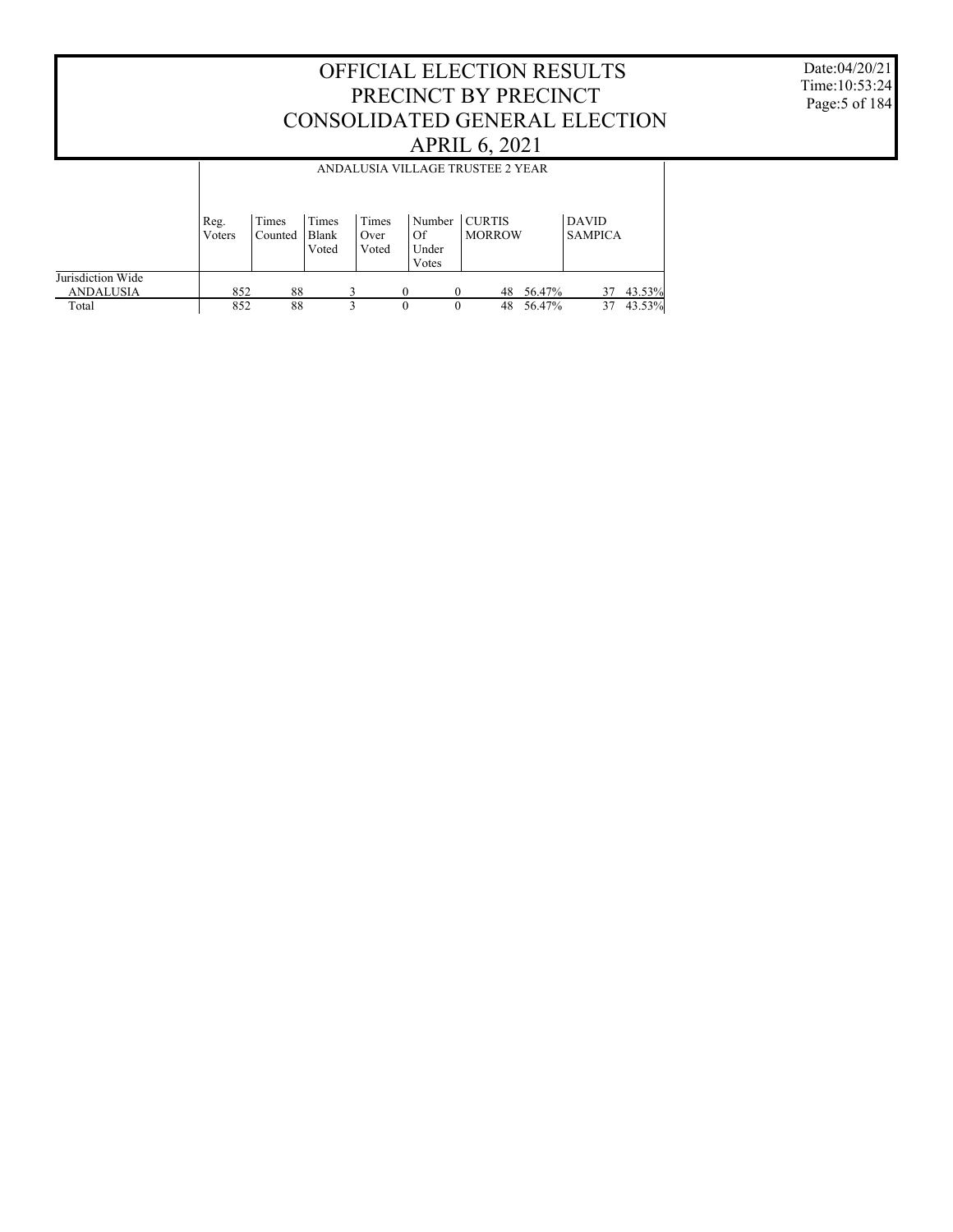Date:04/20/21 Time:10:53:24 Page:6 of 184

|                   |                | <b>CARBON CLIFF VILLAGE PRES</b> |                         |                        |                                |                   |        |                                |        |  |  |
|-------------------|----------------|----------------------------------|-------------------------|------------------------|--------------------------------|-------------------|--------|--------------------------------|--------|--|--|
|                   | Reg.<br>Voters | Times<br>Counted                 | Times<br>Blank<br>Voted | Times<br>Over<br>Voted | Number<br>Of<br>Under<br>Votes | <b>BILL HINTZ</b> |        | <b>LEEVON</b><br><b>HARRIS</b> |        |  |  |
| Jurisdiction Wide |                |                                  |                         |                        |                                |                   |        |                                |        |  |  |
| <b>HAMPTON 8</b>  | 368            | 34                               |                         | $\theta$               | $\Omega$                       | 0<br>25           | 73.53% | 9                              | 26.47% |  |  |
| <b>HAMPTON 16</b> | 760            | 44                               |                         |                        |                                | 31                | 70.45% | 13                             | 29.55% |  |  |
| Total             | 1128           | 78                               |                         | 0                      | $\Omega$                       | 56                | 71.79% | 22                             | 28.21% |  |  |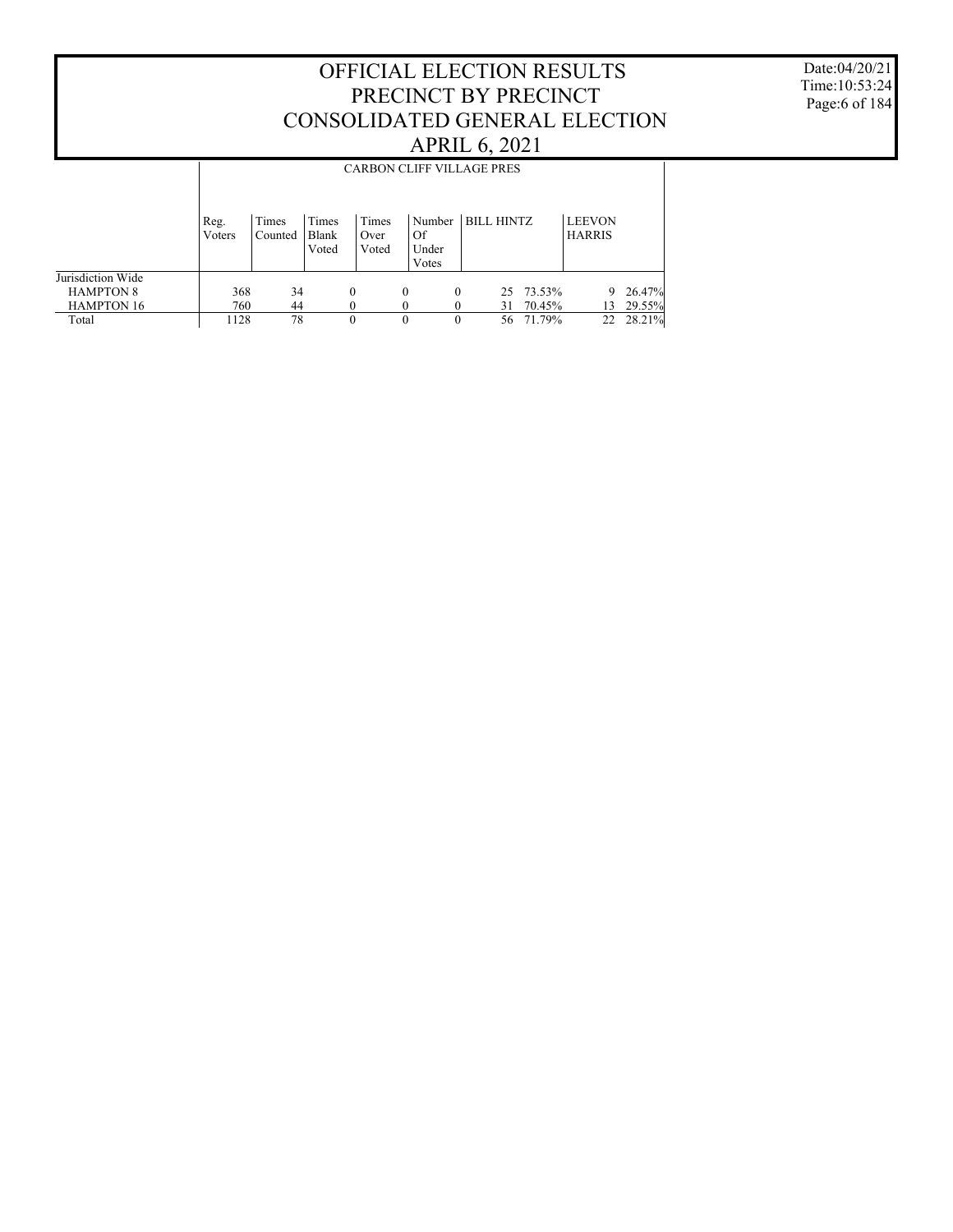Date:04/20/21 Time:10:53:24 Page:7 of 184

|                                       |                |                  |                         |                        |                                |                     |        | <b>CARBON CLIFF VILLAGE TRUSTEE</b> |                                |                                |        |
|---------------------------------------|----------------|------------------|-------------------------|------------------------|--------------------------------|---------------------|--------|-------------------------------------|--------------------------------|--------------------------------|--------|
|                                       |                |                  |                         |                        |                                |                     |        |                                     |                                |                                |        |
|                                       | Reg.<br>Voters | Times<br>Counted | Times<br>Blank<br>Voted | Times<br>Over<br>Voted | Number<br>Of<br>Under<br>Votes | <b>DANIEL CLARK</b> |        | <b>MATTHEW</b><br><b>BEHNKEN</b>    | <b>TODD</b><br><b>CANTRELL</b> | <b>ROBERT</b><br><b>DREHER</b> |        |
| Jurisdiction Wide<br><b>HAMPTON 8</b> | 368            | 34               |                         | 0                      | $\Omega$<br>16                 | 11                  | 12.79% | 1.63%<br>10                         | 34.88%<br>30                   | 13                             | 15.12% |
| <b>HAMPTON 16</b>                     | 760            | 44               |                         |                        | 18<br>$\Omega$                 | 19                  | 16.67% | 7.02%<br>8.                         | 40 35.09%                      | 21                             | 18.42% |
| Total                                 | 128            | 78               |                         |                        | 34<br>$\theta$                 | 30                  | 15.00% | $9.00\%$<br>18                      | 35.00%<br>70                   | 34                             | 17.00% |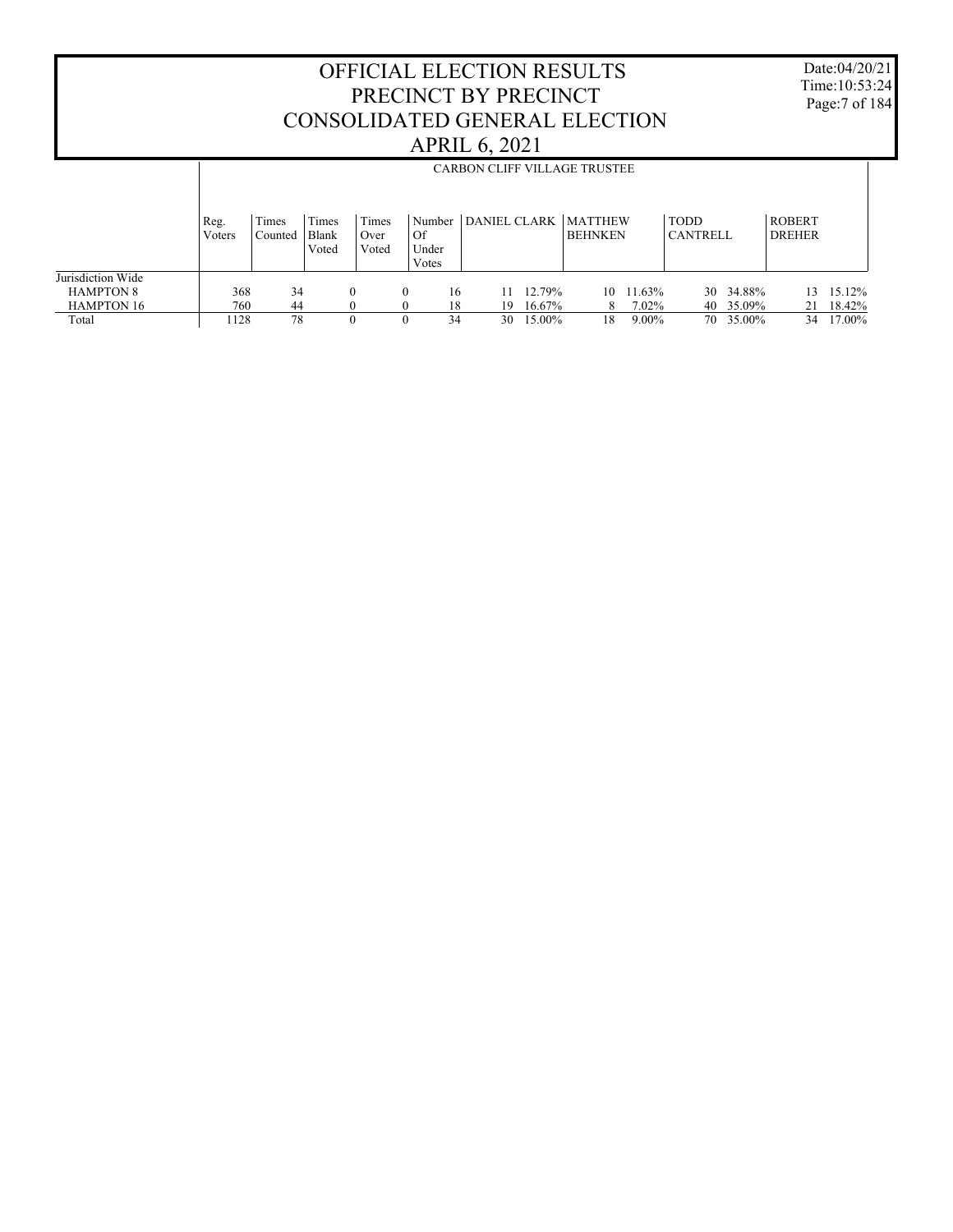Jurisdiction Wide KEITH CURRY CARBON CLIFF VILLAGE TRUSTEE

22 25.58% 26 22.81% 48 24.00%

 HAMPTON 8 HAMPTON 16 Total

Date:04/20/21 Time:10:53:24 Page:8 of 184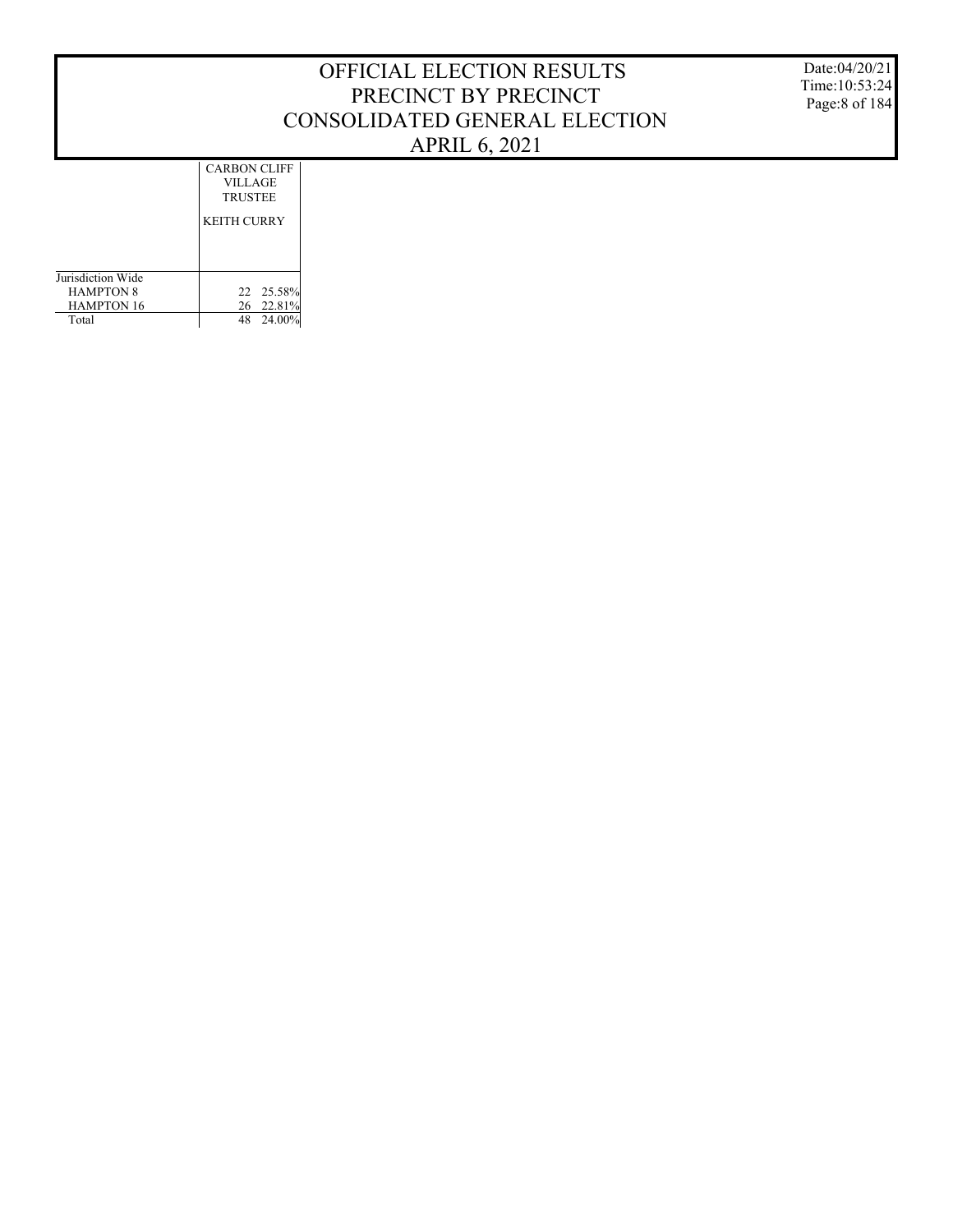Date:04/20/21 Time:10:53:24 Page:9 of 184

|                      |                |                  |                         |                        | <b>COAL VALLEY VILLAGE PRESIDENT</b> |                                    |
|----------------------|----------------|------------------|-------------------------|------------------------|--------------------------------------|------------------------------------|
|                      | Reg.<br>Voters | Times<br>Counted | Times<br>Blank<br>Voted | Times<br>Over<br>Voted | Number<br>Of<br>Under<br>Votes       | MICHAEL T.<br><b>BARTELS (CON)</b> |
| Jurisdiction Wide    |                |                  |                         |                        |                                      |                                    |
| <b>COAL VALLEY 1</b> | 625            | 95               | 13                      | $\Omega$               | $\theta$                             | 82 100.00%                         |
| <b>COAL VALLEY 2</b> | 429            | 30               | 2                       |                        | 0                                    | 28 100.00%                         |
| <b>COAL VALLEY 3</b> | 1578           | 186              | 35                      |                        |                                      | 151 100.00%                        |
| Total                | 2632           | 311              | 50                      |                        | $\theta$                             | 261 100.00%                        |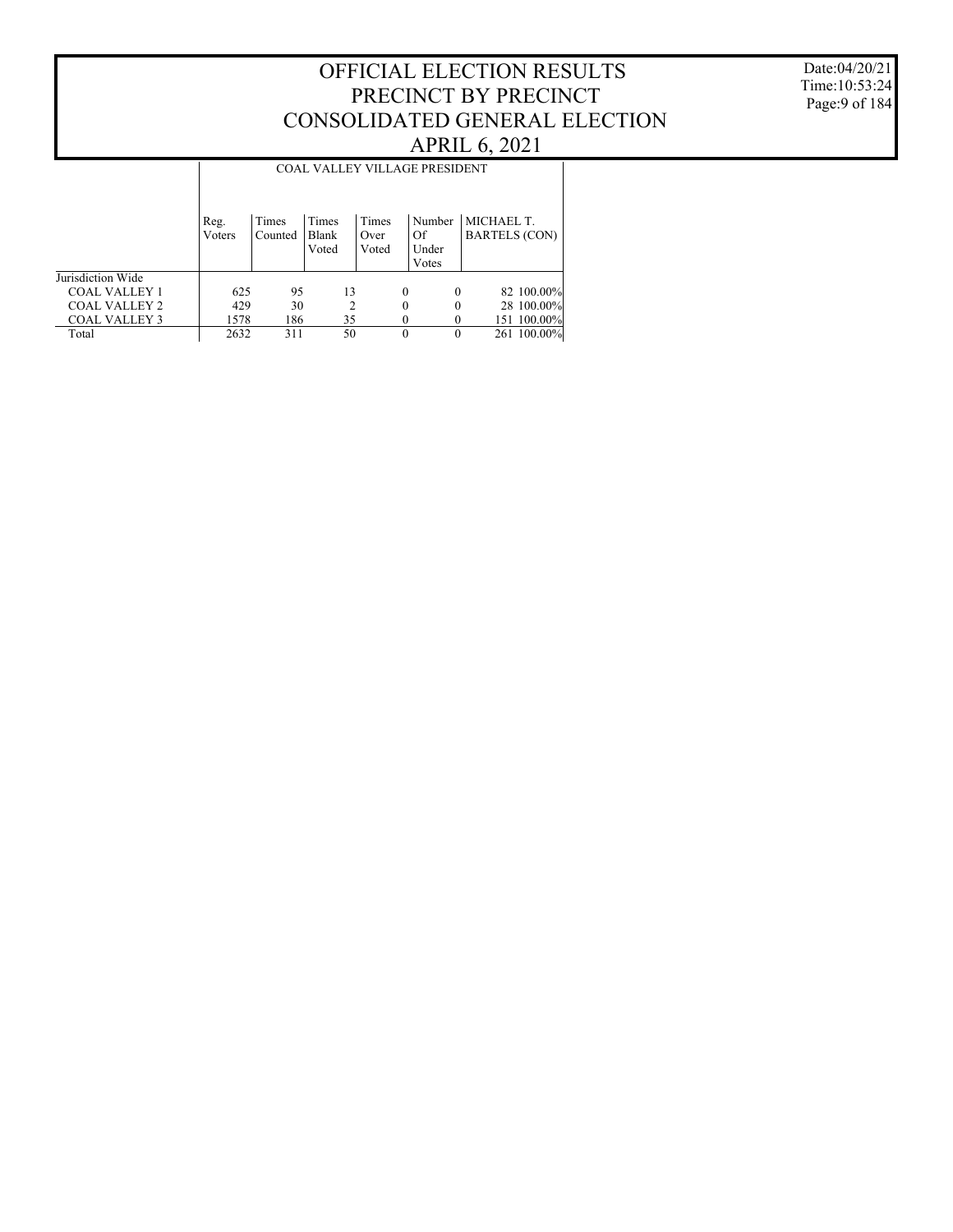Date:04/20/21 Time:10:53:24 Page:10 of 184

|                      |                | <b>COAL VALLEY VILLAGE TRUSTEE</b> |                         |                        |          |                          |                                            |        |                                          |           |                                          |        |
|----------------------|----------------|------------------------------------|-------------------------|------------------------|----------|--------------------------|--------------------------------------------|--------|------------------------------------------|-----------|------------------------------------------|--------|
|                      | Reg.<br>Voters | Times<br>Counted                   | Times<br>Blank<br>Voted | Times<br>Over<br>Voted | Of       | Number<br>Under<br>Votes | <b>STANLEY</b><br><b>ENGSTROM</b><br>(CON) |        | <b>KEVIN</b><br><b>STICKELL</b><br>(CON) |           | <b>JAMES</b><br><b>MOUNTAIN</b><br>(CON) |        |
| Jurisdiction Wide    |                |                                    |                         |                        |          |                          |                                            |        |                                          |           |                                          |        |
| <b>COAL VALLEY 1</b> | 625            | 95                                 | 9                       |                        | $\theta$ | 72                       | 72.                                        | 38.71% |                                          | 55 29.57% | 59.                                      | 31.72% |
| <b>COAL VALLEY 2</b> | 429            | 30                                 | 4                       |                        | $\theta$ | 14                       | 23                                         | 35.94% |                                          | 22 34.38% | 19                                       | 29.69% |
| <b>COAL VALLEY 3</b> | 1578           | 186                                | 32                      |                        | $\theta$ | 118                      | 138                                        | 40.12% | 105                                      | 30.52%    | 101                                      | 29.36% |
| Total                | 2632           | 311                                | 45                      |                        | $\Omega$ | 204                      | 233                                        | 39.23% | 182                                      | 30.64%    | 179                                      | 30.13% |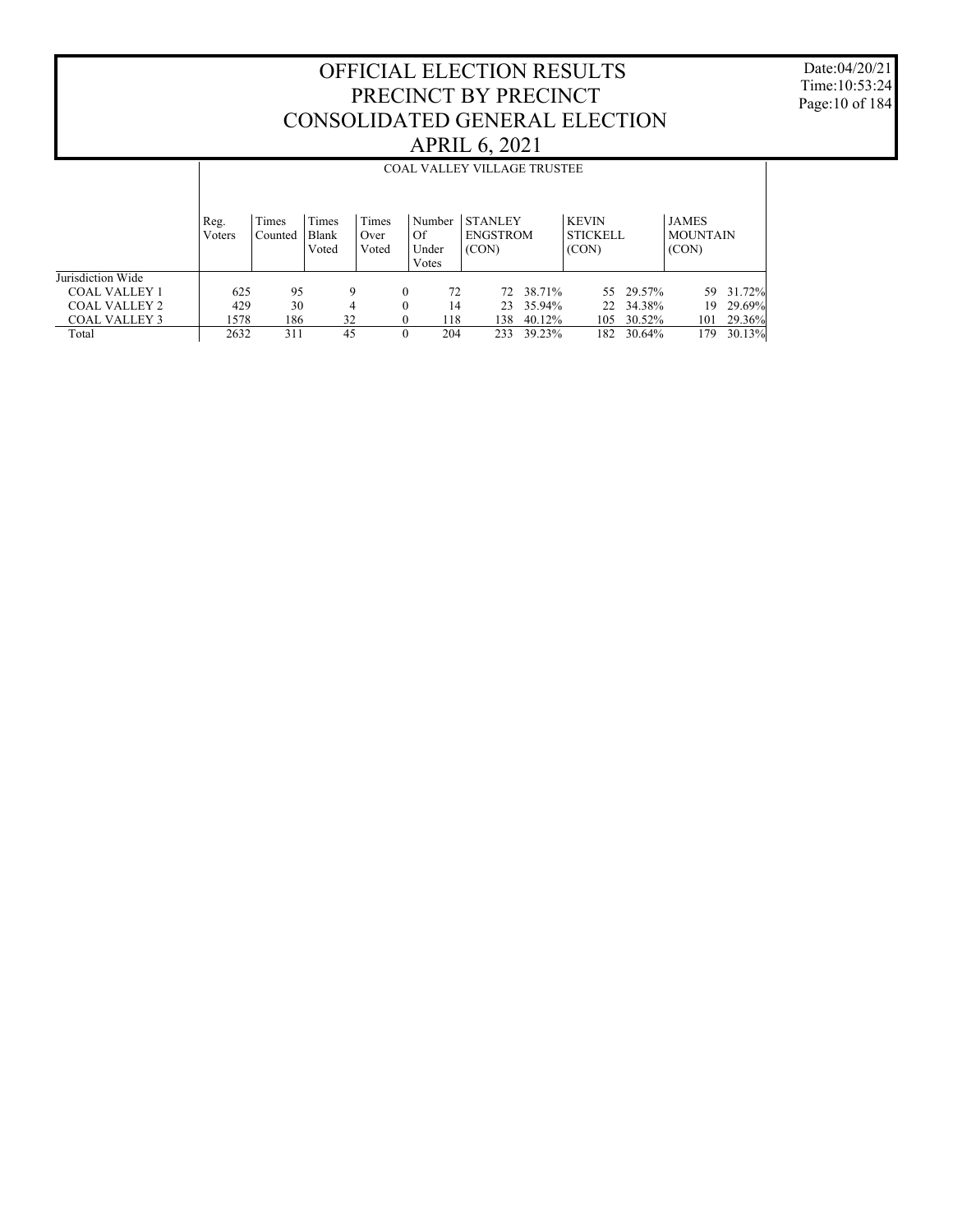Date:04/20/21 Time:10:53:24 Page:11 of 184

|                   | CORDOVA VILLAGE PRESIDENT |                  |                         |                        |                                |          |                    |  |  |
|-------------------|---------------------------|------------------|-------------------------|------------------------|--------------------------------|----------|--------------------|--|--|
|                   | Reg.<br>Voters            | Times<br>Counted | Times<br>Blank<br>Voted | Times<br>Over<br>Voted | Number<br>Of<br>Under<br>Votes | (CIT)    | <b>JAMES BOONE</b> |  |  |
| Jurisdiction Wide |                           |                  |                         |                        |                                |          |                    |  |  |
| <b>CORDOVA</b>    | 381                       | 75               | 15                      |                        | $\Omega$                       | $\Omega$ | 60 100.00%         |  |  |
| PORT BYRON        | 96                        | 27               |                         |                        |                                |          | 25 100.00%         |  |  |
| Total             | 477                       | 102              | 17                      |                        | $\theta$                       | 0        | 85 100.00%         |  |  |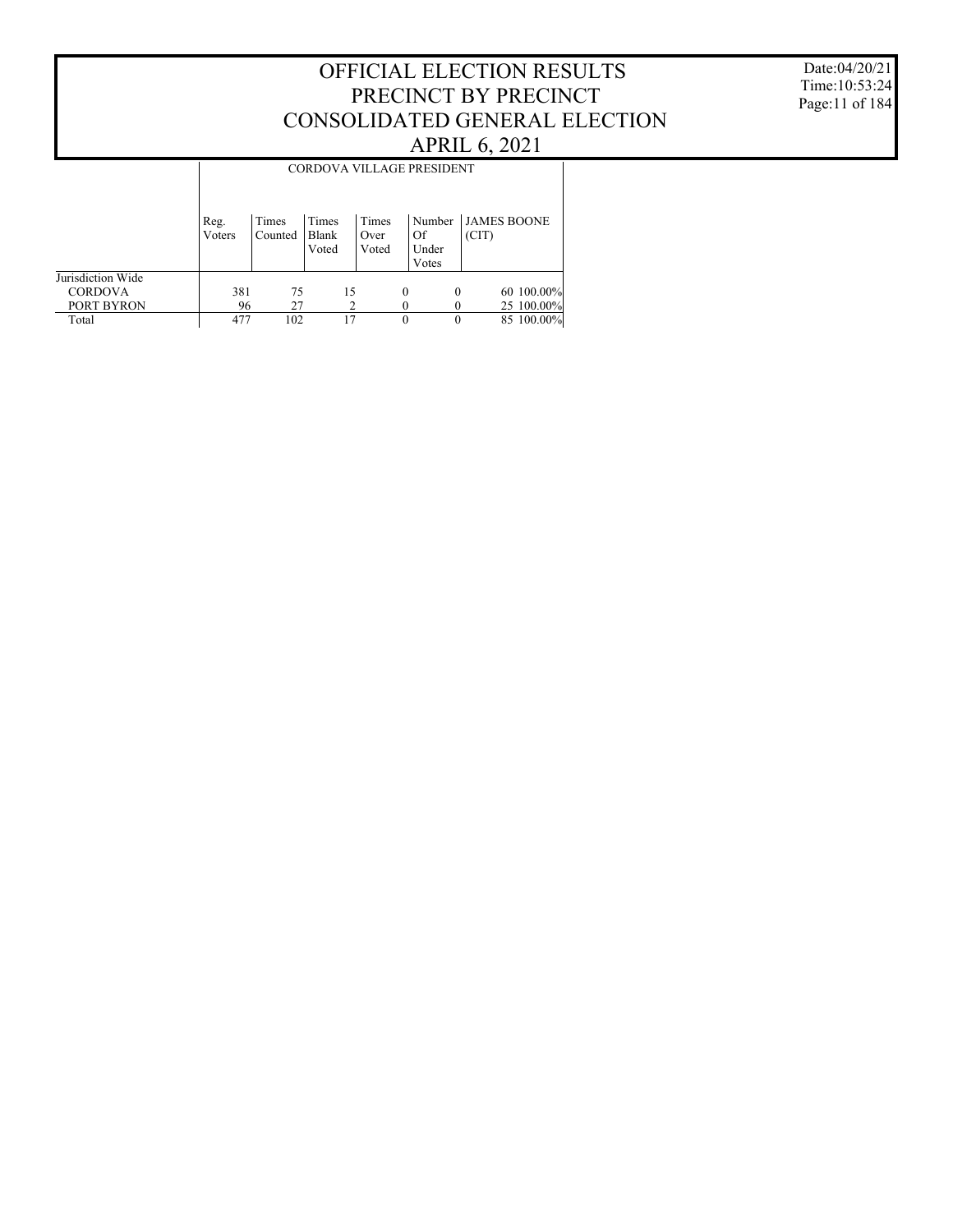Date:04/20/21 Time:10:53:24 Page:12 of 184

|                                     |                |                  |                         |                        |                                  |                                     |           | <b>CORDOVA VILLAGE TRUSTEE</b> |                             |                                              |
|-------------------------------------|----------------|------------------|-------------------------|------------------------|----------------------------------|-------------------------------------|-----------|--------------------------------|-----------------------------|----------------------------------------------|
|                                     | Reg.<br>Voters | Times<br>Counted | Times<br>Blank<br>Voted | Times<br>Over<br>Voted | Number  <br>Of<br>Under<br>Votes | <b>TAMMY</b><br><b>HAVENS (CIT)</b> |           | <b>JEFF CLAUS</b><br>(CIT)     | <b>DELLA SCOTT</b><br>(CIT) | <b>ROBERT</b><br><b>VANHOOREWEC</b><br>(PEO) |
| Jurisdiction Wide<br><b>CORDOVA</b> | 381            | 75               |                         |                        | 21                               |                                     | 46 24.34% | 46 24.34%                      | 20.11%<br>38                | 14.81%<br>28                                 |
| PORT BYRON                          | 96             | 27               |                         |                        | 12                               | 21                                  | 30.43%    | 27.54%<br>19                   | 20.29%<br>14                | 5.80%<br>4                                   |
| Total                               | 477            | 102              |                         |                        | 33                               | 67                                  | 25.97%    | 25.19%<br>65                   | 20.16%<br>52                | 12.40%<br>32                                 |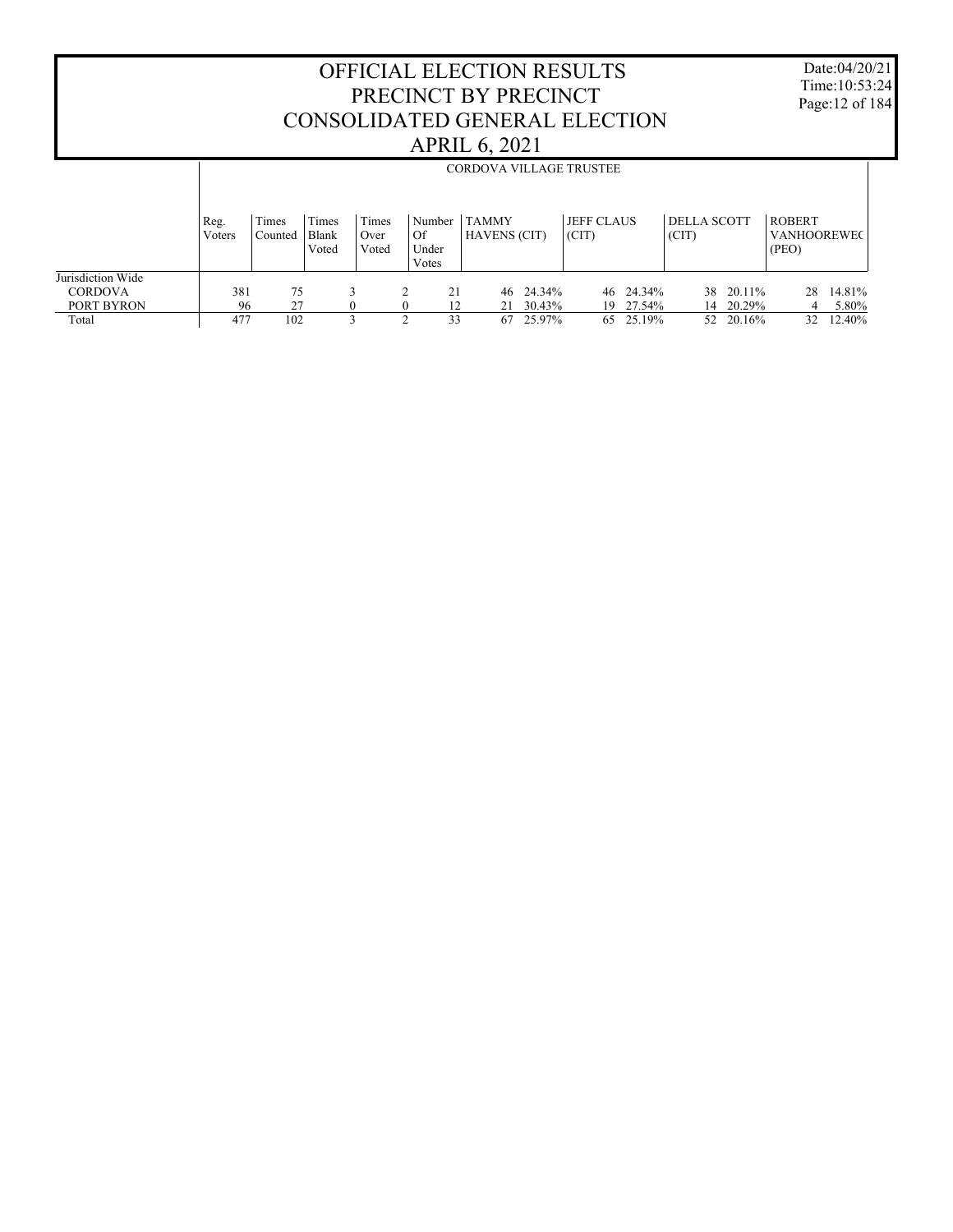Date:04/20/21 Time:10:53:24 Page:13 of 184

|                   | <b>CORDOVA</b><br>VILLAGE<br><b>TRUSTEE</b> |
|-------------------|---------------------------------------------|
|                   | <b>JULIE HAGER</b><br>(PEO)                 |
| Jurisdiction Wide |                                             |
| <b>CORDOVA</b>    | 16.40%<br>31                                |
| PORT BYRON        | 15.94%<br>11                                |
| Total             | 16.28%<br>42                                |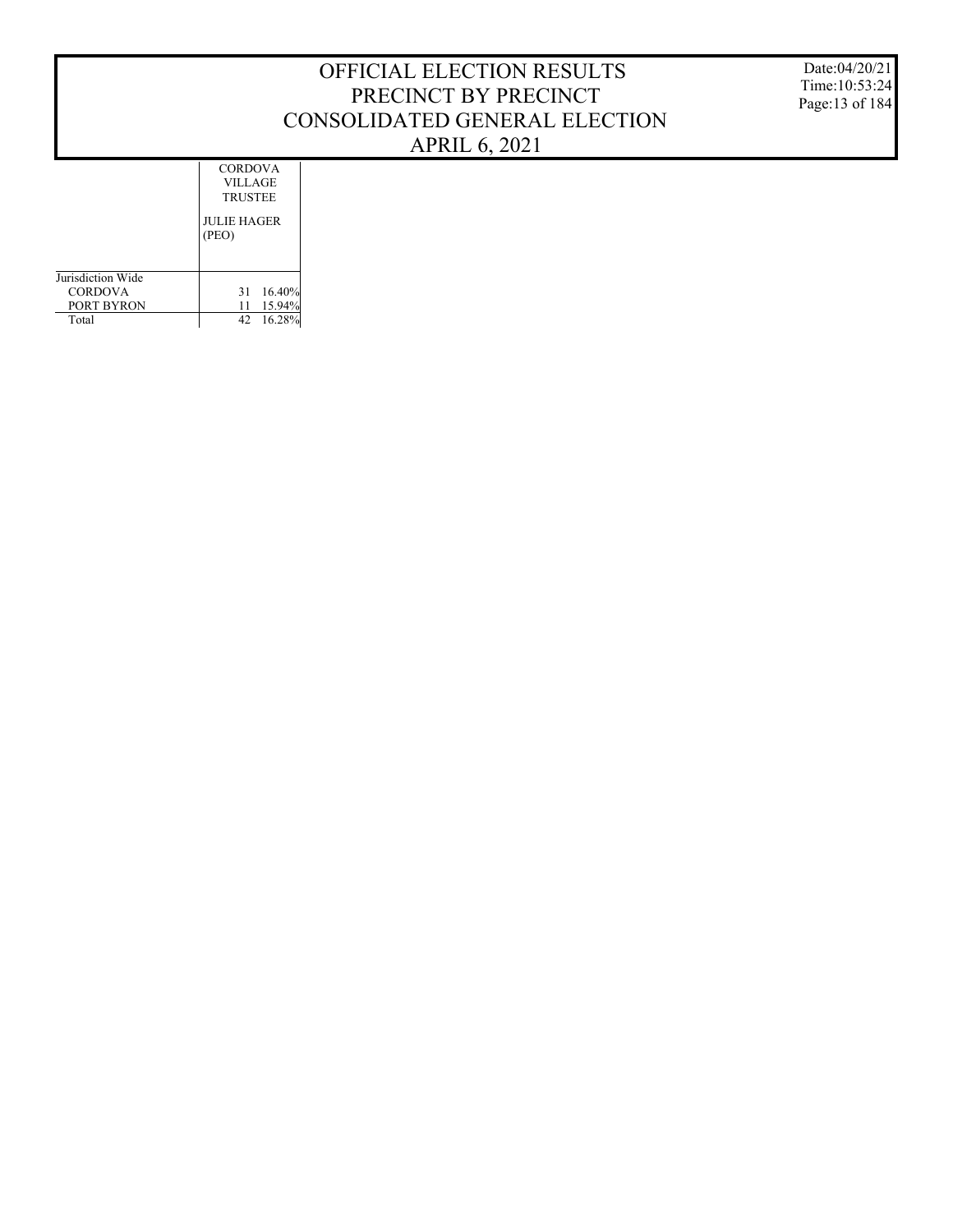Date:04/20/21 Time:10:53:24 Page:14 of 184

|                     |                |                  |                                | <b>EAST MOLINE MAYOR</b> |                                |                                 |
|---------------------|----------------|------------------|--------------------------------|--------------------------|--------------------------------|---------------------------------|
|                     | Reg.<br>Voters | Times<br>Counted | Times<br><b>Blank</b><br>Voted | Times<br>Over<br>Voted   | Number<br>Of<br>Under<br>Votes | <b>REGGIE</b><br><b>FREEMAN</b> |
| Jurisdiction Wide   |                |                  |                                |                          |                                |                                 |
| <b>ZUMA</b>         | $\overline{c}$ | $\mathbf{0}$     | $\mathbf{0}$                   | $\mathbf{0}$             | $\mathbf{0}$                   | $\mathbf{0}$                    |
| <b>HAMPTON 3</b>    | 524            | 53               | 10                             | $\theta$                 | $\theta$                       | 43 100.00%                      |
| <b>HAMPTON 4</b>    | 495            | 15               | $\theta$                       | $\theta$                 | $\theta$                       | 15 100.00%                      |
| <b>HAMPTON 5</b>    | 8              | $\theta$         | $\mathbf{0}$                   | $\theta$                 | $\theta$                       | $\theta$                        |
| <b>HAMPTON 7</b>    | 398            | 25               | 3                              | $\theta$                 | $\mathbf{0}$                   | 22 100.00%                      |
| <b>HAMPTON 9</b>    | 19             | $\Omega$         | $\mathbf{0}$                   | $\theta$                 | $\theta$                       | $\theta$                        |
| <b>HAMPTON 12</b>   | 560            | 22               | $\overline{c}$                 | $\theta$                 | $\theta$                       | 20 100.00%                      |
| <b>HAMPTON 13</b>   | 417            | 20               | $\mathbf{0}$                   | $\mathbf{0}$             | $\mathbf{0}$                   | 20 100.00%                      |
| <b>SO MOLINE 1</b>  | 680            | 22               | $\overline{4}$                 | $\theta$                 | $\theta$                       | 18 100.00%                      |
| <b>SO MOLINE 2</b>  | 820            | 61               | $\overline{7}$                 | $\theta$                 | $\theta$                       | 54 100.00%                      |
| <b>SO MOLINE 3</b>  | 442            | 64               | 7                              | 0                        | $\theta$                       | 57 100.00%                      |
| <b>SO MOLINE 10</b> | 676            | 33               | 6                              | $\mathbf{0}$             | $\theta$                       | 27 100.00%                      |
| <b>SO MOLINE 12</b> | 498            | 43               | 6                              | $\theta$                 | $\theta$                       | 37 100.00%                      |
| <b>SO MOLINE 14</b> | 680            | 51               | 7                              | $\mathbf{0}$             | $\theta$                       | 44 100.00%                      |
| <b>SO MOLINE 15</b> | 552            | 46               | 9                              | $\theta$                 | $\theta$                       | 37 100.00%                      |
| SO MOLINE 16        | 778            | 58               | 13                             | $\theta$                 | $\theta$                       | 45 100.00%                      |
| <b>SO MOLINE 17</b> | 1144           | 72               | 16                             | $\theta$                 | $\theta$                       | 56 100.00%                      |
| <b>SO MOLINE 18</b> | 924            | 78               | 8                              | $\mathbf{0}$             | $\mathbf{0}$                   | 70 100.00%                      |
| <b>SO MOLINE 21</b> | 35             | 11               | 1                              | 0                        | $\theta$                       | 10 100.00%                      |
| <b>SO MOLINE 27</b> | 860            | 71               | 9                              | $\theta$                 | $\theta$                       | 62 100.00%                      |
| <b>SO MOLINE 28</b> | 391            | 35               | 7                              | $\mathbf{0}$             | $\mathbf{0}$                   | 28 100.00%                      |
| SO MOLINE 29        | 593            | 61               | 7                              | $\theta$                 | $\theta$                       | 54 100.00%                      |
| Total               | 11496          | 841              | 122                            | $\mathbf{0}$             | $\mathbf{0}$                   | 719 100.00%                     |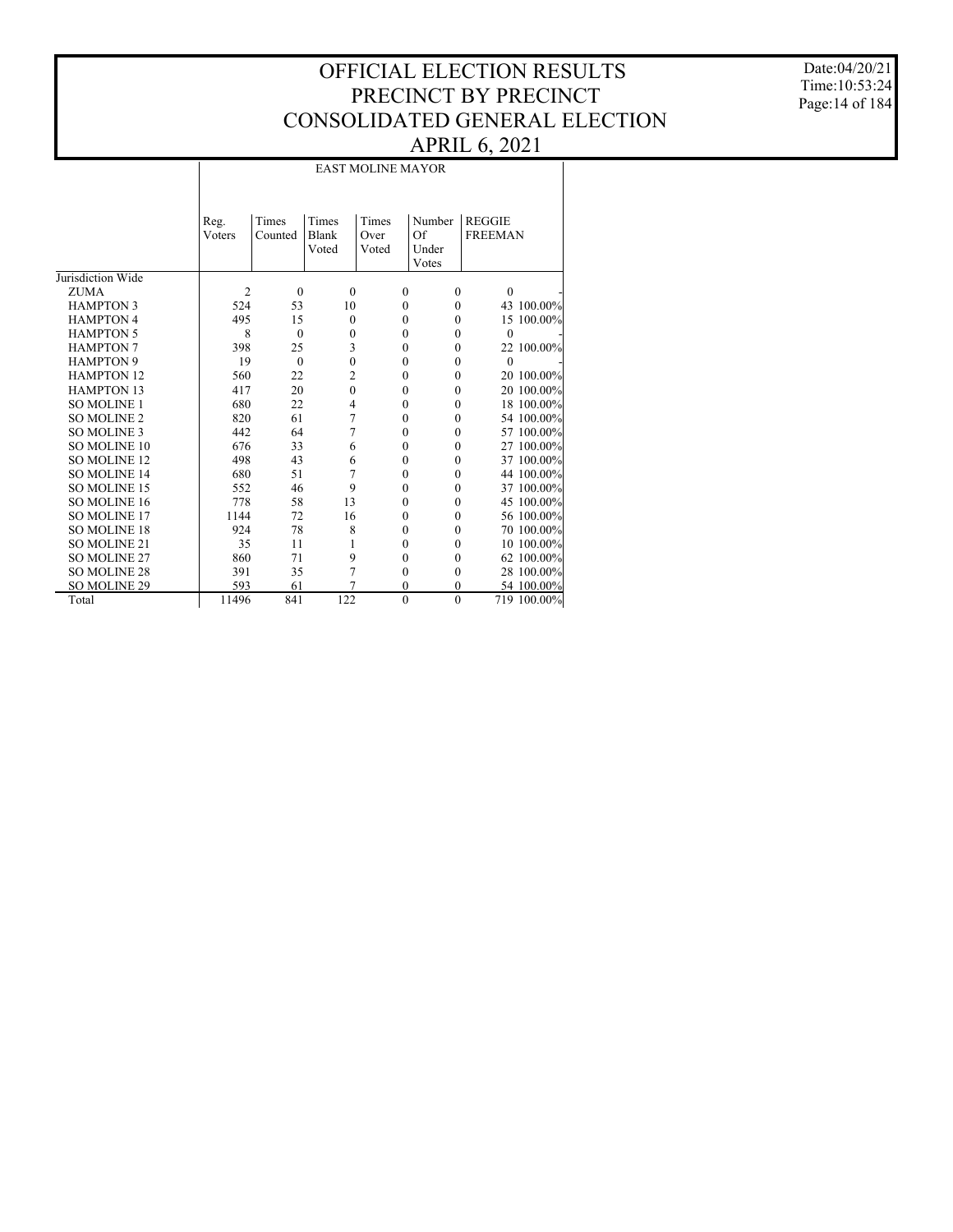Date:04/20/21 Time:10:53:24 Page:15 of 184

|                     |                        | <b>EAST MOLINE CLERK</b> |                         |                        |                                |                               |  |  |  |  |  |  |  |
|---------------------|------------------------|--------------------------|-------------------------|------------------------|--------------------------------|-------------------------------|--|--|--|--|--|--|--|
|                     | Reg.<br><b>V</b> oters | Times<br>Counted         | Times<br>Blank<br>Voted | Times<br>Over<br>Voted | Number<br>Of<br>Under<br>Votes | <b>WANDA</b><br>ROBERTS-BONT. |  |  |  |  |  |  |  |
| Jurisdiction Wide   |                        |                          |                         |                        |                                |                               |  |  |  |  |  |  |  |
| <b>ZUMA</b>         | $\overline{2}$         | $\mathbf{0}$             | $\mathbf{0}$            | $\mathbf{0}$           | $\mathbf{0}$                   | $\mathbf{0}$                  |  |  |  |  |  |  |  |
| <b>HAMPTON 3</b>    | 524                    | 53                       | 11                      | $\mathbf{0}$           | $\Omega$                       | 42 100.00%                    |  |  |  |  |  |  |  |
| <b>HAMPTON 4</b>    | 495                    | 15                       | 4                       | $\theta$               | $\theta$                       | 11 100.00%                    |  |  |  |  |  |  |  |
| <b>HAMPTON 5</b>    | 8                      | $\mathbf{0}$             | $\mathbf{0}$            | $\mathbf{0}$           | $\mathbf{0}$                   | $\theta$                      |  |  |  |  |  |  |  |
| <b>HAMPTON 7</b>    | 398                    | 25                       | $\overline{4}$          | $\theta$               | $\Omega$                       | 21 100.00%                    |  |  |  |  |  |  |  |
| <b>HAMPTON 9</b>    | 19                     | $\theta$                 | $\mathbf{0}$            | $\theta$               | 0                              | $\theta$                      |  |  |  |  |  |  |  |
| <b>HAMPTON 12</b>   | 560                    | 22                       | 5                       | $\mathbf{0}$           | $\mathbf{0}$                   | 17 100.00%                    |  |  |  |  |  |  |  |
| <b>HAMPTON 13</b>   | 417                    | 20                       | 1                       | $\mathbf{0}$           | 0                              | 19 100.00%                    |  |  |  |  |  |  |  |
| <b>SO MOLINE 1</b>  | 680                    | 22                       | 9                       | $\mathbf{0}$           | $\theta$                       | 13 100.00%                    |  |  |  |  |  |  |  |
| <b>SO MOLINE 2</b>  | 820                    | 61                       | 11                      | $\mathbf{0}$           | $\mathbf{0}$                   | 50 100.00%                    |  |  |  |  |  |  |  |
| <b>SO MOLINE 3</b>  | 442                    | 64                       | 21                      | $\mathbf{0}$           | $\theta$                       | 43 100.00%                    |  |  |  |  |  |  |  |
| <b>SO MOLINE 10</b> | 676                    | 33                       | 12                      | $\mathbf{0}$           | 0                              | 21 100.00%                    |  |  |  |  |  |  |  |
| <b>SO MOLINE 12</b> | 498                    | 43                       | 10                      | $\mathbf{0}$           | $\mathbf{0}$                   | 33 100.00%                    |  |  |  |  |  |  |  |
| <b>SO MOLINE 14</b> | 680                    | 51                       | 15                      | $\theta$               | $\theta$                       | 36 100.00%                    |  |  |  |  |  |  |  |
| <b>SO MOLINE 15</b> | 552                    | 46                       | 13                      | $\mathbf{0}$           | 0                              | 33 100.00%                    |  |  |  |  |  |  |  |
| <b>SO MOLINE 16</b> | 778                    | 58                       | 17                      | $\theta$               | $\Omega$                       | 41 100.00%                    |  |  |  |  |  |  |  |
| <b>SO MOLINE 17</b> | 1144                   | 72                       | 22                      | $\theta$               | $\theta$                       | 50 100.00%                    |  |  |  |  |  |  |  |
| <b>SO MOLINE 18</b> | 924                    | 78                       | 16                      | $\mathbf{0}$           | 0                              | 62 100.00%                    |  |  |  |  |  |  |  |
| <b>SO MOLINE 21</b> | 35                     | 11                       | $\overline{2}$          | $\theta$               | 0                              | 9 100.00%                     |  |  |  |  |  |  |  |
| SO MOLINE 27        | 860                    | 71                       | 21                      | $\mathbf{0}$           | $\theta$                       | 50 100.00%                    |  |  |  |  |  |  |  |
| <b>SO MOLINE 28</b> | 391                    | 35                       | 9                       | $\mathbf{0}$           | 0                              | 26 100.00%                    |  |  |  |  |  |  |  |
| SO MOLINE 29        | 593                    | 61                       | 9                       | $\theta$               | $\theta$                       | 52 100.00%                    |  |  |  |  |  |  |  |
| Total               | 11496                  | 841                      | 212                     | $\theta$               | $\theta$                       | 629 100.00%                   |  |  |  |  |  |  |  |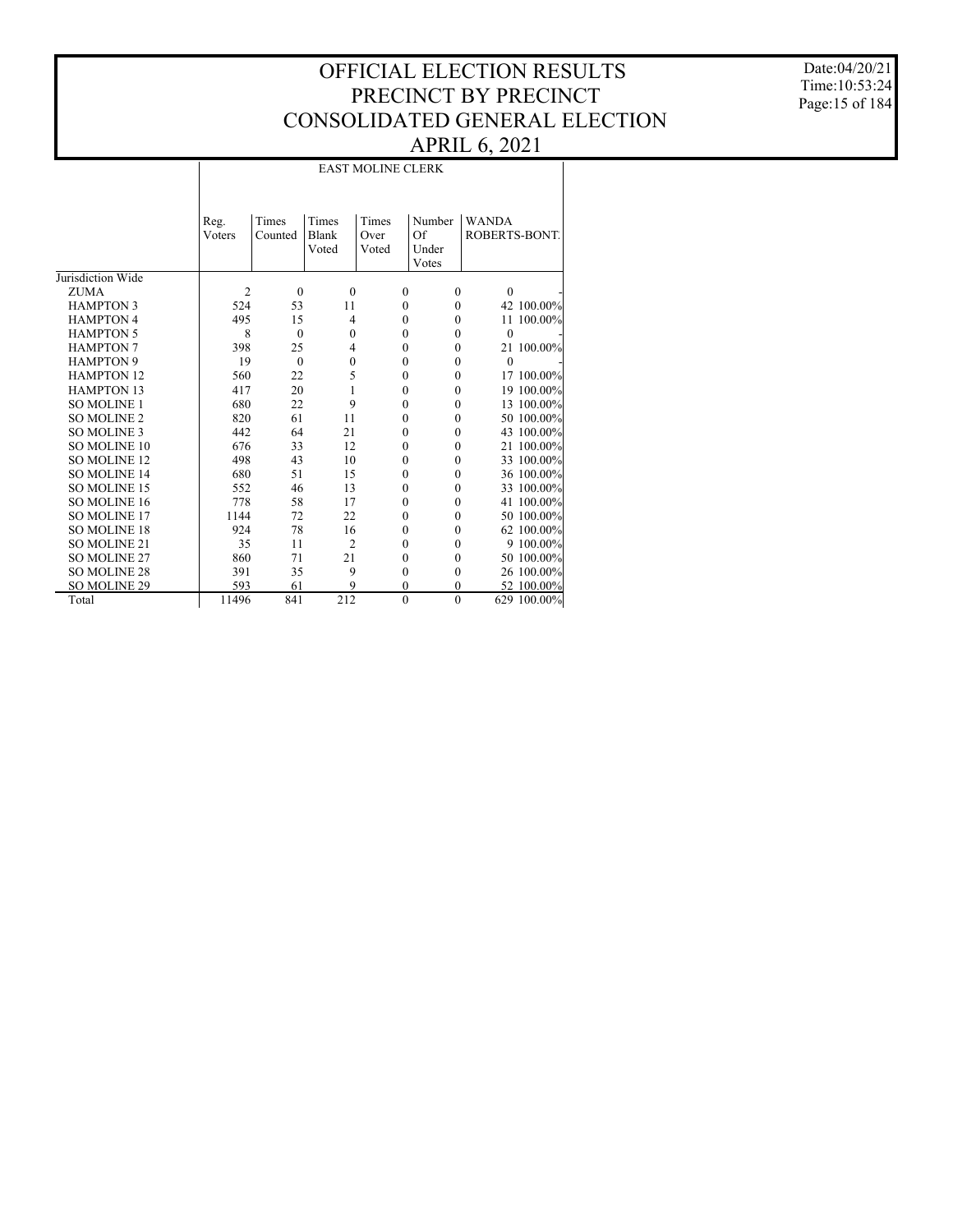#### Date:04/20/21 Time:10:53:24 Page:16 of 184

|                    | <b>EAST MOLINE WARD 1</b> |                  |                         |                        |          |                                |                                |            |  |  |  |  |
|--------------------|---------------------------|------------------|-------------------------|------------------------|----------|--------------------------------|--------------------------------|------------|--|--|--|--|
|                    | Reg.<br>Voters            | Times<br>Counted | Times<br>Blank<br>Voted | Times<br>Over<br>Voted |          | Number<br>Of<br>Under<br>Votes | <b>LARRY</b><br><b>TOPPERT</b> |            |  |  |  |  |
| Jurisdiction Wide  |                           |                  |                         |                        |          |                                |                                |            |  |  |  |  |
| <b>SO MOLINE 1</b> | 680                       | 22               |                         |                        | $\theta$ | $\theta$                       |                                | 15 100.00% |  |  |  |  |
| SO MOLINE 10       | 676                       | 33               |                         |                        |          |                                |                                | 26 100.00% |  |  |  |  |
| Total              | 1356                      | 55               |                         | 14                     | 0        | $\theta$                       |                                | 41 100.00% |  |  |  |  |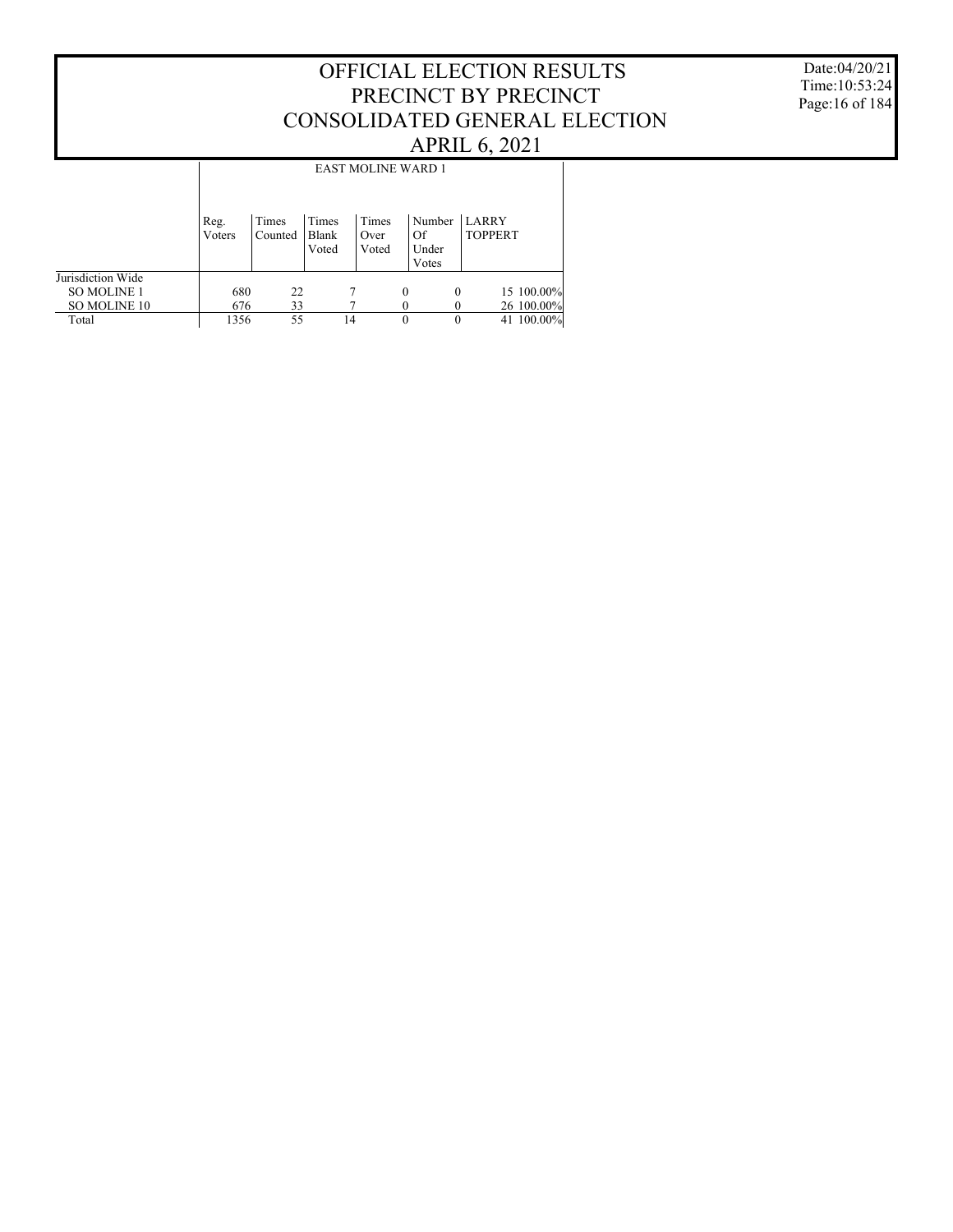#### Date:04/20/21 Time:10:53:24 Page:17 of 184

|                   | <b>EAST MOLINE WARD 3</b> |                  |                         |                        |          |                                |                                 |  |  |  |  |  |
|-------------------|---------------------------|------------------|-------------------------|------------------------|----------|--------------------------------|---------------------------------|--|--|--|--|--|
|                   | Reg.<br>Voters            | Times<br>Counted | Times<br>Blank<br>Voted | Times<br>Over<br>Voted |          | Number<br>Of<br>Under<br>Votes | <b>NANCY</b><br><b>MULCAHEY</b> |  |  |  |  |  |
| Jurisdiction Wide |                           |                  |                         |                        |          |                                |                                 |  |  |  |  |  |
| SO MOLINE 15      | 552                       | 46               |                         | 12                     | $\theta$ | $\theta$                       | 34 100.00%                      |  |  |  |  |  |
| SO MOLINE 16      | 778                       | 58               |                         | 17                     |          |                                | 41 100.00%                      |  |  |  |  |  |
| Total             | 1330                      | 104              |                         | 29                     | $\Omega$ | $\theta$                       | 75 100.00%                      |  |  |  |  |  |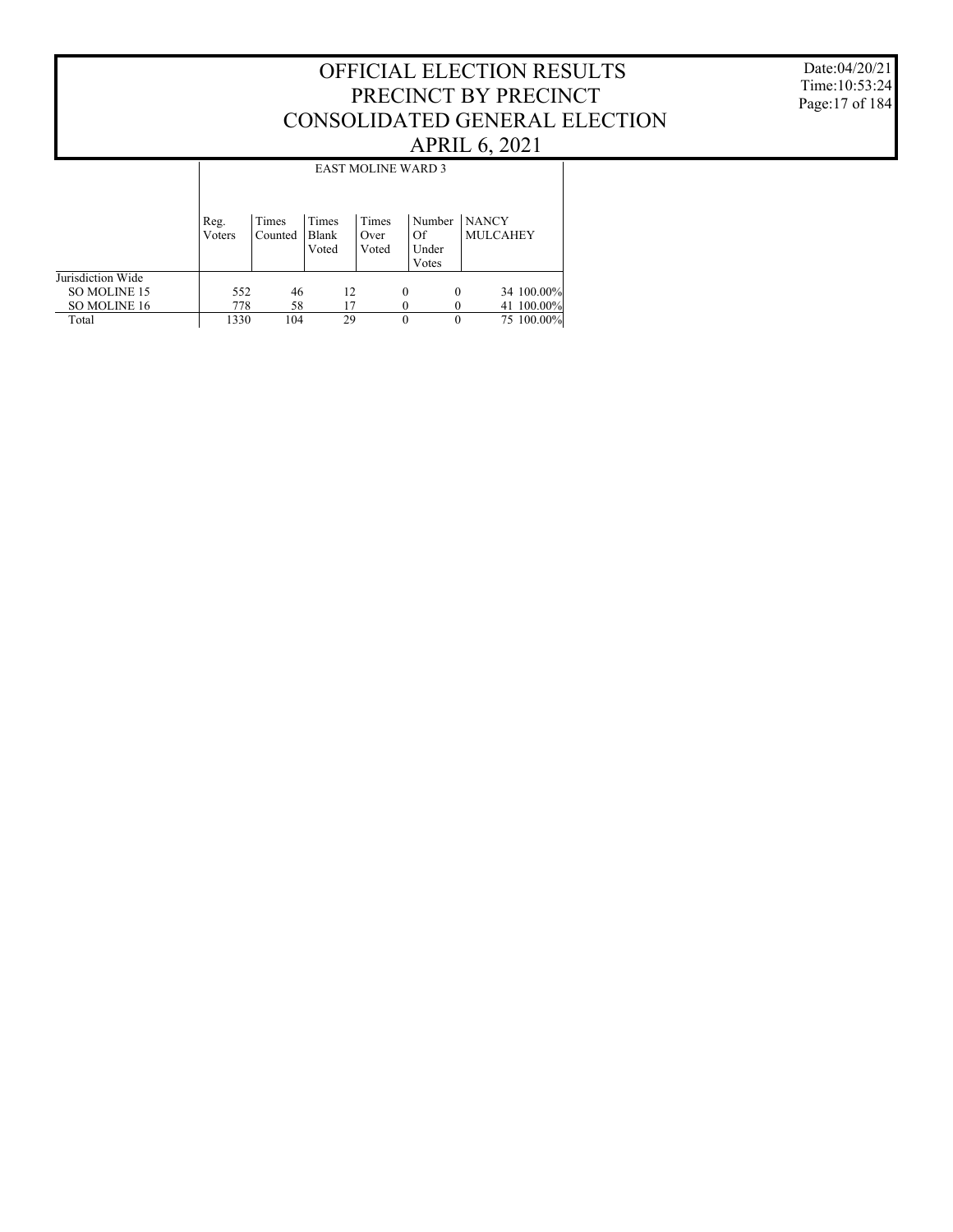Date:04/20/21 Time:10:53:24 Page:18 of 184

|                     |                |                  |                         |                        | <b>EAST MOLINE WARD 5</b>      |                   |        |                               |        |
|---------------------|----------------|------------------|-------------------------|------------------------|--------------------------------|-------------------|--------|-------------------------------|--------|
|                     | Reg.<br>Voters | Times<br>Counted | Times<br>Blank<br>Voted | Times<br>Over<br>Voted | Number<br>Of<br>Under<br>Votes | <b>RHEA OAKES</b> |        | YAO FREDERIC<br><b>KOTOKU</b> |        |
| Jurisdiction Wide   |                |                  |                         |                        |                                |                   |        |                               |        |
| SO MOLINE 3         | 442            | 64               | 5                       | $\Omega$               | $\theta$                       | 25                | 42.37% | 34                            | 57.63% |
| SO MOLINE 12        | 498            | 43               | $\overline{c}$          | $\theta$               | $\theta$                       | 20                | 48.78% | 21                            | 51.22% |
| <b>SO MOLINE 14</b> | 680            | 51               | $\mathbf{0}$            | 0                      | 0                              | 22                | 43.14% | 29                            | 56.86% |
| SO MOLINE 21        | 35             | 11               | $\theta$                | 0                      | $\theta$                       | 9                 | 81.82% | $\mathcal{D}$                 | 18.18% |
| SO MOLINE 28        | 391            | 35               | 4                       | 0                      | $\Omega$                       | 19                | 61.29% | 12                            | 38.71% |
| SO MOLINE 29        | 593            | 61               |                         | 0                      | $\Omega$                       | 34                | 56.67% | 26                            | 43.33% |
| Total               | 2639           | 265              | 12                      | $\Omega$               | $\Omega$                       | 129               | 50.99% | 124                           | 49.01% |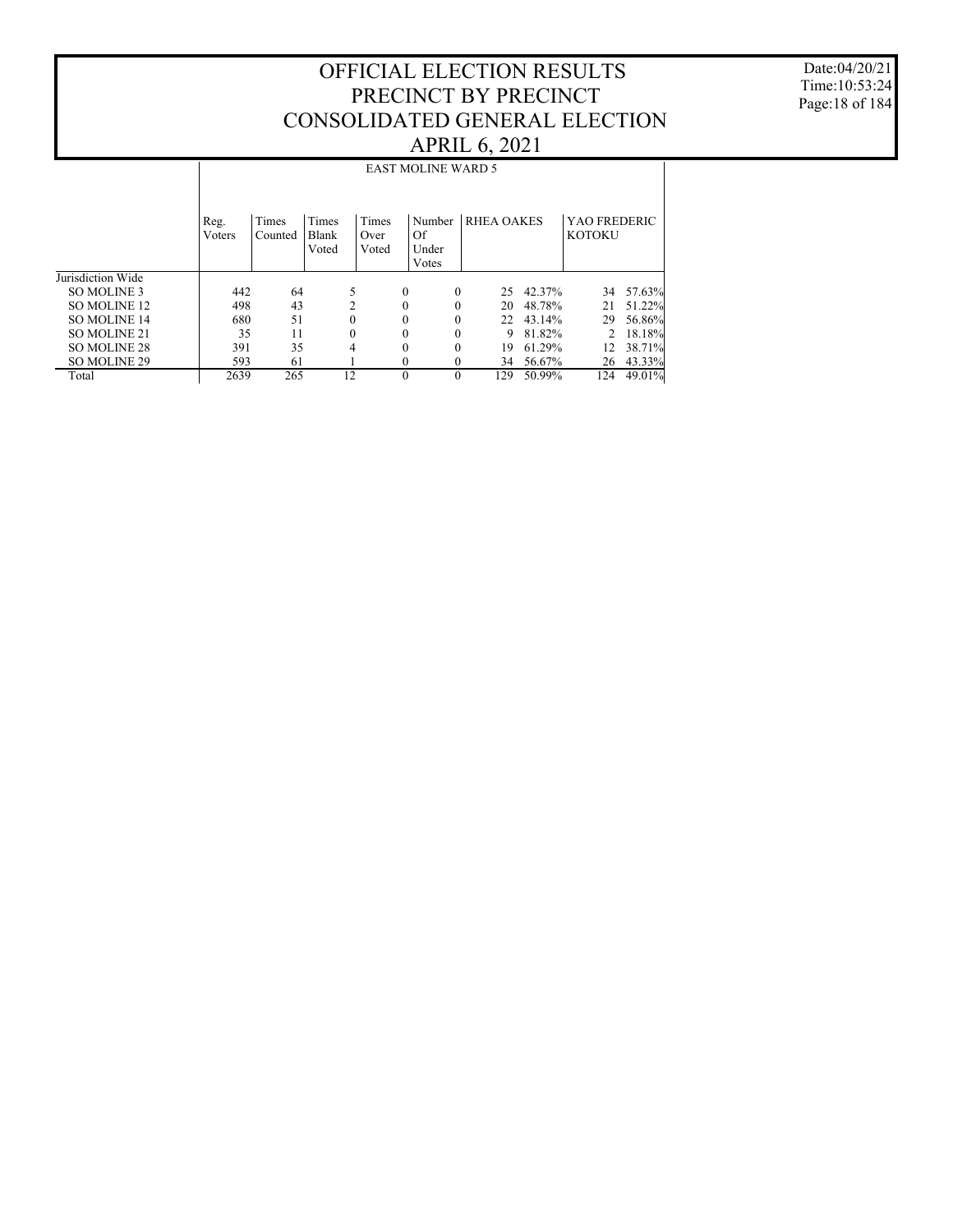Date:04/20/21 Time:10:53:24 Page:19 of 184

|                   |                |                  |                         |                        | <b>EAST MOLINE WARD 7</b>      |                                    |        |           |        |
|-------------------|----------------|------------------|-------------------------|------------------------|--------------------------------|------------------------------------|--------|-----------|--------|
|                   | Reg.<br>Voters | Times<br>Counted | Times<br>Blank<br>Voted | Times<br>Over<br>Voted | Number<br>Of<br>Under<br>Votes | <b>GARY E.</b><br><b>WESTBROOK</b> |        | J.R. RICO |        |
| Jurisdiction Wide |                |                  |                         |                        |                                |                                    |        |           |        |
| <b>ZUMA</b>       |                | $\mathbf{0}$     | $\mathbf{0}$            | $\Omega$               | $\theta$                       | $\theta$                           |        | $\Omega$  |        |
| <b>HAMPTON 3</b>  | 524            | 53               | $\theta$                |                        |                                | 30                                 | 56.60% | 23        | 43.40% |
| <b>HAMPTON 7</b>  | 398            | 25               | $\theta$                |                        |                                | 5                                  | 20.00% | 20        | 80.00% |
| <b>HAMPTON 9</b>  | 19             | $\theta$         | $\theta$                |                        |                                | 0                                  |        | $\Omega$  |        |
| <b>HAMPTON 13</b> | 417            | 20               | 0                       |                        |                                | 13                                 | 65.00% |           | 35.00% |
| Total             | 1360           | 98               | $\theta$                |                        |                                | 48                                 | 48.98% | 50        | 51.02% |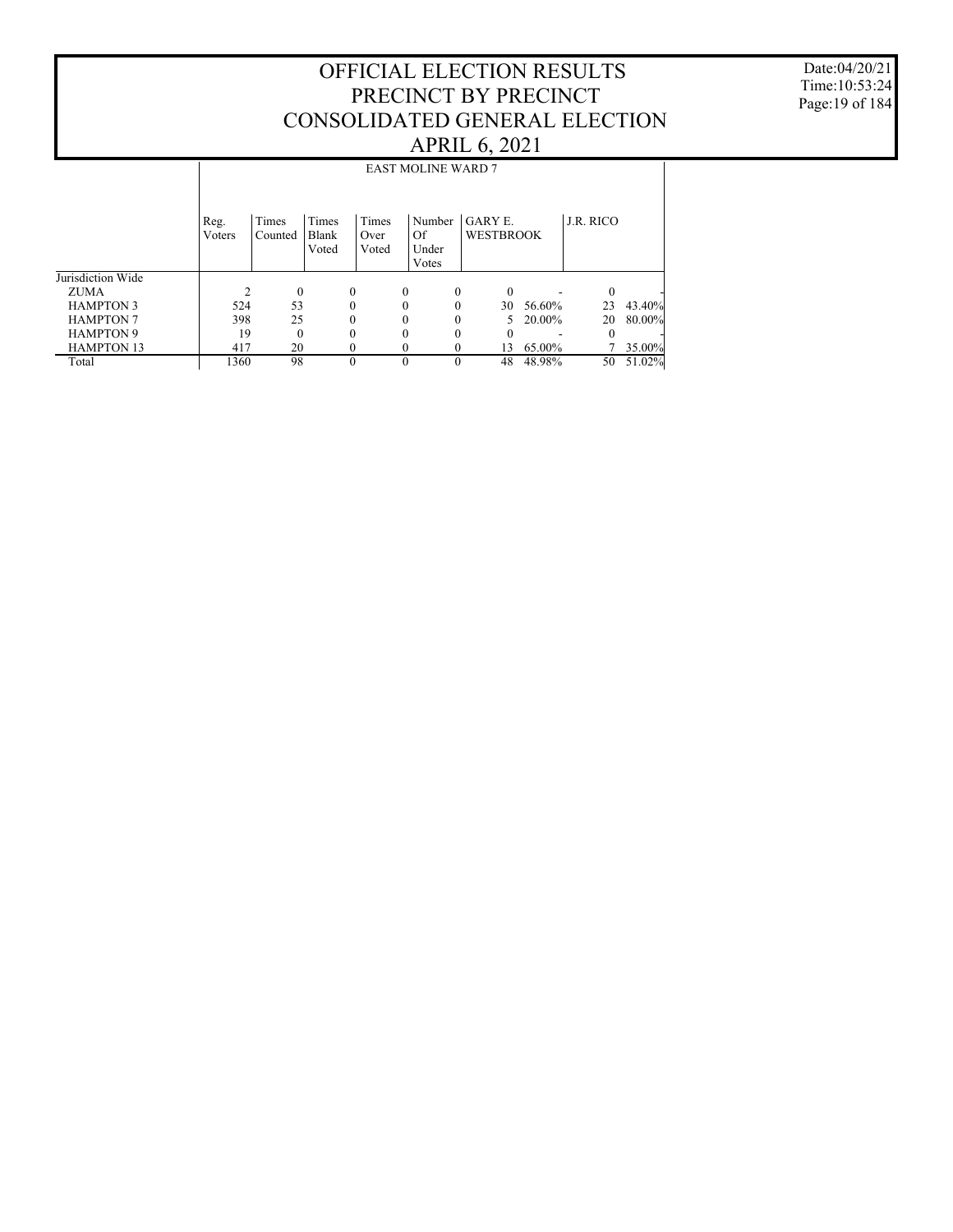Date:04/20/21 Time:10:53:24 Page:20 of 184

|                   | <b>HAMPTON VILLAGE PRESIDENT</b> |                  |                         |                        |   |                      |                       |  |  |  |  |  |
|-------------------|----------------------------------|------------------|-------------------------|------------------------|---|----------------------|-----------------------|--|--|--|--|--|
|                   | Reg.<br>Voters                   | Times<br>Counted | Times<br>Blank<br>Voted | Times<br>Over<br>Voted |   | Of<br>Under<br>Votes | Number   C. BORNHOEFT |  |  |  |  |  |
| Jurisdiction Wide |                                  |                  |                         |                        |   |                      |                       |  |  |  |  |  |
| <b>HAMPTON 2</b>  | 535                              | 57               |                         |                        | 0 | $\Omega$             | 52 100.00%            |  |  |  |  |  |
| <b>HAMPTON 17</b> | 771                              | 65               |                         |                        |   |                      | 60 100.00%            |  |  |  |  |  |
| Total             | 1306                             | 122              |                         | 10                     | 0 |                      | 112 100.00%           |  |  |  |  |  |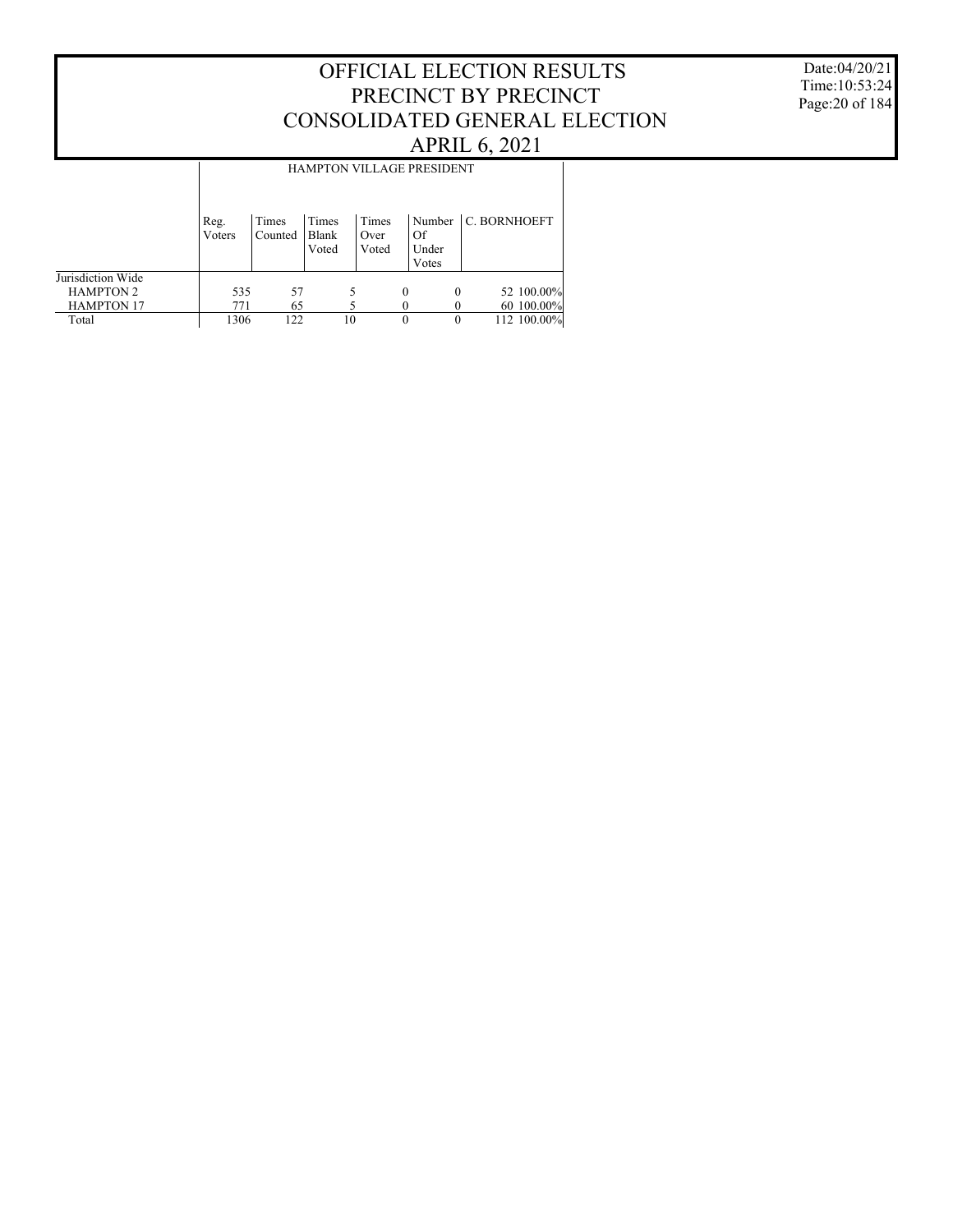Date:04/20/21 Time:10:53:24 Page:21 of 184

|                                       |                | <b>HAMPTON VILLAGE TRUSTEE</b> |                         |                        |    |                          |             |                  |                                  |                     |                            |                     |  |
|---------------------------------------|----------------|--------------------------------|-------------------------|------------------------|----|--------------------------|-------------|------------------|----------------------------------|---------------------|----------------------------|---------------------|--|
|                                       | Reg.<br>Voters | Times<br>Counted               | Times<br>Blank<br>Voted | Times<br>Over<br>Voted | Of | Number<br>Under<br>Votes | PAULA MCKAY |                  | <b>STEFFANIE</b><br><b>ADAMS</b> |                     | JEFF<br><b>SCHNECKLOTH</b> |                     |  |
| Jurisdiction Wide<br><b>HAMPTON 2</b> | 535            | 57                             |                         | 4                      | 0  | 45                       | 35          | 30.70%           |                                  | 39 34.21%           | 40                         | 35.09%              |  |
| <b>HAMPTON 17</b><br>Total            | 771<br>1306    | 65<br>122                      |                         | Q                      |    | 45<br>90                 | 46.<br>81   | 34.07%<br>32.53% | 83                               | 44 32.59%<br>33.33% | 85                         | 45 33.33%<br>34.14% |  |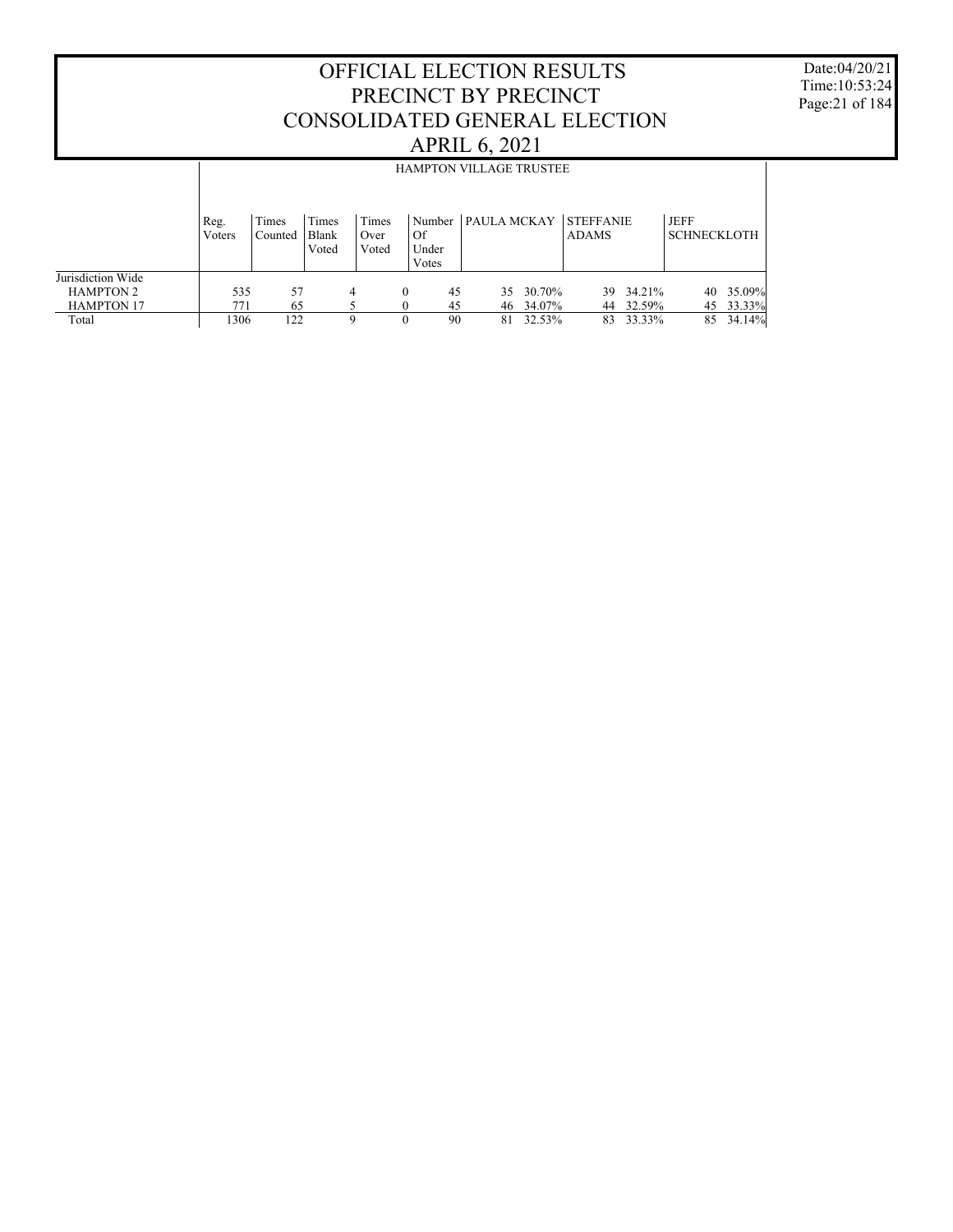#### OFFICIAL ELECTION RESULTS PRECINCT BY PRECINCT CONSOLIDATED GENERAL ELECTION APRIL 6, 2021 Jurisdiction Wide CANOE CREEK Total Reg. Voters Times Counted Times Blank Voted Times Over Voted Number THERESA Of Under Votes BROOKS (REP) JONI REISS (REP) AMY MYRTUE (REP) HILLSDALE VILLAGE TRUSTEE 267 38 1 0 25 28 32.56% 32 37.21% 26 30.23% 267 38 1 0 25 28 32.56% 32 37.21% 26 30.23%

Date:04/20/21 Time:10:53:24 Page:22 of 184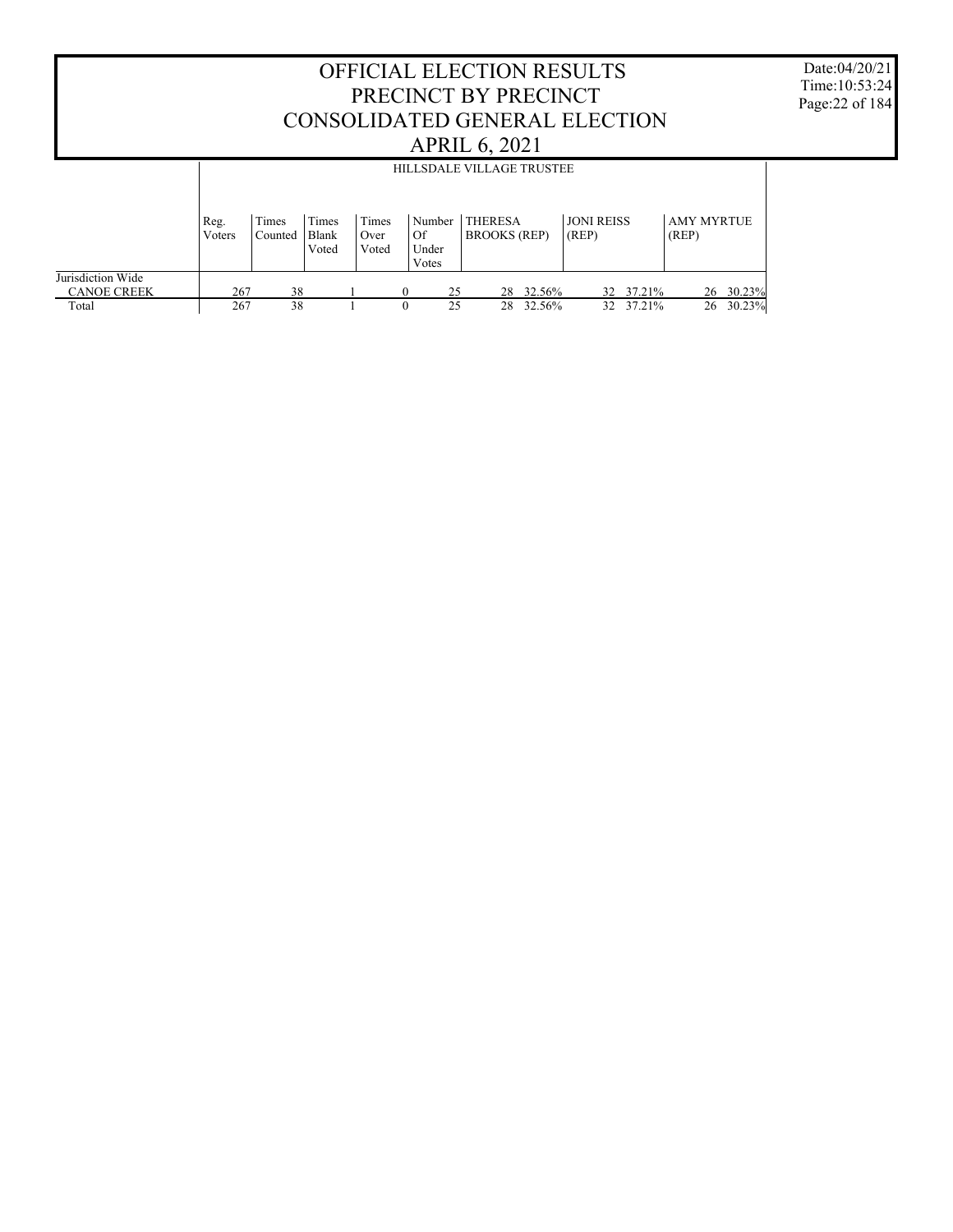Date:04/20/21 Time:10:53:24 Page:23 of 184

|                                         |                | HILLSDALE VILLAGE TRUSTEE 2 YEAR |                         |                        |                                |                                          |     |        |                              |        |  |  |  |
|-----------------------------------------|----------------|----------------------------------|-------------------------|------------------------|--------------------------------|------------------------------------------|-----|--------|------------------------------|--------|--|--|--|
|                                         | Reg.<br>Voters | Times<br>Counted                 | Times<br>Blank<br>Voted | Times<br>Over<br>Voted | Number<br>Of<br>Under<br>Votes | <b>TONYA</b><br><b>HANRAHAN</b><br>(REP) |     |        | <b>RUSSELL DUNN</b><br>(INC) |        |  |  |  |
| Jurisdiction Wide<br><b>CANOE CREEK</b> | 267            | 38                               |                         |                        |                                | $\Omega$                                 | 22  | 59.46% | 15                           | 40.54% |  |  |  |
| Total                                   | 267            | 38                               |                         |                        | 0                              |                                          | 22. | 59.46% | 15                           | 40.54% |  |  |  |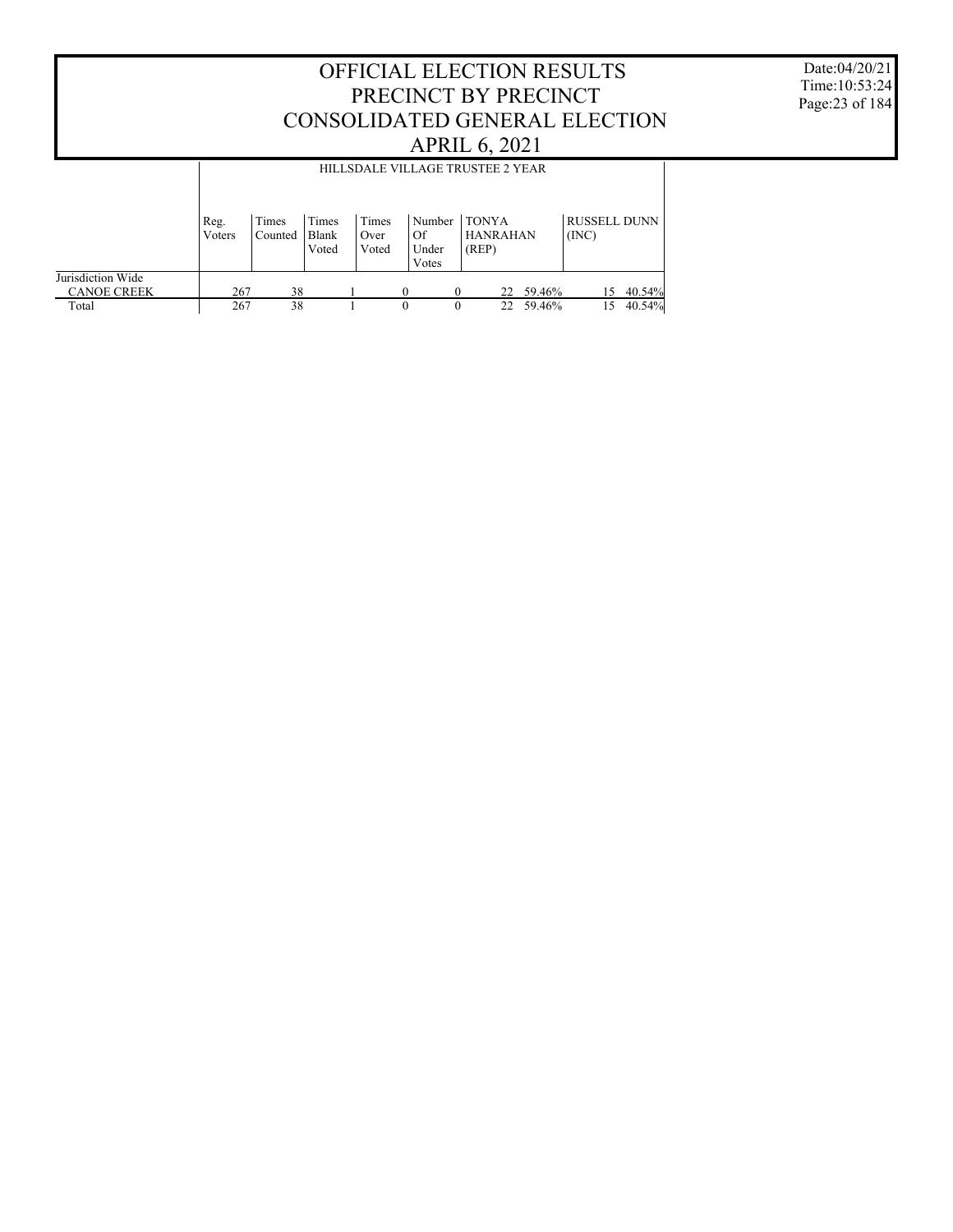Date:04/20/21 Time:10:53:24 Page:24 of 184

|                    |        | <b>MILAN VILLAGE PRESIDENT</b> |       |       |                      |              |  |  |  |  |  |  |  |
|--------------------|--------|--------------------------------|-------|-------|----------------------|--------------|--|--|--|--|--|--|--|
|                    |        |                                |       |       |                      |              |  |  |  |  |  |  |  |
|                    |        |                                |       |       |                      |              |  |  |  |  |  |  |  |
|                    | Reg.   | Times                          | Times | Times | Number               | <b>DUANE</b> |  |  |  |  |  |  |  |
|                    | Voters | Counted                        | Blank | Over  | <b>Of</b>            | DAWSON (DEM) |  |  |  |  |  |  |  |
|                    |        |                                | Voted | Voted | Under                |              |  |  |  |  |  |  |  |
|                    |        |                                |       |       | Votes                |              |  |  |  |  |  |  |  |
| Jurisdiction Wide  |        |                                |       |       |                      |              |  |  |  |  |  |  |  |
| <b>BLACKHAWK 1</b> | 274    | 5                              |       |       | $\Omega$<br>$\theta$ | 4 100.00%    |  |  |  |  |  |  |  |
| <b>BLACKHAWK 2</b> | 519    | 22                             | 3     |       |                      | 19 100.00%   |  |  |  |  |  |  |  |
| <b>BLACKHAWK 3</b> | 808    | 46                             | 4     |       |                      | 42 100.00%   |  |  |  |  |  |  |  |
| <b>BLACKHAWK 5</b> | 285    | 15                             | 3     |       | 0                    | 12 100.00%   |  |  |  |  |  |  |  |
| <b>BLACKHAWK 6</b> | 868    | 36                             | 9     |       |                      | 27 100.00%   |  |  |  |  |  |  |  |
| <b>BLACKHAWK 7</b> | 434    | 21                             |       |       | $_{0}$               | 20 100.00%   |  |  |  |  |  |  |  |
| Total              | 3188   | 145                            | 21    |       |                      | 124 100.00%  |  |  |  |  |  |  |  |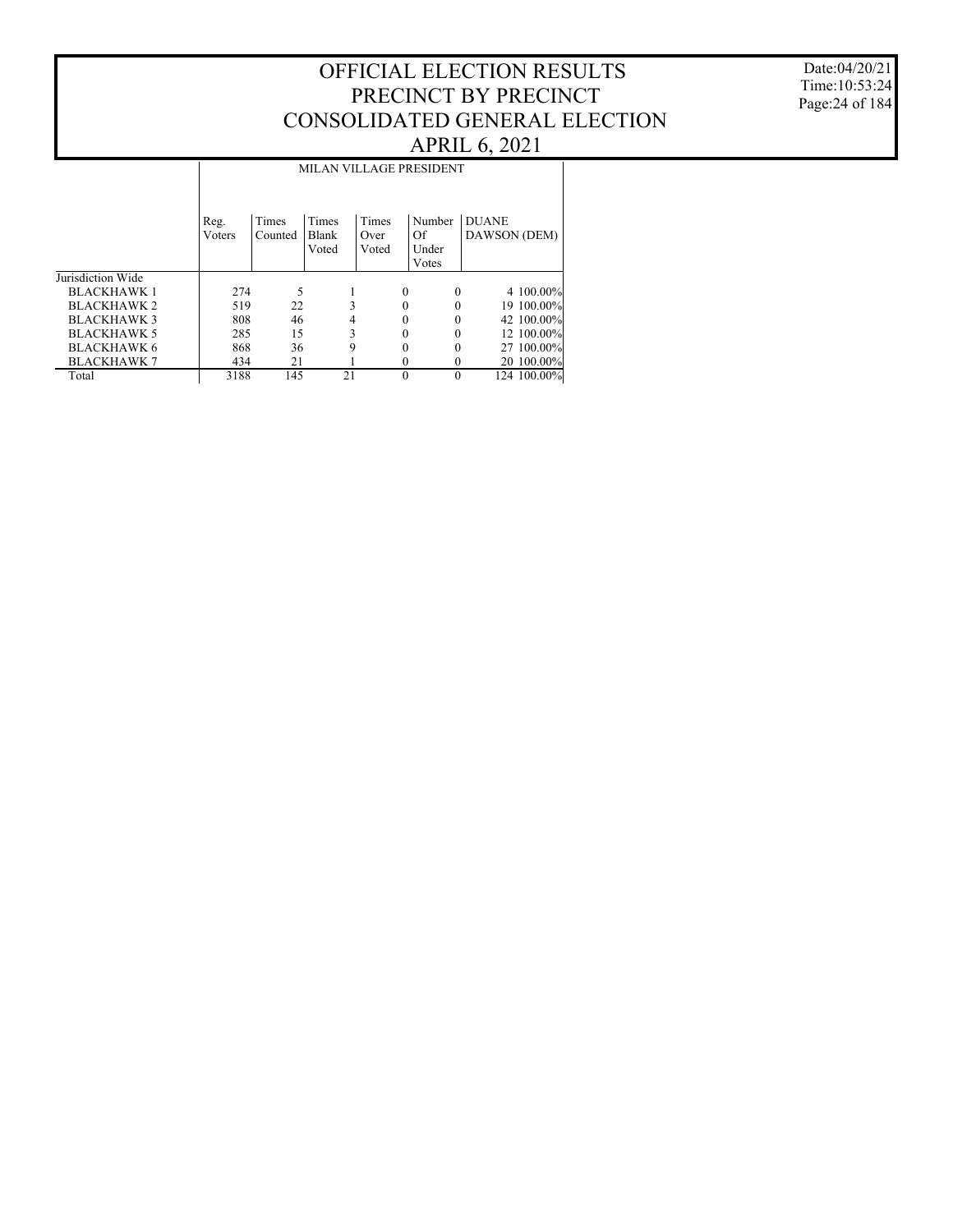Date:04/20/21 Time:10:53:24 Page:25 of 184

|                    |        | MILAN VILLAGE CLERK |       |          |          |                |  |  |  |  |  |  |  |
|--------------------|--------|---------------------|-------|----------|----------|----------------|--|--|--|--|--|--|--|
|                    |        |                     |       |          |          |                |  |  |  |  |  |  |  |
|                    |        |                     |       |          |          |                |  |  |  |  |  |  |  |
|                    | Reg.   | Times               | Times | Times    | Number   | <b>BARBLEE</b> |  |  |  |  |  |  |  |
|                    | Voters | Counted             | Blank | Over     | Of       | (DEM)          |  |  |  |  |  |  |  |
|                    |        |                     | Voted | Voted    | Under    |                |  |  |  |  |  |  |  |
|                    |        |                     |       |          | Votes    |                |  |  |  |  |  |  |  |
| Jurisdiction Wide  |        |                     |       |          |          |                |  |  |  |  |  |  |  |
| <b>BLACKHAWK1</b>  | 274    | 5                   |       | $\theta$ | $\theta$ | 4 100.00%      |  |  |  |  |  |  |  |
| <b>BLACKHAWK 2</b> | 519    | 22                  | 4     | 0        |          | 18 100.00%     |  |  |  |  |  |  |  |
| <b>BLACKHAWK 3</b> | 808    | 46                  |       |          | 0        | 45 100.00%     |  |  |  |  |  |  |  |
| <b>BLACKHAWK 5</b> | 285    | 15                  | 4     | 0        | 0        | 11 100.00%     |  |  |  |  |  |  |  |
| <b>BLACKHAWK 6</b> | 868    | 36                  | 11    | 0        |          | 25 100.00%     |  |  |  |  |  |  |  |
| <b>BLACKHAWK 7</b> | 434    | 21                  |       | $_{0}$   | $_{0}$   | 20 100.00%     |  |  |  |  |  |  |  |
| Total              | 3188   | 145                 | 22    | $\theta$ | 0        | 123 100.00%    |  |  |  |  |  |  |  |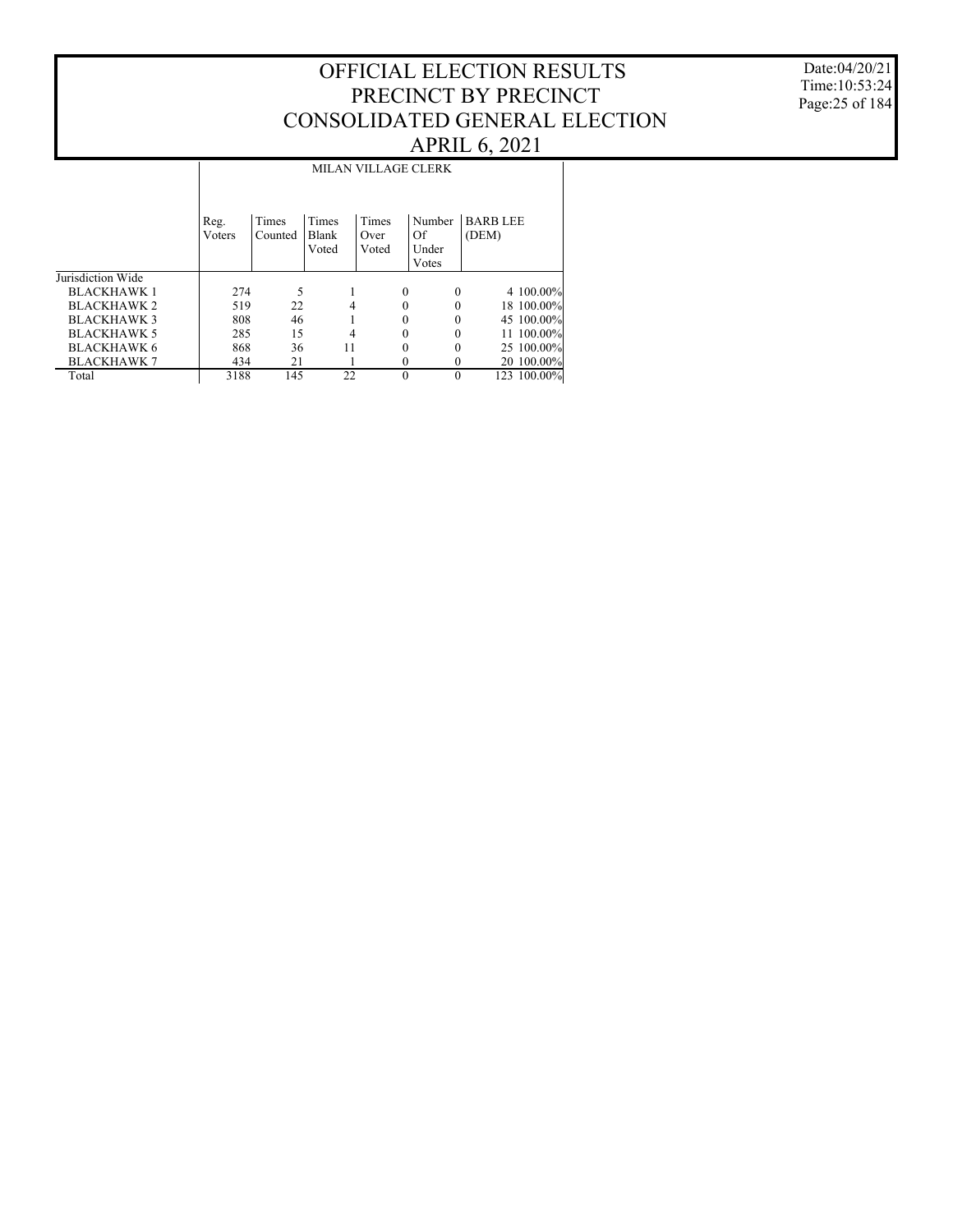Date:04/20/21 Time:10:53:24 Page:26 of 184

|                    |                | <b>MILAN VILLAGE TRUSTEE</b> |                         |                        |              |                                |                              |        |                                            |          |                                  |        |  |
|--------------------|----------------|------------------------------|-------------------------|------------------------|--------------|--------------------------------|------------------------------|--------|--------------------------------------------|----------|----------------------------------|--------|--|
|                    | Reg.<br>Voters | Times<br>Counted             | Times<br>Blank<br>Voted | Times<br>Over<br>Voted |              | Number<br>Of<br>Under<br>Votes | <b>KAREN WILSON</b><br>(DEM) |        | <b>MICHELLE</b><br><b>HUBBARD</b><br>(DEM) |          | <b>CASSANDRA</b><br>MIKAIO (DEM) |        |  |
| Jurisdiction Wide  |                |                              |                         |                        |              |                                |                              |        |                                            |          |                                  |        |  |
| <b>BLACKHAWK1</b>  | 274            | 5                            |                         |                        | $\mathbf{0}$ | $\Omega$                       | $\overline{4}$               | 33.33% |                                            | 4 33.33% | 4                                | 33.33% |  |
| <b>BLACKHAWK 2</b> | 519            | 22                           | 3                       |                        | $\mathbf{0}$ | 14                             | 15.                          | 34.88% | 13                                         | 30.23%   | 15                               | 34.88% |  |
| <b>BLACKHAWK3</b>  | 808            | 46                           |                         |                        | $\mathbf{0}$ | 17                             | 41                           | 34.75% | 39                                         | 33.05%   | 38                               | 32.20% |  |
| <b>BLACKHAWK 5</b> | 285            | 15                           | 3                       |                        | $\mathbf{0}$ | 10                             | 9                            | 34.62% | 8                                          | 30.77%   | 9                                | 34.62% |  |
| <b>BLACKHAWK 6</b> | 868            | 36                           | 8                       |                        | $\mathbf{0}$ | 19                             | 25                           | 38.46% | 20                                         | 30.77%   | 20                               | 30.77% |  |
| <b>BLACKHAWK 7</b> | 434            | 21                           |                         |                        | $\mathbf{0}$ | 12                             | 18                           | 37.50% | 15                                         | 31.25%   | 15                               | 31.25% |  |
| Total              | 3188           | 145                          | 17                      |                        | $\theta$     | 72                             | 112                          | 35.90% | 99                                         | 31.73%   | 101                              | 32.37% |  |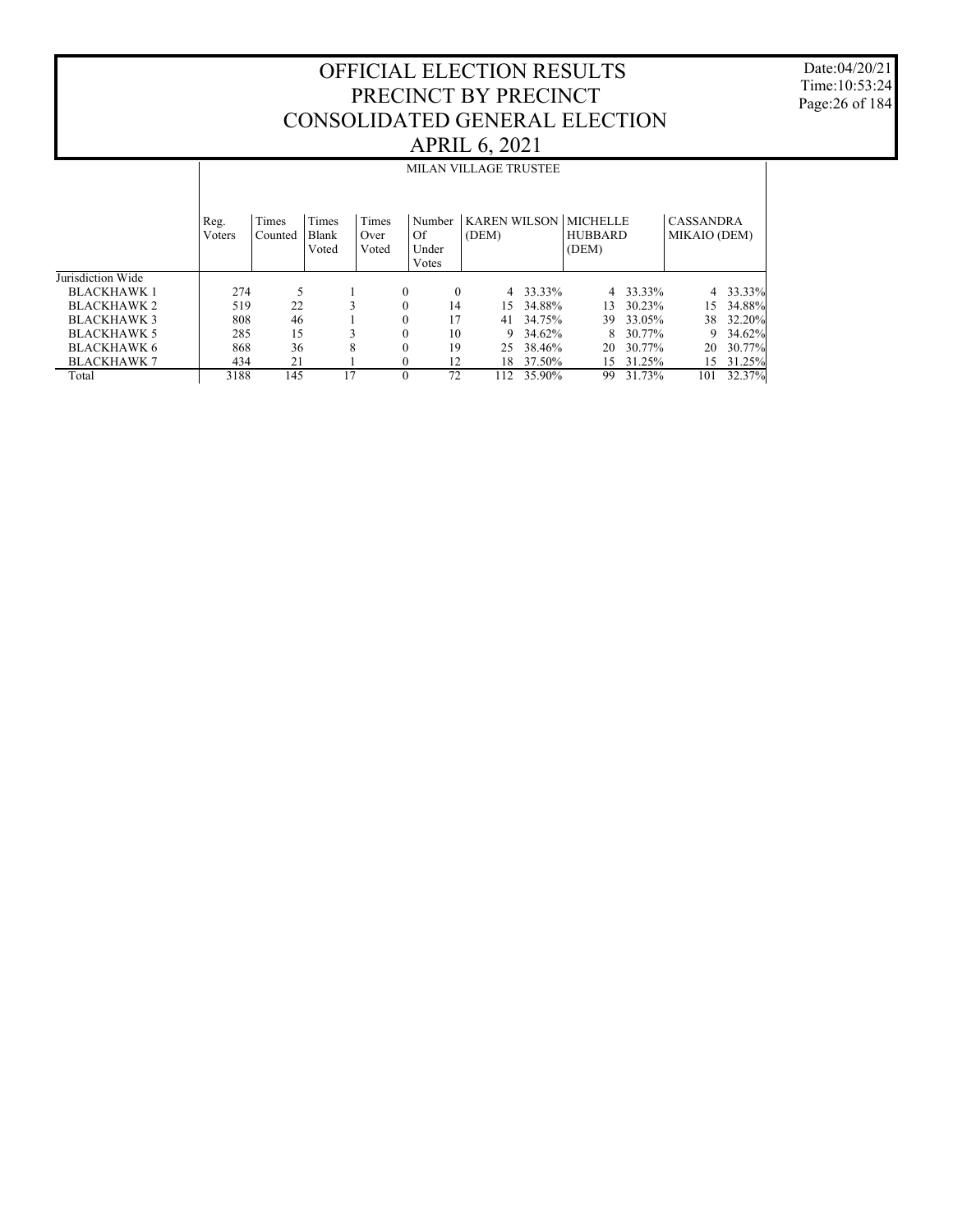Date:04/20/21 Time:10:53:24 Page:27 of 184

#### MOLINE MAYOR

|                      | Reg.<br>Voters | Times<br>Counted | Times<br>Blank<br>Voted | Times<br>Over<br>Voted |                | Number<br>Of<br>Under<br>Votes | <b>STEPHANIE</b><br>ACRI |          | <b>SANGEETHA</b><br><b>RAYAPATI</b> |           |
|----------------------|----------------|------------------|-------------------------|------------------------|----------------|--------------------------------|--------------------------|----------|-------------------------------------|-----------|
| Jurisdiction Wide    |                |                  |                         |                        |                |                                |                          |          |                                     |           |
| <b>SO MOLINE 3</b>   | 20             | 1                |                         | $\mathbf{0}$           | $\mathbf{0}$   | $\mathbf{0}$                   | $\theta$                 | $0.00\%$ |                                     | 1 100.00% |
| <b>SO MOLINE 4</b>   | 1371           | 415              |                         | $\mathbf{0}$           | $\mathbf{0}$   | $\mathbf{0}$                   | 175                      | 42.17%   | 240                                 | 57.83%    |
| SO MOLINE 5          | 575            | 132              |                         | 1                      | $\overline{0}$ | $\mathbf{0}$                   | 54                       | 41.22%   | 77                                  | 58.78%    |
| SO MOLINE 6          | 860            | 256              |                         | $\overline{0}$         | $\overline{0}$ | $\mathbf{0}$                   | 77                       | 30.08%   | 179                                 | 69.92%    |
| <b>SO MOLINE 7</b>   | 1013           | 280              |                         | $\overline{2}$         | $\overline{0}$ | $\mathbf{0}$                   | 107                      | 38.49%   | 171                                 | 61.51%    |
| <b>SO MOLINE 8</b>   | 636            | 234              |                         | $\theta$               | $\theta$       | $\theta$                       | 112                      | 47.86%   | 122                                 | 52.14%    |
| SO MOLINE 9          | 969            | 381              |                         | $\mathbf{0}$           | $\overline{0}$ | $\mathbf{0}$                   | 139                      | 36.48%   | 242                                 | 63.52%    |
| <b>SO MOLINE 11</b>  | 1108           | 291              |                         | $\overline{2}$         | $\overline{0}$ | $\overline{0}$                 | 117                      | 40.48%   | 172                                 | 59.52%    |
| SO MOLINE 13         | 1115           | 305              |                         | 1                      | $\overline{0}$ | $\mathbf{0}$                   | 124                      | 40.79%   | 180                                 | 59.21%    |
| <b>SO MOLINE 19</b>  | 862            | 181              |                         | $\mathbf{0}$           | $\theta$       | $\theta$                       | 79                       | 43.65%   | 102                                 | 56.35%    |
| SO MOLINE 20         | 730            | 256              | $\mathbf{1}$            |                        | $\mathbf{0}$   | $\mathbf{0}$                   | 89                       | 34.90%   | 166                                 | 65.10%    |
| <b>SO MOLINE 21</b>  | 526            | 88               |                         | $\mathbf{0}$           | $\overline{0}$ | $\mathbf{0}$                   | 36                       | 40.91%   | 52                                  | 59.09%    |
| <b>SO MOLINE 22</b>  | 847            | 180              |                         | $\mathbf{0}$           | $\overline{0}$ | $\mathbf{0}$                   | 54                       | 30.00%   | 126                                 | 70.00%    |
| SO MOLINE 23         | 464            | 32               |                         | $\mathbf{0}$           | $\overline{0}$ | $\mathbf{0}$                   | 16                       | 50.00%   | 16                                  | 50.00%    |
| <b>SO MOLINE 24</b>  | 210            | 35               |                         | $\mathbf{0}$           | $\overline{0}$ | $\mathbf{0}$                   | 16                       | 45.71%   | 19                                  | 54.29%    |
| <b>SO MOLINE 25</b>  | 469            | 152              |                         | $\mathbf{0}$           | $\overline{0}$ | $\mathbf{0}$                   | 63                       | 41.45%   | 89                                  | 58.55%    |
| <b>SO MOLINE 26</b>  | 558            | 82               |                         | $\theta$               | $\theta$       | $\theta$                       | 28                       | 34.15%   | 54                                  | 65.85%    |
| <b>SO MOLINE 28</b>  | 428            | 148              |                         | $\mathbf{0}$           | $\overline{0}$ | $\mathbf{0}$                   | 77                       | 52.03%   | 71                                  | 47.97%    |
| <b>SO MOLINE 29</b>  | 675            | 140              |                         | 1                      | 1              | $\overline{0}$                 | 69                       | 50.00%   | 69                                  | 50.00%    |
| <b>MOLINE 1</b>      | 560            | 96               |                         | $\mathbf{0}$           | $\mathbf{0}$   | $\mathbf{0}$                   | 31                       | 32.29%   | 65                                  | 67.71%    |
| <b>MOLINE 2</b>      | 724            | 96               |                         | 1                      | $\theta$       | $\theta$                       | 38                       | 40.00%   | 57                                  | 60.00%    |
| <b>MOLINE 3</b>      | 889            | 141              | 1                       |                        | $\mathbf{0}$   | $\mathbf{0}$                   | 46                       | 32.86%   | 94                                  | 67.14%    |
| <b>MOLINE 4</b>      | 811            | 251              |                         | $\mathbf{0}$           | $\overline{0}$ | $\mathbf{0}$                   | 98                       | 39.04%   | 153                                 | 60.96%    |
| <b>MOLINE 5</b>      | 671            | 144              |                         | $\mathbf{0}$           | $\overline{0}$ | $\mathbf{0}$                   | 53                       | 36.81%   | 91                                  | 63.19%    |
| <b>MOLINE 6</b>      | 694            | 86               |                         | 1                      | $\mathbf{0}$   | $\mathbf{0}$                   | 34                       | 40.00%   | 51                                  | 60.00%    |
| <b>MOLINE 7</b>      | 638            | 97               |                         | $\mathbf{0}$           | $\overline{0}$ | $\mathbf{0}$                   | 32                       | 32.99%   | 65                                  | 67.01%    |
| <b>MOLINE 8</b>      | 593            | 131              |                         | $\mathbf{0}$           | $\overline{0}$ | $\mathbf{0}$                   | 47                       | 35.88%   | 84                                  | 64.12%    |
| <b>MOLINE 9</b>      | 709            | 287              |                         | $\overline{2}$         | $\theta$       | $\theta$                       | 98                       | 34.39%   | 187                                 | 65.61%    |
| <b>MOLINE 10</b>     | 800            | 92               |                         | $\mathbf{1}$           | $\overline{0}$ | $\mathbf{0}$                   | 36                       | 39.56%   | 55                                  | 60.44%    |
| <b>MOLINE 11</b>     | 794            | 148              |                         | $\overline{0}$         | $\overline{0}$ | $\overline{0}$                 | 51                       | 34.46%   | 97                                  | 65.54%    |
| <b>MOLINE 12</b>     | 440            | 59               |                         | $\mathbf{0}$           | $\overline{0}$ | $\mathbf{0}$                   | 37                       | 62.71%   | 22                                  | 37.29%    |
| <b>MOLINE 13</b>     | 710            | 172              |                         | $\mathbf{0}$           | $\overline{0}$ | $\mathbf{0}$                   | 61                       | 35.47%   | 111                                 | 64.53%    |
| <b>MOLINE 14</b>     | 382            | 62               | 1                       |                        | $\theta$       | $\theta$                       | 27                       | 44.26%   | 34                                  | 55.74%    |
| <b>MOLINE 15</b>     | 674            | 129              |                         | $\mathbf{0}$           | $\overline{0}$ | $\mathbf{0}$                   | 51                       | 39.53%   | 78                                  | 60.47%    |
| <b>MOLINE 16</b>     | 762            | 178              |                         | $\mathbf{0}$           | $\overline{0}$ | $\mathbf{0}$                   | 61                       | 34.27%   | 117                                 | 65.73%    |
| <b>MOLINE 17</b>     | 620            | 131              |                         | $\mathbf{0}$           | $\mathbf{0}$   | $\mathbf{0}$                   | 47                       | 35.88%   | 84                                  | 64.12%    |
| <b>MOLINE 18</b>     | 734            | 171              |                         | $\theta$               | $\theta$       | $\mathbf{0}$                   | 62                       | 36.26%   | 109                                 | 63.74%    |
| <b>MOLINE 19</b>     | 422            | 65               |                         | $\mathbf{0}$           | $\overline{0}$ | $\mathbf{0}$                   | 29                       | 44.62%   | 36                                  | 55.38%    |
| <b>MOLINE 20</b>     | 668            | 221              |                         | $\theta$               | $\theta$       | $\mathbf{0}$                   | 85                       | 38.46%   | 136                                 | 61.54%    |
| <b>COAL VALLEY 2</b> | 10             | $\boldsymbol{0}$ |                         | $\mathbf{0}$           | $\theta$       | $\mathbf{0}$                   | $\theta$                 |          | 0                                   |           |
| <b>COAL VALLEY 3</b> | 9              | $\overline{2}$   |                         | $\theta$               | $\Omega$       | $\theta$                       |                          | 50.00%   | 1                                   | 50.00%    |
| Total                | 26750          | 6348             | 15                      |                        | $\mathbf{1}$   | $\overline{0}$                 | 2457                     | 38.80%   | 3875                                | 61.20%    |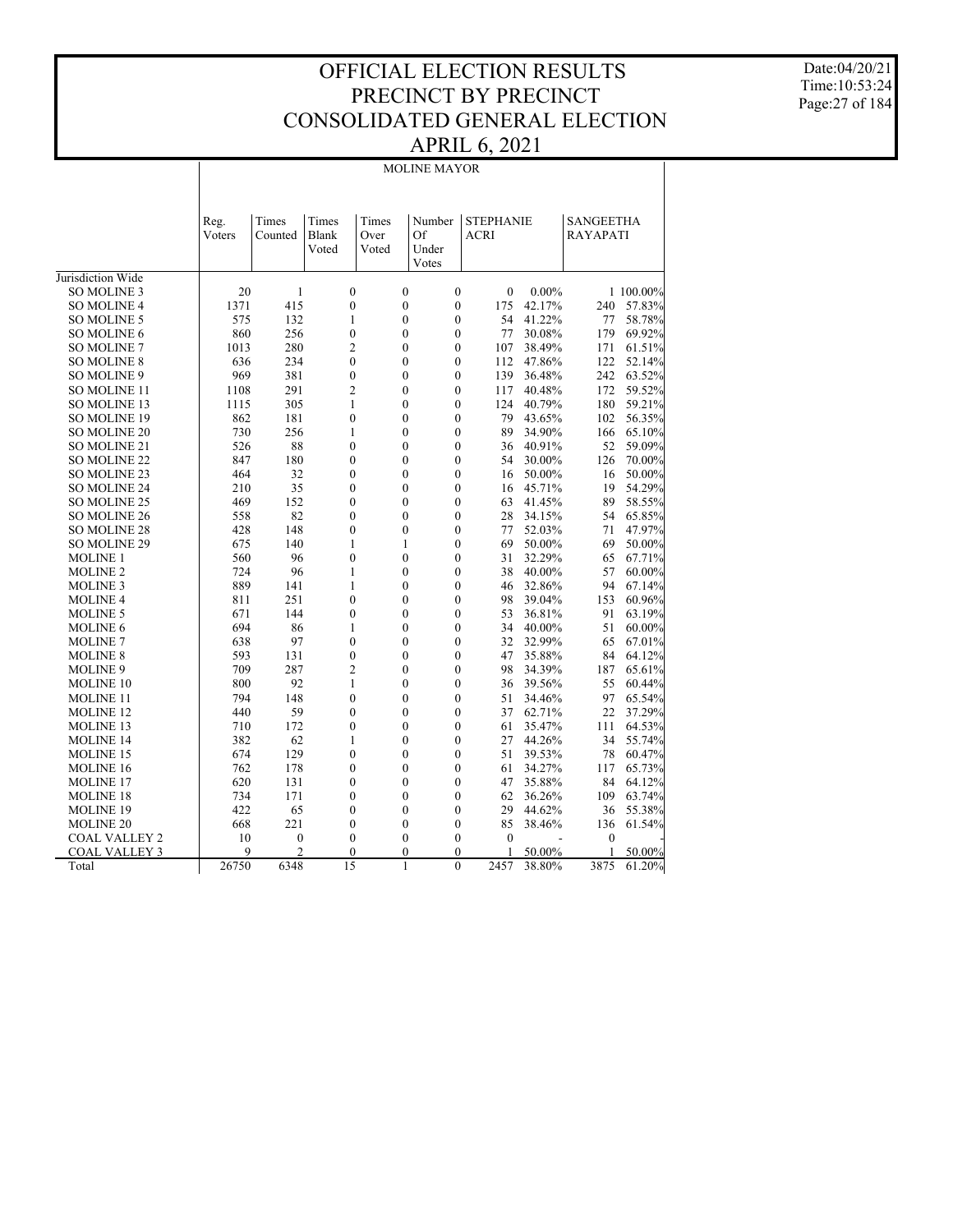Date:04/20/21 Time:10:53:24 Page:28 of 184

|                      |                |                  |                         |                        | MOLINE ALD AT LARGE            |                            |           |                   |          |
|----------------------|----------------|------------------|-------------------------|------------------------|--------------------------------|----------------------------|-----------|-------------------|----------|
|                      | Reg.<br>Voters | Times<br>Counted | Times<br>Blank<br>Voted | Times<br>Over<br>Voted | Number<br>Of<br>Under<br>Votes | JAMES P.<br><b>SCHMIDT</b> |           | <b>SONIA BERG</b> |          |
| Jurisdiction Wide    |                |                  |                         |                        |                                |                            |           |                   |          |
| <b>SO MOLINE 3</b>   | 20             | 1                | $\boldsymbol{0}$        | $\boldsymbol{0}$       | $\boldsymbol{0}$               |                            | 1 100.00% | $\boldsymbol{0}$  | $0.00\%$ |
| <b>SO MOLINE 4</b>   | 1371           | 415              | 18                      | $\mathbf{0}$           | $\theta$                       | 215                        | 54.16%    | 182               | 45.84%   |
| <b>SO MOLINE 5</b>   | 575            | 132              | 7                       | $\mathbf{0}$           | $\theta$                       | 64                         | 51.20%    | 61                | 48.80%   |
| <b>SO MOLINE 6</b>   | 860            | 256              | 11                      | $\mathbf{0}$           | $\mathbf{0}$                   | 148                        | 60.41%    | 97                | 39.59%   |
| <b>SO MOLINE 7</b>   | 1013           | 280              | 13                      | $\mathbf{0}$           | $\mathbf{0}$                   | 136                        | 50.94%    | 131               | 49.06%   |
| <b>SO MOLINE 8</b>   | 636            | 234              | 6                       | $\mathbf{0}$           | $\mathbf{0}$                   | 102                        | 44.74%    | 126               | 55.26%   |
| SO MOLINE 9          | 969            | 381              | 15                      | $\mathbf{0}$           | $\mathbf{0}$                   | 185                        | 50.55%    | 181               | 49.45%   |
| SO MOLINE 11         | 1108           | 291              | 22                      | $\overline{0}$         | $\overline{0}$                 | 157                        | 58.36%    | 112               | 41.64%   |
| SO MOLINE 13         | 1115           | 305              | 21                      | $\mathbf{1}$           | $\mathbf{0}$                   | 153                        | 54.06%    | 130               | 45.94%   |
| <b>SO MOLINE 19</b>  | 862            | 181              | 10                      | $\boldsymbol{0}$       | $\theta$                       | 94                         | 54.97%    | 77                | 45.03%   |
| <b>SO MOLINE 20</b>  | 730            | 256              | 15                      | $\mathbf{0}$           | $\mathbf{0}$                   | 142                        | 58.92%    | 99                | 41.08%   |
| SO MOLINE 21         | 526            | 88               | 4                       | $\mathbf{0}$           | $\theta$                       | 48                         | 57.14%    | 36                | 42.86%   |
| SO MOLINE 22         | 847            | 180              | 15                      | $\mathbf{0}$           | $\overline{0}$                 | 102                        | 61.82%    | 63                | 38.18%   |
| SO MOLINE 23         | 464            | 32               | $\overline{c}$          | $\mathbf{0}$           | $\mathbf{0}$                   | 17                         | 56.67%    | 13                | 43.33%   |
| <b>SO MOLINE 24</b>  | 210            | 35               | $\overline{2}$          | $\mathbf{0}$           | $\mathbf{0}$                   | 17                         | 51.52%    | 16                | 48.48%   |
| SO MOLINE 25         | 469            | 152              | 9                       | $\mathbf{0}$           | $\mathbf{0}$                   | 92                         | 64.34%    | 51                | 35.66%   |
| SO MOLINE 26         | 558            | 82               | 5                       | $\boldsymbol{0}$       | $\overline{0}$                 | 37                         | 48.05%    | 40                | 51.95%   |
| <b>SO MOLINE 28</b>  | 428            | 148              | 13                      | $\mathbf{0}$           | $\mathbf{0}$                   | 68                         | 50.37%    | 67                | 49.63%   |
| SO MOLINE 29         | 675            | 140              | $\mathbf{1}$            | $\theta$               | $\theta$                       | 70                         | 50.36%    | 69                | 49.64%   |
| <b>MOLINE 1</b>      | 560            | 96               | $\overline{2}$          | $\mathbf{0}$           | $\mathbf{0}$                   | 55                         | 58.51%    | 39                | 41.49%   |
| <b>MOLINE 2</b>      | 724            | 96               | 5                       | $\mathbf{0}$           | $\mathbf{0}$                   | 42                         | 46.15%    | 49                | 53.85%   |
| <b>MOLINE 3</b>      | 889            | 141              | $\overline{4}$          | $\boldsymbol{0}$       | $\overline{0}$                 | 84                         | 61.31%    | 53                | 38.69%   |
| <b>MOLINE 4</b>      | 811            | 251              | 12                      | $\mathbf{0}$           | $\mathbf{0}$                   | 152                        | 63.60%    | 87                | 36.40%   |
| <b>MOLINE 5</b>      | 671            | 144              | 10                      | $\mathbf{0}$           | $\theta$                       | 75                         | 55.97%    | 59                | 44.03%   |
| <b>MOLINE 6</b>      | 694            | 86               | 5                       | $\mathbf{0}$           | $\mathbf{0}$                   | 46                         | 56.79%    | 35                | 43.21%   |
| <b>MOLINE 7</b>      | 638            | 97               | 3                       | $\mathbf{0}$           | $\mathbf{0}$                   | 51                         | 54.26%    | 43                | 45.74%   |
| <b>MOLINE 8</b>      | 593            | 131              | 9                       | $\boldsymbol{0}$       | $\mathbf{0}$                   | 63                         | 51.64%    | 59                | 48.36%   |
| <b>MOLINE 9</b>      | 709            | 287              | 10                      | $\mathbf{0}$           | $\theta$                       | 157                        | 56.68%    | 120               | 43.32%   |
| <b>MOLINE 10</b>     | 800            | 92               | 9                       | $\mathbf{0}$           | $\theta$                       | 42                         | 50.60%    | 41                | 49.40%   |
| <b>MOLINE 11</b>     | 794            | 148              | 8                       | $\mathbf{0}$           | $\mathbf{0}$                   | 70                         | 50.00%    | 70                | 50.00%   |
| <b>MOLINE 12</b>     | 440            | 59               | $\mathbf{1}$            | $\boldsymbol{0}$       | $\mathbf{0}$                   | 32                         | 55.17%    | 26                | 44.83%   |
| <b>MOLINE 13</b>     | 710            | 172              | 8                       | $\boldsymbol{0}$       | $\mathbf{0}$                   | 89                         | 54.27%    | 75                | 45.73%   |
| <b>MOLINE 14</b>     | 382            | 62               | 9                       | $\mathbf{0}$           | $\theta$                       | 22                         | 41.51%    | 31                | 58.49%   |
| <b>MOLINE 15</b>     | 674            | 129              | 4                       | $\mathbf{0}$           | $\theta$                       | 76                         | 60.80%    | 49                | 39.20%   |
| <b>MOLINE 16</b>     | 762            | 178              | 6                       | $\mathbf{0}$           | $\mathbf{0}$                   | 89                         | 51.74%    | 83                | 48.26%   |
| <b>MOLINE 17</b>     | 620            | 131              | 6                       | $\boldsymbol{0}$       | $\mathbf{0}$                   | 73                         | 58.40%    | 52                | 41.60%   |
| <b>MOLINE 18</b>     | 734            | 171              | 5                       | $\mathbf{0}$           | $\mathbf{0}$                   | 96                         | 57.83%    | 70                | 42.17%   |
| MOLINE 19            | 422            | 65               | 2                       | $\mathbf{0}$           | $\mathbf{0}$                   | 27                         | 42.86%    | 36                | 57.14%   |
| <b>MOLINE 20</b>     | 668            | 221              | 7                       | $\mathbf{0}$           | $\mathbf{0}$                   | 127                        | 59.35%    | 87                | 40.65%   |
| <b>COAL VALLEY 2</b> | 10             | $\mathbf{0}$     | $\mathbf{0}$            | $\mathbf{0}$           | $\mathbf{0}$                   | $\overline{0}$             |           | $\mathbf{0}$      |          |
| <b>COAL VALLEY 3</b> | $\mathbf Q$    | $\overline{c}$   | $\theta$                | $\theta$               | $\theta$                       |                            | 2 100.00% | $\theta$          | $0.00\%$ |
| Total                | 26750          | 6348             | 314                     | $\mathbf{1}$           | $\theta$                       | 3318                       | 55.00%    | 2715              | 45.00%   |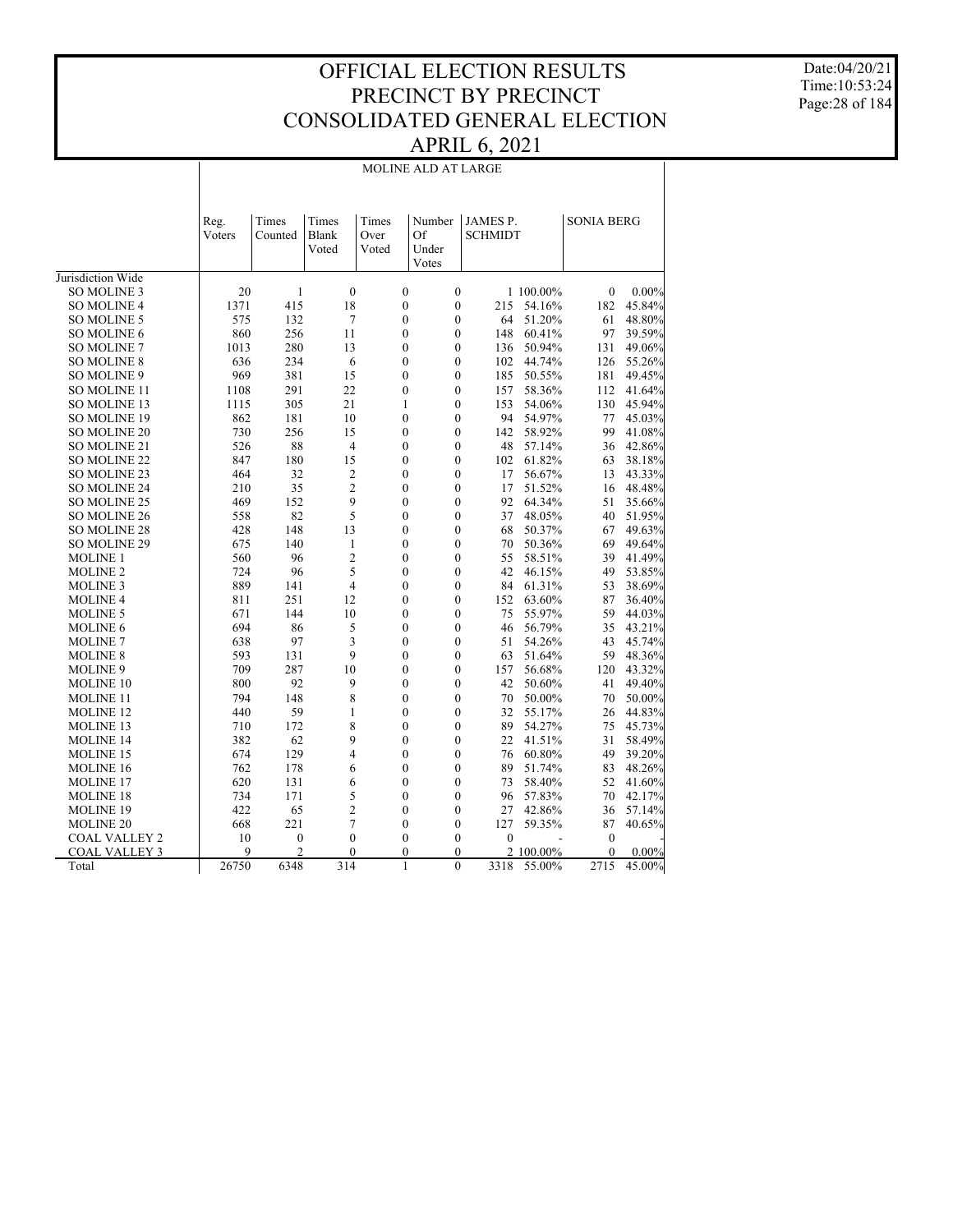Date:04/20/21 Time:10:53:24 Page:29 of 184

|                   |                |                  |                         |                        | <b>MOLINE ALD WARD 2</b>       |                                   |        |                                |        |
|-------------------|----------------|------------------|-------------------------|------------------------|--------------------------------|-----------------------------------|--------|--------------------------------|--------|
|                   | Reg.<br>Voters | Times<br>Counted | Times<br>Blank<br>Voted | Times<br>Over<br>Voted | Number<br>Of<br>Under<br>Votes | DAVID <sub>C</sub><br>PARKER, JR. |        | <b>ALVARO</b><br><b>MACIAS</b> |        |
| Jurisdiction Wide |                |                  |                         |                        |                                |                                   |        |                                |        |
| SO MOLINE 8       | 468            | 166              | 13                      |                        | $\Omega$<br>$\theta$           | 93                                | 60.78% | 60                             | 39.22% |
| SO MOLINE 24      | 31             | 5                | $\mathbf{0}$            |                        | $\Omega$<br>0                  | 4                                 | 80.00% |                                | 20.00% |
| <b>MOLINE 5</b>   | 671            | 144              | 5                       |                        | $\Omega$<br>0                  | 61                                | 43.88% | 78                             | 56.12% |
| MOLINE 6          | 694            | 86               | 3                       |                        | $\theta$<br>0                  | 32                                | 38.55% | 51                             | 61.45% |
| <b>MOLINE 7</b>   | 638            | 97               | 4                       |                        | $\Omega$<br>0                  | 34                                | 36.56% | 59                             | 63.44% |
| <b>MOLINE 8</b>   | 593            | 131              | 7                       |                        | $\Omega$<br>0                  | 42                                | 33.87% | 82                             | 66.13% |
| <b>MOLINE 9</b>   | 709            | 287              | 10                      |                        | $\mathbf{0}$<br>0              | 108                               | 38.99% | 169                            | 61.01% |
| Total             | 3804           | 916              | 42                      |                        | $\Omega$<br>$\theta$           | 374                               | 42.79% | 500                            | 57.21% |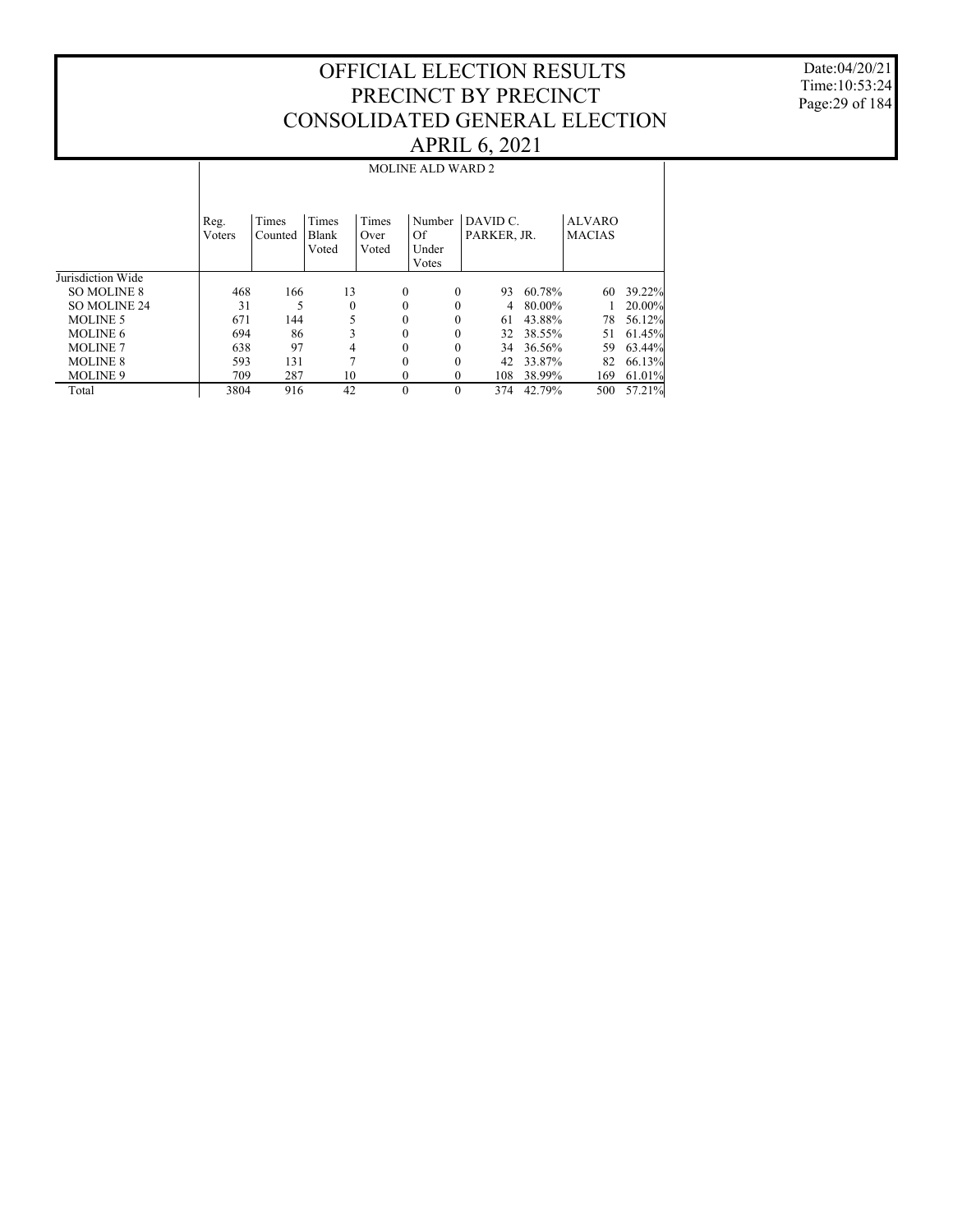Date:04/20/21 Time:10:53:24 Page:30 of 184

|                    |                |                  |                                |                        | <b>MOLINE ALD WARD 4</b>       |                |        |                                       |        |
|--------------------|----------------|------------------|--------------------------------|------------------------|--------------------------------|----------------|--------|---------------------------------------|--------|
|                    | Reg.<br>Voters | Times<br>Counted | <b>Times</b><br>Blank<br>Voted | Times<br>Over<br>Voted | Number<br>Of<br>Under<br>Votes | JOHN J. ZELNIO |        | <b>MATTHEW</b><br><b>LOUIS TIMION</b> |        |
| Jurisdiction Wide  |                |                  |                                |                        |                                |                |        |                                       |        |
| <b>SO MOLINE 7</b> | 1013           | 280              | 13                             | $\Omega$               | 0                              | 116            | 43.45% | 151                                   | 56.55% |
| SO MOLINE 9        | 452            | 171              | 12                             | $\theta$               | 0                              | 77             | 48.43% | 82                                    | 51.57% |
| SO MOLINE 23       | 255            | 14               | 0                              | $\theta$               | 0                              | 4              | 28.57% | 10                                    | 71.43% |
| <b>MOLINE 14</b>   | 382            | 62               | 5                              | $\theta$               | 0                              | 22             | 38.60% | 35                                    | 61.40% |
| <b>MOLINE 15</b>   | 674            | 129              | $\overline{c}$                 | $\theta$               | 0                              | 51             | 40.16% | 76                                    | 59.84% |
| <b>MOLINE 16</b>   | 762            | 178              | 6                              | $\mathbf{0}$           | 0                              | 64             | 37.21% | 108                                   | 62.79% |
| Total              | 3538           | 834              | 38                             | $\Omega$               | $\theta$                       | 334            | 41.96% | 462                                   | 58.04% |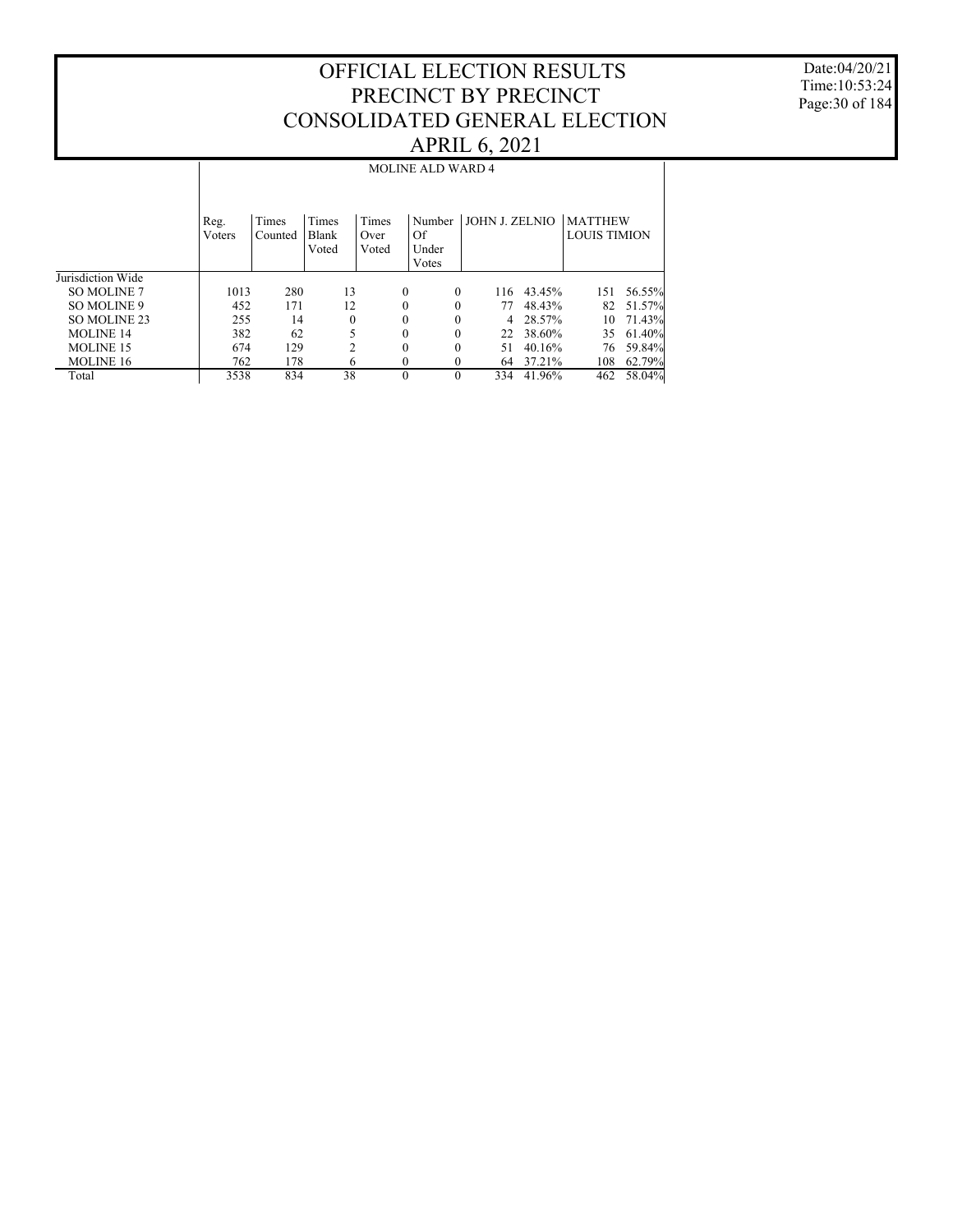Date:04/20/21 Time:10:53:24 Page:31 of 184

|                    |                |                  |                         |                        | <b>MOLINE ALD WARD 6</b>       |                                    |        |                    |        |
|--------------------|----------------|------------------|-------------------------|------------------------|--------------------------------|------------------------------------|--------|--------------------|--------|
|                    | Reg.<br>Voters | Times<br>Counted | Times<br>Blank<br>Voted | Times<br>Over<br>Voted | Number<br>Of<br>Under<br>Votes | <b>KEVIN</b><br><b>SCHOONMAKER</b> |        | <b>PAT O'BRIEN</b> |        |
| Jurisdiction Wide  |                |                  |                         |                        |                                |                                    |        |                    |        |
| <b>SO MOLINE 4</b> | 1371           | 415              | 14                      | $\theta$               | $\theta$                       | 187                                | 46.63% | 214                | 53.37% |
| SO MOLINE 21       | 526            | 88               | 5                       | $\theta$               | 0                              | 34                                 | 40.96% | 49                 | 59.04% |
| SO MOLINE 22       | 847            | 180              | 13                      | $\theta$               | 0                              | 76                                 | 45.51% | 91                 | 54.49% |
| <b>MOLINE 18</b>   | 265            | 85               | 3                       | $\theta$               | 0                              | 31                                 | 37.80% | 51                 | 62.20% |
| <b>MOLINE 19</b>   | 422            | 65               | $\overline{c}$          | $\theta$               | 0                              | 28                                 | 44.44% | 35                 | 55.56% |
| <b>MOLINE 20</b>   | 668            | 221              | 6                       | 0                      | $\Omega$                       | 107                                | 49.77% | 108                | 50.23% |
| Total              | 4099           | 1054             | 43                      | $\theta$               | $\Omega$                       | 463                                | 45.80% | 548                | 54.20% |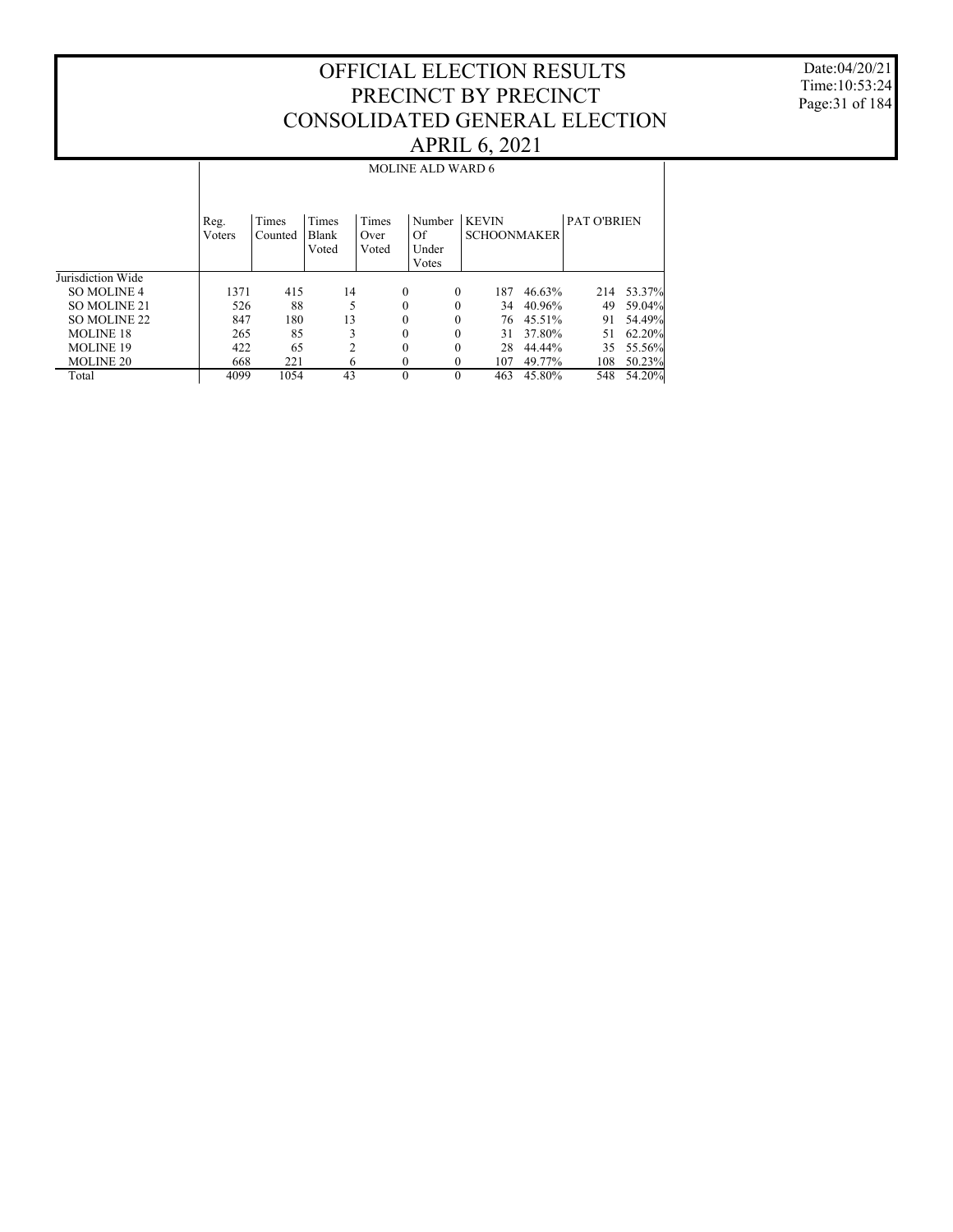Date:04/20/21 Time:10:53:24 Page:32 of 184

|                   |                |                  |                         |                        |   | OAK GROVE VILLAGE PRESIDENT    |                                  |            |  |
|-------------------|----------------|------------------|-------------------------|------------------------|---|--------------------------------|----------------------------------|------------|--|
|                   | Reg.<br>Voters | Times<br>Counted | Times<br>Blank<br>Voted | Times<br>Over<br>Voted |   | Number<br>Of<br>Under<br>Votes | <b>ROBERT</b><br><b>DELAROSA</b> |            |  |
| Jurisdiction Wide |                |                  |                         |                        |   |                                |                                  |            |  |
| <b>BLACKHAWK3</b> | 26             | 8                |                         |                        | 0 |                                |                                  | 7 100.00%  |  |
| <b>BOWLING 2</b>  | 226            |                  |                         |                        |   |                                |                                  | 5 100.00%  |  |
| Total             | 252            | 13               |                         |                        | 0 |                                |                                  | 12 100.00% |  |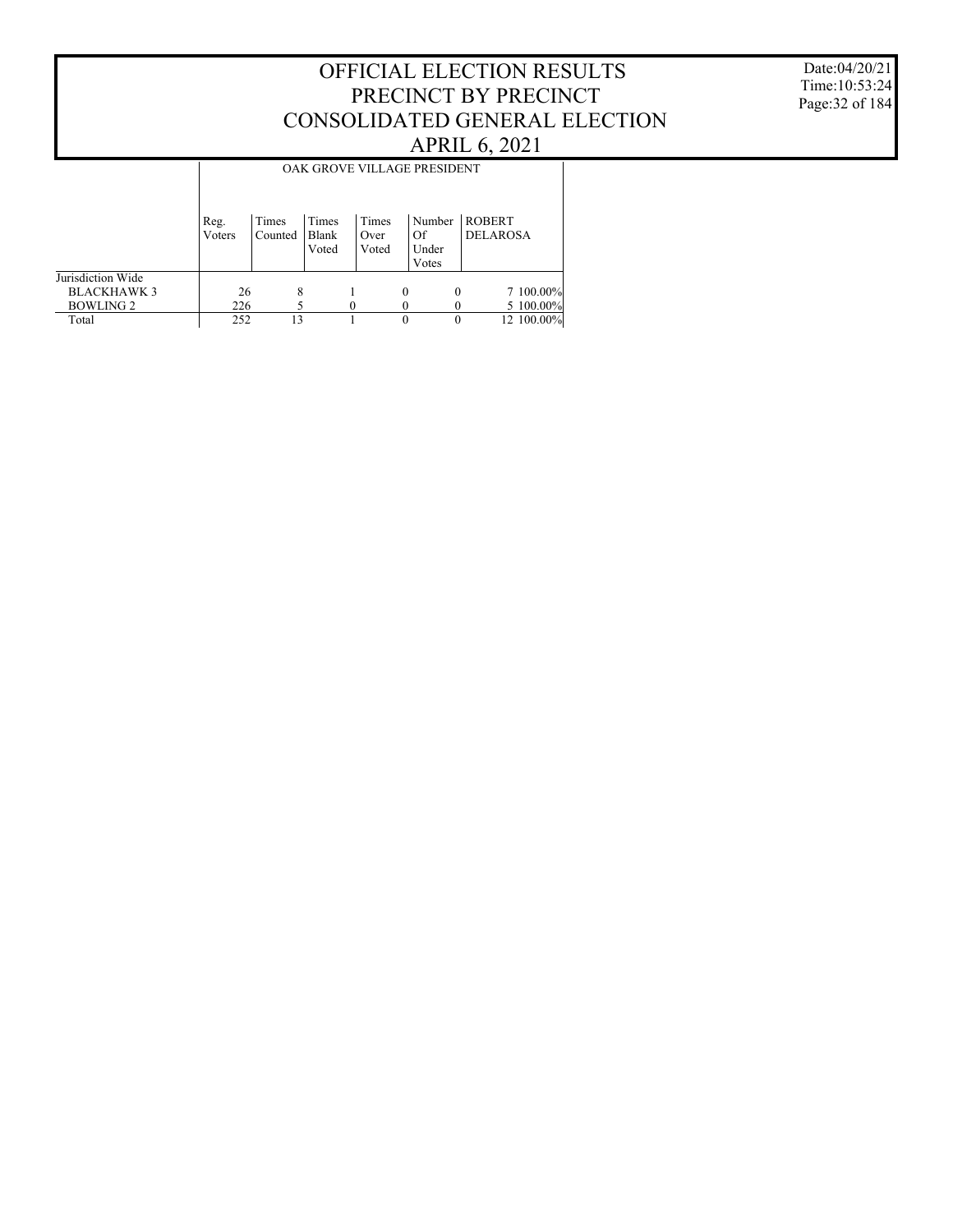Date:04/20/21 Time:10:53:24 Page:33 of 184

|                    |                |                  |                         |                        |   | OAK GROVE VILLAGE CLERK        |                    |            |
|--------------------|----------------|------------------|-------------------------|------------------------|---|--------------------------------|--------------------|------------|
|                    | Reg.<br>Voters | Times<br>Counted | Times<br>Blank<br>Voted | Times<br>Over<br>Voted |   | Number<br>Of<br>Under<br>Votes | <b>SUSAN CAREY</b> |            |
| Jurisdiction Wide  |                |                  |                         |                        |   |                                |                    |            |
| <b>BLACKHAWK 3</b> | 26             | 8                |                         |                        | 0 | $\theta$                       |                    | 6 100.00%  |
| <b>BOWLING 2</b>   | 226            |                  |                         |                        |   |                                |                    | 5 100.00%  |
| Total              | 252            | 13               |                         | C                      | 0 |                                |                    | 11 100.00% |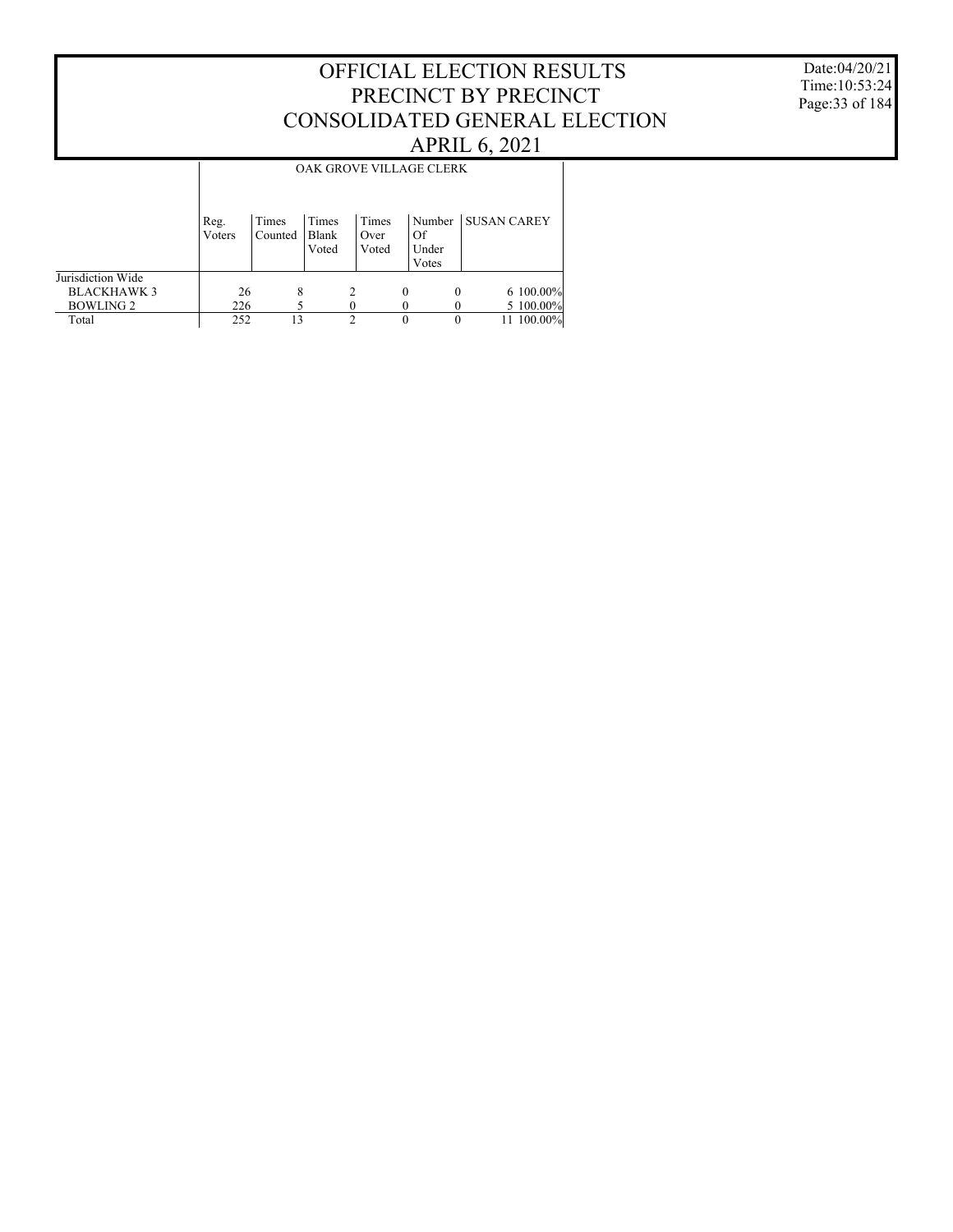Date:04/20/21 Time:10:53:24 Page:34 of 184

|                   |                | OAK GROVE VILLAGE TRUSTEE |                         |                        |          |                          |                                 |        |  |                                  |          |                         |        |
|-------------------|----------------|---------------------------|-------------------------|------------------------|----------|--------------------------|---------------------------------|--------|--|----------------------------------|----------|-------------------------|--------|
|                   | Reg.<br>Voters | Times<br>Counted          | Times<br>Blank<br>Voted | Times<br>Over<br>Voted | Of       | Number<br>Under<br>Votes | <b>MICHAEL</b><br><b>NOWACK</b> |        |  | <b>KENNETH</b><br><b>HOFFMAN</b> |          | FRED<br><b>SEYNAEVE</b> |        |
| Jurisdiction Wide |                |                           |                         |                        |          |                          |                                 |        |  |                                  |          |                         |        |
| <b>BLACKHAWK3</b> | 26             | 8                         |                         | $\Omega$               | $\theta$ |                          | 7                               | 31.82% |  |                                  | 7 31.82% | 8                       | 36.36% |
| BOWLING 2         | 226            |                           |                         |                        |          |                          | 5.                              | 33.33% |  |                                  | 5 33.33% |                         | 33.33% |
| Total             | 252            | 13                        |                         | $\theta$               | 0        | ↑                        | 12                              | 32.43% |  | 12                               | 32.43%   | 13                      | 35.14% |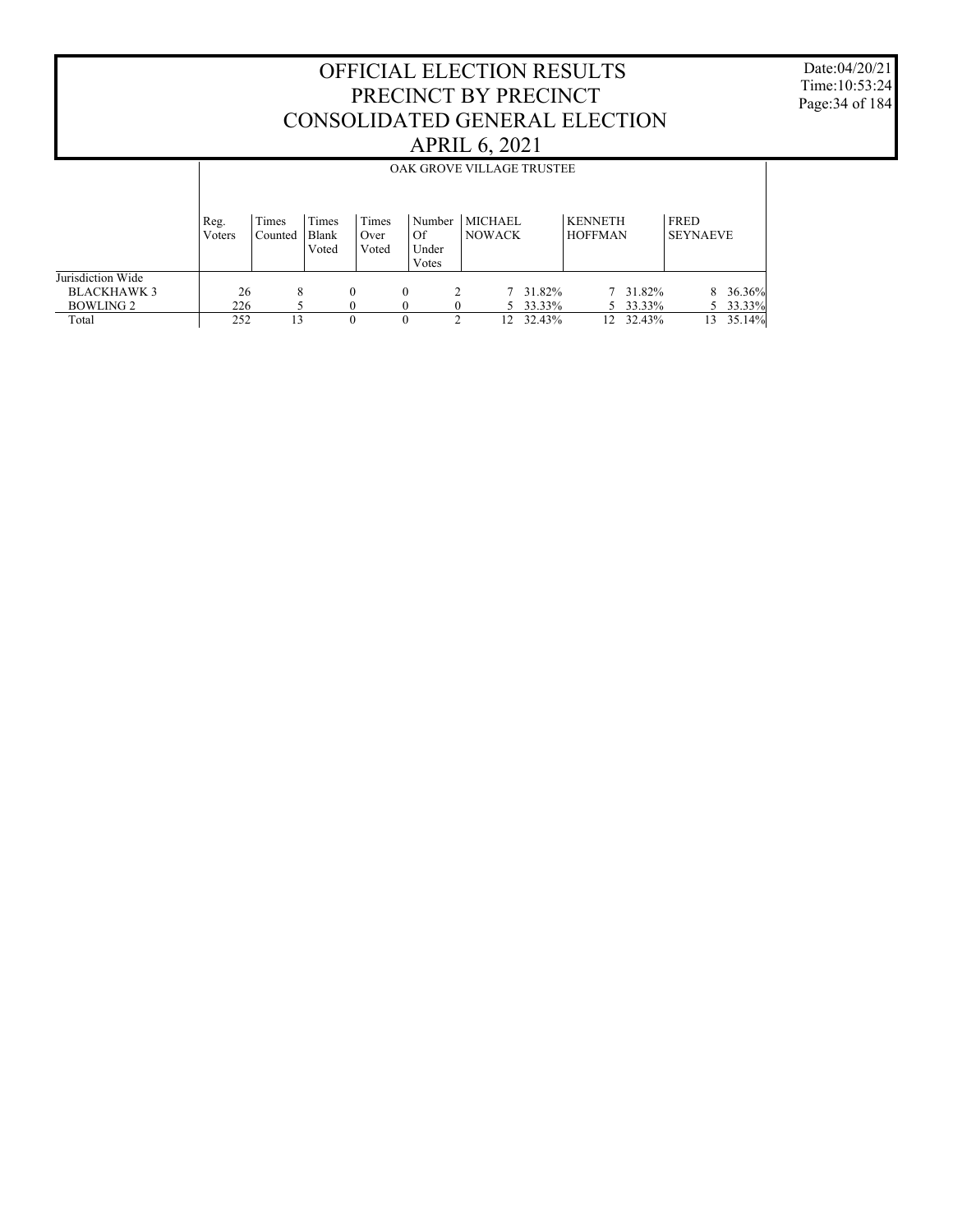Date:04/20/21 Time:10:53:24 Page:35 of 184

|                   |                |                  |                         |                        | PORT BYRON VILLAGE PRESIDENT   |                                 |     |        |                               |        |
|-------------------|----------------|------------------|-------------------------|------------------------|--------------------------------|---------------------------------|-----|--------|-------------------------------|--------|
|                   | Reg.<br>Voters | Times<br>Counted | Times<br>Blank<br>Voted | Times<br>Over<br>Voted | Number<br>Of<br>Under<br>Votes | <b>BRUCE</b><br><b>PETERSON</b> |     |        | <b>BARBARA</b><br><b>CRAY</b> |        |
| Jurisdiction Wide |                |                  |                         |                        |                                |                                 |     |        |                               |        |
| <b>COE</b>        | 339            | 70               |                         | 2                      | $\theta$                       | 0                               | 36  | 52.94% | 32                            | 47.06% |
| PORT BYRON        | 889            | 188              |                         |                        |                                |                                 | 82  | 44.09% | 104                           | 55.91% |
| Total             | 1228           | 258              |                         | 4                      | $\Omega$                       | 0                               | 118 | 46.46% | 136                           | 53.54% |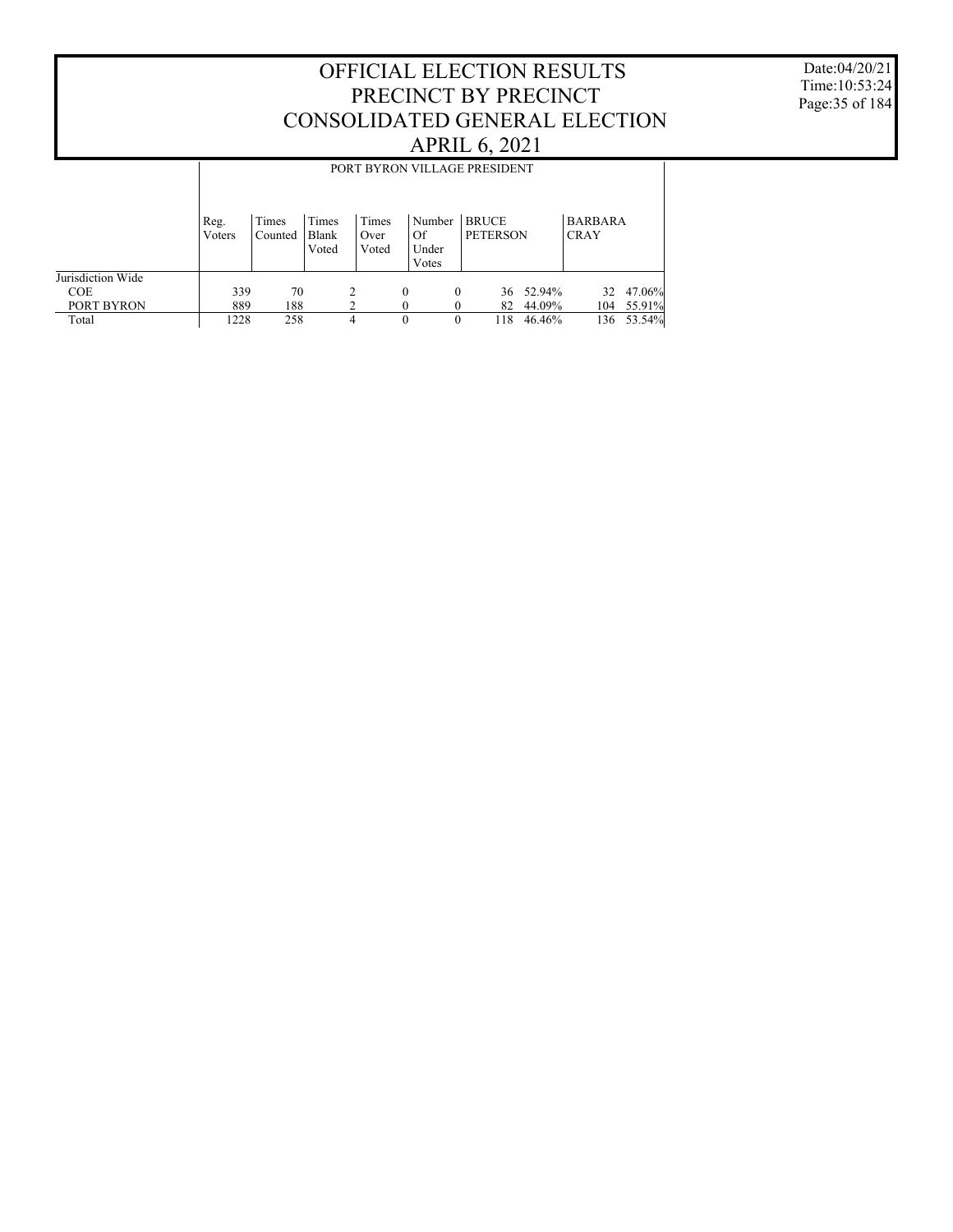Date:04/20/21 Time:10:53:24 Page:36 of 184

|                   |                | PORT BYRON VILLAGE TRUSTEE |                         |                        |          |                                |                     |        |                    |        |                                 |        |
|-------------------|----------------|----------------------------|-------------------------|------------------------|----------|--------------------------------|---------------------|--------|--------------------|--------|---------------------------------|--------|
|                   | Reg.<br>Voters | Times<br>Counted           | Times<br>Blank<br>Voted | Times<br>Over<br>Voted |          | Number<br>Of<br>Under<br>Votes | <b>BRIAN BITLER</b> |        | <b>JESSE CLARK</b> |        | <b>STACEY</b><br><b>GETTING</b> |        |
| Jurisdiction Wide |                |                            |                         |                        |          |                                |                     |        |                    |        |                                 |        |
| <b>COE</b>        | 339            | 70                         | 14                      |                        | $\theta$ | 35                             | 49                  | 36.84% | 40                 | 30.08% | 44                              | 33.08% |
| PORT BYRON        | 889            | 188                        | 14                      |                        | $\Omega$ | 167                            | 135                 | 38.03% | 107                | 30.14% | 113                             | 31.83% |
| Total             | 1228           | 258                        | 28                      |                        | 0        | 202                            | 184                 | 37.70% | 147                | 30.12% | 157                             | 32.17% |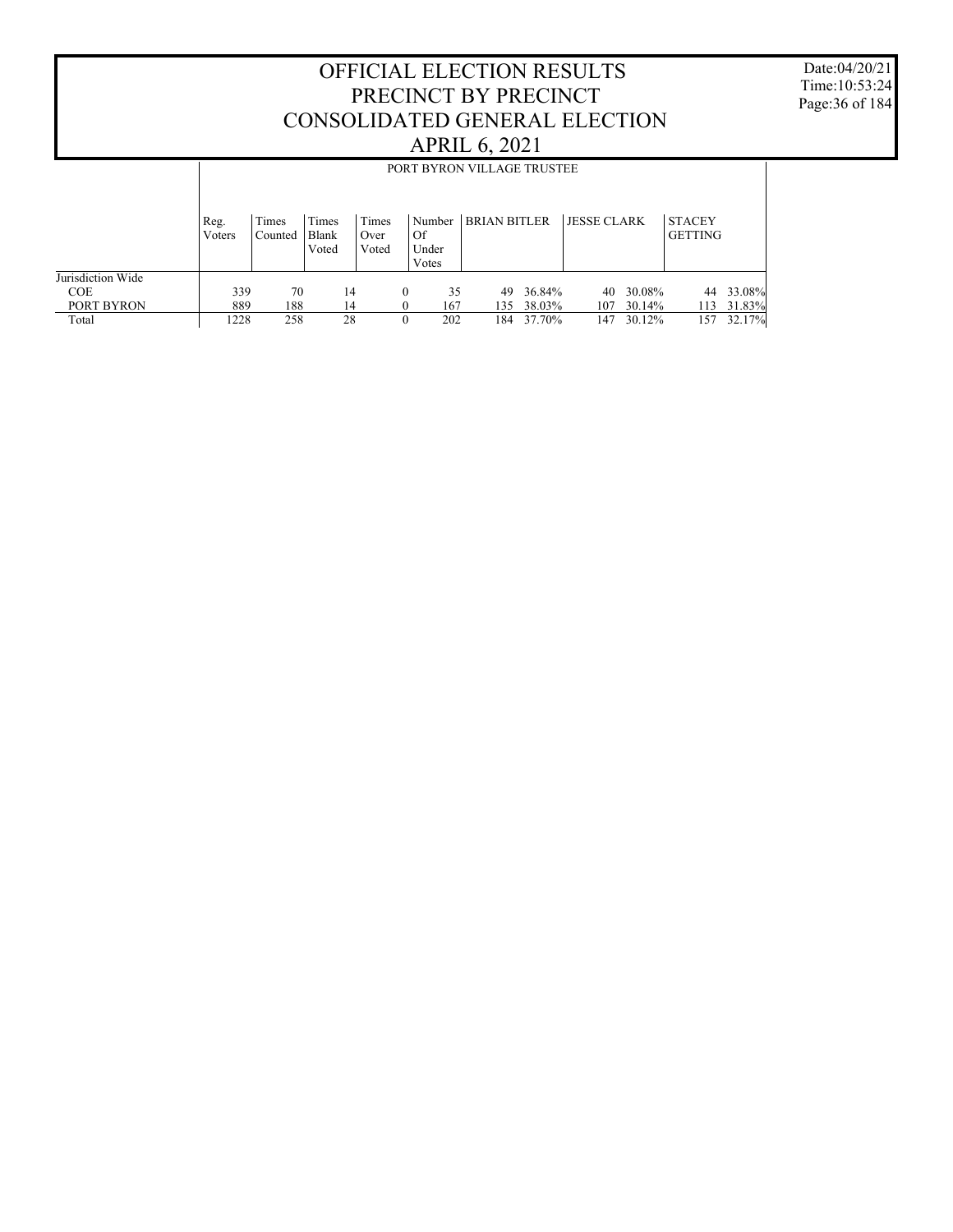Date:04/20/21 Time:10:53:24 Page:37 of 184

|                   | RAPIDS CITY VILLAGE PRESIDENT |                  |                         |                        |          |                                |                       |             |  |  |
|-------------------|-------------------------------|------------------|-------------------------|------------------------|----------|--------------------------------|-----------------------|-------------|--|--|
|                   | Reg.<br>Voters                | Times<br>Counted | Times<br>Blank<br>Voted | Times<br>Over<br>Voted |          | Number<br>Of<br>Under<br>Votes | HAROLD J.<br>MIRE JR. |             |  |  |
| Jurisdiction Wide |                               |                  |                         |                        |          |                                |                       |             |  |  |
| PORT BYRON        | 8                             | 2                |                         |                        | $\Omega$ | $\theta$                       |                       | 1 100.00%   |  |  |
| <b>HAMPTON 1</b>  | 693                           | 115              |                         |                        |          |                                |                       | 108 100.00% |  |  |
| Total             | 701                           | 117              |                         | 8                      | $\theta$ | $\Omega$                       |                       | 109 100.00% |  |  |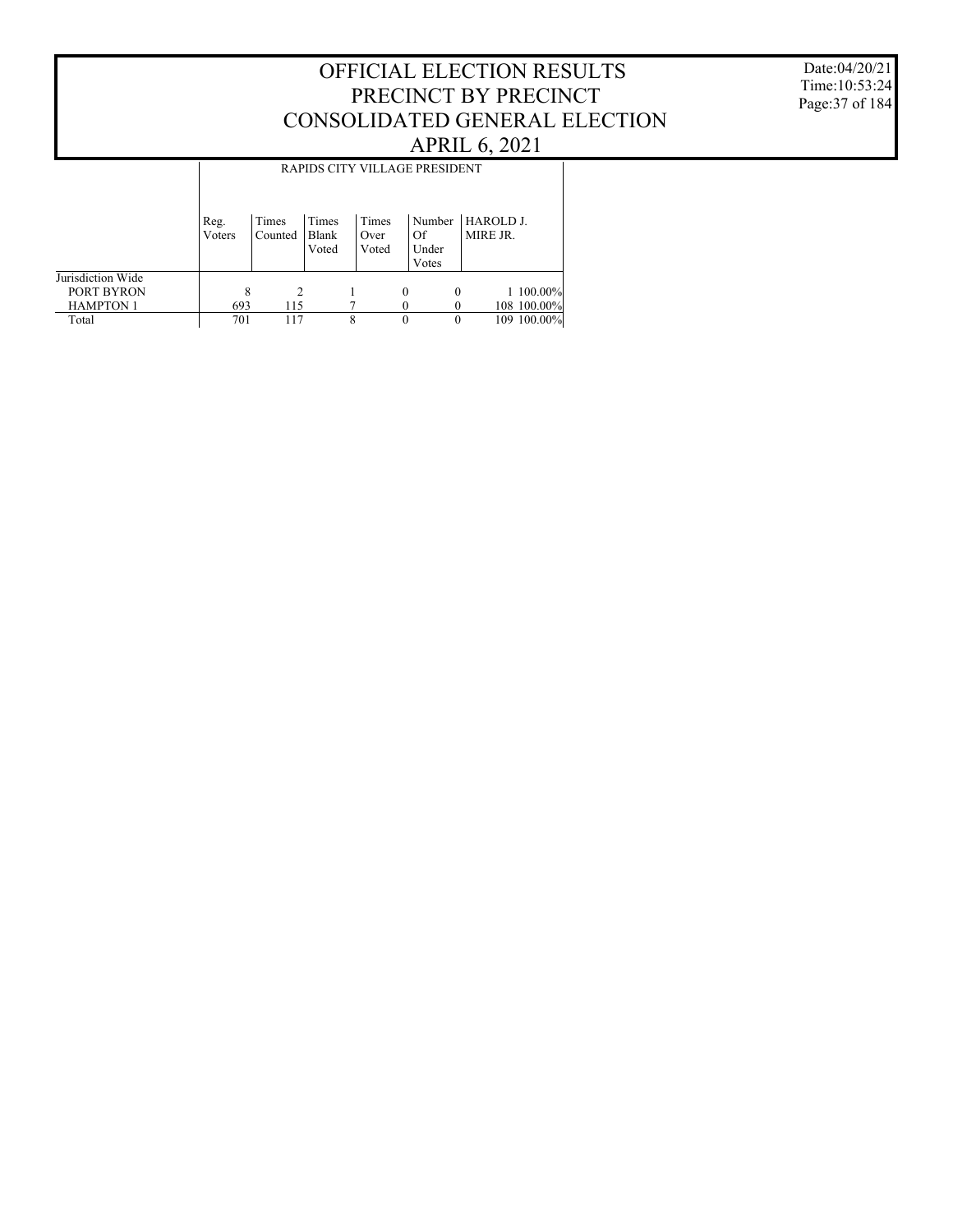Date:04/20/21 Time:10:53:24 Page:38 of 184

|                   |                | RAPIDS CITY VILLAGE TRUSTEE |                         |   |                        |                      |          |                             |  |        |                    |        |                                  |        |
|-------------------|----------------|-----------------------------|-------------------------|---|------------------------|----------------------|----------|-----------------------------|--|--------|--------------------|--------|----------------------------------|--------|
|                   | Reg.<br>Voters | Times<br>Counted            | Times<br>Blank<br>Voted |   | Times<br>Over<br>Voted | Of<br>Under<br>Votes | Number   | CAROLYN A.<br><b>FOWLER</b> |  |        | <b>GREG RANKIN</b> |        | <b>CRAIG</b><br><b>SCHNEIDER</b> |        |
| Jurisdiction Wide |                |                             |                         |   |                        |                      |          |                             |  |        |                    |        |                                  |        |
| PORT BYRON        | 8              | C                           |                         |   |                        | 0                    | $\Omega$ |                             |  | 33.33% |                    | 33.33% |                                  | 33.33% |
| <b>HAMPTON 1</b>  | 693            | 115                         |                         |   |                        |                      | 45       | 91                          |  | 32.62% | 100                | 35.84% | 88                               | 31.54% |
| Total             | 701            | 117                         |                         | 8 |                        | 0                    | 45       | 92                          |  | 32.62% | 101                | 35.82% | 89                               | 31.56% |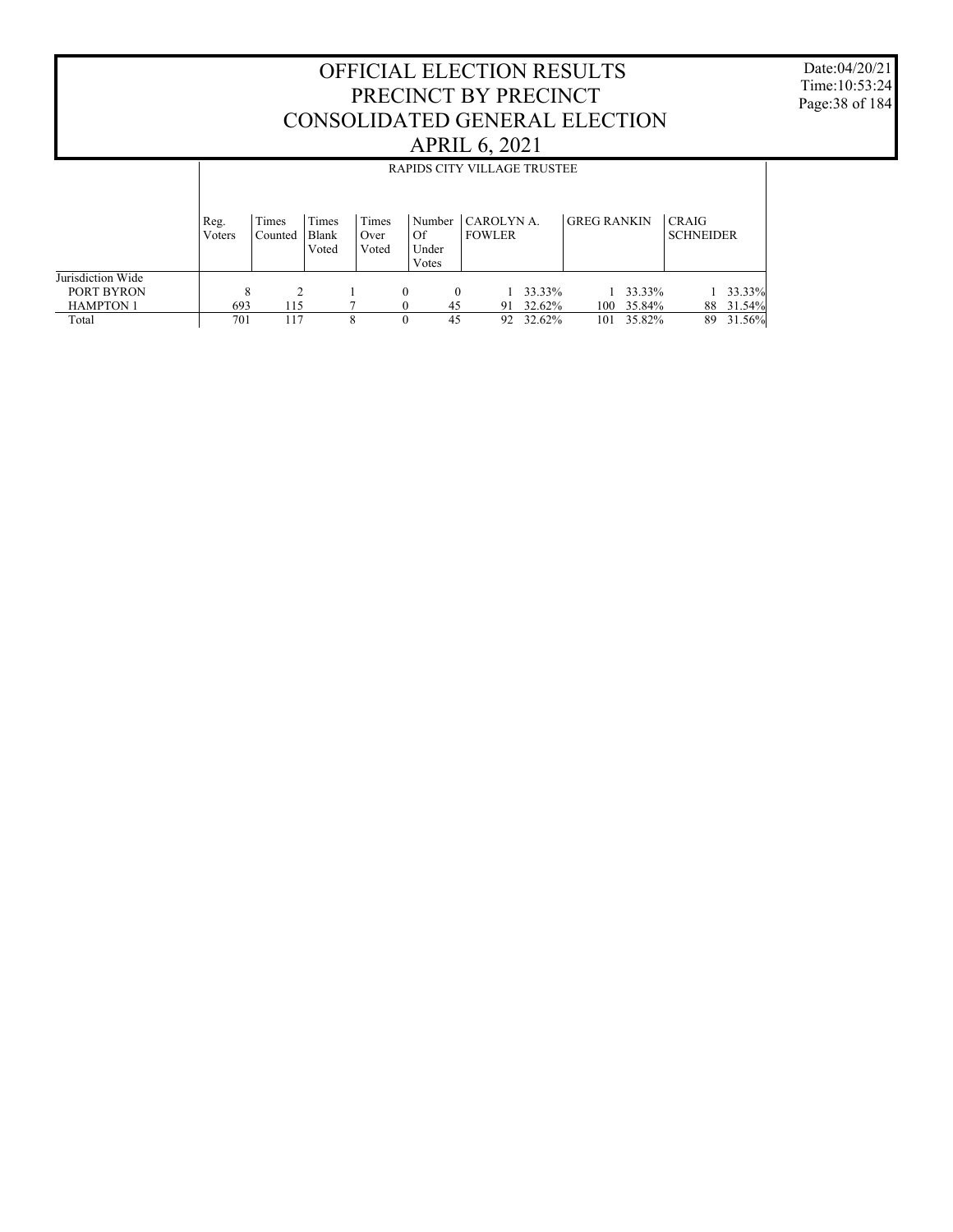Date:04/20/21 Time:10:53:24 Page:39 of 184

|                                         |                | REYNOLDS VILLAGE PRESIDENT |                         |                        |                                |                                             |  |  |  |  |  |
|-----------------------------------------|----------------|----------------------------|-------------------------|------------------------|--------------------------------|---------------------------------------------|--|--|--|--|--|
|                                         | Reg.<br>Voters | Times<br>Counted           | Times<br>Blank<br>Voted | Times<br>Over<br>Voted | Number<br>Of<br>Under<br>Votes | <b>JOSEPHE.</b><br><b>DEMARLIE</b><br>(PRO) |  |  |  |  |  |
| Jurisdiction Wide<br><b>EDGINGTON 2</b> | 331            | 19                         |                         | າ                      |                                | 17 100.00%                                  |  |  |  |  |  |
| Total                                   | 331            | 19                         |                         | 2                      | $\theta$                       | 17 100,00%<br>$\theta$                      |  |  |  |  |  |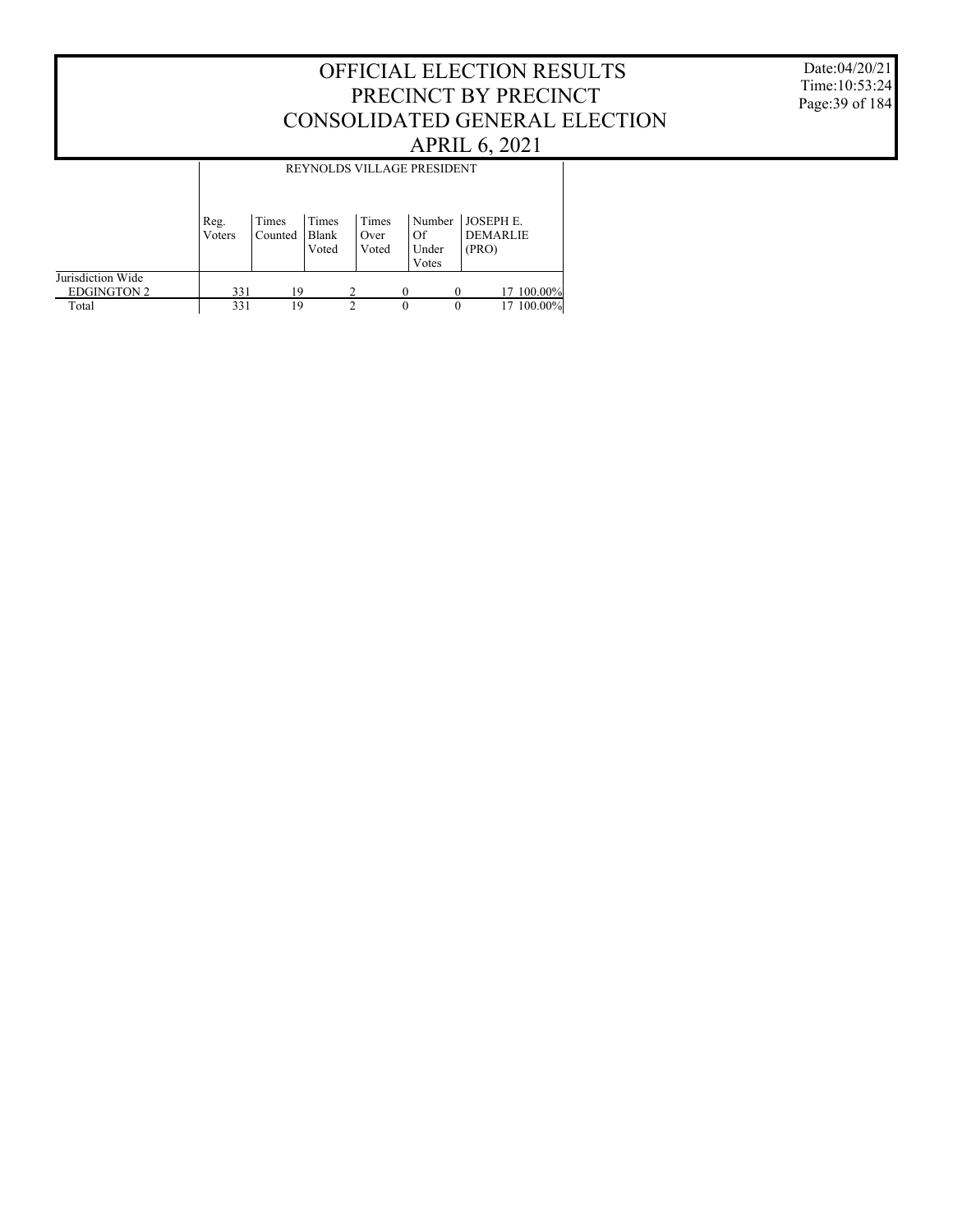#### Date:04/20/21 Time:10:53:24 Page:40 of 184

|                                         |                | REYNOLDS VILLAGE CLERK |                         |                        |                                |                               |  |  |  |  |
|-----------------------------------------|----------------|------------------------|-------------------------|------------------------|--------------------------------|-------------------------------|--|--|--|--|
|                                         | Reg.<br>Voters | Times<br>Counted       | Times<br>Blank<br>Voted | Times<br>Over<br>Voted | Number<br>Of<br>Under<br>Votes | MARK E.<br><b>ALLEN</b> (CIT) |  |  |  |  |
| Jurisdiction Wide<br><b>EDGINGTON 2</b> | 331            | 19                     |                         | 2                      |                                | 17 100.00%                    |  |  |  |  |
| Total                                   | 331            | 19                     |                         | 2                      | $\theta$                       | 100.00%<br>$\theta$           |  |  |  |  |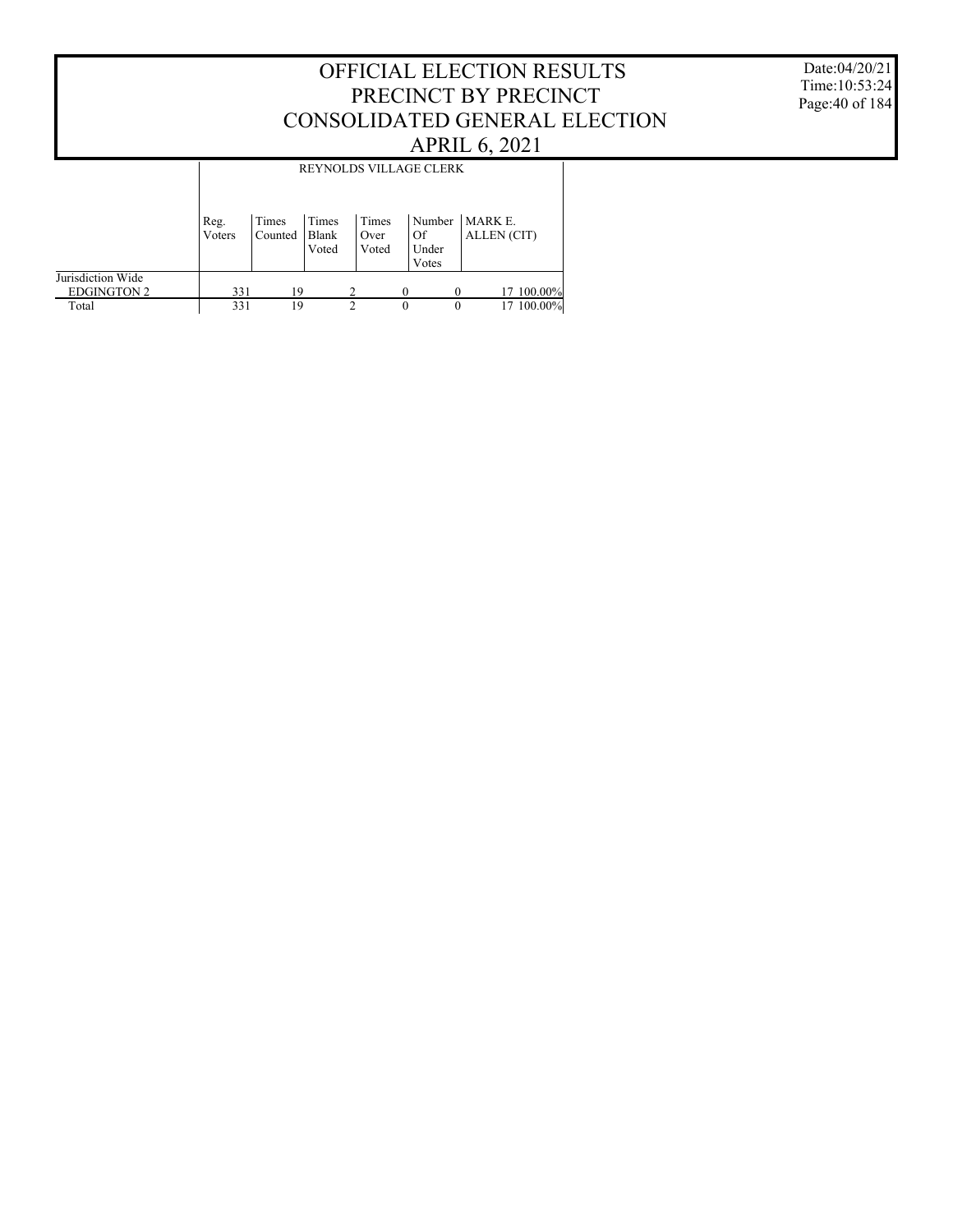#### OFFICIAL ELECTION RESULTS PRECINCT BY PRECINCT CONSOLIDATED GENERAL ELECTION APRIL 6, 2021 Jurisdiction Wide Reg. Voters Times Counted Times Blank Voted Times Over Voted Number RICHARD Of Under Votes CURRY (CIT) MARCUS BOLT CHRIS ROWE  $|_{\text{CIT}}|$ (PRO) REYNOLDS VILLAGE TRUSTEE

331 19 0 0 19 13 34.21% 12 31.58% 13 34.21%

 $12$  31.58%

 EDGINGTON 2 Total

Date:04/20/21 Time:10:53:24 Page:41 of 184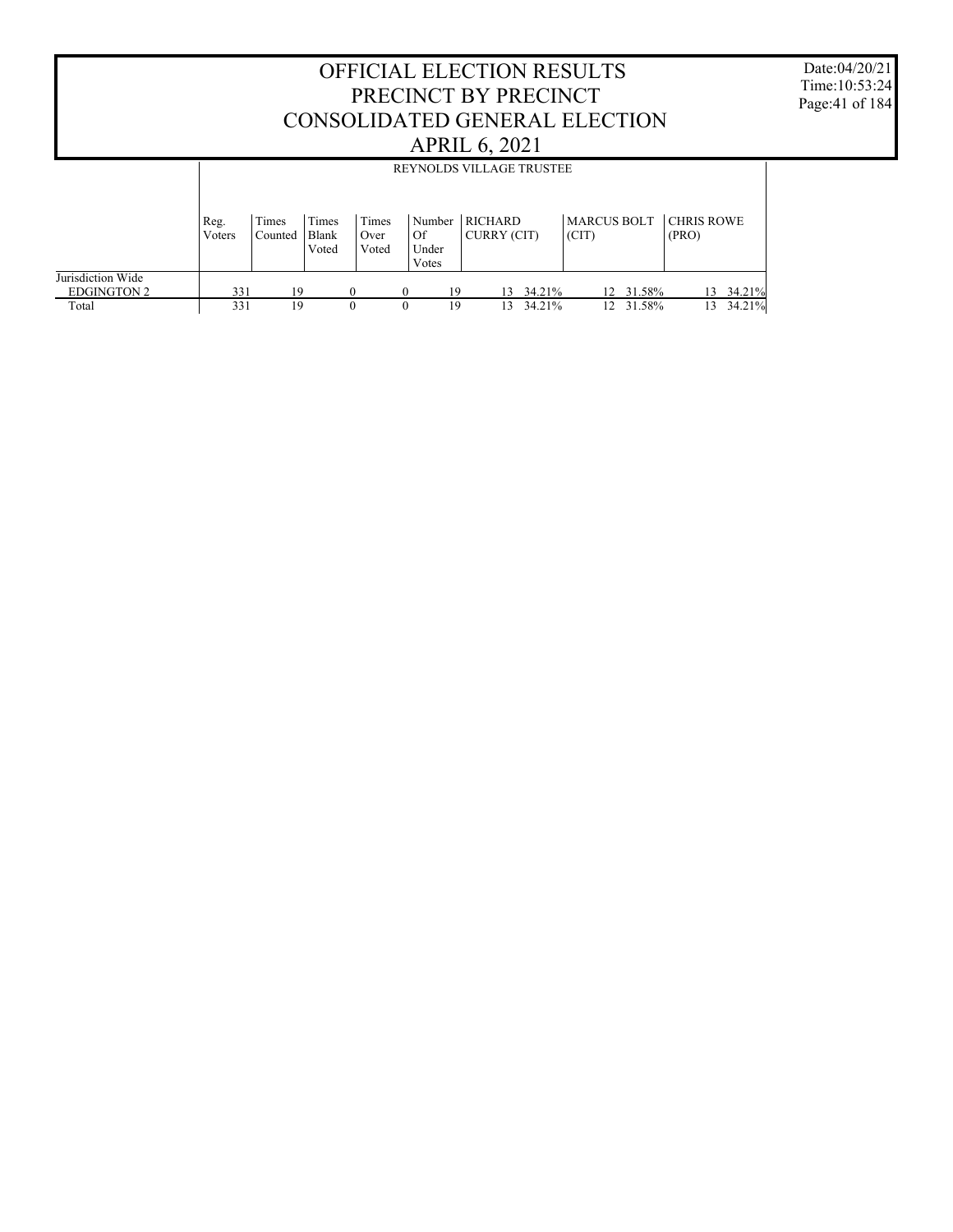Date:04/20/21 Time:10:53:24 Page:42 of 184

|                                         |                | REYNOLDS VILLAGE TRUSTEE 2 YEAR |                         |                        |                                |                            |  |  |  |  |
|-----------------------------------------|----------------|---------------------------------|-------------------------|------------------------|--------------------------------|----------------------------|--|--|--|--|
|                                         | Reg.<br>Voters | Times<br>Counted                | Times<br>Blank<br>Voted | Times<br>Over<br>Voted | Number<br>Of<br>Under<br>Votes | JUSTIN TYLER<br>FUHR (CIT) |  |  |  |  |
| Jurisdiction Wide<br><b>EDGINGTON 2</b> | 331            | 19                              |                         | 6                      |                                | 13 100.00%<br>$\theta$     |  |  |  |  |
| Total                                   | 331            | 19                              |                         | 6                      | $\theta$                       | 13 100,00%<br>$\theta$     |  |  |  |  |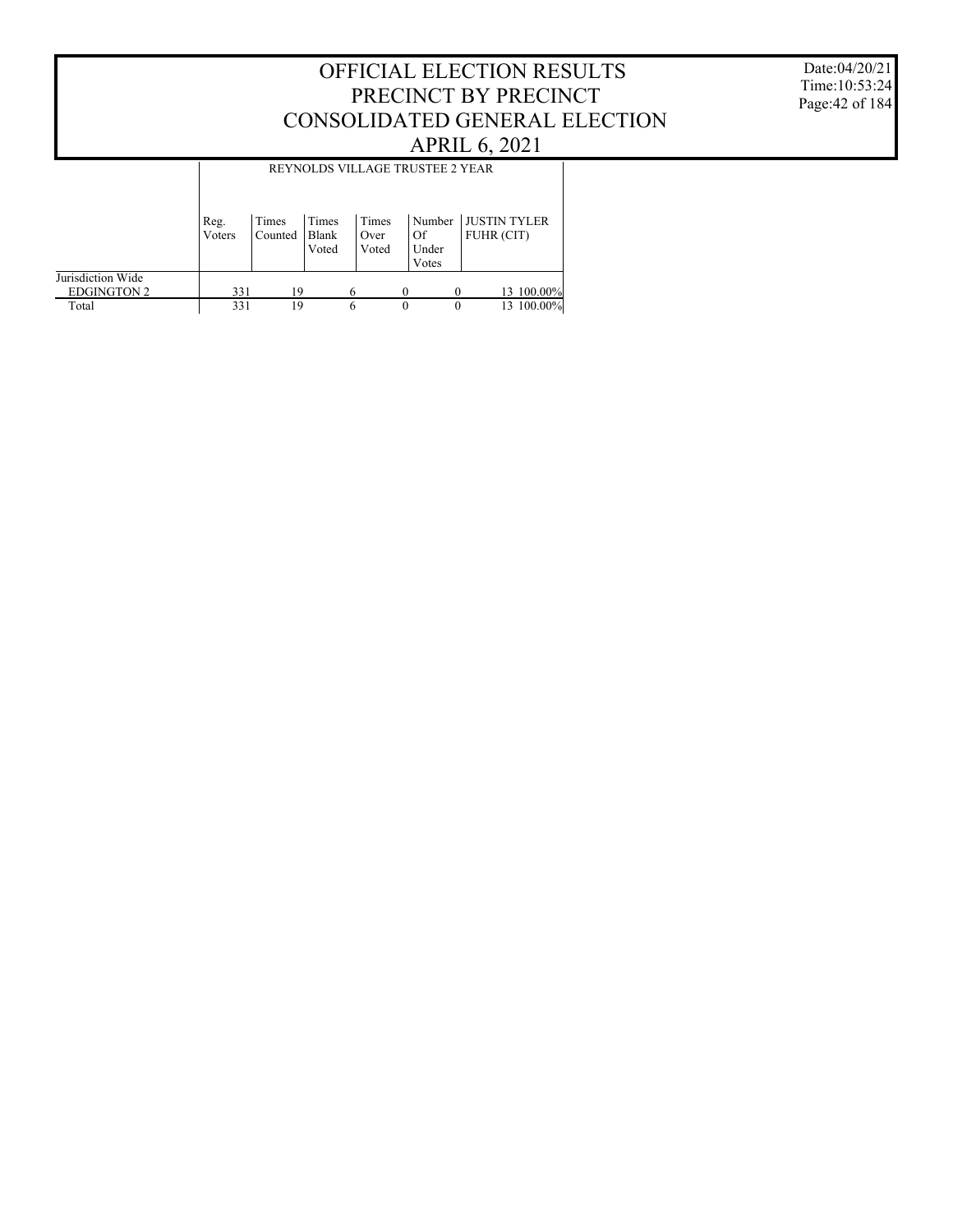Date:04/20/21 Time:10:53:24 Page:43 of 184

#### ROCK ISLAND 1 ROCK ISLAND 2 ROCK ISLAND 3 Reg. Voters Times Counted Times Blank Voted Times Over Voted Number MICHAEL Of Under Votes THOMS THURGOOD **BROOKS** ROCK ISLAND MAYOR 160 53 0 0 0 49 92.45% 4 7.55%  $52$  12 0 0 0 11 91.67%<br>511 63 0 0 0 2 3.17% 511 63 0 0 0 2 3.17% 61 96.83% 233 33 0 0 0 8 24.24% 25 75.76% 68 89.47% 252 34 0 0 0 4 11.76% 30 88.24%

Jurisdiction Wide SO MOLINE 8 MOLINE 5

| <b>ROCK ISLAND 4</b>     | 252   | 34   | $\theta$       | $\Omega$       | 0              | 4    | 11.76% | 30   | 88.24% |
|--------------------------|-------|------|----------------|----------------|----------------|------|--------|------|--------|
| <b>ROCK ISLAND 5</b>     | 669   | 129  | $\mathbf{0}$   | $\mathbf{0}$   | 0              | 27   | 20.93% | 102  | 79.07% |
| <b>ROCK ISLAND 6</b>     | 724   | 138  | $\mathbf{0}$   |                | $\theta$       | 44   | 32.12% | 93   | 67.88% |
| <b>ROCK ISLAND 7</b>     | 510   | 92   | $\theta$       | $\theta$       | $\Omega$       | 25   | 27.17% | 67   | 72.83% |
| <b>ROCK ISLAND 8</b>     | 381   | 105  | 3              | 0              | $\theta$       | 34   | 33.33% | 68   | 66.67% |
| <b>ROCK ISLAND 9</b>     | 691   | 92   |                | $\Omega$       | $\theta$       | 31   | 34.07% | 60   | 65.93% |
| <b>ROCK ISLAND 10</b>    | 898   | 244  |                | 0              | $\theta$       | 108  | 44.44% | 135  | 55.56% |
| <b>ROCK ISLAND 11</b>    | 261   | 60   | 0              | $\theta$       | $\theta$       | 38   | 63.33% | 22   | 36.67% |
| <b>ROCK ISLAND 12</b>    | 467   | 57   |                | 0              | $\overline{0}$ | 24   | 42.86% | 32   | 57.14% |
| <b>ROCK ISLAND 13</b>    | 379   | 75   | $\mathbf{0}$   | $\theta$       | $\theta$       | 31   | 41.33% | 44   | 58.67% |
| <b>ROCK ISLAND 14</b>    | 544   | 79   | $\mathbf{0}$   | 0              | $\theta$       | 26   | 32.91% | 53   | 67.09% |
| <b>ROCK ISLAND 15</b>    | 789   | 139  | $\mathbf{0}$   | 0              | $\theta$       | 70   | 50.36% | 69   | 49.64% |
| <b>SO ROCK ISLAND 1</b>  | 651   | 101  | $\mathbf{0}$   | $\Omega$       | $\theta$       | 19   | 18.81% | 82   | 81.19% |
| <b>SO ROCK ISLAND 2</b>  | 581   | 108  | $\theta$       | 0              | $\theta$       | 33   | 30.56% | 75   | 69.44% |
| <b>SO ROCK ISLAND 3</b>  | 987   | 235  | $\overline{c}$ | 0              | $\theta$       | 127  | 54.51% | 106  | 45.49% |
| <b>SO ROCK ISLAND 4</b>  | 843   | 260  | 3              | 0              | $\theta$       | 157  | 61.09% | 100  | 38.91% |
| <b>SO ROCK ISLAND 5</b>  | 872   | 265  | $\overline{2}$ | $\Omega$       | $\Omega$       | 141  | 53.61% | 122  | 46.39% |
| <b>SO ROCK ISLAND 6</b>  | 809   | 219  |                | 0              | $\theta$       | 146  | 66.97% | 72   | 33.03% |
| <b>SO ROCK ISLAND 7</b>  | 632   | 162  | $\mathbf{0}$   | $\theta$       | $\theta$       | 85   | 52.47% | 77   | 47.53% |
| <b>SO ROCK ISLAND 8</b>  | 852   | 263  | 1              | 0              | 0              | 160  | 61.07% | 102  | 38.93% |
| <b>SO ROCK ISLAND 9</b>  | 564   | 105  | $\mathbf{0}$   | 0              | $\theta$       | 46   | 43.81% | 59   | 56.19% |
| <b>SO ROCK ISLAND 10</b> | 798   | 210  | 1              | 0              | $\theta$       | 112  | 53.59% | 97   | 46.41% |
| <b>SO ROCK ISLAND 11</b> | 795   | 280  | $\mathbf{0}$   | $\theta$       | $\theta$       | 182  | 65.00% | 98   | 35.00% |
| <b>SO ROCK ISLAND 12</b> | 1024  | 291  | 3              | 0              | $\theta$       | 183  | 63.54% | 105  | 36.46% |
| <b>SO ROCK ISLAND 13</b> | 897   | 279  |                | 0              | $\theta$       | 182  | 65.47% | 96   | 34.53% |
| <b>SO ROCK ISLAND 14</b> | 821   | 319  | 1              | $\theta$       | $\theta$       | 218  | 68.55% | 100  | 31.45% |
| <b>SO ROCK ISLAND 15</b> | 622   | 95   | $\mathbf{0}$   | 0              | $\theta$       | 41   | 43.16% | 54   | 56.84% |
| <b>SO ROCK ISLAND 16</b> | 380   | 33   | 0              | 0              | $\theta$       | 17   | 51.52% | 16   | 48.48% |
| <b>BLACKHAWK1</b>        | 68    | 9    |                | 0              | 0              | 5    | 62.50% | 3    | 37.50% |
| <b>BLACKHAWK 3</b>       | 188   | 25   | $\mathbf{0}$   | $\theta$       | $\theta$       | 15   | 60.00% | 10   | 40.00% |
| <b>BLACKHAWK4</b>        | 609   | 122  | $\overline{2}$ | $\Omega$       | 0              | 98   | 81.67% | 22   | 18.33% |
| <b>BLACKHAWK7</b>        | 784   | 180  |                |                | 0              | 111  | 62.36% | 67   | 37.64% |
| Total                    | 21837 | 5042 | 25             | $\overline{2}$ | $\Omega$       | 2618 | 52.20% | 2397 | 47.80% |
|                          |       |      |                |                |                |      |        |      |        |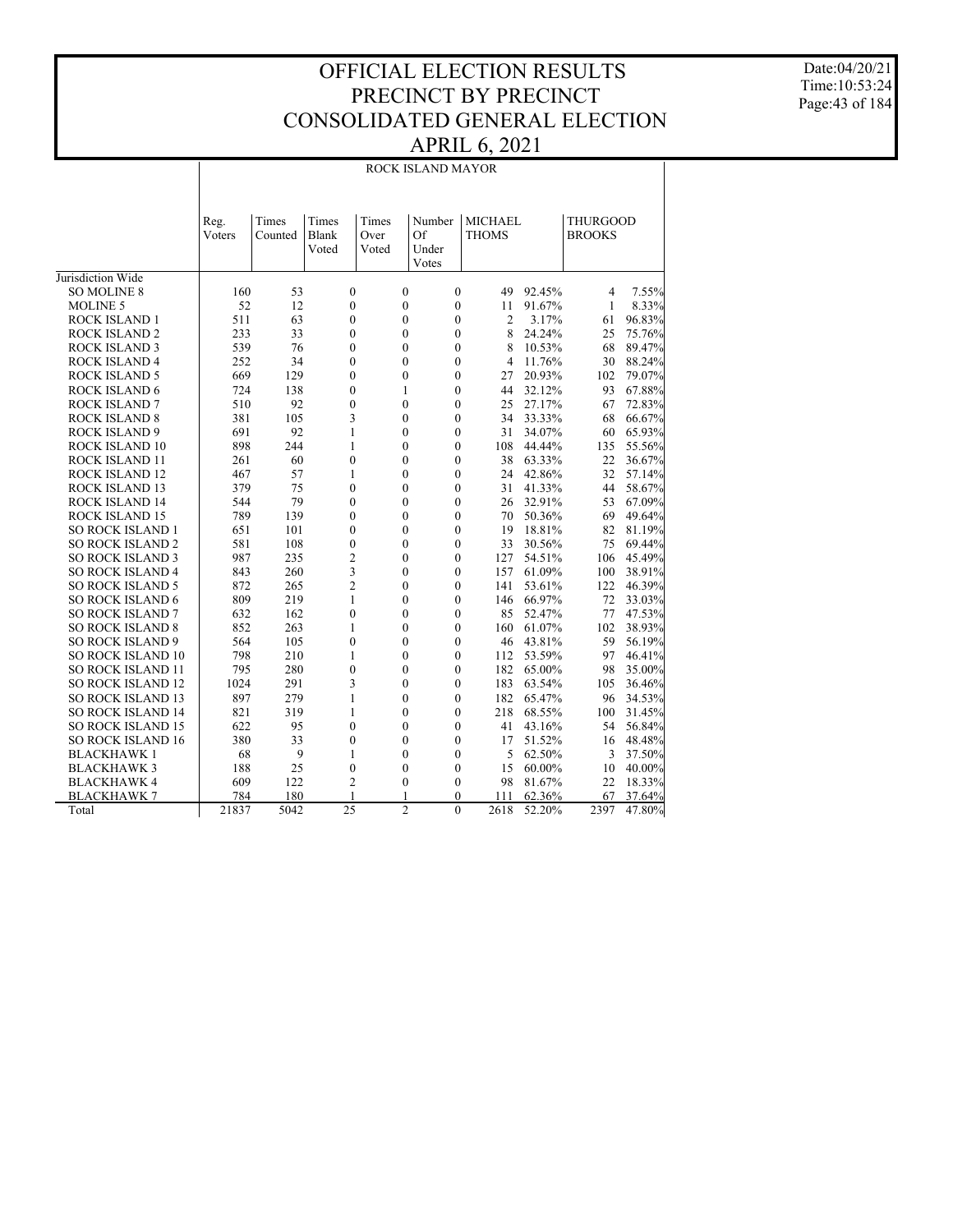Date:04/20/21 Time:10:53:24 Page:44 of 184

|                      | ROCK ISLAND ALD WARD 1 |                  |                         |                        |              |                                |                                |  |        |                               |        |
|----------------------|------------------------|------------------|-------------------------|------------------------|--------------|--------------------------------|--------------------------------|--|--------|-------------------------------|--------|
|                      | Reg.<br>Voters         | Times<br>Counted | Times<br>Blank<br>Voted | Times<br>Over<br>Voted |              | Number<br>Of<br>Under<br>Votes | <b>JASON R</b><br><b>HAYES</b> |  |        | <b>MOSES</b><br>ROBINSON, JR. |        |
| Jurisdiction Wide    |                        |                  |                         |                        |              |                                |                                |  |        |                               |        |
| <b>ROCK ISLAND 1</b> | 511                    | 63               |                         | $\mathbf{0}$           | $\mathbf{0}$ | $\theta$                       | 4                              |  | 6.35%  | 59                            | 93.65% |
| ROCK ISLAND 2        | 233                    | 33               |                         | $\theta$               |              | $\Omega$                       | 3                              |  | 9.38%  | 29                            | 90.63% |
| ROCK ISLAND 3        | 539                    | 76               |                         | $\mathbf{0}$           | $\theta$     | $\theta$                       | 8                              |  | 10.53% | 68                            | 89.47% |
| ROCK ISLAND 4        | 252                    | 34               |                         |                        | $\theta$     | $\theta$                       | 15                             |  | 45.45% | 18                            | 54.55% |
| <b>ROCK ISLAND 5</b> | 669                    | 129              |                         | 3                      | $\theta$     | $\theta$                       | 34                             |  | 26.98% | 92                            | 73.02% |
| <b>ROCK ISLAND 6</b> | 109                    | 25               |                         | $\mathbf{0}$           | $\Omega$     | $\Omega$                       | 4                              |  | 16.00% | 21                            | 84.00% |
| Total                | 2313                   | 360              |                         | $\overline{4}$         |              | $\Omega$                       | 68                             |  | 19.15% | 287                           | 80.85% |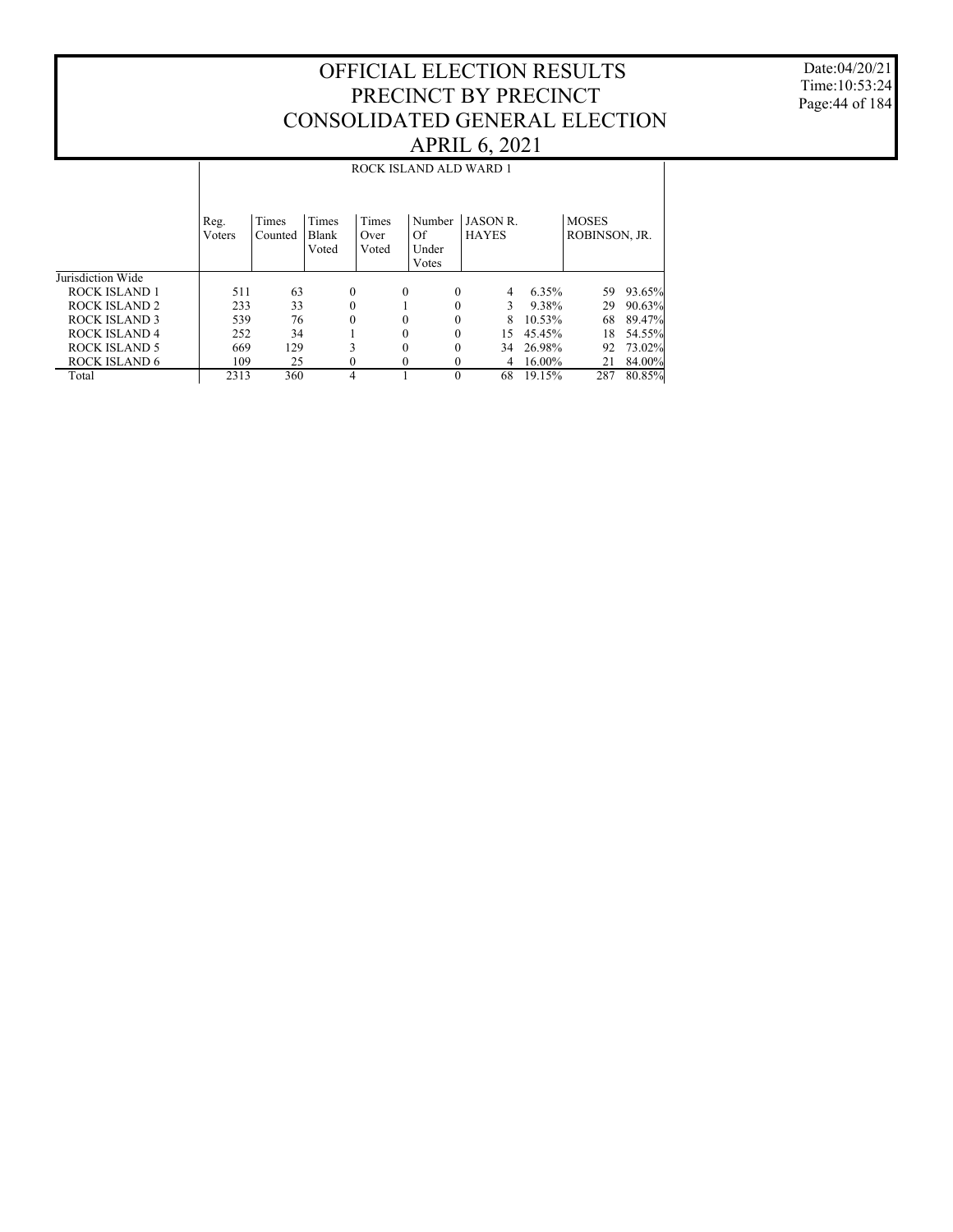Date:04/20/21 Time:10:53:24 Page:45 of 184

|                          | ROCK ISLAND ALD WARD 3 |                  |                         |                        |                                |                                      |        |                             |        |
|--------------------------|------------------------|------------------|-------------------------|------------------------|--------------------------------|--------------------------------------|--------|-----------------------------|--------|
|                          | Reg.<br>Voters         | Times<br>Counted | Times<br>Blank<br>Voted | Times<br>Over<br>Voted | Number<br>Of<br>Under<br>Votes | <b>JEFFERY</b><br><b>WESTERFIELD</b> |        | JUDITH H.<br><b>GILBERT</b> |        |
| Jurisdiction Wide        |                        |                  |                         |                        |                                |                                      |        |                             |        |
| <b>SO ROCK ISLAND 2</b>  | 581                    | 108              | 10                      |                        | $\Omega$<br>$\theta$           | 33                                   | 33.67% | 65                          | 66.33% |
| <b>SO ROCK ISLAND 3</b>  | 987                    | 235              | 15                      |                        | $\theta$                       | 85                                   | 38.64% | 135                         | 61.36% |
| <b>SO ROCK ISLAND 4</b>  | 843                    | 260              | 16                      |                        | $\Omega$<br>$\theta$           | 57                                   | 23.36% | 187                         | 76.64% |
| <b>SO ROCK ISLAND 14</b> | 821                    | 319              | 24                      |                        | $\theta$<br>$\Omega$           | 134                                  | 45.42% | 161                         | 54.58% |
| <b>SO ROCK ISLAND 15</b> | 333                    | 60               | 3                       |                        | 0                              | 25                                   | 43.86% | 32                          | 56.14% |
| Total                    | 3565                   | 982              | 68                      |                        | $\theta$<br>$\Omega$           | 334                                  | 36.54% | 580                         | 63.46% |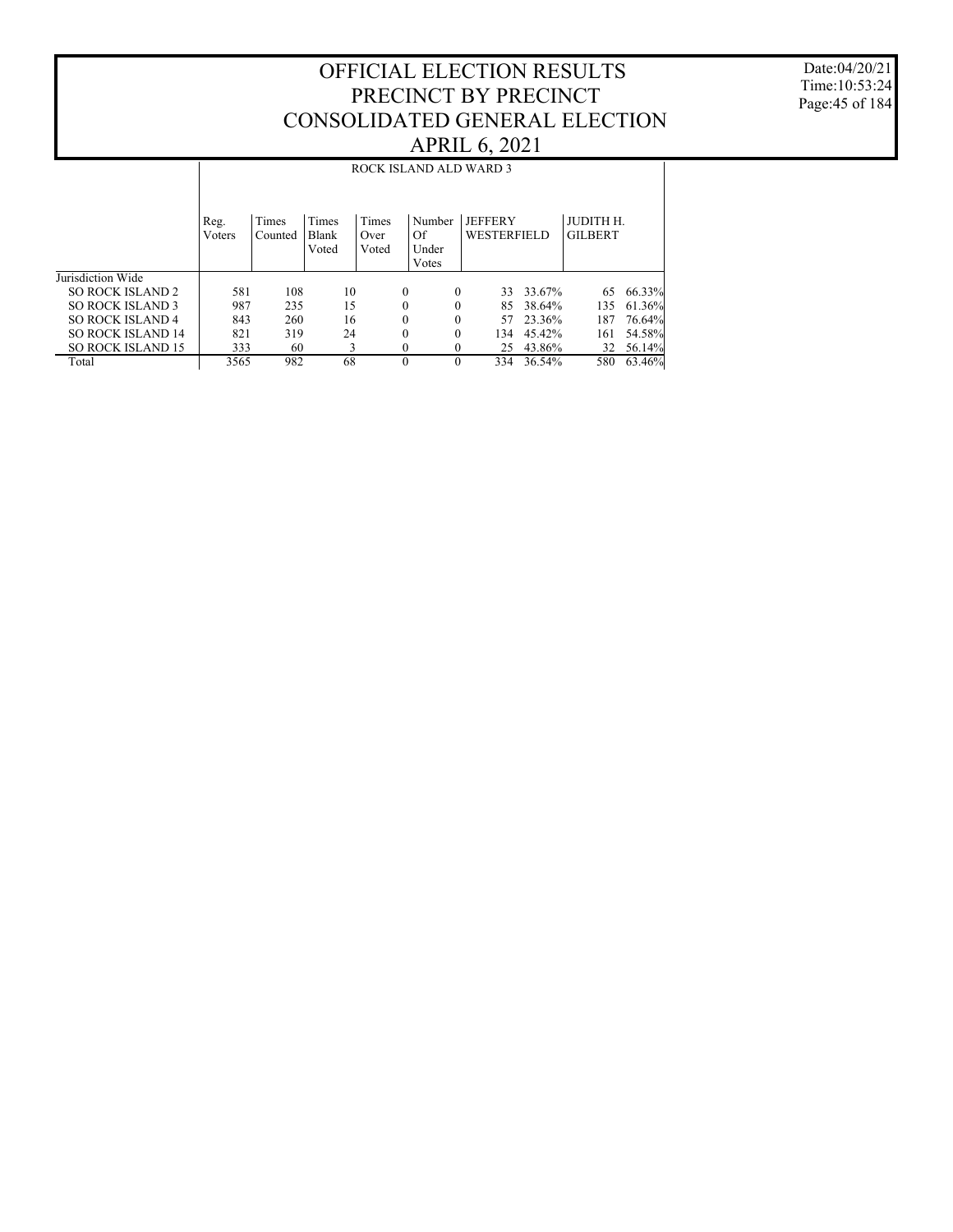Date:04/20/21 Time:10:53:24 Page:46 of 184

|                      | ROCK ISLAND ALD WARD 5 |                  |                         |                        |                      |                            |        |               |        |  |
|----------------------|------------------------|------------------|-------------------------|------------------------|----------------------|----------------------------|--------|---------------|--------|--|
|                      | Reg.<br>Voters         | Times<br>Counted | Times<br>Blank<br>Voted | Times<br>Over<br>Voted | Of<br>Under<br>Votes | Number LAURIE FIGLEY DYLAN |        | <b>PARKER</b> |        |  |
| Jurisdiction Wide    |                        |                  |                         |                        |                      |                            |        |               |        |  |
| ROCK ISLAND 6        | 615                    | 113              | 3                       | $\theta$               | $\theta$             | 27                         | 24.55% | 83            | 75.45% |  |
| ROCK ISLAND 7        | 510                    | 92               | 4                       | 0                      | 0                    | 19                         | 21.59% | 69            | 78.41% |  |
| ROCK ISLAND 8        | 381                    | 105              | 3                       | 0                      | 0                    | 22.                        | 21.57% | 80            | 78.43% |  |
| <b>ROCK ISLAND 9</b> | 691                    | 92               |                         | 0                      | $\Omega$             | 20                         | 23.53% | 65            | 76.47% |  |
| ROCK ISLAND 10       | 898                    | 244              | 13                      | 0                      |                      | 70                         | 30.30% | 161           | 69.70% |  |
| Total                | 3095                   | 646              | 30                      | $\theta$               |                      | 158.                       | 25.65% | 458           | 74.35% |  |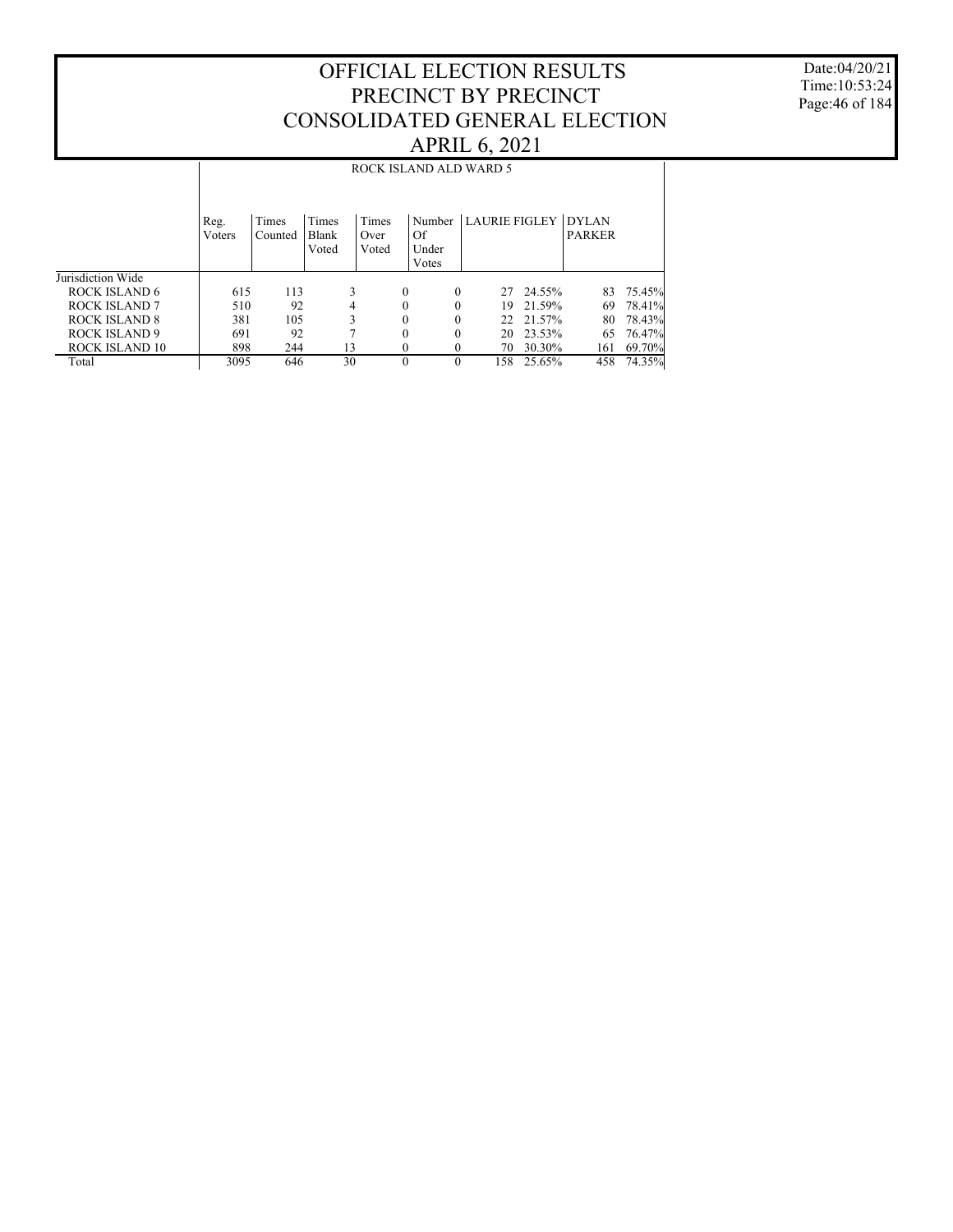Date:04/20/21 Time:10:53:24 Page:47 of 184

#### Jurisdiction Wide SO MOLINE 8 MOLINE 5 ROCK ISLAND 15 SO ROCK ISLAND 9 SO ROCK ISLAND 10 SO ROCK ISLAND 11 SO ROCK ISLAND 12 Total Reg. Voters Times Counted Times Blank Voted Times Over Voted Number DAVID GEENEN Of Under Votes ROCK ISLAND ALD WARD 7 160 53 15 0 0 38 100.00% 52 12 1 0 0 11 100.00%<br>530 77 18 0 0 59 100.00% 530 77 18 0 0 59 100.00% 564 105 25 0 0 80 100.00% 798 210 48 0 0 162 100.00% 795 280 81 0 0 199 100.00% 1024 291 73 0 0 218 100.00%<br>3923 1028 261 0 0 767 100.00% 767 100.00%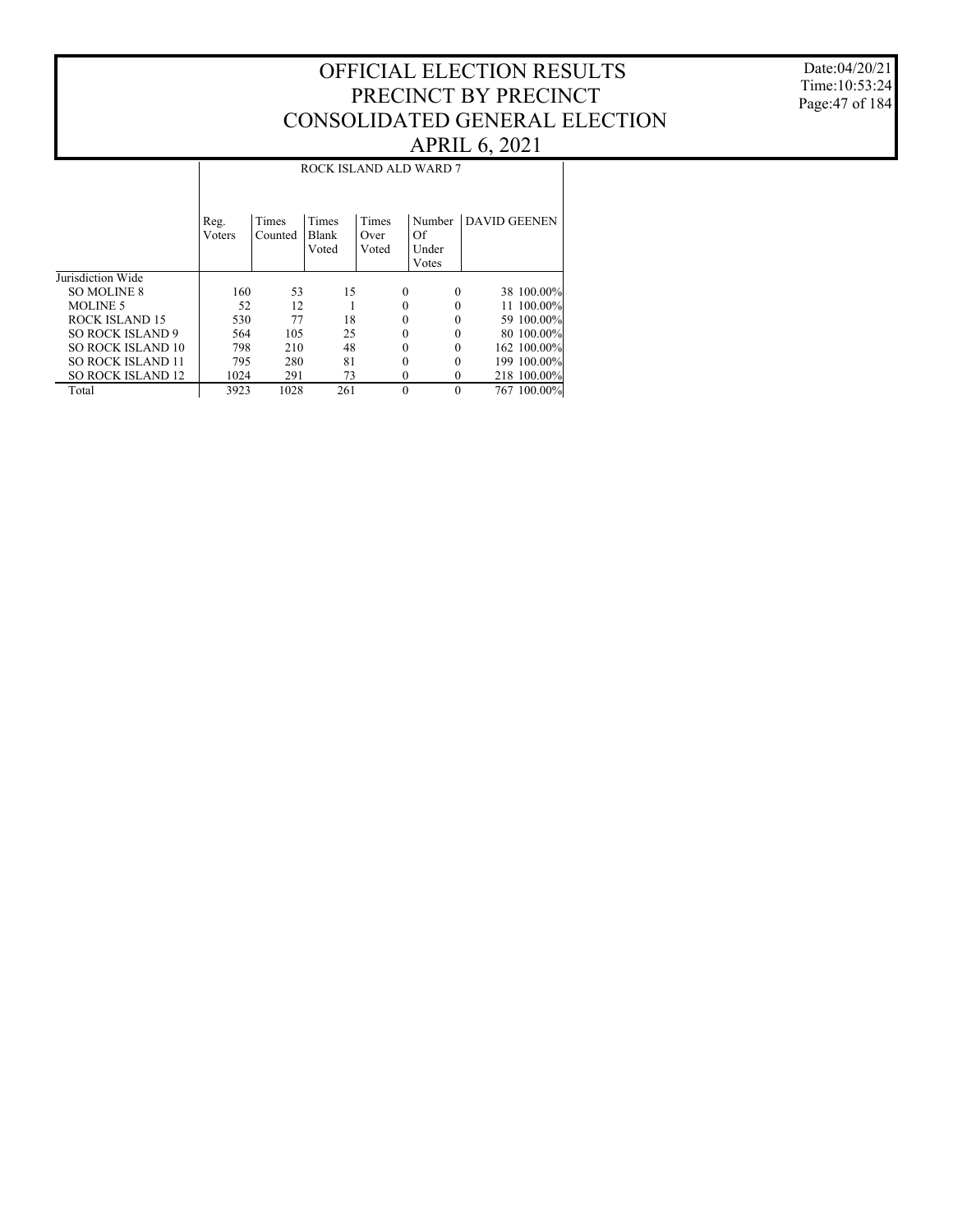Date:04/20/21 Time:10:53:24 Page:48 of 184

|                   | <b>SILVIS MAYOR</b> |                  |                         |                        |                                |                                       |  |  |  |
|-------------------|---------------------|------------------|-------------------------|------------------------|--------------------------------|---------------------------------------|--|--|--|
|                   | Reg.<br>Voters      | Times<br>Counted | Times<br>Blank<br>Voted | Times<br>Over<br>Voted | Number<br>Of<br>Under<br>Votes | <b>MATTHEW</b><br><b>CARTER (DEM)</b> |  |  |  |
| Jurisdiction Wide |                     |                  |                         |                        |                                |                                       |  |  |  |
| <b>HAMPTON 5</b>  | 671                 | 31               | 5                       | $\Omega$               | 0                              | 26 100.00%                            |  |  |  |
| <b>HAMPTON 6</b>  | 656                 | 35               | 2                       | 0                      | 0                              | 33 100.00%                            |  |  |  |
| <b>HAMPTON 8</b>  | $\Omega$            | $\theta$         | $\theta$                | 0                      |                                | $\Omega$                              |  |  |  |
| <b>HAMPTON 10</b> | 909                 | 36               | 5                       | 0                      |                                | 31 100.00%                            |  |  |  |
| <b>HAMPTON 11</b> | 739                 | 32               |                         | 0                      |                                | 32 100.00%                            |  |  |  |
| <b>HAMPTON 14</b> | 1077                | 33               | 3                       | 0                      |                                | 30 100.00%                            |  |  |  |
| <b>HAMPTON 15</b> | 917                 | 55               | 6                       | 0                      |                                | 49 100.00%                            |  |  |  |
| <b>HAMPTON 16</b> | 127                 | $\overline{c}$   | $\theta$                | $\theta$               | 0                              | 2 100.00%                             |  |  |  |
| Total             | 5096                | 224              | 21                      | $\theta$               | $\theta$                       | 203 100.00%                           |  |  |  |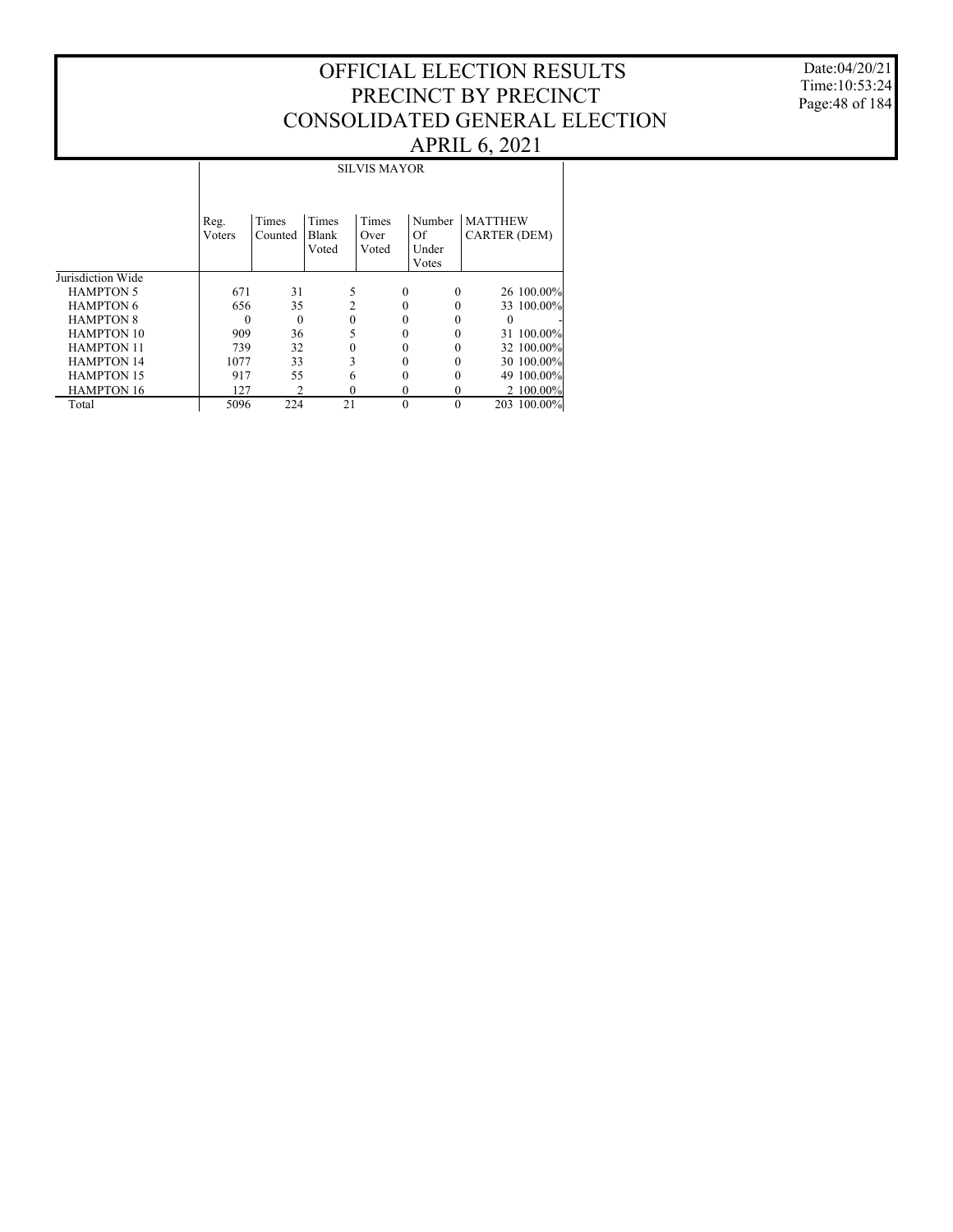Date:04/20/21 Time:10:53:24 Page:49 of 184

|                   |                | <b>SILVIS CLERK</b> |                         |                        |                                |                            |  |  |  |  |
|-------------------|----------------|---------------------|-------------------------|------------------------|--------------------------------|----------------------------|--|--|--|--|
|                   | Reg.<br>Voters | Times<br>Counted    | Times<br>Blank<br>Voted | Times<br>Over<br>Voted | Number<br>Of<br>Under<br>Votes | <b>JIM NELSON</b><br>(DEM) |  |  |  |  |
| Jurisdiction Wide |                |                     |                         |                        |                                |                            |  |  |  |  |
| <b>HAMPTON 5</b>  | 671            | 31                  |                         | $\Omega$               | $\Omega$                       | 24 100.00%                 |  |  |  |  |
| <b>HAMPTON 6</b>  | 656            | 35                  | 5                       | 0                      | 0                              | 30 100.00%                 |  |  |  |  |
| <b>HAMPTON 8</b>  | $\Omega$       | $\mathbf{0}$        | $\Omega$                |                        | 0                              | $\Omega$                   |  |  |  |  |
| <b>HAMPTON 10</b> | 909            | 36                  | 5                       | 0                      | 0                              | 31 100.00%                 |  |  |  |  |
| <b>HAMPTON 11</b> | 739            | 32                  |                         |                        |                                | 25 100.00%                 |  |  |  |  |
| <b>HAMPTON 14</b> | 1077           | 33                  |                         | 0                      |                                | 26 100.00%                 |  |  |  |  |
| <b>HAMPTON 15</b> | 917            | 55                  | 10                      | 0                      | 0                              | 45 100.00%                 |  |  |  |  |
| <b>HAMPTON 16</b> | 127            | $\overline{c}$      | $\Omega$                | $\theta$               | $\theta$                       | 2 100.00%                  |  |  |  |  |
| Total             | 5096           | 224                 | 41                      | $\theta$               | $\theta$                       | 183 100.00%                |  |  |  |  |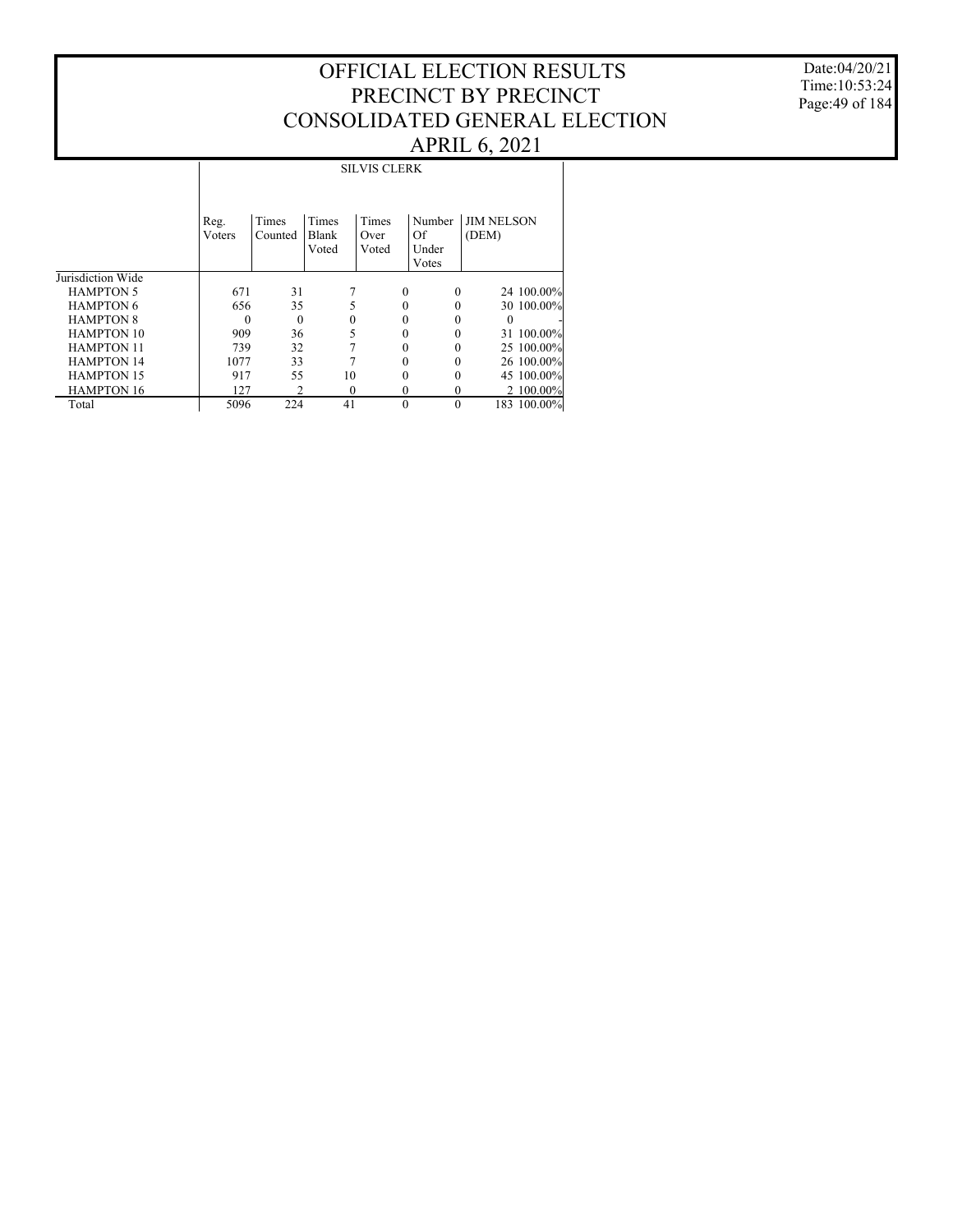Date:04/20/21 Time:10:53:24 Page:50 of 184

|                   | <b>SILVIS TREASURER</b> |              |                |               |             |                           |  |  |  |
|-------------------|-------------------------|--------------|----------------|---------------|-------------|---------------------------|--|--|--|
|                   | Reg.                    | Times        | Times          | Times         | Number      | <b>DIANA</b>              |  |  |  |
|                   | Voters                  | Counted      | Blank<br>Voted | Over<br>Voted | Of<br>Under | <b>ARMSTRONG</b><br>(DEM) |  |  |  |
|                   |                         |              |                |               | Votes       |                           |  |  |  |
| Jurisdiction Wide |                         |              |                |               |             |                           |  |  |  |
| <b>HAMPTON 5</b>  | 671                     | 31           |                | 0             | 0           | 26 100.00%                |  |  |  |
| <b>HAMPTON 6</b>  | 656                     | 35           | 3              | 0             | 0           | 32 100.00%                |  |  |  |
| <b>HAMPTON 8</b>  | $\Omega$                | $\mathbf{0}$ | $\Omega$       |               |             | 0                         |  |  |  |
| <b>HAMPTON 10</b> | 909                     | 36           | 9              |               | 0           | 27 100.00%                |  |  |  |
| <b>HAMPTON 11</b> | 739                     | 32           | 5              |               |             | 27 100,00%                |  |  |  |
| <b>HAMPTON 14</b> | 1077                    | 33           |                |               |             | 26 100.00%                |  |  |  |
| <b>HAMPTON 15</b> | 917                     | 55           | 8              | 0             | 0           | 47 100,00%                |  |  |  |
| <b>HAMPTON 16</b> | 127                     | 2            | $\theta$       | 0             | 0           | 2 100.00%                 |  |  |  |
| Total             | 5096                    | 224          | 37             | $\theta$      | $\theta$    | 187 100.00%               |  |  |  |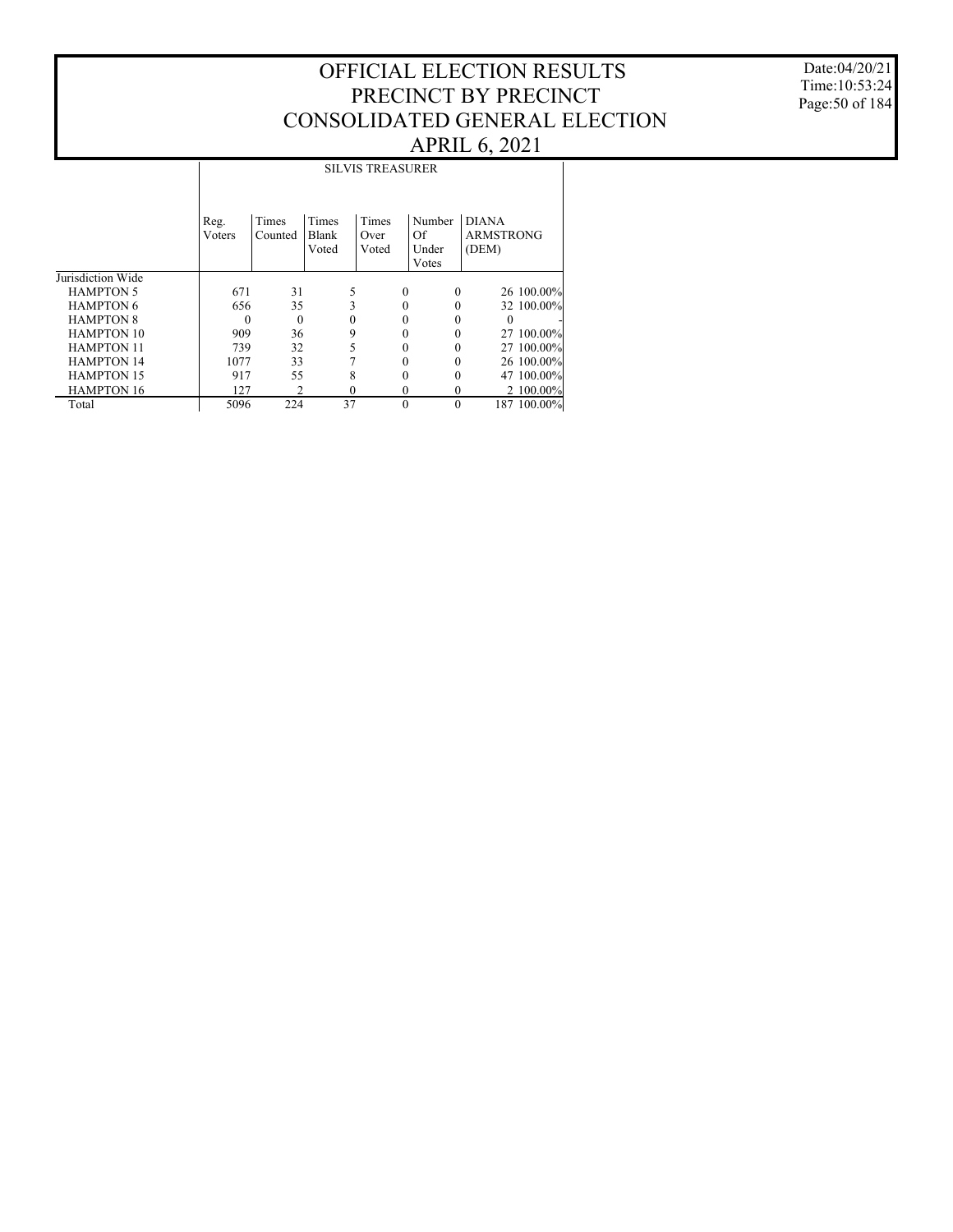#### Date:04/20/21 Time:10:53:24 Page:51 of 184

|                   |                |                  |                         |   | <b>SILVIS ALD WARD 1</b> |   |                                |                                 |  |            |  |
|-------------------|----------------|------------------|-------------------------|---|--------------------------|---|--------------------------------|---------------------------------|--|------------|--|
|                   | Reg.<br>Voters | Times<br>Counted | Times<br>Blank<br>Voted |   | Times<br>Over<br>Voted   |   | Number<br>Of<br>Under<br>Votes | <b>ANTONIO</b><br>TRULSON (INC) |  |            |  |
| Jurisdiction Wide |                |                  |                         |   |                          |   |                                |                                 |  |            |  |
| <b>HAMPTON 11</b> | 571            | 19               |                         |   |                          | 0 | $\Omega$                       |                                 |  | 18 100.00% |  |
| <b>HAMPTON 14</b> | 472            | 14               |                         |   |                          |   |                                |                                 |  | 13 100.00% |  |
| Total             | 1043           | 33               |                         | 2 |                          | 0 |                                |                                 |  | 31 100.00% |  |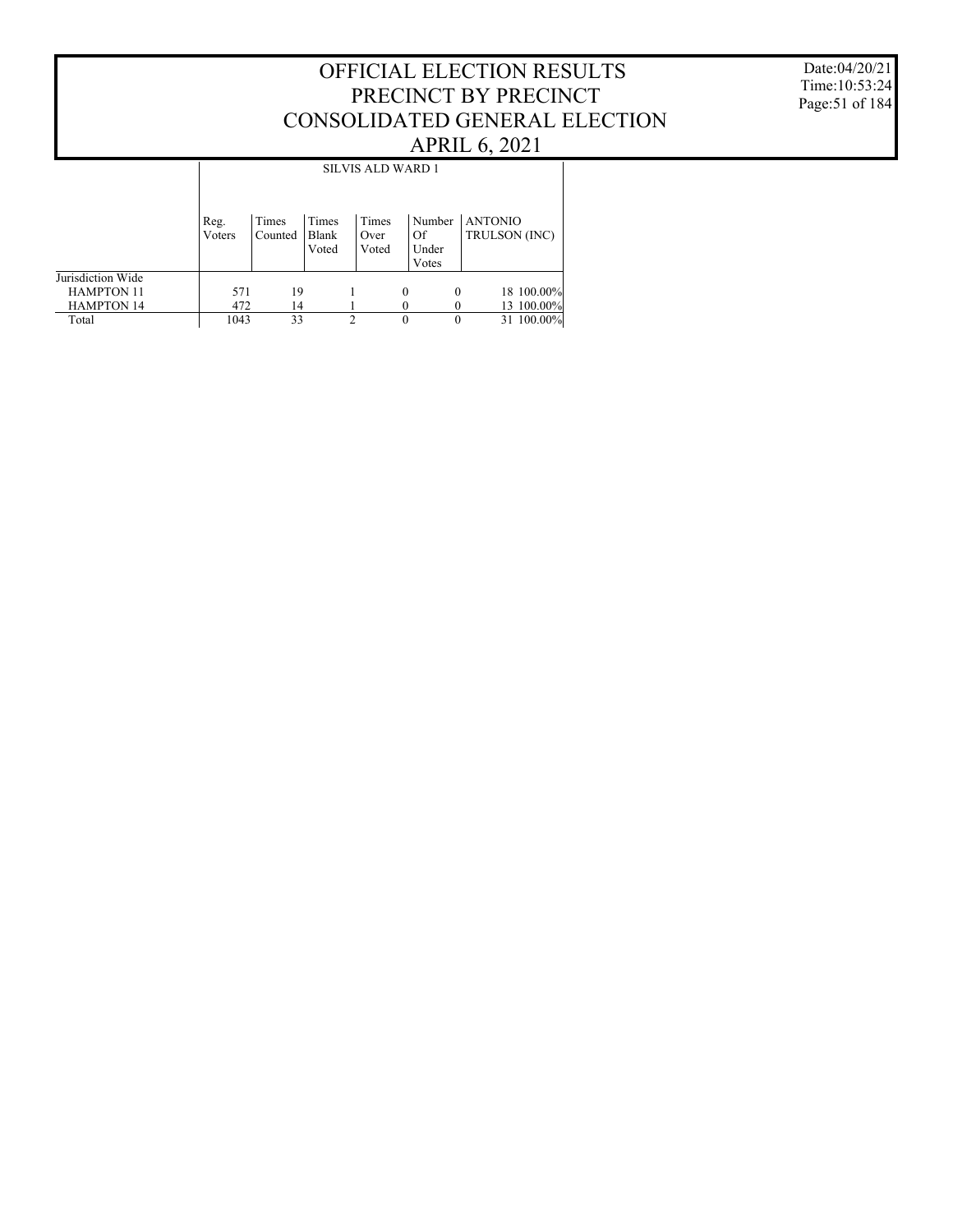Date:04/20/21 Time:10:53:24 Page:52 of 184

|                   |                | <b>SILVIS ALD WARD 2</b> |                         |   |                        |   |                                |                               |  |  |  |
|-------------------|----------------|--------------------------|-------------------------|---|------------------------|---|--------------------------------|-------------------------------|--|--|--|
|                   | Reg.<br>Voters | Times<br>Counted         | Times<br>Blank<br>Voted |   | Times<br>Over<br>Voted |   | Number<br>Of<br>Under<br>Votes | <b>IAN PAVELONIS</b><br>(DEM) |  |  |  |
| Jurisdiction Wide |                |                          |                         |   |                        |   |                                |                               |  |  |  |
| <b>HAMPTON 5</b>  | 246            | 5                        |                         | 0 |                        | 0 | 0                              | 5 100.00%                     |  |  |  |
| <b>HAMPTON 6</b>  | 275            | 13                       |                         | 0 |                        | 0 | 0                              | 13 100.00%                    |  |  |  |
| <b>HAMPTON 11</b> | 168            | 13                       |                         |   |                        |   | 0                              | 12 100.00%                    |  |  |  |
| <b>HAMPTON 14</b> | 562            | 17                       |                         |   |                        | 0 | 0                              | 14 100.00%                    |  |  |  |
| <b>HAMPTON 15</b> | 199            | 16                       |                         |   |                        | 0 | $\theta$                       | 14 100,00%                    |  |  |  |
| Total             | 1450           | 64                       |                         | 6 |                        | 0 | $\theta$                       | 58 100.00%                    |  |  |  |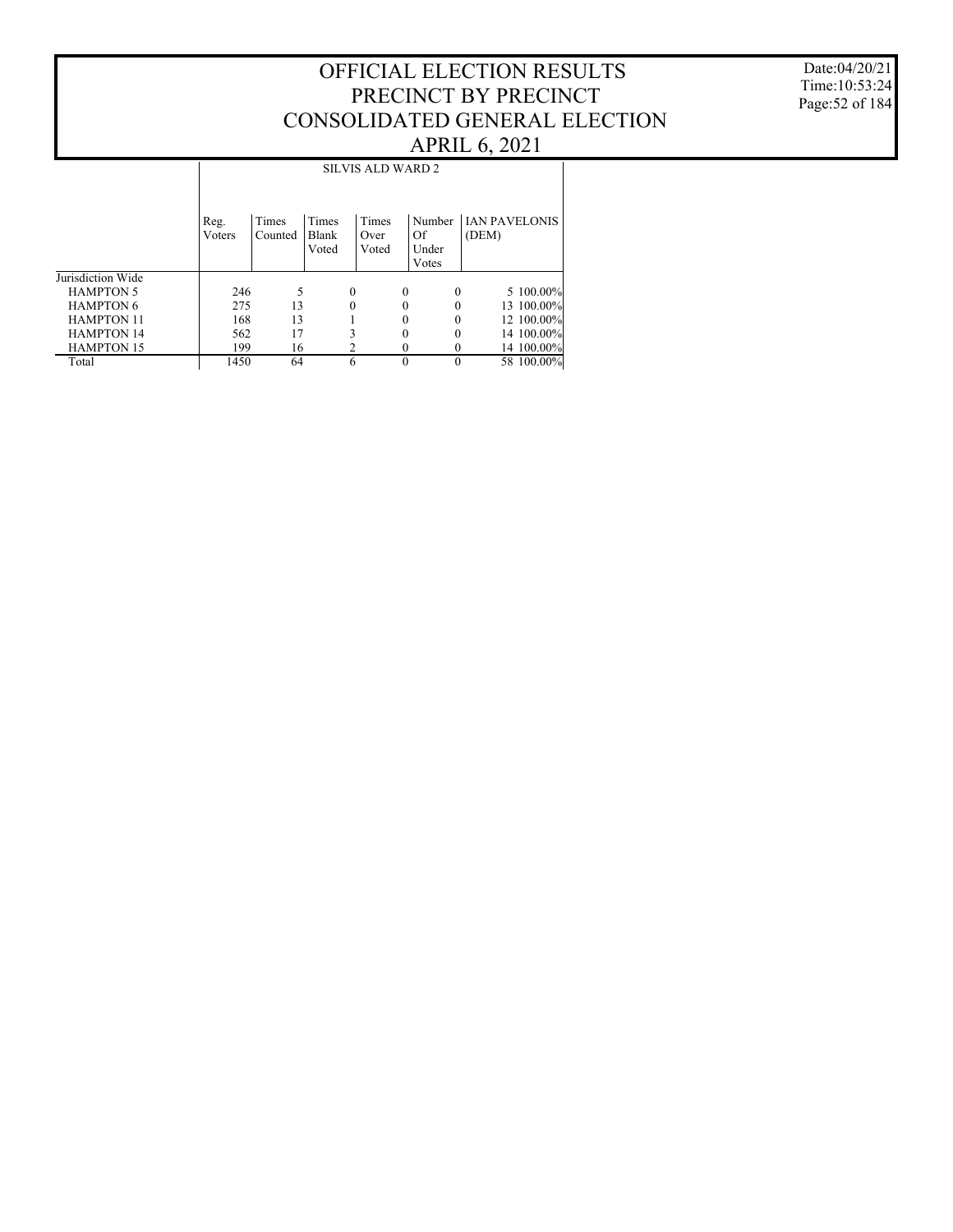Date:04/20/21 Time:10:53:24 Page:53 of 184

|                   |                | <b>SILVIS ALD WARD 3</b> |                         |                        |                                |                            |            |  |  |  |  |
|-------------------|----------------|--------------------------|-------------------------|------------------------|--------------------------------|----------------------------|------------|--|--|--|--|
|                   | Reg.<br>Voters | Times<br>Counted         | Times<br>Blank<br>Voted | Times<br>Over<br>Voted | Number<br>Of<br>Under<br>Votes | <b>RICK LOHSE</b><br>(DEM) |            |  |  |  |  |
| Jurisdiction Wide |                |                          |                         |                        |                                |                            |            |  |  |  |  |
| <b>HAMPTON 6</b>  | 381            | 22                       |                         |                        | $\Omega$                       | $\theta$                   | 21 100.00% |  |  |  |  |
| <b>HAMPTON 8</b>  | $\theta$       | $\Omega$                 | $\theta$                |                        | 0                              | $\Omega$                   | $\theta$   |  |  |  |  |
| <b>HAMPTON 10</b> | 278            |                          |                         |                        | 0                              |                            | 6 100.00%  |  |  |  |  |
| <b>HAMPTON 15</b> | 564            | 33                       | 3                       |                        | 0                              | 0                          | 30 100.00% |  |  |  |  |
| <b>HAMPTON 16</b> | 122            | 2                        | 0                       |                        |                                | 0                          | 2 100.00%  |  |  |  |  |
| Total             | 1345           | 64                       | 5                       |                        | $\Omega$                       | 0                          | 59 100.00% |  |  |  |  |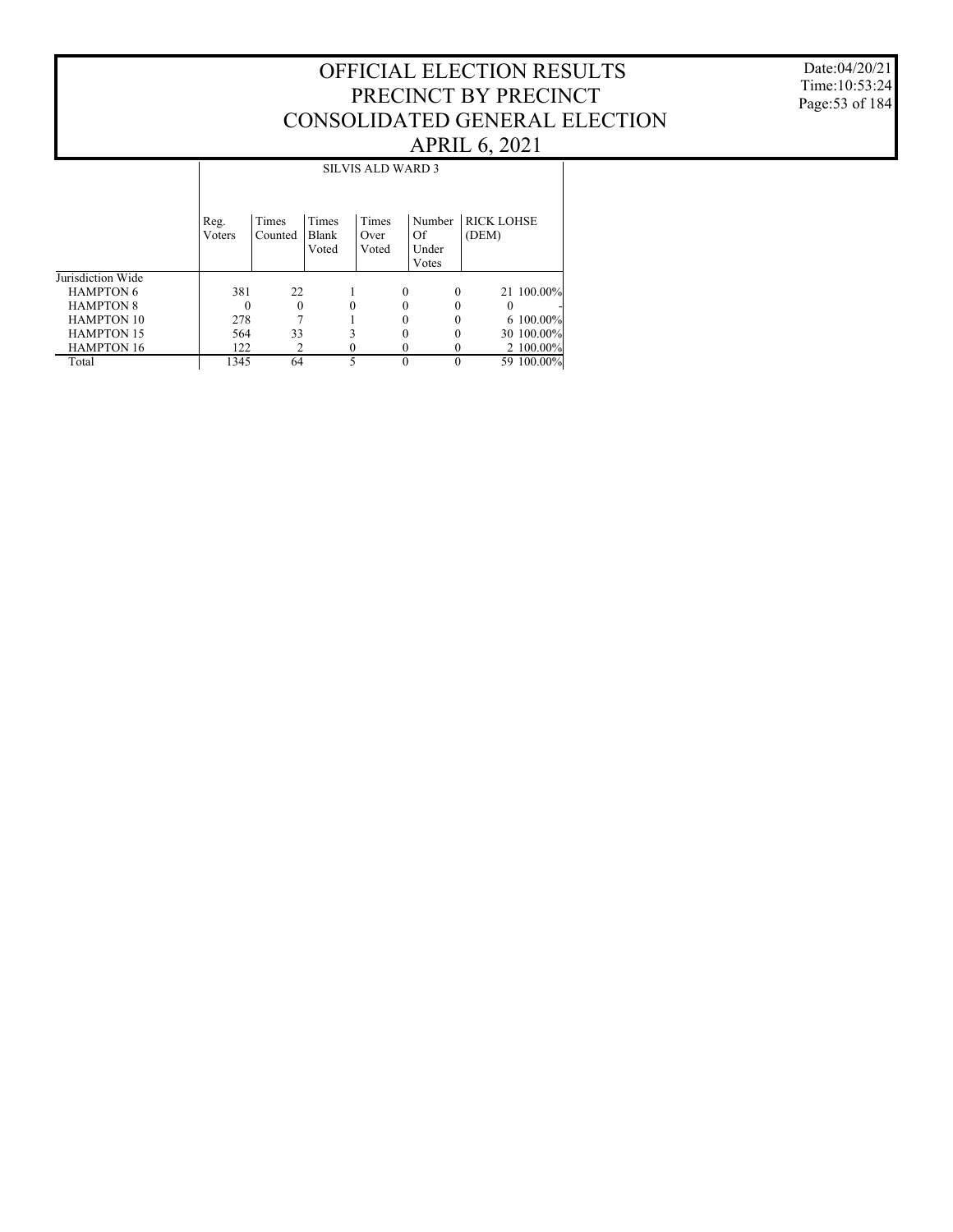Date:04/20/21 Time:10:53:24 Page:54 of 184

|                   |                | <b>SILVIS ALD WARD 4</b> |                         |                        |                                |                             |  |  |  |  |  |  |
|-------------------|----------------|--------------------------|-------------------------|------------------------|--------------------------------|-----------------------------|--|--|--|--|--|--|
|                   | Reg.<br>Voters | Times<br>Counted         | Times<br>Blank<br>Voted | Times<br>Over<br>Voted | Number<br>Of<br>Under<br>Votes | <b>DAVID SMITH</b><br>(INC) |  |  |  |  |  |  |
| Jurisdiction Wide |                |                          |                         |                        |                                |                             |  |  |  |  |  |  |
| <b>HAMPTON 5</b>  | 425            | 26                       | 9                       | $\Omega$               | $\Omega$                       | 17 100.00%                  |  |  |  |  |  |  |
| <b>HAMPTON 10</b> | 631            | 29                       | 6                       |                        |                                | 23 100.00%                  |  |  |  |  |  |  |
| <b>HAMPTON 14</b> | 43             | $\mathfrak{D}$           | 0                       |                        |                                | 2 100.00%                   |  |  |  |  |  |  |
| <b>HAMPTON 15</b> | 154            | 6                        |                         | 0                      | 0                              | 4 100,00%                   |  |  |  |  |  |  |
| <b>HAMPTON 16</b> |                |                          |                         |                        |                                |                             |  |  |  |  |  |  |
| Total             | 1258           | 63                       | 17                      | $\Omega$               | 0                              | 46 100.00%                  |  |  |  |  |  |  |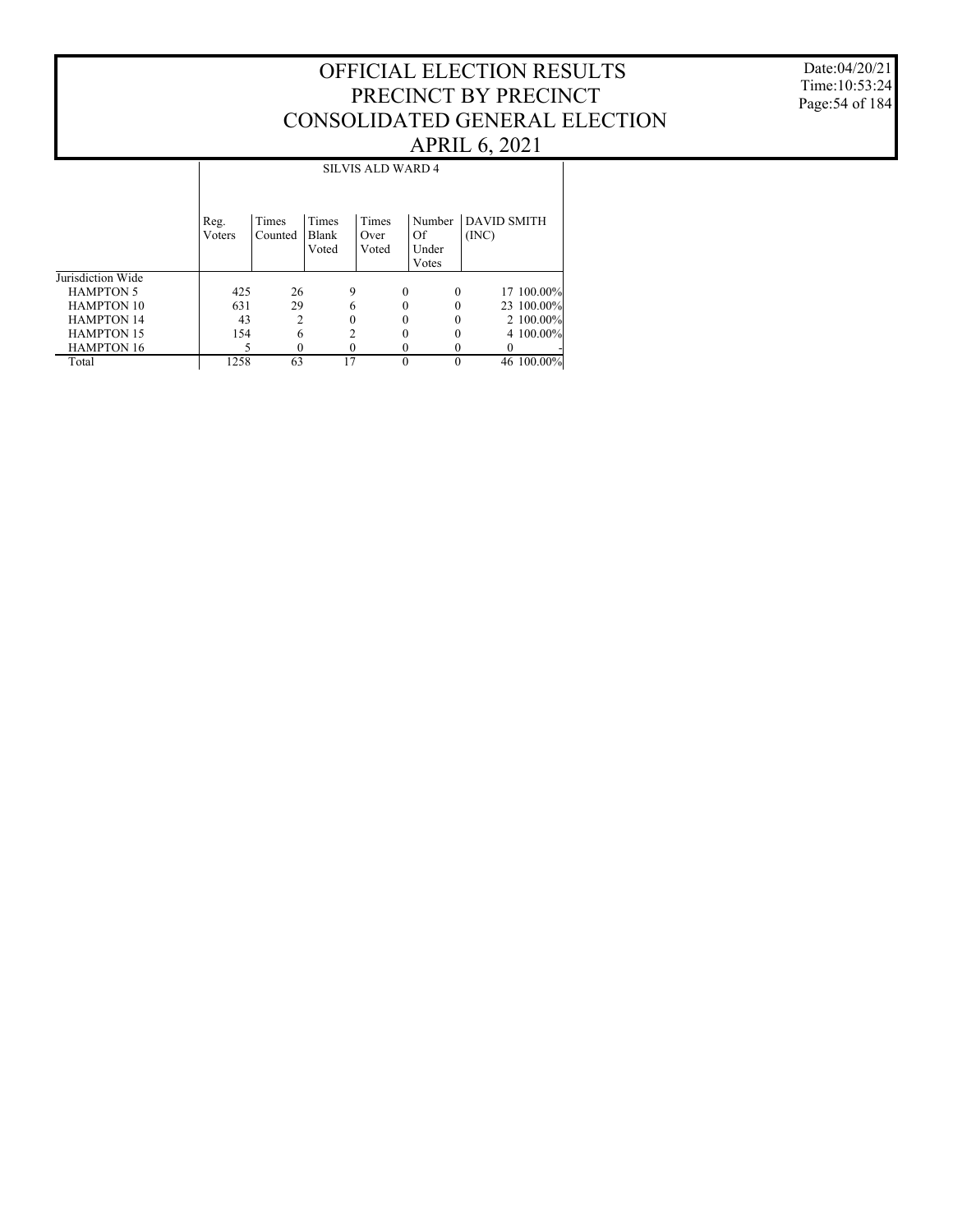Date:04/20/21 Time:10:53:24 Page:55 of 184

|                                       |                |                  |                         |                        | ANDALUSIA TWP SUPERVISOR       |                                 |
|---------------------------------------|----------------|------------------|-------------------------|------------------------|--------------------------------|---------------------------------|
|                                       | Reg.<br>Voters | Times<br>Counted | Times<br>Blank<br>Voted | Times<br>Over<br>Voted | Number<br>Of<br>Under<br>Votes | JAY<br><b>BOHNSACK</b><br>(DEM) |
| Jurisdiction Wide<br><b>ANDALUSIA</b> | 1751           | 145              | 33                      |                        |                                | 112 100.00%                     |
| Total                                 | 1751           | 145              | 33                      |                        | $\Omega$                       | 112 100.00%<br>$\theta$         |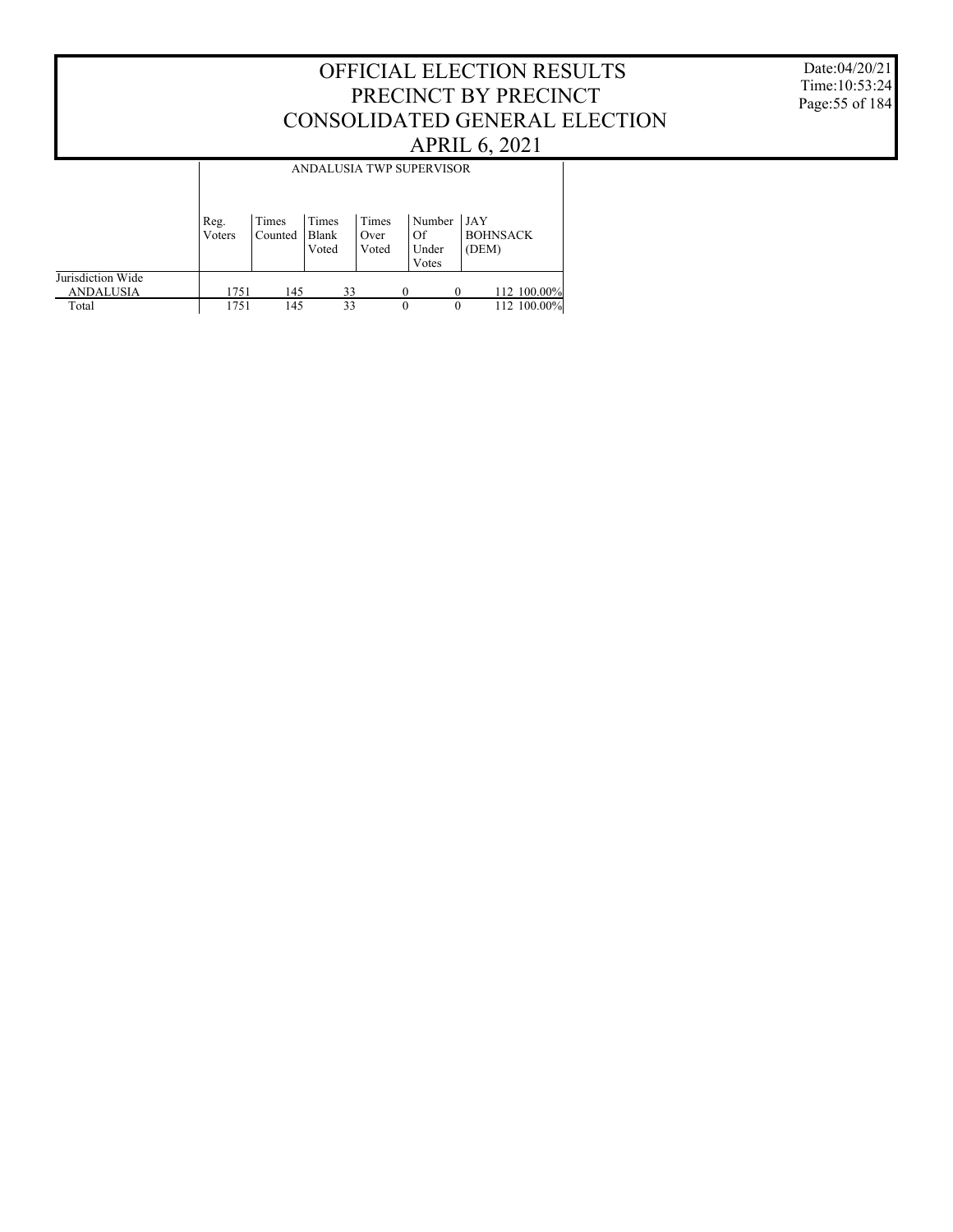Date:04/20/21 Time:10:53:24 Page:56 of 184

|                                       |                |                  |                         |                        | ANDALUSIA TWP CLERK            |                                   |
|---------------------------------------|----------------|------------------|-------------------------|------------------------|--------------------------------|-----------------------------------|
|                                       | Reg.<br>Voters | Times<br>Counted | Times<br>Blank<br>Voted | Times<br>Over<br>Voted | Number<br>Of<br>Under<br>Votes | <b>JOANNE</b><br>WHITLEY<br>(DEM) |
| Jurisdiction Wide<br><b>ANDALUSIA</b> | 1751           | 145              | 32                      |                        |                                | 113 100.00%<br>$\Omega$           |
| Total                                 | 1751           | 145              | 32                      |                        | $\Omega$                       | 113 100.00%<br>$\theta$           |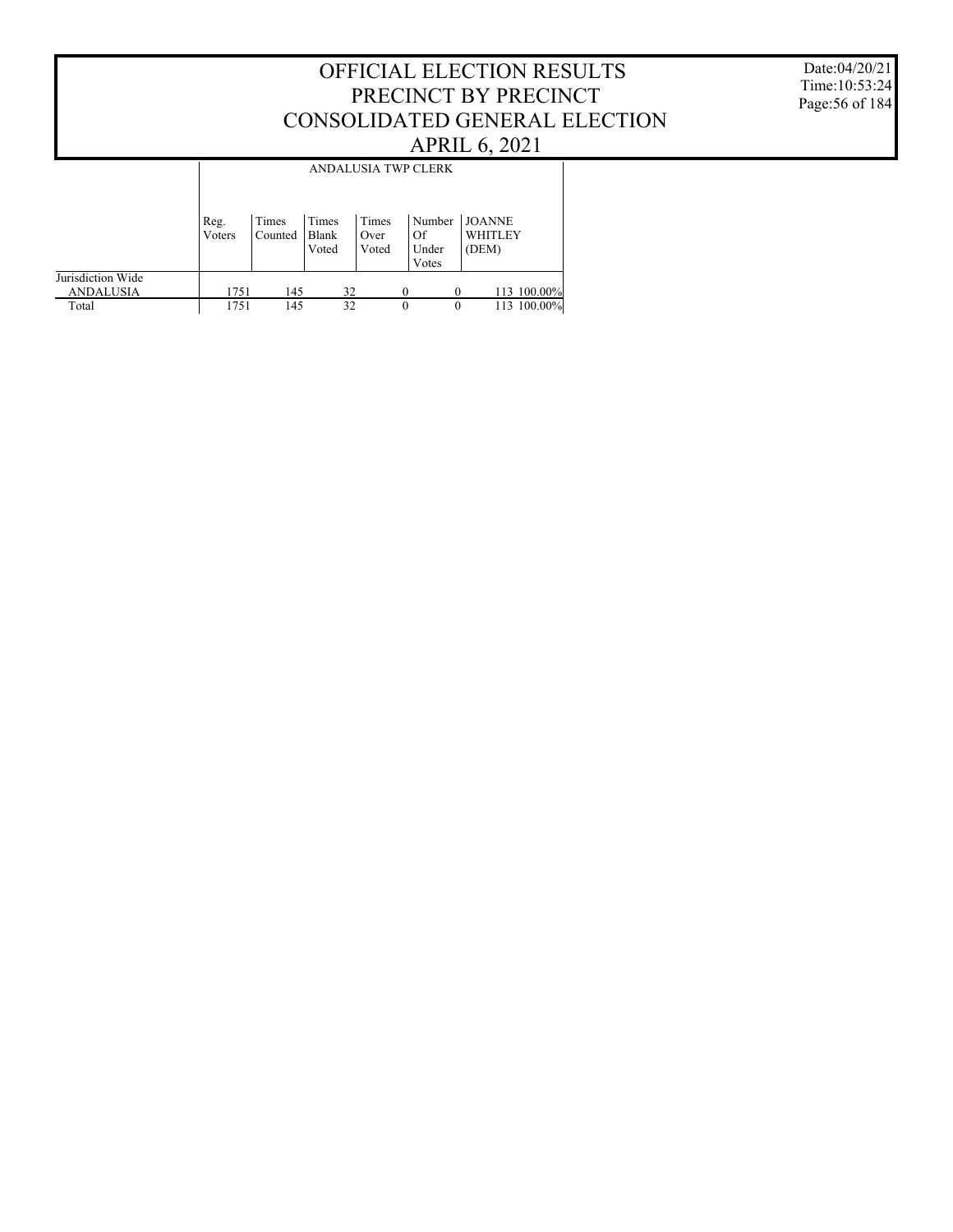#### Date:04/20/21 Time:10:53:24 Page:57 of 184

|                                       |                | <b>ANDALUSIA TWP ASSESSOR</b> |                         |                        |                                |                                 |  |  |  |  |  |
|---------------------------------------|----------------|-------------------------------|-------------------------|------------------------|--------------------------------|---------------------------------|--|--|--|--|--|
|                                       | Reg.<br>Voters | Times<br>Counted              | Times<br>Blank<br>Voted | Times<br>Over<br>Voted | Number<br>Of<br>Under<br>Votes | <b>STACIE E.</b><br>YOUNG (REP) |  |  |  |  |  |
| Jurisdiction Wide<br><b>ANDALUSIA</b> | 1751           | 145                           | 39                      |                        |                                | 106 100.00%<br>$\Omega$         |  |  |  |  |  |
| Total                                 | 1751           | 145                           | 39                      |                        | $\theta$                       | 106 100.00%<br>$\theta$         |  |  |  |  |  |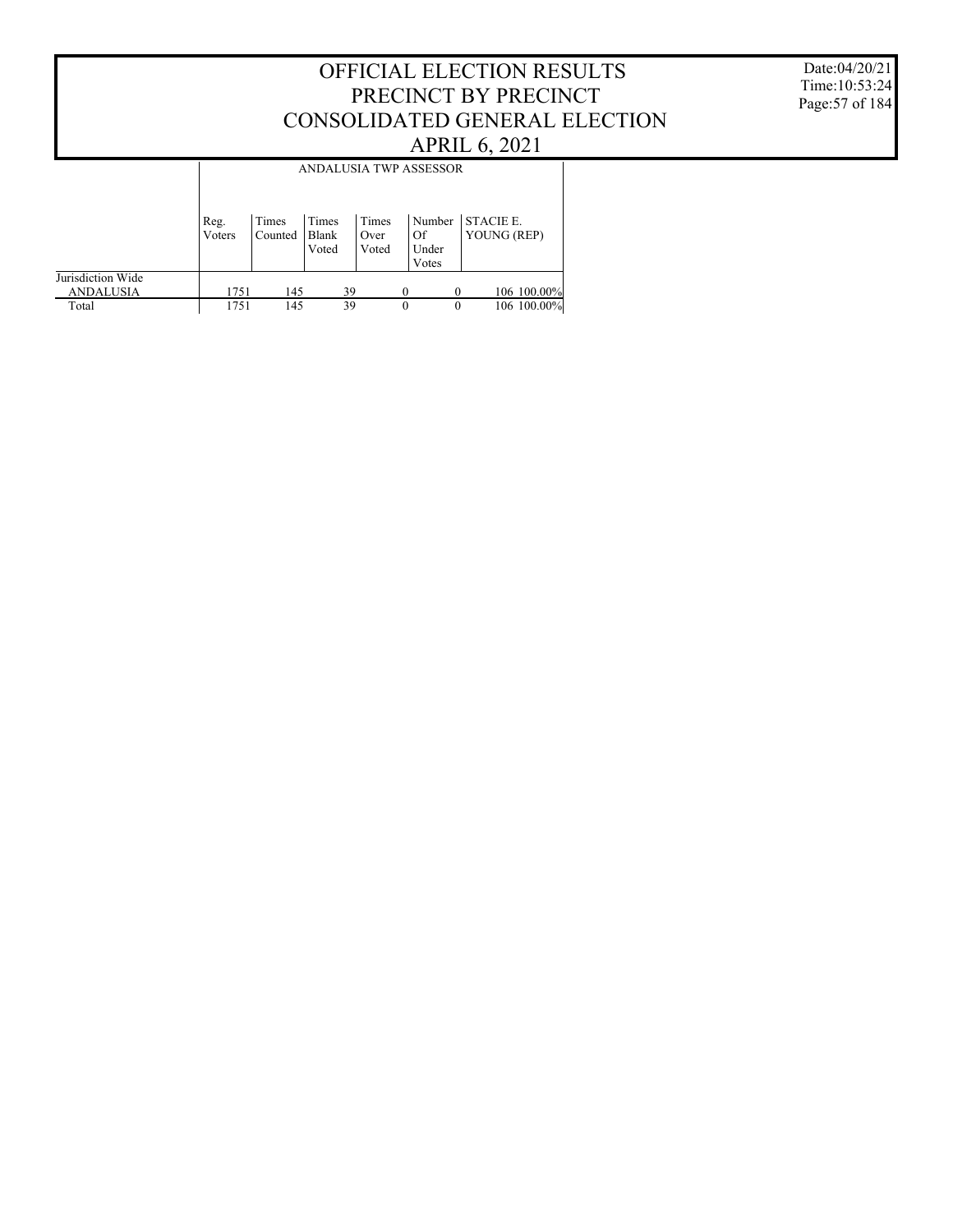Date:04/20/21 Time:10:53:24 Page:58 of 184

|                                       |                |                  |                         |                        | ANDALUSIA TWP ROAD COMM        |                                       |
|---------------------------------------|----------------|------------------|-------------------------|------------------------|--------------------------------|---------------------------------------|
|                                       |                |                  |                         |                        |                                |                                       |
|                                       | Reg.<br>Voters | Times<br>Counted | Times<br>Blank<br>Voted | Times<br>Over<br>Voted | Number<br>Of<br>Under<br>Votes | <b>RUSTY L.</b><br><b>BROWN (DEM)</b> |
| Jurisdiction Wide<br><b>ANDALUSIA</b> | 1751           | 145              | 33                      |                        | $\Omega$                       | 112 100.00%                           |
| Total                                 | 1751           | 145              | 33                      |                        | $\theta$                       | 112 100.00%<br>$\theta$               |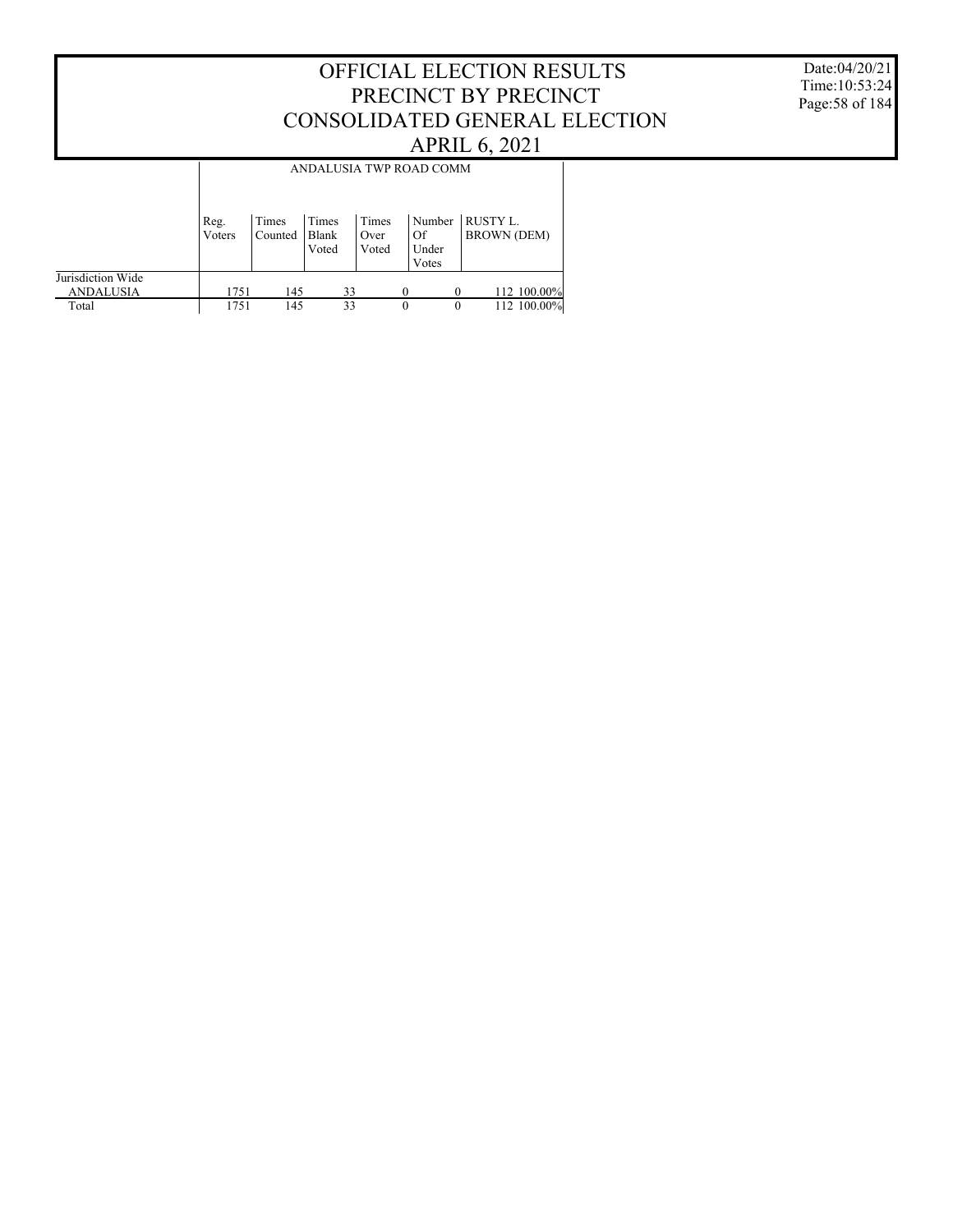OFFICIAL ELECTION RESULTS PRECINCT BY PRECINCT CONSOLIDATED GENERAL ELECTION APRIL 6, 2021 Date:04/20/21 Time:10:53:24 Page:59 of 184 Jurisdiction Wide ANDALUSIA Total Reg. Voters Times Counted Times Blank Voted Times Over Voted Number JOYCE Of Under Votes BOHNSACK (DEM) LAVONA CRAWFORD (DEM) CHRIS ELLIOTT HERB SCHULTZ (DEM) (DEM) ANDALUSIA TWP TRUSTEE 1751 145 16 0 154 86 23.76% 93 25.69% 94 25.97% 89 24.59% 1751 145 16 0 154 86 23.76% 93 25.69% 94 25.97% 89 24.59%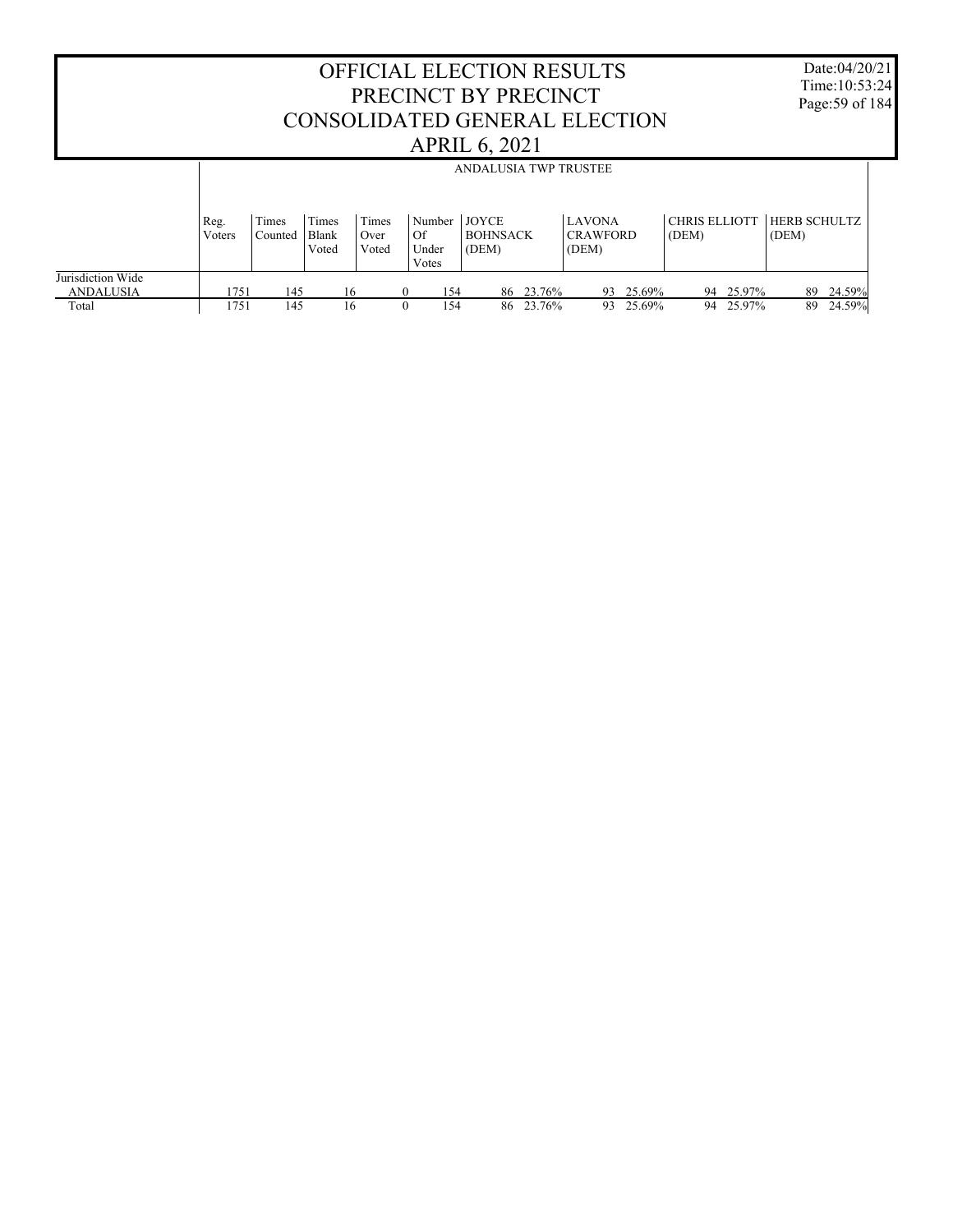Date:04/20/21 Time:10:53:24 Page:60 of 184

|                    |                |                  |                         |                        | <b>BLACKHAWK TWP SUPERVISOR</b> |                             |
|--------------------|----------------|------------------|-------------------------|------------------------|---------------------------------|-----------------------------|
|                    | Reg.<br>Voters | Times<br>Counted | Times<br>Blank<br>Voted | Times<br>Over<br>Voted | Number<br>Of<br>Under<br>Votes  | <b>CHUCK LAYER</b><br>(DEM) |
| Jurisdiction Wide  |                |                  |                         |                        |                                 |                             |
| <b>BLACKHAWK 1</b> | 527            | 26               |                         | $\theta$               | $\theta$                        | 25 100.00%                  |
| <b>BLACKHAWK 2</b> | 519            | 22               | $\mathfrak{D}$          | 0                      |                                 | 20 100.00%                  |
| <b>BLACKHAWK3</b>  | 1704           | 101              | 22                      | 0                      |                                 | 79 100.00%                  |
| <b>BLACKHAWK4</b>  | 983            | 129              | 37                      | 0                      | $\Omega$                        | 92 100.00%                  |
| <b>BLACKHAWK 5</b> | 498            | 18               | $\overline{c}$          | 0                      |                                 | 16 100.00%                  |
| <b>BLACKHAWK 6</b> | 900            | 37               | 11                      | 0                      |                                 | 26 100.00%                  |
| <b>BLACKHAWK 7</b> | 1218           | 201              | 47                      | 0                      | $\Omega$                        | 154 100.00%                 |
| Total              | 6349           | 534              | 122                     | $\theta$               | $\theta$                        | 412 100.00%                 |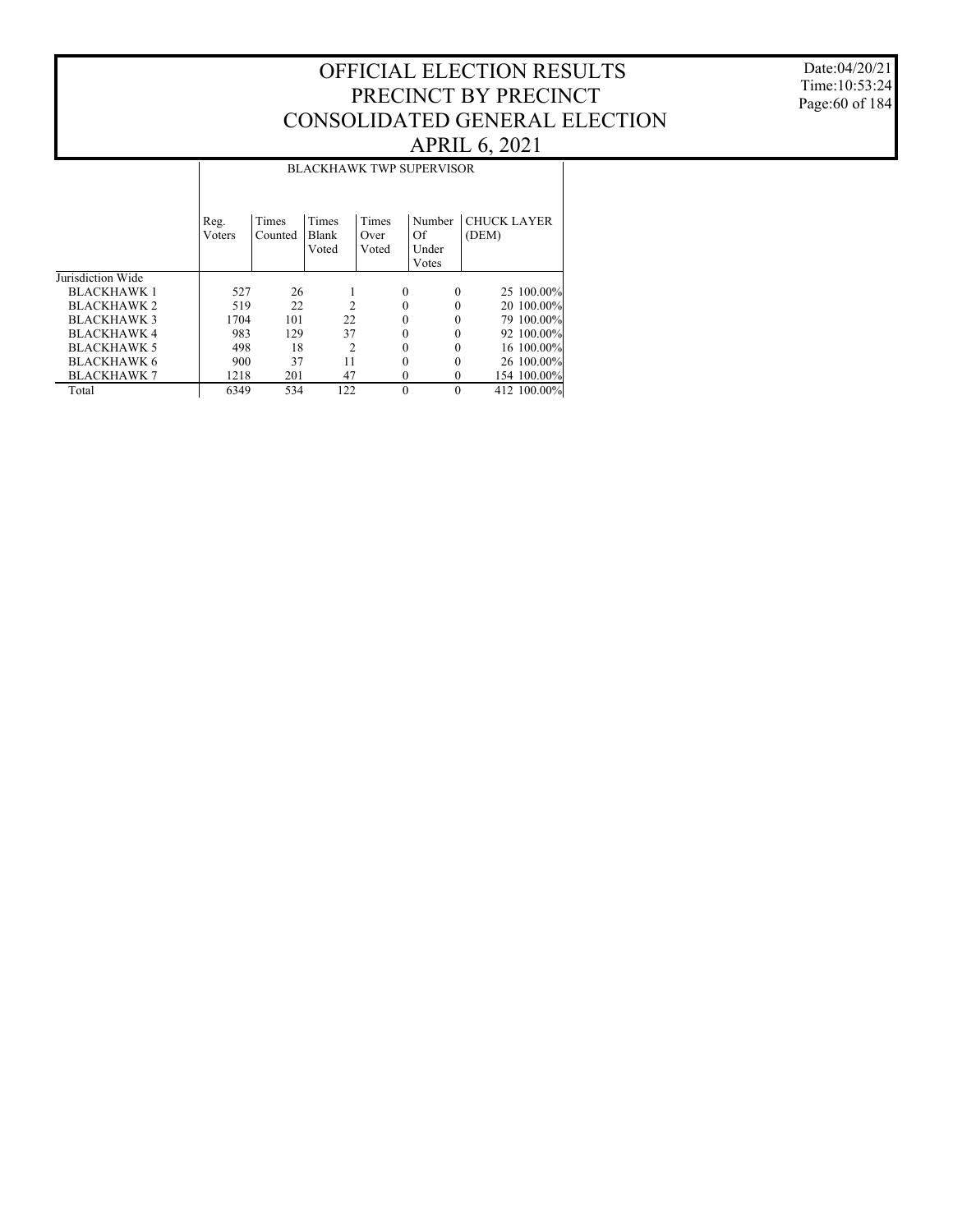Date:04/20/21 Time:10:53:24 Page:61 of 184

#### Jurisdiction Wide BLACKHAWK 1 BLACKHAWK 2 BLACKHAWK 3 BLACKHAWK 4 BLACKHAWK 5 BLACKHAWK 6 BLACKHAWK 7 Total Reg. Voters Times Counted Times Blank Voted Times Over Voted Number KAREN WILSON Of Under Votes (DEM) BLACKHAWK TWP CLERK 527 26 1 0 0 25 100.00% 519 22 4 0 0 18 100.00% 1704 101 22 0 0 79 100.00% 983 129 44 0 0 85 100.00% 498 18 4 0 0 14 100.00%<br>900 37 9 0 0 28 100.00% 900 37 9 0 0 28 100.00%<br>1218 201 53 0 0 148 100.00% 1218 201 53 0 0 148 100.00%<br>6349 534 137 0 0 397 100.00% 397 100.00%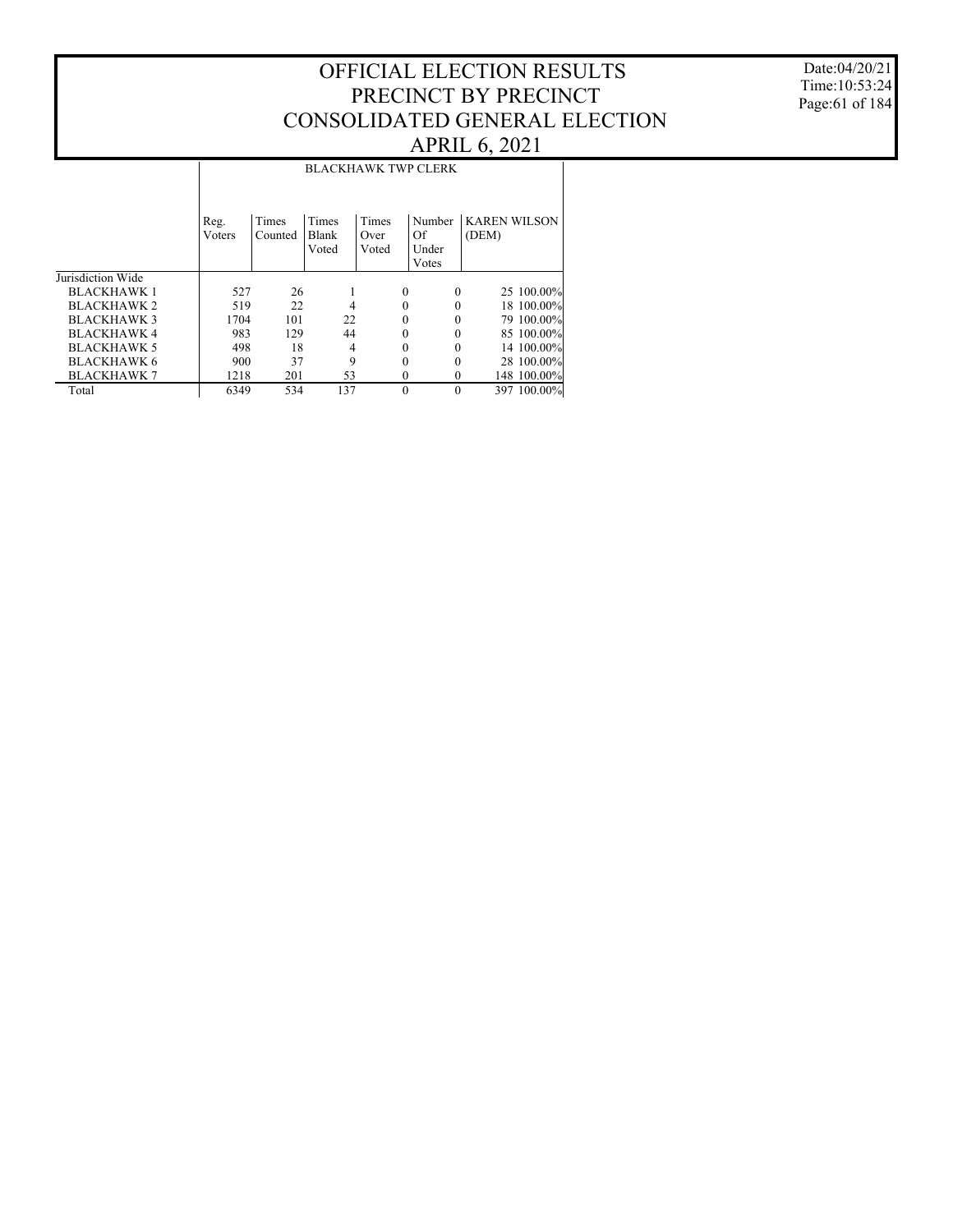Date:04/20/21 Time:10:53:24 Page:62 of 184

#### Jurisdiction Wide BLACKHAWK 1 BLACKHAWK 2 BLACKHAWK 3 BLACKHAWK 4 BLACKHAWK 5 BLACKHAWK 6 BLACKHAWK 7 Total Reg. Voters Times Counted Times Blank Voted Times Over Voted Number BRUCE Of Under Votes STICKELL (DEM) BLACKHAWK TWP RD COMM 527 26 2 0 0 24 100.00% 519 22 5 0 0 17 100.00% 1704 101 17 0 0 84 100.00% 983 129 44 0 0 85 100.00% 498 18 4 0 0 14 100.00%<br>900 37 13 0 0 24 100.00% 900 37 13 0 0 24 100.00%<br>1218 201 60 0 0 141 100.00% 1218 201 60 0 0 141 100.00%<br>6349 534 145 0 0 389 100.00% 389 100.00%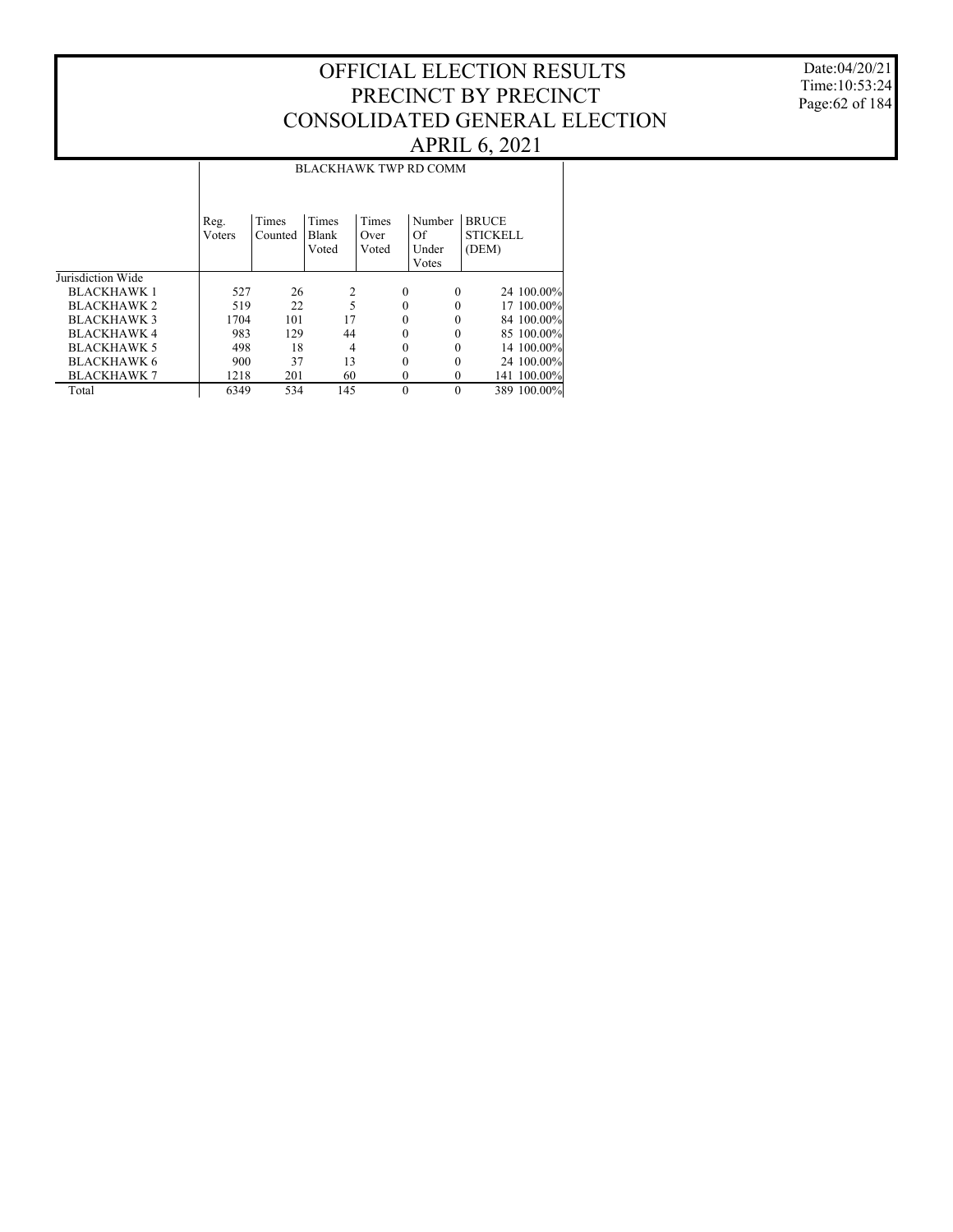Date:04/20/21 Time:10:53:24 Page:63 of 184

|                    |        |         |       |              |        | <b>BLACKHAWK TWP TRUSTEE</b> |            |                   |           |                |        |                    |        |
|--------------------|--------|---------|-------|--------------|--------|------------------------------|------------|-------------------|-----------|----------------|--------|--------------------|--------|
|                    |        |         |       |              |        |                              |            |                   |           |                |        |                    |        |
|                    |        |         |       |              |        |                              |            |                   |           |                |        |                    |        |
|                    | Reg.   | Times   | Times | Times        | Number | PAUL PUTNAM                  |            | <b>RANDY</b>      |           | <b>PRESTON</b> |        | <b>MELINDA</b>     |        |
|                    | Voters | Counted | Blank | Over         | Of     | (DEM)                        |            | <b>WLASKOLICH</b> |           | ZAWADA         |        | <b>CLARK (DEM)</b> |        |
|                    |        |         | Voted | Voted        | Under  |                              |            | (DEM)             |           |                |        |                    |        |
|                    |        |         |       |              | Votes  |                              |            |                   |           |                |        |                    |        |
| Jurisdiction Wide  |        |         |       |              |        |                              |            |                   |           |                |        |                    |        |
| <b>BLACKHAWK1</b>  | 527    | 26      |       | $\mathbf{0}$ | 18     | 19                           | 23.17%     | 25                | 30.49%    | 19             | 23.17% | 19                 | 23.17% |
| BLACKHAWK 2        | 519    | 22      | C     | $\Omega$     | 18     |                              | 16 25.81%  | 15                | 24.19%    | 17             | 27.42% | 14                 | 22.58% |
| <b>BLACKHAWK 3</b> | 1704   | 101     | 19    | $\mathbf{0}$ | 55     | 68                           | 24.91%     | 68                | 24.91%    | 67             | 24.54% | 70                 | 25.64% |
| <b>BLACKHAWK4</b>  | 983    | 129     | 50    | $\mathbf{0}$ | 54     | 67                           | 25.57%     | 61                | 23.28%    | 67             | 25.57% | 67                 | 25.57% |
| <b>BLACKHAWK 5</b> | 498    | 18      |       | $\mathbf{0}$ | 16     | 13                           | 29.55%     | 11.               | 25.00%    | 10             | 22.73% | 10                 | 22.73% |
| <b>BLACKHAWK 6</b> | 900    | 37      |       | $\theta$     | 15     | 27                           | 25.71%     |                   | 25 23.81% | 27             | 25.71% | 26                 | 24.76% |
| <b>BLACKHAWK 7</b> | 1218   | 201     | 57    | $\mathbf{0}$ | 102    | 122.                         | 25.74%     | 115               | 24.26%    | 118            | 24.89% | 119                | 25.11% |
| Total              | 6349   | 534     | 139   | $\Omega$     | 278    |                              | 332 25.50% | 320               | 24.58%    | 325            | 24.96% | 325                | 24.96% |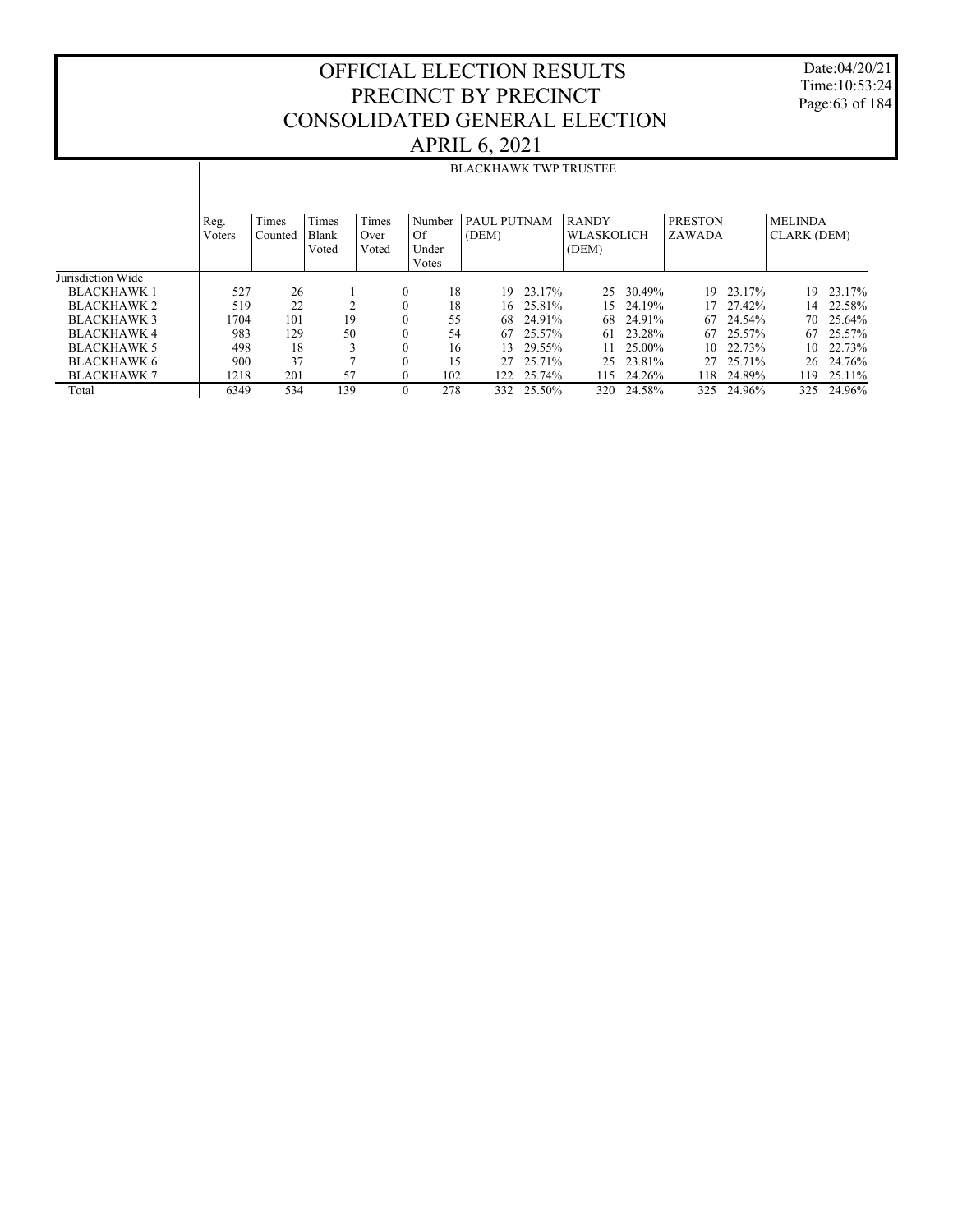#### Date:04/20/21 Time:10:53:24 Page:64 of 184

|                   |                |                  |                         |                        |          | <b>BOWLING TWP SUPERVISOR</b>  |                             |  |
|-------------------|----------------|------------------|-------------------------|------------------------|----------|--------------------------------|-----------------------------|--|
|                   | Reg.<br>Voters | Times<br>Counted | Times<br>Blank<br>Voted | Times<br>Over<br>Voted |          | Number<br>Of<br>Under<br>Votes | <b>JILL CRAVER</b><br>(DEM) |  |
| Jurisdiction Wide |                |                  |                         |                        |          |                                |                             |  |
| <b>BOWLING 1</b>  | 1417           | 62               | 14                      |                        | $\theta$ | $\theta$                       | 48 100.00%                  |  |
| <b>BOWLING 2</b>  | 1027           | 21               |                         | 6                      |          |                                | 15 100.00%                  |  |
| Total             | 2444           | 83               | 20                      |                        | $\theta$ | 0                              | 63 100.00%                  |  |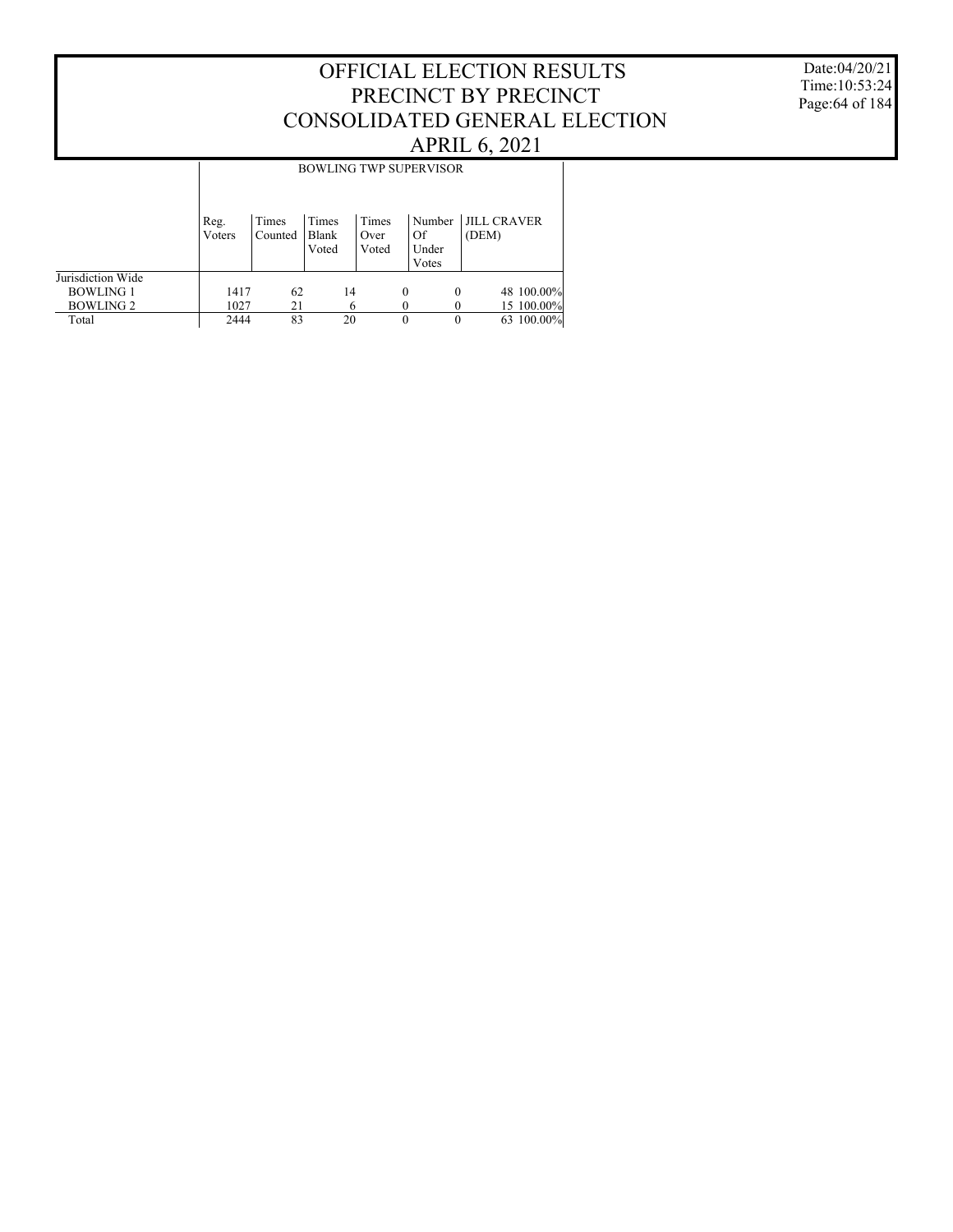#### Date:04/20/21 Time:10:53:24 Page:65 of 184

|                   |                |                  |                         | <b>BOWLING TWP CLERK</b> |          |                                |                                          |            |
|-------------------|----------------|------------------|-------------------------|--------------------------|----------|--------------------------------|------------------------------------------|------------|
|                   | Reg.<br>Voters | Times<br>Counted | Times<br>Blank<br>Voted | Times<br>Over<br>Voted   |          | Number<br>Of<br>Under<br>Votes | <b>TRACY</b><br><b>WATERMAN</b><br>(DEM) |            |
| Jurisdiction Wide |                |                  |                         |                          |          |                                |                                          |            |
| <b>BOWLING 1</b>  | 1417           | 62               | 14                      |                          | $\theta$ | $\theta$                       |                                          | 48 100.00% |
| <b>BOWLING 2</b>  | 1027           | 21               | 6                       |                          | 0        |                                |                                          | 15 100.00% |
| Total             | 2444           | 83               | 20                      |                          | 0        | $\theta$                       |                                          | 63 100.00% |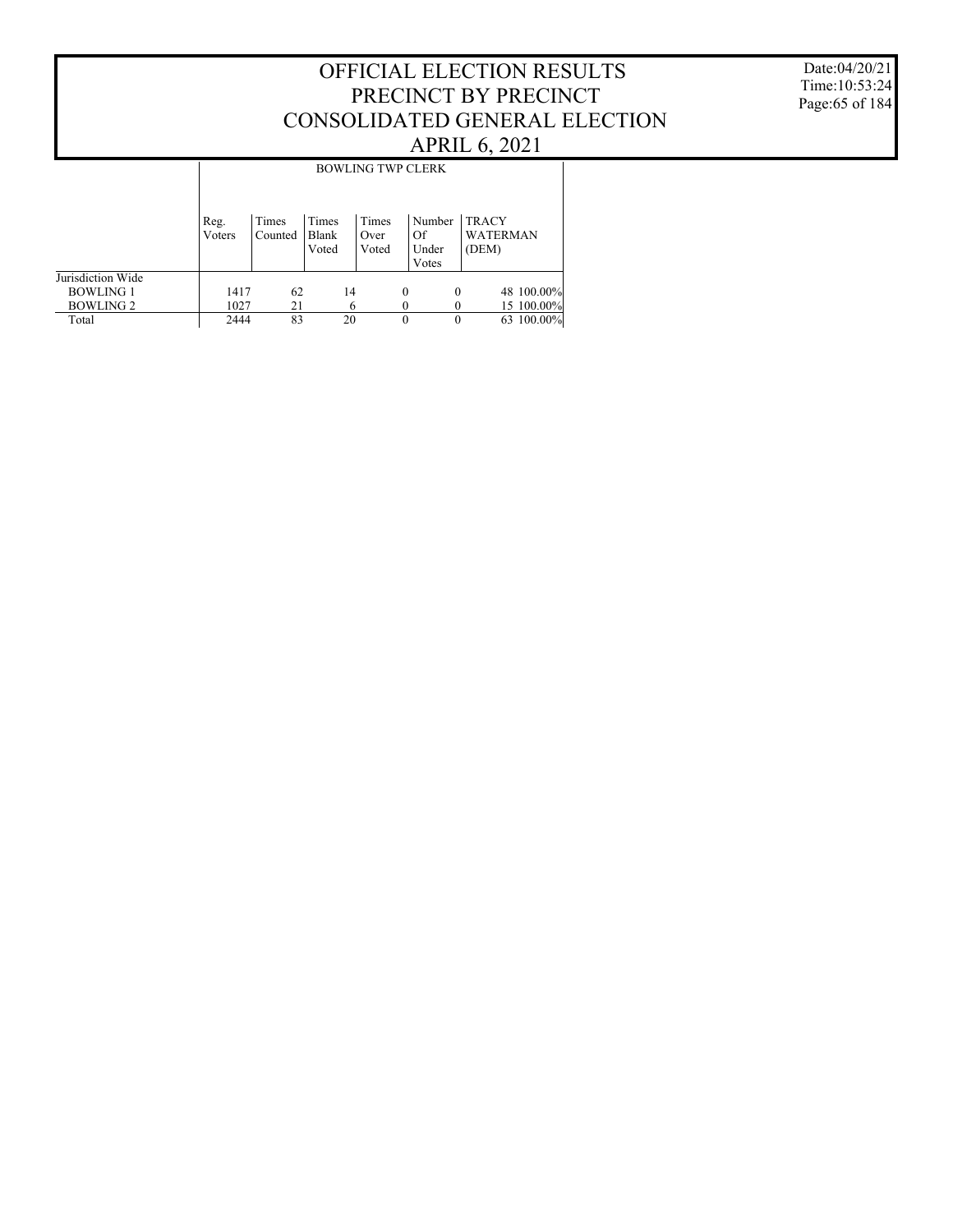#### Date:04/20/21 Time:10:53:24 Page:66 of 184

|                   | <b>BOWLING TWP ASSESSOR</b> |                  |                         |                        |          |                                |                          |            |  |  |  |
|-------------------|-----------------------------|------------------|-------------------------|------------------------|----------|--------------------------------|--------------------------|------------|--|--|--|
|                   | Reg.<br>Voters              | Times<br>Counted | Times<br>Blank<br>Voted | Times<br>Over<br>Voted |          | Number<br>Of<br>Under<br>Votes | <b>BARB ESP</b><br>(DEM) |            |  |  |  |
| Jurisdiction Wide |                             |                  |                         |                        |          |                                |                          |            |  |  |  |
| <b>BOWLING 1</b>  | 1417                        | 62               |                         | 19                     | $\theta$ | $\Omega$                       |                          | 43 100.00% |  |  |  |
| <b>BOWLING 2</b>  | 1027                        | 21               |                         | 4                      |          |                                |                          | 17 100.00% |  |  |  |
| Total             | 2444                        | 83               |                         | 23                     |          | $\theta$                       |                          | 60 100.00% |  |  |  |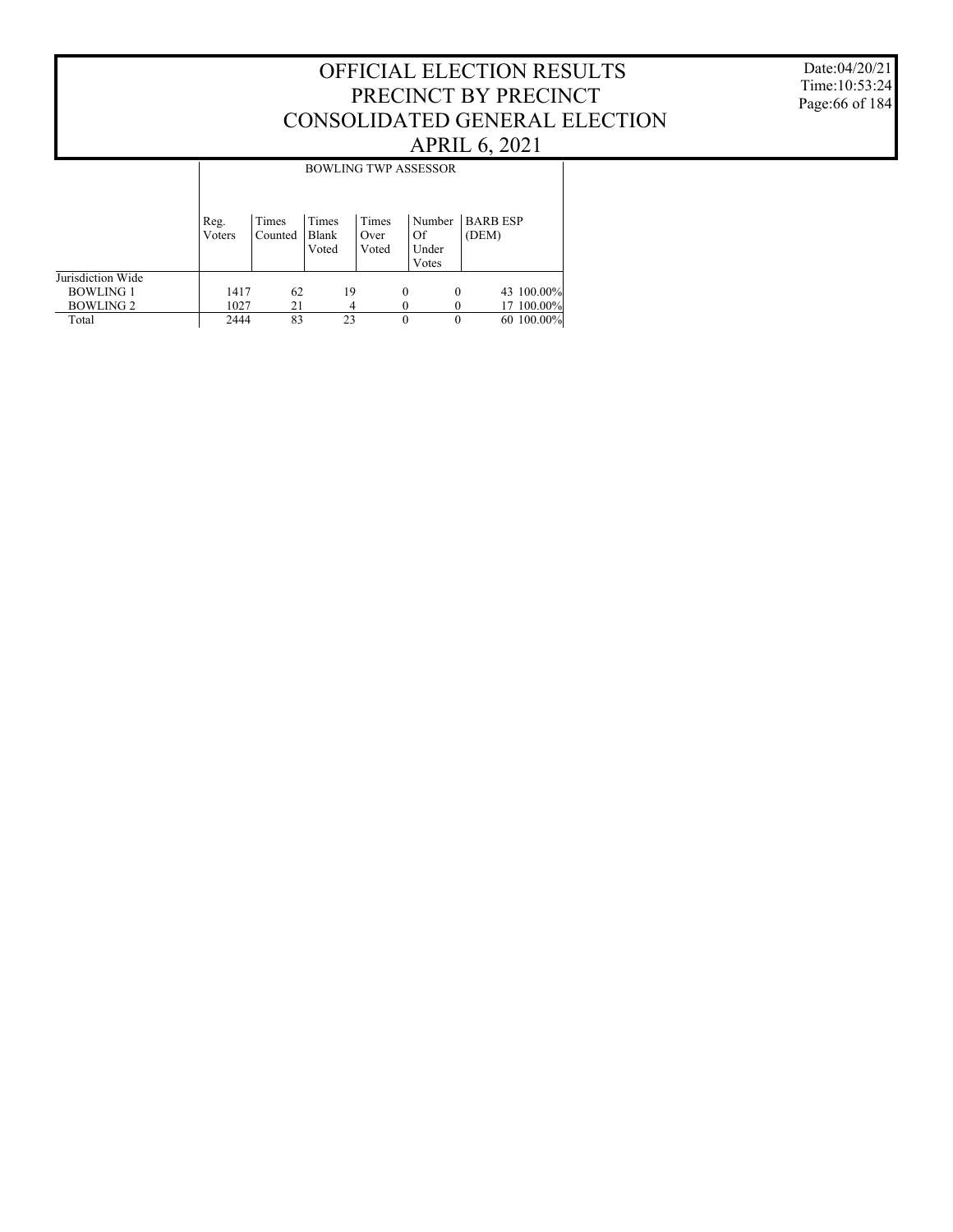#### Date:04/20/21 Time:10:53:24 Page:67 of 184

|                   | <b>BOWLING TWP RD COMM</b> |                  |                         |                        |          |                                |                                         |            |  |  |
|-------------------|----------------------------|------------------|-------------------------|------------------------|----------|--------------------------------|-----------------------------------------|------------|--|--|
|                   | Reg.<br>Voters             | Times<br>Counted | Times<br>Blank<br>Voted | Times<br>Over<br>Voted |          | Number<br>Of<br>Under<br>Votes | <b>ANDY</b><br><b>DEKEYREL</b><br>(INC) |            |  |  |
| Jurisdiction Wide |                            |                  |                         |                        |          |                                |                                         |            |  |  |
| <b>BOWLING 1</b>  | 1417                       | 62               |                         | 10                     | $\Omega$ | $\Omega$                       |                                         | 52 100.00% |  |  |
| <b>BOWLING 2</b>  | 1027                       | 21               |                         |                        |          |                                |                                         | 18 100.00% |  |  |
| Total             | 2444                       | 83               | 13                      |                        |          | $\theta$                       |                                         | 70 100.00% |  |  |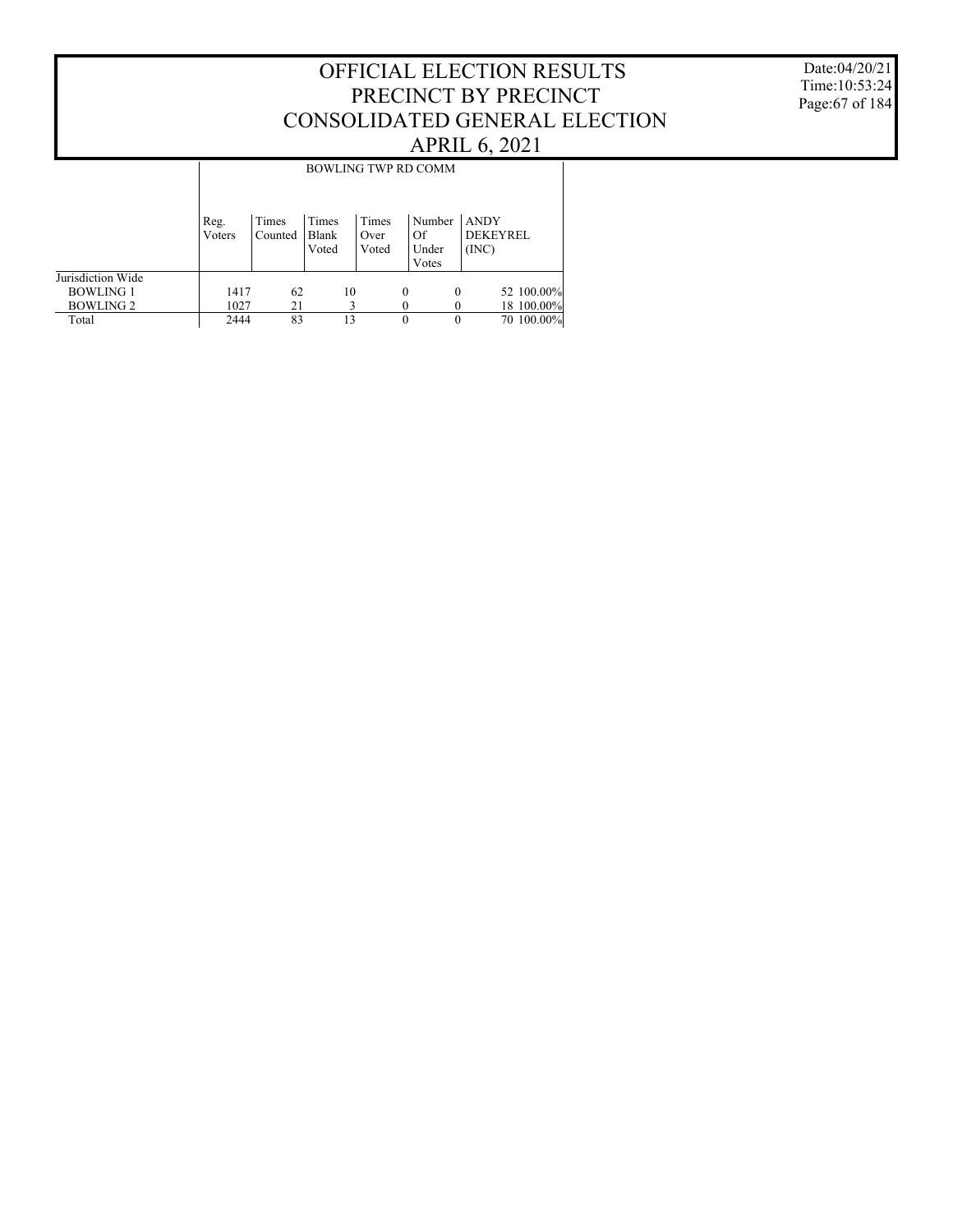Date:04/20/21 Time:10:53:24 Page:68 of 184

|                   | <b>BOWLING TWP TRUSTEE</b> |                  |                |               |                      |                      |        |                          |                                      |                              |  |  |
|-------------------|----------------------------|------------------|----------------|---------------|----------------------|----------------------|--------|--------------------------|--------------------------------------|------------------------------|--|--|
|                   |                            |                  |                |               |                      |                      |        |                          |                                      |                              |  |  |
|                   | Reg.<br>Voters             | Times<br>Counted | Times<br>Blank | Times<br>Over | Number<br>Of         | $ $ PAUL<br>LINDBURG |        | WAYNE<br><b>BLUMHOFF</b> | <b>JEREMY</b><br><b>ROGERS (DEM)</b> | <b>JEFF GARRETT</b><br>(DEM) |  |  |
|                   |                            |                  | Voted          | Voted         | Under<br>Votes       | (DEM)                |        | (DEM)                    |                                      |                              |  |  |
| Jurisdiction Wide |                            |                  |                |               |                      |                      |        |                          |                                      |                              |  |  |
| <b>BOWLING 1</b>  | 1417                       | 62               | 10             |               | 51<br>$\mathbf{0}$   | 37                   | 23.57% | 24.84%<br>39             | 34 21.66%                            | 29.94%<br>47                 |  |  |
| <b>BOWLING 2</b>  | 1027                       | 21               | 4              |               | 19<br>$\overline{0}$ | 10                   | 20.41% | 34.69%<br>17             | 22.45%<br>11                         | 22.45%<br>11                 |  |  |
| Total             | 2444                       | 83               | 14             |               | 70<br>$\mathbf{0}$   | 47                   | 22.82% | 56 27.18%                | 45 21.84%                            | 28.16%<br>58                 |  |  |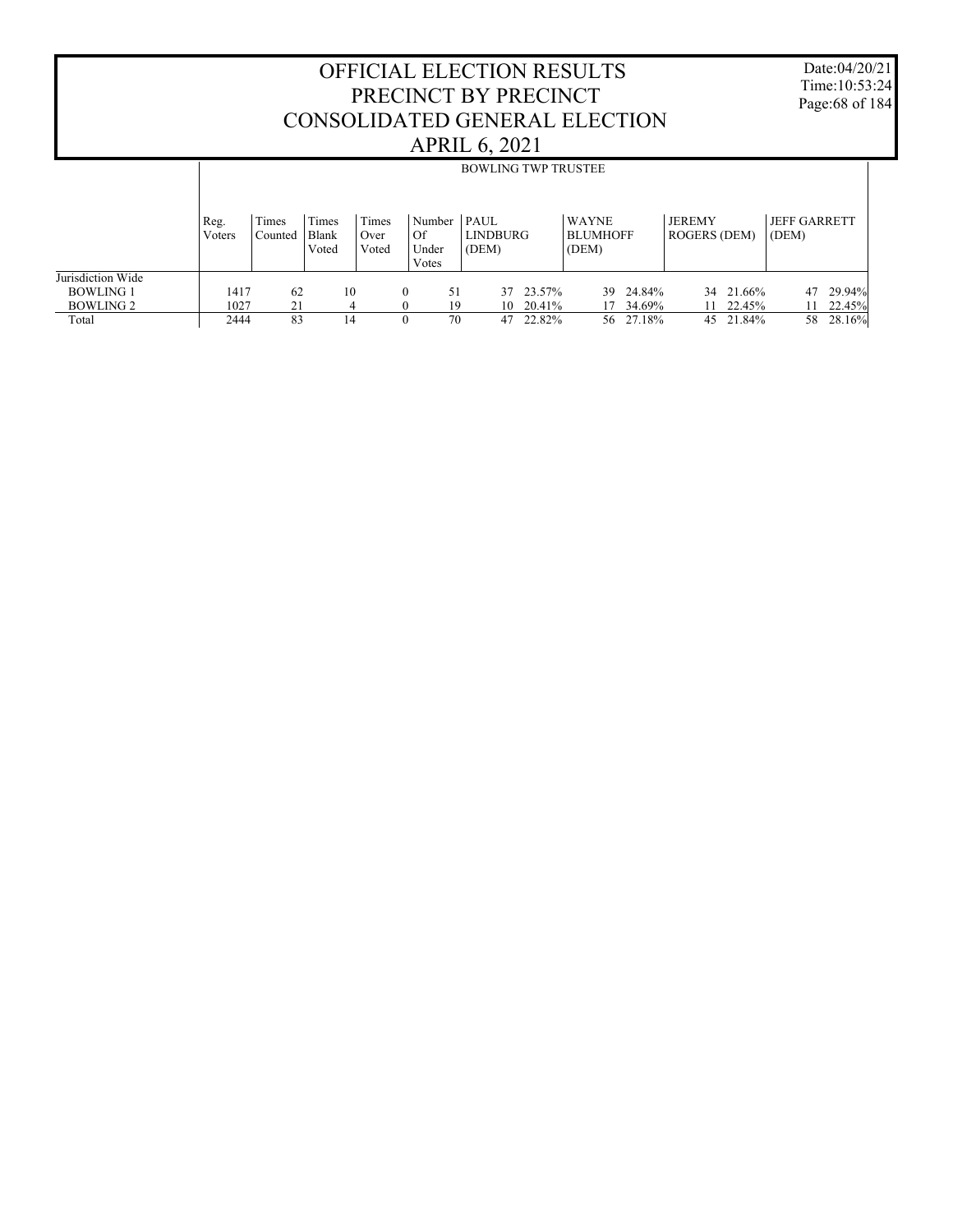Date:04/20/21 Time:10:53:24 Page:69 of 184

|                                             | <b>BUFFALO PRAIRIE TWP SUPERVISOR</b> |                  |                         |                        |                                |                                         |  |  |  |  |  |
|---------------------------------------------|---------------------------------------|------------------|-------------------------|------------------------|--------------------------------|-----------------------------------------|--|--|--|--|--|
|                                             | Reg.<br>Voters                        | Times<br>Counted | Times<br>Blank<br>Voted | Times<br>Over<br>Voted | Number<br>Of<br>Under<br>Votes | <b>ALAN</b><br><b>PARCHERT</b><br>(REP) |  |  |  |  |  |
| Jurisdiction Wide<br><b>BUFFALO PRAIRIE</b> | 614                                   | 180              | 28                      |                        | $\Omega$                       | 152 100.00%                             |  |  |  |  |  |
| Total                                       | 614                                   | 180              | 28                      |                        | $\theta$                       | 152 100.00%<br>$\theta$                 |  |  |  |  |  |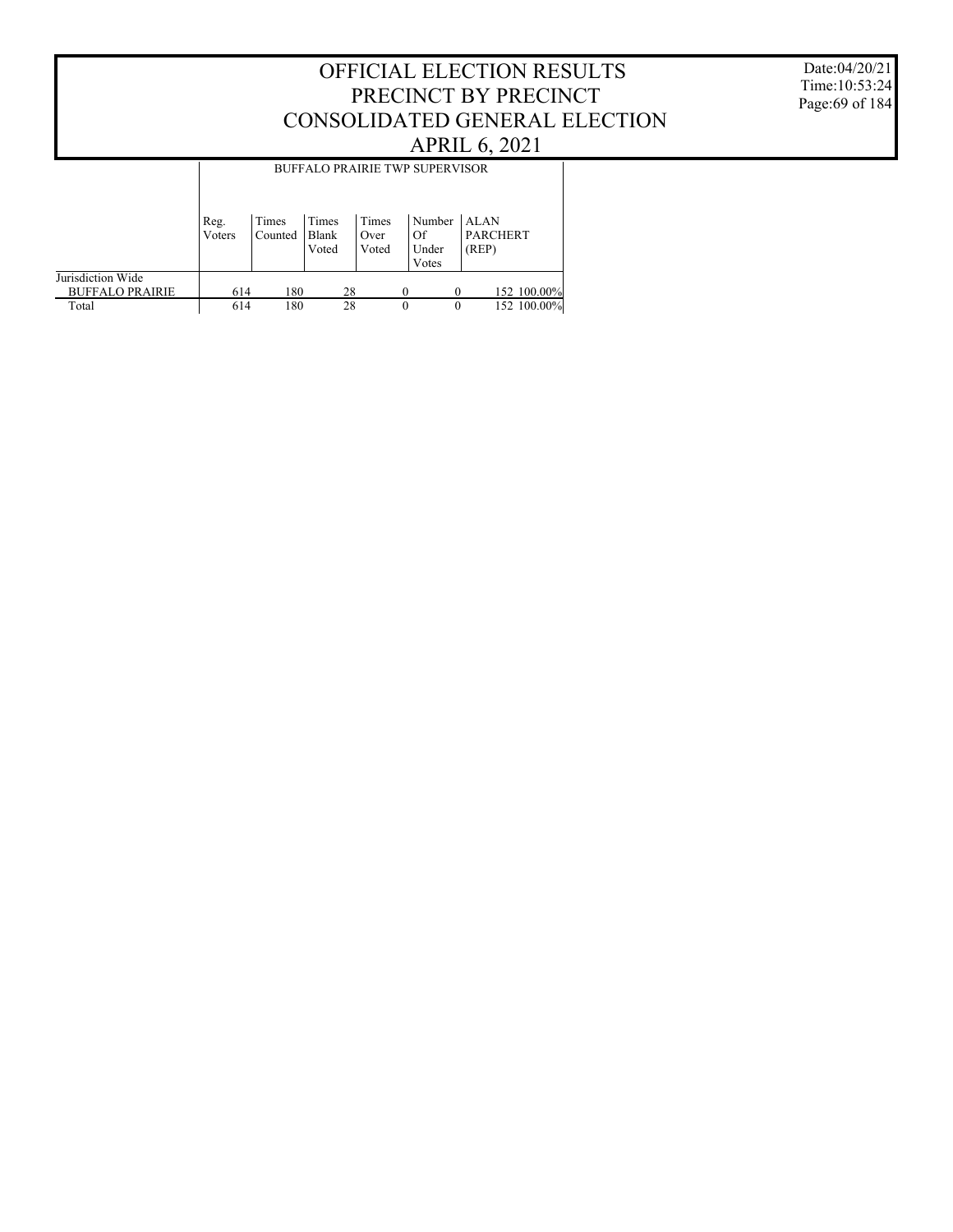#### Date:04/20/21 Time:10:53:24 Page:70 of 184

|                                             | <b>BUFFALO PRAIRIE TWP CLERK</b> |                  |                         |                        |                                |                            |  |  |  |  |  |
|---------------------------------------------|----------------------------------|------------------|-------------------------|------------------------|--------------------------------|----------------------------|--|--|--|--|--|
|                                             | Reg.<br>Voters                   | Times<br>Counted | Times<br>Blank<br>Voted | Times<br>Over<br>Voted | Number<br>Of<br>Under<br>Votes | <b>ED GRIFFIN</b><br>(REP) |  |  |  |  |  |
| Jurisdiction Wide<br><b>BUFFALO PRAIRIE</b> | 614                              | 180              | 33                      |                        | $\Omega$                       | 147 100.00%                |  |  |  |  |  |
| Total                                       | 614                              | 180              | 33                      |                        | $\theta$<br>$\theta$           | 147 100.00%                |  |  |  |  |  |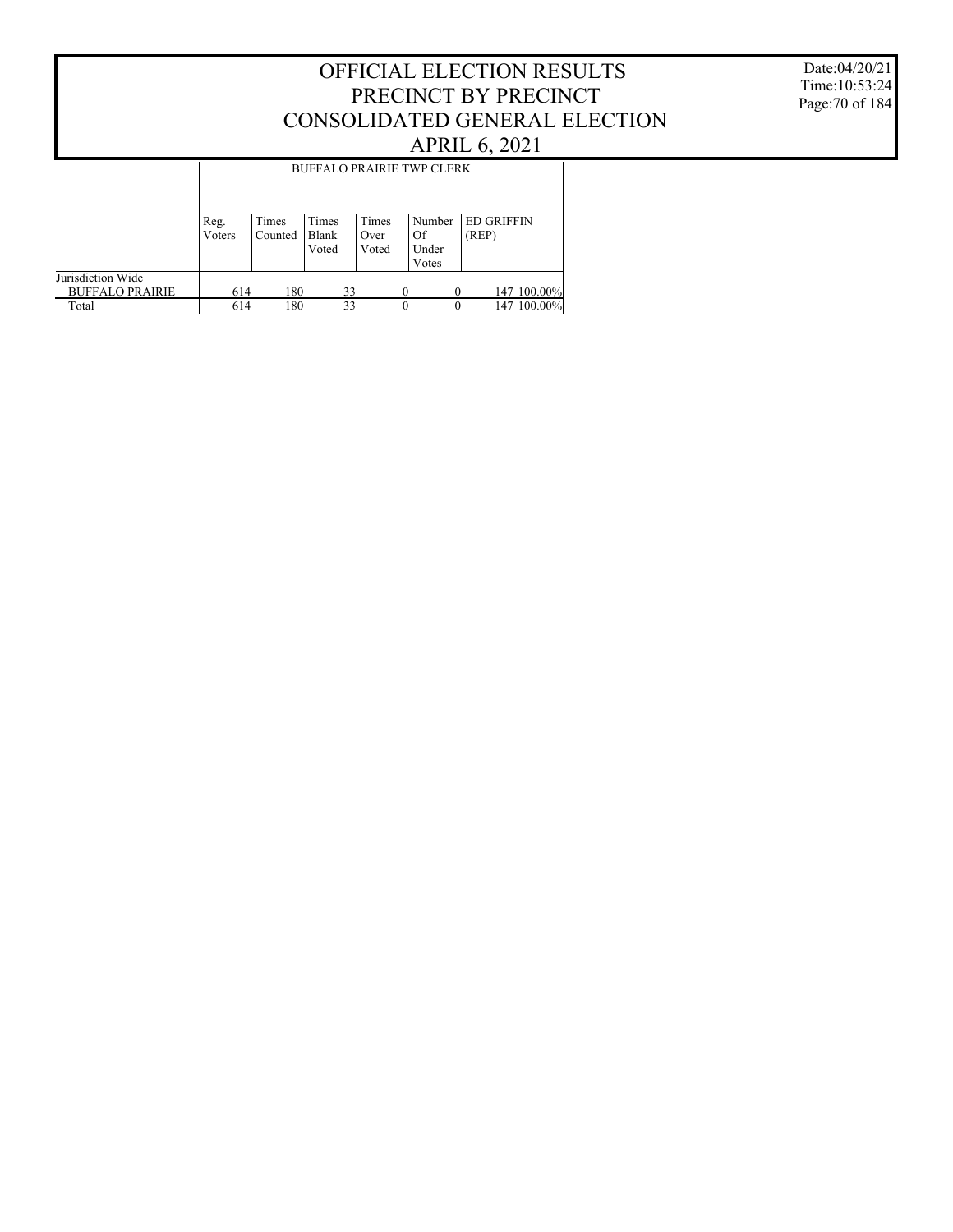Date:04/20/21 Time:10:53:24 Page:71 of 184

|                        | BUFFALO PRAIRIE TWP RD COMM                                                                                                                              |     |       |       |                |       |     |        |    |        |  |
|------------------------|----------------------------------------------------------------------------------------------------------------------------------------------------------|-----|-------|-------|----------------|-------|-----|--------|----|--------|--|
|                        | <b>ROGER</b><br><b>BRIAN LUEBBE</b><br>Times<br>Times<br>Times<br>Number<br>Reg.<br>Blank<br><b>DEKEYREL</b><br>(INC)<br>Of<br>Voters<br>Counted<br>Over |     |       |       |                |       |     |        |    |        |  |
|                        |                                                                                                                                                          |     | Voted | Voted | Under<br>Votes | (REP) |     |        |    |        |  |
| Jurisdiction Wide      |                                                                                                                                                          |     |       |       |                |       |     |        |    |        |  |
| <b>BUFFALO PRAIRIE</b> | 614                                                                                                                                                      | 180 |       |       |                |       | 145 | 81.01% | 34 | 18.99% |  |
| Total                  | 614                                                                                                                                                      | 180 |       |       | 0              | 0     | 145 | 81.01% | 34 | 18.99% |  |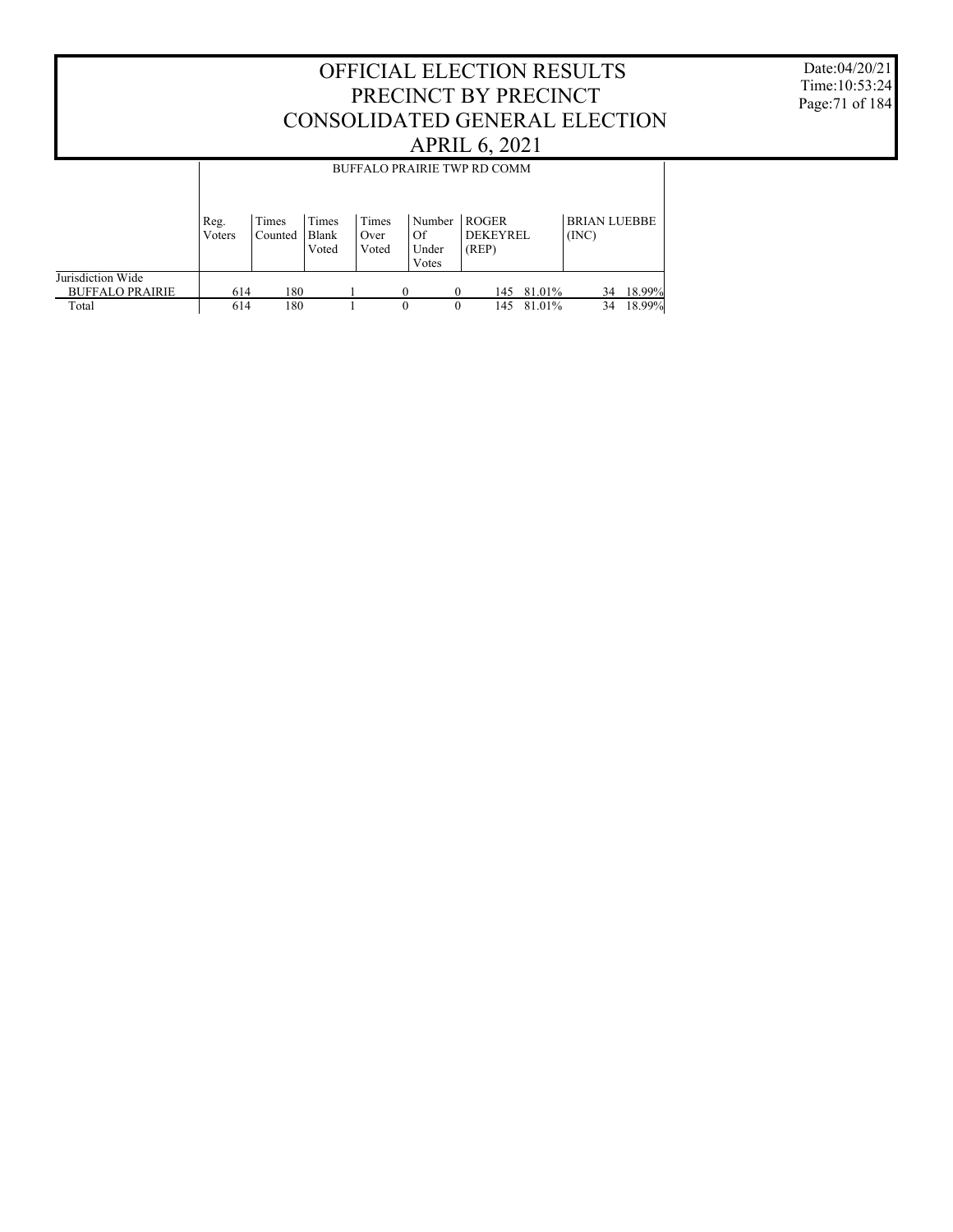OFFICIAL ELECTION RESULTS PRECINCT BY PRECINCT CONSOLIDATED GENERAL ELECTION APRIL 6, 2021 Time:10:53:24 Page:72 of 184 Jurisdiction Wide BUFFALO PRAIRIE Total Reg. Voters Times Counted Times Blank Voted Times Over Voted Number GARY Of Under Votes **BLANCHARD** (REP) BRAD C BLASER (REP) RUSTY MOREHEAD (REP) LANCE WHITNEY (REP) BUFFALO PRAIRIE TWP TRUSTEE  $\begin{array}{cccccccccccc} 614 & & 180 & & 10 & & 0 & & 203 & & 107 & 22.43\% & & 132 & 27.67\% & & 119 & 24.95\% & & 119 & 24.95\% \end{array}$ 132 27.67%

Date:04/20/21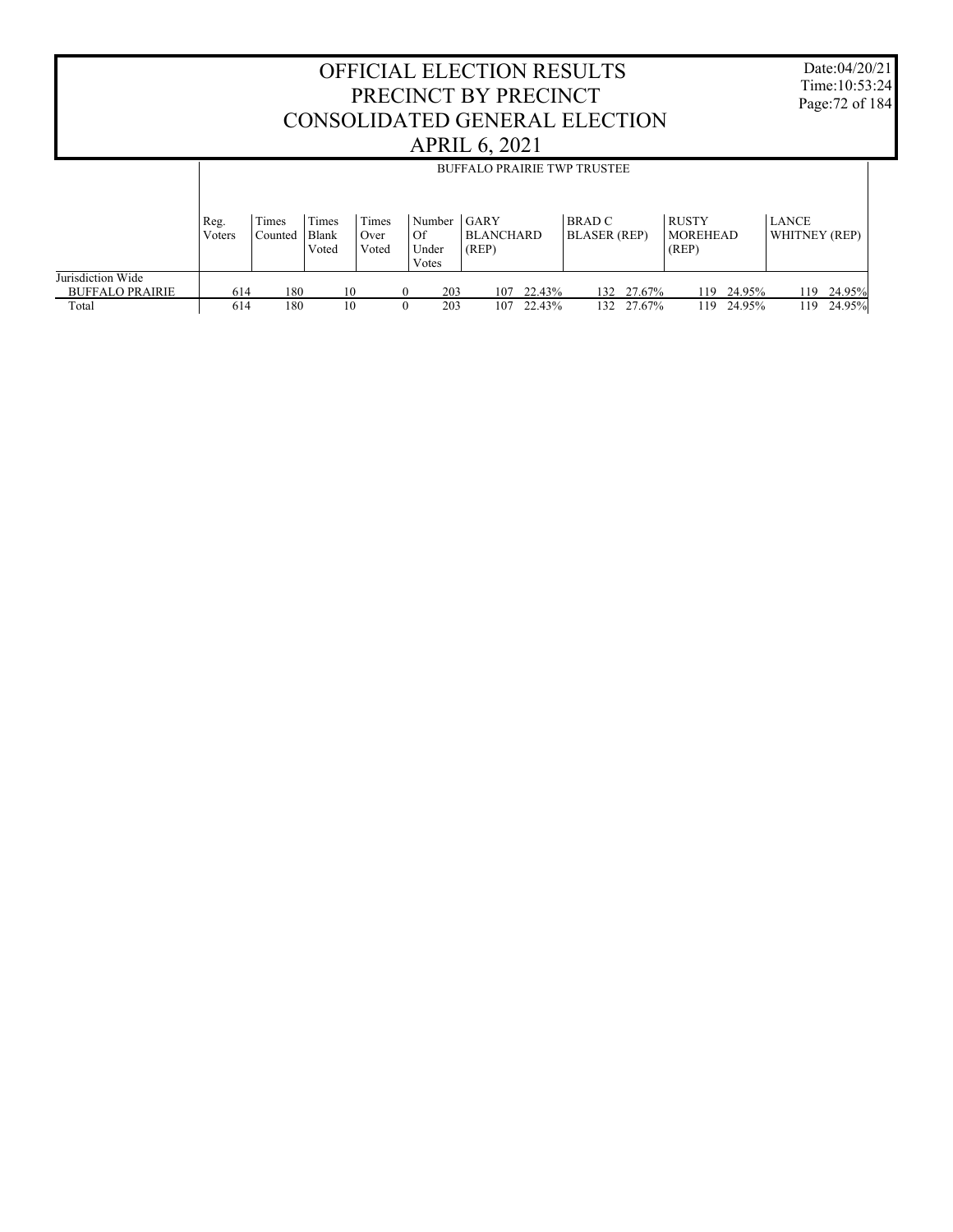Date:04/20/21 Time:10:53:24 Page:73 of 184

|                                         | <b>CANOE CREEK TWP SUPERVISOR</b> |                  |                         |                        |                                |          |                               |  |  |
|-----------------------------------------|-----------------------------------|------------------|-------------------------|------------------------|--------------------------------|----------|-------------------------------|--|--|
|                                         | Reg.<br>Voters                    | Times<br>Counted | Times<br>Blank<br>Voted | Times<br>Over<br>Voted | Number<br>Of<br>Under<br>Votes |          | <b>CRYSTAL</b><br>BYERS (REP) |  |  |
| Jurisdiction Wide<br><b>CANOE CREEK</b> | 382                               | 53               |                         | 14                     |                                |          | 39 100.00%                    |  |  |
| Total                                   | 382                               | 53               |                         | 14                     | $\theta$                       | $\theta$ | 39 100.00%                    |  |  |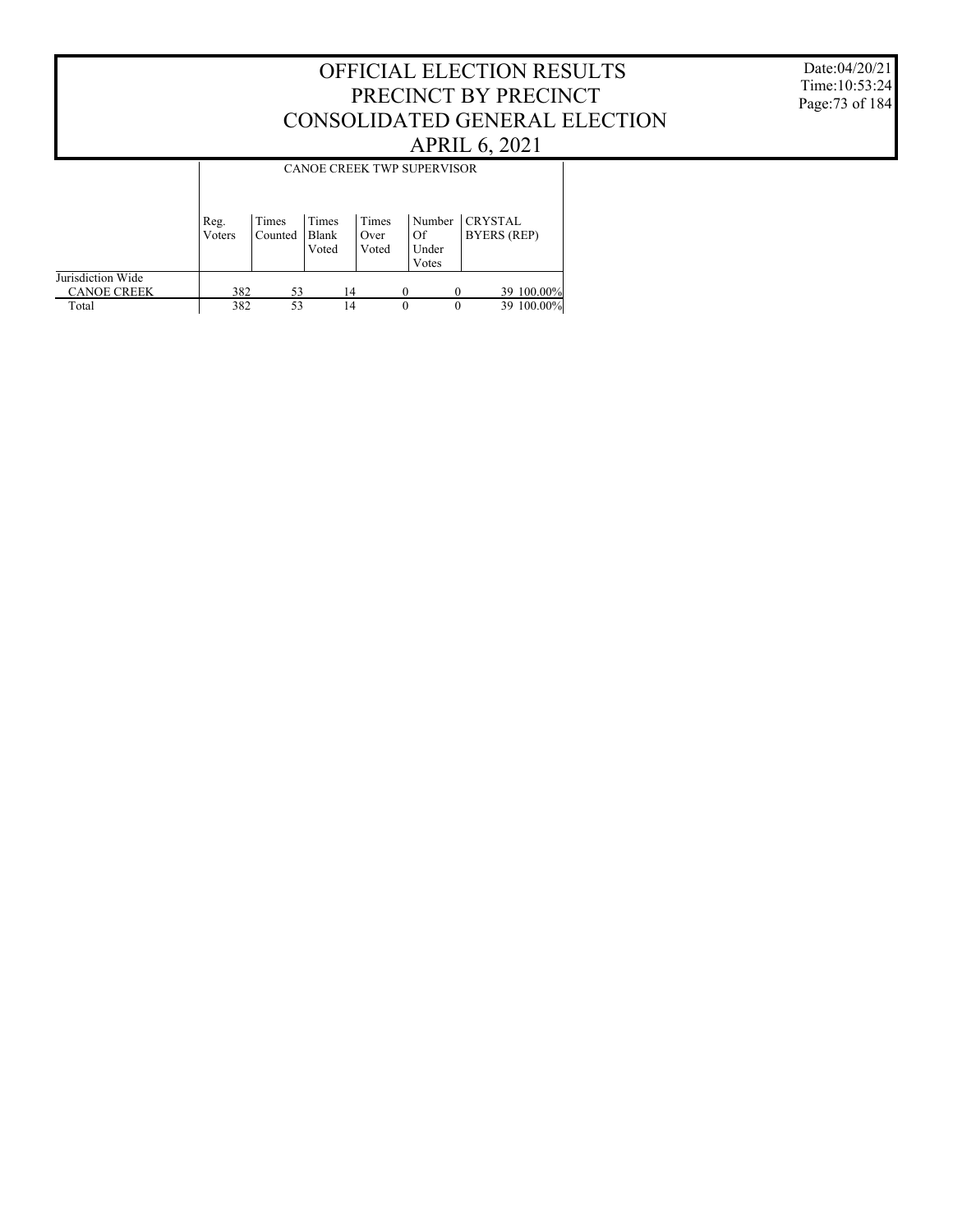#### Date:04/20/21 Time:10:53:24 Page:74 of 184

|                                         | <b>CANOE CREEK TWP CLERK</b> |                  |                         |                        |          |                                |                                  |  |  |
|-----------------------------------------|------------------------------|------------------|-------------------------|------------------------|----------|--------------------------------|----------------------------------|--|--|
|                                         | Reg.<br>Voters               | Times<br>Counted | Times<br>Blank<br>Voted | Times<br>Over<br>Voted |          | Number<br>Of<br>Under<br>Votes | <b>GRETCHEN</b><br>STEIGER (REP) |  |  |
| Jurisdiction Wide<br><b>CANOE CREEK</b> | 382                          | 53               |                         | Q                      |          |                                | 44 100.00%                       |  |  |
| Total                                   | 382                          | 53               |                         | 9                      | $\theta$ | 0                              | 44 100.00%                       |  |  |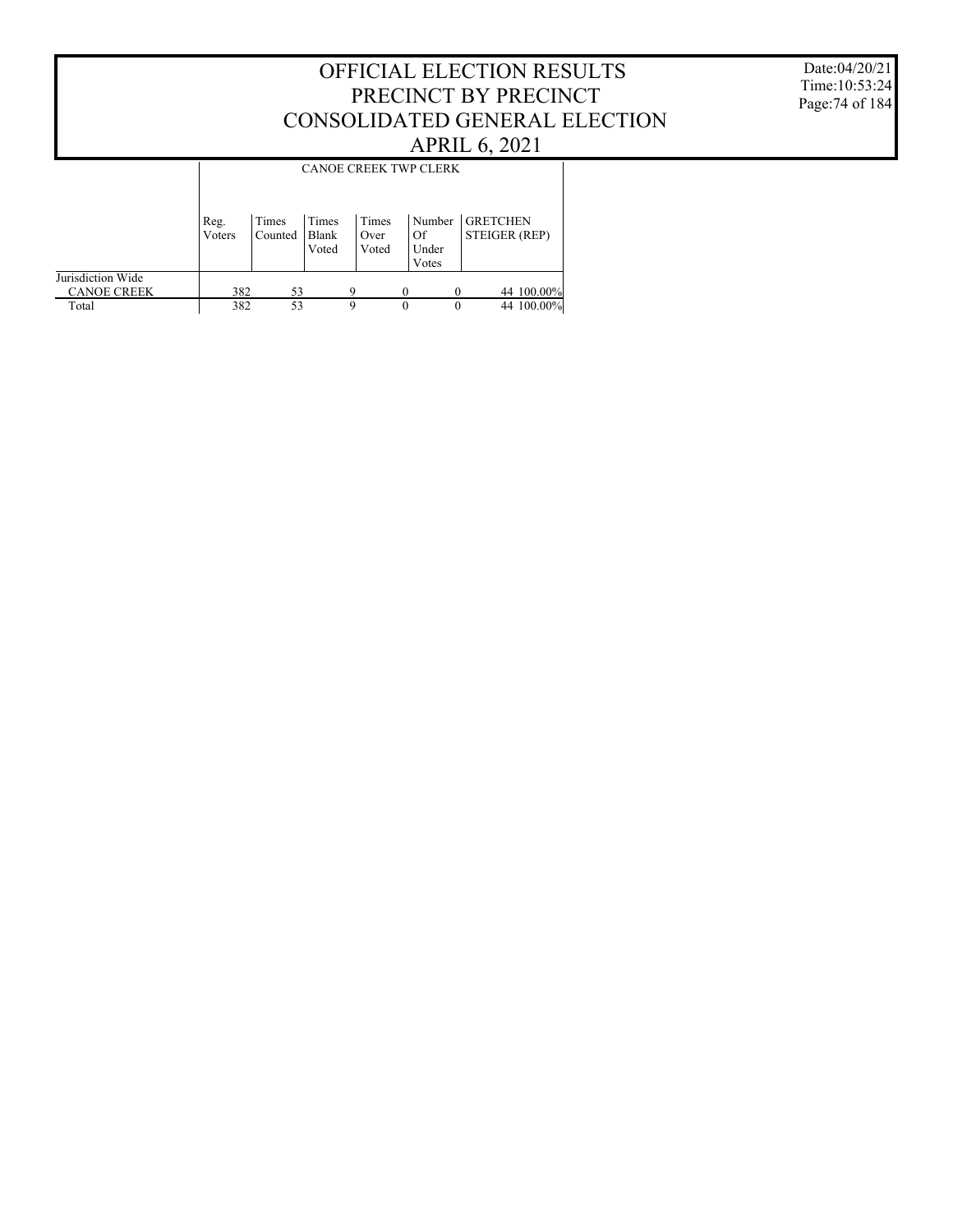#### Date:04/20/21 Time:10:53:24 Page:75 of 184

|                                         | CANOE CREEK TWP RD COMM |                  |                         |                        |                                |                |    |               |  |
|-----------------------------------------|-------------------------|------------------|-------------------------|------------------------|--------------------------------|----------------|----|---------------|--|
|                                         | Reg.<br>Voters          | Times<br>Counted | Times<br>Blank<br>Voted | Times<br>Over<br>Voted | Number<br>Of<br>Under<br>Votes | <b>STEPHEN</b> |    | WACHTEL (INC) |  |
| Jurisdiction Wide<br><b>CANOE CREEK</b> | 382                     | 53               | 12                      |                        | $\Omega$                       |                | 37 | 90.24%        |  |
| Total                                   | 382                     | 53               | 12                      |                        | $\Omega$                       |                | 37 | 90.24%        |  |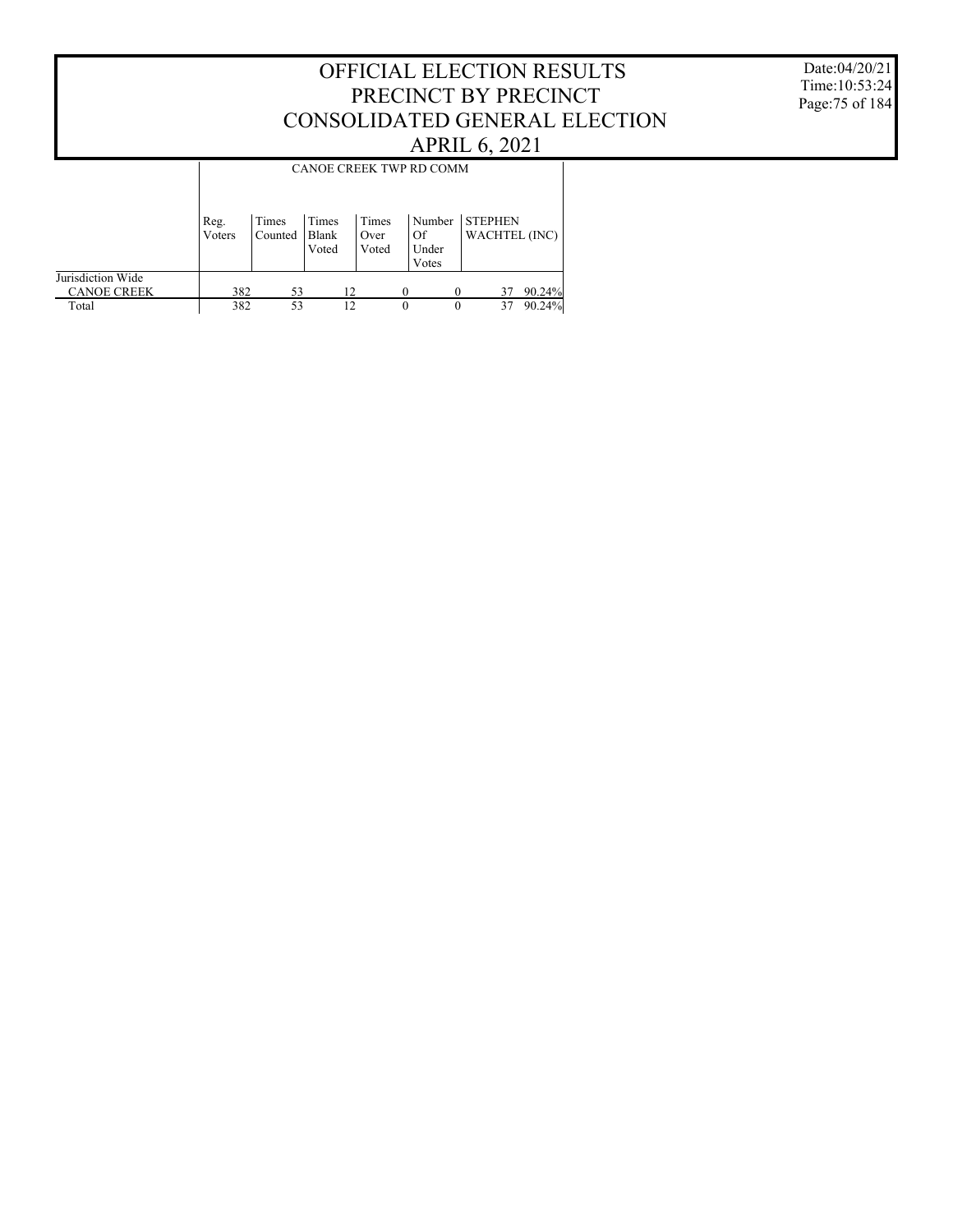| <b>OFFICIAL ELECTION RESULTS</b><br>PRECINCT BY PRECINCT<br>CONSOLIDATED GENERAL ELECTION<br><b>APRIL 6, 2021</b> |                |                  |                         |                        |                                |          |                              |                                |                        |                              |                     | Date:04/20/21<br>Time: 10:53:24<br>Page: 76 of 184 |                  |  |
|-------------------------------------------------------------------------------------------------------------------|----------------|------------------|-------------------------|------------------------|--------------------------------|----------|------------------------------|--------------------------------|------------------------|------------------------------|---------------------|----------------------------------------------------|------------------|--|
|                                                                                                                   |                |                  |                         |                        |                                |          |                              | <b>CANOE CREEK TWP TRUSTEE</b> |                        |                              |                     |                                                    |                  |  |
|                                                                                                                   | Reg.<br>Voters | Times<br>Counted | Times<br>Blank<br>Voted | Times<br>Over<br>Voted | Number<br>Of<br>Under<br>Votes | (REP)    | <b>AARON BYERS</b>           | <b>RANDY</b><br>DENEKAS (REP)  |                        | <b>NILS STEIGER</b><br>(REP) |                     | RACHEL<br>STEIGER (REP)                            |                  |  |
| Jurisdiction Wide<br><b>CANOE CREEK</b><br>Total                                                                  | 382<br>382     | 53<br>53         |                         | 3                      | $\Omega$                       | 55<br>55 | 21.38%<br>31<br>21.38%<br>31 |                                | 37 25.52%<br>37 25.52% | 38                           | 26.21%<br>38 26.21% | 39<br>39                                           | 26.90%<br>26.90% |  |

 $\Gamma$ 

Date:04/20/21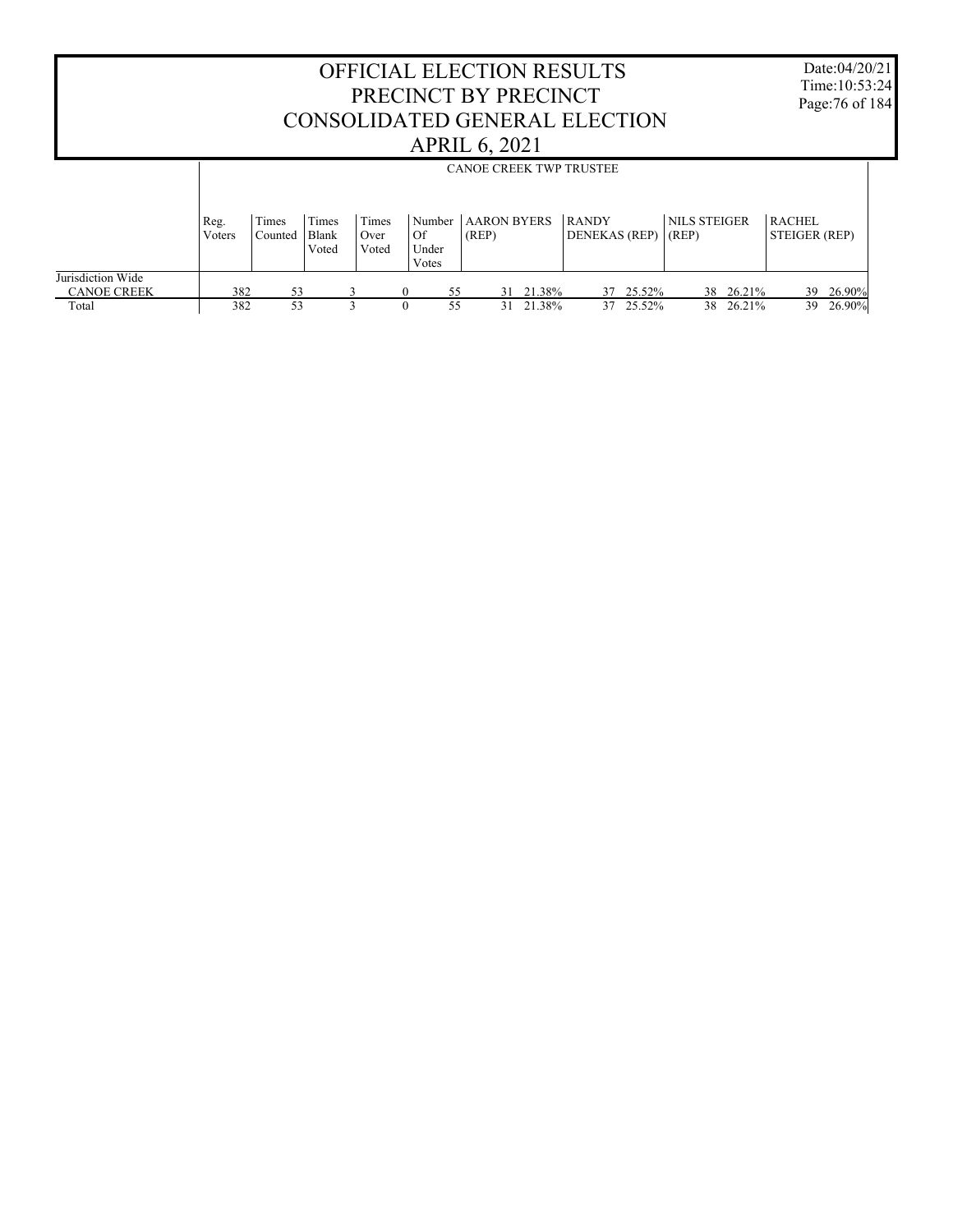Date:04/20/21 Time:10:53:24 Page:77 of 184

|                      | <b>COAL VALLEY TWP SUPERVISOR</b> |                  |                         |                        |                                |                                   |        |                             |        |  |
|----------------------|-----------------------------------|------------------|-------------------------|------------------------|--------------------------------|-----------------------------------|--------|-----------------------------|--------|--|
|                      | Reg.<br>Voters                    | Times<br>Counted | Times<br>Blank<br>Voted | Times<br>Over<br>Voted | Number<br>Of<br>Under<br>Votes | ROB<br><b>HARRINGTON</b><br>(DEM) |        | <b>DRUE MIELKE</b><br>(REP) |        |  |
| Jurisdiction Wide    |                                   |                  |                         |                        |                                |                                   |        |                             |        |  |
| <b>COAL VALLEY 1</b> | 911                               | 118              |                         |                        | $\Omega$                       | $\Omega$<br>73                    | 62.39% | 44                          | 37.61% |  |
| <b>COAL VALLEY 2</b> | 631                               | 38               |                         |                        | $\theta$                       | $\Omega$<br>18                    | 48.65% | 19                          | 51.35% |  |
| <b>COAL VALLEY 3</b> | 1678                              | 197              |                         | 3                      |                                | 99<br>$\theta$                    | 51.03% | 95                          | 48.97% |  |
| Total                | 3220                              | 353              |                         |                        | $\theta$                       | $\theta$<br>190                   | 54.60% | 158                         | 45.40% |  |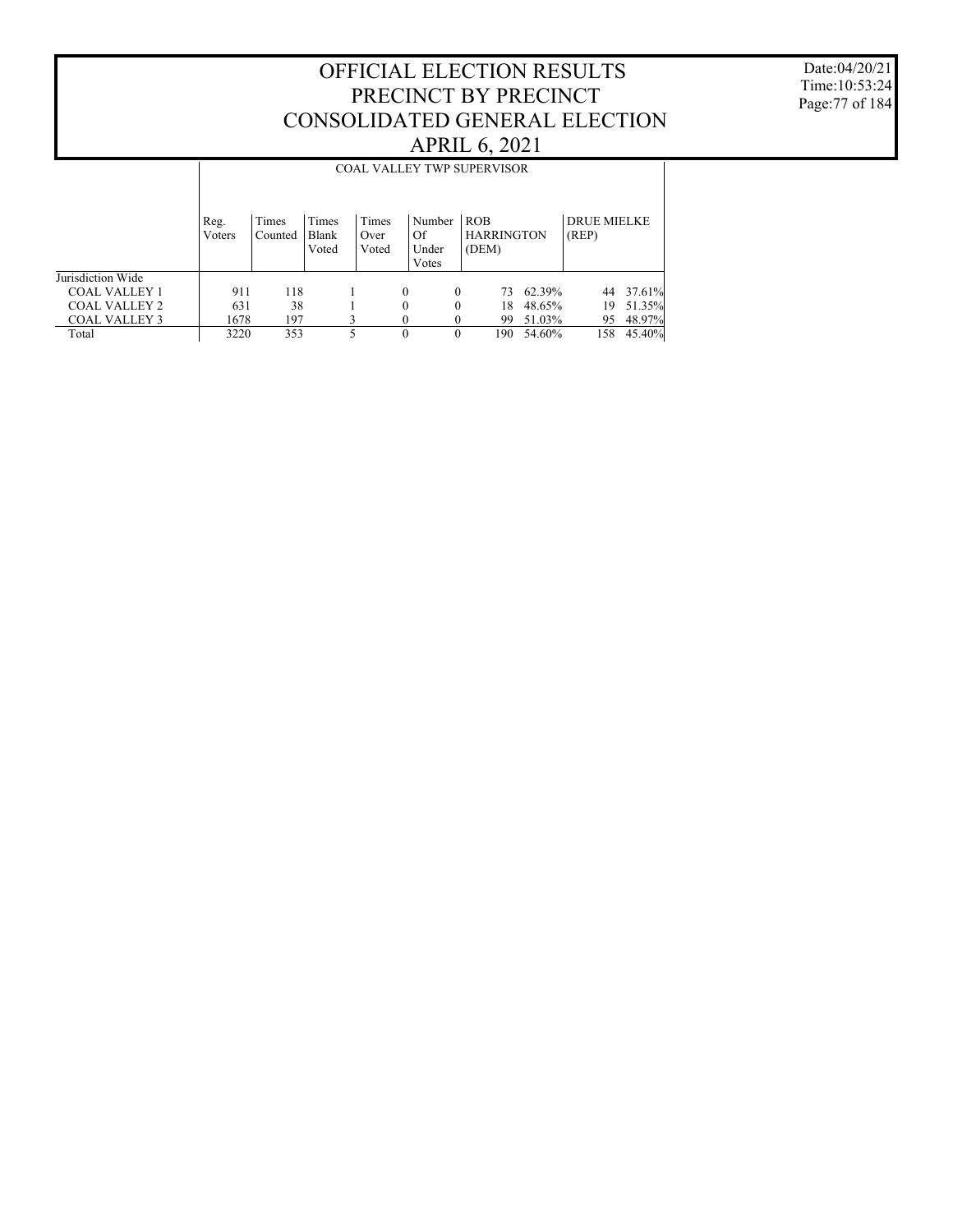#### Date:04/20/21 Time:10:53:24 Page:78 of 184

#### OFFICIAL ELECTION RESULTS PRECINCT BY PRECINCT CONSOLIDATED GENERAL ELECTION APRIL 6, 2021

#### COAL VALLEY TWP CLERK

|                      | Reg.<br>Voters | Times<br>Counted | Times<br>Blank<br>Voted | Times<br>Over<br>Voted | Number<br>Of<br>Under<br>Votes | <b>CHARLES</b><br><b>MEYER (DEM)</b> |
|----------------------|----------------|------------------|-------------------------|------------------------|--------------------------------|--------------------------------------|
| Jurisdiction Wide    |                |                  |                         |                        |                                |                                      |
| <b>COAL VALLEY 1</b> | 911            | 118              | 22                      | $\Omega$               | $\Omega$                       | 96 100.00%                           |
| <b>COAL VALLEY 2</b> | 631            | 38               | 15                      | 0                      | 0                              | 23 100.00%                           |
| <b>COAL VALLEY 3</b> | 1678           | 197              | 62                      |                        |                                | 135 100.00%                          |
| Total                | 3220           | 353              | 99                      |                        |                                | 254 100.00%                          |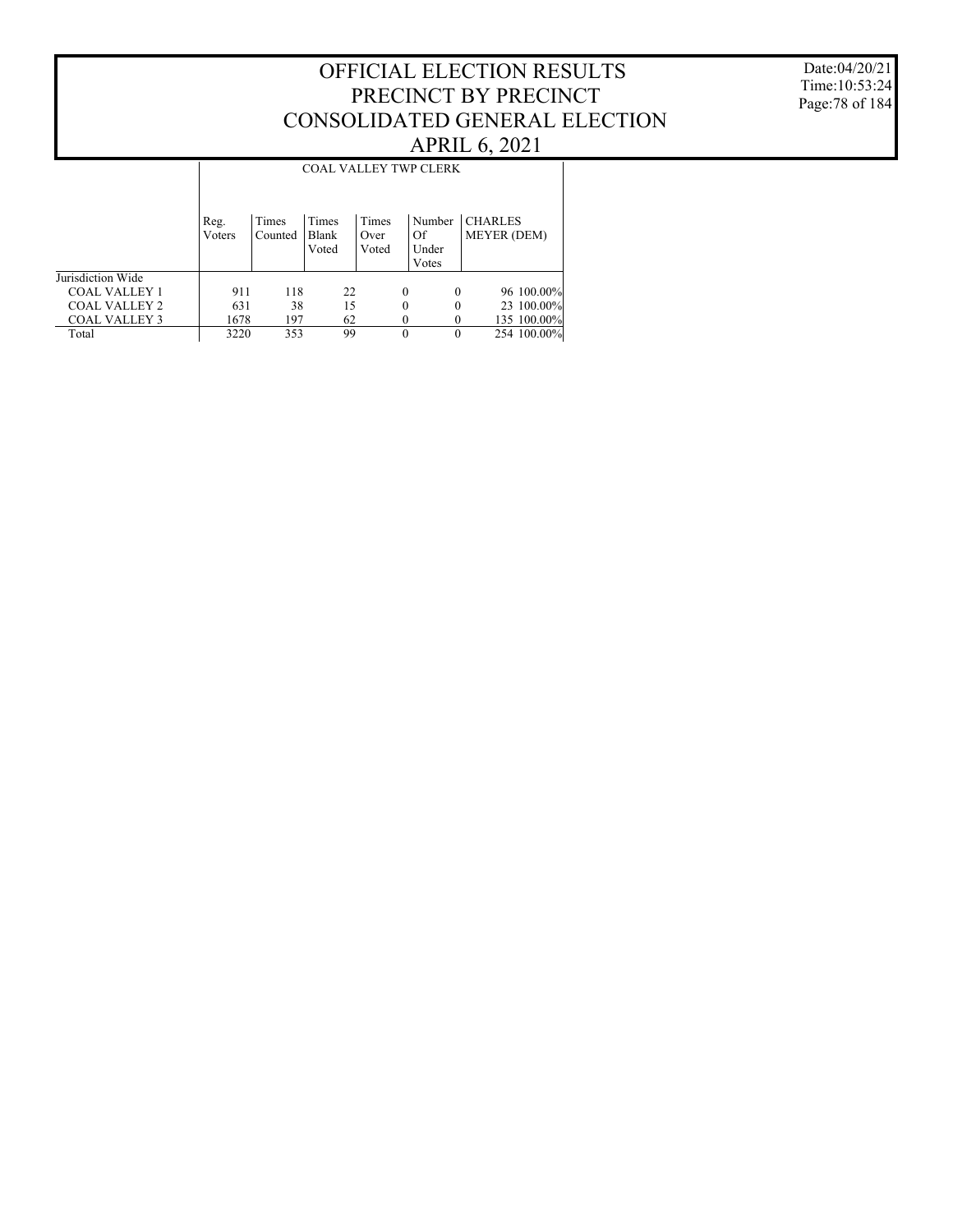Date:04/20/21 Time:10:53:24 Page:79 of 184

|                      | <b>COAL VALLEY TWP RD COMM</b> |                  |                         |                        |                                |                              |        |                                     |        |  |
|----------------------|--------------------------------|------------------|-------------------------|------------------------|--------------------------------|------------------------------|--------|-------------------------------------|--------|--|
|                      | Reg.<br>Voters                 | Times<br>Counted | Times<br>Blank<br>Voted | Times<br>Over<br>Voted | Number<br>Of<br>Under<br>Votes | <b>JIM MITCHELL</b><br>(DEM) |        | <b>TONEY</b><br><b>GENOVA</b> (REP) |        |  |
| Jurisdiction Wide    |                                |                  |                         |                        |                                |                              |        |                                     |        |  |
| <b>COAL VALLEY 1</b> | 911                            | 118              |                         |                        | $\theta$<br>$\Omega$           | 72                           | 64.86% | 39                                  | 35.14% |  |
| <b>COAL VALLEY 2</b> | 631                            | 38               |                         |                        | 0<br>0                         | 22                           | 59.46% | 15                                  | 40.54% |  |
| <b>COAL VALLEY 3</b> | 1678                           | 197              | 4                       |                        | 0                              | 116                          | 60.10% |                                     | 39.90% |  |
| Total                | 3220                           | 353              | 12                      |                        | $\theta$<br>$\Omega$           | 210                          | 61.58% | 131                                 | 38.42% |  |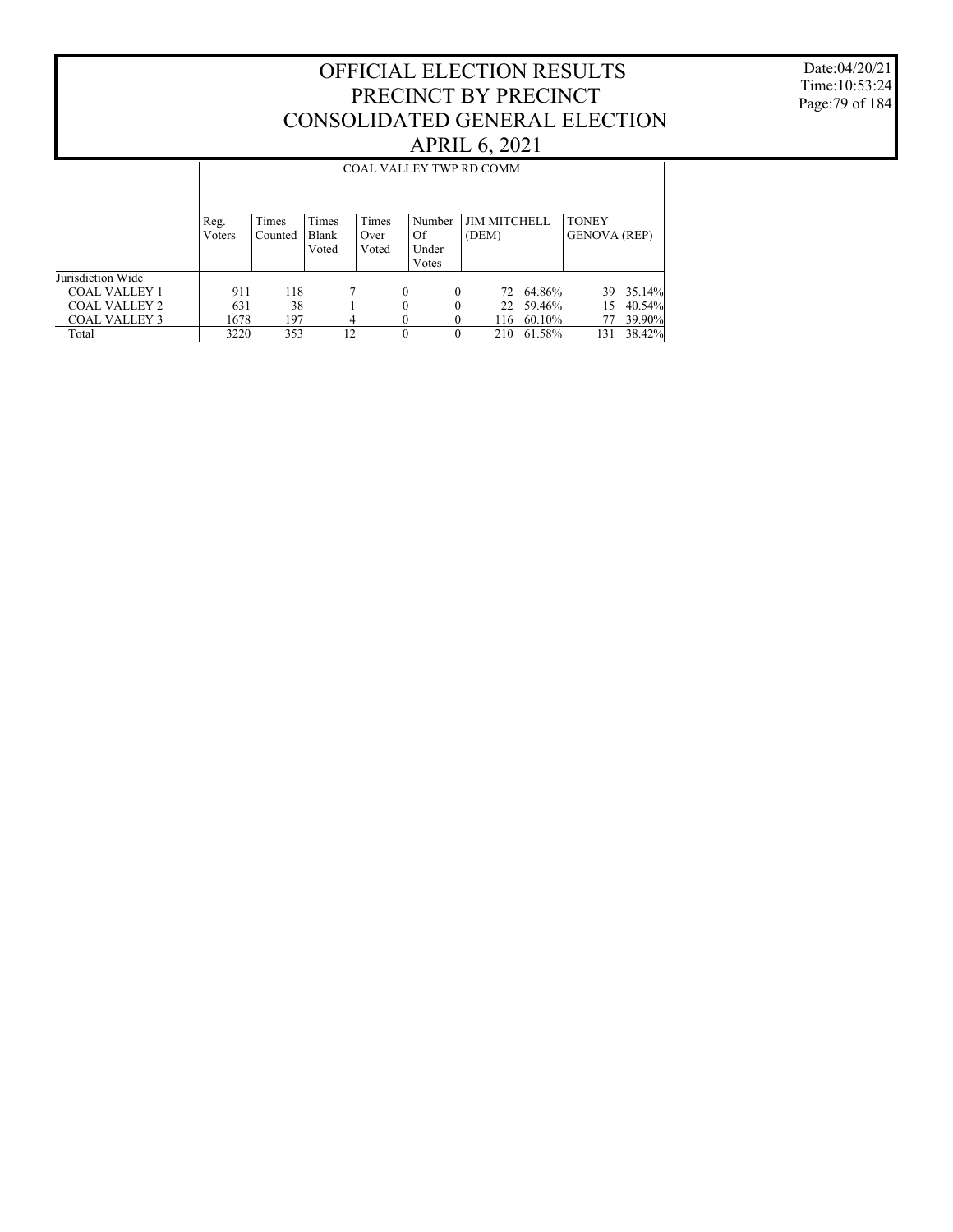Date:04/20/21 Time:10:53:24 Page:80 of 184

|                      |                | <b>COAL VALLEY TWP TRUSTEE</b> |                         |                        |                                  |                                          |        |                           |           |                                           |           |                      |        |
|----------------------|----------------|--------------------------------|-------------------------|------------------------|----------------------------------|------------------------------------------|--------|---------------------------|-----------|-------------------------------------------|-----------|----------------------|--------|
|                      |                |                                |                         |                        |                                  |                                          |        |                           |           |                                           |           |                      |        |
|                      | Reg.<br>Voters | Times<br>Counted               | Times<br>Blank<br>Voted | Times<br>Over<br>Voted | ⊥ Number<br>Of<br>Under<br>Votes | <b>RUBEN</b><br><b>ESCAJEDA</b><br>(DEM) |        | <b>ED LAWSON</b><br>(DEM) |           | <b>DEANNA</b><br><b>HULLIGER</b><br>(DEM) |           | DAN CLAYTON<br>(DEM) |        |
| Jurisdiction Wide    |                |                                |                         |                        |                                  |                                          |        |                           |           |                                           |           |                      |        |
| <b>COAL VALLEY 1</b> | 911            | 118                            | 6                       | 0                      | 129                              | 65                                       | 20.38% |                           | 76 23.82% |                                           | 76 23.82% | 58                   | 18.18% |
| <b>COAL VALLEY 2</b> | 631            | 38                             | ↑                       | $\theta$               | 48                               | 18                                       | 18.75% | 20                        | 20.83%    | 22                                        | 22.92%    | 19                   | 19.79% |
| <b>COAL VALLEY 3</b> | 1678           | 197                            | 8                       | $\Omega$               | 206                              | 108                                      | 19.64% | 112                       | 20.36%    | 125                                       | 22.73%    | 108                  | 19.64% |
| Total                | 3220           | 353                            | 16                      | $\Omega$               | 383                              | 191                                      | 19.79% | 208                       | 21.55%    | 223                                       | 23.11%    | 185                  | 19.17% |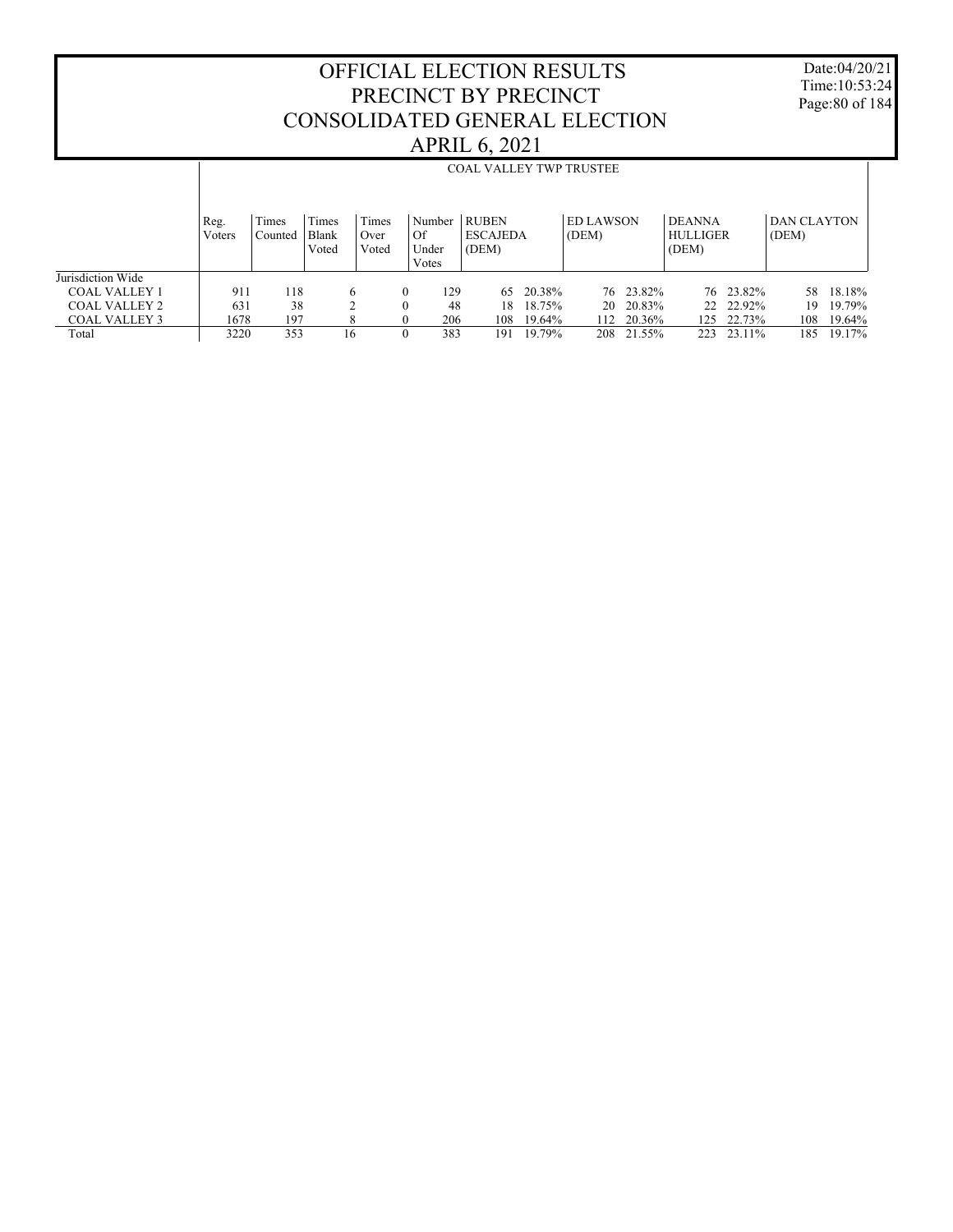Date:04/20/21 Time:10:53:24 Page:81 of 184

COAL VALLEY TWP TRUSTEE

|                      | <b>RACHEL</b><br><b>RAYMOND</b><br>(REP) |           |
|----------------------|------------------------------------------|-----------|
| Jurisdiction Wide    |                                          |           |
| <b>COAL VALLEY 1</b> |                                          | 44 13.79% |
| COAL VALLEY 2        |                                          | 17 17.71% |
| COAL VALLEY 3        | 97                                       | 17.64%    |
| Total                | 158                                      | 16.37%    |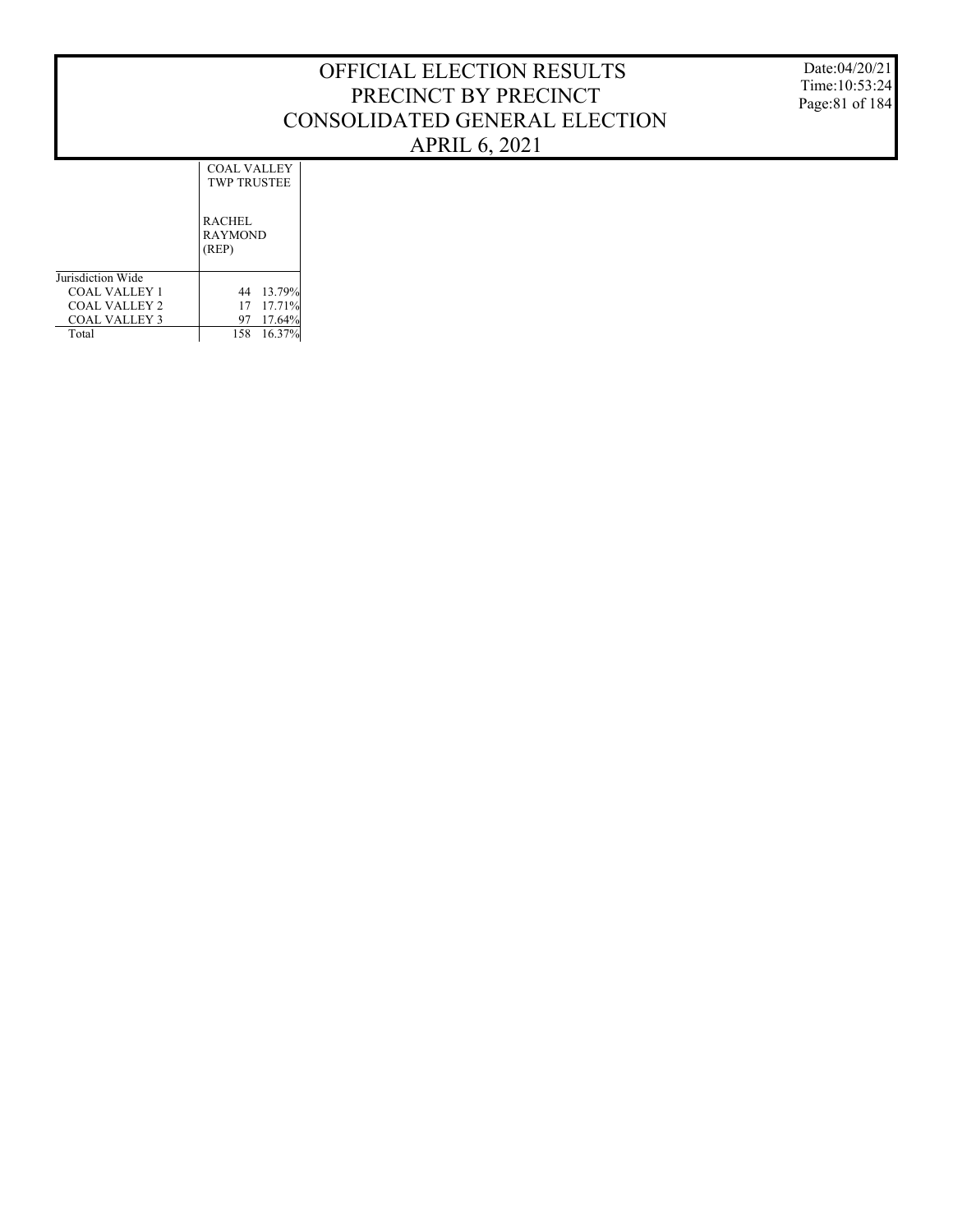#### Date:04/20/21 Time:10:53:24 Page:82 of 184

|                                 |                | <b>COE TWP SUPERVISOR</b> |                         |                        |                                |                             |  |  |  |  |
|---------------------------------|----------------|---------------------------|-------------------------|------------------------|--------------------------------|-----------------------------|--|--|--|--|
|                                 | Reg.<br>Voters | Times<br>Counted          | Times<br>Blank<br>Voted | Times<br>Over<br>Voted | Number<br>Of<br>Under<br>Votes | <b>TIM BALDWIN</b><br>(REP) |  |  |  |  |
| Jurisdiction Wide<br><b>COE</b> | 1338           | 144                       | 32                      |                        |                                | 112 100.00%                 |  |  |  |  |
| Total                           | 1338           | 144                       | 32                      |                        | $\theta$                       | 112 100.00%<br>$\theta$     |  |  |  |  |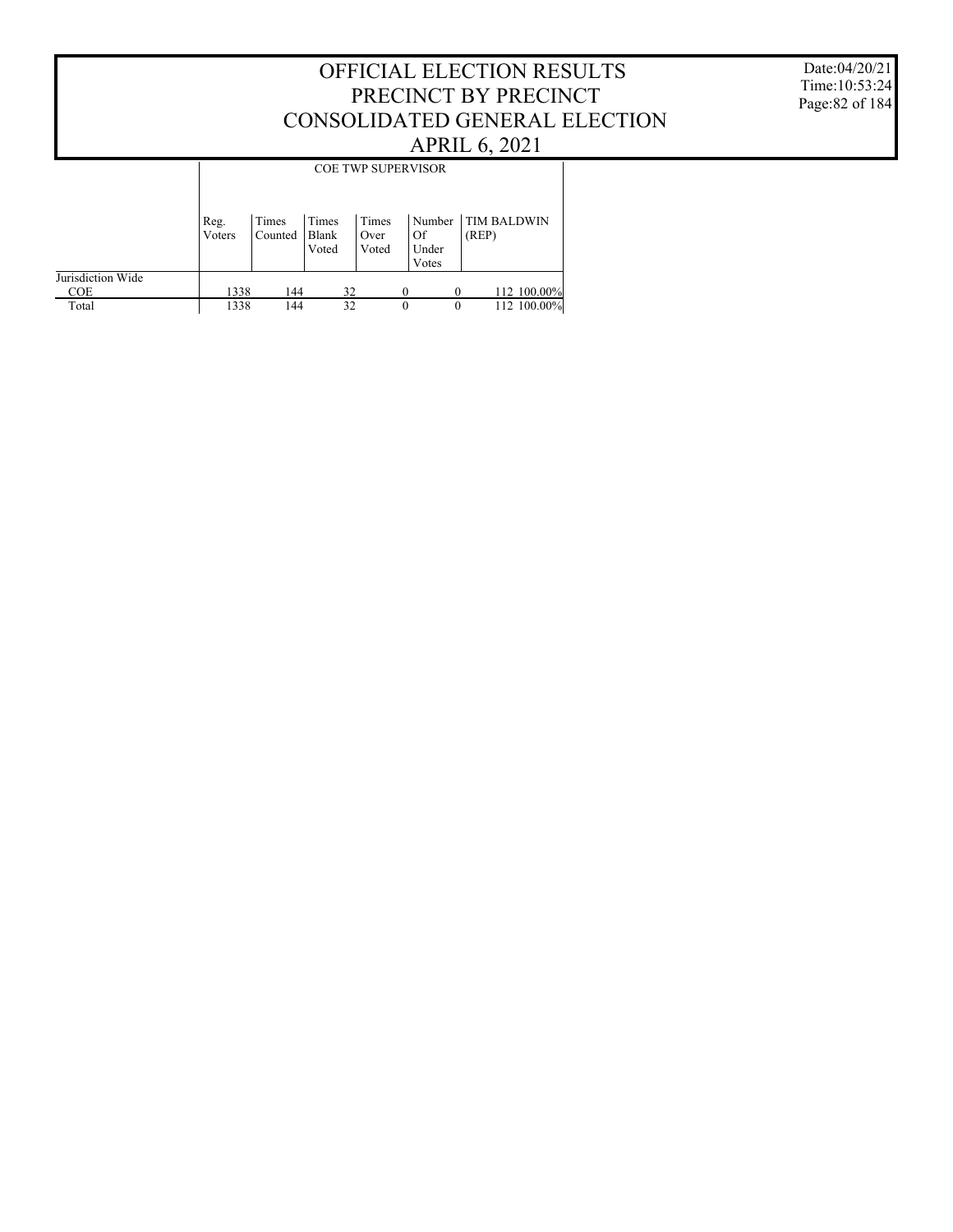Date:04/20/21 Time:10:53:24 Page:83 of 184

|                   |                | <b>COE TWP CLERK</b> |                         |                        |                                |                                            |  |  |  |  |
|-------------------|----------------|----------------------|-------------------------|------------------------|--------------------------------|--------------------------------------------|--|--|--|--|
|                   | Reg.<br>Voters | Times<br>Counted     | Times<br>Blank<br>Voted | Times<br>Over<br>Voted | Number<br>Of<br>Under<br>Votes | <b>BETSEY</b><br><b>MORTHLAND</b><br>(REP) |  |  |  |  |
| Jurisdiction Wide |                |                      |                         |                        |                                |                                            |  |  |  |  |
| <b>COE</b>        | 1338           | 44                   | 31                      |                        |                                | 113 100.00%                                |  |  |  |  |
| Total             | 1338           | 144                  | 31                      |                        | $\theta$                       | 113 100.00%<br>$\theta$                    |  |  |  |  |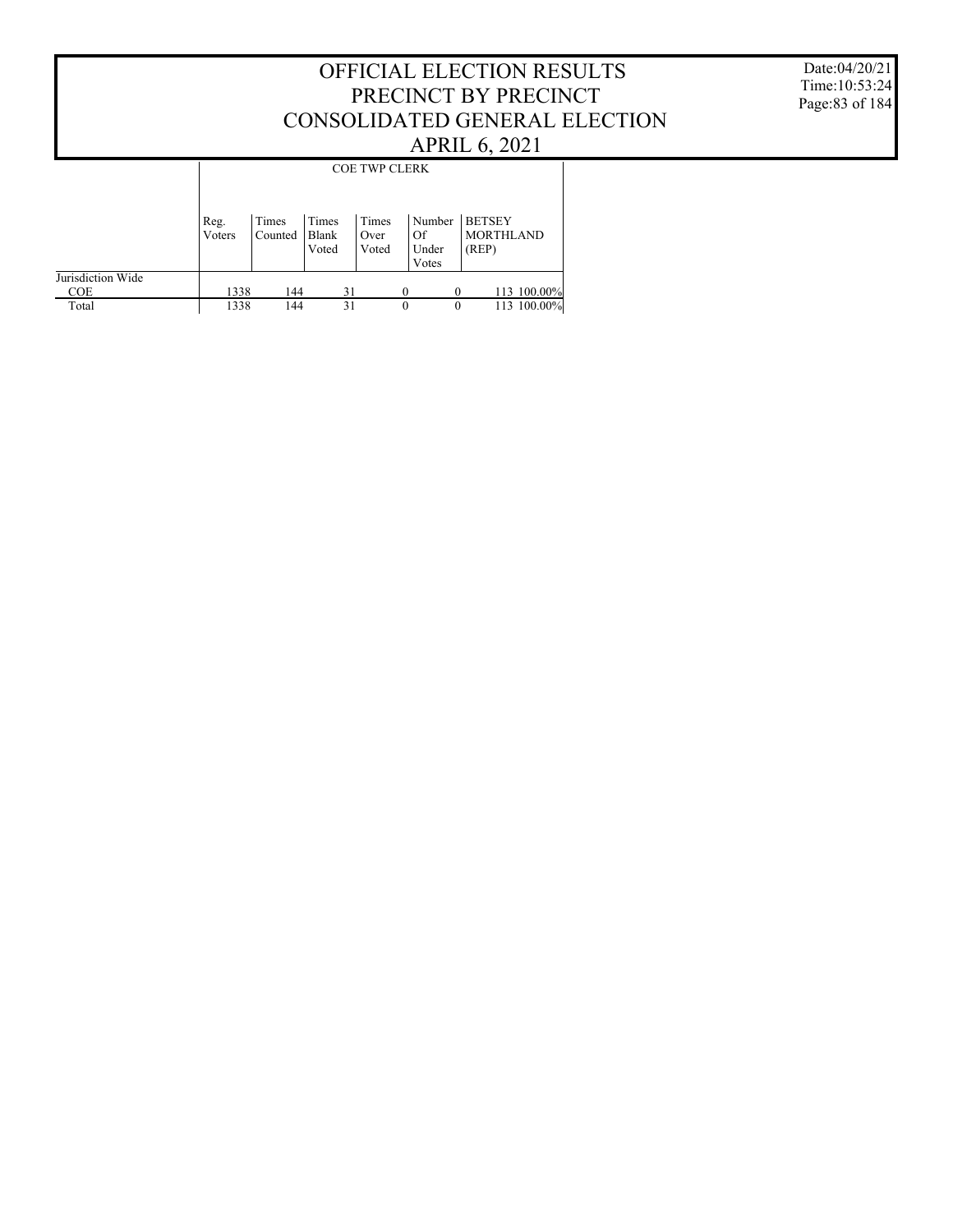#### Date:04/20/21 Time:10:53:24 Page:84 of 184

|                   |                |                  |                         | <b>COE TWP RD COMM</b> |                       |                               |
|-------------------|----------------|------------------|-------------------------|------------------------|-----------------------|-------------------------------|
|                   | Reg.<br>Voters | Times<br>Counted | Times<br>Blank<br>Voted | Times<br>Over<br>Voted | Number<br>Of<br>Under | <b>JUSTIN MITTON</b><br>(REP) |
|                   |                |                  |                         |                        | Votes                 |                               |
| Jurisdiction Wide |                |                  |                         |                        |                       |                               |
| <b>COE</b>        | 1338           | 144              | 25                      |                        | $\Omega$              | 119 100.00%                   |
| Total             | 1338           | 144              | 25                      |                        | $\Omega$              | 119 100.00%                   |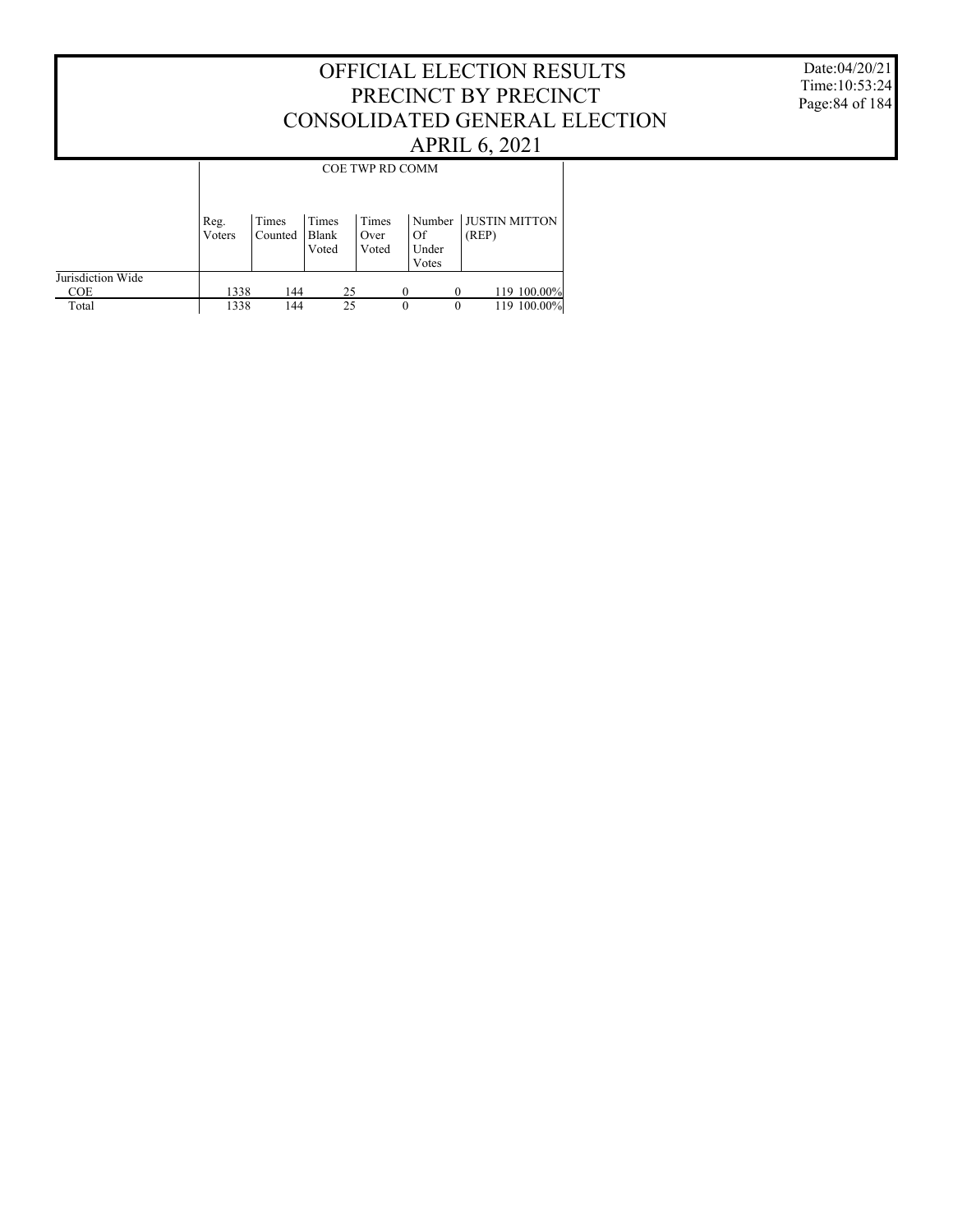|                                 |                |                        |                                |                        |                                | <b>OFFICIAL ELECTION RESULTS</b><br>PRECINCT BY PRECINCT<br>CONSOLIDATED GENERAL ELECTION<br><b>APRIL 6, 2021</b> |        |                                      |           |                                         |        | Date:04/20/21<br>Time: $10:53:24$<br>Page: 85 of 184 |           |  |
|---------------------------------|----------------|------------------------|--------------------------------|------------------------|--------------------------------|-------------------------------------------------------------------------------------------------------------------|--------|--------------------------------------|-----------|-----------------------------------------|--------|------------------------------------------------------|-----------|--|
|                                 |                | <b>COE TWP TRUSTEE</b> |                                |                        |                                |                                                                                                                   |        |                                      |           |                                         |        |                                                      |           |  |
|                                 | Reg.<br>Voters | Times<br>Counted       | Times<br><b>Blank</b><br>Voted | Times<br>Over<br>Voted | Number<br>Of<br>Under<br>Votes | $P_{\rm AUL}$<br><b>RIEWERTS</b><br>(REP)                                                                         |        | <b>MARLA</b><br><b>SKELTON</b> (REP) |           | <b>KEVIN</b><br><b>MAHRAUN</b><br>(REP) |        | <b>MEGHAN</b><br><b>SMITH (REP)</b>                  |           |  |
| Jurisdiction Wide<br><b>COE</b> | 1338           | 144                    | 18                             |                        | 119<br>$\Omega$                | 99                                                                                                                | 25.71% |                                      | 98 25.45% | 102                                     | 26.49% |                                                      | 86 22.34% |  |
| Total                           | 1338           | 144                    | 18                             |                        | 119                            | 99                                                                                                                | 25.71% |                                      | 98 25.45% | 102                                     | 26.49% |                                                      | 86 22.34% |  |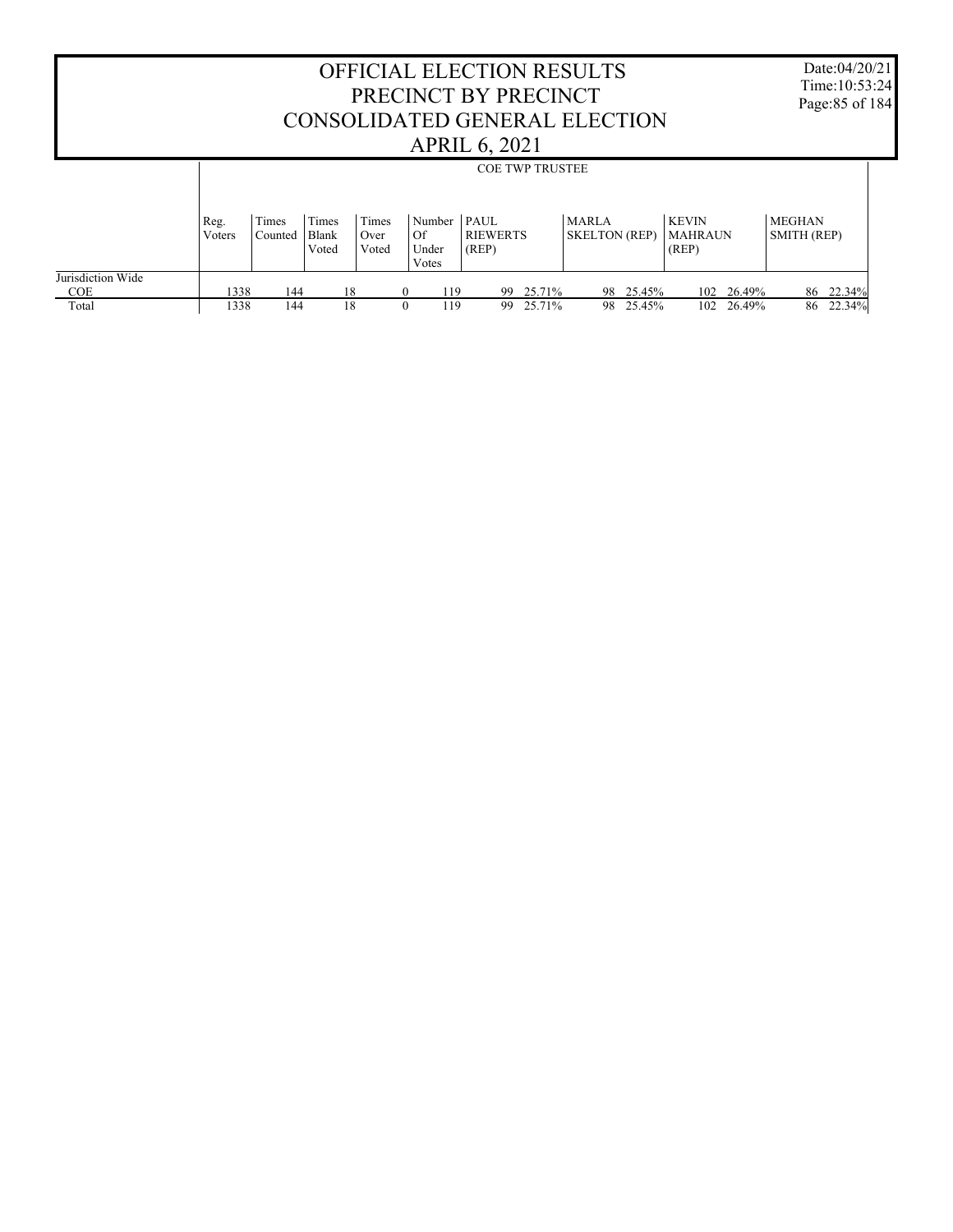Date:04/20/21 Time:10:53:24 Page:86 of 184

|                   |        |         |       |       | <b>CORDOVA TWP SUPERVISOR</b> |        |    |           |                                    |        |
|-------------------|--------|---------|-------|-------|-------------------------------|--------|----|-----------|------------------------------------|--------|
|                   |        |         |       |       |                               |        |    |           |                                    |        |
|                   | Reg.   | Times   | Times | Times |                               |        |    |           | Number   HOLLY ROGERS   MARGARET A |        |
|                   | Voters | Counted | Blank | Over  | Of                            | (REP)  |    |           | <b>BENNETT</b>                     |        |
|                   |        |         | Voted | Voted | Under                         |        |    |           | (DEM)                              |        |
|                   |        |         |       |       | Votes                         |        |    |           |                                    |        |
| Jurisdiction Wide |        |         |       |       |                               |        |    |           |                                    |        |
| <b>CORDOVA</b>    | 644    | 111     |       |       | 0                             |        |    | 55 50.46% | 54                                 | 49.54% |
| Total             | 644    | 111     |       |       | 0                             | $_{0}$ | 55 | 50.46%    | 54                                 | 49.54% |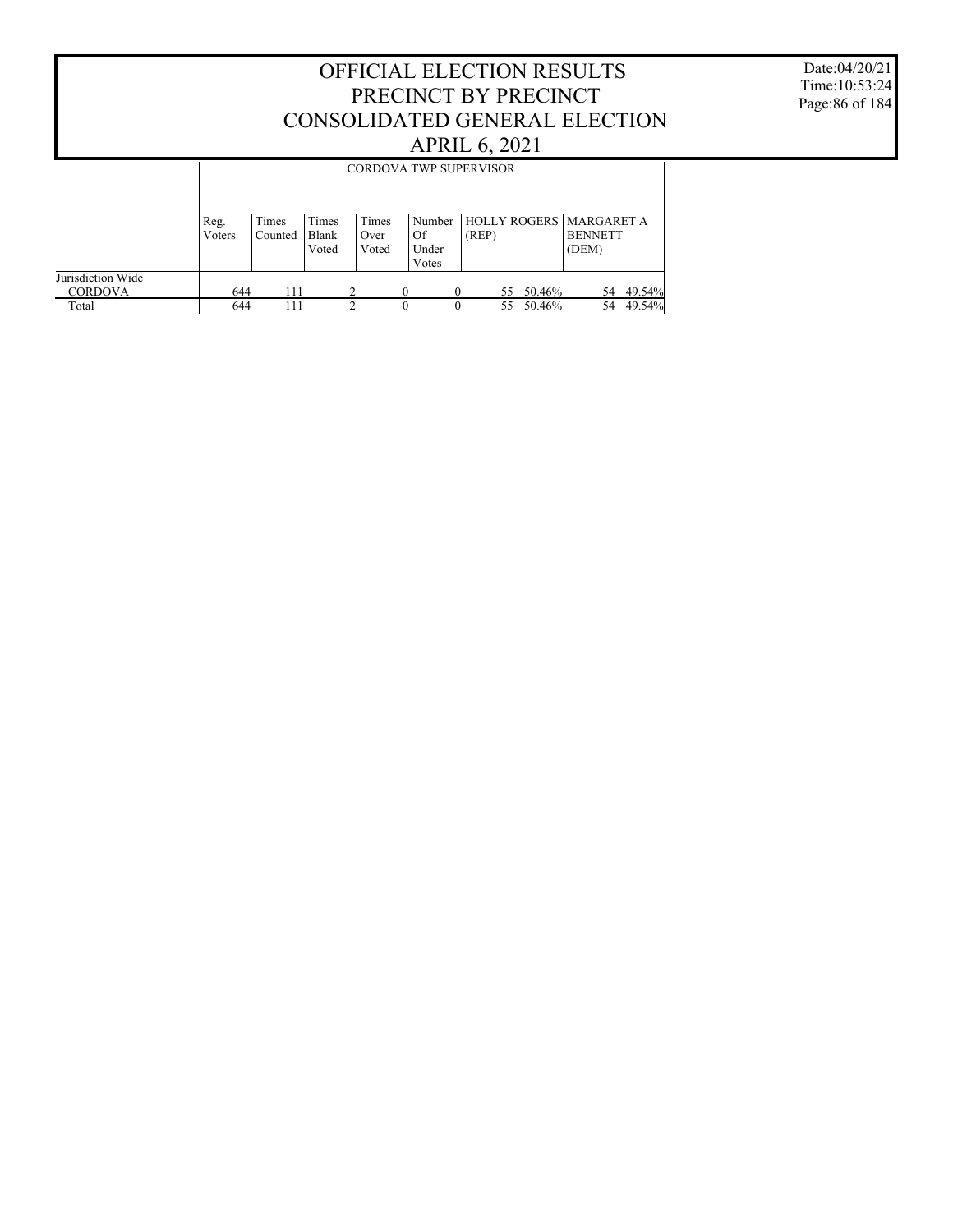Date:04/20/21 Time:10:53:24 Page:87 of 184

|                                     |                |                  |                         | <b>CORDOVA TWP CLERK</b> |   |                                |                                       |            |
|-------------------------------------|----------------|------------------|-------------------------|--------------------------|---|--------------------------------|---------------------------------------|------------|
|                                     | Reg.<br>Voters | Times<br>Counted | Times<br>Blank<br>Voted | Times<br>Over<br>Voted   |   | Number<br>Of<br>Under<br>Votes | <b>PAMELAL</b><br><b>BRUNER</b> (REP) |            |
| Jurisdiction Wide<br><b>CORDOVA</b> | 644            | 111              |                         | 14                       |   |                                |                                       | 97 100.00% |
| Total                               | 644            | 111              | 14                      |                          | 0 | 0                              | 97                                    | $100.00\%$ |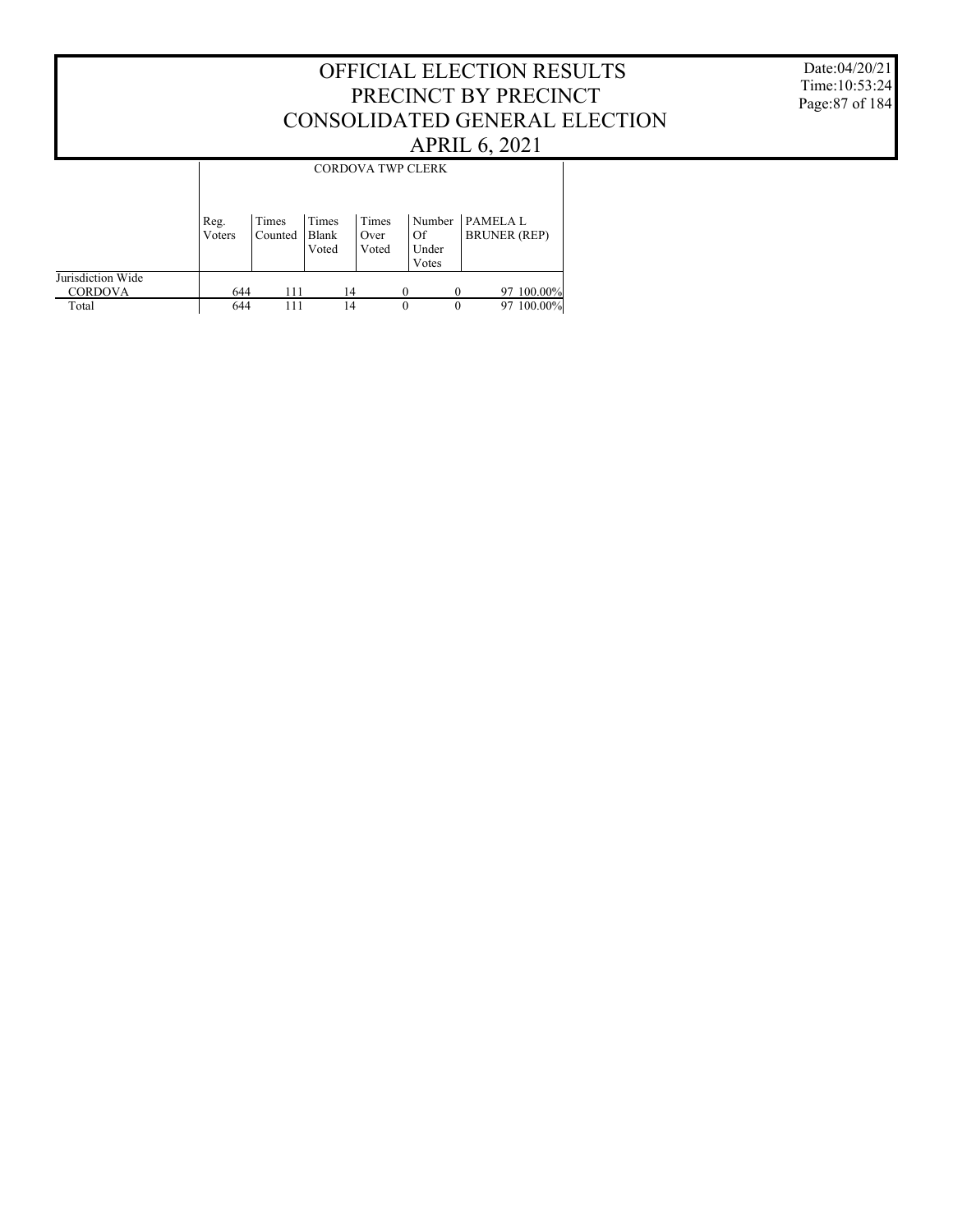#### Date:04/20/21 Time:10:53:24 Page:88 of 184

|                                     |                |                  |                         |                        | CORDOVA TWP RD COMM            |                                      |
|-------------------------------------|----------------|------------------|-------------------------|------------------------|--------------------------------|--------------------------------------|
|                                     | Reg.<br>Voters | Times<br>Counted | Times<br>Blank<br>Voted | Times<br>Over<br>Voted | Number<br>Of<br>Under<br>Votes | JAMES L.<br><b>STRATTON</b><br>(REP) |
| Jurisdiction Wide<br><b>CORDOVA</b> | 644            |                  | 14                      |                        |                                | 100.00%<br>97                        |
| Total                               | 644            | 111              | 14                      |                        | $\theta$                       | 100.00%<br>0<br>97                   |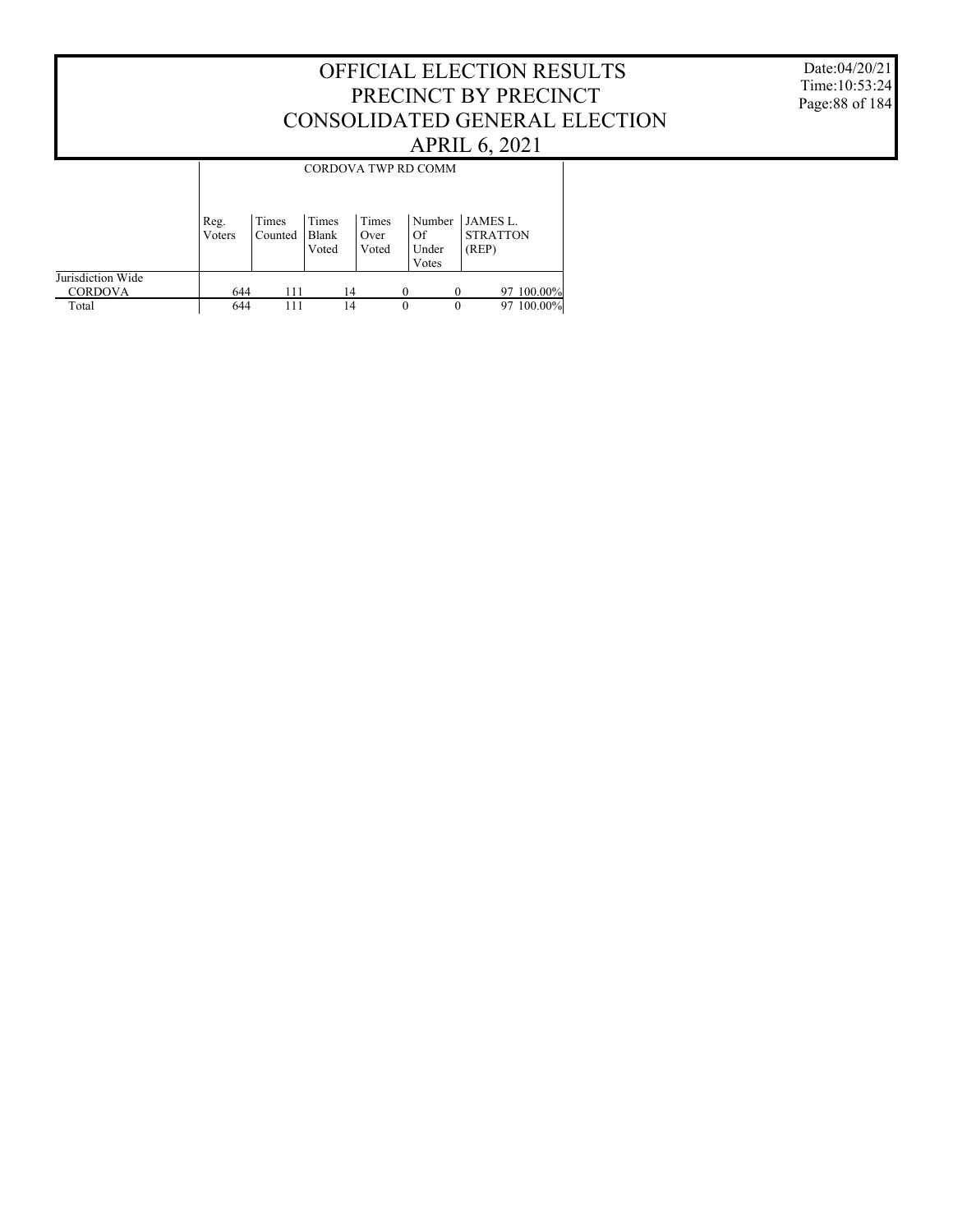|                                              | OFFICIAL ELECTION RESULTS<br>PRECINCT BY PRECINCT<br>CONSOLIDATED GENERAL ELECTION<br><b>APRIL 6, 2021</b><br><b>CORDOVA TWP TRUSTEE</b> |                  |                         |                        |                                |                                            |                                |                     |                                |                           |  |
|----------------------------------------------|------------------------------------------------------------------------------------------------------------------------------------------|------------------|-------------------------|------------------------|--------------------------------|--------------------------------------------|--------------------------------|---------------------|--------------------------------|---------------------------|--|
|                                              |                                                                                                                                          |                  |                         |                        |                                |                                            |                                |                     |                                |                           |  |
|                                              | Reg.<br>Voters                                                                                                                           | Times<br>Counted | Times<br>Blank<br>Voted | Times<br>Over<br>Voted | Number<br>Of<br>Under<br>Votes | <b>CELINE</b><br><b>NEUMILLER</b><br>(REP) | DEAN R.<br><b>BRUNER</b> (REP) |                     | AMY<br>ZWICKER-JOHN: NEUMILLER | <b>LAUREN</b><br>(REP)    |  |
| Jurisdiction Wide<br><b>CORDOVA</b><br>Total | 644<br>644                                                                                                                               | 111<br>111       | 17<br>17                | $\theta$<br>$\Omega$   | 73<br>73                       | 26.40%<br>80<br>26.40%<br>80               | 76                             | 25.08%<br>76 25.08% | 23.76%<br>72<br>72 23.76%      | 24.75%<br>75<br>75 24.75% |  |

Г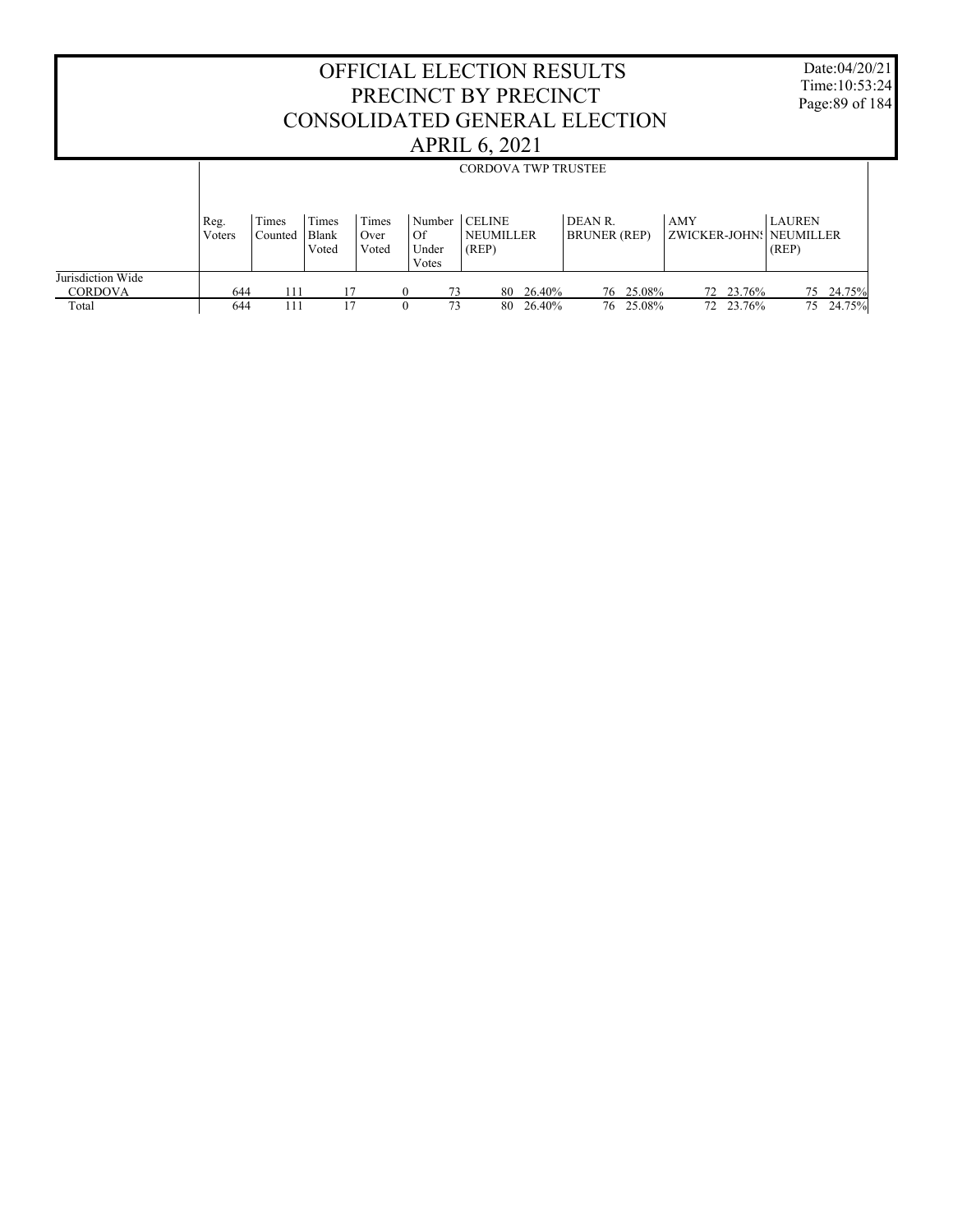#### Date:04/20/21 Time:10:53:24 Page:90 of 184

|                                   |                | DRURY TWP SUPERVISOR |                         |                        |                                |                                   |  |  |  |  |  |
|-----------------------------------|----------------|----------------------|-------------------------|------------------------|--------------------------------|-----------------------------------|--|--|--|--|--|
|                                   | Reg.<br>Voters | Times<br>Counted     | Times<br>Blank<br>Voted | Times<br>Over<br>Voted | Number<br>Of<br>Under<br>Votes | KIM<br><b>FREYERMUTH</b><br>(REP) |  |  |  |  |  |
| Jurisdiction Wide<br><b>DRURY</b> | 555            | 21                   |                         | 0                      |                                | 21 100.00%                        |  |  |  |  |  |
| Total                             | 555            | 21                   |                         | 0                      | $\Omega$                       | 21 100.00%<br>$\theta$            |  |  |  |  |  |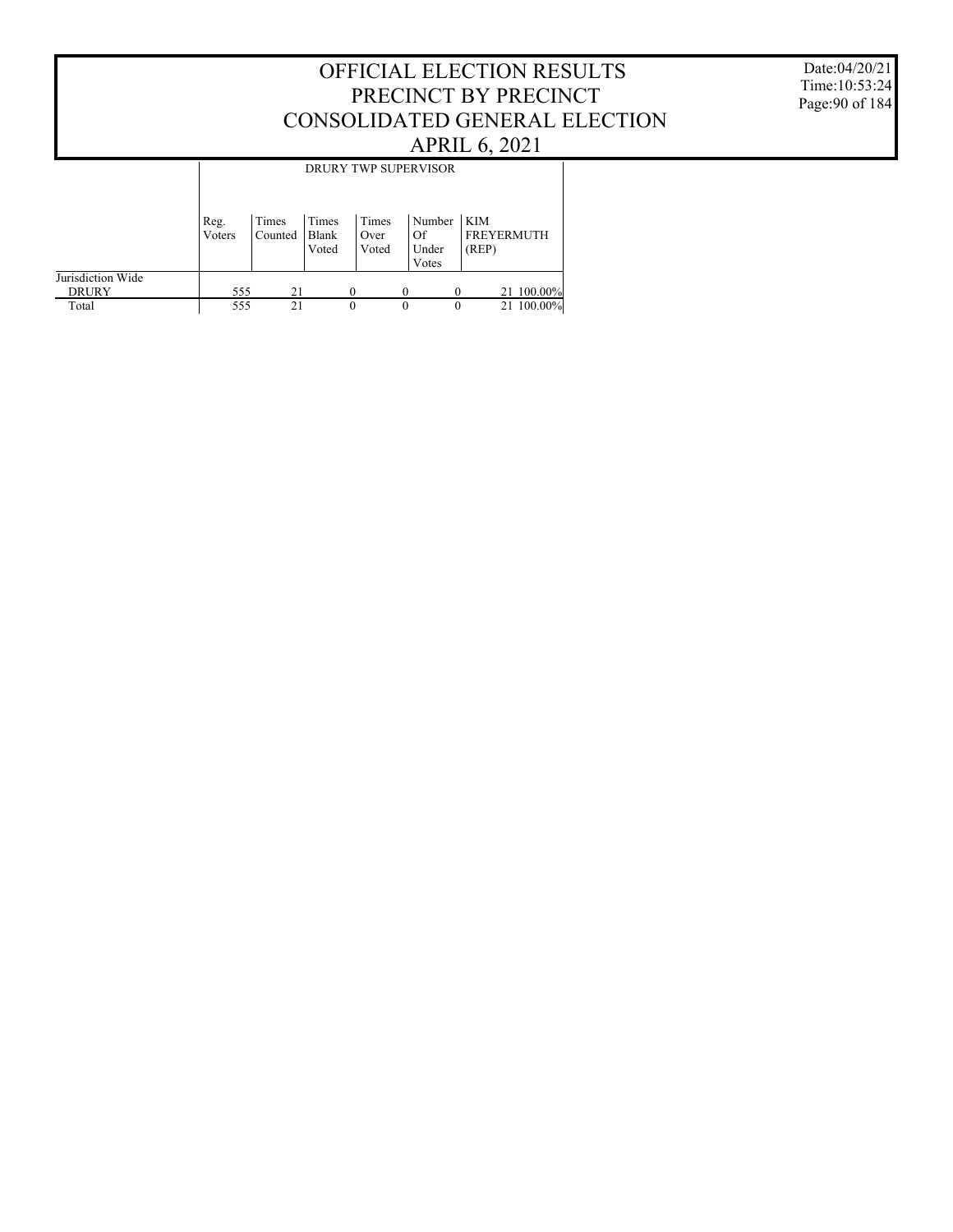#### Date:04/20/21 Time:10:53:24 Page:91 of 184

|                   |                |                  |                | DRURY TWP CLERK |              |       |                     |
|-------------------|----------------|------------------|----------------|-----------------|--------------|-------|---------------------|
|                   |                |                  |                |                 |              |       |                     |
|                   | Reg.<br>Voters | Times<br>Counted | Times<br>Blank | Times<br>Over   | Number<br>Of | LISA  | <b>STARKWEATHE!</b> |
|                   |                |                  | Voted          | Voted           | Under        | (REP) |                     |
|                   |                |                  |                |                 | Votes        |       |                     |
| Jurisdiction Wide |                |                  |                |                 |              |       |                     |
| <b>DRURY</b>      | 555            | 21               |                |                 | $\Omega$     |       | 20 100.00%          |
| Total             | 555            | 21               |                |                 | $\theta$     | 0     | 20 100.00%          |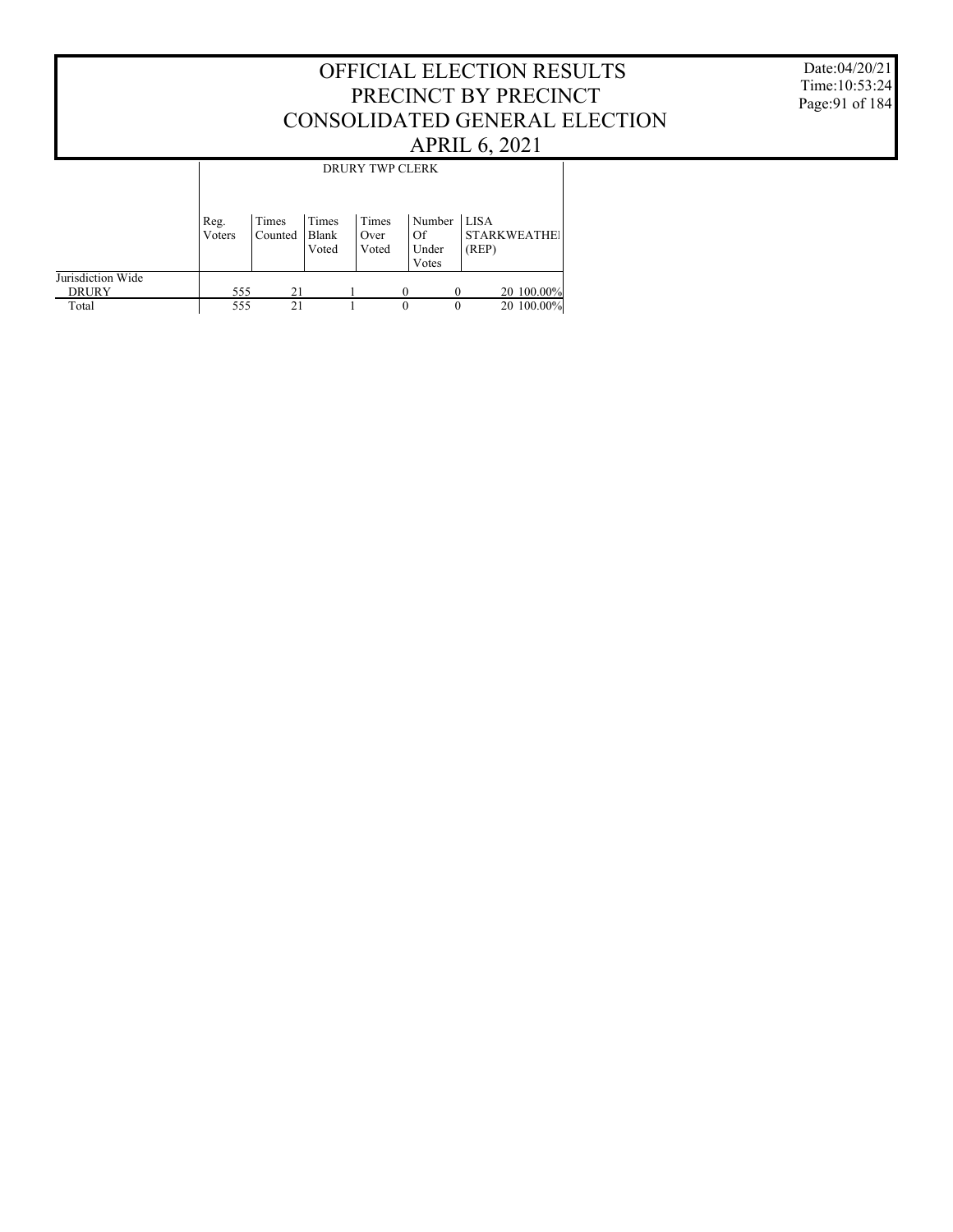#### Date:04/20/21 Time:10:53:24 Page:92 of 184

|                                   |                |                  |                         |                        | DRURY TWP RD COMM              |          |                               |
|-----------------------------------|----------------|------------------|-------------------------|------------------------|--------------------------------|----------|-------------------------------|
|                                   | Reg.<br>Voters | Times<br>Counted | Times<br>Blank<br>Voted | Times<br>Over<br>Voted | Number<br>Of<br>Under<br>Votes |          | <b>JOHN C WIEGEL</b><br>(REP) |
| Jurisdiction Wide<br><b>DRURY</b> | 555            | 21               |                         |                        | $\Omega$                       | $\Omega$ | 20 100.00%                    |
| Total                             | 555            | 21               |                         |                        | $\Omega$                       | $\Omega$ | 20 100.00%                    |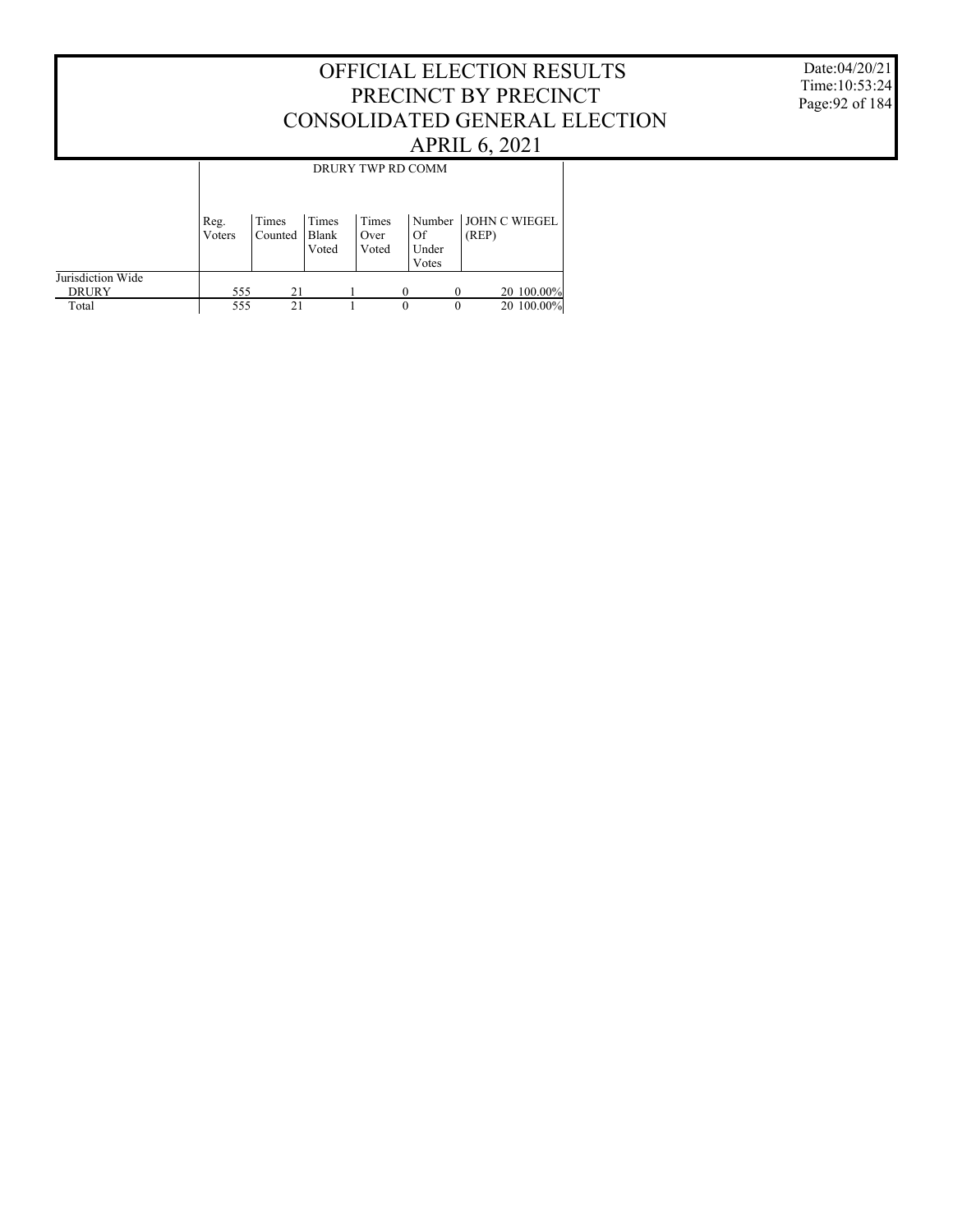|                                   |                |                  |                         |                        |                                | OFFICIAL ELECTION RESULTS<br>PRECINCT BY PRECINCT<br>CONSOLIDATED GENERAL ELECTION<br><b>APRIL 6, 2021</b> |           |                                    |           |                                 |           |                               | Date:04/20/21<br>Time: 10:53:24<br>Page: 93 of 184 |
|-----------------------------------|----------------|------------------|-------------------------|------------------------|--------------------------------|------------------------------------------------------------------------------------------------------------|-----------|------------------------------------|-----------|---------------------------------|-----------|-------------------------------|----------------------------------------------------|
|                                   |                |                  |                         |                        |                                | <b>DRURY TWP TRUSTEE</b>                                                                                   |           |                                    |           |                                 |           |                               |                                                    |
|                                   | Reg.<br>Voters | Times<br>Counted | Times<br>Blank<br>Voted | Times<br>Over<br>Voted | Number<br>Of<br>Under<br>Votes | <b>SAM BIERI</b><br>(REP)                                                                                  |           | <b>CHARLES N.</b><br>CALVERT (REP) |           | <b>ROBERT W</b><br>DANNER (REP) |           | <b>JON M</b><br>MERRITT (REP) |                                                    |
| Jurisdiction Wide<br><b>DRURY</b> | 555            | 21               |                         | $\theta$               |                                |                                                                                                            | 20 25.97% |                                    | 19 24.68% |                                 | 19 24.68% |                               | 19 24.68%                                          |
| Total                             | 555            | 2.1              |                         | $\Omega$               |                                | 20                                                                                                         | 25.97%    | 19.                                | 24.68%    |                                 | 19 24.68% |                               | 19 24.68%                                          |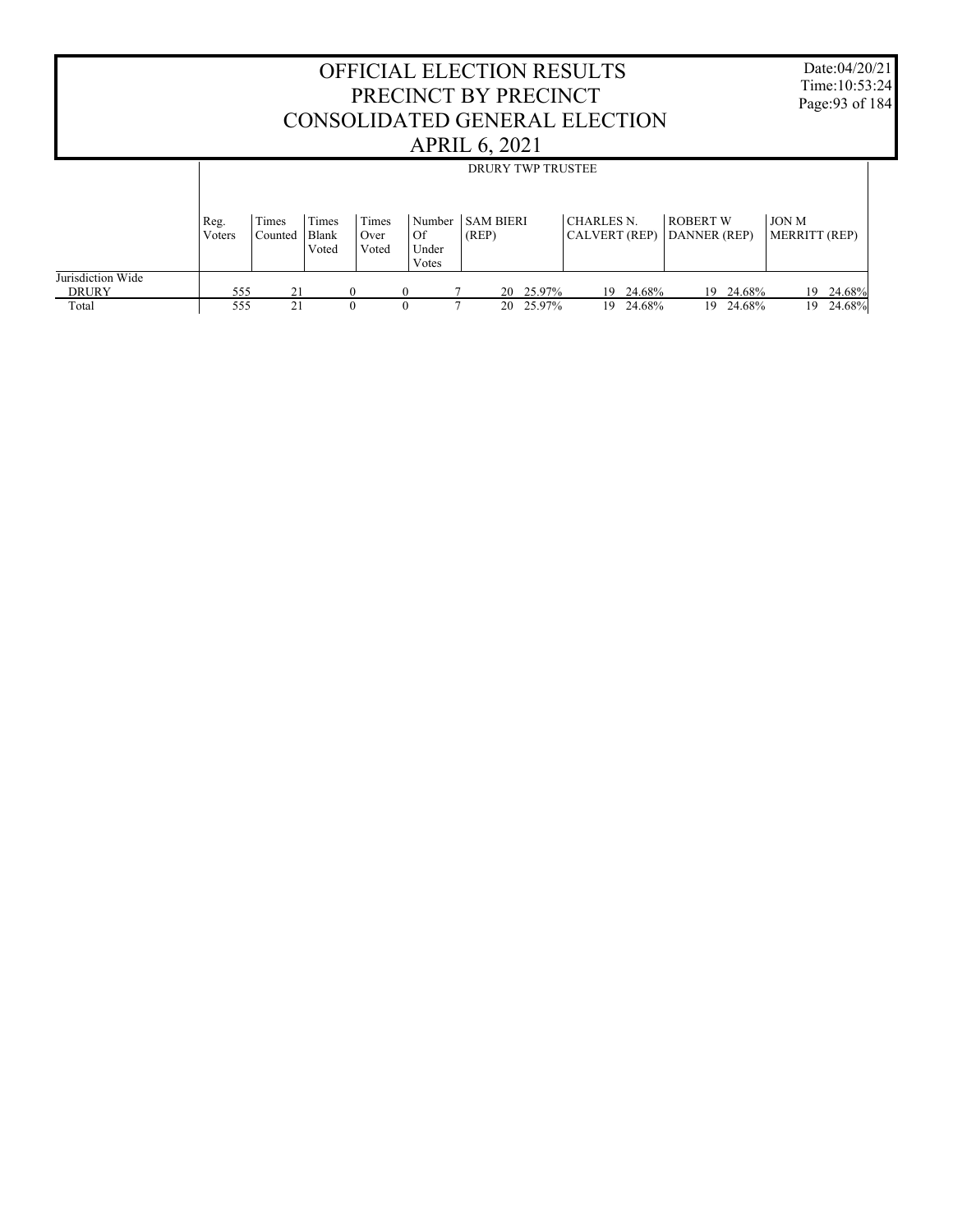Date:04/20/21 Time:10:53:24 Page:94 of 184

|                    |                |                  |                         |                        |   | <b>EDGINGTON TWP SUPERVISOR</b> |                                     |            |            |
|--------------------|----------------|------------------|-------------------------|------------------------|---|---------------------------------|-------------------------------------|------------|------------|
|                    | Reg.<br>Voters | Times<br>Counted | Times<br>Blank<br>Voted | Times<br>Over<br>Voted |   | Number<br>Of<br>Under<br>Votes  | <b>DAVE</b><br><b>MUELLER</b> (REP) |            |            |
| Jurisdiction Wide  |                |                  |                         |                        |   |                                 |                                     |            |            |
| <b>EDGINGTON 1</b> | 568            | 34               | 6                       |                        | 0 | $\Omega$                        |                                     |            | 28 100.00% |
| <b>EDGINGTON 2</b> | 473            | 28               |                         |                        |   |                                 |                                     | 21 100.00% |            |
| Total              | 1041           | 62               | 13                      |                        | 0 |                                 |                                     | 49 100.00% |            |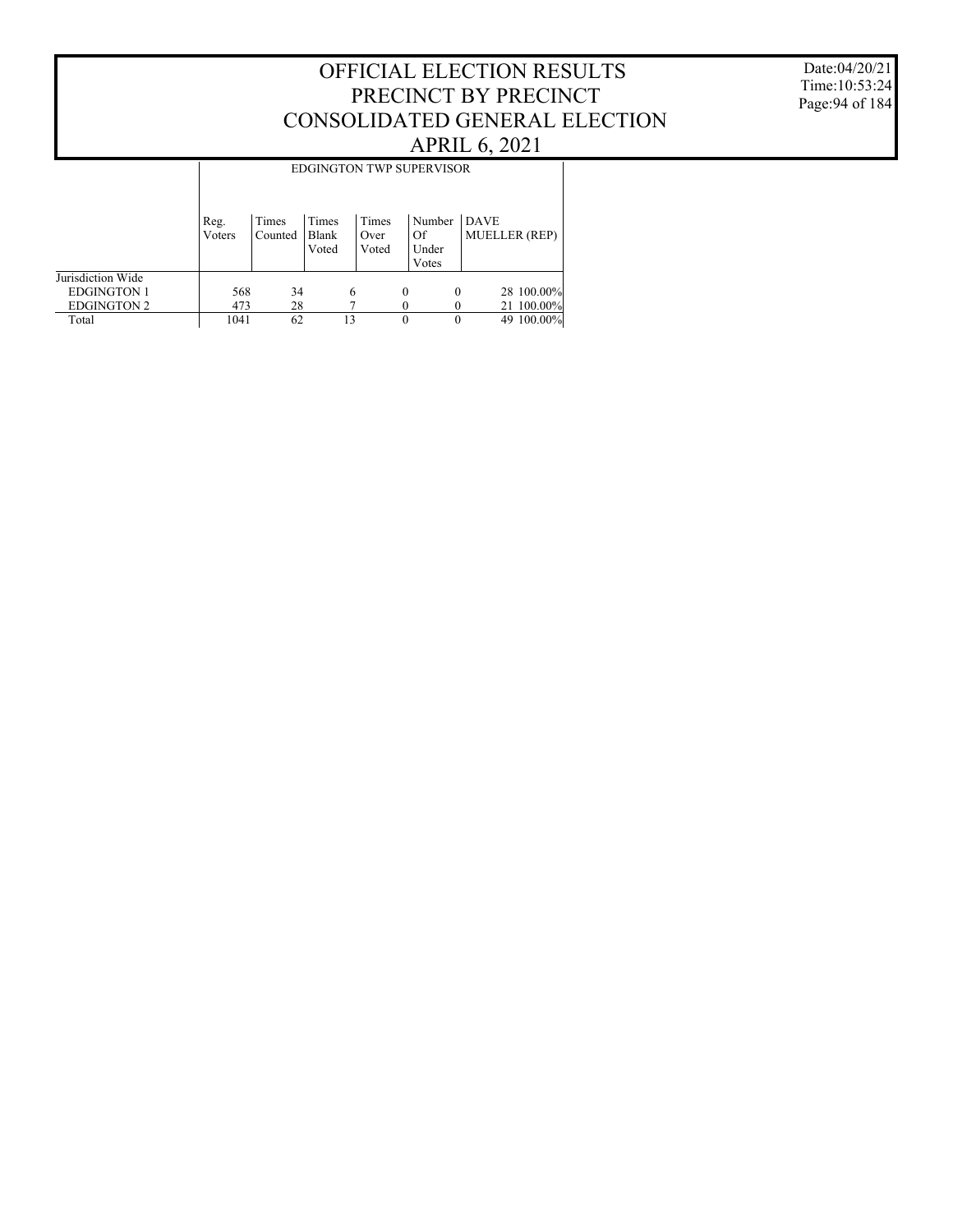#### Date:04/20/21 Time:10:53:24 Page:95 of 184

|                    |                |                  |                         |                        |   | <b>EDGINGTON TWP CLERK</b>     |                                      |
|--------------------|----------------|------------------|-------------------------|------------------------|---|--------------------------------|--------------------------------------|
|                    | Reg.<br>Voters | Times<br>Counted | Times<br>Blank<br>Voted | Times<br>Over<br>Voted |   | Number<br>Of<br>Under<br>Votes | <b>FRANK</b><br><b>VENABLE</b> (REP) |
| Jurisdiction Wide  |                |                  |                         |                        |   |                                |                                      |
| <b>EDGINGTON 1</b> | 568            | 34               |                         |                        | 0 | 0                              | 27 100.00%                           |
| <b>EDGINGTON 2</b> | 473            | 28               |                         |                        |   |                                | 23 100.00%                           |
| Total              | 1041           | 62               | 12                      |                        | 0 | 0                              | 50 100.00%                           |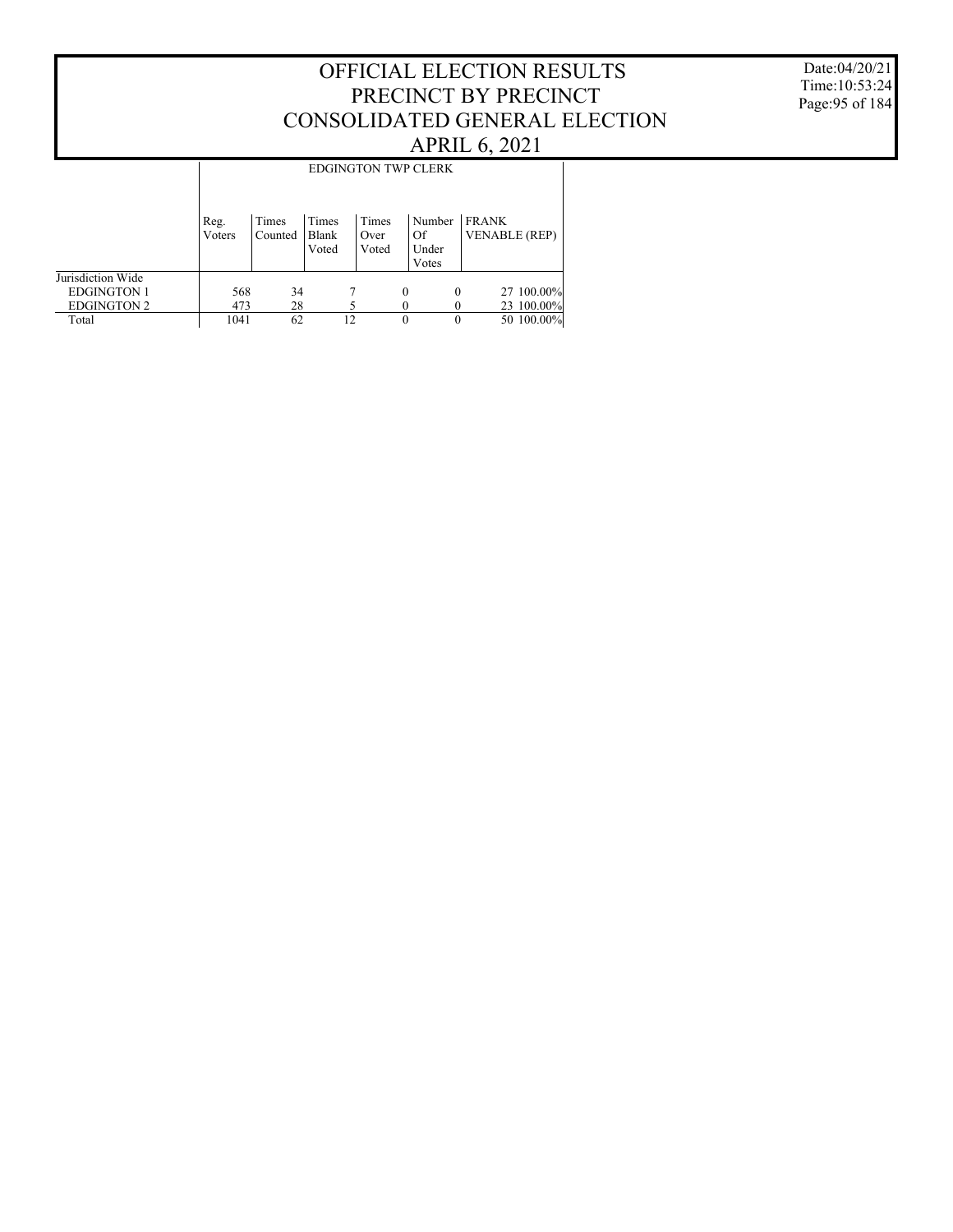Date:04/20/21 Time:10:53:24 Page:96 of 184

|                    |                | <b>EDGINGTON TWP ASSESSOR</b> |                         |                        |   |                                |                                |  |  |  |  |  |
|--------------------|----------------|-------------------------------|-------------------------|------------------------|---|--------------------------------|--------------------------------|--|--|--|--|--|
|                    | Reg.<br>Voters | Times<br>Counted              | Times<br>Blank<br>Voted | Times<br>Over<br>Voted |   | Number<br>Of<br>Under<br>Votes | <b>VICTORIA</b><br>HOFER (REP) |  |  |  |  |  |
| Jurisdiction Wide  |                |                               |                         |                        |   |                                |                                |  |  |  |  |  |
| <b>EDGINGTON 1</b> | 568            | 34                            |                         |                        | 0 | $\theta$                       | 31 100.00%                     |  |  |  |  |  |
| <b>EDGINGTON 2</b> | 473            | 28                            |                         |                        |   |                                | 19 100.00%                     |  |  |  |  |  |
| Total              | 1041           | 62                            | 12                      |                        | 0 | 0                              | 50 100.00%                     |  |  |  |  |  |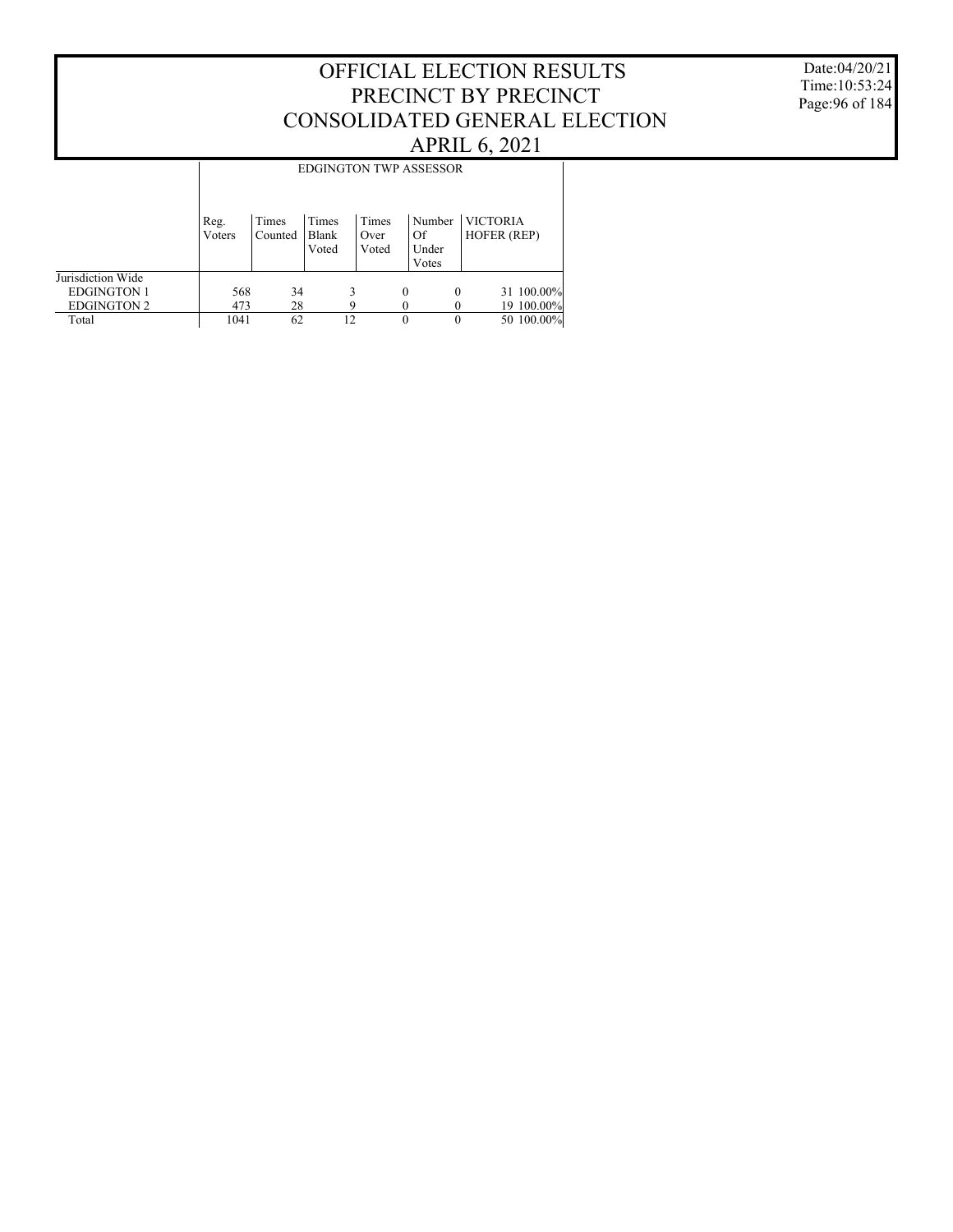Date:04/20/21 Time:10:53:24 Page:97 of 184

|                    |                | EDGINGTON TWP RD COMM |                         |                        |          |                                |                            |            |  |  |  |  |
|--------------------|----------------|-----------------------|-------------------------|------------------------|----------|--------------------------------|----------------------------|------------|--|--|--|--|
|                    | Reg.<br>Voters | Times<br>Counted      | Times<br>Blank<br>Voted | Times<br>Over<br>Voted |          | Number<br>Of<br>Under<br>Votes | <b>STEVE JAHN</b><br>(REP) |            |  |  |  |  |
| Jurisdiction Wide  |                |                       |                         |                        |          |                                |                            |            |  |  |  |  |
| <b>EDGINGTON 1</b> | 568            | 34                    | 9                       |                        | $\theta$ | $\theta$                       |                            | 25 100.00% |  |  |  |  |
| <b>EDGINGTON 2</b> | 473            | 28                    |                         |                        |          |                                |                            | 20 100.00% |  |  |  |  |
| Total              | 1041           | 62                    | 17                      |                        | $\theta$ | 0                              |                            | 45 100.00% |  |  |  |  |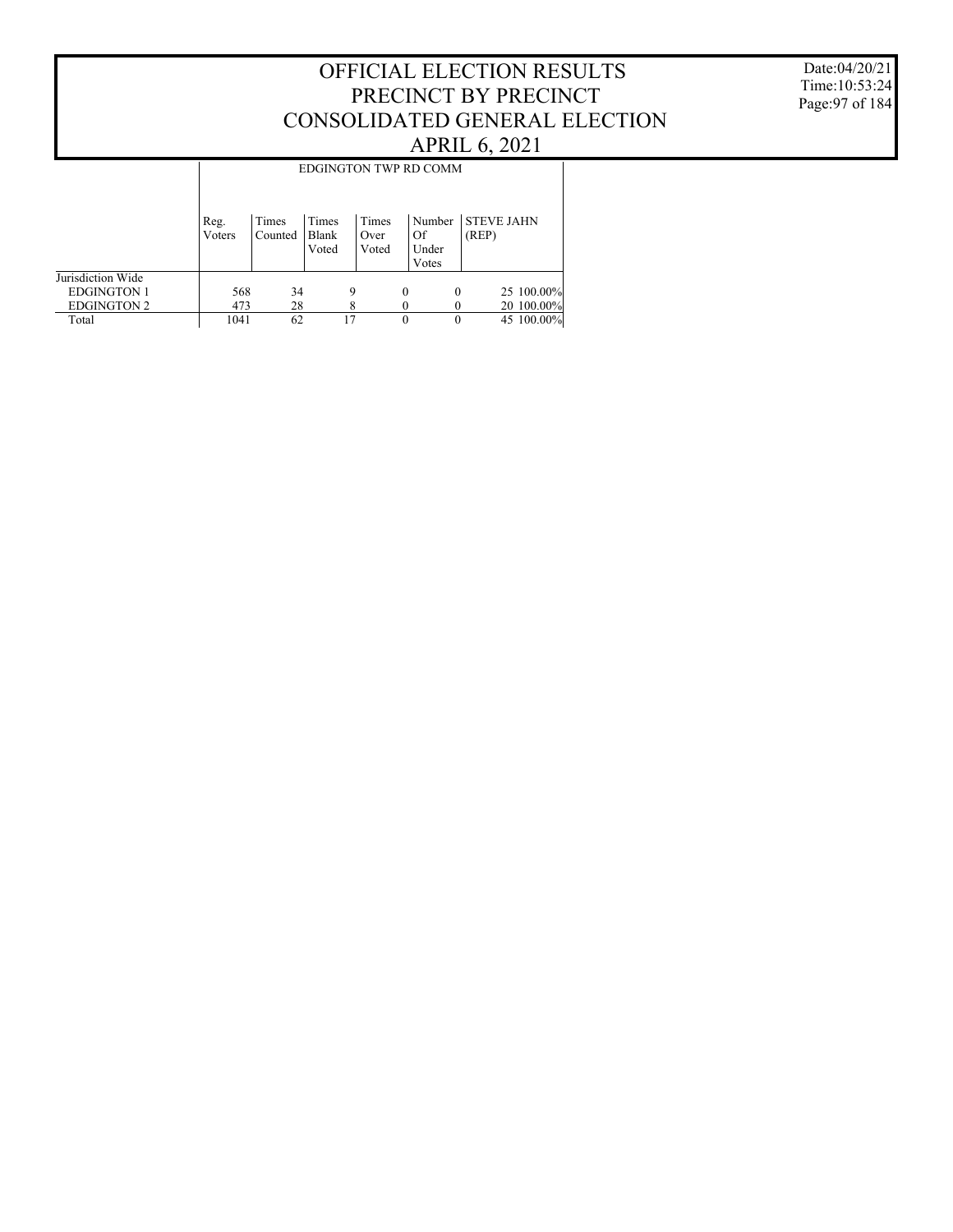Date:04/20/21 Time:10:53:24 Page:98 of 184

|                    |                | <b>EDGINGTON TWP TRUSTEE</b> |                         |                        |                       |                                      |           |                                        |              |                                      |  |
|--------------------|----------------|------------------------------|-------------------------|------------------------|-----------------------|--------------------------------------|-----------|----------------------------------------|--------------|--------------------------------------|--|
|                    | Reg.<br>Voters | Times<br>Counted             | Times<br>Blank<br>Voted | Times<br>Over<br>Voted | Number<br>Of<br>Under | <b>DENNIS</b><br><b>RUNBOM (REP)</b> |           | <b>JASON RURSCH KEVIN OAK</b><br>(REP) | (REP)        | <b>JASON</b><br><b>MUELLER</b> (REP) |  |
|                    |                |                              |                         |                        | Votes                 |                                      |           |                                        |              |                                      |  |
| Jurisdiction Wide  |                |                              |                         |                        |                       |                                      |           |                                        |              |                                      |  |
| <b>EDGINGTON 1</b> | 568            | 34                           |                         |                        | 20<br>$\Omega$        |                                      | 26 25.00% | 26 25.00%                              | 25 24.04%    | 25.96%<br>27                         |  |
| <b>EDGINGTON 2</b> | 473            | 28                           |                         |                        |                       |                                      | 18 23.38% | 20 25.97%                              | 20 25.97%    | 24.68%<br>19                         |  |
| Total              | 1041           | 62                           | 8                       |                        | 35<br>$\theta$        | 44                                   | 24.31%    | 46 25.41%                              | 24.86%<br>45 | 25.41%<br>46                         |  |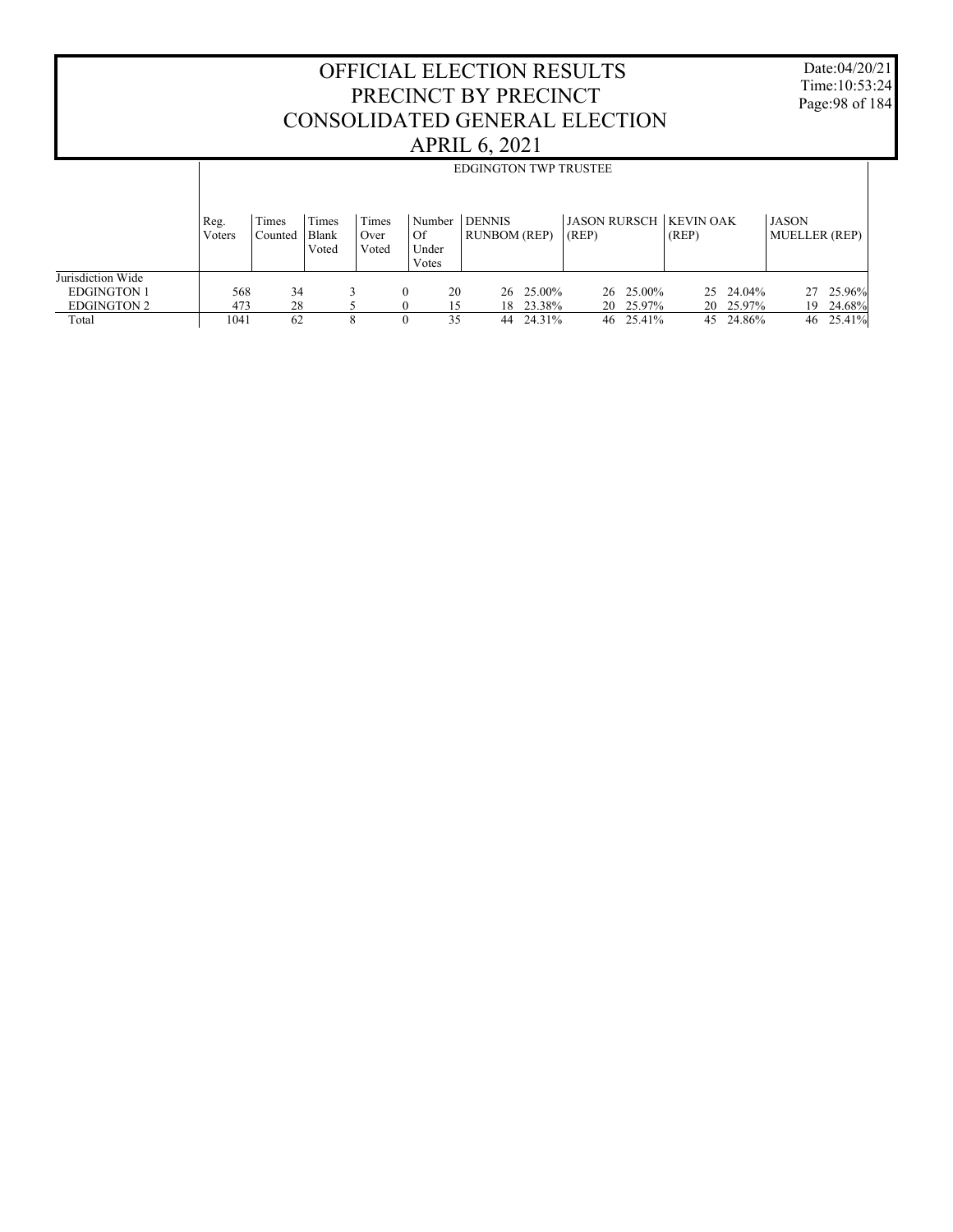Date:04/20/21 Time:10:53:24 Page:99 of 184

#### HAMPTON TWP SUPERVISOR

|                   | Reg.   | Times   | Times          | Times        | Number       | <b>GAIL</b>     |
|-------------------|--------|---------|----------------|--------------|--------------|-----------------|
|                   | Voters | Counted | Blank          | Over         | Of           | <b>MCINTYRE</b> |
|                   |        |         | Voted          | Voted        | Under        | (DEM)           |
|                   |        |         |                |              | Votes        |                 |
| Jurisdiction Wide |        |         |                |              |              |                 |
| <b>HAMPTON 1</b>  | 1227   | 140     | 39             | $\mathbf{0}$ | $\Omega$     | 101 100.00%     |
| <b>HAMPTON 2</b>  | 912    | 67      | 19             | $\mathbf{0}$ | 0            | 48 100.00%      |
| <b>HAMPTON 3</b>  | 524    | 53      | 12             | $\mathbf{0}$ | $\theta$     | 41 100.00%      |
| <b>HAMPTON 4</b>  | 495    | 15      | 1              | $\theta$     | $\theta$     | 14 100.00%      |
| <b>HAMPTON 5</b>  | 718    | 32      | 9              | $\theta$     | $\theta$     | 23 100.00%      |
| <b>HAMPTON 6</b>  | 656    | 35      | 6              | $\mathbf{0}$ | $\theta$     | 29 100.00%      |
| <b>HAMPTON 7</b>  | 481    | 27      | $\overline{2}$ | $\mathbf{0}$ | $\theta$     | 25 100.00%      |
| <b>HAMPTON 8</b>  | 377    | 34      | 10             | $\mathbf{0}$ | $\theta$     | 24 100.00%      |
| <b>HAMPTON 9</b>  | 378    | 9       | $\mathfrak{2}$ | $\mathbf{0}$ | $\mathbf{0}$ | 7 100.00%       |
| <b>HAMPTON 10</b> | 911    | 36      | 9              | $\mathbf{0}$ | $\theta$     | 27 100.00%      |
| <b>HAMPTON 11</b> | 739    | 32      | 7              | $\mathbf{0}$ | $\mathbf{0}$ | 25 100.00%      |
| <b>HAMPTON 12</b> | 767    | 26      | 6              | $\mathbf{0}$ | $\theta$     | 20 100.00%      |
| <b>HAMPTON 13</b> | 417    | 20      | 1              | $\mathbf{0}$ | $\theta$     | 19 100.00%      |
| <b>HAMPTON 14</b> | 1077   | 33      | 6              | $\mathbf{0}$ | $\theta$     | 27 100.00%      |
| <b>HAMPTON 15</b> | 917    | 55      | 13             | $\theta$     | $\theta$     | 42 100.00%      |
| <b>HAMPTON 16</b> | 1054   | 47      | 7              | $\theta$     | $\theta$     | 40 100,00%      |
| <b>HAMPTON 17</b> | 1042   | 74      | 32             | $\mathbf{0}$ | $\theta$     | 42 100.00%      |
| Total             | 12692  | 735     | 181            | $\mathbf{0}$ | $\mathbf{0}$ | 554 100.00%     |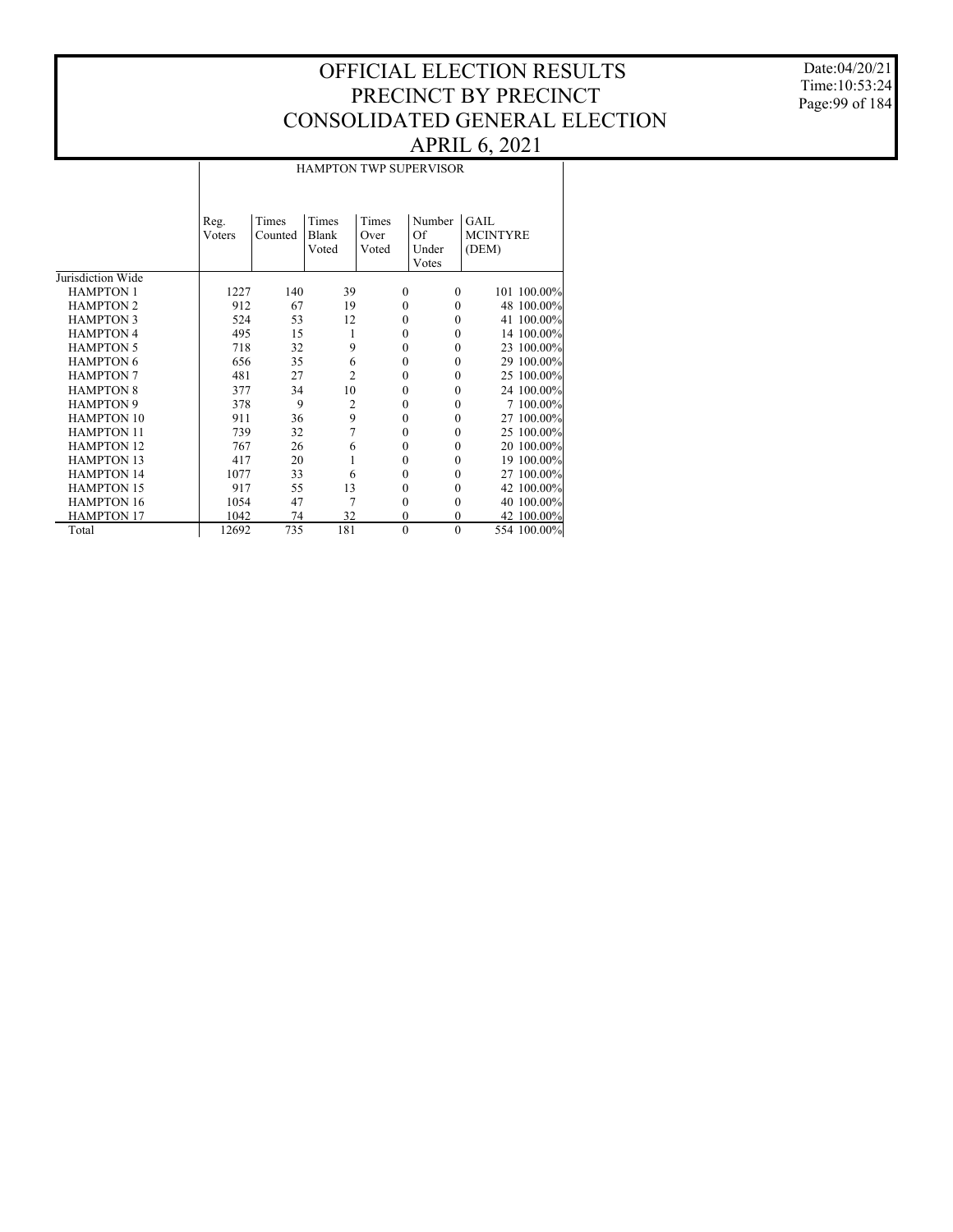Date:04/20/21 Time:10:53:24 Page:100 of 184

|                   |               |         |                | <b>HAMPTON TWP CLERK</b> |              |                     |
|-------------------|---------------|---------|----------------|--------------------------|--------------|---------------------|
|                   |               |         |                |                          |              |                     |
|                   |               |         |                |                          |              |                     |
|                   | Reg.          | Times   | Times          | Times                    | Number       | <b>VIVIAN LYORD</b> |
|                   | <b>Voters</b> | Counted | Blank          | Over                     | Of           | (DEM)               |
|                   |               |         | Voted          | Voted                    | Under        |                     |
|                   |               |         |                |                          | Votes        |                     |
| Jurisdiction Wide |               |         |                |                          |              |                     |
| <b>HAMPTON 1</b>  | 1227          | 140     | 43             | $\Omega$                 | $\Omega$     | 97 100.00%          |
| <b>HAMPTON 2</b>  | 912           | 67      | 18             | $\theta$                 | $\Omega$     | 49 100.00%          |
| <b>HAMPTON 3</b>  | 524           | 53      | 9              | $\theta$                 | $\Omega$     | 44 100.00%          |
| <b>HAMPTON 4</b>  | 495           | 15      | $\overline{2}$ | $\theta$                 | $\Omega$     | 13 100.00%          |
| <b>HAMPTON 5</b>  | 718           | 32      | 8              | $\mathbf{0}$             | $\Omega$     | 24 100.00%          |
| <b>HAMPTON 6</b>  | 656           | 35      | 5              | $\theta$                 | $\Omega$     | 30 100.00%          |
| <b>HAMPTON 7</b>  | 481           | 27      | 3              | $\theta$                 | $\Omega$     | 24 100.00%          |
| <b>HAMPTON 8</b>  | 377           | 34      | 11             | $\theta$                 | $\theta$     | 23 100.00%          |
| <b>HAMPTON 9</b>  | 378           | 9       | $\overline{2}$ | $\theta$                 | $\theta$     | 7 100.00%           |
| <b>HAMPTON 10</b> | 911           | 36      | 11             | $\mathbf{0}$             | $\Omega$     | 25 100.00%          |
| <b>HAMPTON 11</b> | 739           | 32      | 8              | $\theta$                 | $\theta$     | 24 100.00%          |
| <b>HAMPTON 12</b> | 767           | 26      | 7              | $\theta$                 | $\Omega$     | 19 100.00%          |
| <b>HAMPTON 13</b> | 417           | 20      | $\overline{2}$ | $\mathbf{0}$             | $\Omega$     | 18 100.00%          |
| <b>HAMPTON 14</b> | 1077          | 33      | 5              | $\theta$                 | $\Omega$     | 28 100.00%          |
| <b>HAMPTON 15</b> | 917           | 55      | 13             | $\theta$                 | $\theta$     | 42 100.00%          |
| <b>HAMPTON 16</b> | 1054          | 47      | 9              | $\theta$                 | $\theta$     | 38 100.00%          |
| <b>HAMPTON 17</b> | 1042          | 74      | 33             | $\mathbf{0}$             | $\theta$     | 41 100.00%          |
| Total             | 12692         | 735     | 189            | $\theta$                 | $\mathbf{0}$ | 546 100.00%         |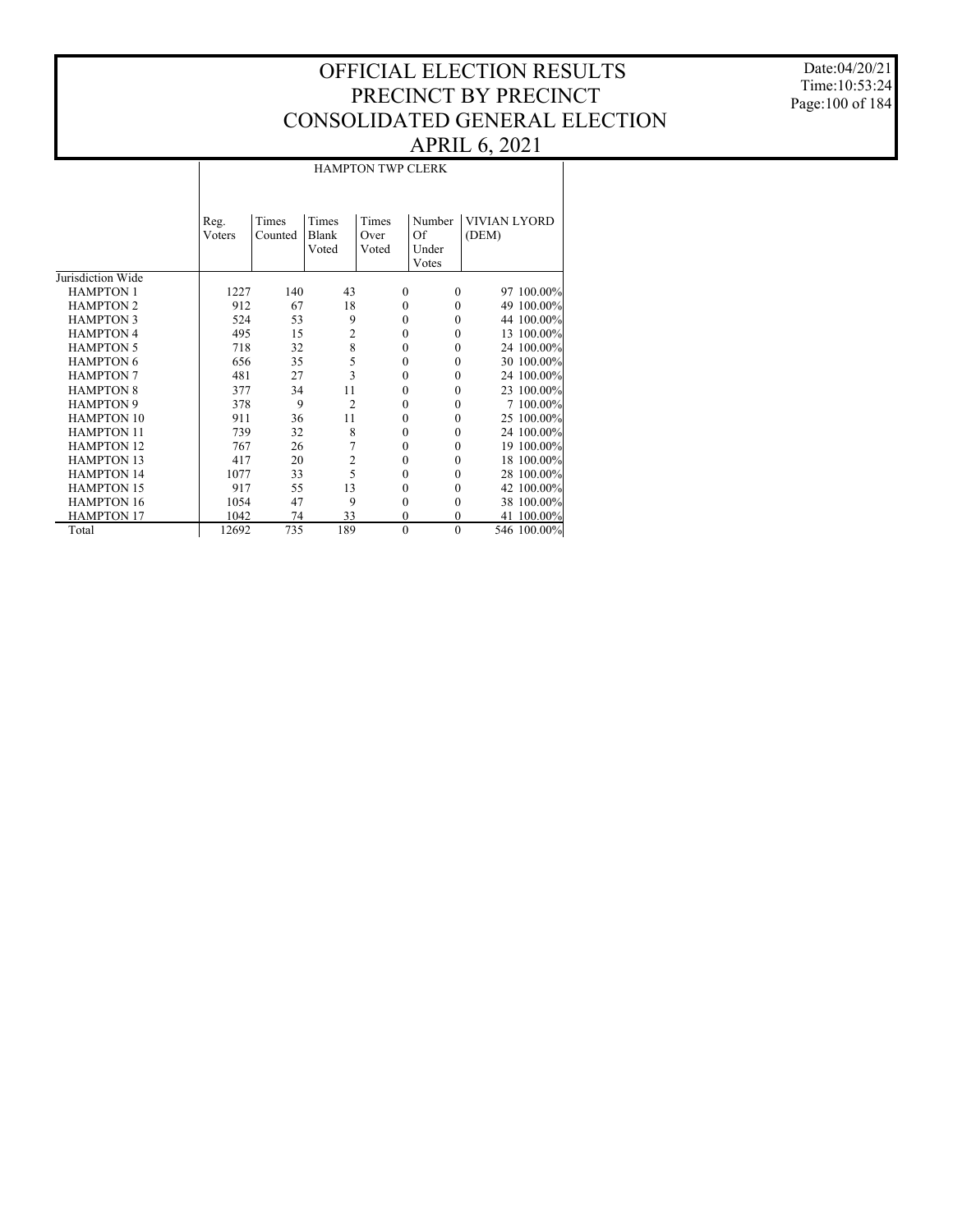Date:04/20/21 Time:10:53:24 Page:101 of 184

#### HAMPTON TWP ASSESSOR

|                   | Reg.<br>Voters | Times<br>Counted | Times<br>Blank<br>Voted | Times<br>Over<br>Voted | Number<br>Of<br>Under<br>Votes | <b>JAMES</b><br><b>CRAMBLETT</b><br>(DEM) |
|-------------------|----------------|------------------|-------------------------|------------------------|--------------------------------|-------------------------------------------|
| Jurisdiction Wide |                |                  |                         |                        |                                |                                           |
| <b>HAMPTON 1</b>  | 1227           | 140              | 44                      | $\Omega$               | $\Omega$                       | 96 100.00%                                |
| <b>HAMPTON 2</b>  | 912            | 67               | 19                      | $\Omega$               | $\theta$                       | 48 100.00%                                |
| <b>HAMPTON 3</b>  | 524            | 53               | 14                      | $\mathbf{0}$           | $\theta$                       | 39 100.00%                                |
| <b>HAMPTON 4</b>  | 495            | 15               | 1                       | $\theta$               | $\theta$                       | 14 100.00%                                |
| <b>HAMPTON 5</b>  | 718            | 32               | 9                       | $\theta$               | $\theta$                       | 23 100.00%                                |
| <b>HAMPTON 6</b>  | 656            | 35               | 9                       | $\theta$               | $\theta$                       | 26 100.00%                                |
| <b>HAMPTON 7</b>  | 481            | 27               | $\overline{4}$          | $\theta$               | $\theta$                       | 23 100.00%                                |
| <b>HAMPTON 8</b>  | 377            | 34               | 12                      | $\mathbf{0}$           | $\theta$                       | 22 100.00%                                |
| <b>HAMPTON 9</b>  | 378            | 9                | 1                       | $\theta$               | $\theta$                       | 8 100.00%                                 |
| <b>HAMPTON 10</b> | 911            | 36               | 10                      | $\mathbf{0}$           | $\Omega$                       | 26 100.00%                                |
| <b>HAMPTON 11</b> | 739            | 32               | 8                       | $\theta$               | $\theta$                       | 24 100.00%                                |
| <b>HAMPTON 12</b> | 767            | 26               | 6                       | $\mathbf{0}$           | $\theta$                       | 20 100.00%                                |
| <b>HAMPTON 13</b> | 417            | 20               | 3                       | $\mathbf{0}$           | $\theta$                       | 17 100.00%                                |
| <b>HAMPTON 14</b> | 1077           | 33               | 5                       | $\mathbf{0}$           | $\theta$                       | 28 100.00%                                |
| <b>HAMPTON 15</b> | 917            | 55               | 10                      | $\theta$               | $\theta$                       | 45 100.00%                                |
| <b>HAMPTON 16</b> | 1054           | 47               | 8                       | $\theta$               | $\theta$                       | 39 100.00%                                |
| <b>HAMPTON 17</b> | 1042           | 74               | 33                      | $\mathbf{0}$           | $\theta$                       | 100.00%<br>41                             |
| Total             | 12692          | 735              | 196                     | $\mathbf{0}$           | $\mathbf{0}$                   | 539 100.00%                               |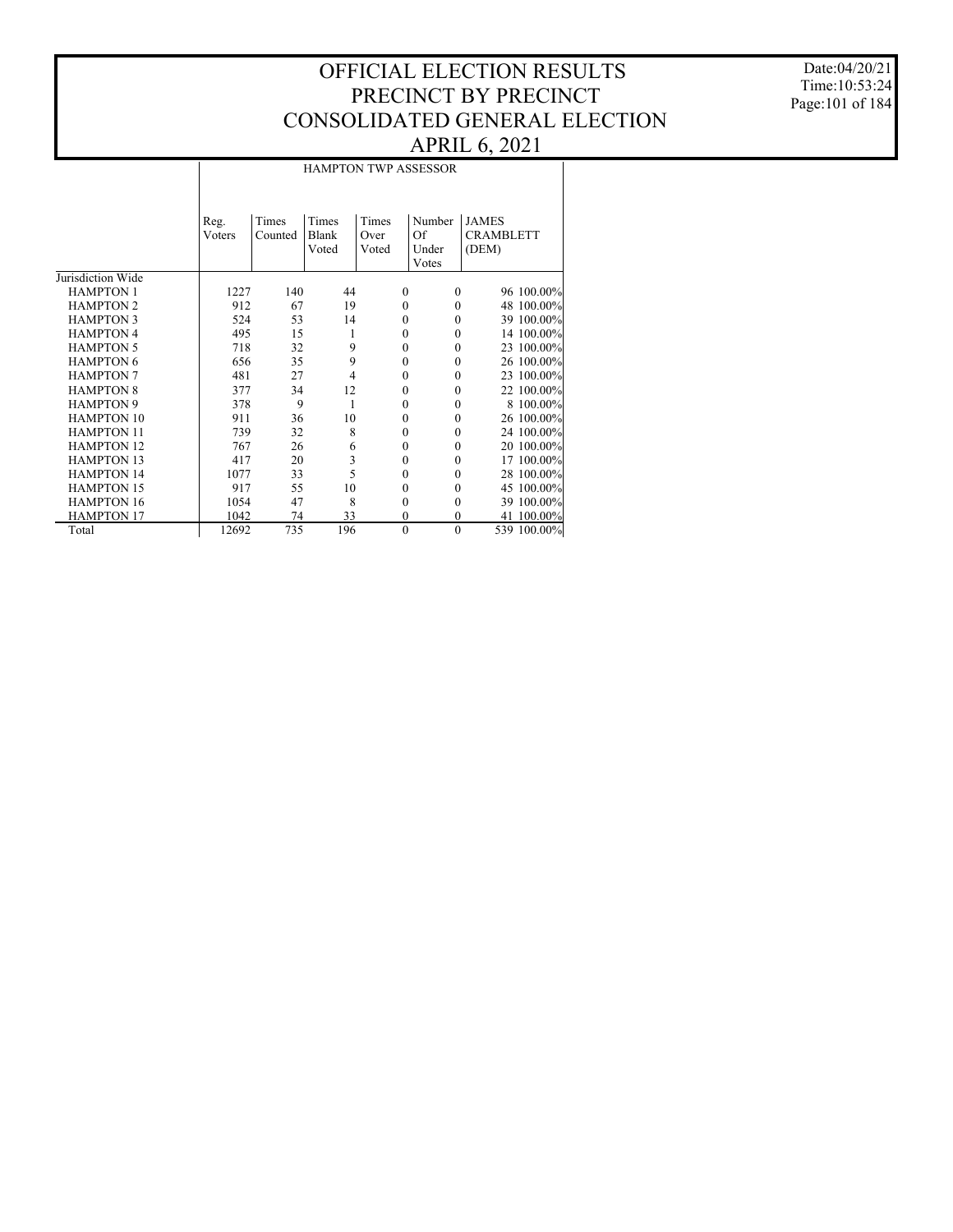Date:04/20/21 Time:10:53:24 Page:102 of 184

## HAMPTON TWP RD COMM

|                   | Reg.<br>Voters | Times<br>Counted | Times<br>Blank<br>Voted | Times<br>Over<br>Voted | Number<br>Of<br>Under<br>Votes | <b>EUGENE</b><br>DENNHARDT<br>(DEM) |
|-------------------|----------------|------------------|-------------------------|------------------------|--------------------------------|-------------------------------------|
| Jurisdiction Wide |                |                  |                         |                        |                                |                                     |
| <b>HAMPTON 1</b>  | 1227           | 140              | 31                      | $\mathbf{0}$           | $\Omega$                       | 109 100.00%                         |
| <b>HAMPTON 2</b>  | 912            | 67               | 15                      | $\mathbf{0}$           | $\theta$                       | 52 100.00%                          |
| <b>HAMPTON 3</b>  | 524            | 53               | 10                      | $\mathbf{0}$           | $\Omega$                       | 43 100.00%                          |
| <b>HAMPTON 4</b>  | 495            | 15               | 1                       | $\mathbf{0}$           | $\Omega$                       | 14 100.00%                          |
| <b>HAMPTON 5</b>  | 718            | 32               | 7                       | $\mathbf{0}$           | $\theta$                       | 25 100.00%                          |
| <b>HAMPTON 6</b>  | 656            | 35               | 5                       | $\mathbf{0}$           | $\theta$                       | 30 100.00%                          |
| <b>HAMPTON 7</b>  | 481            | 27               | $\overline{2}$          | $\mathbf{0}$           | $\theta$                       | 25 100.00%                          |
| <b>HAMPTON 8</b>  | 377            | 34               | 9                       | $\theta$               | $\theta$                       | 25 100.00%                          |
| <b>HAMPTON 9</b>  | 378            | 9                | $\overline{c}$          | $\theta$               | $\theta$                       | 7 100.00%                           |
| <b>HAMPTON 10</b> | 911            | 36               | $\overline{7}$          | $\mathbf{0}$           | $\theta$                       | 29 100.00%                          |
| <b>HAMPTON 11</b> | 739            | 32               | 5                       | $\theta$               | $\theta$                       | 27 100.00%                          |
| <b>HAMPTON 12</b> | 767            | 26               | $\overline{4}$          | $\theta$               | $\theta$                       | 22 100.00%                          |
| <b>HAMPTON 13</b> | 417            | 20               | 3                       | $\theta$               | $\theta$                       | 17 100.00%                          |
| <b>HAMPTON 14</b> | 1077           | 33               | 5                       | $\theta$               | $\Omega$                       | 28 100.00%                          |
| <b>HAMPTON 15</b> | 917            | 55               | 9                       | $\theta$               | $\theta$                       | 46 100.00%                          |
| <b>HAMPTON 16</b> | 1054           | 47               | 10                      | $\mathbf{0}$           | $\theta$                       | 37 100.00%                          |
| <b>HAMPTON 17</b> | 1042           | 74               | 22                      | $\mathbf{0}$           | $\Omega$                       | 52 100.00%                          |
| Total             | 12692          | 735              | 147                     | $\mathbf{0}$           | $\mathbf{0}$                   | 588 100.00%                         |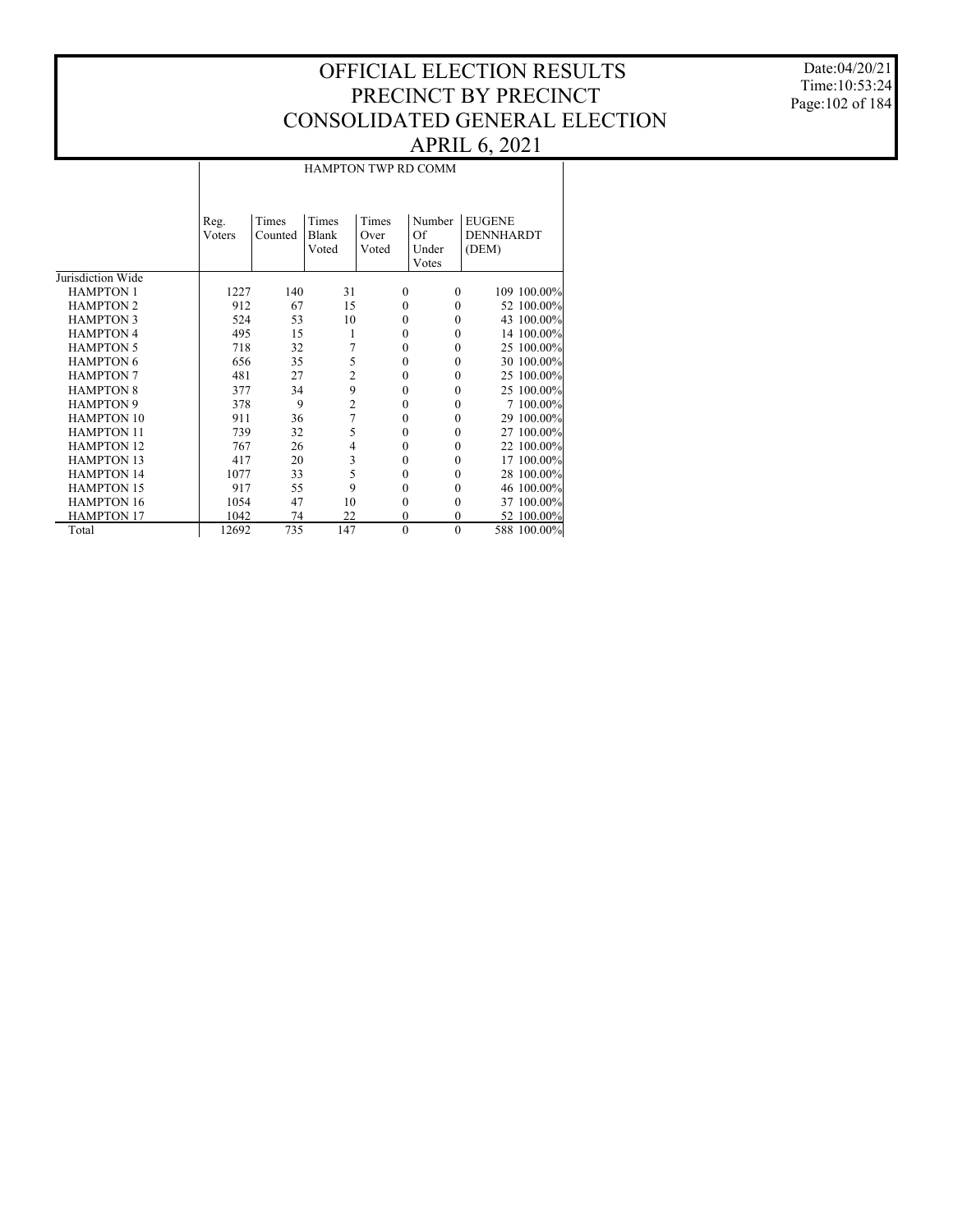Date:04/20/21 Time:10:53:24 Page:103 of 184

#### APRIL 6, 2021

|                   |                |                  |                         |                        |                                | <b>HAMPTON TWP TRUSTEE</b>              |        |                                         |        |                                |        |                                            |        |
|-------------------|----------------|------------------|-------------------------|------------------------|--------------------------------|-----------------------------------------|--------|-----------------------------------------|--------|--------------------------------|--------|--------------------------------------------|--------|
|                   | Reg.<br>Voters | Times<br>Counted | Times<br>Blank<br>Voted | Times<br>Over<br>Voted | Number<br>Of<br>Under<br>Votes | <b>JOAN</b><br><b>SPECKMAN</b><br>(DEM) |        | <b>ANNA</b><br><b>LUPINSKI</b><br>(DEM) |        | <b>MARVELL</b><br>PORTER (DEM) |        | <b>FERNANDO</b><br><b>ESPARZA</b><br>(DEM) |        |
| Jurisdiction Wide |                |                  |                         |                        |                                |                                         |        |                                         |        |                                |        |                                            |        |
| <b>HAMPTON 1</b>  | 1227           | 140              | 40                      | $\overline{0}$         | 60                             | 91                                      | 26.76% | 86                                      | 25.29% | 85                             | 25.00% | 78                                         | 22.94% |
| <b>HAMPTON 2</b>  | 912            | 67               | 13                      | $\mathbf{0}$           | 53                             | 43                                      | 26.38% | 41                                      | 25.15% | 38                             | 23.31% | 41                                         | 25.15% |
| <b>HAMPTON 3</b>  | 524            | 53               | 6                       | $\mathbf{0}$           | 66                             | 26                                      | 21.31% | 27                                      | 22.13% | 38                             | 31.15% | 31                                         | 25.41% |
| <b>HAMPTON 4</b>  | 495            | 15               | $\overline{2}$          | $\mathbf{0}$           | 10                             | 10                                      | 23.81% | 10                                      | 23.81% | 10                             | 23.81% | 12                                         | 28.57% |
| <b>HAMPTON 5</b>  | 718            | 32               | 6                       | $\boldsymbol{0}$       | 24                             | 20                                      | 25.00% | 20                                      | 25.00% | 19                             | 23.75% | 21                                         | 26.25% |
| <b>HAMPTON 6</b>  | 656            | 35               | $\overline{c}$          | $\mathbf{0}$           | 31                             | 28                                      | 27.72% | 27                                      | 26.73% | 23                             | 22.77% | 23                                         | 22.77% |
| <b>HAMPTON 7</b>  | 481            | 27               | $\overline{2}$          | $\mathbf{0}$           | 18                             | 21                                      | 25.61% | 21                                      | 25.61% | 21                             | 25.61% | 19                                         | 23.17% |
| <b>HAMPTON 8</b>  | 377            | 34               | 9                       | $\mathbf{0}$           | 19                             | 19                                      | 23.46% | 22                                      | 27.16% | 18                             | 22.22% | 22                                         | 27.16% |
| <b>HAMPTON 9</b>  | 378            | 9                | $\overline{c}$          | $\boldsymbol{0}$       | 6                              |                                         | 22.73% | 7                                       | 31.82% | 5                              | 22.73% |                                            | 22.73% |
| <b>HAMPTON 10</b> | 911            | 36               | $\overline{7}$          | $\boldsymbol{0}$       | 20                             | 24                                      | 25.00% | 23                                      | 23.96% | 24                             | 25.00% | 25                                         | 26.04% |
| <b>HAMPTON 11</b> | 739            | 32               | 4                       | $\boldsymbol{0}$       | 25                             | 21                                      | 24.14% | 21                                      | 24.14% | 19                             | 21.84% | 26                                         | 29.89% |
| <b>HAMPTON 12</b> | 767            | 26               | 4                       | $\mathbf{0}$           | 14                             | 19                                      | 25.68% | 20                                      | 27.03% | 17                             | 22.97% | 18                                         | 24.32% |
| <b>HAMPTON 13</b> | 417            | 20               |                         | $\boldsymbol{0}$       | 34                             | 8                                       | 19.05% | 10                                      | 23.81% | 15                             | 35.71% | 9                                          | 21.43% |
| <b>HAMPTON 14</b> | 1077           | 33               | 4                       | $\mathbf{0}$           | 17                             | 25                                      | 25.25% | 25                                      | 25.25% | 25                             | 25.25% | 24                                         | 24.24% |
| <b>HAMPTON 15</b> | 917            | 55               | 4                       | $\boldsymbol{0}$       | 52                             | 39                                      | 25.66% | 39                                      | 25.66% | 35                             | 23.03% | 39                                         | 25.66% |
| <b>HAMPTON 16</b> | 1054           | 47               | 6                       | $\mathbf{0}$           | 37                             | 31                                      | 24.41% | 32                                      | 25.20% | 29                             | 22.83% | 35                                         | 27.56% |
| <b>HAMPTON 17</b> | 1042           | 74               | 26                      | $\mathbf{0}$           | 40                             | 40                                      | 26.32% | 39                                      | 25.66% | 34                             | 22.37% | 39                                         | 25.66% |
| Total             | 12692          | 735              | 138                     | $\mathbf{0}$           | 526                            | 470                                     | 25.24% | 470                                     | 25.24% | 455                            | 24.44% | 467                                        | 25.08% |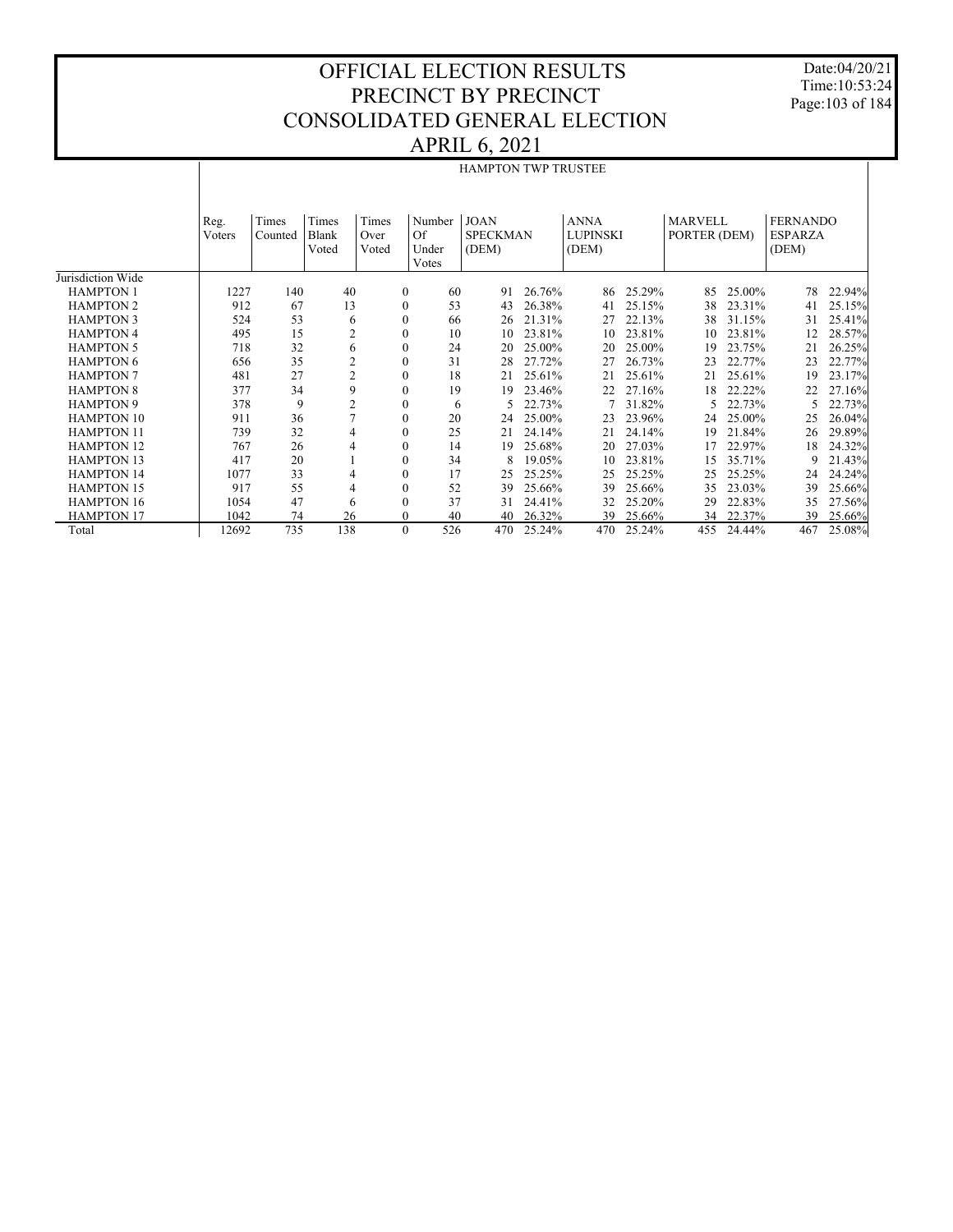Date:04/20/21 Time:10:53:24 Page:104 of 184

#### MOLINE TWP SUPERVISOR

|                   | Reg.   | Times   | Times | Times        | Number       | <b>DON</b>      |
|-------------------|--------|---------|-------|--------------|--------------|-----------------|
|                   | Voters | Counted | Blank | Over         | Of           | <b>JOHNSTON</b> |
|                   |        |         | Voted | Voted        | Under        | (DEM)           |
|                   |        |         |       |              | Votes        |                 |
| Jurisdiction Wide |        |         |       |              |              |                 |
| <b>MOLINE 1</b>   | 560    | 96      | 17    | $\mathbf{0}$ | $\Omega$     | 79 100.00%      |
| <b>MOLINE 2</b>   | 724    | 96      | 19    | $\mathbf{0}$ | $\mathbf{0}$ | 77 100.00%      |
| <b>MOLINE 3</b>   | 889    | 141     | 27    | $\mathbf{0}$ | $\Omega$     | 114 100.00%     |
| <b>MOLINE 4</b>   | 811    | 251     | 79    | $\mathbf{0}$ | $\Omega$     | 172 100.00%     |
| <b>MOLINE 5</b>   | 723    | 156     | 46    | $\mathbf{0}$ | $\mathbf{0}$ | 110 100.00%     |
| <b>MOLINE 6</b>   | 694    | 86      | 24    | $\mathbf{0}$ | $\mathbf{0}$ | 62 100.00%      |
| <b>MOLINE 7</b>   | 638    | 97      | 14    | $\mathbf{0}$ | $\Omega$     | 83 100.00%      |
| <b>MOLINE 8</b>   | 593    | 131     | 23    | $\mathbf{0}$ | $\Omega$     | 108 100.00%     |
| <b>MOLINE 9</b>   | 709    | 287     | 89    | $\mathbf{0}$ | $\Omega$     | 198 100.00%     |
| MOLINE 10         | 800    | 92      | 21    | $\mathbf{0}$ | $\Omega$     | 71 100.00%      |
| <b>MOLINE 11</b>  | 794    | 148     | 37    | $\mathbf{0}$ | $\mathbf{0}$ | 111 100.00%     |
| <b>MOLINE 12</b>  | 440    | 59      | 17    | $\mathbf{0}$ | $\mathbf{0}$ | 42 100.00%      |
| <b>MOLINE 13</b>  | 710    | 172     | 48    | $\mathbf{0}$ | $\mathbf{0}$ | 124 100.00%     |
| <b>MOLINE 14</b>  | 382    | 62      | 20    | $\mathbf{0}$ | $\mathbf{0}$ | 42 100.00%      |
| <b>MOLINE 15</b>  | 674    | 129     | 28    | $\mathbf{0}$ | $\theta$     | 101 100.00%     |
| <b>MOLINE 16</b>  | 762    | 178     | 39    | $\mathbf{0}$ | $\mathbf{0}$ | 139 100.00%     |
| <b>MOLINE 17</b>  | 620    | 131     | 29    | $\mathbf{0}$ | $\Omega$     | 102 100.00%     |
| <b>MOLINE 18</b>  | 734    | 171     | 44    | $\mathbf{0}$ | $\Omega$     | 127 100.00%     |
| <b>MOLINE 19</b>  | 422    | 65      | 15    | $\mathbf{0}$ | $\mathbf{0}$ | 50 100.00%      |
| <b>MOLINE 20</b>  | 668    | 221     | 58    | $\theta$     | $\theta$     | 163 100.00%     |
| Total             | 13347  | 2769    | 694   | $\mathbf{0}$ | $\mathbf{0}$ | 2075 100.00%    |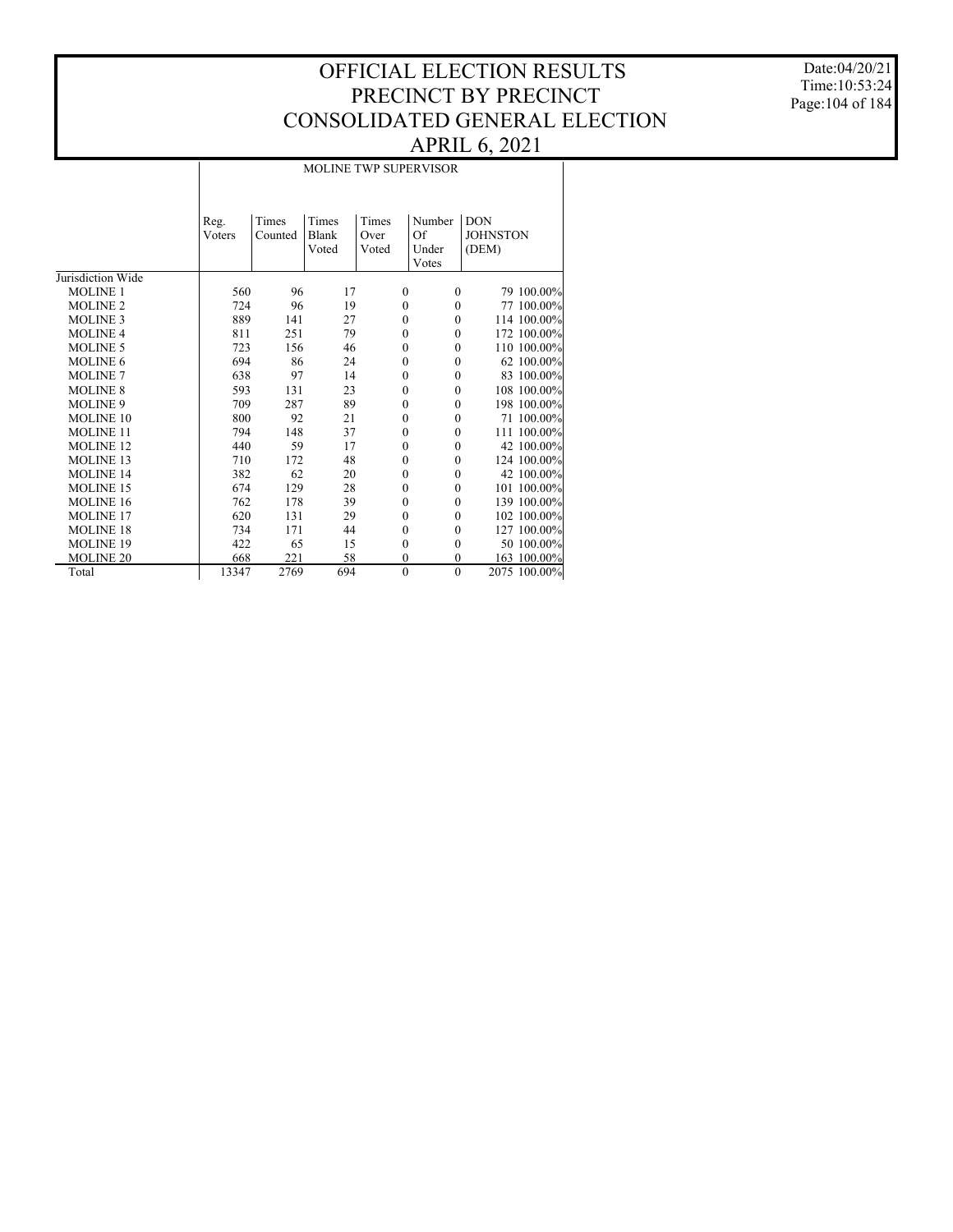Date:04/20/21 Time:10:53:24 Page:105 of 184

|                   |                |                  |                         | <b>MOLINE TWP CLERK</b> |                                |                                          |
|-------------------|----------------|------------------|-------------------------|-------------------------|--------------------------------|------------------------------------------|
|                   | Reg.<br>Voters | Times<br>Counted | Times<br>Blank<br>Voted | Times<br>Over<br>Voted  | Number<br>Of<br>Under<br>Votes | <b>BONNIE</b><br><b>JOHNSON</b><br>(DEM) |
| Jurisdiction Wide |                |                  |                         |                         |                                |                                          |
| <b>MOLINE 1</b>   | 560            | 96               | 21                      | $\mathbf{0}$            | $\Omega$                       | 75 100.00%                               |
| <b>MOLINE 2</b>   | 724            | 96               | 20                      | $\mathbf{0}$            | $\mathbf{0}$                   | 76 100.00%                               |
| <b>MOLINE 3</b>   | 889            | 141              | 30                      | $\mathbf{0}$            | $\mathbf{0}$                   | 111 100.00%                              |
| <b>MOLINE 4</b>   | 811            | 251              | 79                      | $\mathbf{0}$            | $\mathbf{0}$                   | 172 100.00%                              |
| <b>MOLINE 5</b>   | 723            | 156              | 51                      | $\mathbf{0}$            | $\theta$                       | 105 100.00%                              |
| <b>MOLINE 6</b>   | 694            | 86               | 29                      | $\mathbf{0}$            | $\mathbf{0}$                   | 57 100.00%                               |
| <b>MOLINE 7</b>   | 638            | 97               | 20                      | $\mathbf{0}$            | $\theta$                       | 77 100.00%                               |
| <b>MOLINE 8</b>   | 593            | 131              | 28                      | $\mathbf{0}$            | $\mathbf{0}$                   | 103 100.00%                              |
| <b>MOLINE 9</b>   | 709            | 287              | 95                      | $\mathbf{0}$            | $\mathbf{0}$                   | 192 100.00%                              |
| MOLINE 10         | 800            | 92               | 23                      | $\boldsymbol{0}$        | $\mathbf{0}$                   | 69 100.00%                               |
| <b>MOLINE 11</b>  | 794            | 148              | 38                      | $\mathbf{0}$            | $\theta$                       | 110 100.00%                              |
| <b>MOLINE 12</b>  | 440            | 59               | 16                      | $\mathbf{0}$            | $\mathbf{0}$                   | 43 100.00%                               |
| <b>MOLINE 13</b>  | 710            | 172              | 51                      | $\mathbf{0}$            | $\theta$                       | 121 100.00%                              |
| <b>MOLINE 14</b>  | 382            | 62               | 22                      | $\mathbf{0}$            | $\theta$                       | 40 100.00%                               |
| <b>MOLINE 15</b>  | 674            | 129              | 36                      | $\mathbf{0}$            | $\theta$                       | 93 100.00%                               |
| MOLINE 16         | 762            | 178              | 42                      | $\mathbf{0}$            | $\theta$                       | 136 100.00%                              |
| <b>MOLINE 17</b>  | 620            | 131              | 33                      | $\mathbf{0}$            | $\theta$                       | 98 100.00%                               |
| <b>MOLINE 18</b>  | 734            | 171              | 44                      | $\mathbf{0}$            | $\mathbf{0}$                   | 127 100.00%                              |
| <b>MOLINE 19</b>  | 422            | 65               | 17                      | $\mathbf{0}$            | $\theta$                       | 48 100.00%                               |
| <b>MOLINE 20</b>  | 668            | 221              | 65                      | $\mathbf{0}$            | $\theta$                       | 156 100.00%                              |
| Total             | 13347          | 2769             | 760                     | $\overline{0}$          | $\mathbf{0}$                   | 2009 100.00%                             |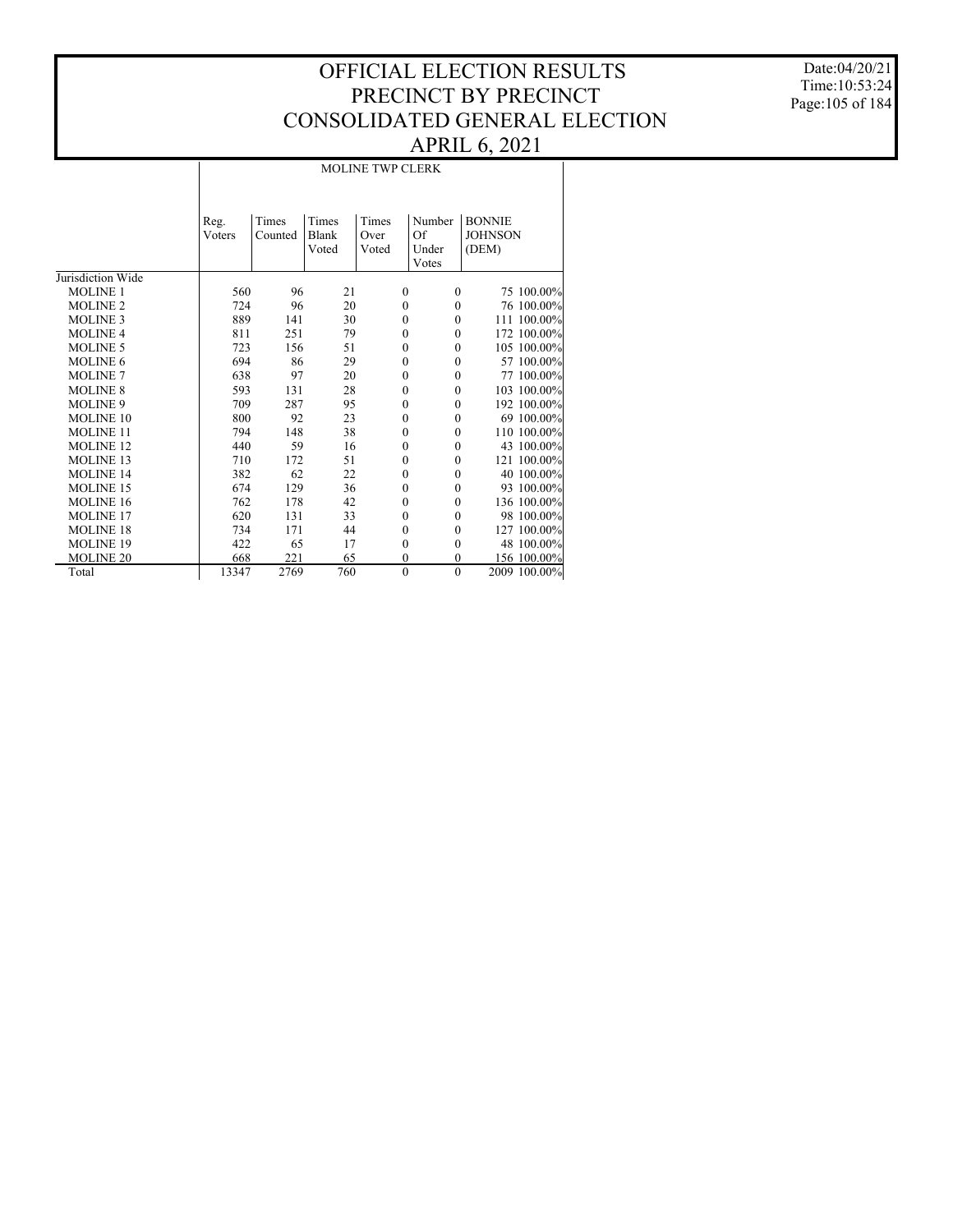Date:04/20/21 Time:10:53:24 Page:106 of 184

# MOLINE TWP ASSESSOR

|                   | Reg.<br>Voters | Times<br>Counted | Times<br>Blank<br>Voted | Times<br>Over<br>Voted | Number<br>Of<br>Under<br>Votes | <b>DEREK DEVERS</b><br>(DEM) |
|-------------------|----------------|------------------|-------------------------|------------------------|--------------------------------|------------------------------|
| Jurisdiction Wide |                |                  |                         |                        |                                |                              |
| <b>MOLINE 1</b>   | 560            | 96               | 21                      | $\mathbf{0}$           | $\mathbf{0}$                   | 75 100.00%                   |
| <b>MOLINE 2</b>   | 724            | 96               | 21                      | $\mathbf{0}$           | $\Omega$                       | 75 100.00%                   |
| <b>MOLINE 3</b>   | 889            | 141              | 29                      | $\mathbf{0}$           | $\Omega$                       | 112 100.00%                  |
| <b>MOLINE 4</b>   | 811            | 251              | 83                      | $\mathbf{0}$           | $\Omega$                       | 168 100.00%                  |
| <b>MOLINE 5</b>   | 723            | 156              | 53                      | $\mathbf{0}$           | $\Omega$                       | 103 100.00%                  |
| <b>MOLINE 6</b>   | 694            | 86               | 28                      | $\mathbf{0}$           | $\mathbf{0}$                   | 58 100.00%                   |
| <b>MOLINE 7</b>   | 638            | 97               | 21                      | $\boldsymbol{0}$       | $\mathbf{0}$                   | 76 100.00%                   |
| <b>MOLINE 8</b>   | 593            | 131              | 31                      | $\mathbf{0}$           | $\Omega$                       | 100 100.00%                  |
| <b>MOLINE 9</b>   | 709            | 287              | 105                     | $\mathbf{0}$           | $\Omega$                       | 182 100.00%                  |
| <b>MOLINE 10</b>  | 800            | 92               | 25                      | $\mathbf{0}$           | $\Omega$                       | 67 100.00%                   |
| <b>MOLINE 11</b>  | 794            | 148              | 41                      | $\mathbf{0}$           | $\mathbf{0}$                   | 107 100.00%                  |
| <b>MOLINE 12</b>  | 440            | 59               | 16                      | $\boldsymbol{0}$       | $\mathbf{0}$                   | 43 100.00%                   |
| <b>MOLINE 13</b>  | 710            | 172              | 54                      | $\mathbf{0}$           | $\Omega$                       | 118 100.00%                  |
| <b>MOLINE 14</b>  | 382            | 62               | 22                      | $\mathbf{0}$           | $\Omega$                       | 40 100.00%                   |
| <b>MOLINE 15</b>  | 674            | 129              | 36                      | $\mathbf{0}$           | $\Omega$                       | 93 100.00%                   |
| MOLINE 16         | 762            | 178              | 45                      | $\mathbf{0}$           | $\Omega$                       | 133 100.00%                  |
| <b>MOLINE 17</b>  | 620            | 131              | 33                      | $\mathbf{0}$           | $\mathbf{0}$                   | 98 100.00%                   |
| <b>MOLINE 18</b>  | 734            | 171              | 49                      | $\mathbf{0}$           | $\mathbf{0}$                   | 122 100.00%                  |
| <b>MOLINE 19</b>  | 422            | 65               | 20                      | $\mathbf{0}$           | $\theta$                       | 45 100.00%                   |
| <b>MOLINE 20</b>  | 668            | 221              | 65                      | $\mathbf{0}$           | 0                              | 156 100.00%                  |
| Total             | 13347          | 2769             | 798                     | $\mathbf{0}$           | $\mathbf{0}$                   | 1971 100.00%                 |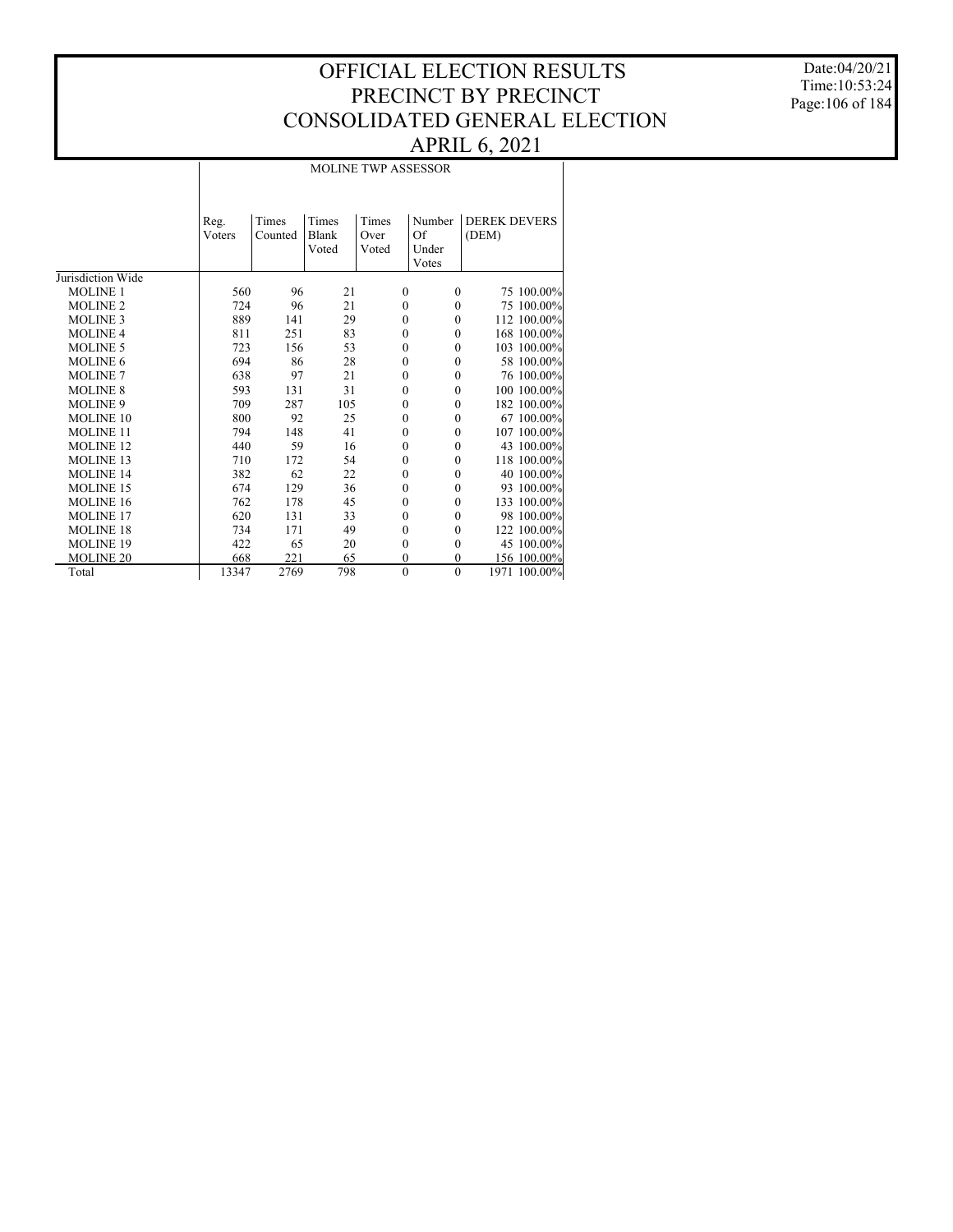Date:04/20/21 Time:10:53:25 Page:107 of 184

|                   |        |         |                |                  |                             | <b>MOLINE TWP TRUSTEE</b> |        |                    |        |                  |        |                         |        |
|-------------------|--------|---------|----------------|------------------|-----------------------------|---------------------------|--------|--------------------|--------|------------------|--------|-------------------------|--------|
|                   | Reg.   | Times   | Times          | Times            | Number                      | <b>STACI EARLY</b>        |        | <b>RAND WILSON</b> |        | <b>MARY BETH</b> |        | <b>HAYLEIGH</b>         |        |
|                   | Voters | Counted | Blank<br>Voted | Over<br>Voted    | <b>Of</b><br>Under<br>Votes | (DEM)                     |        | (DEM)              |        | LOOS (DEM)       |        | <b>COVELLA</b><br>(DEM) |        |
| Jurisdiction Wide |        |         |                |                  |                             |                           |        |                    |        |                  |        |                         |        |
| <b>MOLINE 1</b>   | 560    | 96      | 19             | $\boldsymbol{0}$ | 67                          | 63                        | 26.14% | 56                 | 23.24% | 59               | 24.48% | 63                      | 26.14% |
| <b>MOLINE 2</b>   | 724    | 96      | 20             | $\boldsymbol{0}$ | 85                          | 62                        | 28.31% | 58                 | 26.48% | 52               | 23.74% | 47                      | 21.46% |
| <b>MOLINE 3</b>   | 889    | 141     | 28             | $\boldsymbol{0}$ | 75                          | 99                        | 26.26% | 96                 | 25.46% | 90               | 23.87% | 92                      | 24.40% |
| <b>MOLINE 4</b>   | 811    | 251     | 73             | $\boldsymbol{0}$ | 136                         | 159                       | 27.60% | 141                | 24.48% | 143              | 24.83% | 133                     | 23.09% |
| <b>MOLINE 5</b>   | 723    | 156     | 51             | $\boldsymbol{0}$ | 90                          | 87                        | 26.36% | 81                 | 24.55% | 86               | 26.06% | 76                      | 23.03% |
| <b>MOLINE 6</b>   | 694    | 86      | 22             | $\boldsymbol{0}$ | 94                          | 48                        | 29.63% | 33                 | 20.37% | 41               | 25.31% | 40                      | 24.69% |
| <b>MOLINE 7</b>   | 638    | 97      | 21             | $\boldsymbol{0}$ | 67                          | 65                        | 27.43% | 54                 | 22.78% | 59               | 24.89% | 59                      | 24.89% |
| <b>MOLINE 8</b>   | 593    | 131     | 21             | $\boldsymbol{0}$ | 109                         | 90                        | 27.19% | 77                 | 23.26% | 82               | 24.77% | 82                      | 24.77% |
| <b>MOLINE 9</b>   | 709    | 287     | 88             | $\mathbf{0}$     | 217                         | 156                       | 26.94% | 141                | 24.35% | 142              | 24.53% | 140                     | 24.18% |
| MOLINE 10         | 800    | 92      | 21             | $\boldsymbol{0}$ | 68                          | 60                        | 27.78% | 52                 | 24.07% | 53               | 24.54% | 51                      | 23.61% |
| <b>MOLINE 11</b>  | 794    | 148     | 37             | $\boldsymbol{0}$ | 101                         | 88                        | 25.66% | 90                 | 26.24% | 85               | 24.78% | 80                      | 23.32% |
| <b>MOLINE 12</b>  | 440    | 59      | 15             | $\boldsymbol{0}$ | 34                          | 37                        | 26.06% | 33                 | 23.24% | 38               | 26.76% | 34                      | 23.94% |
| <b>MOLINE 13</b>  | 710    | 172     | 56             | $\boldsymbol{0}$ | 99                          | 101                       | 27.67% | 88                 | 24.11% | 90               | 24.66% | 86                      | 23.56% |
| <b>MOLINE 14</b>  | 382    | 62      | 21             | $\boldsymbol{0}$ | 34                          | 35                        | 26.92% | 33                 | 25.38% | 31               | 23.85% | 31                      | 23.85% |
| <b>MOLINE 15</b>  | 674    | 129     | 29             | $\boldsymbol{0}$ | 121                         | 78                        | 27.96% | 71                 | 25.45% | 65               | 23.30% | 65                      | 23.30% |
| <b>MOLINE 16</b>  | 762    | 178     | 39             | $\boldsymbol{0}$ | 149                         | 110                       | 27.03% | 102                | 25.06% | 100              | 24.57% | 95                      | 23.34% |
| <b>MOLINE 17</b>  | 620    | 131     | 33             | $\boldsymbol{0}$ | 91                          | 82                        | 27.24% | 75                 | 24.92% | 71               | 23.59% | 73                      | 24.25% |
| <b>MOLINE 18</b>  | 734    | 171     | 39             | $\boldsymbol{0}$ | 120                         | 104                       | 25.49% | 101                | 24.75% | 100              | 24.51% | 103                     | 25.25% |
| <b>MOLINE 19</b>  | 422    | 65      | 14             | $\mathbf{0}$     | 53                          | 39                        | 25.83% | 38                 | 25.17% | 39               | 25.83% | 35                      | 23.18% |
| <b>MOLINE 20</b>  | 668    | 221     | 57             | $\boldsymbol{0}$ | 151                         | 141                       | 27.92% | 118                | 23.37% | 123              | 24.36% | 123                     | 24.36% |
| Total             | 13347  | 2769    | 704            | $\mathbf{0}$     | 1961                        | 1704                      | 27.05% | 1538               | 24.42% | 1549             | 24.59% | 1508                    | 23.94% |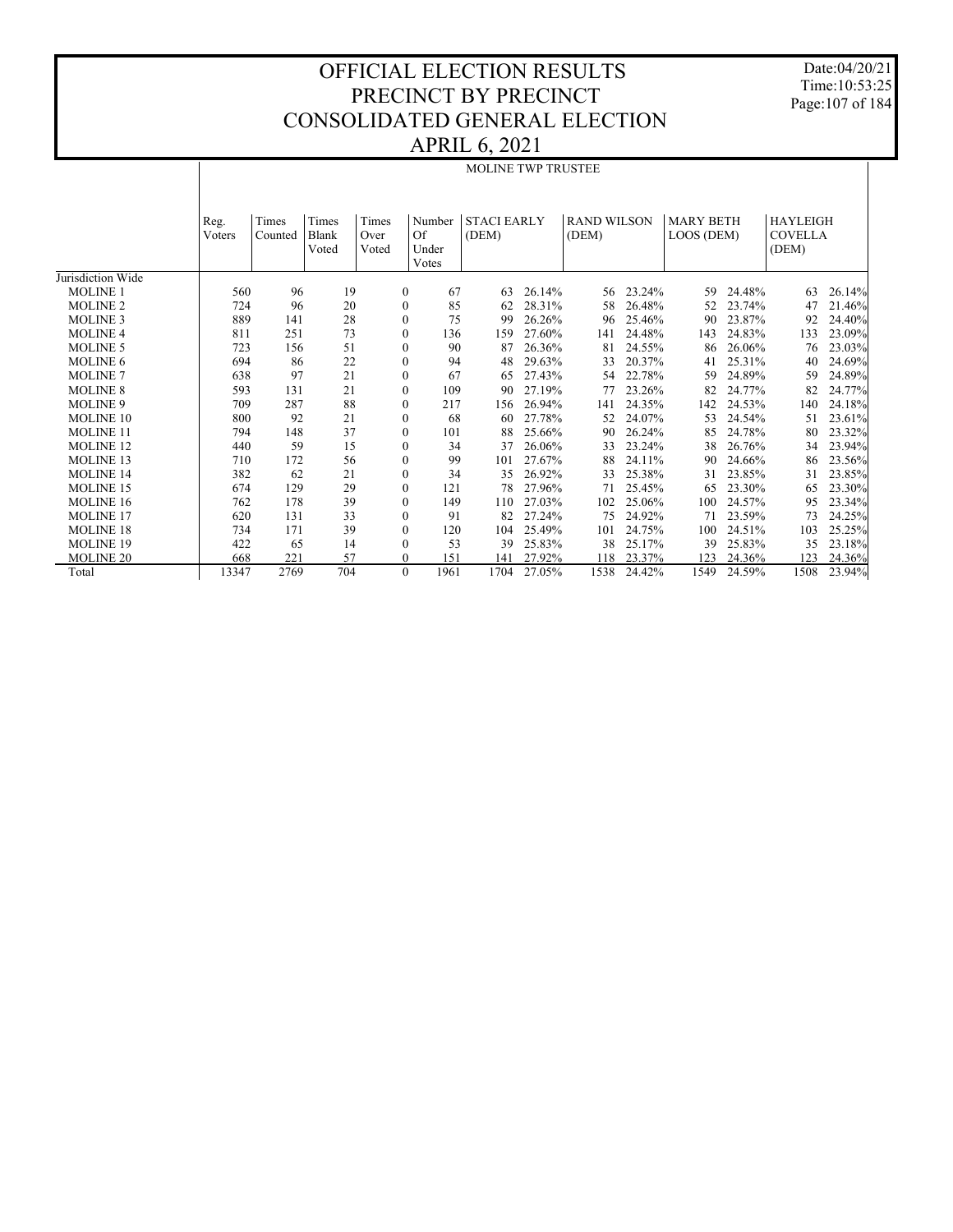Date:04/20/21 Time:10:53:25 Page:108 of 184

|                   | PORT BYRON TWP SUPERVISOR                                                                                                                                      |     |       |       |          |          |       |           |       |        |  |  |  |
|-------------------|----------------------------------------------------------------------------------------------------------------------------------------------------------------|-----|-------|-------|----------|----------|-------|-----------|-------|--------|--|--|--|
|                   |                                                                                                                                                                |     |       |       |          |          |       |           |       |        |  |  |  |
|                   | Times<br><b>SHIRLEY</b><br>Times<br>Number<br><b>JAMES</b><br>Times<br>Reg.<br><b>HOLLISTER</b><br><b>MCDANIEL</b><br>Blank<br>Of<br>Voters<br>Counted<br>Over |     |       |       |          |          |       |           |       |        |  |  |  |
|                   |                                                                                                                                                                |     | Voted | Voted | Under    |          | (DEM) |           | (REP) |        |  |  |  |
|                   |                                                                                                                                                                |     |       |       | Votes    |          |       |           |       |        |  |  |  |
| Jurisdiction Wide |                                                                                                                                                                |     |       |       |          |          |       |           |       |        |  |  |  |
| PORT BYRON        | 1031                                                                                                                                                           | 221 |       |       | $\Omega$ | $\Omega$ |       | 76 35.19% | 140   | 64.81% |  |  |  |
| Total             | 1031                                                                                                                                                           | 221 |       |       | 0        | $\theta$ |       | 76 35.19% | 140   | 64.81% |  |  |  |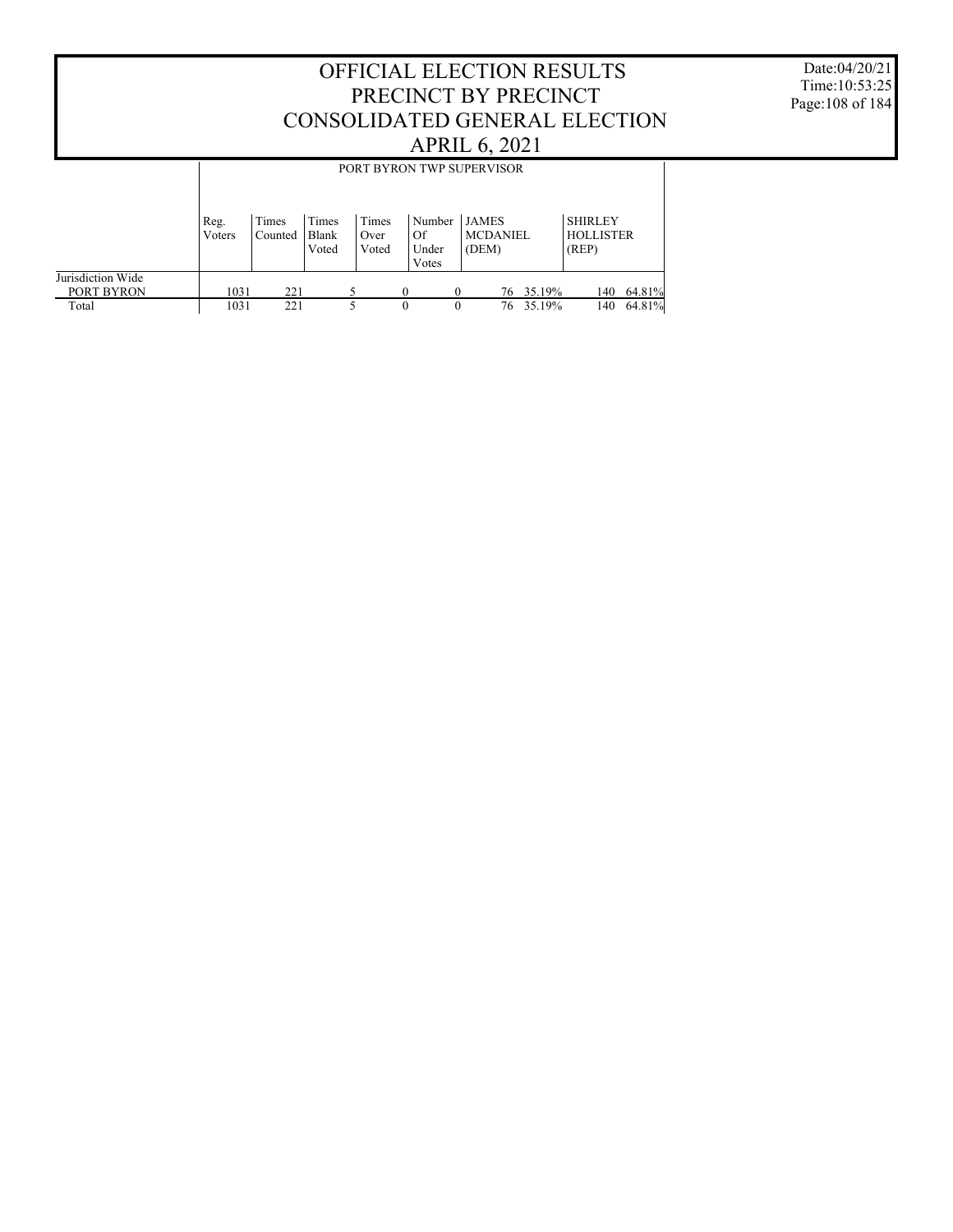#### Date:04/20/21 Time:10:53:25 Page:109 of 184

#### OFFICIAL ELECTION RESULTS PRECINCT BY PRECINCT CONSOLIDATED GENERAL ELECTION APRIL 6, 2021

|                                 |                |                  |                         |                        | PORT BYRON TWP CLERK           |                             |
|---------------------------------|----------------|------------------|-------------------------|------------------------|--------------------------------|-----------------------------|
|                                 | Reg.<br>Voters | Times<br>Counted | Times<br>Blank<br>Voted | Times<br>Over<br>Voted | Number<br>Of<br>Under<br>Votes | <b>JODE WALKER</b><br>(DEM) |
| Jurisdiction Wide<br>PORT BYRON | 1031           | 221              | 64                      |                        |                                | 157 100.00%                 |
| Total                           | 1031           | 221              | 64                      |                        | $\theta$                       | 100.00%<br>0<br>157         |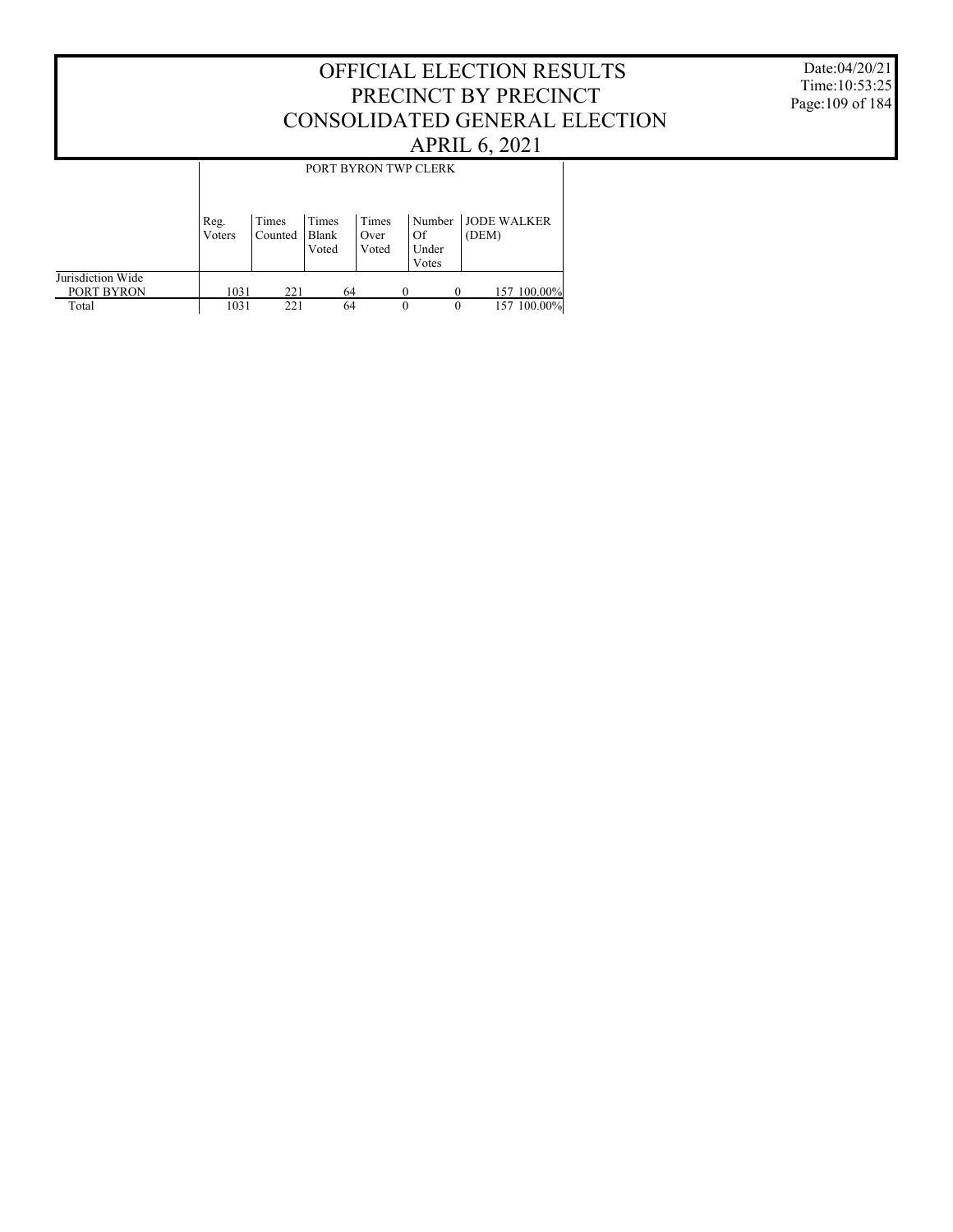Date:04/20/21 Time:10:53:25 Page:110 of 184

|                   |                |                  |                |               |                 | PORT BYRON TWP TRUSTEE          |        |                                       |        |
|-------------------|----------------|------------------|----------------|---------------|-----------------|---------------------------------|--------|---------------------------------------|--------|
|                   |                |                  |                |               |                 |                                 |        |                                       |        |
|                   | Reg.<br>Voters | Times<br>Counted | Times<br>Blank | Times<br>Over | Number<br>Of    | <b>WILLIAM</b><br>GILBERT (DEM) |        | <b>PATRICIA</b><br><b>TYLER (REP)</b> |        |
|                   |                |                  | Voted          | Voted         | Under           |                                 |        |                                       |        |
|                   |                |                  |                |               | Votes           |                                 |        |                                       |        |
| Jurisdiction Wide |                |                  |                |               |                 |                                 |        |                                       |        |
| PORT BYRON        | 1031           | 221              | 11             |               | 554             | 128                             | 44.76% | 136                                   | 47.55% |
| Total             | 1031           | 221              | 11             |               | 554<br>$\theta$ | 128                             | 44.76% | 136                                   | 47.55% |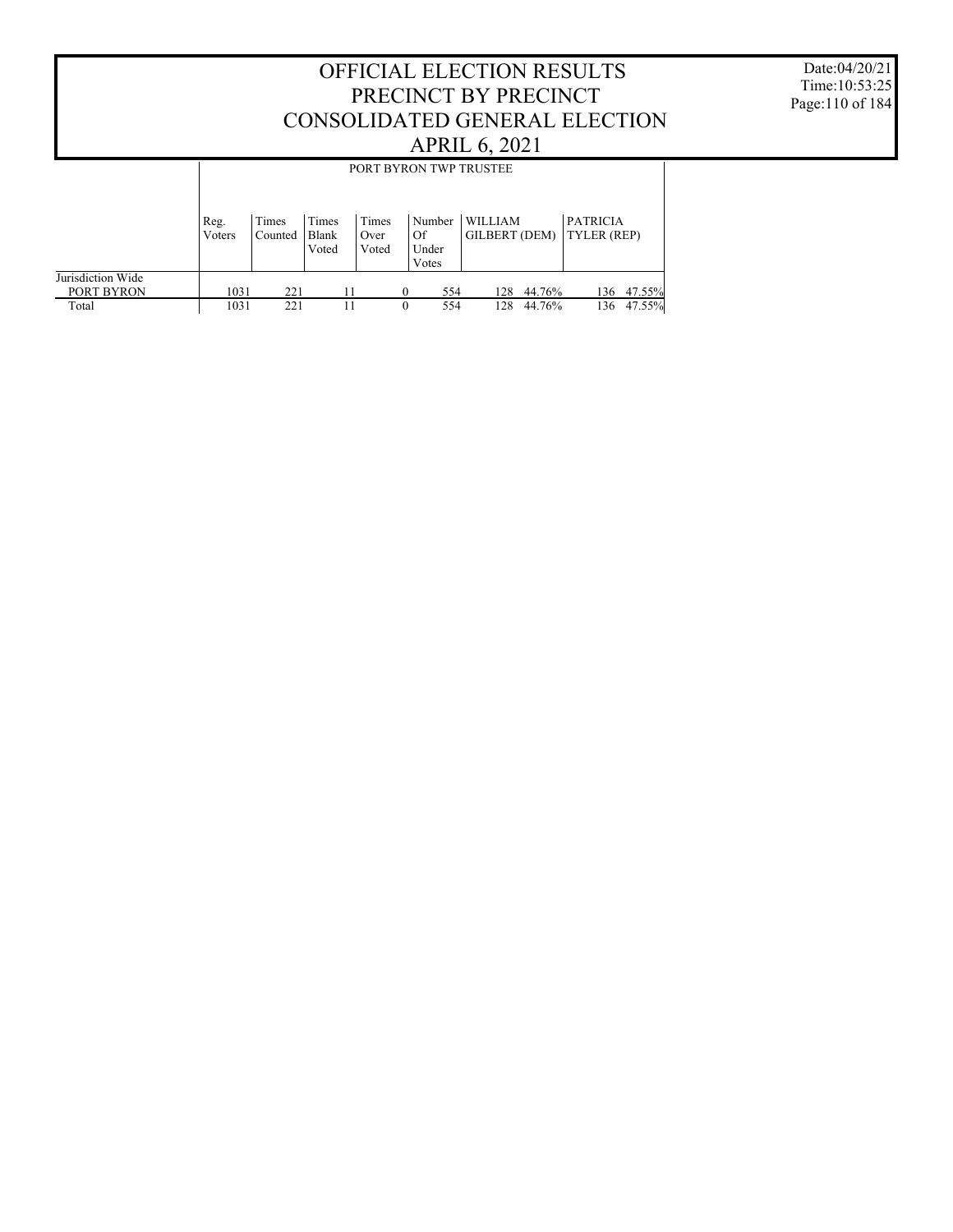Date:04/20/21 Time:10:53:25 Page:111 of 184

|                       |                   |       |              |          |                   | ROCK ISLAND TWP SUPERVISOR |             |                    |        |
|-----------------------|-------------------|-------|--------------|----------|-------------------|----------------------------|-------------|--------------------|--------|
|                       |                   |       |              |          |                   |                            |             |                    |        |
|                       | Reg.              | Times | Times        | Times    | Number            | <b>JOHN</b>                |             | <b>BARBARA ANN</b> |        |
|                       | Voters<br>Counted | Blank | Over         | Of       | <b>BRANDMEYER</b> |                            | TERRY (INC) |                    |        |
|                       |                   |       | Voted        | Voted    | Under             | JR. (DEM)                  |             |                    |        |
| Jurisdiction Wide     |                   |       |              |          | Votes             |                            |             |                    |        |
| <b>ROCK ISLAND 1</b>  |                   |       |              | $\Omega$ | $\mathbf{0}$      | 39                         |             |                    | 35.00% |
| <b>ROCK ISLAND 2</b>  | 511               | 63    | 3            |          | $\Omega$          |                            | 65.00%      | 21                 |        |
|                       | 233               | 33    | 5            | 0        |                   | 18                         | 64.29%      | 10                 | 35.71% |
| <b>ROCK ISLAND 3</b>  | 539               | 76    | 2            | 0        | $\Omega$          | 39                         | 52.70%      | 35                 | 47.30% |
| <b>ROCK ISLAND 4</b>  | 252               | 34    | $\mathbf{0}$ | 0        | $\Omega$          | 23                         | 67.65%      | 11                 | 32.35% |
| <b>ROCK ISLAND 5</b>  | 669               | 129   | 9            | 0        | $\Omega$          | 68                         | 56.67%      | 52                 | 43.33% |
| <b>ROCK ISLAND 6</b>  | 724               | 138   | 6            | 0        | $\Omega$          | 97                         | 73.48%      | 35                 | 26.52% |
| <b>ROCK ISLAND 7</b>  | 510               | 92    | 3            | 0        | $\Omega$          | 48                         | 53.93%      | 41                 | 46.07% |
| <b>ROCK ISLAND 8</b>  | 381               | 105   | 9            | 0        | $\Omega$          | 53                         | 55.21%      | 43                 | 44.79% |
| <b>ROCK ISLAND 9</b>  | 731               | 92    | 4            | 0        | $\mathbf{0}$      | 68                         | 77.27%      | 20                 | 22.73% |
| ROCK ISLAND 10        | 898               | 244   | 16           | 0        | $\Omega$          | 161                        | 70.61%      | 67                 | 29.39% |
| ROCK ISLAND 11        | 261               | 60    | 2            | 0        | $\Omega$          | 41                         | 70.69%      | 17                 | 29.31% |
| <b>ROCK ISLAND 12</b> | 467               | 57    | 3            | 0        | $\Omega$          | 37                         | 68.52%      | 17                 | 31.48% |
| <b>ROCK ISLAND 13</b> | 379               | 75    | 4            | 0        | $\Omega$          | 52                         | 73.24%      | 19                 | 26.76% |
| <b>ROCK ISLAND 14</b> | 544               | 79    | 5            | 0        | $\Omega$          | 50                         | 67.57%      | 24                 | 32.43% |
| <b>ROCK ISLAND 15</b> | 789               | 139   | 5            | 0        | $\mathbf{0}$      | 99                         | 73.88%      | 35                 | 26.12% |
| Total                 | 7888              | 1416  | 76           | $\theta$ | $\Omega$          | 893                        | 66.64%      | 447                | 33.36% |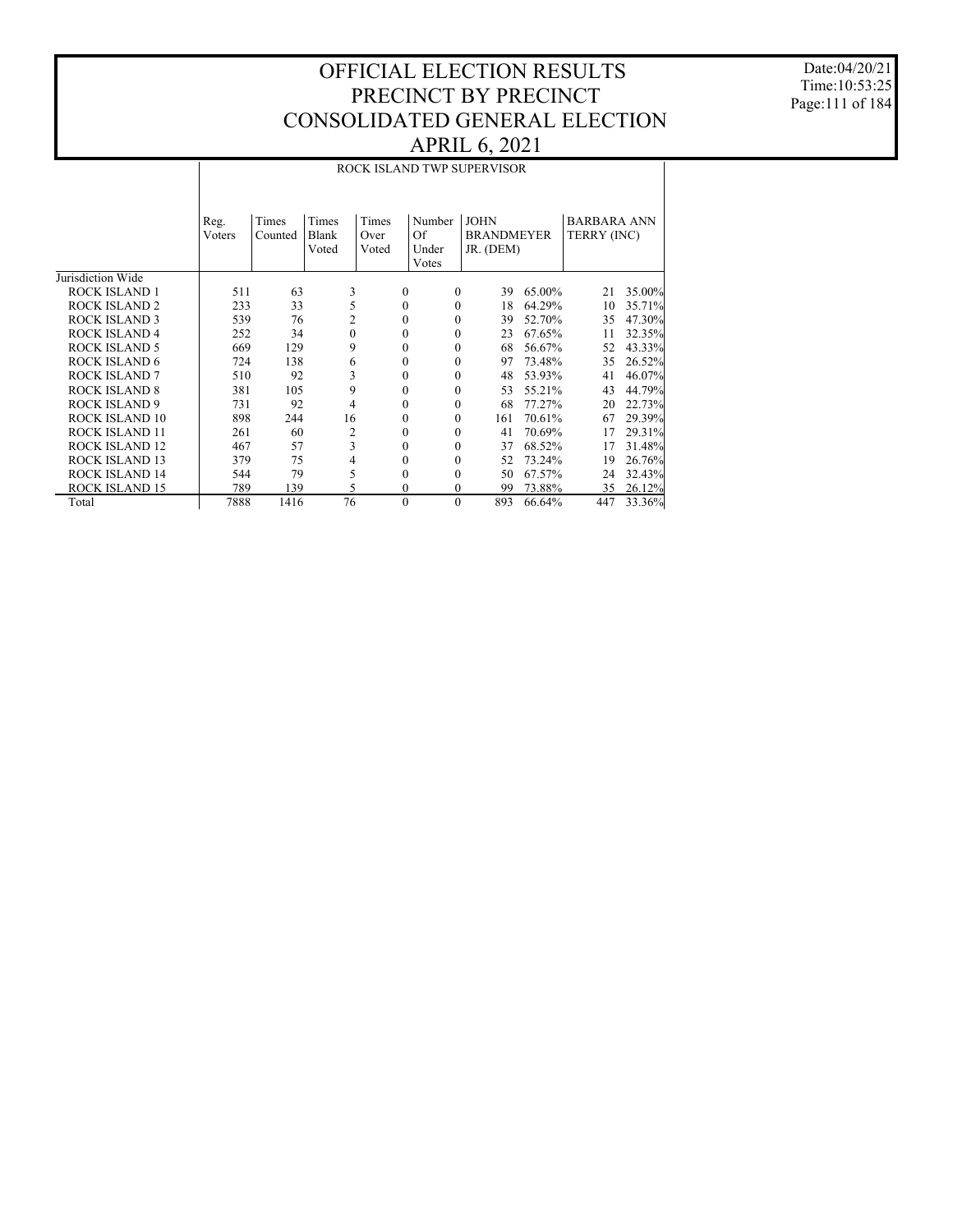Date:04/20/21 Time:10:53:25 Page:112 of 184

#### ROCK ISLAND TWP CLERK

|                       | Reg.<br>Voters | Times<br>Counted | Times<br>Blank<br>Voted | Times<br>Over<br>Voted | Number<br>Of<br>Under<br>Votes | <b>HEATHER J.</b><br><b>GRAY (DEM)</b> |
|-----------------------|----------------|------------------|-------------------------|------------------------|--------------------------------|----------------------------------------|
| Jurisdiction Wide     |                |                  |                         |                        |                                |                                        |
| ROCK ISLAND 1         | 511            | 63               | 7                       | $\Omega$               | $\theta$                       | 56 100.00%                             |
| <b>ROCK ISLAND 2</b>  | 233            | 33               | 6                       | $\mathbf{0}$           | $\mathbf{0}$                   | 27 100,00%                             |
| <b>ROCK ISLAND 3</b>  | 539            | 76               | 7                       | $\mathbf{0}$           | 0                              | 69 100.00%                             |
| <b>ROCK ISLAND 4</b>  | 252            | 34               | 3                       | $\Omega$               | $\Omega$                       | 31 100,00%                             |
| <b>ROCK ISLAND 5</b>  | 669            | 129              | 20                      | $\mathbf{0}$           | $\mathbf{0}$                   | 109 100,00%                            |
| <b>ROCK ISLAND 6</b>  | 724            | 138              | 16                      | $\mathbf{0}$           | $\Omega$                       | 122 100.00%                            |
| <b>ROCK ISLAND 7</b>  | 510            | 92               | 11                      | $\Omega$               | $\Omega$                       | 81 100.00%                             |
| <b>ROCK ISLAND 8</b>  | 381            | 105              | 25                      | $\mathbf{0}$           | $\mathbf{0}$                   | 80 100,00%                             |
| <b>ROCK ISLAND 9</b>  | 731            | 92               | 12                      | $\mathbf{0}$           | $\theta$                       | 80 100,00%                             |
| ROCK ISLAND 10        | 898            | 244              | 41                      | $\mathbf{0}$           | $\Omega$                       | 203 100.00%                            |
| <b>ROCK ISLAND 11</b> | 261            | 60               | 6                       | $\mathbf{0}$           | 0                              | 54 100,00%                             |
| <b>ROCK ISLAND 12</b> | 467            | 57               | 8                       | $\Omega$               | $\theta$                       | 49 100.00%                             |
| <b>ROCK ISLAND 13</b> | 379            | 75               | 15                      | $\mathbf{0}$           | $\Omega$                       | 60 100.00%                             |
| <b>ROCK ISLAND 14</b> | 544            | 79               | 14                      | $\mathbf{0}$           | 0                              | 100.00%<br>65                          |
| <b>ROCK ISLAND 15</b> | 789            | 139              | 21                      | $\mathbf{0}$           | $\Omega$                       | 118 100.00%                            |
| Total                 | 7888           | 1416             | 212                     | $\mathbf{0}$           | $\mathbf{0}$                   | 1204 100.00%                           |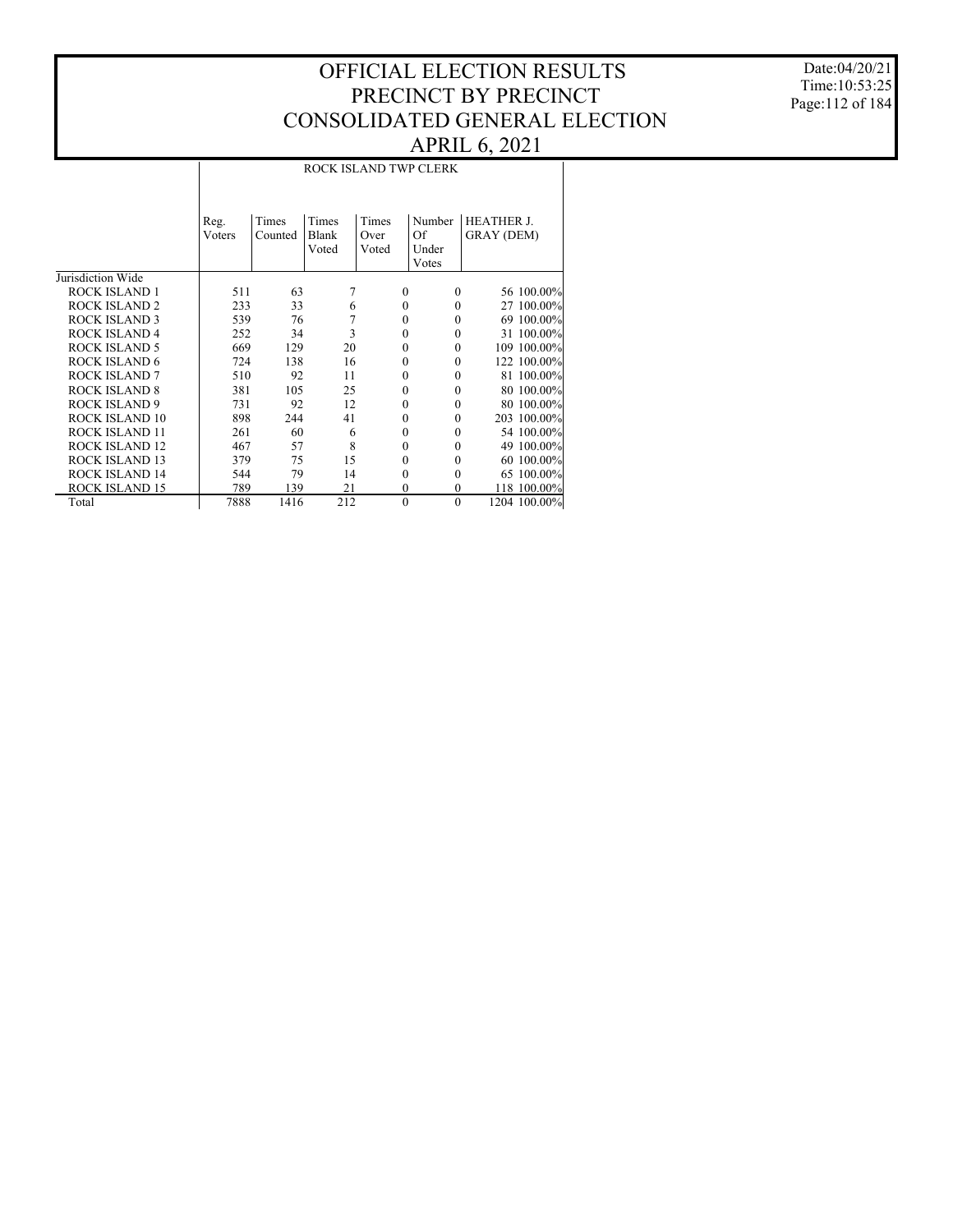Date:04/20/21 Time:10:53:25 Page:113 of 184

|                       |        |         |       |              | ROCK ISLAND TWP ASSESSOR |                  |              |
|-----------------------|--------|---------|-------|--------------|--------------------------|------------------|--------------|
|                       |        |         |       |              |                          |                  |              |
|                       | Reg.   | Times   | Times | Times        | Number                   | <b>CHRISTINA</b> |              |
|                       | Voters | Counted | Blank | Over         | Of                       | WILSON (DEM)     |              |
|                       |        |         | Voted | Voted        | Under                    |                  |              |
| Jurisdiction Wide     |        |         |       |              | Votes                    |                  |              |
| <b>ROCK ISLAND 1</b>  | 511    | 63      | 6     | $\theta$     | $\Omega$                 |                  | 57 100.00%   |
| <b>ROCK ISLAND 2</b>  | 233    | 33      | 6     | $\theta$     | 0                        |                  | 27 100.00%   |
| <b>ROCK ISLAND 3</b>  | 539    | 76      | 5     | $\theta$     | 0                        |                  | 71 100.00%   |
| <b>ROCK ISLAND 4</b>  | 252    | 34      | 4     | $\theta$     | $\Omega$                 |                  | 30 100.00%   |
| <b>ROCK ISLAND 5</b>  | 669    | 129     | 21    | $\theta$     | $\Omega$                 |                  | 108 100.00%  |
| <b>ROCK ISLAND 6</b>  | 724    | 138     | 22    | $\theta$     | $\Omega$                 |                  | 116 100.00%  |
| <b>ROCK ISLAND 7</b>  | 510    | 92      | 13    | $\theta$     | $\theta$                 |                  | 79 100.00%   |
| <b>ROCK ISLAND 8</b>  | 381    | 105     | 23    | $\theta$     | $\theta$                 |                  | 82 100.00%   |
| <b>ROCK ISLAND 9</b>  | 731    | 92      | 13    | $\theta$     | $\theta$                 |                  | 79 100.00%   |
| ROCK ISLAND 10        | 898    | 244     | 41    | $\theta$     | $\theta$                 |                  | 203 100.00%  |
| <b>ROCK ISLAND 11</b> | 261    | 60      | 7     | $\theta$     | $\Omega$                 |                  | 53 100.00%   |
| <b>ROCK ISLAND 12</b> | 467    | 57      | 11    | $\theta$     | $\theta$                 |                  | 46 100.00%   |
| <b>ROCK ISLAND 13</b> | 379    | 75      | 18    | $\theta$     | 0                        |                  | 57 100.00%   |
| <b>ROCK ISLAND 14</b> | 544    | 79      | 14    | $\theta$     | $\theta$                 |                  | 65 100.00%   |
| <b>ROCK ISLAND 15</b> | 789    | 139     | 22    | $\mathbf{0}$ | $\Omega$                 |                  | 117 100.00%  |
| Total                 | 7888   | 1416    | 226   | $\theta$     | $\theta$                 |                  | 1190 100.00% |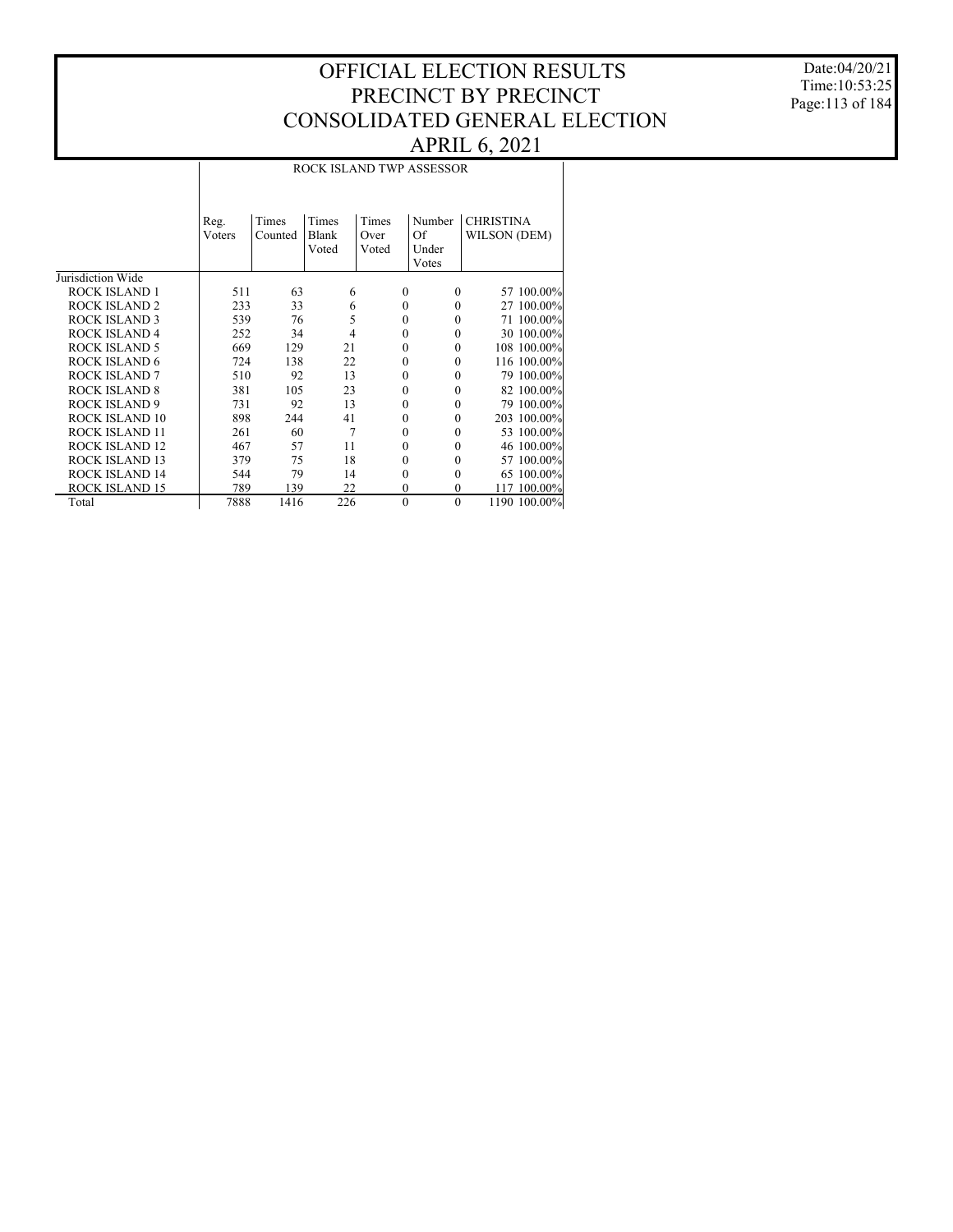Date:04/20/21 Time:10:53:25 Page:114 of 184

## OFFICIAL ELECTION RESULTS PRECINCT BY PRECINCT CONSOLIDATED GENERAL ELECTION APRIL 6, 2021

|                       |                |                  |                         |                        |                                |                       |        | ROCK ISLAND TWP TRUSTEE    |        |                            |        |                          |        |
|-----------------------|----------------|------------------|-------------------------|------------------------|--------------------------------|-----------------------|--------|----------------------------|--------|----------------------------|--------|--------------------------|--------|
|                       |                |                  |                         |                        |                                |                       |        |                            |        |                            |        |                          |        |
|                       | Reg.<br>Voters | Times<br>Counted | Times<br>Blank<br>Voted | Times<br>Over<br>Voted | Number<br>Of<br>Under<br>Votes | RITA A. KIRK<br>(DEM) |        | <b>TIA PARKER</b><br>(DEM) |        | VINCENT G.<br>THOMAS (DEM) |        | <b>JEFF LAM</b><br>(DEM) |        |
| Jurisdiction Wide     |                |                  |                         |                        |                                |                       |        |                            |        |                            |        |                          |        |
| <b>ROCK ISLAND 1</b>  | 511            | 63               | 3                       | $\mathbf{0}$           | 97                             | 36                    | 25.17% | 36                         | 25.17% | 31                         | 21.68% | 40                       | 27.97% |
| <b>ROCK ISLAND 2</b>  | 233            | 33               |                         | $\mathbf{0}$           | 63                             | 14                    | 21.54% | 17                         | 26.15% | 17                         | 26.15% | 17                       | 26.15% |
| <b>ROCK ISLAND 3</b>  | 539            | 76               | 3                       | $\mathbf{0}$           | 116                            | 37                    | 21.02% | 45                         | 25.57% | 48                         | 27.27% | 46                       | 26.14% |
| <b>ROCK ISLAND 4</b>  | 252            | 34               | $\overline{c}$          | $\mathbf{0}$           | 41                             | 24                    | 27.59% | 22                         | 25.29% | 20                         | 22.99% | 21                       | 24.14% |
| <b>ROCK ISLAND 5</b>  | 669            | 129              | 13                      | $\mathbf{0}$           | 216                            | 58                    | 23.39% | 67                         | 27.02% | 51                         | 20.56% | 72                       | 29.03% |
| <b>ROCK ISLAND 6</b>  | 724            | 138              | 14                      | $\mathbf{0}$           | 166                            | 84                    | 25.45% | 94                         | 28.48% | 76                         | 23.03% | 76                       | 23.03% |
| <b>ROCK ISLAND 7</b>  | 510            | 92               | 14                      | $\mathbf{0}$           | 81                             | 54                    | 23.38% | 58                         | 25.11% | 58                         | 25.11% | 61                       | 26.41% |
| <b>ROCK ISLAND 8</b>  | 381            | 105              | 14                      | $\mathbf{0}$           | 118                            | 56                    | 22.76% | 59                         | 23.98% | 70                         | 28.46% | 61                       | 24.80% |
| <b>ROCK ISLAND 9</b>  | 731            | 92               | 11                      | $\mathbf{0}$           | 98                             | 60                    | 26.55% | 63                         | 27.88% | 52                         | 23.01% | 51                       | 22.57% |
| ROCK ISLAND 10        | 898            | 244              | 45                      | $\mathbf{0}$           | 207                            | 162                   | 27.50% | 153                        | 25.98% | 134                        | 22.75% | 140                      | 23.77% |
| <b>ROCK ISLAND 11</b> | 261            | 60               |                         | $\mathbf{0}$           | 65                             | 42                    | 28.57% | 39                         | 26.53% | 35                         | 23.81% | 31                       | 21.09% |
| <b>ROCK ISLAND 12</b> | 467            | 57               | 8                       | $\mathbf{0}$           | 45                             | 39                    | 25.83% | 37                         | 24.50% | 39                         | 25.83% | 36                       | 23.84% |
| <b>ROCK ISLAND 13</b> | 379            | 75               | 12                      | $\mathbf{0}$           | 77                             | 43                    | 24.57% | 45                         | 25.71% | 43                         | 24.57% | 44                       | 25.14% |
| <b>ROCK ISLAND 14</b> | 544            | 79               | 13                      | $\mathbf{0}$           | 69                             | 56                    | 28.72% | 50                         | 25.64% | 48                         | 24.62% | 41                       | 21.03% |
| <b>ROCK ISLAND 15</b> | 789            | 139              | 16                      | $\mathbf{0}$           | 126                            | 96                    | 26.23% | 95                         | 25.96% | 81                         | 22.13% | 94                       | 25.68% |
| Total                 | 7888           | 1416             | 176                     | $\Omega$               | 1585                           | 861                   | 25.51% | 880                        | 26.07% | 803                        | 23.79% | 831                      | 24.62% |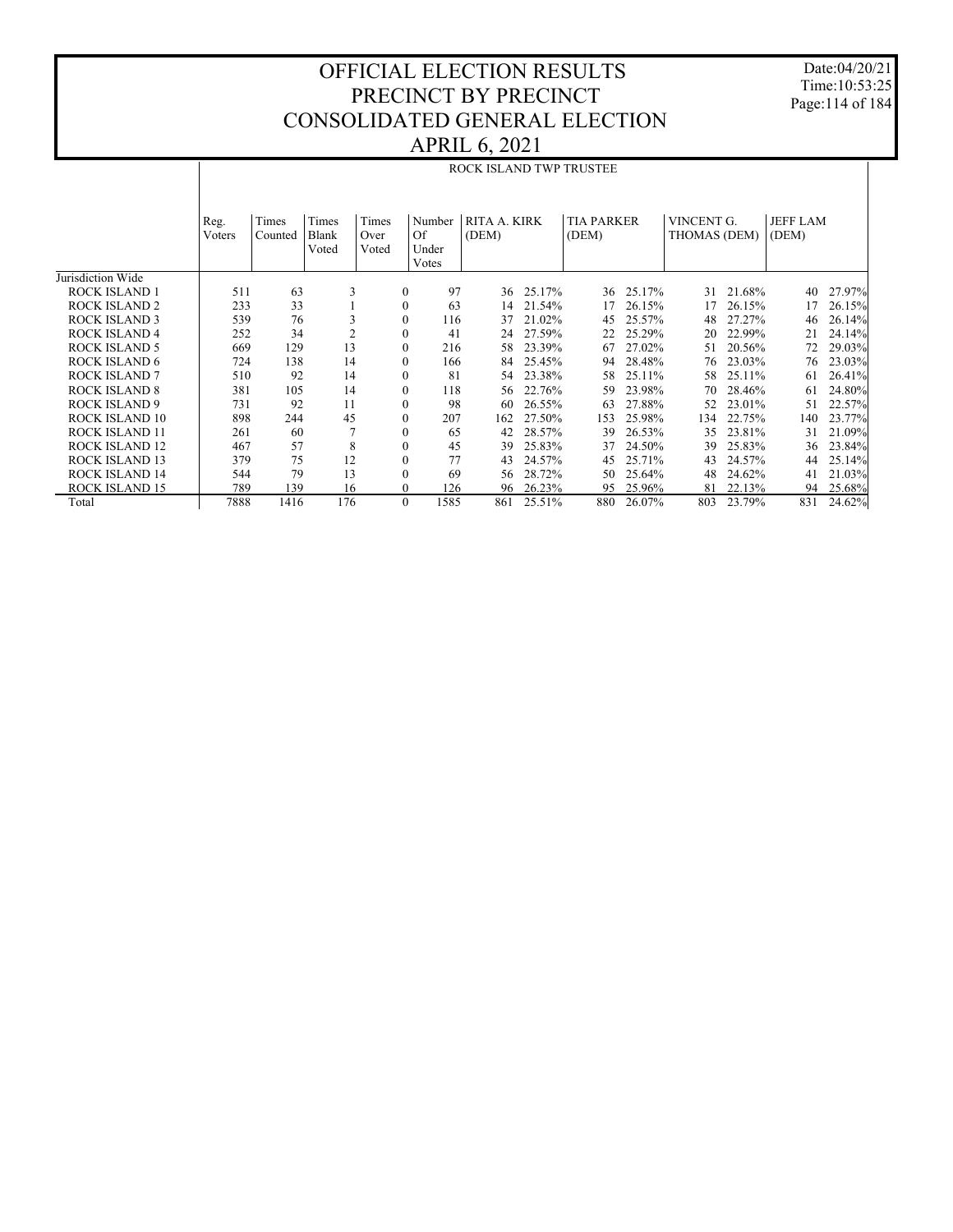#### Date:04/20/21 Time:10:53:25 Page:115 of 184

## OFFICIAL ELECTION RESULTS PRECINCT BY PRECINCT CONSOLIDATED GENERAL ELECTION APRIL 6, 2021

|                                   |                | <b>RURAL TWP SUPERVISOR</b> |                         |                        |                                |                                          |  |  |  |  |
|-----------------------------------|----------------|-----------------------------|-------------------------|------------------------|--------------------------------|------------------------------------------|--|--|--|--|
|                                   | Reg.<br>Voters | Times<br>Counted            | Times<br>Blank<br>Voted | Times<br>Over<br>Voted | Number<br>Of<br>Under<br>Votes | <b>JAMES</b><br><b>JOHANSEN</b><br>(REP) |  |  |  |  |
| Jurisdiction Wide<br><b>RURAL</b> | 758            | 123                         | 44                      |                        | $\Omega$<br>$\theta$           | 79 100.00%                               |  |  |  |  |
| Total                             | 758            | 123                         | 44                      |                        | $\theta$<br>$\theta$           | 79 100,00%                               |  |  |  |  |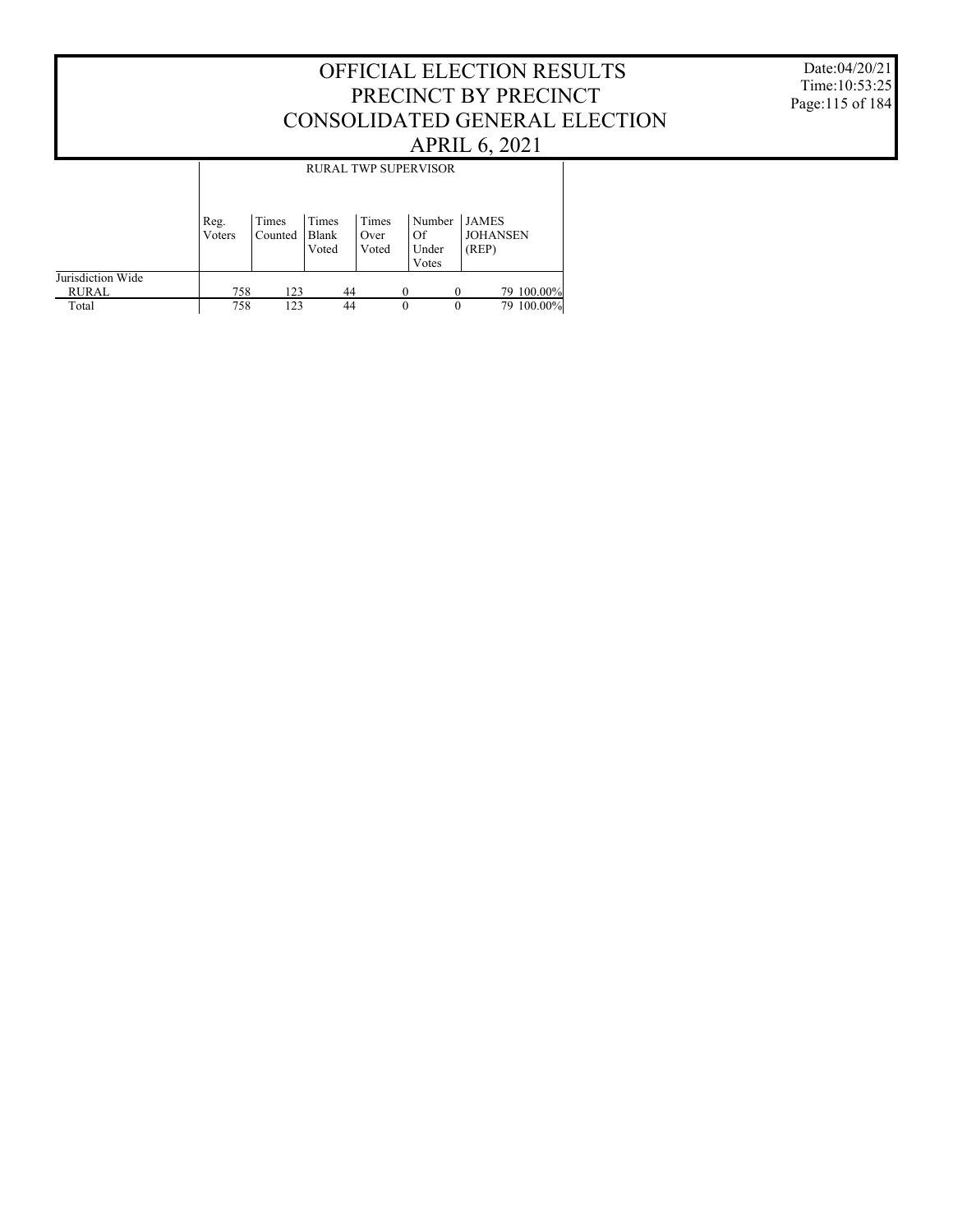Date:04/20/21 Time:10:53:25 Page:116 of 184

|                            |                | <b>RURAL TWP CLERK</b> |                         |                        |          |                                |                                      |  |  |  |  |
|----------------------------|----------------|------------------------|-------------------------|------------------------|----------|--------------------------------|--------------------------------------|--|--|--|--|
|                            | Reg.<br>Voters | Times<br>Counted       | Times<br>Blank<br>Voted | Times<br>Over<br>Voted |          | Number<br>Of<br>Under<br>Votes | <b>NANCY</b><br><b>ROBERTS (REP)</b> |  |  |  |  |
| Jurisdiction Wide<br>RURAL | 758            | 123                    | 14                      |                        |          |                                | 109 100.00%                          |  |  |  |  |
| Total                      | 758            | 123                    | 14                      |                        | $\theta$ | 0                              | 109 100.00%                          |  |  |  |  |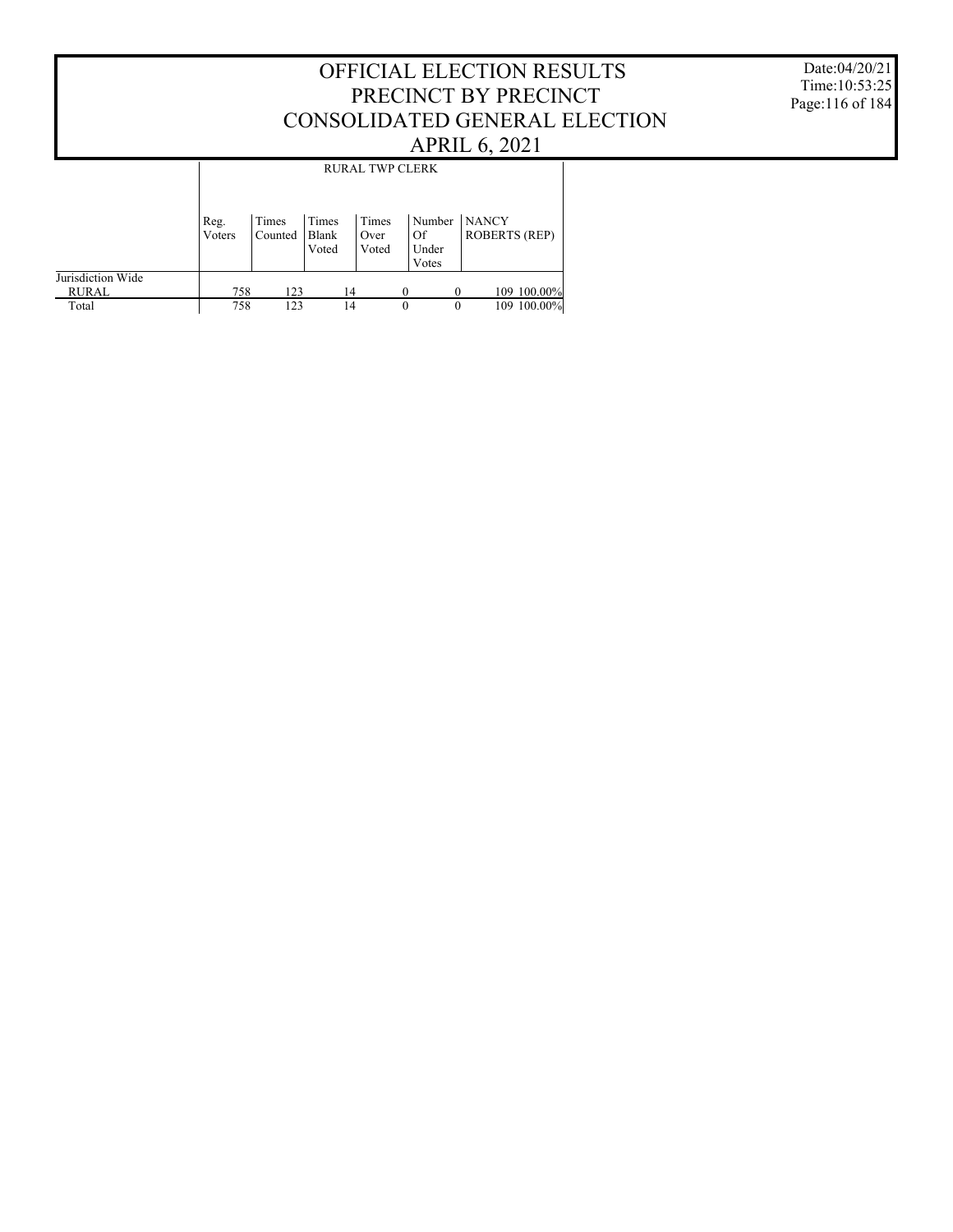Date:04/20/21 Time:10:53:25 Page:117 of 184

|                                   |                |                  |                         |                        | RURAL TWP RD COMM              |          |                                           |        |                           |        |  |
|-----------------------------------|----------------|------------------|-------------------------|------------------------|--------------------------------|----------|-------------------------------------------|--------|---------------------------|--------|--|
|                                   |                |                  |                         |                        |                                |          |                                           |        |                           |        |  |
|                                   | Reg.<br>Voters | Times<br>Counted | Times<br>Blank<br>Voted | Times<br>Over<br>Voted | Number<br>Of<br>Under<br>Votes |          | <b>ERIC</b><br><b>HAMERLINCK</b><br>(REP) |        | <b>KYLE JAHN</b><br>(DEM) |        |  |
| Jurisdiction Wide<br><b>RURAL</b> | 758            | 123              |                         |                        |                                | 0        | 89                                        | 76.72% | 27                        | 23.28% |  |
| Total                             | 758            | 123              |                         | ┑                      | 0                              | $\theta$ | 89                                        | 76.72% | 27                        | 23.28% |  |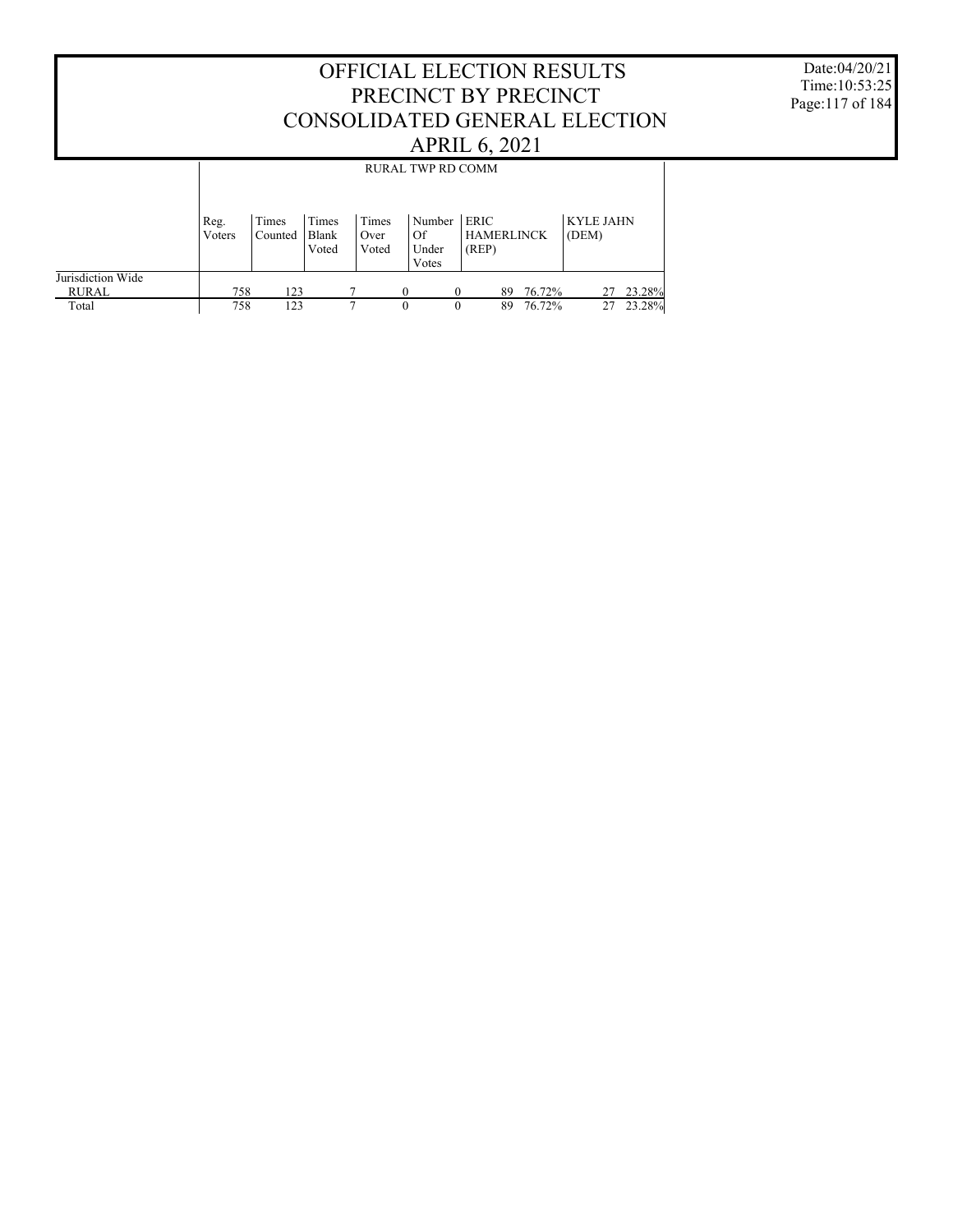|                                   |                |                  |                         |                        |                                | <b>OFFICIAL ELECTION RESULTS</b><br>PRECINCT BY PRECINCT<br>CONSOLIDATED GENERAL ELECTION<br><b>APRIL 6, 2021</b> |                                        |                                            | Date:04/20/21<br>Time:10:53:25<br>Page:118 of 184 |  |
|-----------------------------------|----------------|------------------|-------------------------|------------------------|--------------------------------|-------------------------------------------------------------------------------------------------------------------|----------------------------------------|--------------------------------------------|---------------------------------------------------|--|
|                                   |                |                  |                         |                        |                                | <b>RURAL TWP TRUSTEE</b>                                                                                          |                                        |                                            |                                                   |  |
|                                   | Reg.<br>Voters | Times<br>Counted | Times<br>Blank<br>Voted | Times<br>Over<br>Voted | Number<br>Of<br>Under<br>Votes | <b>JOSEPH</b><br><b>EDMONDSON</b><br>(REP)                                                                        | <b>WILLIAM</b><br><b>METZLER</b> (REP) | <b>DEBRA</b><br><b>SOLOMONSON</b><br>(REP) | <b>JIM ZWICKER</b><br>(REP)                       |  |
| Jurisdiction Wide<br><b>RURAL</b> | 758            | 123              |                         | 5                      | $\Omega$                       | 22.13%<br>97<br>83                                                                                                | 66 17.60%                              | 22.67%<br>85                               | 20.00%<br>75                                      |  |
| Total                             | 758            | 123              |                         |                        |                                | 97<br>22.13%<br>83.                                                                                               | 66 17.60%                              | 85 22.67%                                  | 75 20.00%                                         |  |

Г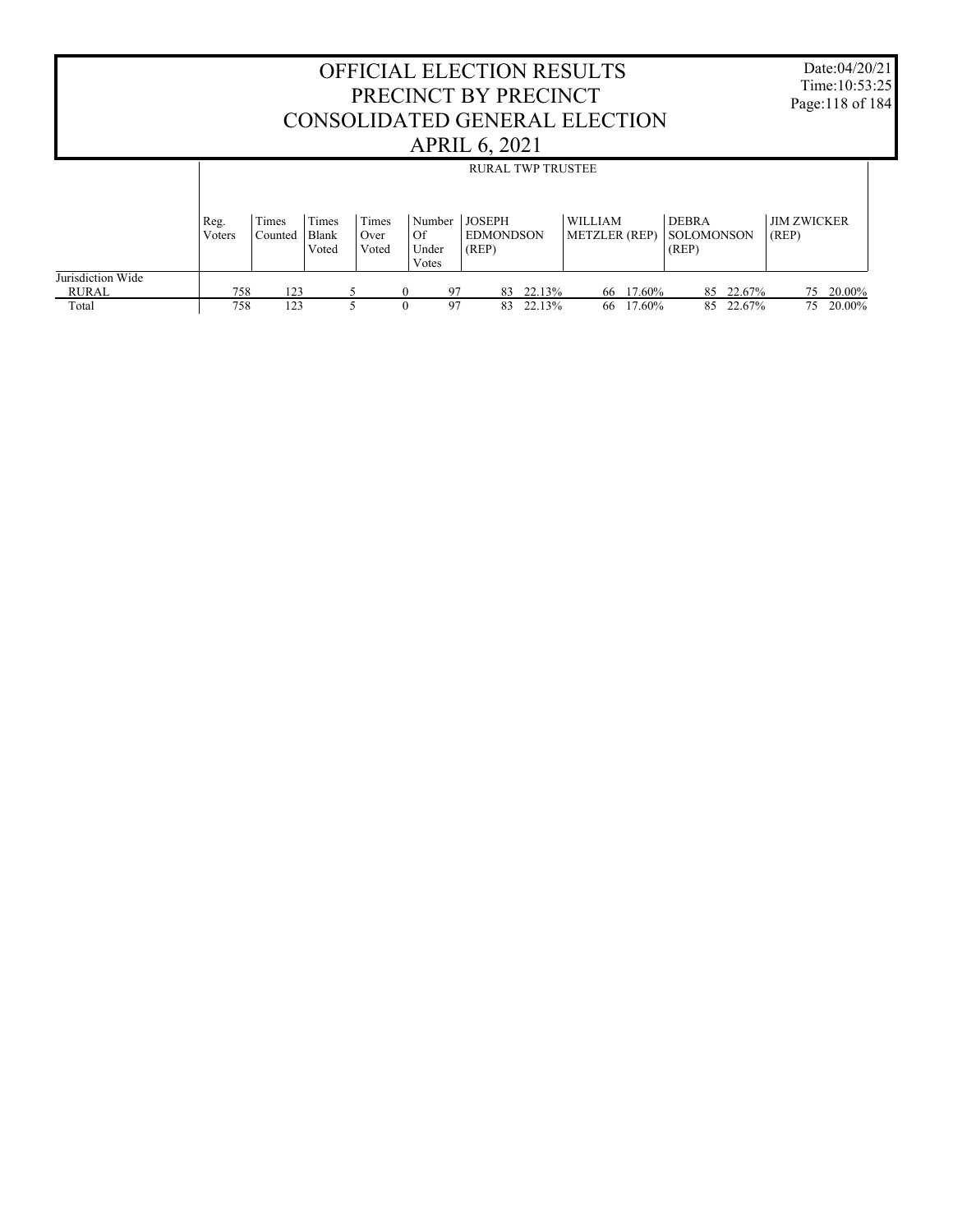Date:04/20/21 Time:10:53:25 Page:119 of 184

DAVID  $C$ OLLIER (DEM) RURAL TWP TRUSTEE

|                   | COLLIER (DEM) |
|-------------------|---------------|
| Jurisdiction Wide |               |
| <b>RURAL</b>      | 66 17.60%     |
| Total             | 66 17.60%     |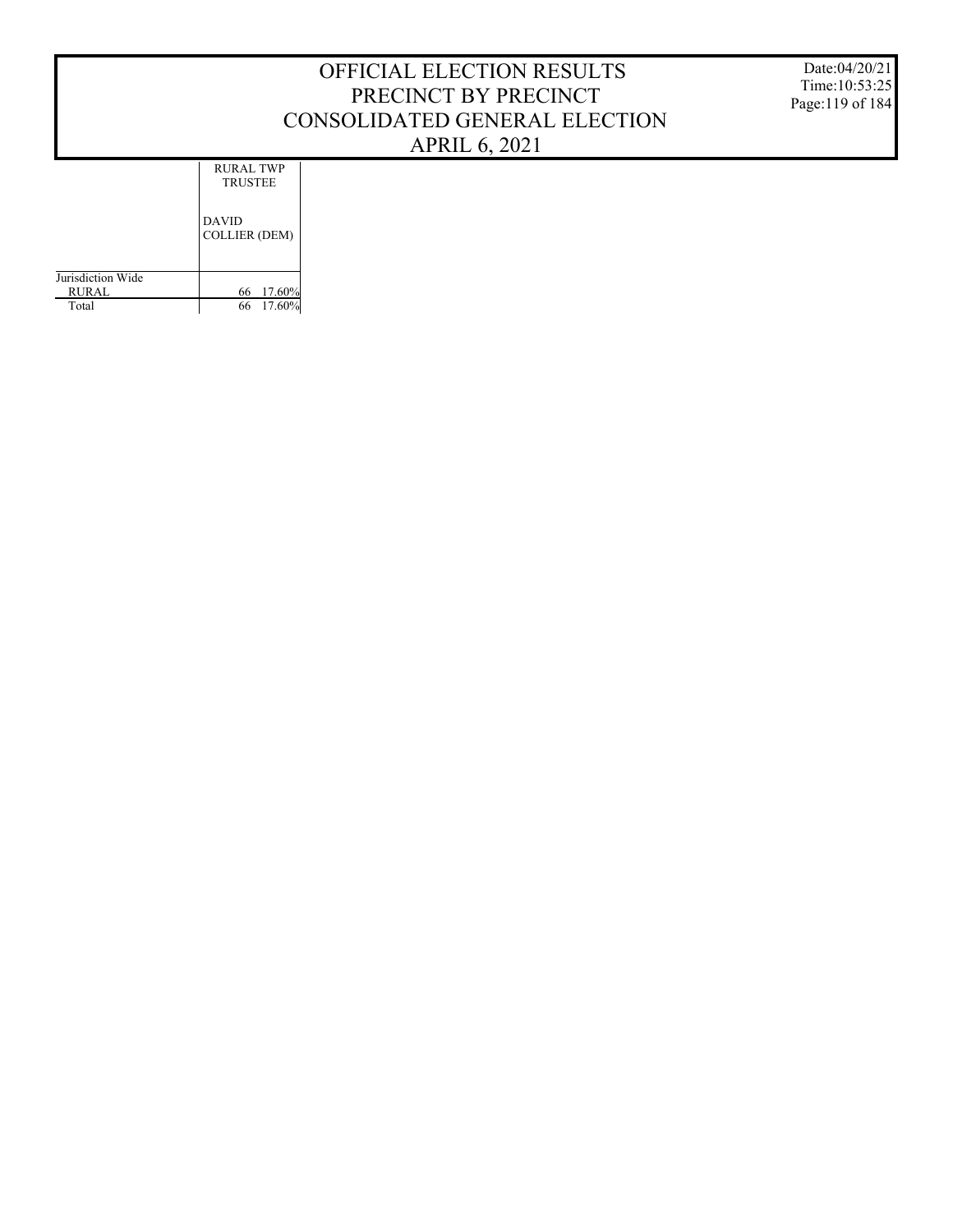Date:04/20/21 Time:10:53:25 Page:120 of 184

#### SOUTH MOLINE TWP SUPERVISOR

|                     | Reg.        | Times     | Times          | Times | Number                           | <b>TRACY A BEST</b> |        | <b>GREGORIO</b> |        |
|---------------------|-------------|-----------|----------------|-------|----------------------------------|---------------------|--------|-----------------|--------|
|                     | Voters      | Counted   | <b>Blank</b>   | Over  | Of                               | (REP)               |        | <b>AGUILAR</b>  |        |
|                     |             |           | Voted          | Voted | Under                            |                     |        | (DEM)           |        |
| Jurisdiction Wide   |             |           |                |       | Votes                            |                     |        |                 |        |
| <b>SO MOLINE 1</b>  | 680         | 22        | $\mathbf{0}$   |       | $\mathbf{0}$<br>$\mathbf{0}$     | 5                   | 22.73% | 17              | 77.27% |
| <b>SO MOLINE 2</b>  | 820         | 61        | $\overline{c}$ |       | $\mathbf{0}$<br>$\mathbf{0}$     | 19                  | 32.20% | 40              | 67.80% |
| <b>SO MOLINE 3</b>  | 462         | 65        | 5              |       | $\Omega$<br>$\Omega$             | 19                  | 31.67% | 41              | 68.33% |
| <b>SO MOLINE 4</b>  | 1371        | 415       | 13             |       | $\Omega$<br>$\mathbf{0}$         | 220                 | 54.73% | 182             | 45.27% |
| <b>SO MOLINE 5</b>  | 575         | 132       |                |       | $\mathbf{0}$                     | 54                  | 42.19% |                 |        |
|                     |             |           | 4              |       | $\mathbf{0}$<br>$\Omega$         |                     |        | 74              | 57.81% |
| SO MOLINE 6         | 860<br>1013 | 256       | 8<br>8         |       | $\mathbf{0}$<br>$\mathbf{0}$     | 107                 | 43.15% | 141             | 56.85% |
| <b>SO MOLINE 7</b>  |             | 280       |                |       | $\mathbf{0}$                     | 133                 | 48.90% | 139             | 51.10% |
| <b>SO MOLINE 8</b>  | 798<br>972  | 287       | 10             |       | $\theta$<br>$\theta$             | 174                 | 62.82% | 103             | 37.18% |
| SO MOLINE 9         |             | 381       | 12             |       | $\mathbf{0}$<br>$\theta$         | 189                 | 51.22% | 180             | 48.78% |
| <b>SO MOLINE 10</b> | 676         | 33        | 1              |       | $\theta$<br>$\theta$<br>$\theta$ | 9                   | 28.13% | 23              | 71.88% |
| SO MOLINE 11        | 1108<br>498 | 291<br>43 | 7              |       | $\mathbf{0}$                     | 145                 | 51.06% | 139             | 48.94% |
| <b>SO MOLINE 12</b> |             |           | 5              |       | 0<br>$\mathbf{0}$                | 13                  | 34.21% | 25              | 65.79% |
| SO MOLINE 13        | 1115        | 305       | 9              |       | $\overline{0}$<br>$\mathbf{0}$   | 138                 | 46.62% | 158             | 53.38% |
| <b>SO MOLINE 14</b> | 680         | 51        | 4              |       | 0<br>$\mathbf{0}$                | 10                  | 21.28% | 37              | 78.72% |
| SO MOLINE 15        | 552         | 46        | 3              |       | $\theta$<br>$\mathbf{0}$         | 18                  | 41.86% | 25              | 58.14% |
| SO MOLINE 16        | 778         | 58        | 1              |       | $\mathbf{0}$<br>0                | 25                  | 43.86% | 32              | 56.14% |
| SO MOLINE 17        | 1144        | 72        | $\theta$       |       | $\theta$<br>$\theta$             | 26                  | 36.11% | 46              | 63.89% |
| SO MOLINE 18        | 933         | 78        | 1              |       | $\overline{0}$<br>$\mathbf{0}$   | 32                  | 41.56% | 45              | 58.44% |
| <b>SO MOLINE 19</b> | 966         | 192       | 3              |       | 0<br>$\mathbf{0}$                | 110                 | 58.20% | 79              | 41.80% |
| SO MOLINE 20        | 730         | 256       | 6              |       | $\overline{0}$<br>$\mathbf{0}$   | 132                 | 52.80% | 118             | 47.20% |
| SO MOLINE 21        | 561         | 99        | 4              |       | $\overline{0}$<br>$\mathbf{0}$   | 46                  | 48.42% | 49              | 51.58% |
| <b>SO MOLINE 22</b> | 847         | 180       | 6              |       | 0<br>$\boldsymbol{0}$            | 74                  | 42.53% | 100             | 57.47% |
| SO MOLINE 23        | 615         | 54        | $\mathbf{0}$   |       | $\mathbf{0}$<br>$\mathbf{0}$     | 28                  | 51.85% | 26              | 48.15% |
| <b>SO MOLINE 24</b> | 716         | 86        | 1              |       | $\mathbf{0}$<br>$\mathbf{0}$     | 60                  | 70.59% | 25              | 29.41% |
| SO MOLINE 25        | 469         | 152       | 5              |       | $\mathbf{0}$<br>$\boldsymbol{0}$ | 73                  | 49.66% | 74              | 50.34% |
| <b>SO MOLINE 26</b> | 558         | 82        | $\mathfrak{2}$ |       | $\mathbf{0}$<br>$\mathbf{0}$     | 33                  | 41.25% | 47              | 58.75% |
| SO MOLINE 27        | 860         | 71        | $\overline{c}$ |       | $\mathbf{0}$<br>$\mathbf{0}$     | 32                  | 46.38% | 37              | 53.62% |
| <b>SO MOLINE 28</b> | 819         | 183       | 5              |       | $\mathbf{0}$<br>$\mathbf{0}$     | 107                 | 60.11% | 71              | 39.89% |
| SO MOLINE 29        | 1282        | 201       | 6              |       | $\overline{0}$<br>$\mathbf{0}$   | 91                  | 46.67% | 104             | 53.33% |
| Total               | 23458       | 4432      | 133            |       | $\theta$<br>$\Omega$             | 2122                | 49.36% | 2177            | 50.64% |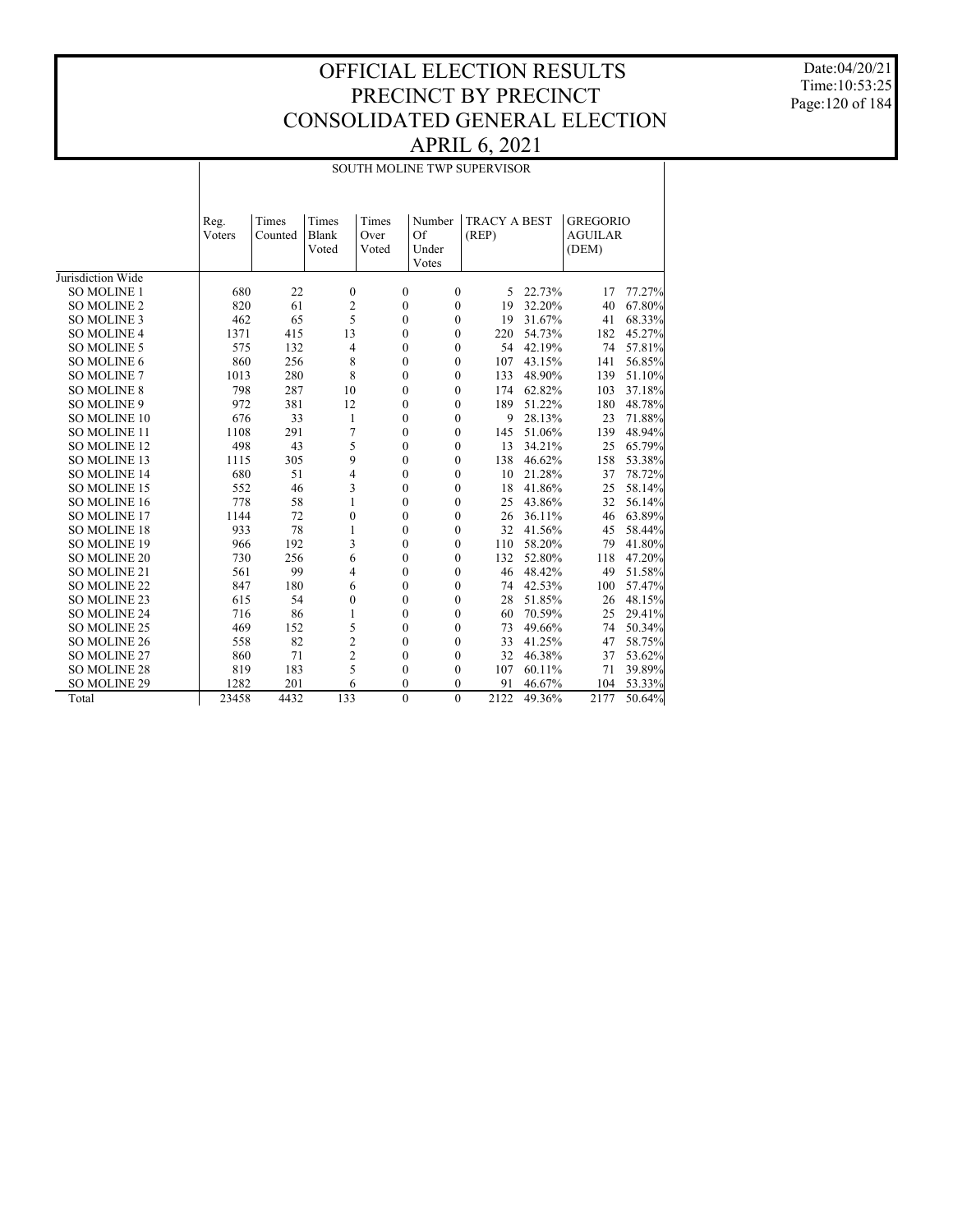Date:04/20/21 Time:10:53:25 Page:121 of 184

#### SOUTH MOLINE TWP CLERK

|                     | Reg.   | Times   | Times | Times            | Number           | NICHOLAS R.         |              |
|---------------------|--------|---------|-------|------------------|------------------|---------------------|--------------|
|                     | Voters | Counted | Blank | Over             | Of               | <b>VYNCKE (REP)</b> |              |
|                     |        |         | Voted | Voted            | Under            |                     |              |
|                     |        |         |       |                  | Votes            |                     |              |
| Jurisdiction Wide   |        |         |       |                  |                  |                     |              |
| <b>SO MOLINE 1</b>  | 680    | 22      | 13    | $\mathbf{0}$     | $\boldsymbol{0}$ |                     | 9 100.00%    |
| <b>SO MOLINE 2</b>  | 820    | 61      | 12    | $\boldsymbol{0}$ | $\boldsymbol{0}$ |                     | 49 100.00%   |
| <b>SO MOLINE 3</b>  | 462    | 65      | 26    | $\boldsymbol{0}$ | $\mathbf{0}$     |                     | 39 100.00%   |
| <b>SO MOLINE 4</b>  | 1371   | 415     | 94    | $\mathbf{0}$     | $\mathbf{0}$     |                     | 321 100.00%  |
| <b>SO MOLINE 5</b>  | 575    | 132     | 32    | $\mathbf{0}$     | $\mathbf{0}$     |                     | 100 100.00%  |
| SO MOLINE 6         | 860    | 256     | 71    | $\mathbf{0}$     | $\mathbf{0}$     |                     | 185 100.00%  |
| <b>SO MOLINE 7</b>  | 1013   | 280     | 79    | $\mathbf{0}$     | $\boldsymbol{0}$ |                     | 201 100.00%  |
| <b>SO MOLINE 8</b>  | 798    | 287     | 58    | $\mathbf{0}$     | $\mathbf{0}$     |                     | 229 100.00%  |
| SO MOLINE 9         | 972    | 381     | 103   | $\mathbf{0}$     | $\mathbf{0}$     |                     | 278 100.00%  |
| SO MOLINE 10        | 676    | 33      | 16    | $\mathbf{0}$     | $\mathbf{0}$     |                     | 17 100.00%   |
| <b>SO MOLINE 11</b> | 1108   | 291     | 60    | $\mathbf{0}$     | $\mathbf{0}$     |                     | 231 100.00%  |
| <b>SO MOLINE 12</b> | 498    | 43      | 10    | $\mathbf{0}$     | $\mathbf{0}$     |                     | 33 100.00%   |
| <b>SO MOLINE 13</b> | 1115   | 305     | 83    | $\mathbf{0}$     | $\mathbf{0}$     |                     | 222 100.00%  |
| <b>SO MOLINE 14</b> | 680    | 51      | 17    | $\mathbf{0}$     | $\mathbf{0}$     |                     | 34 100.00%   |
| SO MOLINE 15        | 552    | 46      | 15    | $\boldsymbol{0}$ | $\boldsymbol{0}$ |                     | 31 100.00%   |
| SO MOLINE 16        | 778    | 58      | 17    | $\boldsymbol{0}$ | $\boldsymbol{0}$ |                     | 41 100.00%   |
| SO MOLINE 17        | 1144   | 72      | 26    | $\boldsymbol{0}$ | $\mathbf{0}$     |                     | 46 100.00%   |
| <b>SO MOLINE 18</b> | 933    | 78      | 13    | $\boldsymbol{0}$ | $\mathbf{0}$     |                     | 65 100.00%   |
| SO MOLINE 19        | 966    | 192     | 41    | $\mathbf{0}$     | $\boldsymbol{0}$ |                     | 151 100.00%  |
| <b>SO MOLINE 20</b> | 730    | 256     | 56    | $\boldsymbol{0}$ | $\mathbf{0}$     |                     | 200 100.00%  |
| SO MOLINE 21        | 561    | 99      | 34    | $\mathbf{0}$     | $\mathbf{0}$     |                     | 65 100.00%   |
| <b>SO MOLINE 22</b> | 847    | 180     | 55    | $\mathbf{0}$     | $\mathbf{0}$     |                     | 125 100.00%  |
| SO MOLINE 23        | 615    | 54      | 8     | $\mathbf{0}$     | $\boldsymbol{0}$ |                     | 46 100.00%   |
| <b>SO MOLINE 24</b> | 716    | 86      | 19    | $\mathbf{0}$     | $\mathbf{0}$     |                     | 67 100.00%   |
| SO MOLINE 25        | 469    | 152     | 40    | $\mathbf{0}$     | $\mathbf{0}$     |                     | 112 100.00%  |
| SO MOLINE 26        | 558    | 82      | 25    | $\mathbf{0}$     | $\mathbf{0}$     |                     | 57 100.00%   |
| SO MOLINE 27        | 860    | 71      | 18    | $\mathbf{0}$     | $\mathbf{0}$     |                     | 53 100.00%   |
| <b>SO MOLINE 28</b> | 819    | 183     | 39    | $\mathbf{0}$     | $\mathbf{0}$     |                     | 144 100.00%  |
| SO MOLINE 29        | 1282   | 201     | 37    | $\mathbf{0}$     | $\mathbf{0}$     |                     | 164 100.00%  |
| Total               | 23458  | 4432    | 1117  | $\mathbf{0}$     | $\mathbf{0}$     |                     | 3315 100.00% |
|                     |        |         |       |                  |                  |                     |              |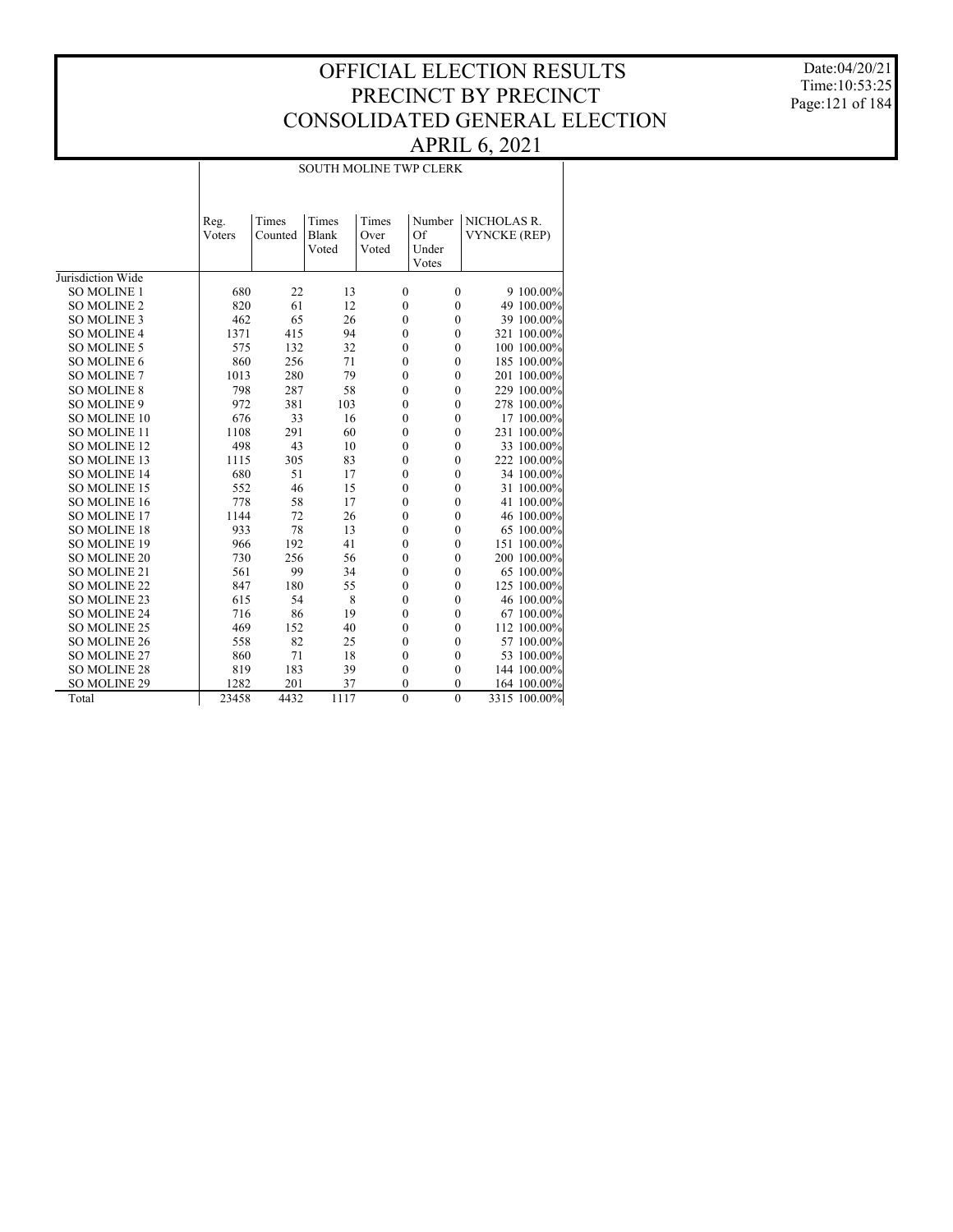Date:04/20/21 Time:10:53:25 Page:122 of 184

#### SOUTH MOLINE TWP ASSESSOR

|                     | Reg.   | Times   | Times | Times            | Number           | <b>RICK</b>      |              |
|---------------------|--------|---------|-------|------------------|------------------|------------------|--------------|
|                     | Voters | Counted | Blank | Over             | Of               | <b>MELLINGER</b> |              |
|                     |        |         | Voted | Voted            | Under            | (DEM)            |              |
|                     |        |         |       |                  | Votes            |                  |              |
| Jurisdiction Wide   |        |         |       |                  |                  |                  |              |
| <b>SO MOLINE 1</b>  | 680    | 22      | 5     | $\boldsymbol{0}$ | $\mathbf{0}$     |                  | 17 100.00%   |
| <b>SO MOLINE 2</b>  | 820    | 61      | 11    | $\boldsymbol{0}$ | $\boldsymbol{0}$ |                  | 50 100.00%   |
| SO MOLINE 3         | 462    | 65      | 21    | $\boldsymbol{0}$ | $\mathbf{0}$     |                  | 44 100.00%   |
| <b>SO MOLINE 4</b>  | 1371   | 415     | 128   | $\boldsymbol{0}$ | $\boldsymbol{0}$ |                  | 287 100.00%  |
| <b>SO MOLINE 5</b>  | 575    | 132     | 41    | $\boldsymbol{0}$ | $\mathbf{0}$     |                  | 91 100.00%   |
| SO MOLINE 6         | 860    | 256     | 62    | $\boldsymbol{0}$ | $\boldsymbol{0}$ |                  | 194 100.00%  |
| <b>SO MOLINE 7</b>  | 1013   | 280     | 89    | $\boldsymbol{0}$ | $\boldsymbol{0}$ |                  | 191 100.00%  |
| <b>SO MOLINE 8</b>  | 798    | 287     | 111   | $\mathbf{0}$     | $\mathbf{0}$     |                  | 176 100.00%  |
| <b>SO MOLINE 9</b>  | 972    | 381     | 123   | $\mathbf{0}$     | $\mathbf{0}$     |                  | 258 100.00%  |
| SO MOLINE 10        | 676    | 33      | 7     | $\boldsymbol{0}$ | $\mathbf{0}$     |                  | 26 100.00%   |
| SO MOLINE 11        | 1108   | 291     | 89    | $\boldsymbol{0}$ | $\boldsymbol{0}$ |                  | 202 100.00%  |
| SO MOLINE 12        | 498    | 43      | 9     | $\mathbf{0}$     | $\boldsymbol{0}$ |                  | 34 100.00%   |
| SO MOLINE 13        | 1115   | 305     | 96    | $\mathbf{0}$     | $\mathbf{0}$     |                  | 209 100.00%  |
| SO MOLINE 14        | 680    | 51      | 5     | $\mathbf{0}$     | $\mathbf{0}$     |                  | 46 100.00%   |
| SO MOLINE 15        | 552    | 46      | 14    | $\mathbf{0}$     | $\mathbf{0}$     |                  | 32 100.00%   |
| SO MOLINE 16        | 778    | 58      | 13    | $\mathbf{0}$     | $\mathbf{0}$     |                  | 45 100.00%   |
| SO MOLINE 17        | 1144   | 72      | 18    | $\mathbf{0}$     | $\mathbf{0}$     |                  | 54 100.00%   |
| <b>SO MOLINE 18</b> | 933    | 78      | 16    | $\mathbf{0}$     | $\mathbf{0}$     |                  | 62 100.00%   |
| <b>SO MOLINE 19</b> | 966    | 192     | 68    | $\mathbf{0}$     | $\mathbf{0}$     |                  | 124 100.00%  |
| <b>SO MOLINE 20</b> | 730    | 256     | 64    | $\boldsymbol{0}$ | $\boldsymbol{0}$ |                  | 192 100.00%  |
| SO MOLINE 21        | 561    | 99      | 25    | $\boldsymbol{0}$ | $\mathbf{0}$     |                  | 74 100.00%   |
| <b>SO MOLINE 22</b> | 847    | 180     | 39    | $\boldsymbol{0}$ | $\boldsymbol{0}$ |                  | 141 100.00%  |
| <b>SO MOLINE 23</b> | 615    | 54      | 12    | $\boldsymbol{0}$ | $\boldsymbol{0}$ |                  | 42 100.00%   |
| SO MOLINE 24        | 716    | 86      | 27    | $\boldsymbol{0}$ | $\boldsymbol{0}$ |                  | 59 100.00%   |
| SO MOLINE 25        | 469    | 152     | 45    | $\boldsymbol{0}$ | $\boldsymbol{0}$ |                  | 107 100.00%  |
| SO MOLINE 26        | 558    | 82      | 21    | $\mathbf{0}$     | $\mathbf{0}$     |                  | 61 100.00%   |
| SO MOLINE 27        | 860    | 71      | 19    | $\mathbf{0}$     | $\mathbf{0}$     |                  | 52 100.00%   |
| <b>SO MOLINE 28</b> | 819    | 183     | 64    | $\boldsymbol{0}$ | $\mathbf{0}$     |                  | 119 100.00%  |
| SO MOLINE 29        | 1282   | 201     | 42    | $\mathbf{0}$     | $\mathbf{0}$     |                  | 159 100.00%  |
| Total               | 23458  | 4432    | 1284  | $\mathbf{0}$     | $\mathbf{0}$     |                  | 3148 100.00% |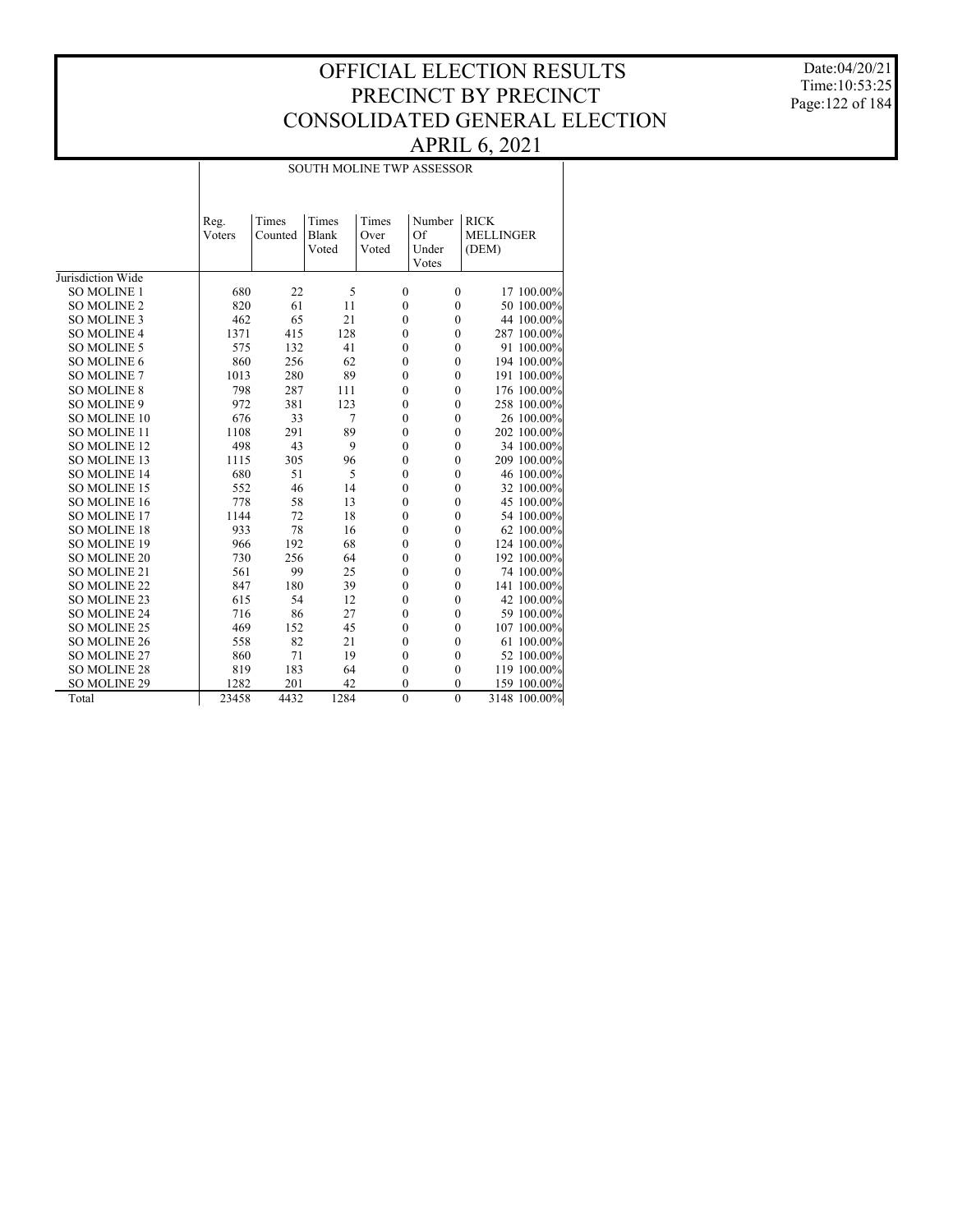Date:04/20/21 Time:10:53:25 Page:123 of 184

#### SOUTH MOLINE TWP RD COMM

|                     | Reg.<br>Voters | Times<br>Counted | Times<br>Blank<br>Voted | Times<br>Over<br>Voted | Number<br>Of<br>Under<br>Votes | MARK T.<br>LUNDAHL (REP) |              |
|---------------------|----------------|------------------|-------------------------|------------------------|--------------------------------|--------------------------|--------------|
| Jurisdiction Wide   |                |                  |                         |                        |                                |                          |              |
| <b>SO MOLINE 1</b>  | 680            | 22               | 14                      | $\mathbf{0}$           | $\boldsymbol{0}$               |                          | 8 100.00%    |
| <b>SO MOLINE 2</b>  | 820            | 61               | 15                      | $\boldsymbol{0}$       | $\boldsymbol{0}$               |                          | 46 100.00%   |
| <b>SO MOLINE 3</b>  | 462            | 65               | 28                      | $\mathbf{0}$           | $\mathbf{0}$                   |                          | 37 100.00%   |
| <b>SO MOLINE 4</b>  | 1371           | 415              | 101                     | $\mathbf{0}$           | $\mathbf{0}$                   |                          | 314 100.00%  |
| <b>SO MOLINE 5</b>  | 575            | 132              | 37                      | $\mathbf{0}$           | $\mathbf{0}$                   |                          | 95 100.00%   |
| SO MOLINE 6         | 860            | 256              | 74                      | $\boldsymbol{0}$       | $\mathbf{0}$                   |                          | 182 100.00%  |
| SO MOLINE 7         | 1013           | 280              | 80                      | $\mathbf{0}$           | $\boldsymbol{0}$               |                          | 200 100.00%  |
| <b>SO MOLINE 8</b>  | 798            | 287              | 59                      | $\mathbf{0}$           | $\boldsymbol{0}$               |                          | 228 100.00%  |
| SO MOLINE 9         | 972            | 381              | 103                     | $\mathbf{0}$           | $\boldsymbol{0}$               |                          | 278 100.00%  |
| <b>SO MOLINE 10</b> | 676            | 33               | 15                      | $\mathbf{0}$           | $\mathbf{0}$                   |                          | 18 100.00%   |
| <b>SO MOLINE 11</b> | 1108           | 291              | 67                      | $\mathbf{0}$           | $\mathbf{0}$                   |                          | 224 100.00%  |
| <b>SO MOLINE 12</b> | 498            | 43               | 14                      | $\mathbf{0}$           | $\mathbf{0}$                   |                          | 29 100.00%   |
| SO MOLINE 13        | 1115           | 305              | 90                      | $\mathbf{0}$           | $\mathbf{0}$                   |                          | 215 100.00%  |
| SO MOLINE 14        | 680            | 51               | 17                      | $\mathbf{0}$           | $\mathbf{0}$                   |                          | 34 100.00%   |
| SO MOLINE 15        | 552            | 46               | 16                      | $\mathbf{0}$           | $\boldsymbol{0}$               |                          | 30 100.00%   |
| SO MOLINE 16        | 778            | 58               | 19                      | $\mathbf{0}$           | $\boldsymbol{0}$               |                          | 39 100.00%   |
| <b>SO MOLINE 17</b> | 1144           | 72               | 26                      | $\mathbf{0}$           | $\mathbf{0}$                   |                          | 46 100.00%   |
| <b>SO MOLINE 18</b> | 933            | 78               | 19                      | $\mathbf{0}$           | $\mathbf{0}$                   |                          | 59 100.00%   |
| <b>SO MOLINE 19</b> | 966            | 192              | 43                      | $\mathbf{0}$           | $\mathbf{0}$                   |                          | 149 100.00%  |
| <b>SO MOLINE 20</b> | 730            | 256              | 56                      | $\mathbf{0}$           | $\boldsymbol{0}$               |                          | 200 100.00%  |
| SO MOLINE 21        | 561            | 99               | 30                      | $\mathbf{0}$           | $\boldsymbol{0}$               |                          | 69 100.00%   |
| <b>SO MOLINE 22</b> | 847            | 180              | 52                      | $\mathbf{0}$           | $\boldsymbol{0}$               |                          | 128 100.00%  |
| SO MOLINE 23        | 615            | 54               | 11                      | $\mathbf{0}$           | $\boldsymbol{0}$               |                          | 43 100.00%   |
| <b>SO MOLINE 24</b> | 716            | 86               | 18                      | $\mathbf{0}$           | $\mathbf{0}$                   |                          | 68 100.00%   |
| <b>SO MOLINE 25</b> | 469            | 152              | 36                      | $\mathbf{0}$           | $\mathbf{0}$                   |                          | 116 100.00%  |
| <b>SO MOLINE 26</b> | 558            | 82               | 24                      | $\mathbf{0}$           | $\theta$                       |                          | 58 100.00%   |
| SO MOLINE 27        | 860            | 71               | 21                      | $\mathbf{0}$           | $\mathbf{0}$                   |                          | 50 100.00%   |
| <b>SO MOLINE 28</b> | 819            | 183              | 44                      | $\mathbf{0}$           | $\mathbf{0}$                   |                          | 139 100.00%  |
| SO MOLINE 29        | 1282           | 201              | 36                      | $\mathbf{0}$           | $\theta$                       |                          | 165 100.00%  |
| Total               | 23458          | 4432             | 1165                    | $\boldsymbol{0}$       | $\mathbf{0}$                   |                          | 3267 100.00% |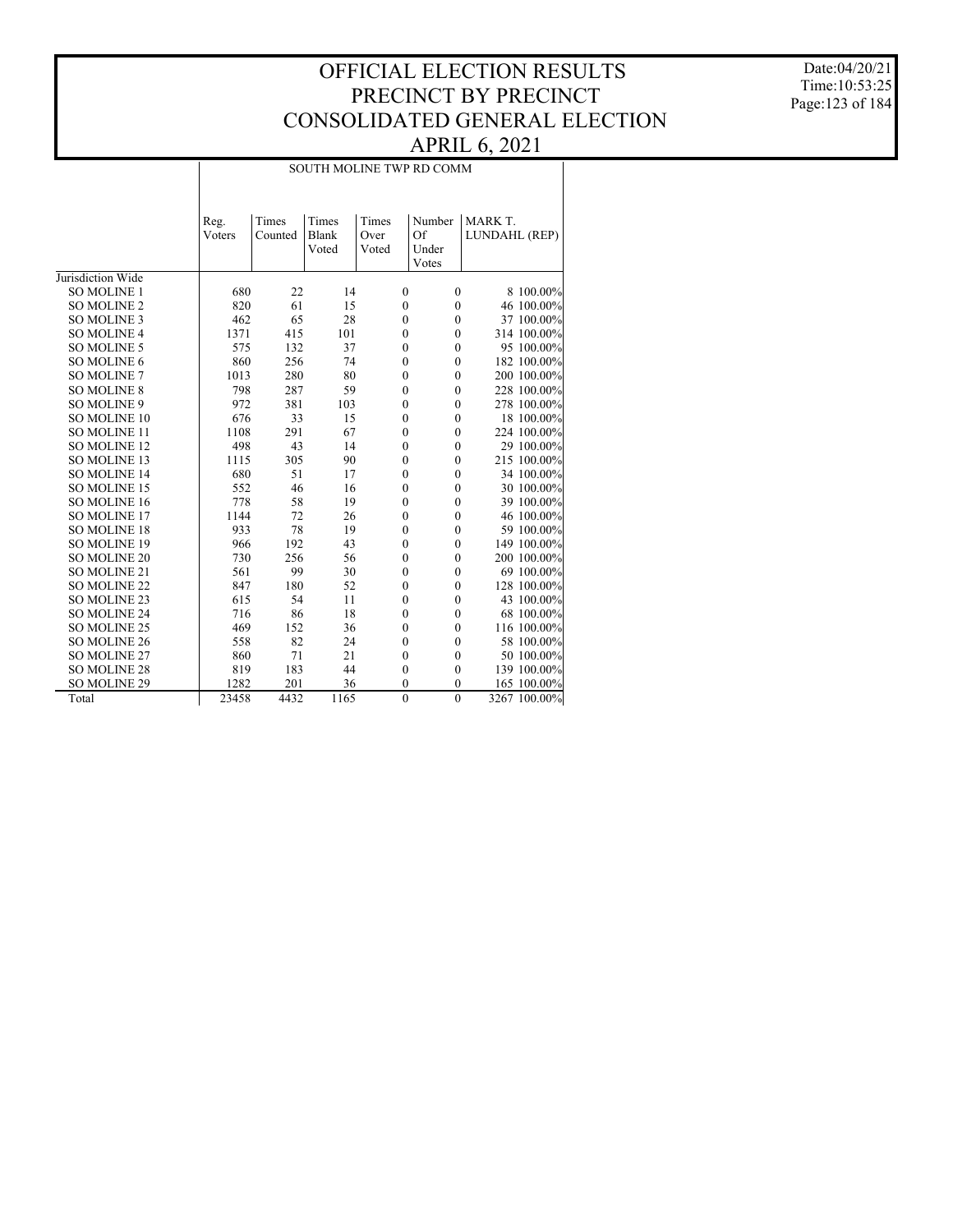Date:04/20/21 Time:10:53:25 Page:124 of 184

#### OFFICIAL ELECTION RESULTS PRECINCT BY PRECINCT CONSOLIDATED GENERAL ELECTION APRIL 6, 2021

# SOUTH MOLINE TWP TRUSTEE

|                     | Reg.           | Times   | Times        | Times            | Number | <b>LISA GRIFFIN</b> |        | <b>HOWARD</b> |        | <b>BRIAN</b>    |        | <b>ANDREA</b>   |        |
|---------------------|----------------|---------|--------------|------------------|--------|---------------------|--------|---------------|--------|-----------------|--------|-----------------|--------|
|                     | <b>V</b> oters | Counted | <b>Blank</b> | Over             | Of     | (REP)               |        | GRIPP (REP)   |        | <b>FORSBERG</b> |        | <b>ANDERSON</b> |        |
|                     |                |         | Voted        | Voted            | Under  |                     |        |               |        | (REP)           |        | (REP)           |        |
|                     |                |         |              |                  | Votes  |                     |        |               |        |                 |        |                 |        |
| Jurisdiction Wide   |                |         |              |                  |        |                     |        |               |        |                 |        |                 |        |
| SO MOLINE 1         | 680            | 22      | 10           | $\mathbf{0}$     | 12     | 9                   | 25.00% | 9             | 25.00% | 10              | 27.78% | 8               | 22.22% |
| <b>SO MOLINE 2</b>  | 820            | 61      | 12           | $\boldsymbol{0}$ | 32     | 45                  | 27.44% | 37            | 22.56% | 41              | 25.00% | 41              | 25.00% |
| <b>SO MOLINE 3</b>  | 462            | 65      | 23           | $\boldsymbol{0}$ | 48     | 33                  | 27.50% | 30            | 25.00% | 26              | 21.67% | 31              | 25.83% |
| <b>SO MOLINE 4</b>  | 1371           | 415     | 74           | $\boldsymbol{0}$ | 332    | 276                 | 26.74% | 228           | 22.09% | 279             | 27.03% | 249             | 24.13% |
| SO MOLINE 5         | 575            | 132     | 36           | $\boldsymbol{0}$ | 102    | 79                  | 28.01% | 62            | 21.99% | 73              | 25.89% | 68              | 24.11% |
| SO MOLINE 6         | 860            | 256     | 76           | $\boldsymbol{0}$ | 172    | 139                 | 25.36% | 123           | 22.45% | 150             | 27.37% | 136             | 24.82% |
| SO MOLINE 7         | 1013           | 280     | 78           | $\mathbf{0}$     | 168    | 173                 | 27.03% | 150           | 23.44% | 159             | 24.84% | 158             | 24.69% |
| <b>SO MOLINE 8</b>  | 798            | 287     | 62           | $\boldsymbol{0}$ | 139    | 196                 | 25.76% | 182           | 23.92% | 193             | 25.36% | 190             | 24.97% |
| SO MOLINE 9         | 972            | 381     | 108          | $\boldsymbol{0}$ | 228    | 231                 | 26.74% | 200           | 23.15% | 227             | 26.27% | 206             | 23.84% |
| SO MOLINE 10        | 676            | 33      | 17           | $\boldsymbol{0}$ | 12     | 13                  | 25.00% | 12            | 23.08% | 12              | 23.08% | 15              | 28.85% |
| SO MOLINE 11        | 1108           | 291     | 68           | $\boldsymbol{0}$ | 188    | 182                 | 25.85% | 163           | 23.15% | 181             | 25.71% | 178             | 25.28% |
| SO MOLINE 12        | 498            | 43      | 11           | $\mathbf{0}$     | 31     | 26                  | 26.80% | 23            | 23.71% | 25              | 25.77% | 23              | 23.71% |
| SO MOLINE 13        | 1115           | 305     | 82           | $\boldsymbol{0}$ | 246    | 181                 | 28.02% | 147           | 22.76% | 166             | 25.70% | 152             | 23.53% |
| SO MOLINE 14        | 680            | 51      | 16           | $\mathbf{0}$     | 29     | 29                  | 26.13% | 25            | 22.52% | 27              | 24.32% | 30              | 27.03% |
| SO MOLINE 15        | 552            | 46      | 14           | $\boldsymbol{0}$ | 22     | 26                  | 24.53% | 25            | 23.58% | 26              | 24.53% | 29              | 27.36% |
| SO MOLINE 16        | 778            | 58      | 20           | $\boldsymbol{0}$ | 21     | 33                  | 25.19% | 33            | 25.19% | 31              | 23.66% | 34              | 25.95% |
| SO MOLINE 17        | 1144           | 72      | 25           | $\boldsymbol{0}$ | 59     | 38                  | 29.46% | 29            | 22.48% | 31              | 24.03% | 31              | 24.03% |
| <b>SO MOLINE 18</b> | 933            | 78      | 20           | $\boldsymbol{0}$ | 46     | 51                  | 27.42% | 42            | 22.58% | 46              | 24.73% | 47              | 25.27% |
| SO MOLINE 19        | 966            | 192     | 34           | $\boldsymbol{0}$ | 193    | 116                 | 26.42% | 96            | 21.87% | 116             | 26.42% | 111             | 25.28% |
| SO MOLINE 20        | 730            | 256     | 50           | $\boldsymbol{0}$ | 146    | 178                 | 26.25% | 155           | 22.86% | 176             | 25.96% | 169             | 24.93% |
| SO MOLINE 21        | 561            | 99      | 27           | $\boldsymbol{0}$ | 80     | 55                  | 26.44% | 50            | 24.04% | 51              | 24.52% | 52              | 25.00% |
| SO MOLINE 22        | 847            | 180     | 44           | $\mathbf{0}$     | 143    | 107                 | 26.68% | 91            | 22.69% | 106             | 26.43% | 97              | 24.19% |
| SO MOLINE 23        | 615            | 54      | 11           | $\mathbf{0}$     | 33     | 37                  | 26.62% | 31            | 22.30% | 38              | 27.34% | 33              | 23.74% |
| SO MOLINE 24        | 716            | 86      | 16           | $\mathbf{0}$     | 83     | 57                  | 28.93% | 42            | 21.32% | 49              | 24.87% | 49              | 24.87% |
| SO MOLINE 25        | 469            | 152     | 32           | $\mathbf{0}$     | 122    | 99                  | 27.65% | 85            | 23.74% | 91              | 25.42% | 83              | 23.18% |
| SO MOLINE 26        | 558            | 82      | 20           | $\mathbf{0}$     | 54     | 52                  | 26.80% | 41            | 21.13% | 49              | 25.26% | 52              | 26.80% |
| SO MOLINE 27        | 860            | 71      | 22           | $\mathbf{0}$     | 36     | 39                  | 24.38% | 38            | 23.75% | 42              | 26.25% | 41              | 25.63% |
| <b>SO MOLINE 28</b> | 819            | 183     | 45           | $\mathbf{0}$     | 109    | 118                 | 26.64% | 104           | 23.48% | 113             | 25.51% | 108             | 24.38% |
| SO MOLINE 29        | 1282           | 201     | 39           | $\Omega$         | 206    | 117                 | 26.47% | 99            | 22.40% | 112             | 25.34% | 114             | 25.79% |
| Total               | 23458          | 4432    | 1092         | $\theta$         | 3092   | 2735                | 26.64% | 2352          | 22.91% | 2646            | 25.77% | 2535            | 24.69% |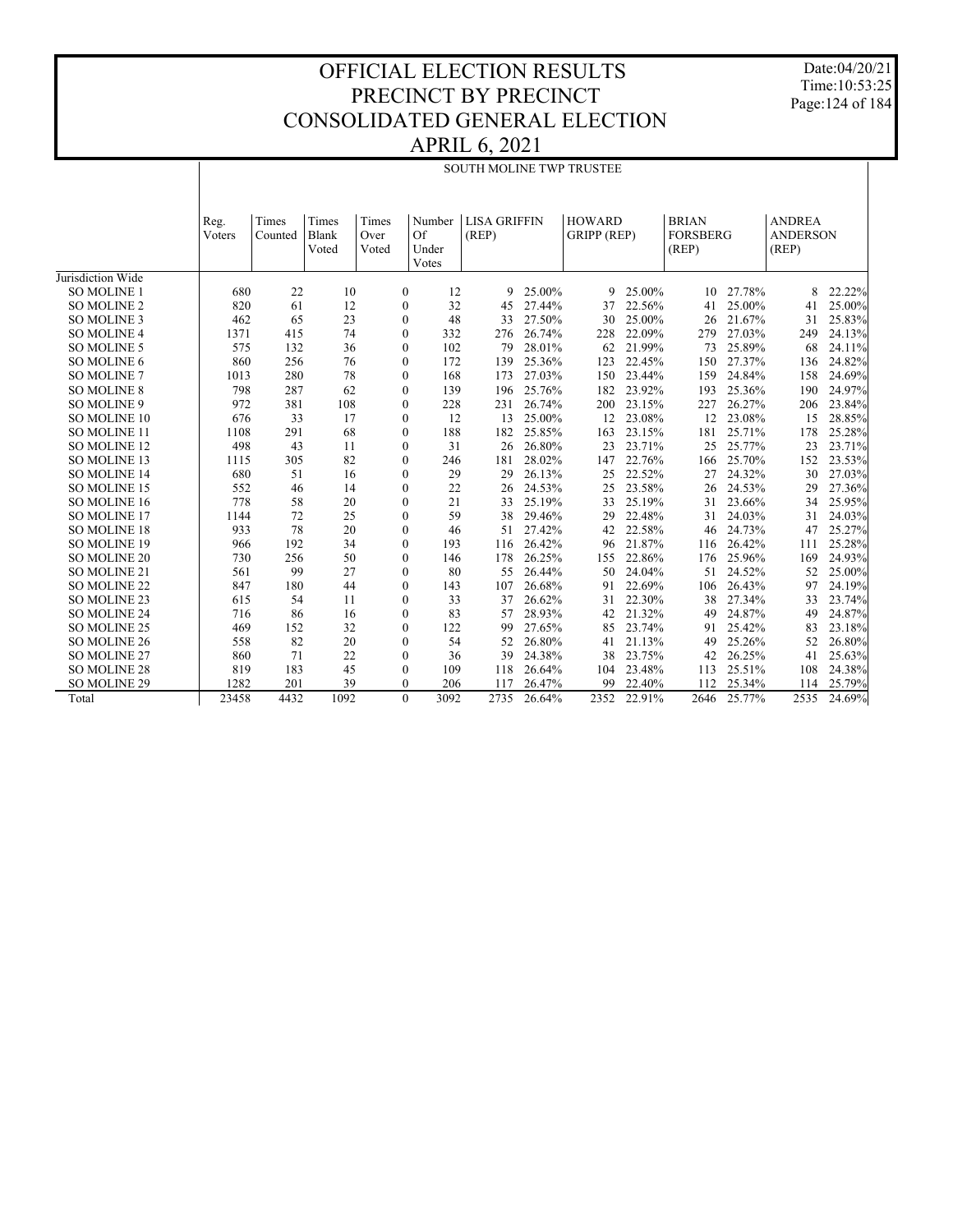Date:04/20/21 Time:10:53:25 Page:125 of 184

|                          |        | SOUTH ROCK ISLAND SUPERVISOR |                  |       |                      |                   |        |                   |        |  |  |  |
|--------------------------|--------|------------------------------|------------------|-------|----------------------|-------------------|--------|-------------------|--------|--|--|--|
|                          |        |                              |                  |       |                      |                   |        |                   |        |  |  |  |
|                          | Reg.   | Times                        | Times            | Times | Number               | <b>KEVIN R</b>    |        | <b>GRACE DIAZ</b> |        |  |  |  |
|                          | Voters | Counted                      | Blank            | Over  | Of                   | <b>MATTER JR.</b> |        | SHIRK (DEM)       |        |  |  |  |
|                          |        |                              | Voted            | Voted | Under                | (REP)             |        |                   |        |  |  |  |
|                          |        |                              |                  |       | Votes                |                   |        |                   |        |  |  |  |
| Jurisdiction Wide        |        |                              |                  |       |                      |                   |        |                   |        |  |  |  |
| <b>SO ROCK ISLAND 1</b>  | 651    | 101                          | 1                |       | $\mathbf{0}$<br>0    | 14                | 14.00% | 86                | 86.00% |  |  |  |
| <b>SO ROCK ISLAND 2</b>  | 581    | 108                          | 3                |       | $\Omega$<br>$\Omega$ | 15                | 14.29% | 90                | 85.71% |  |  |  |
| <b>SO ROCK ISLAND 3</b>  | 987    | 235                          | $\mathbf{0}$     |       | $\Omega$<br>0        | 73                | 31.06% | 162               | 68.94% |  |  |  |
| <b>SO ROCK ISLAND 4</b>  | 843    | 260                          | 3                |       | $\Omega$<br>0        | 83                | 32.30% | 174               | 67.70% |  |  |  |
| <b>SO ROCK ISLAND 5</b>  | 872    | 265                          | 6                |       | $\Omega$<br>$\theta$ | 75                | 28.96% | 184               | 71.04% |  |  |  |
| <b>SO ROCK ISLAND 6</b>  | 809    | 219                          | 10               |       | $\Omega$<br>0        | 68                | 32.54% | 141               | 67.46% |  |  |  |
| <b>SO ROCK ISLAND 7</b>  | 632    | 162                          | 4                |       | $\mathbf{0}$<br>0    | 37                | 23.42% | 121               | 76.58% |  |  |  |
| <b>SO ROCK ISLAND 8</b>  | 852    | 263                          | 4                |       | $\Omega$<br>$\theta$ | 90                | 34.75% | 169               | 65.25% |  |  |  |
| <b>SO ROCK ISLAND 9</b>  | 564    | 105                          | $\boldsymbol{0}$ |       | $\mathbf{0}$<br>0    | 28                | 26.67% | 77                | 73.33% |  |  |  |
| SO ROCK ISLAND 10        | 798    | 210                          | 8                |       | $\Omega$<br>0        | 55                | 27.23% | 147               | 72.77% |  |  |  |
| <b>SO ROCK ISLAND 11</b> | 797    | 280                          | 11               |       | $\Omega$<br>0        | 112               | 41.64% | 157               | 58.36% |  |  |  |
| <b>SO ROCK ISLAND 12</b> | 1036   | 296                          | 5                |       | $\Omega$<br>0        | 113               | 38.83% | 178               | 61.17% |  |  |  |
| <b>SO ROCK ISLAND 13</b> | 933    | 281                          |                  |       | $\Omega$<br>$\Omega$ | 105               | 38.32% | 169               | 61.68% |  |  |  |
| <b>SO ROCK ISLAND 14</b> | 821    | 319                          | 8                |       | $\Omega$<br>0        | 125               | 40.19% | 186               | 59.81% |  |  |  |
| <b>SO ROCK ISLAND 15</b> | 622    | 95                           | 1                |       | $\Omega$<br>0        | 21                | 22.34% | 73                | 77.66% |  |  |  |
| <b>SO ROCK ISLAND 16</b> | 380    | 33                           | $\overline{2}$   |       | $\mathbf{0}$<br>0    | 14                | 45.16% | 17                | 54.84% |  |  |  |
| Total                    | 12178  | 3232                         | 73               |       | $\Omega$<br>$\theta$ | 1028              | 32.54% | 2131              | 67.46% |  |  |  |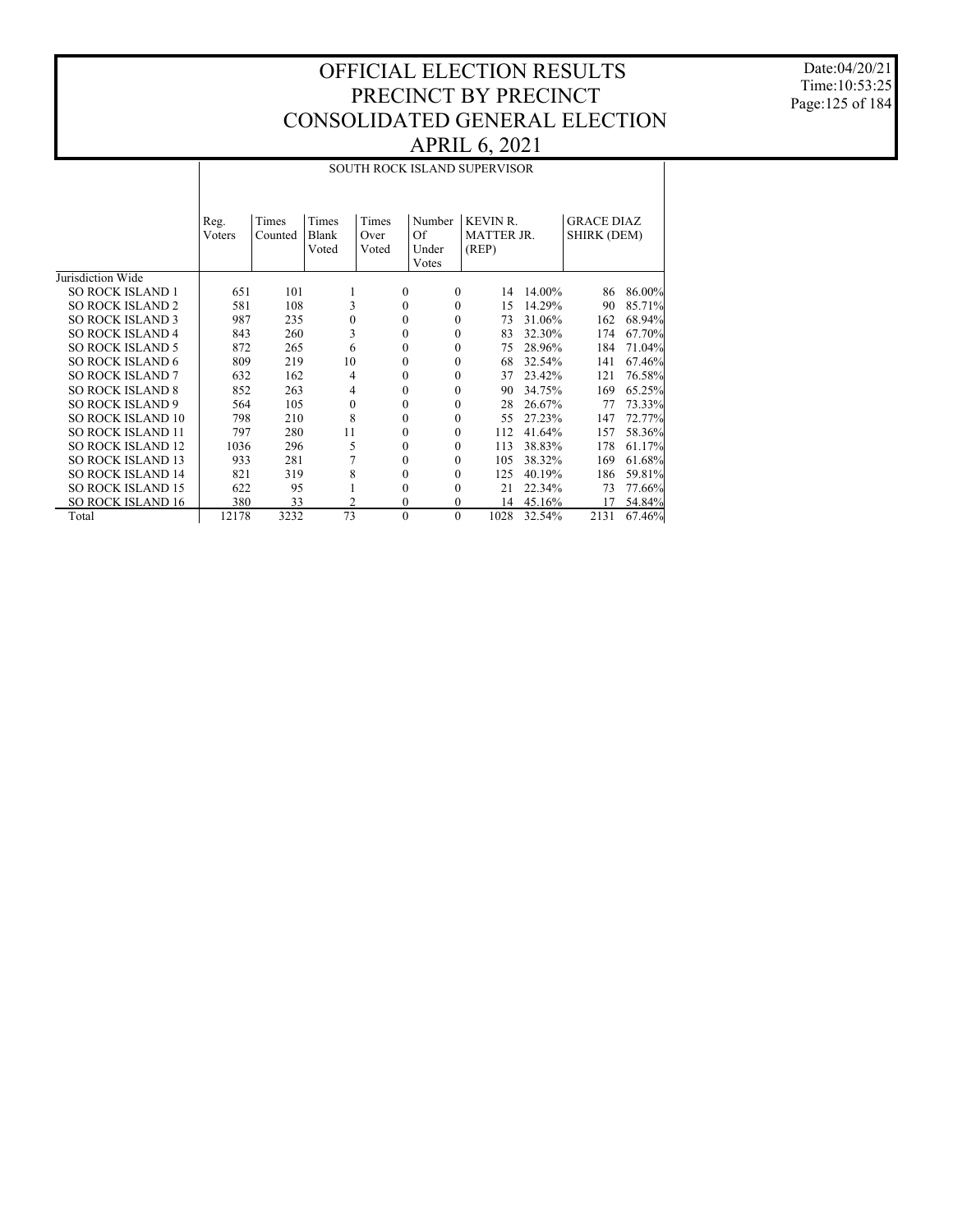Date:04/20/21 Time:10:53:25 Page:126 of 184

|                          |                |                  |                         |                        |                                | <b>SOUTH ROCK ISLAND TWP CLERK</b> |        |                      |        |
|--------------------------|----------------|------------------|-------------------------|------------------------|--------------------------------|------------------------------------|--------|----------------------|--------|
|                          | Reg.<br>Voters | Times<br>Counted | Times<br>Blank<br>Voted | Times<br>Over<br>Voted | Number<br>Of<br>Under<br>Votes | <b>DYLAN STURM</b><br>(REP)        |        | NICK CAMLIN<br>(DEM) |        |
| Jurisdiction Wide        |                |                  |                         |                        |                                |                                    |        |                      |        |
| <b>SO ROCK ISLAND 1</b>  | 651            | 101              | 1                       | $\theta$               | $\Omega$                       | 16                                 | 16.00% | 84                   | 84.00% |
| <b>SO ROCK ISLAND 2</b>  | 581            | 108              | 1                       | $\theta$               | $\mathbf{0}$                   | 18                                 | 16.82% | 89                   | 83.18% |
| <b>SO ROCK ISLAND 3</b>  | 987            | 235              |                         | $\theta$               | $\Omega$                       | 73                                 | 31.20% | 161                  | 68.80% |
| <b>SO ROCK ISLAND 4</b>  | 843            | 260              | 12                      | $\theta$               | $\Omega$                       | 79                                 | 31.85% | 169                  | 68.15% |
| <b>SO ROCK ISLAND 5</b>  | 872            | 265              | 9                       | $\theta$               | $\Omega$                       | 82                                 | 32.03% | 174                  | 67.97% |
| <b>SO ROCK ISLAND 6</b>  | 809            | 219              | 4                       | $\theta$               | $\Omega$                       | 75                                 | 34.88% | 140                  | 65.12% |
| <b>SO ROCK ISLAND 7</b>  | 632            | 162              | 6                       | $\theta$               | $\mathbf{0}$                   | 30                                 | 19.23% | 126                  | 80.77% |
| <b>SO ROCK ISLAND 8</b>  | 852            | 263              | 3                       | $\theta$               | $\Omega$                       | 78                                 | 30.00% | 182                  | 70.00% |
| <b>SO ROCK ISLAND 9</b>  | 564            | 105              |                         | $\Omega$               | $\Omega$                       | 28                                 | 26.92% | 76                   | 73.08% |
| <b>SO ROCK ISLAND 10</b> | 798            | 210              | 7                       | $\theta$               | $\Omega$                       | 53                                 | 26.11% | 150                  | 73.89% |
| <b>SO ROCK ISLAND 11</b> | 797            | 280              | 10                      | $\theta$               | $\Omega$                       | 106                                | 39.26% | 164                  | 60.74% |
| <b>SO ROCK ISLAND 12</b> | 1036           | 296              | 8                       | $\theta$               | $\Omega$                       | 119                                | 41.32% | 169                  | 58.68% |
| <b>SO ROCK ISLAND 13</b> | 933            | 281              | 6                       | $\theta$               | $\Omega$                       | 108                                | 39.27% | 167                  | 60.73% |
| <b>SO ROCK ISLAND 14</b> | 821            | 319              | 8                       | 0                      | $\Omega$                       | 125                                | 40.19% | 186                  | 59.81% |
| <b>SO ROCK ISLAND 15</b> | 622            | 95               | 1                       | $\Omega$               | $\Omega$                       | 24                                 | 25.53% | 70                   | 74.47% |
| <b>SO ROCK ISLAND 16</b> | 380            | 33               |                         | $\theta$               | $\mathbf{0}$                   | 15                                 | 46.88% | 17                   | 53.13% |
| Total                    | 12178          | 3232             | 79                      | $\theta$               | $\Omega$                       | 1029                               | 32.64% | 2124                 | 67.36% |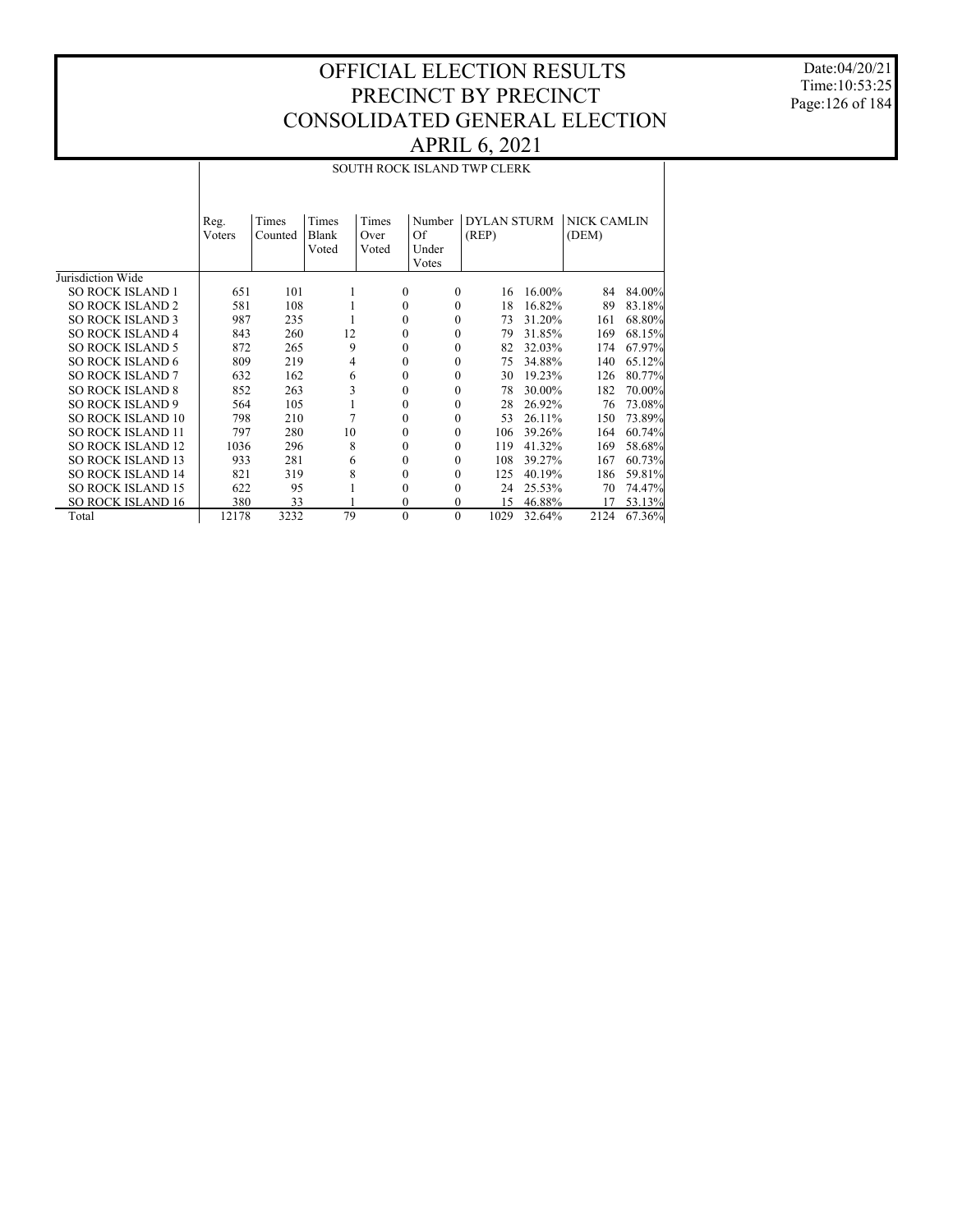Date:04/20/21 Time:10:53:25 Page:127 of 184

|                          | Reg.<br>Voters | Times<br>Counted | Times<br>Blank<br>Voted | Times<br>Over<br>Voted | Number<br>Of<br>Under<br>Votes | <b>NICHOLE</b><br>PARKER (DEM) |
|--------------------------|----------------|------------------|-------------------------|------------------------|--------------------------------|--------------------------------|
| Jurisdiction Wide        |                |                  |                         |                        |                                |                                |
| <b>SO ROCK ISLAND 1</b>  | 651            | 101              | 11                      | $\theta$               | $\mathbf{0}$                   | 90 100.00%                     |
| <b>SO ROCK ISLAND 2</b>  | 581            | 108              | 6                       | $\theta$               | $\mathbf{0}$                   | 102 100.00%                    |
| <b>SO ROCK ISLAND 3</b>  | 987            | 235              | 49                      | $\theta$               | $\mathbf{0}$                   | 186 100.00%                    |
| <b>SO ROCK ISLAND 4</b>  | 843            | 260              | 60                      | $\theta$               | $\mathbf{0}$                   | 200 100.00%                    |
| <b>SO ROCK ISLAND 5</b>  | 872            | 265              | 54                      | $\theta$               | $\mathbf{0}$                   | 211 100.00%                    |
| <b>SO ROCK ISLAND 6</b>  | 809            | 219              | 63                      | $\theta$               | $\mathbf{0}$                   | 156 100.00%                    |
| <b>SO ROCK ISLAND 7</b>  | 632            | 162              | 29                      | $\theta$               | $\mathbf{0}$                   | 133 100.00%                    |
| <b>SO ROCK ISLAND 8</b>  | 852            | 263              | 65                      | $\theta$               | $\theta$                       | 198 100.00%                    |
| <b>SO ROCK ISLAND 9</b>  | 564            | 105              | 23                      | $\theta$               | $\theta$                       | 82 100.00%                     |
| <b>SO ROCK ISLAND 10</b> | 798            | 210              | 35                      | $\theta$               | $\theta$                       | 175 100.00%                    |
| <b>SO ROCK ISLAND 11</b> | 797            | 280              | 93                      | $\theta$               | $\theta$                       | 187 100.00%                    |
| <b>SO ROCK ISLAND 12</b> | 1036           | 296              | 79                      | $\Omega$               | $\theta$                       | 217 100.00%                    |
| SO ROCK ISLAND 13        | 933            | 281              | 77                      | $\Omega$               | $\theta$                       | 204 100.00%                    |
| <b>SO ROCK ISLAND 14</b> | 821            | 319              | 98                      | $\theta$               | $\theta$                       | 221 100.00%                    |
| <b>SO ROCK ISLAND 15</b> | 622            | 95               | 11                      | $\theta$               | $\mathbf{0}$                   | 84 100.00%                     |
| <b>SO ROCK ISLAND 16</b> | 380            | 33               | 11                      | $\Omega$               | $\mathbf{0}$                   | 22 100.00%                     |
| Total                    | 12178          | 3232             | 764                     | $\mathbf{0}$           | $\mathbf{0}$                   | 2468 100.00%                   |

 $\overline{\phantom{a}}$ 

SOUTH ROCK ISLAND TWP ASSESSOR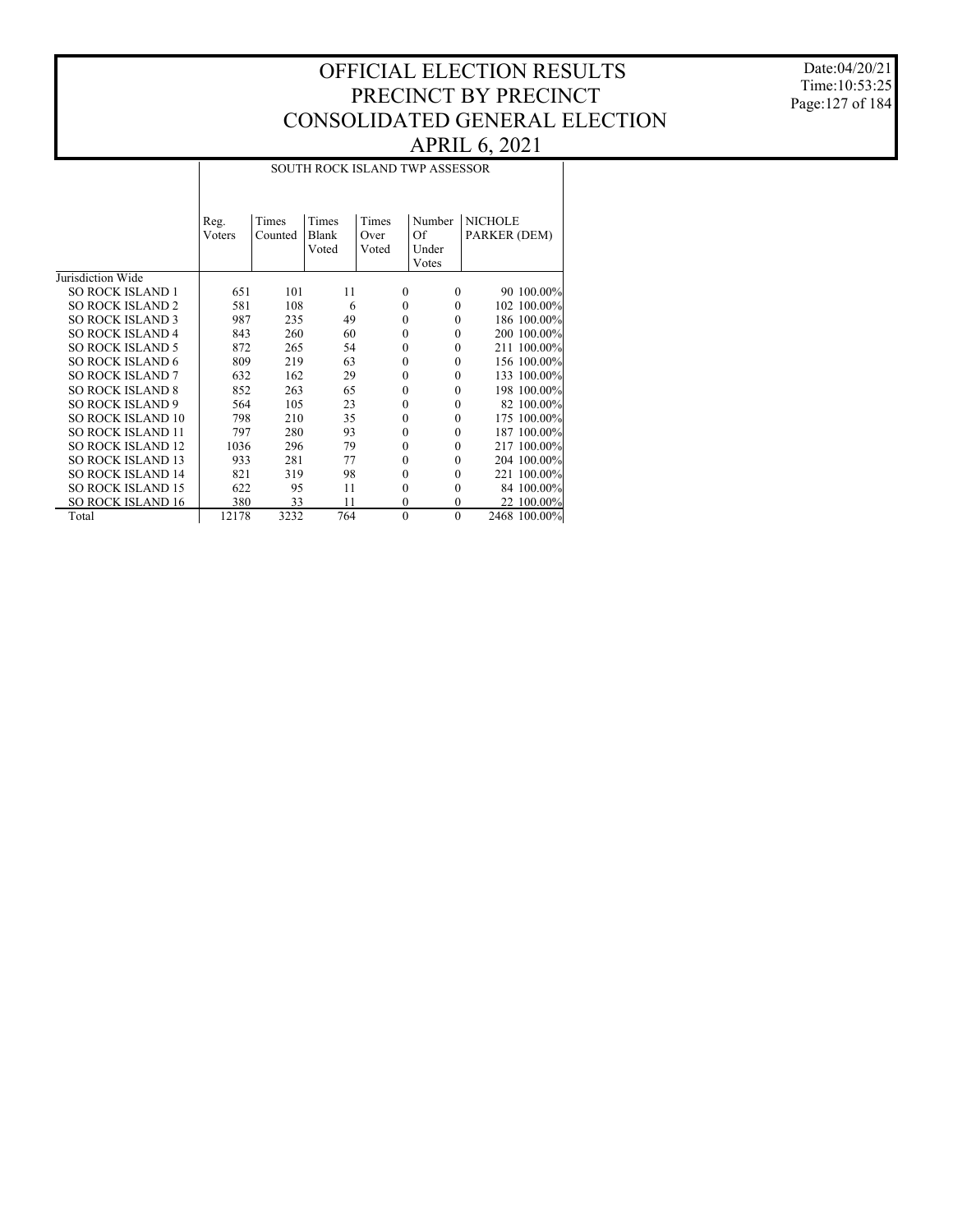Date:04/20/21 Time:10:53:25 Page:128 of 184

|                          |                |                  |                         |                        |                                |                                |          | SOUTH ROCK ISLAND TWP TRUSTEE     |        |                                |        |                 |        |
|--------------------------|----------------|------------------|-------------------------|------------------------|--------------------------------|--------------------------------|----------|-----------------------------------|--------|--------------------------------|--------|-----------------|--------|
|                          |                |                  |                         |                        |                                |                                |          |                                   |        |                                |        |                 |        |
|                          | Reg.<br>Voters | Times<br>Counted | Times<br>Blank<br>Voted | Times<br>Over<br>Voted | Number<br>Of<br>Under<br>Votes | <b>RUSSELL</b><br>CHRIST (REP) |          | <b>CHRISTINE</b><br>ELSBERG (REP) |        | GARY L.<br><b>SNYDER (REP)</b> |        | JEFF RICE (REP) |        |
| Jurisdiction Wide        |                |                  |                         |                        |                                |                                |          |                                   |        |                                |        |                 |        |
| <b>SO ROCK ISLAND 1</b>  | 651            | 101              | 5                       | $\mathbf{0}$           | 81                             | 12                             | 3.96%    | 17                                | 5.61%  | 10                             | 3.30%  | 14              | 4.62%  |
| <b>SO ROCK ISLAND 2</b>  | 581            | 108              | 5                       | $\mathbf{0}$           | 80                             | 13                             | 3.92%    | 21                                | 6.33%  | 18                             | 5.42%  | 13              | 3.92%  |
| <b>SO ROCK ISLAND 3</b>  | 987            | 235              | $\overline{c}$          | $\Omega$               | 89                             | 76                             | 9.02%    | 107                               | 12.69% | 71                             | 8.42%  | 74              | 8.78%  |
| <b>SO ROCK ISLAND 4</b>  | 843            | 260              | 5                       | $\mathbf{0}$           | 67                             | 86                             | $9.02\%$ | 119                               | 12.49% | 87                             | 9.13%  | 92              | 9.65%  |
| <b>SO ROCK ISLAND 5</b>  | 872            | 265              | 10                      | $\mathbf{0}$           | 101                            | 76                             | 8.27%    | 104                               | 11.32% | 87                             | 9.47%  | 87              | 9.47%  |
| <b>SO ROCK ISLAND 6</b>  | 809            | 219              | 4                       | $\mathbf{0}$           | 70                             | 75                             | 9.49%    | 115                               | 14.56% | 85                             | 10.76% | 75              | 9.49%  |
| <b>SO ROCK ISLAND 7</b>  | 632            | 162              |                         | $\mathbf{0}$           | 43                             | 31                             | 5.37%    | 47                                | 8.15%  | 26                             | 4.51%  | 28              | 4.85%  |
| <b>SO ROCK ISLAND 8</b>  | 852            | 263              | $\overline{4}$          | $\mathbf{0}$           | 87                             | 86                             | $9.06\%$ | 120                               | 12.64% | 91                             | 9.59%  | 83              | 8.75%  |
| <b>SO ROCK ISLAND 9</b>  | 564            | 105              | 2                       | $\mathbf{0}$           | 42                             | 26                             | 7.03%    | 37                                | 10.00% | 26                             | 7.03%  | 29              | 7.84%  |
| <b>SO ROCK ISLAND 10</b> | 798            | 210              | 6                       | $\mathbf{0}$           | 67                             | 47                             | 6.28%    | 79                                | 10.55% | 54                             | 7.21%  | 51              | 6.81%  |
| <b>SO ROCK ISLAND 11</b> | 797            | 280              | 10                      | $\mathbf{0}$           | 108                            | 101                            | 10.39%   | 146                               | 15.02% | 111                            | 11.42% | 108             | 11.11% |
| <b>SO ROCK ISLAND 12</b> | 1036           | 296              | 9                       | $\Omega$               | 69                             | 116                            | 10.75%   | 154                               | 14.27% | 127                            | 11.77% | 116             | 10.75% |
| <b>SO ROCK ISLAND 13</b> | 933            | 281              |                         | $\mathbf{0}$           | 65                             | 105                            | 10.18%   | 147                               | 14.26% | 116                            | 11.25% | 105             | 10.18% |
| <b>SO ROCK ISLAND 14</b> | 821            | 319              | 8                       | $\mathbf{0}$           | 93                             | 135                            | 11.73%   | 156                               | 13.55% | 128                            | 11.12% | 123             | 10.69% |
| <b>SO ROCK ISLAND 15</b> | 622            | 95               |                         | $\mathbf{0}$           | 55                             | 18                             | 5.61%    | 32                                | 9.97%  | 15                             | 4.67%  | 13              | 4.05%  |
| <b>SO ROCK ISLAND 16</b> | 380            | 33               |                         | $\mathbf{0}$           | 20                             | 14                             | 12.96%   | 15                                | 13.89% | 13                             | 12.04% | 14              | 12.96% |
| Total                    | 12178          | 3232             | 86                      | $\mathbf{0}$           | 1137                           | 1017                           | 8.88%    | 1416                              | 12.37% | 1065                           | 9.30%  | 1025            | 8.95%  |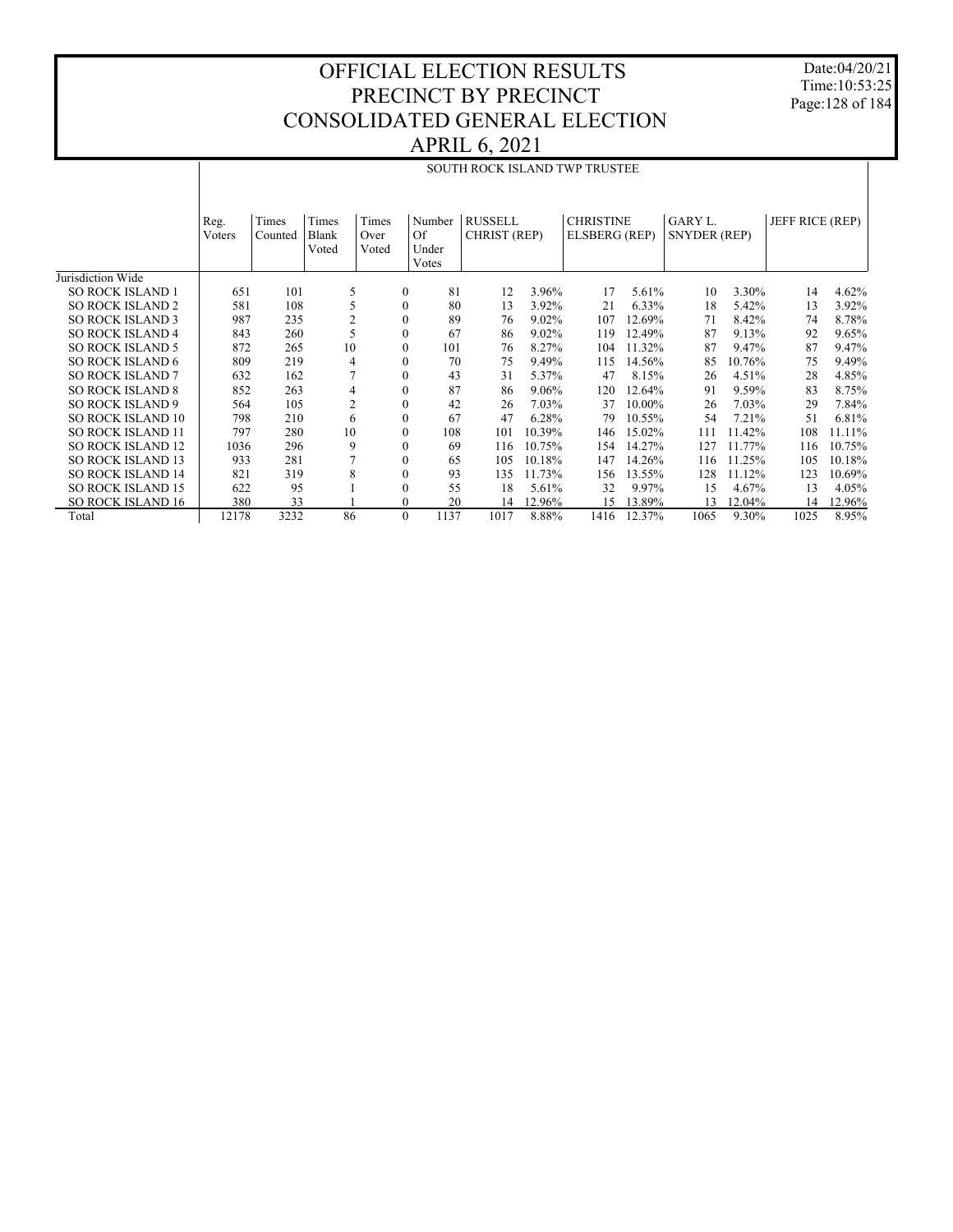Date:04/20/21 Time:10:53:25 Page:129 of 184

#### SOUTH ROCK ISLAND TWP TRUSTEE

|                          | <b>FRANK</b><br><b>SKAFIDAS</b><br>(DEM) |        | <b>KIMBERLY</b><br><b>WHITLEY</b><br>(DEM) |        | <b>BILL SOWARDS</b><br>(DEM) |        | <b>MARK PARR JR</b><br>(DEM) |        |
|--------------------------|------------------------------------------|--------|--------------------------------------------|--------|------------------------------|--------|------------------------------|--------|
| Jurisdiction Wide        |                                          |        |                                            |        |                              |        |                              |        |
| <b>SO ROCK ISLAND 1</b>  | 64                                       | 21.12% | 63                                         | 20.79% | 61                           | 20.13% | 62                           | 20.46% |
| <b>SO ROCK ISLAND 2</b>  | 62                                       | 18.67% | 72                                         | 21.69% | 61                           | 18.37% | 72                           | 21.69% |
| <b>SO ROCK ISLAND 3</b>  | 129                                      | 15.30% | 132                                        | 15.66% | 129                          | 15.30% | 125                          | 14.83% |
| <b>SO ROCK ISLAND 4</b>  | 146                                      | 15.32% | 137                                        | 14.38% | 143                          | 15.01% | 143                          | 15.01% |
| <b>SO ROCK ISLAND 5</b>  | 141                                      | 15.34% | 147                                        | 16.00% | 141                          | 15.34% | 136                          | 14.80% |
| <b>SO ROCK ISLAND 6</b>  | 117                                      | 14.81% | 109                                        | 13.80% | 111                          | 14.05% | 103                          | 13.04% |
| <b>SO ROCK ISLAND 7</b>  | 113                                      | 19.58% | 115                                        | 19.93% | 111                          | 19.24% | 106                          | 18.37% |
| <b>SO ROCK ISLAND 8</b>  | 141                                      | 14.86% | 144                                        | 15.17% | 142                          | 14.96% | 142                          | 14.96% |
| <b>SO ROCK ISLAND 9</b>  | 61                                       | 16.49% | 64                                         | 17.30% | 67                           | 18.11% | 60                           | 16.22% |
| <b>SO ROCK ISLAND 10</b> | 134                                      | 17.89% | 125                                        | 16.69% | 139                          | 18.56% | 120                          | 16.02% |
| <b>SO ROCK ISLAND 11</b> | 121                                      | 12.45% | 125                                        | 12.86% | 138                          | 14.20% | 122                          | 12.55% |
| <b>SO ROCK ISLAND 12</b> | 140                                      | 12.97% | 139                                        | 12.88% | 140                          | 12.97% | 147                          | 13.62% |
| <b>SO ROCK ISLAND 13</b> | 130                                      | 12.61% | 141                                        | 13.68% | 150                          | 14.55% | 137                          | 13.29% |
| <b>SO ROCK ISLAND 14</b> | 154                                      | 13.38% | 146                                        | 12.68% | 159                          | 13.81% | 150                          | 13.03% |
| <b>SO ROCK ISLAND 15</b> | 60                                       | 18.69% | 62                                         | 19.31% | 60                           | 18.69% | 61                           | 19.00% |
| <b>SO ROCK ISLAND 16</b> | 9                                        | 8.33%  | 15                                         | 13.89% | 13                           | 12.04% | 15                           | 13.89% |
| Total                    | 1722                                     | 15.04% | 1736                                       | 15.17% | 1765                         | 15.42% | 1701                         | 14.86% |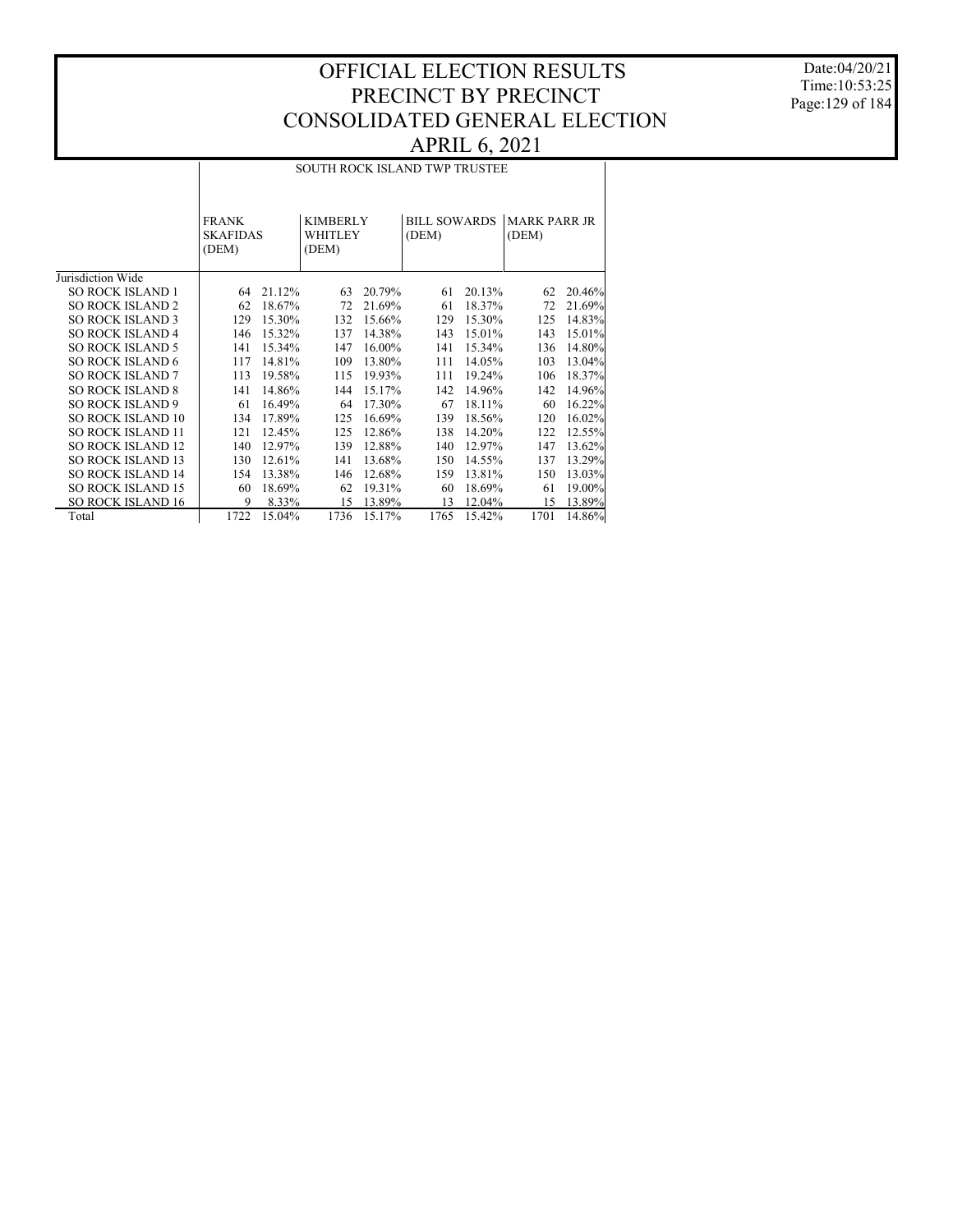Date:04/20/21 Time:10:53:25 Page:130 of 184

|                   |        |         |                | <b>ZUMA TWP SUPERVISOR</b> |          |             |                      |
|-------------------|--------|---------|----------------|----------------------------|----------|-------------|----------------------|
|                   |        |         |                |                            |          |             |                      |
|                   | Reg.   | Times   | Times          | Times                      |          | Number      | DOUGLAS              |
|                   | Voters | Counted | Blank<br>Voted | Over<br>Voted              |          | Of<br>Under | <b>ZUMARIS (REP)</b> |
|                   |        |         |                |                            |          | Votes       |                      |
| Jurisdiction Wide |        |         |                |                            |          |             |                      |
| <b>ZUMA</b>       | 549    | 30      |                |                            | $\Omega$ |             | 27 100.00%           |
| Total             | 549    | 30      |                | ٩                          | $\theta$ | $\theta$    | 27 100.00%           |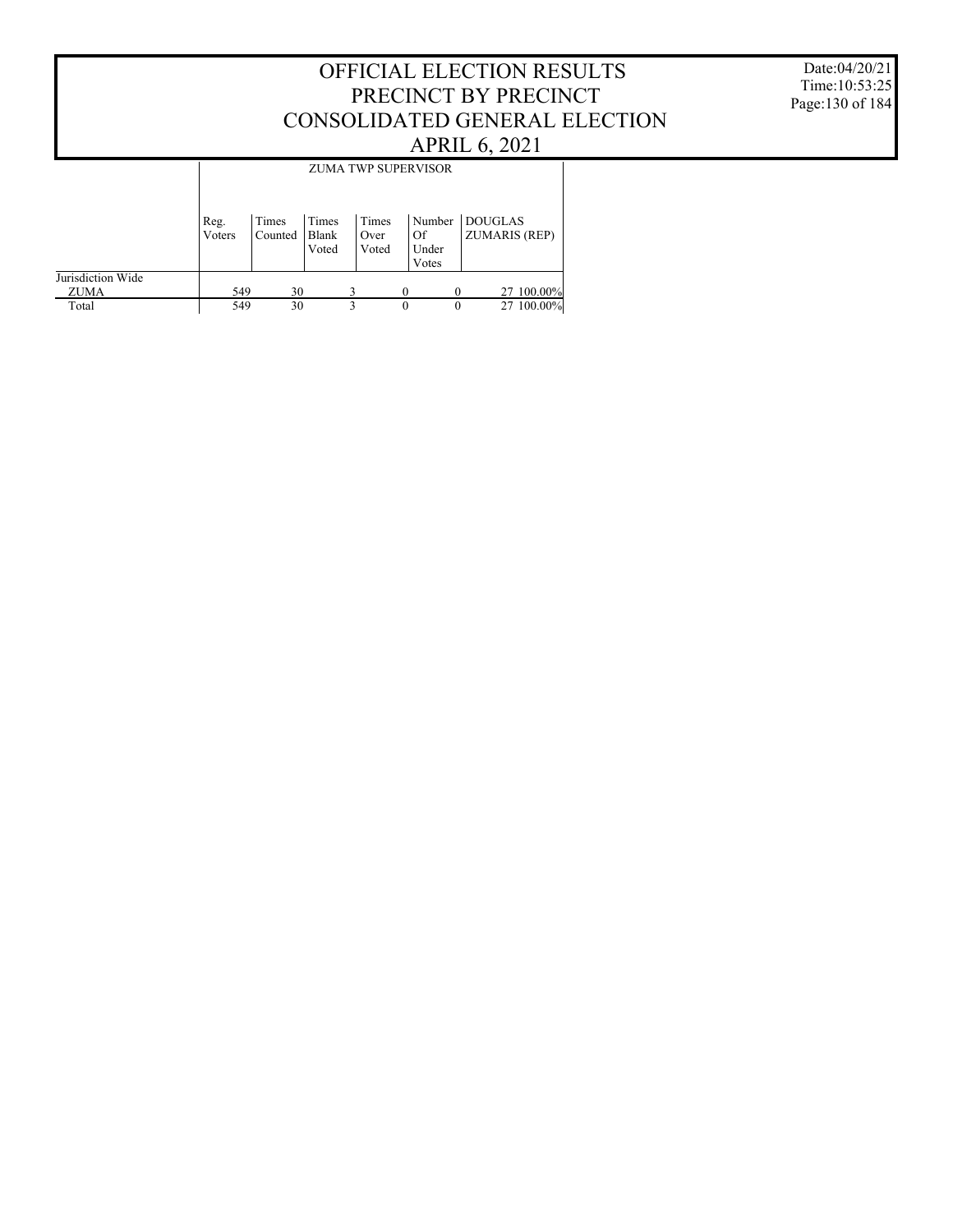#### OFFICIAL ELECTION RESULTS PRECINCT BY PRECINCT CONSOLIDATED GENERAL ELECTION APRIL 6, 2021 Jurisdiction Wide ZUMA Total Reg. Voters Times Counted Times Blank Voted Times Over Voted Number STEPHEN L Of Under Votes DICKHUT (REP) ZUMA TWP CLERK  $\frac{549}{549}$   $\frac{30}{30}$   $\frac{2}{2}$   $\frac{0}{0}$   $\frac{0}{28}$   $\frac{28100.00\%}{100.00\%}$  $28\ 100.00\%$

Date:04/20/21 Time:10:53:25 Page:131 of 184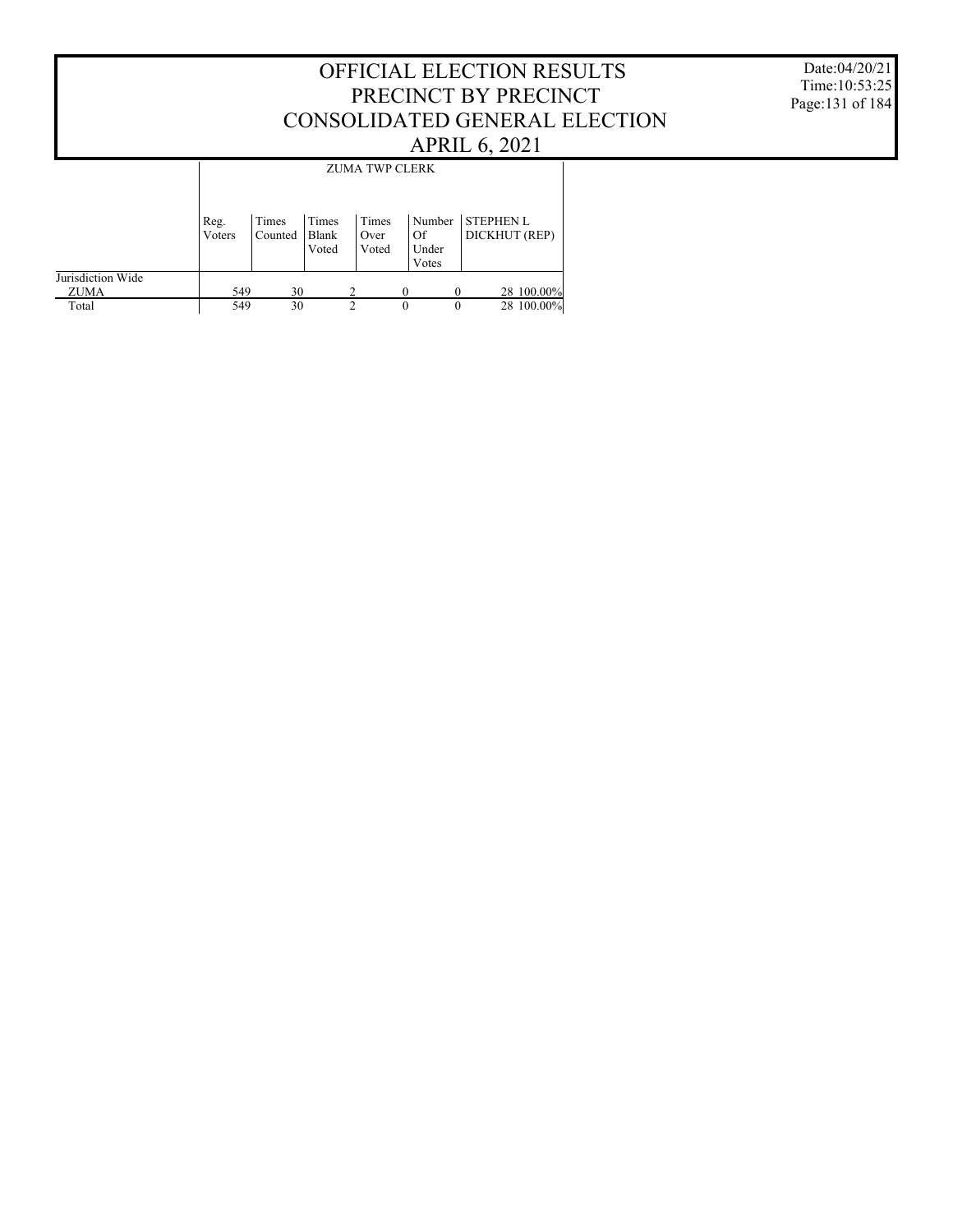Date:04/20/21 Time:10:53:25 Page:132 of 184

|                   |        |         |                       | ZUMA TWP RD COMM |          |             |               |            |
|-------------------|--------|---------|-----------------------|------------------|----------|-------------|---------------|------------|
|                   | Reg.   | Times   | Times                 | Times            |          | Number      | <b>BRIAN</b>  |            |
|                   | Voters | Counted | <b>Blank</b><br>Voted | Over<br>Voted    |          | Of<br>Under | TIESMAN (REP) |            |
|                   |        |         |                       |                  |          | Votes       |               |            |
| Jurisdiction Wide |        |         |                       |                  |          |             |               |            |
| <b>ZUMA</b>       | 549    | 30      |                       |                  |          |             |               | 28 100.00% |
| Total             | 549    | 30      |                       | 2                | $\Omega$ | $\Omega$    |               | 28 100.00% |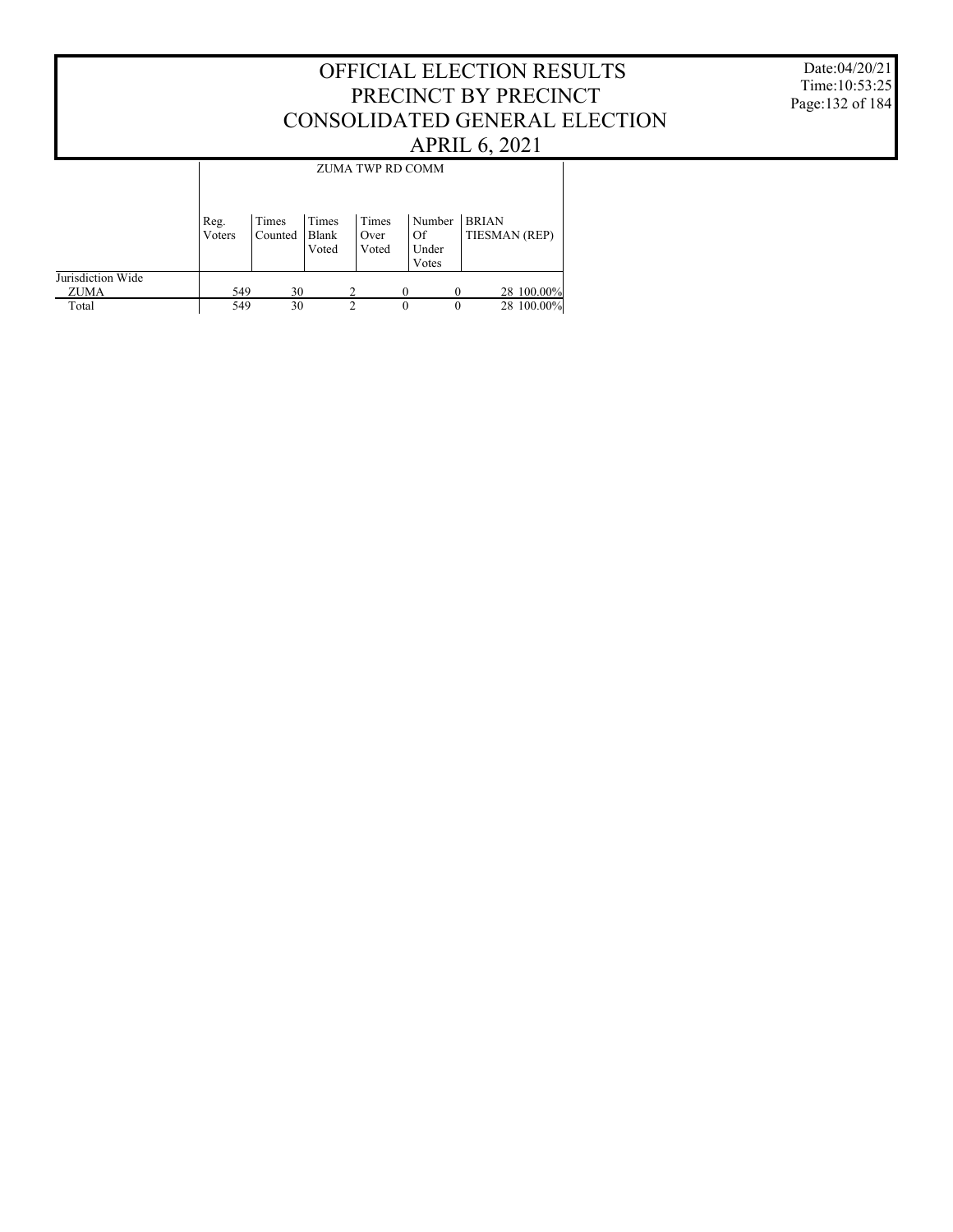|                           |                |                  |                         |                        | PRECINCT BY PRECINCT           | <b>APRIL 6, 2021</b>    |           | <b>OFFICIAL ELECTION RESULTS</b><br>CONSOLIDATED GENERAL ELECTION |           |                             |           |                     | Date:04/20/21<br>Time: 10:53:25<br>Page: 133 of 184 |
|---------------------------|----------------|------------------|-------------------------|------------------------|--------------------------------|-------------------------|-----------|-------------------------------------------------------------------|-----------|-----------------------------|-----------|---------------------|-----------------------------------------------------|
|                           |                |                  |                         |                        |                                | <b>ZUMA TWP TRUSTEE</b> |           |                                                                   |           |                             |           |                     |                                                     |
|                           | Reg.<br>Voters | Times<br>Counted | Times<br>Blank<br>Voted | Times<br>Over<br>Voted | Number<br>Of<br>Under<br>Votes | (REP)                   |           | <b>JAMES CONNER RICHARD</b><br><b>FRELS</b> (REP)                 |           | DAVID BROOKS SCOTT<br>(REP) |           | <b>WEAVER (REP)</b> |                                                     |
| Jurisdiction Wide<br>ZUMA | 549            | 30               |                         | 3                      | 16<br>$\Omega$                 | 25                      | 27.17%    |                                                                   | 23 25.00% |                             | 23 25.00% |                     | 21 22.83%                                           |
| Total                     | 549            | 30               |                         | $\mathbf{3}$           | $\Omega$<br>16                 |                         | 25 27 17% |                                                                   | 23 25.00% |                             | 23 25.00% |                     | 21 22.83%                                           |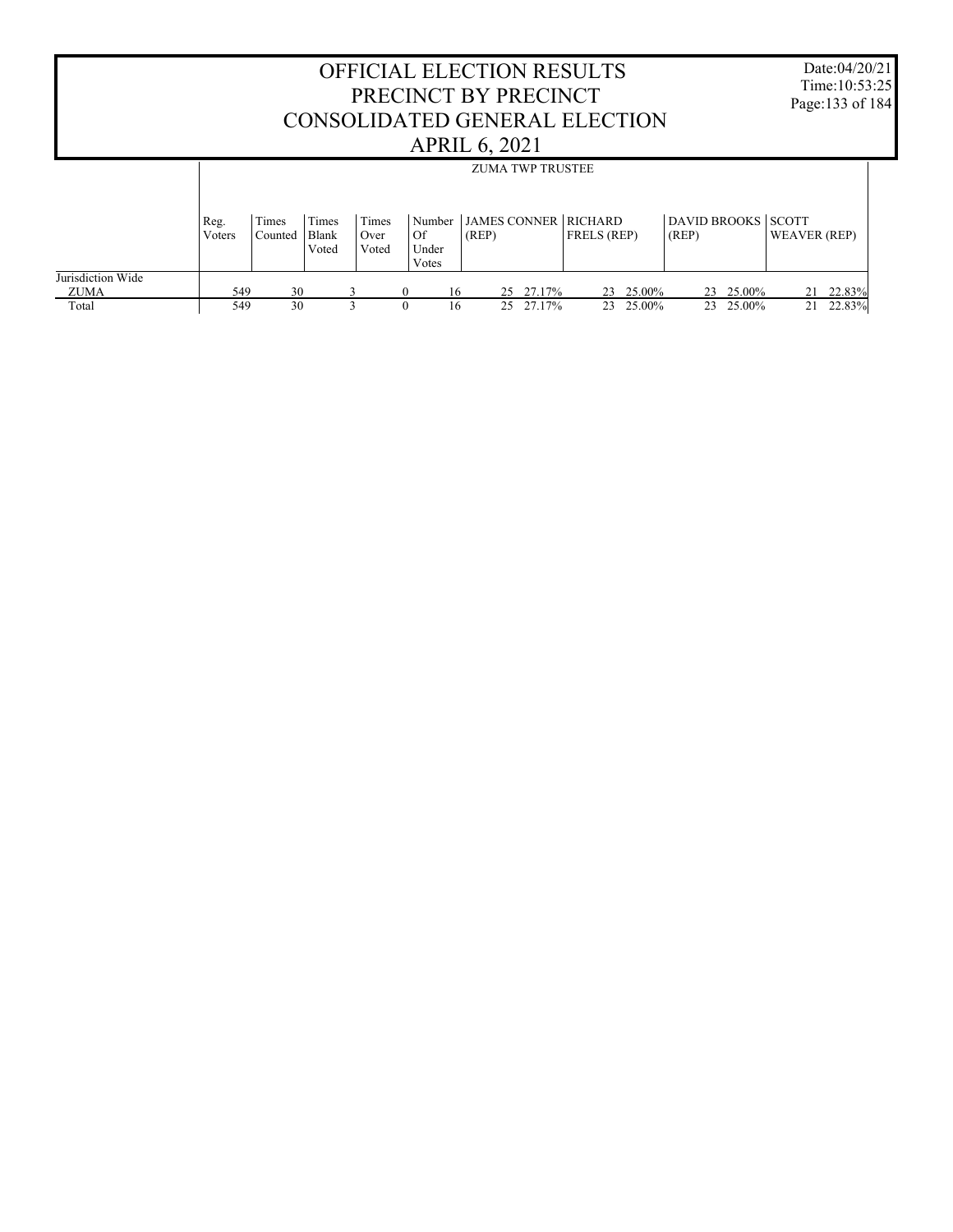#### Date:04/20/21 Time:10:53:25 Page:134 of 184

## OFFICIAL ELECTION RESULTS PRECINCT BY PRECINCT CONSOLIDATED GENERAL ELECTION APRIL 6, 2021

|                   | CORDOVA/PORT BYRON MTA |                  |                         |                        |          |                                |                               |             |  |  |  |
|-------------------|------------------------|------------------|-------------------------|------------------------|----------|--------------------------------|-------------------------------|-------------|--|--|--|
|                   | Reg.<br>Voters         | Times<br>Counted | Times<br>Blank<br>Voted | Times<br>Over<br>Voted |          | Number<br>Of<br>Under<br>Votes | <b>CHARLES</b><br>TAGUE (DEM) |             |  |  |  |
| Jurisdiction Wide |                        |                  |                         |                        |          |                                |                               |             |  |  |  |
| <b>CORDOVA</b>    | 644                    | 111              | 26                      |                        | $\theta$ | $\theta$                       |                               | 85 100.00%  |  |  |  |
| PORT BYRON        | 1031                   | 221              | 72                      |                        |          |                                |                               | 149 100.00% |  |  |  |
| Total             | 1675                   | 332              | 98                      |                        |          | $\Omega$                       |                               | 234 100.00% |  |  |  |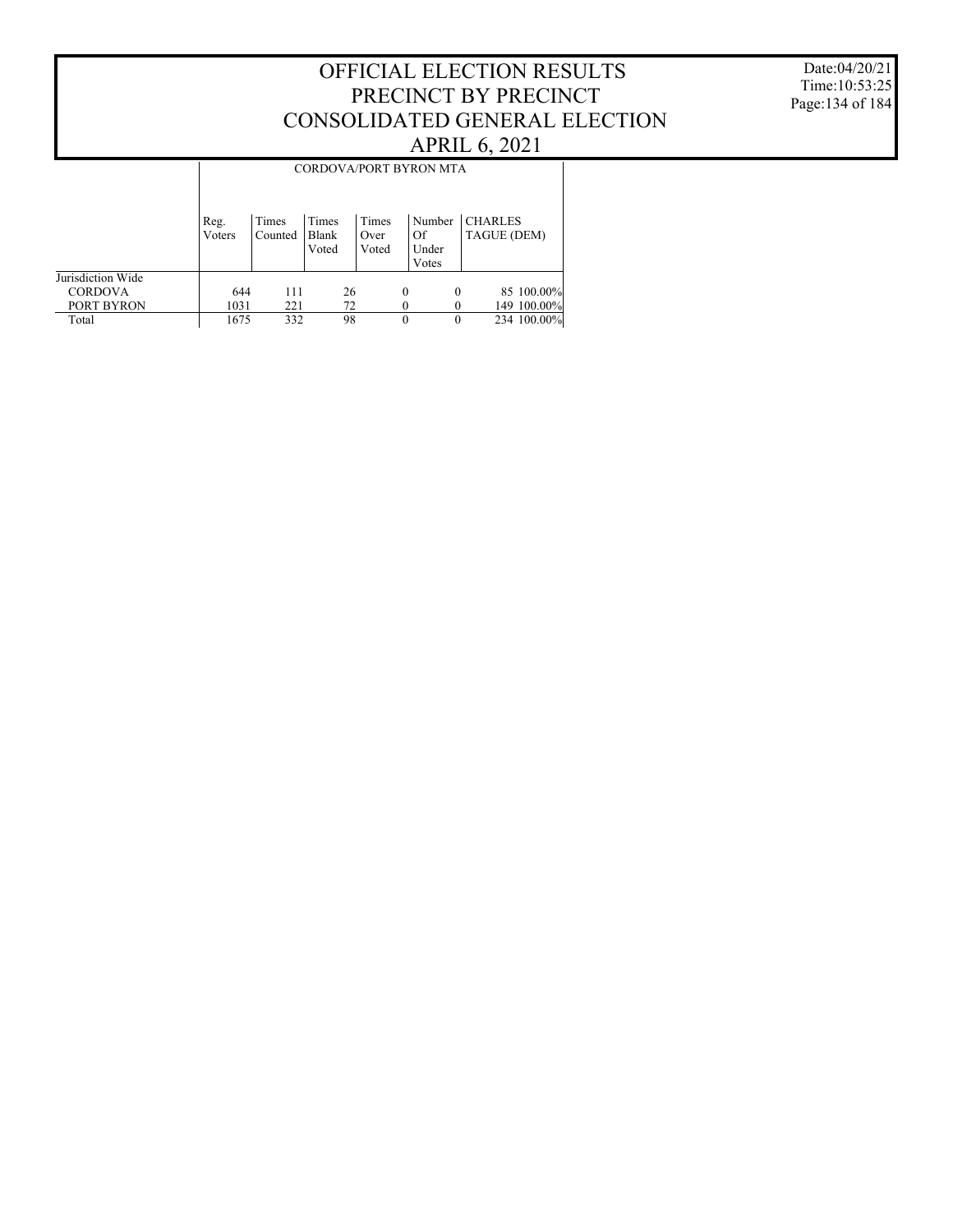Date:04/20/21 Time:10:53:25 Page:135 of 184

#### Jurisdiction Wide BLACKHAWK 1 BLACKHAWK 2 BLACKHAWK 3 BLACKHAWK 4 BLACKHAWK 5 BLACKHAWK 6 BLACKHAWK 7 RURAL Total Reg. Voters Times Counted Times Blank Voted Times Over Voted Number WINNA Of Under Votes PANNELL (DEM) BLACK HAWK/RURAL MTA 527 26 1 0 0 25 100.00%<br>519 22 4 0 0 18 100.00% 519 22 4 0 0 18 100.00% 1704 101 21 0 0 80 100.00% 983 129 46 0 0 83 100.00% 498 18 4 0 0 14 100.00%<br>900 37 9 0 0 28 100.00% 900 37 9 0 0 28 100.00% 1218 201 50 0 0 151 100.00%<br>
123 49 0 0 74 100.00% 7107 657 184 0 0 74 100.00%<br>7107 657 184 0 0 473 100.00% 473 100.00%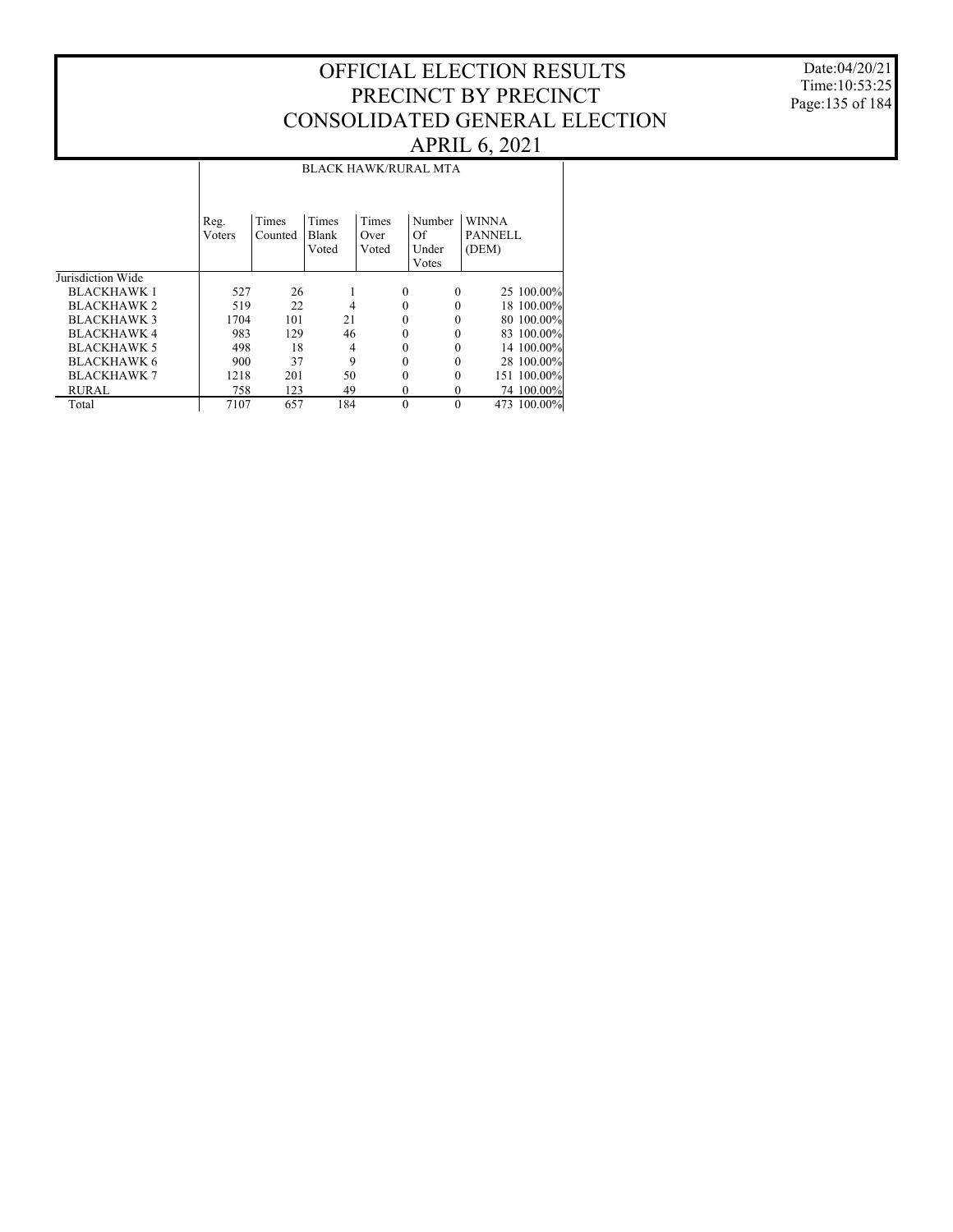#### OFFICIAL ELECTION RESULTS PRECINCT BY PRECINCT CONSOLIDATED GENERAL ELECTION APRIL 6, 2021 Date:04/20/21 Time:10:53:25 Page:136 of 184 Jurisdiction Wide ANDALUSIA Total Reg. Voters Times Counted Times Blank Voted Times Over Voted Number RILEY Of Under Votes VROMAN SUSAN L. BRILLHART MARCIA MANNER BONNIE BRIDGFORD AND TWP LIB TRUSTEE 1751 145 22 0 117 89 23.73% 86 22.93% 104 27.73% 96 25.60% 104 27.73%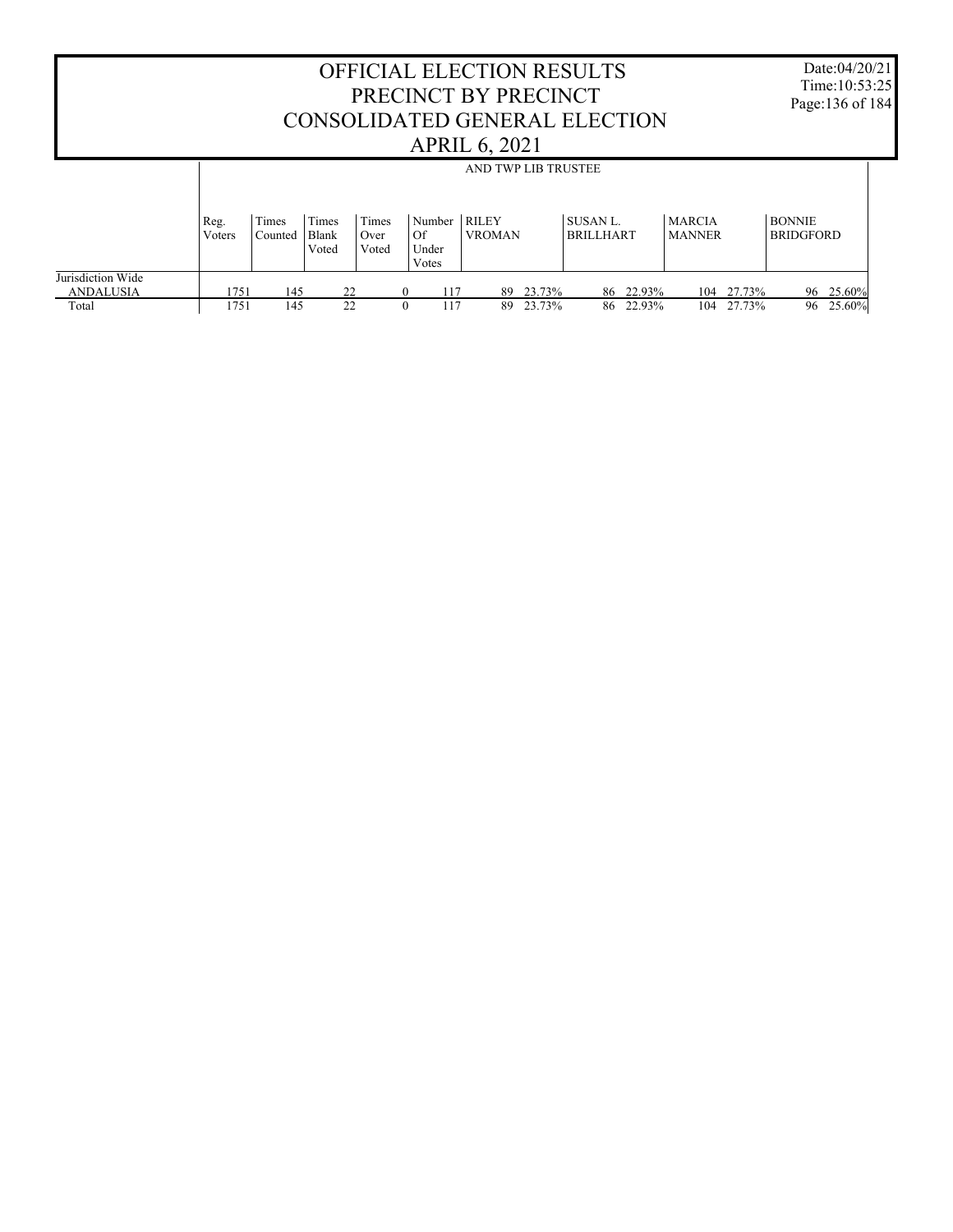#### Date:04/20/21 Time:10:53:25 Page:137 of 184

## OFFICIAL ELECTION RESULTS PRECINCT BY PRECINCT CONSOLIDATED GENERAL ELECTION APRIL 6, 2021

|                                       |                | AND TWP LIB TRUSTEE 2 YR |                         |                        |                                |                                      |  |  |  |  |  |
|---------------------------------------|----------------|--------------------------|-------------------------|------------------------|--------------------------------|--------------------------------------|--|--|--|--|--|
|                                       | Reg.<br>Voters | Times<br>Counted         | Times<br>Blank<br>Voted | Times<br>Over<br>Voted | Number<br>Of<br>Under<br>Votes | <b>BARBARA</b><br><b>HILLS-ELLIS</b> |  |  |  |  |  |
| Jurisdiction Wide<br><b>ANDALUSIA</b> | 1751           | 145                      | 40                      |                        |                                | 105 100.00%<br>$\Omega$              |  |  |  |  |  |
| Total                                 | 1751           | 145                      | 40                      |                        | $\theta$                       | 105 100.00%<br>$\theta$              |  |  |  |  |  |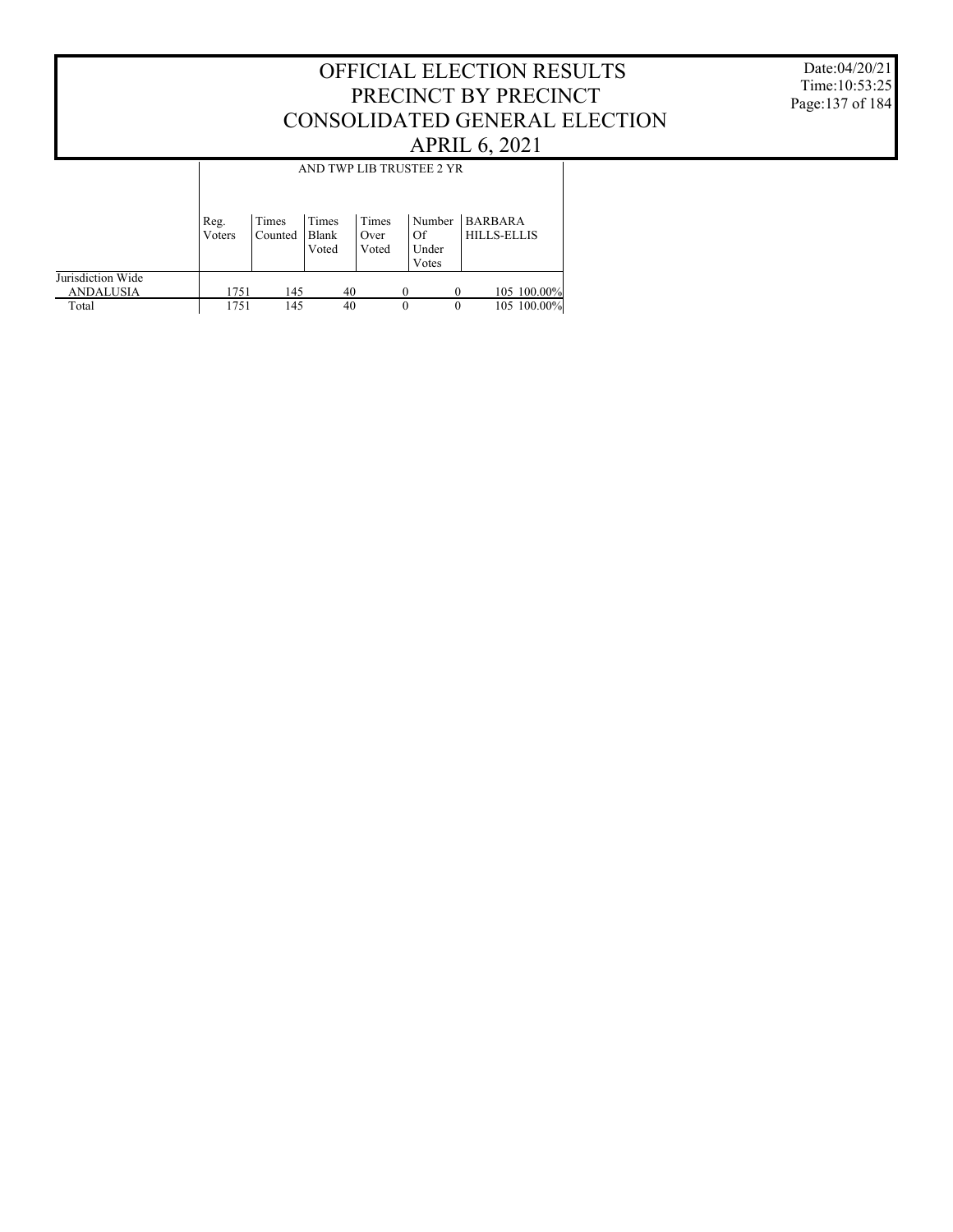Date:04/20/21 Time:10:53:25 Page:138 of 184

|                                     |                | <b>CORD DIST LIB TRUSTEE</b> |                         |                        |                                |                                      |        |                          |        |  |  |  |  |
|-------------------------------------|----------------|------------------------------|-------------------------|------------------------|--------------------------------|--------------------------------------|--------|--------------------------|--------|--|--|--|--|
|                                     | Reg.<br>Voters | Times<br>Counted             | Times<br>Blank<br>Voted | Times<br>Over<br>Voted | Number<br>Of<br>Under<br>Votes | <b>CATHERINE</b><br><b>DEBAILLIE</b> |        | MARK A.<br><b>BARNES</b> |        |  |  |  |  |
| Jurisdiction Wide<br><b>CORDOVA</b> | 644            | 111                          | 9                       | $\theta$               | 42                             | 90.                                  | 55.56% | 72                       | 44.44% |  |  |  |  |
| COE                                 | 71             |                              |                         |                        |                                | 2                                    | 66.67% |                          | 33.33% |  |  |  |  |
| Total                               | 715            | 114                          | 10                      | $\theta$               | 43                             | 92                                   | 55.76% | 73                       | 44.24% |  |  |  |  |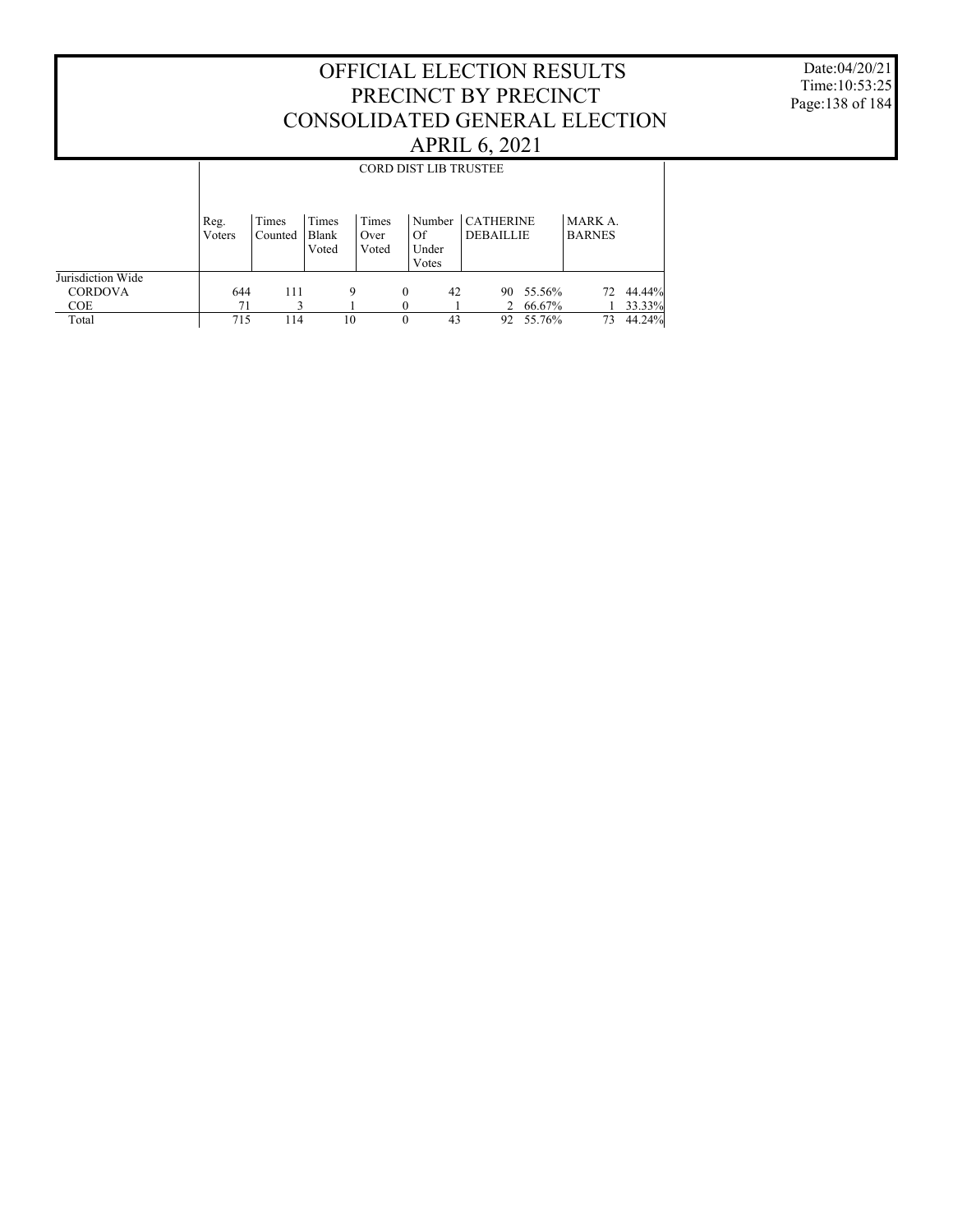Date:04/20/21 Time:10:53:25 Page:139 of 184

| <b>HAMP DIST LIB TRUSTEE</b> |                  |                         |                        |                      |              |                          |                                         |              |                                  |                 |                                                         |
|------------------------------|------------------|-------------------------|------------------------|----------------------|--------------|--------------------------|-----------------------------------------|--------------|----------------------------------|-----------------|---------------------------------------------------------|
|                              |                  |                         |                        |                      |              |                          |                                         |              |                                  |                 |                                                         |
| Reg.<br>Voters               | Times<br>Counted | Times<br>Blank<br>Voted | Times<br>Over<br>Voted | Of<br>Under<br>Votes |              |                          |                                         | <b>NANCY</b> |                                  |                 |                                                         |
| 535                          | 57               |                         |                        | $\Omega$             |              | 41                       |                                         | 38           |                                  | 44              | 35.77%                                                  |
| 771                          | 65               |                         |                        | $\Omega$             |              | 39                       |                                         | 41           |                                  |                 | 36 31.03%<br>33.47%                                     |
|                              | 1306             |                         | 19<br>122<br>24        |                      | $\mathbf{0}$ | Number<br>33<br>22<br>55 | <b>SHIRLEY</b><br><b>BILLINGS</b><br>80 |              | 33.33%<br>33.62%<br>33.47%<br>79 | <b>LYNGHOLM</b> | <b>CONNIE BRODY</b><br>30.89%<br>35.34%<br>33.05%<br>80 |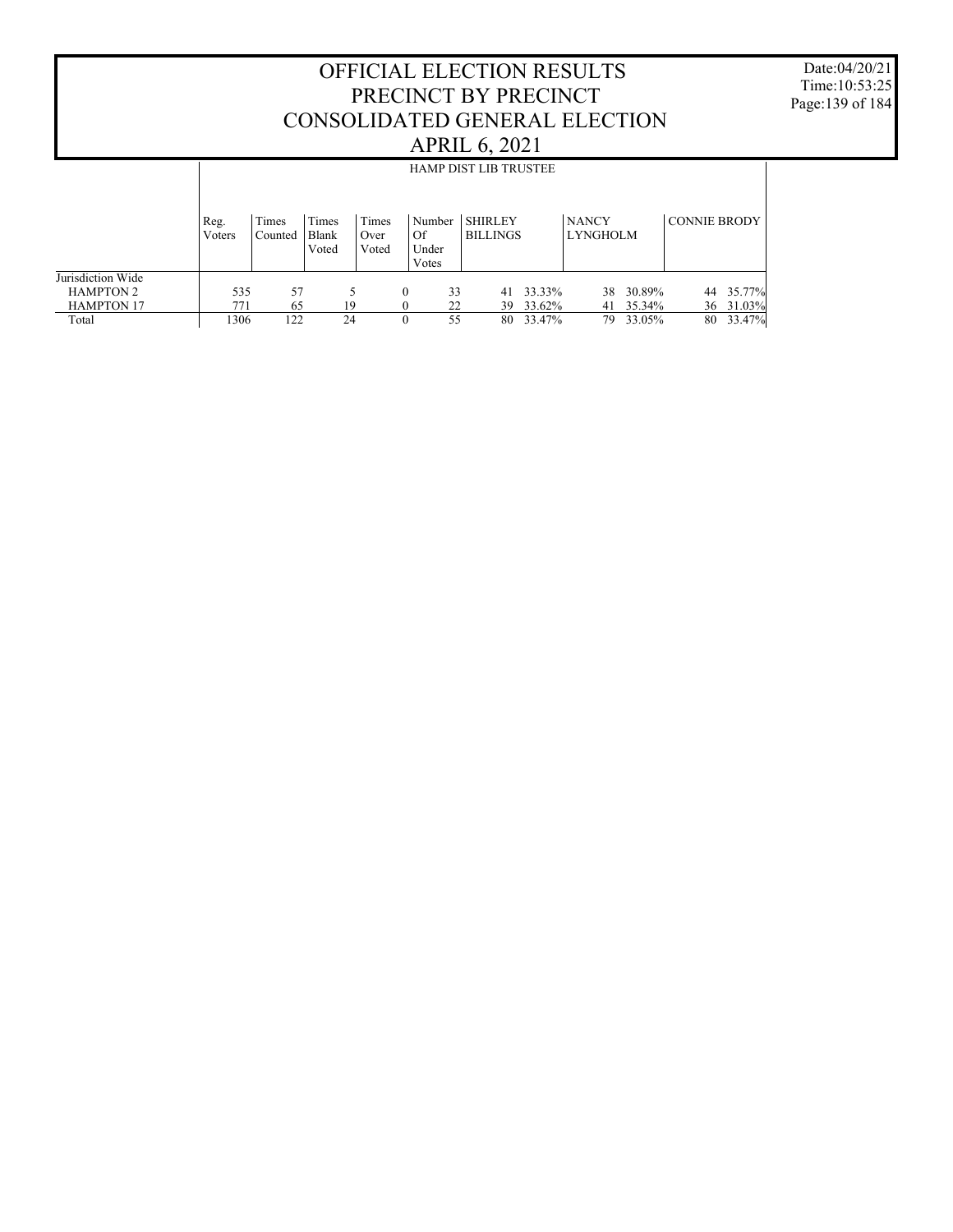Date:04/20/21 Time:10:53:25 Page:140 of 184

|                    | <b>MILAN/BH LIB TRUSTEE</b> |                  |                         |                        |          |                                |                    |        |                                 |        |  |  |
|--------------------|-----------------------------|------------------|-------------------------|------------------------|----------|--------------------------------|--------------------|--------|---------------------------------|--------|--|--|
|                    | Reg.<br>Voters              | Times<br>Counted | Times<br>Blank<br>Voted | Times<br>Over<br>Voted |          | Number<br>Of<br>Under<br>Votes | <b>HARRY FAVRI</b> |        | <b>PHYLLIS</b><br><b>HARVEY</b> |        |  |  |
| Jurisdiction Wide  |                             |                  |                         |                        |          |                                |                    |        |                                 |        |  |  |
| <b>BLACKHAWK1</b>  | 459                         | 17               | 2                       |                        | $\Omega$ | 4                              | 13                 | 50.00% | 13                              | 50.00% |  |  |
| <b>BLACKHAWK 2</b> | 519                         | 22               | $\overline{2}$          |                        | $\Omega$ | 9                              | 14                 | 45.16% | 17                              | 54.84% |  |  |
| <b>BLACKHAWK3</b>  | 1402                        | 72               | 11                      |                        | $\Omega$ | 17                             | 51                 | 48.57% | 54                              | 51.43% |  |  |
| <b>BLACKHAWK 4</b> | 374                         | 7                | $\mathbf{0}$            |                        | $\Omega$ |                                | 6                  | 46.15% |                                 | 53.85% |  |  |
| <b>BLACKHAWK 5</b> | 362                         | 16               | 2                       |                        | $\Omega$ |                                | 9                  | 42.86% | 12                              | 57.14% |  |  |
| <b>BLACKHAWK 6</b> | 900                         | 37               | 7                       |                        | $\Omega$ | 8                              | 22                 | 42.31% | 30                              | 57.69% |  |  |
| <b>BLACKHAWK 7</b> | 434                         | 21               | $\mathbf{0}$            |                        | $\Omega$ |                                | 16                 | 45.71% | 19                              | 54.29% |  |  |
| <b>BOWLING 1</b>   | 1205                        | 47               | 8                       |                        | $\Omega$ | 18                             | 28                 | 46.67% | 32                              | 53.33% |  |  |
| <b>EDGINGTON 1</b> | 568                         | 34               | 12                      |                        | $\Omega$ | 9                              | 15                 | 42.86% | 20                              | 57.14% |  |  |
| <b>EDGINGTON 2</b> | 473                         | 28               | 7                       |                        | $\Omega$ | 4                              | 17                 | 44.74% | 21                              | 55.26% |  |  |
| Total              | 6696                        | 301              | 51                      |                        | $\Omega$ | 84                             | 191                | 45.91% | 225                             | 54.09% |  |  |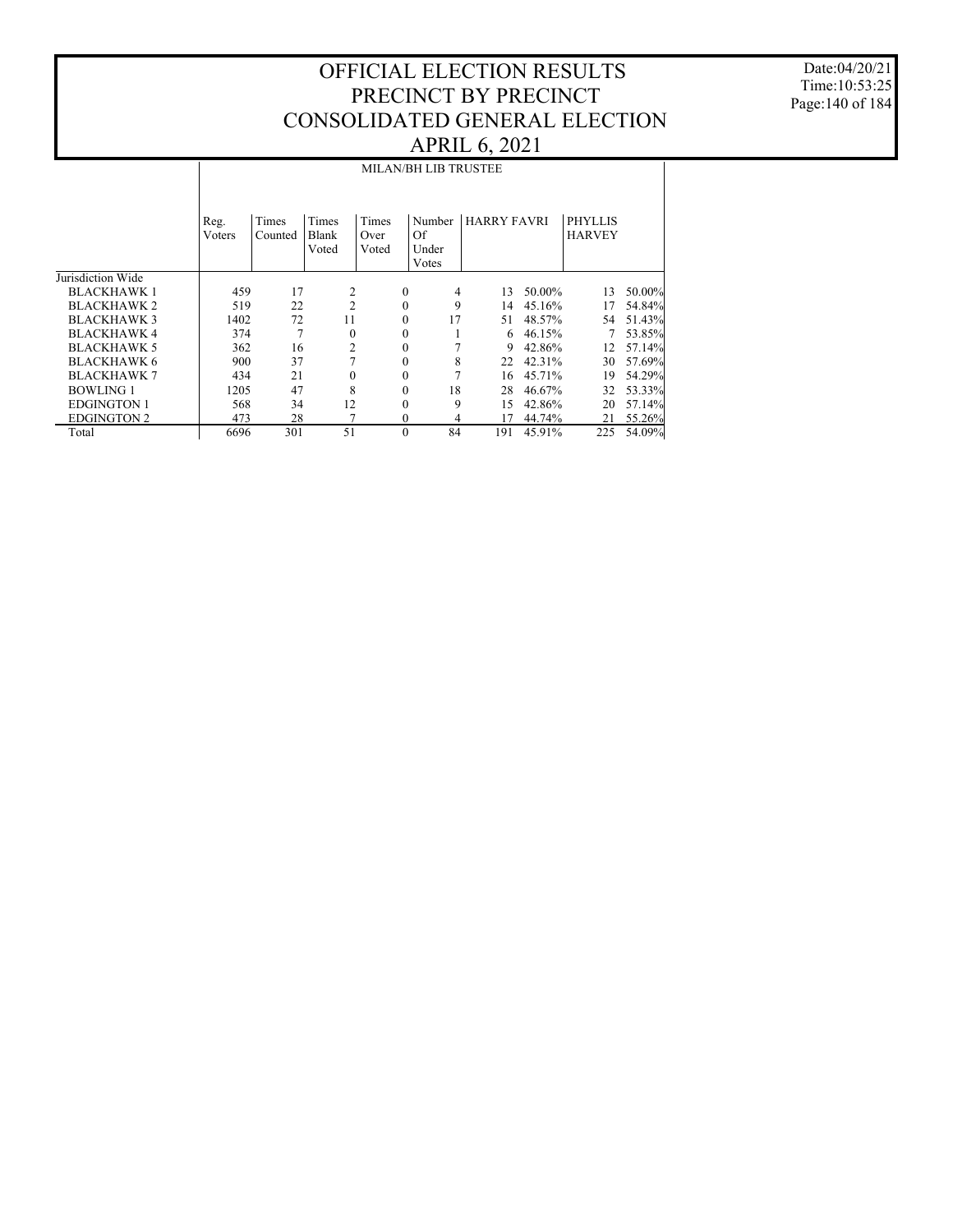Date:04/20/21 Time:10:53:25 Page:141 of 184

#### Jurisdiction Wide BLACKHAWK 1 BLACKHAWK 2 BLACKHAWK 3 BLACKHAWK 4 BLACKHAWK 5 BLACKHAWK 6 BLACKHAWK 7 BOWLING 1 EDGINGTON 1 EDGINGTON 2 Total Reg. Voters Times Counted Times Blank Voted Times Over Voted Number TARI WEEKS Of Under Votes MILAN/BH LIB TRUSTEE 4 YR 459 17 2 0 0 15 100.00%<br>519 22 3 0 0 19 100.00% 519 22 3 0 0 19 100.00% 1402 72 13 0 0 59 100.00%<br>374 7 0 0 0 7 100.00%  $\begin{array}{ccccccccc} 374 && 7 && 0 && 0 && 0 && 7 & 100.00\% \\ 362 && 16 && 4 && 0 && 0 && 12 & 100.00\% \end{array}$ 362 16 4 0 0 12 100.00%<br>900 37 9 0 0 28 100.00% 900 37 9 0 0 28 100.00% 434 21 0 0 0 21 100.00%<br>1205 47 11 0 0 36 100.00% 1205 47 11 0 0 36 100.00%<br>568 34 12 0 0 22 100.00% 568 34 12 0 0 22 100.00% 473 28 8 0 0 20 100.00%<br>6696 301 62 0 0 239 100.00% 239 100.00%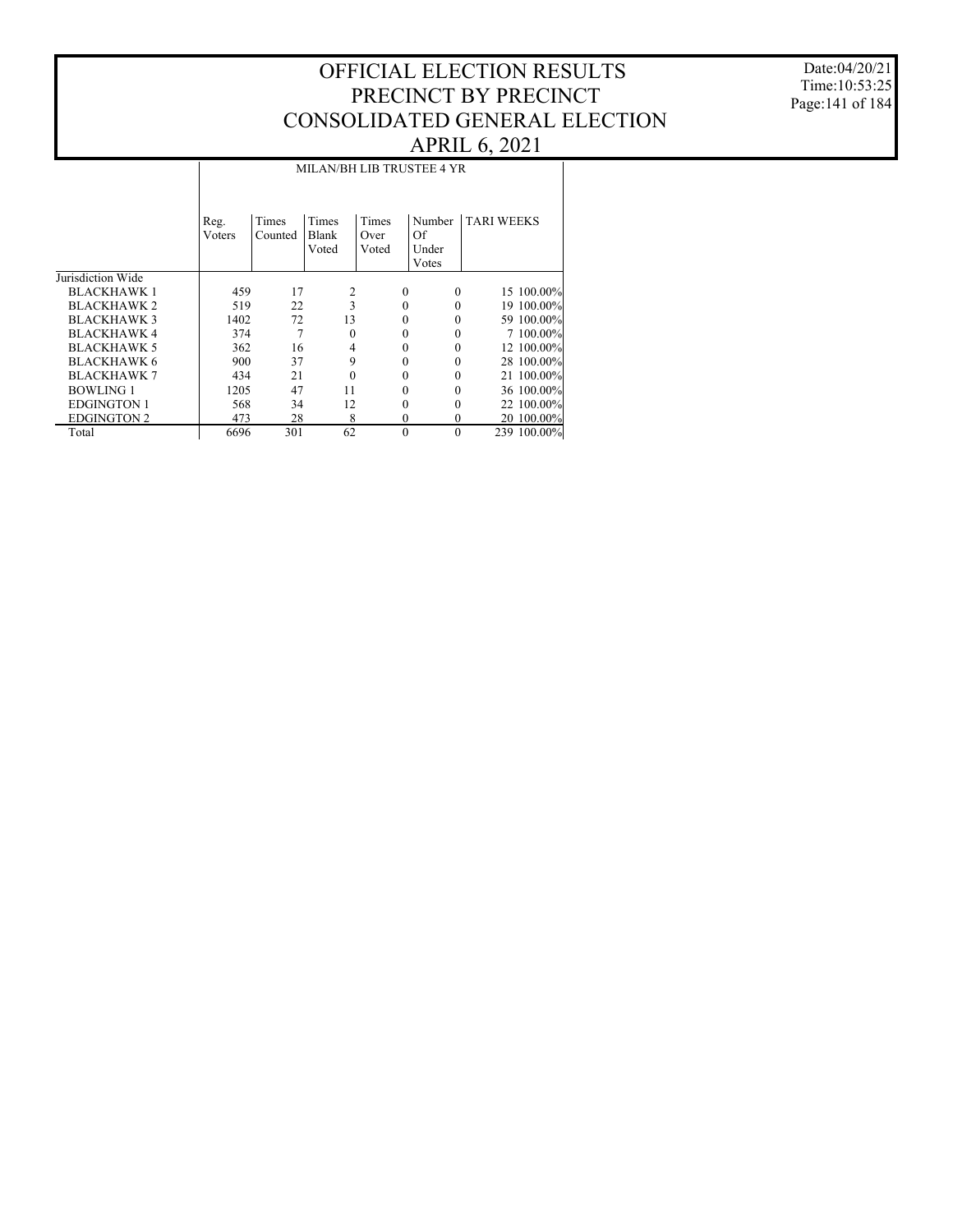Date:04/20/21 Time:10:53:25 Page:142 of 184

#### Jurisdiction Wide BLACKHAWK 1 BLACKHAWK 2 BLACKHAWK 3 BLACKHAWK 4 BLACKHAWK 5 BLACKHAWK 6 BLACKHAWK 7 BOWLING 1 EDGINGTON 1 EDGINGTON 2 Total Reg. Voters Times Counted Times Blank Voted Times Over Voted Number JOAN ALDRIAN Of Under Votes MILAN/BH LIB TRUSTEE 2 YR 459 17 2 0 0 15 100.00% 519 22 3 0 0 19 100.00% 1402 72 14 0 0 58 100.00%<br>374 7 0 0 0 7 100.00%  $\begin{array}{ccccccccc} 374 && 7 && 0 && 0 && 0 && 7 & 100.00\% \\ 362 && 16 && 4 && 0 && 0 && 12 & 100.00\% \end{array}$ 362 16 4 0 0 12 100.00%<br>900 37 9 0 0 28 100.00% 900 37 9 0 0 28 100.00% 434 21 0 0 0 21 100.00%<br>1205 47 12 0 0 35 100.00% 1205 47 12 0 0 35 100.00%<br>568 34 12 0 0 22 100.00% 568 34 12 0 0 22 100.00% 473 28 8 0 0 20 100.00%<br>6696 301 64 0 0 237 100.00% 237 100.00%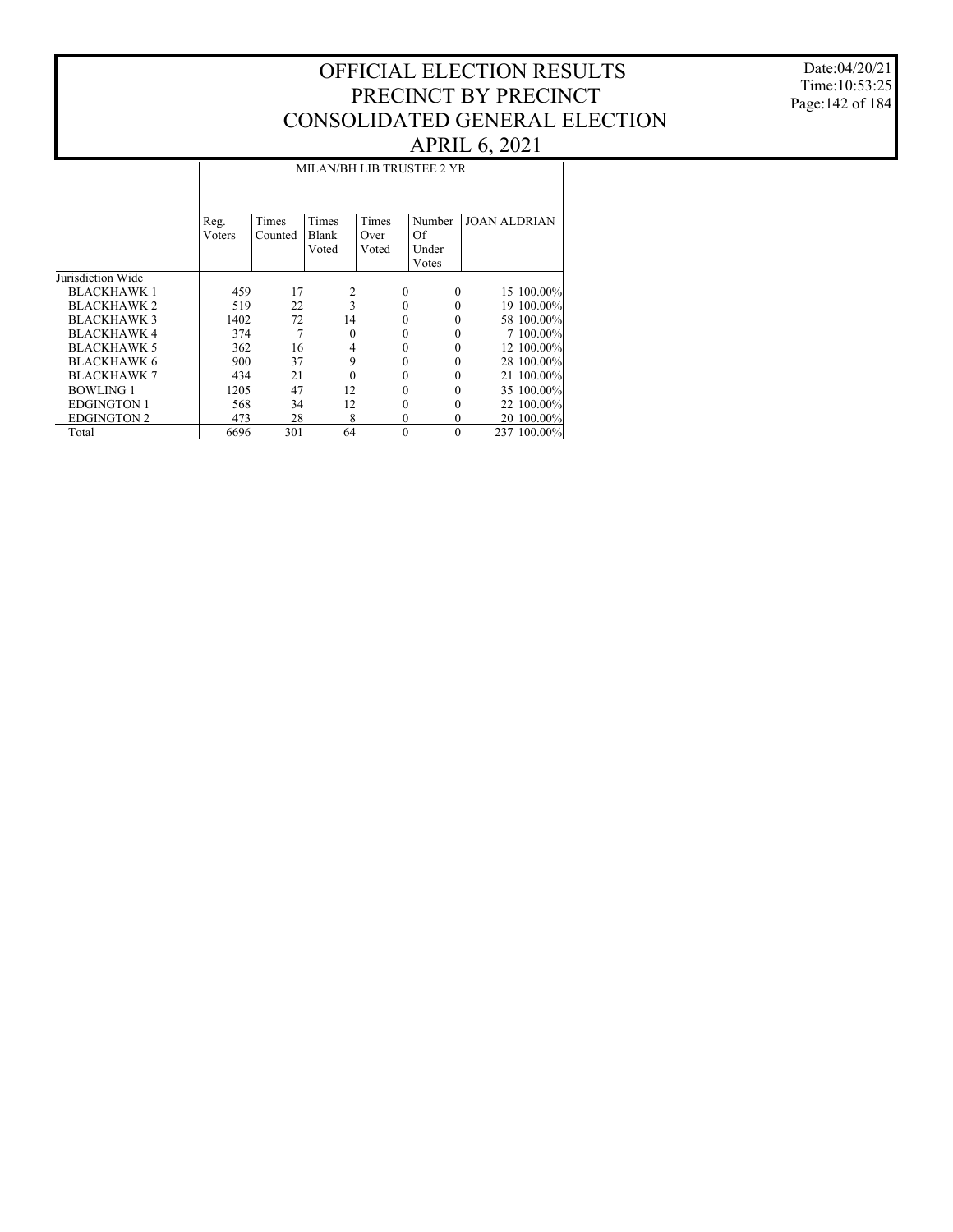| <b>OFFICIAL ELECTION RESULTS</b><br>PRECINCT BY PRECINCT<br>CONSOLIDATED GENERAL ELECTION<br><b>APRIL 6, 2021</b> |                |                  |                                |                        |                                |                              |           |                                 | Date:04/20/21<br>Time: $10:53:25$<br>Page: 143 of 184 |                            |           |  |
|-------------------------------------------------------------------------------------------------------------------|----------------|------------------|--------------------------------|------------------------|--------------------------------|------------------------------|-----------|---------------------------------|-------------------------------------------------------|----------------------------|-----------|--|
|                                                                                                                   |                |                  |                                |                        |                                | <b>MOORE MEM LIB TRUSTEE</b> |           |                                 |                                                       |                            |           |  |
|                                                                                                                   | Reg.<br>Voters | Times<br>Counted | Times<br><b>Blank</b><br>Voted | Times<br>Over<br>Voted | Number<br>Of<br>Under<br>Votes | <b>BETH KEITH</b>            |           | <b>THERESA</b><br><b>BROOKS</b> |                                                       | <b>KAREN</b><br>VANAUSDALL |           |  |
| Jurisdiction Wide<br><b>CANOE CREEK</b>                                                                           | 382            | 53               |                                |                        | 36<br>$\Omega$                 |                              | 40 36.04% |                                 | 39 35.14%                                             |                            | 32 28.83% |  |
| Total                                                                                                             | 382            | 53               |                                | 4                      | 36<br>$\theta$                 | 40                           | 36.04%    |                                 | 39 35.14%                                             | 32                         | 28.83%    |  |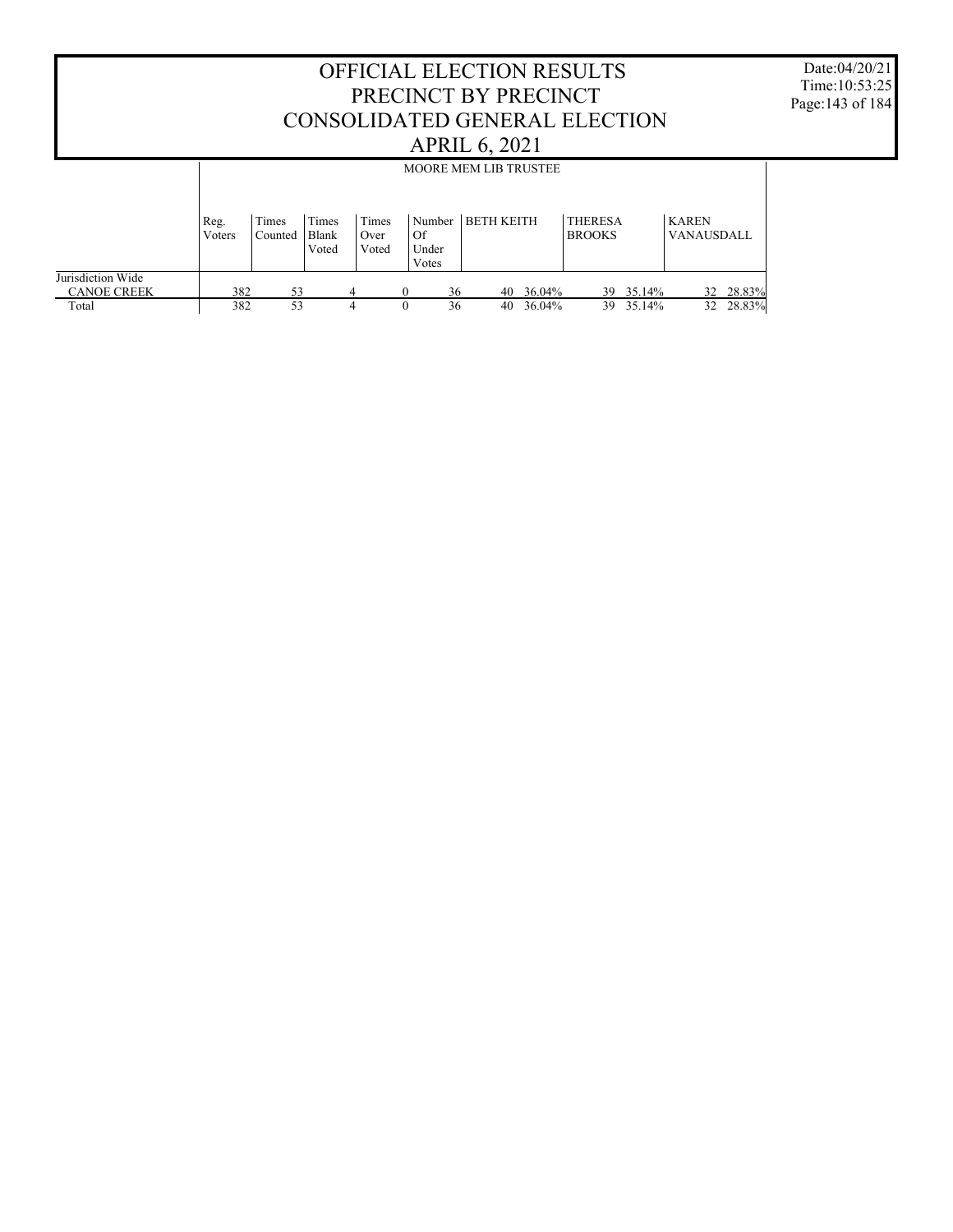#### Date:04/20/21 Time:10:53:25 Page:144 of 184

## OFFICIAL ELECTION RESULTS PRECINCT BY PRECINCT CONSOLIDATED GENERAL ELECTION APRIL 6, 2021

|                                         | MOORE MEM LIB TRUSTEE 2 YR |                  |                         |                        |                                |                                 |  |  |  |  |
|-----------------------------------------|----------------------------|------------------|-------------------------|------------------------|--------------------------------|---------------------------------|--|--|--|--|
|                                         | Reg.<br>Voters             | Times<br>Counted | Times<br>Blank<br>Voted | Times<br>Over<br>Voted | Number<br>Of<br>Under<br>Votes | <b>ASHLEY</b><br><b>SLAWSON</b> |  |  |  |  |
| Jurisdiction Wide<br><b>CANOE CREEK</b> | 382                        | 53               | 14                      |                        |                                | 39 100.00%                      |  |  |  |  |
| Total                                   | 382                        | 53               | 14                      |                        | $\theta$<br>$\theta$           | 39 100.00%                      |  |  |  |  |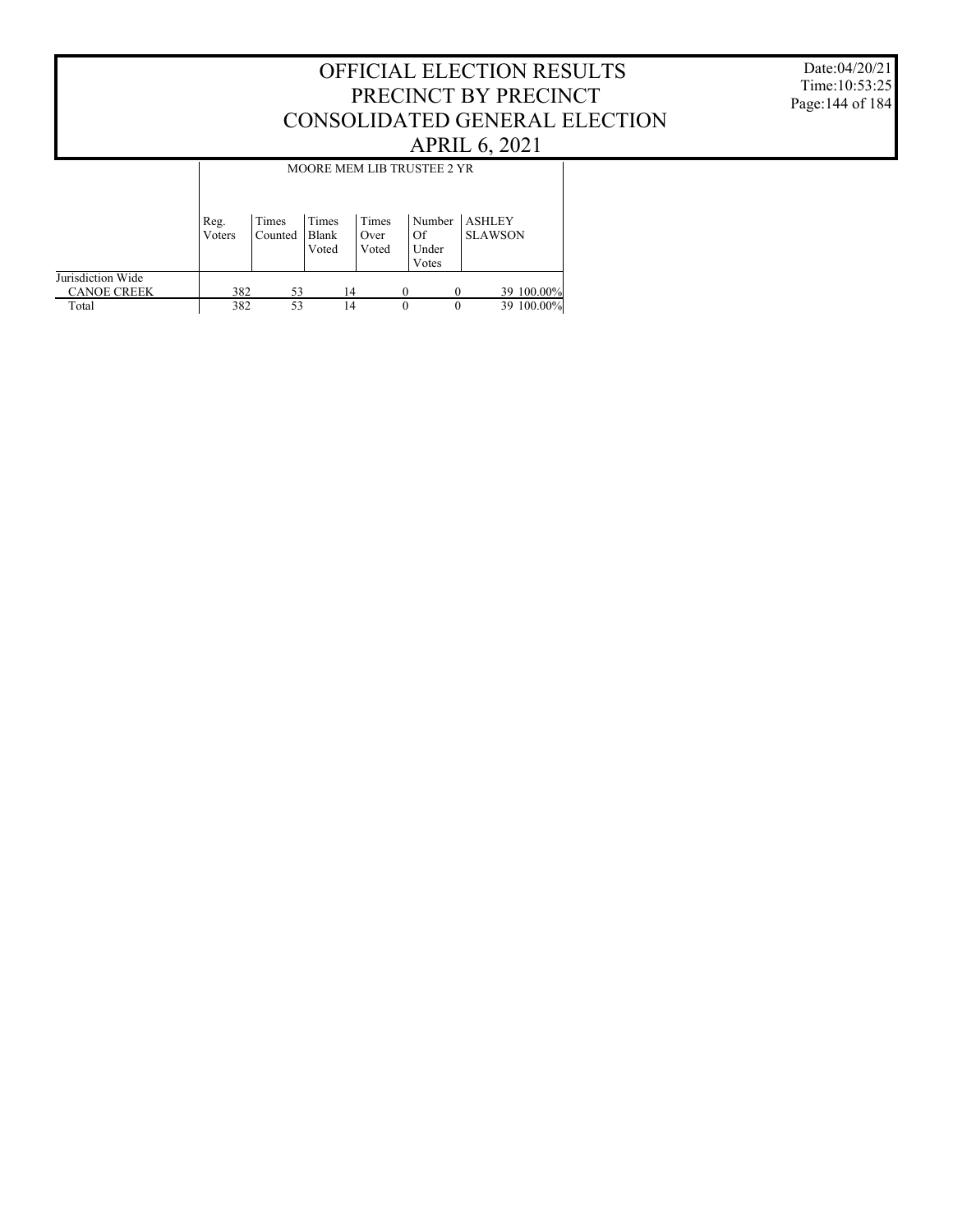Date:04/20/21 Time:10:53:25 Page:145 of 184

|                   |                |                  |                         |                        |                                | <b>RIVER VALL LIB TRUSTEE</b>   |                          |                                 |                          |                                |          |                     |          |
|-------------------|----------------|------------------|-------------------------|------------------------|--------------------------------|---------------------------------|--------------------------|---------------------------------|--------------------------|--------------------------------|----------|---------------------|----------|
|                   | Reg.<br>Voters | Times<br>Counted | Times<br>Blank<br>Voted | Times<br>Over<br>Voted | Number<br>Of<br>Under<br>Votes | <b>BRODY</b><br><b>ANDERSON</b> |                          | <b>EMILY</b><br><b>RIEWERTS</b> |                          | <b>MARYBETH</b><br><b>WOOD</b> |          | <b>JILL SCHUTTS</b> |          |
| Jurisdiction Wide |                |                  |                         |                        |                                |                                 |                          |                                 |                          |                                |          |                     |          |
| <b>COE</b>        | 934            | 122              | 8                       | $\mathbf{0}$           | 114                            | 58                              | 16.96%                   | 100                             | 29.24%                   | 58                             | 16.96%   | 68                  | 19.88%   |
| <b>ZUMA</b>       | 522            | 30               |                         | $\Omega$               | 17                             | 16                              | 16.16%                   |                                 | 22 22.22%                | 14                             | 14.14%   | 13                  | 13.13%   |
| PORT BYRON        | 1031           | 221              | 16                      | $\Omega$               | 181                            | 96                              | 15.02%                   | 151                             | 23.63%                   | 100                            | 15.65%   | 126                 | 19.72%   |
| <b>HAMPTON 1</b>  | 1041           | 130              | 18                      | $\mathbf{0}$           | 90                             | 47                              | 13.13%                   | 87                              | 24.30%                   | 70                             | 19.55%   | 65                  | 18.16%   |
| <b>HAMPTON 2</b>  | 370            | 10               |                         | $\mathbf{0}$           | ↑                              | 3                               | $10.00\%$                |                                 | 8 26.67%                 | 6                              | 20.00%   | 3                   | 10.00%   |
| <b>HAMPTON 7</b>  | $\Omega$       | $\mathbf{0}$     | $\Omega$                | $\Omega$               | $\Omega$                       | $\theta$                        | $\overline{\phantom{a}}$ | $\Omega$                        | $\overline{\phantom{a}}$ | $\Omega$                       |          | $\theta$            |          |
| <b>HAMPTON 17</b> | 59             | $\mathfrak{D}$   |                         | $\mathbf{0}$           |                                | $\Omega$                        | $0.00\%$                 |                                 | 50.00%                   | $\Omega$                       | $0.00\%$ | $\Omega$            | $0.00\%$ |
| Total             | 3957           | 515              | 46                      | $\mathbf{0}$           | 406                            | 220                             | 14.97%                   | 369                             | 25.10%                   | 248                            | 16.87%   | 275                 | 18.71%   |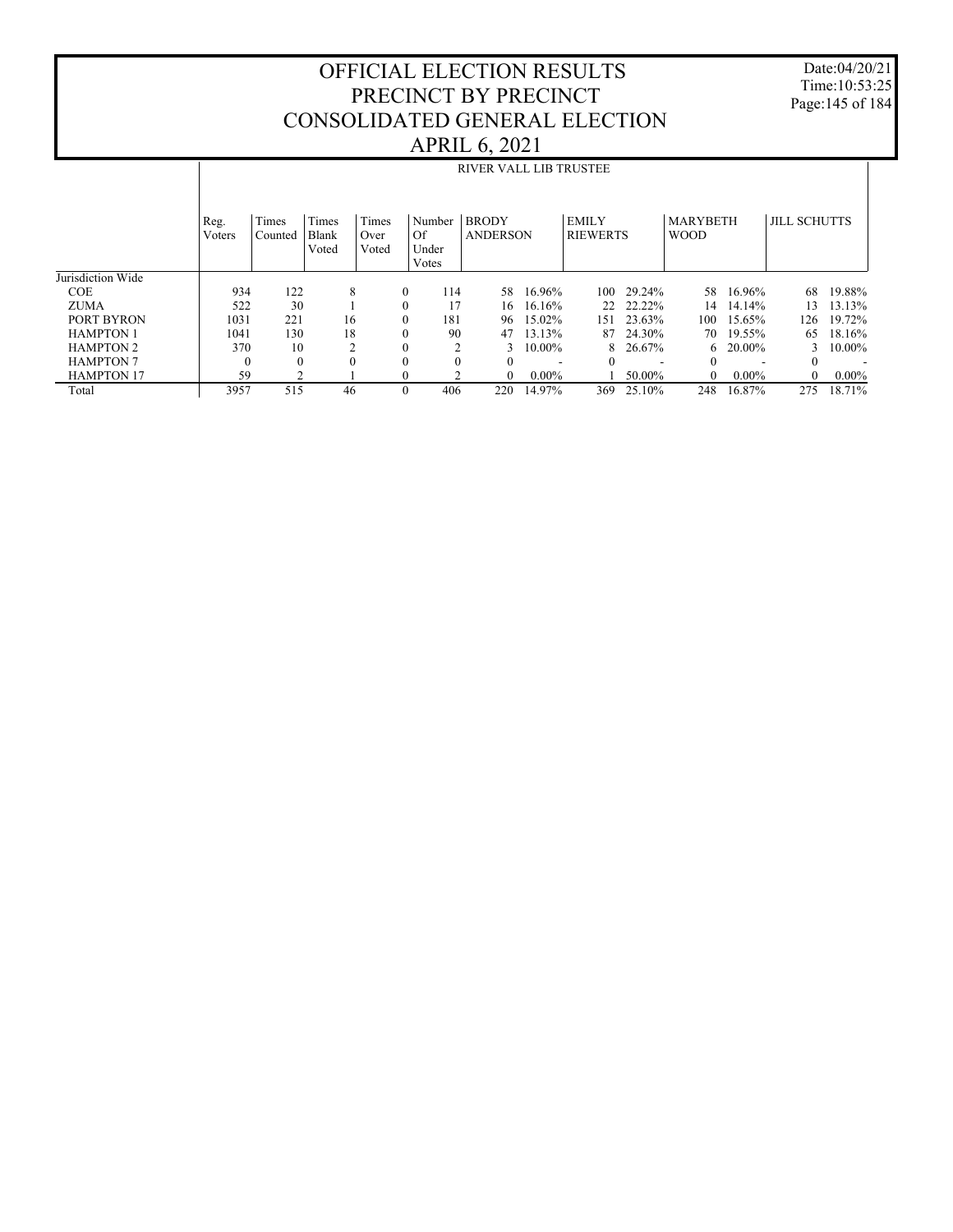Date:04/20/21 Time:10:53:25 Page:146 of 184

### RIVER VALL LIB TRUSTEE

|                   | <b>BUTCH</b><br><b>HUGART</b> |          | <b>DAVID BROOKS</b> |           |
|-------------------|-------------------------------|----------|---------------------|-----------|
| Jurisdiction Wide |                               |          |                     |           |
| <b>COE</b>        | 27                            | 7.89%    | 31                  | 9.06%     |
| ZUMA              | 11                            | 11.11%   | 23                  | 23.23%    |
| PORT BYRON        | 78                            | 12.21%   | 88                  | 13.77%    |
| <b>HAMPTON 1</b>  | 34                            | $9.50\%$ | 55                  | 15.36%    |
| <b>HAMPTON 2</b>  | 4                             | 13.33%   | 6                   | $20.00\%$ |
| <b>HAMPTON 7</b>  |                               |          |                     |           |
| <b>HAMPTON 17</b> | $_{0}$                        | $0.00\%$ |                     | 50.00%    |
| Total             | 154                           | 10.48%   | 204                 | 13.88%    |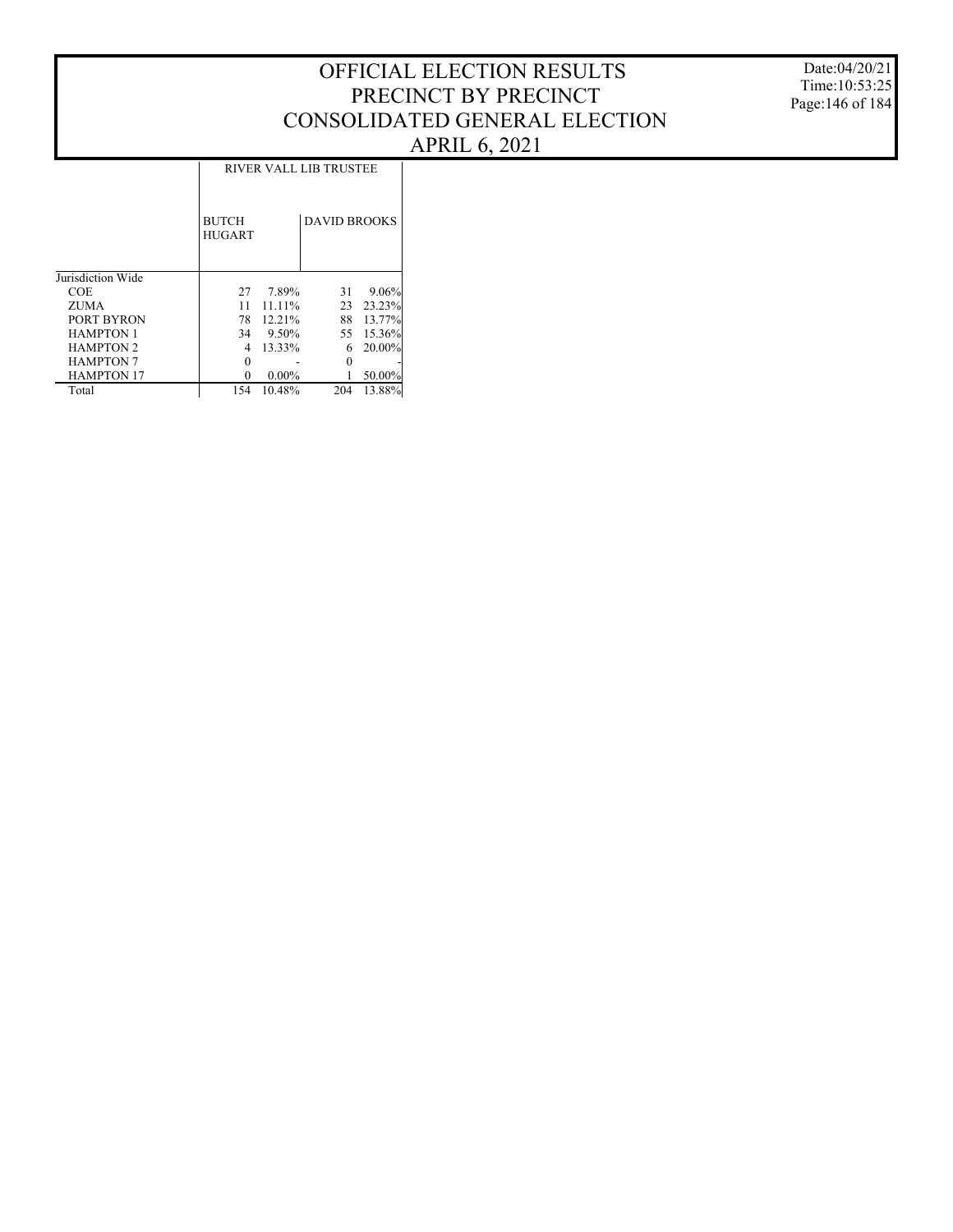Date:04/20/21 Time:10:53:25 Page:147 of 184

|                      |        |                |              |          | <b>R JONES LIB TRUSTEE</b> |                 |           |                    |          |
|----------------------|--------|----------------|--------------|----------|----------------------------|-----------------|-----------|--------------------|----------|
|                      |        |                |              |          |                            |                 |           |                    |          |
|                      |        |                |              |          |                            |                 |           |                    |          |
|                      | Reg.   | Times          | Times        | Times    | Number                     | <b>JENNIFER</b> |           | <b>LISA WINDUS</b> |          |
|                      | Voters | Counted        | <b>Blank</b> | Over     | Of                         | <b>EDLEFSON</b> |           |                    |          |
|                      |        |                | Voted        | Voted    | Under                      |                 |           |                    |          |
|                      |        |                |              |          | Votes                      |                 |           |                    |          |
| Jurisdiction Wide    |        |                |              |          |                            |                 |           |                    |          |
| <b>BLACKHAWK 3</b>   | 114    | 4              | $\mathbf{0}$ | $\theta$ | 9                          | 3               | 42.86%    | 4                  | 57.14%   |
| <b>BLACKHAWK 5</b>   | 136    | $\mathfrak{D}$ |              | $\theta$ |                            |                 | 1 100,00% | $\Omega$           | $0.00\%$ |
| <b>COAL VALLEY 1</b> | 911    | 118            | 25           | $\theta$ | 221                        | 80              | 52.98%    | 64                 | 42.38%   |
| COAL VALLEY 2        | 621    | 38             | 10           | $\theta$ | 64                         | 25              | 52.08%    | 21                 | 43.75%   |
| <b>COAL VALLEY 3</b> | 1669   | 195            | 41           | $\theta$ | 349                        | 134             | 50.19%    | 117                | 43.82%   |
| Total                | 3451   | 357            | 77           | $\Omega$ | 646                        | 243             | 51.27%    | 206                | 43.46%   |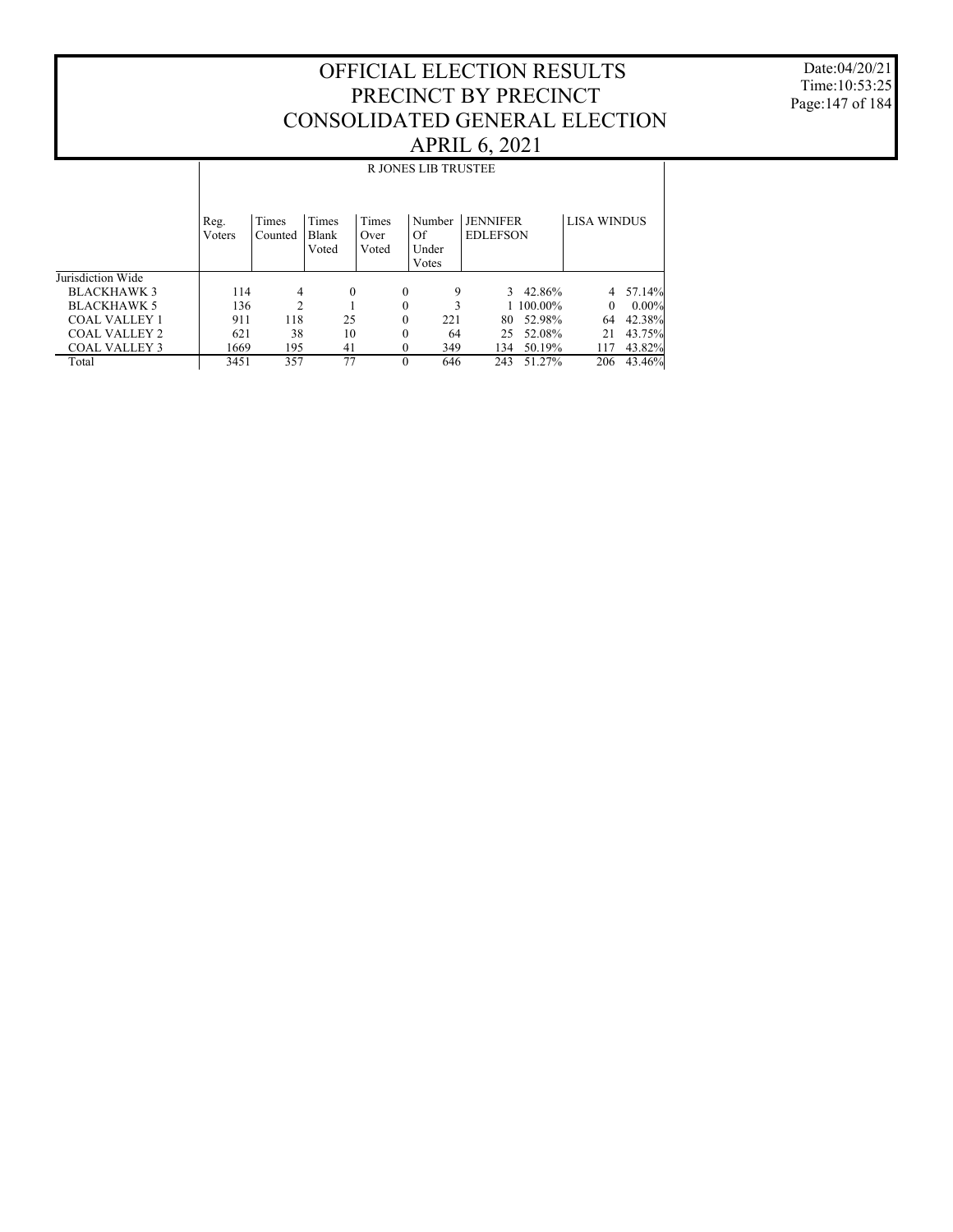Date:04/20/21 Time:10:53:25 Page:148 of 184

|                   |                |                  |                         |                        | ROCK RVR LIB DIST TRUSTEE      |          |          |          |                                |           |
|-------------------|----------------|------------------|-------------------------|------------------------|--------------------------------|----------|----------|----------|--------------------------------|-----------|
|                   | Reg.<br>Voters | Times<br>Counted | Times<br>Blank<br>Voted | Times<br>Over<br>Voted | Number<br>Of<br>Under<br>Votes | PAT HELD |          |          | <b>LINDA</b><br><b>JOHNSON</b> |           |
| Jurisdiction Wide |                |                  |                         |                        |                                |          |          |          |                                |           |
| <b>ZUMA</b>       | 25             | $\mathbf{0}$     | $\Omega$                |                        | $\Omega$                       | $\Omega$ | $\Omega$ |          | $\theta$                       |           |
| <b>HAMPTON 1</b>  | 175            | 10               | 0                       |                        | $\theta$                       |          | 9        | 47.37%   | 10                             | 52.63%    |
| <b>HAMPTON 5</b>  | 37             | 1                | 0                       |                        | 0                              |          |          | 50.00%   |                                | 50.00%    |
| <b>HAMPTON 7</b>  | 78             | $\overline{2}$   |                         |                        | 0                              | $\Omega$ |          | 50.00%   |                                | 50.00%    |
| <b>HAMPTON 8</b>  | 377            | 34               | 9                       |                        | 0                              | 12       | 21       | 55.26%   | 17                             | 44.74%    |
| <b>HAMPTON 9</b>  | 359            | 9                | 0                       |                        | 0                              | 3        | 9        | 60.00%   | 6.                             | 40.00%    |
| <b>HAMPTON 10</b> | 2              | $\mathbf{0}$     |                         |                        |                                |          | 0        |          | 0                              |           |
| <b>HAMPTON 12</b> | 103            | $\overline{c}$   |                         |                        |                                |          | $\Omega$ | $0.00\%$ |                                | 1 100.00% |
| <b>HAMPTON 16</b> | 796            | 44               |                         |                        | 0                              | 15       | 29       | 44.62%   | 36                             | 55.38%    |
| <b>HAMPTON 17</b> | 11             | $\theta$         | $\theta$                |                        | 0                              | $\theta$ | $\theta$ |          | 0                              |           |
| Total             | 1963           | 102              | 15                      |                        | $\theta$<br>32                 |          | 70       | 49.30%   | 72                             | 50.70%    |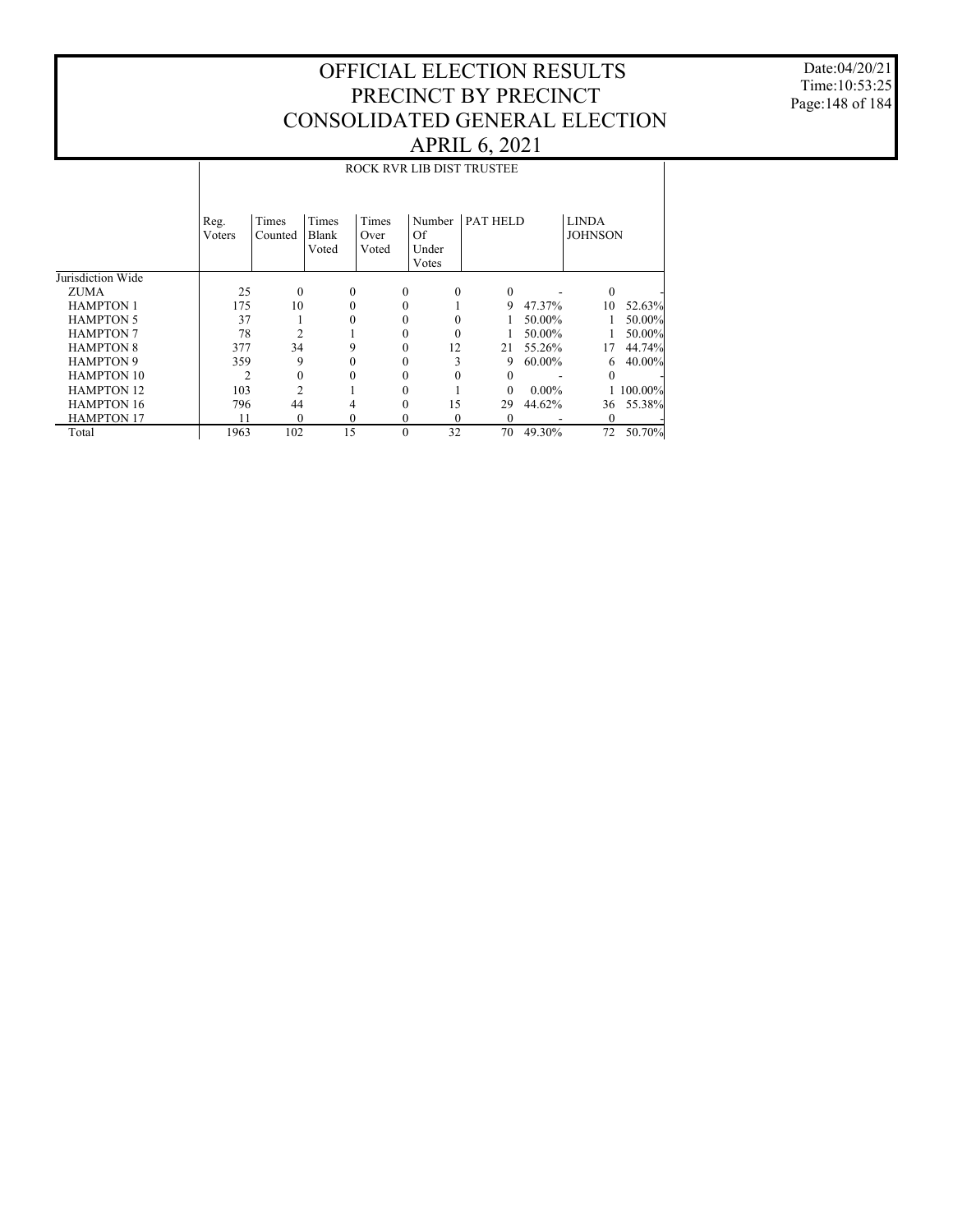Date:04/20/21 Time:10:53:25 Page:149 of 184

|                   |                |                  |                         | <b>SHERRARD LIB TRUSTEE</b> |                                |                                   |
|-------------------|----------------|------------------|-------------------------|-----------------------------|--------------------------------|-----------------------------------|
|                   | Reg.<br>Voters | Times<br>Counted | Times<br>Blank<br>Voted | Times<br>Over<br>Voted      | Number<br>Of<br>Under<br>Votes | <b>ALLEN</b><br><b>HOLDSWORTH</b> |
| Jurisdiction Wide |                |                  |                         |                             |                                |                                   |
| <b>RURAL</b>      | 485            | 86               | 22                      | $\Omega$                    | 64                             | 64 100.00%                        |
| <b>BOWLING 1</b>  | 212            | 15               | 2                       | 0                           | 13                             | 13 100.00%                        |
| <b>BOWLING 2</b>  | 1027           | 21               | 4                       |                             |                                | 17 100.00%                        |
| Total             | 1724           | 122              | 28                      | 0                           | 94                             | 94 100.00%                        |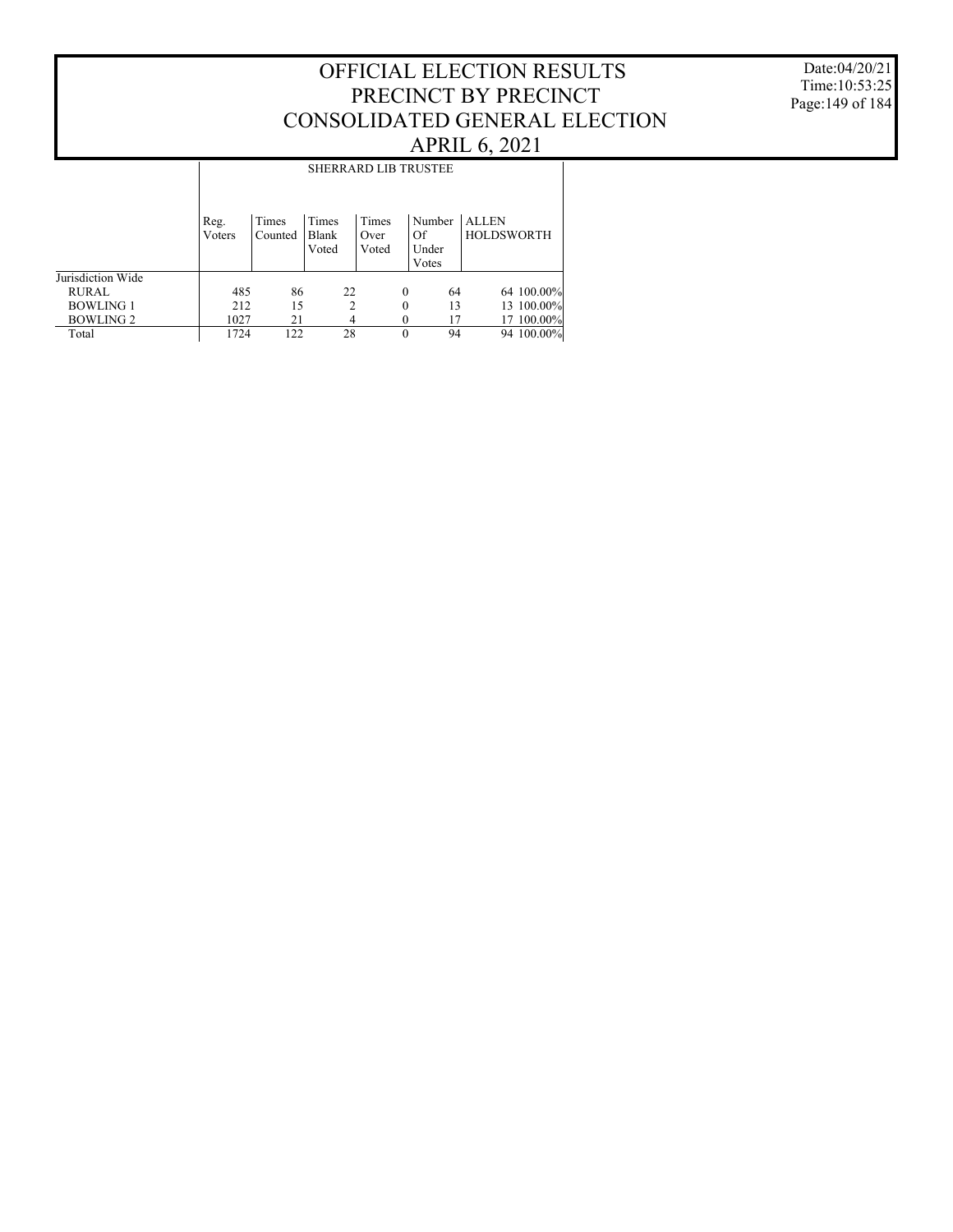Date:04/20/21 Time:10:53:25 Page:150 of 184

|                   |                |                  |                         |                        |                                | WESTERN DIST LIB TRUSTEE          |           |                           |        |
|-------------------|----------------|------------------|-------------------------|------------------------|--------------------------------|-----------------------------------|-----------|---------------------------|--------|
|                   | Reg.<br>Voters | Times<br>Counted | Times<br>Blank<br>Voted | Times<br>Over<br>Voted | Number<br>Of<br>Under<br>Votes | <b>KATHLEEN</b><br><b>PARRISH</b> |           | BETH A.<br><b>HOFFMAN</b> |        |
| Jurisdiction Wide |                |                  |                         |                        |                                |                                   |           |                           |        |
|                   |                |                  |                         |                        |                                |                                   |           |                           |        |
| RURAL             | 273            | 37               | 10                      |                        | 11                             |                                   | 24 55.81% | 19                        | 44.19% |
| Total             | 273            | 37               | 10                      | $\theta$               |                                | 24                                | 55.81%    | 19                        | 44.19% |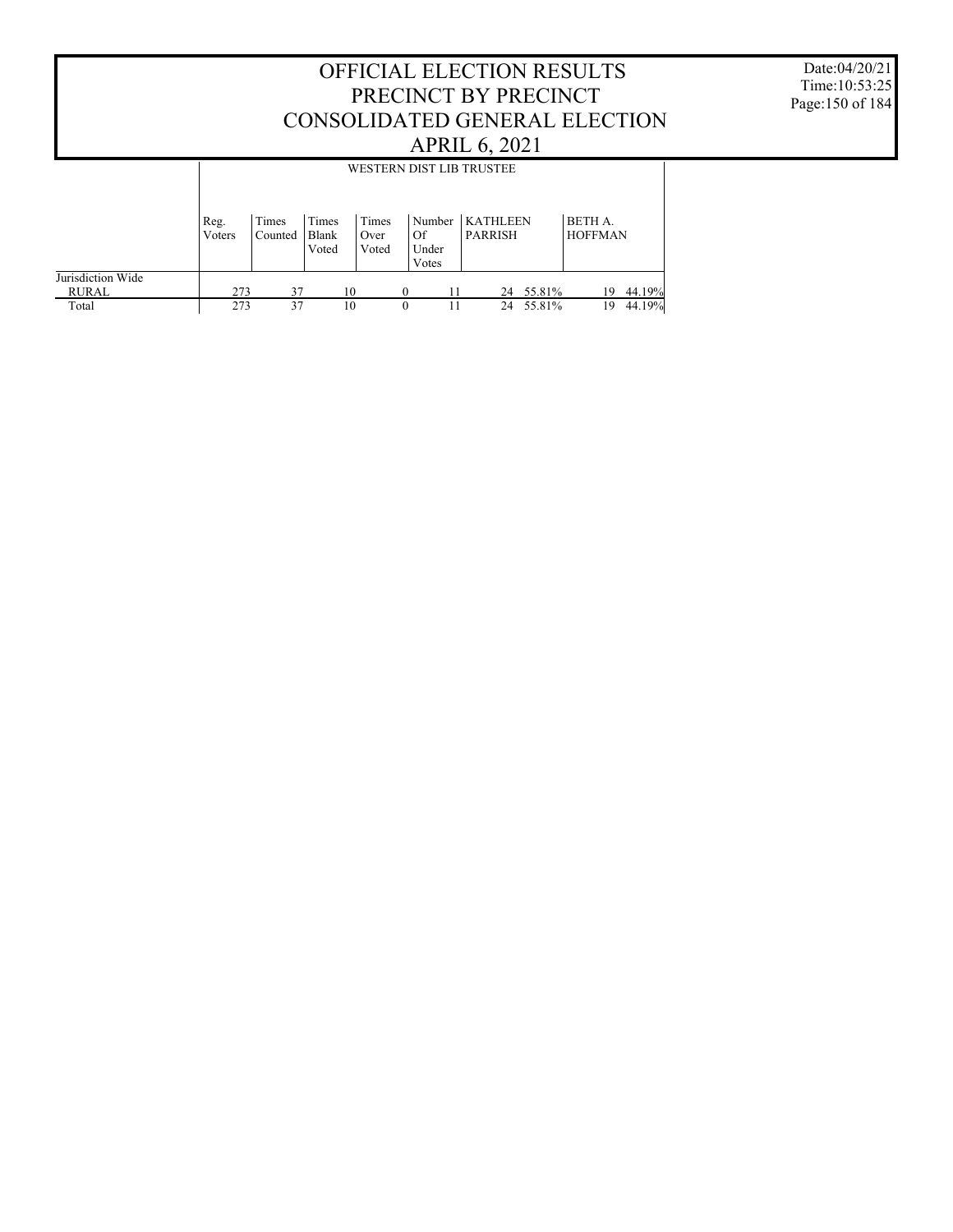Date:04/20/21 Time:10:53:25 Page:151 of 184

|                   |                |                  |                         |                        |              |                          | EAGLE RIDGE #36   |        |                                  |          |                           |        |
|-------------------|----------------|------------------|-------------------------|------------------------|--------------|--------------------------|-------------------|--------|----------------------------------|----------|---------------------------|--------|
|                   | Reg.<br>Voters | Times<br>Counted | Times<br>Blank<br>Voted | Times<br>Over<br>Voted | Of           | Number<br>Under<br>Votes | <b>JACOB HESS</b> |        | <b>MATTHEW</b><br><b>BEHNKEN</b> |          | EVA N.<br><b>GONZALEZ</b> |        |
| Jurisdiction Wide |                |                  |                         |                        |              |                          |                   |        |                                  |          |                           |        |
| <b>HAMPTON 8</b>  | 342            | 33               |                         | 4                      | $\mathbf{0}$ | 54                       | 25                | 40.32% | 17                               | 27.42%   | 20                        | 32.26% |
| <b>HAMPTON 9</b>  | 84             | 8                |                         | 2                      | $\mathbf{0}$ | 9                        | 6                 | 40.00% |                                  | 5 33.33% | 4                         | 26.67% |
| <b>HAMPTON 16</b> | 543            | 33               |                         |                        | $\mathbf{0}$ | 43                       | 21                | 34.43% | 17                               | 27.87%   | 23                        | 37.70% |
| Total             | 969            | 74               | 13                      |                        | $\Omega$     | 106                      | 52                | 37.68% | 39.                              | 28.26%   | 47                        | 34.06% |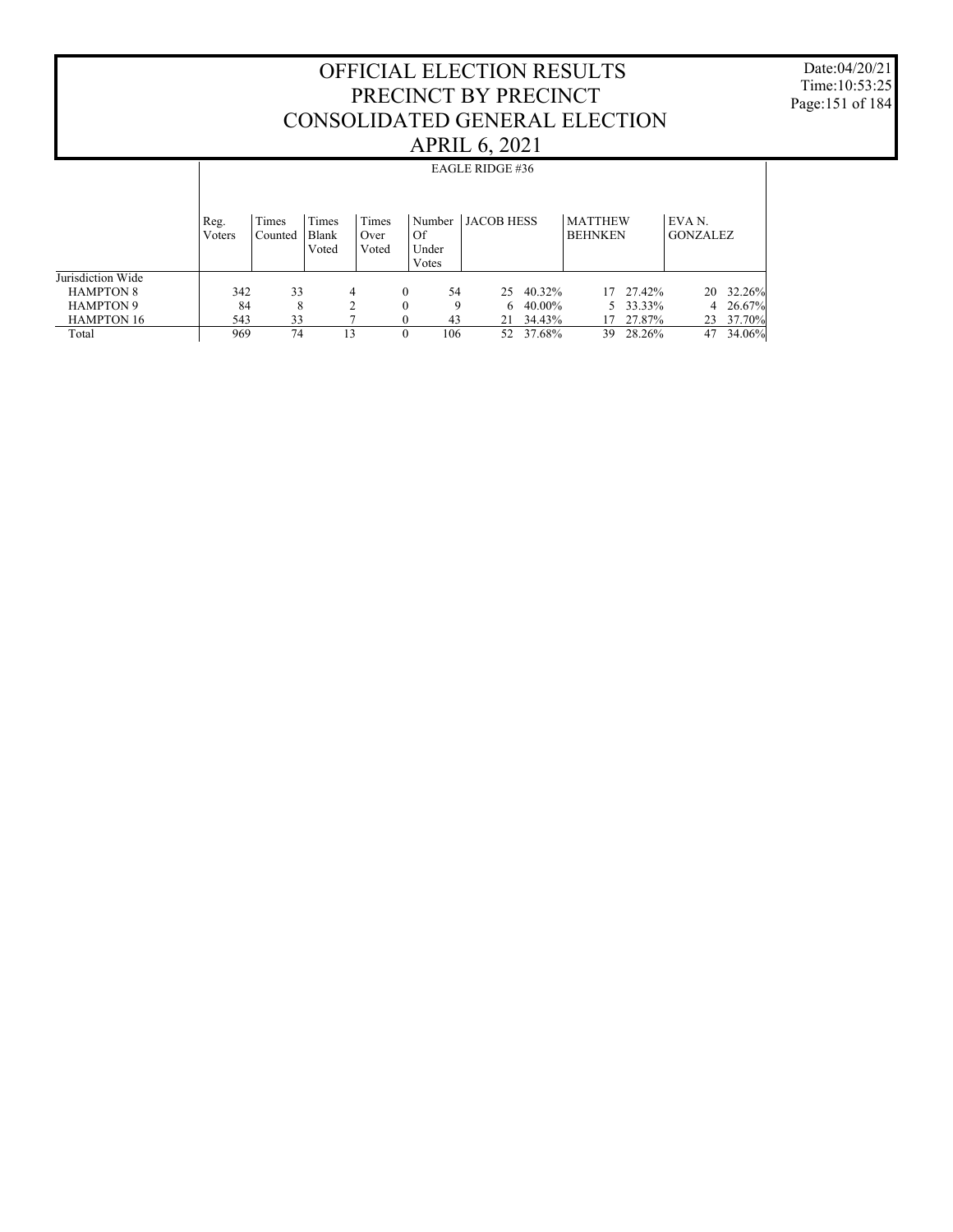#### OFFICIAL ELECTION RESULTS PRECINCT BY PRECINCT CONSOLIDATED GENERAL ELECTION APRIL 6, 2021 Date:04/20/21 Time:10:53:25 Page:152 of 184 Jurisdiction Wide HAMPTON 16 Total Reg. Voters Times Counted Times Blank Voted Times Over Voted Number RAYMOND F. Of Under Votes KUTZMAN JULIE WITTENAUER RODNEY W. ROSSOW COLONA #190 1 0 0 0 0 0 0 - 0 - 0 -1 0 0 0 0 0 0 - 0 - 0 -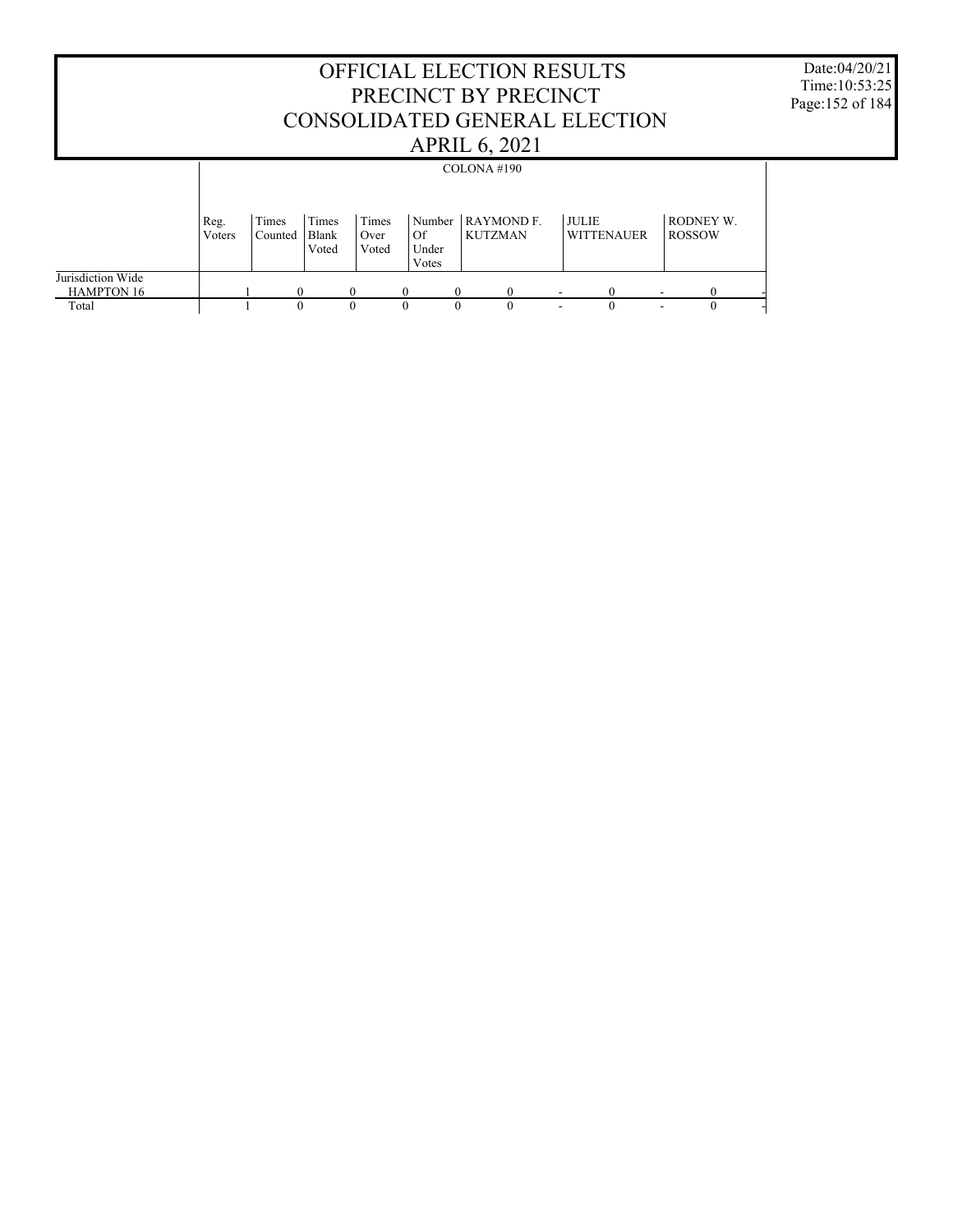Date:04/20/21 Time:10:53:25 Page:153 of 184

|                     |                |                  |                         |                        |                              |                             | EAST MOLINE #37 |                              |          |                   |        |                                    |        |
|---------------------|----------------|------------------|-------------------------|------------------------|------------------------------|-----------------------------|-----------------|------------------------------|----------|-------------------|--------|------------------------------------|--------|
|                     |                |                  |                         |                        |                              |                             |                 |                              |          |                   |        |                                    |        |
|                     | Reg.<br>Voters | Times<br>Counted | Times<br>Blank<br>Voted | Times<br>Over<br>Voted | Number<br>Of<br>Under        | C. STERBENZ<br><b>FILBY</b> |                 | $C$ .<br><b>VANSPEYBROEC</b> |          | <b>KAI KILLAM</b> |        | <b>ROBERT O</b><br><b>ANDERSON</b> |        |
|                     |                |                  |                         |                        | Votes                        |                             |                 |                              |          |                   |        |                                    |        |
| Jurisdiction Wide   |                |                  |                         |                        |                              |                             |                 |                              |          |                   |        |                                    |        |
| <b>HAMPTON 3</b>    | 524            | 53               | 7                       |                        | 41<br>$\mathbf{0}$           | 19                          | 13.29%          | 19                           | 13.29%   | 29                | 20.28% | 17                                 | 11.89% |
| <b>HAMPTON 4</b>    | 495            | 15               | $\mathfrak{2}$          |                        | $\mathbf{0}$                 | 8<br>8                      | 18.18%          | 6                            | 13.64%   | 11                | 25.00% | 6                                  | 13.64% |
| <b>HAMPTON 5</b>    | 718            | 32               |                         |                        | $\mathbf{0}$                 | 9<br>15                     | 13.04%          | 24                           | 20.87%   | 21                | 18.26% | 15                                 | 13.04% |
| <b>HAMPTON 7</b>    | 107            | $\overline{4}$   |                         |                        | $\mathbf{0}$                 | $\mathbf{0}$<br>3           | 25.00%          | $\mathbf{0}$                 | $0.00\%$ | $\overline{2}$    | 16.67% |                                    | 8.33%  |
| <b>HAMPTON 10</b>   | 911            | 36               | 4                       |                        | $\mathbf{0}$<br>12           | 16                          | 13.79%          | 25                           | 21.55%   | 18                | 15.52% | 13                                 | 11.21% |
| <b>HAMPTON 12</b>   | 602            | 17               | 3                       |                        | 8<br>$\mathbf{0}$            |                             | 14.58%          | 12                           | 25.00%   | 8                 | 16.67% | 6                                  | 12.50% |
| <b>HAMPTON 13</b>   | 417            | 20               | 3                       |                        | $\mathbf{0}$<br>21           |                             | 17.02%          | 5                            | 10.64%   | 13                | 27.66% | $\overline{c}$                     | 4.26%  |
| <b>HAMPTON 14</b>   | 762            | 19               | $\overline{c}$          |                        | $\mathbf{0}$<br>14           | 7                           | 12.96%          | 12                           | 22.22%   |                   | 12.96% | 6                                  | 11.11% |
| <b>HAMPTON 15</b>   | 380            | 16               | $\theta$                |                        | $\mathbf{0}$                 | 5<br>5                      | 8.47%           | 11                           | 18.64%   | 11                | 18.64% | 9                                  | 15.25% |
| <b>HAMPTON 16</b>   | 505            | 14               |                         |                        | $\mathbf{0}$                 | 3<br>5                      | 10.20%          | 12                           | 24.49%   | 4                 | 8.16%  |                                    | 14.29% |
| <b>HAMPTON 17</b>   | 194            | $\overline{7}$   | $\mathbf{0}$            |                        | $\mathbf{0}$<br>$\mathbf{1}$ | 3                           | 11.11%          | 3                            | 11.11%   | 6                 | 22.22% |                                    | 3.70%  |
| <b>SO MOLINE 1</b>  | 680            | 22               | $\mathfrak{2}$          |                        | $\mathbf{0}$<br>13           |                             | 10.45%          | 12                           | 17.91%   | 14                | 20.90% | 10                                 | 14.93% |
| <b>SO MOLINE 2</b>  | 820            | 61               | $\overline{4}$          |                        | $\mathbf{0}$<br>30           | 29                          | 14.65%          | 50                           | 25.25%   | 35                | 17.68% | 28                                 | 14.14% |
| SO MOLINE 3         | 442            | 64               | 14                      |                        | $\mathbf{0}$<br>61           | 20                          | 14.39%          | 27                           | 19.42%   | 27                | 19.42% | 24                                 | 17.27% |
| SO MOLINE 10        | 676            | 33               | 5                       |                        | $\mathbf{0}$<br>33           | 11                          | 13.92%          | 17                           | 21.52%   | 12                | 15.19% | 11                                 | 13.92% |
| <b>SO MOLINE 11</b> | 400            | 87               | 18                      |                        | $\mathbf{0}$<br>34           | 40                          | 16.53%          | 51                           | 21.07%   | 43                | 17.77% | 29                                 | 11.98% |
| SO MOLINE 12        | 498            | 43               | $\overline{4}$          |                        | $\mathbf{0}$<br>24           | 17                          | 12.88%          | 26                           | 19.70%   | 30                | 22.73% | 22                                 | 16.67% |
| SO MOLINE 14        | 680            | 51               | 10                      |                        | $\mathbf{0}$<br>21           | 21                          | 14.69%          | 25                           | 17.48%   | 30                | 20.98% | 18                                 | 12.59% |
| SO MOLINE 15        | 552            | 46               | $\overline{4}$          |                        | $\mathbf{0}$<br>29           | 14                          | 10.07%          | 37                           | 26.62%   | 33                | 23.74% | 14                                 | 10.07% |
| SO MOLINE 16        | 778            | 58               | 5                       |                        | $\mathbf{0}$<br>41           | 20                          | 11.70%          | 35                           | 20.47%   | 34                | 19.88% | 23                                 | 13.45% |
| SO MOLINE 17        | 1144           | 72               | 8                       |                        | $\mathbf{0}$<br>54           | 24                          | 11.88%          | 42                           | 20.79%   | 30                | 14.85% | 33                                 | 16.34% |
| <b>SO MOLINE 18</b> | 933            | 78               | $\overline{7}$          |                        | $\mathbf{0}$<br>34           | 34                          | 13.60%          | 47                           | 18.80%   | 50                | 20.00% | 32                                 | 12.80% |
| SO MOLINE 21        | 76             | 17               |                         |                        | $\mathbf{0}$<br>14           | 9                           | 18.00%          |                              | 14.00%   | 5                 | 10.00% |                                    | 14.00% |
| SO MOLINE 27        | 860            | 71               | 5                       |                        | $\mathbf{0}$<br>66           | 27                          | 13.64%          | 43                           | 21.72%   | 34                | 17.17% | 35                                 | 17.68% |
| <b>SO MOLINE 28</b> | 391            | 35               | $\overline{c}$          |                        | $\mathbf{0}$<br>22           | 16                          | 14.55%          | 25                           | 22.73%   | 15                | 13.64% | 17                                 | 15.45% |
| SO MOLINE 29        | 593            | 61               | 6                       |                        | $\mathbf{0}$<br>33           | 21                          | 11.23%          | 40                           | 21.39%   | 37                | 19.79% | 29                                 | 15.51% |
| Total               | 15138          | 1032             | 119                     |                        | $\mathbf{0}$<br>631          | 406                         | 13.44%          | 613                          | 20.29%   | 559               | 18.50% | 415                                | 13.74% |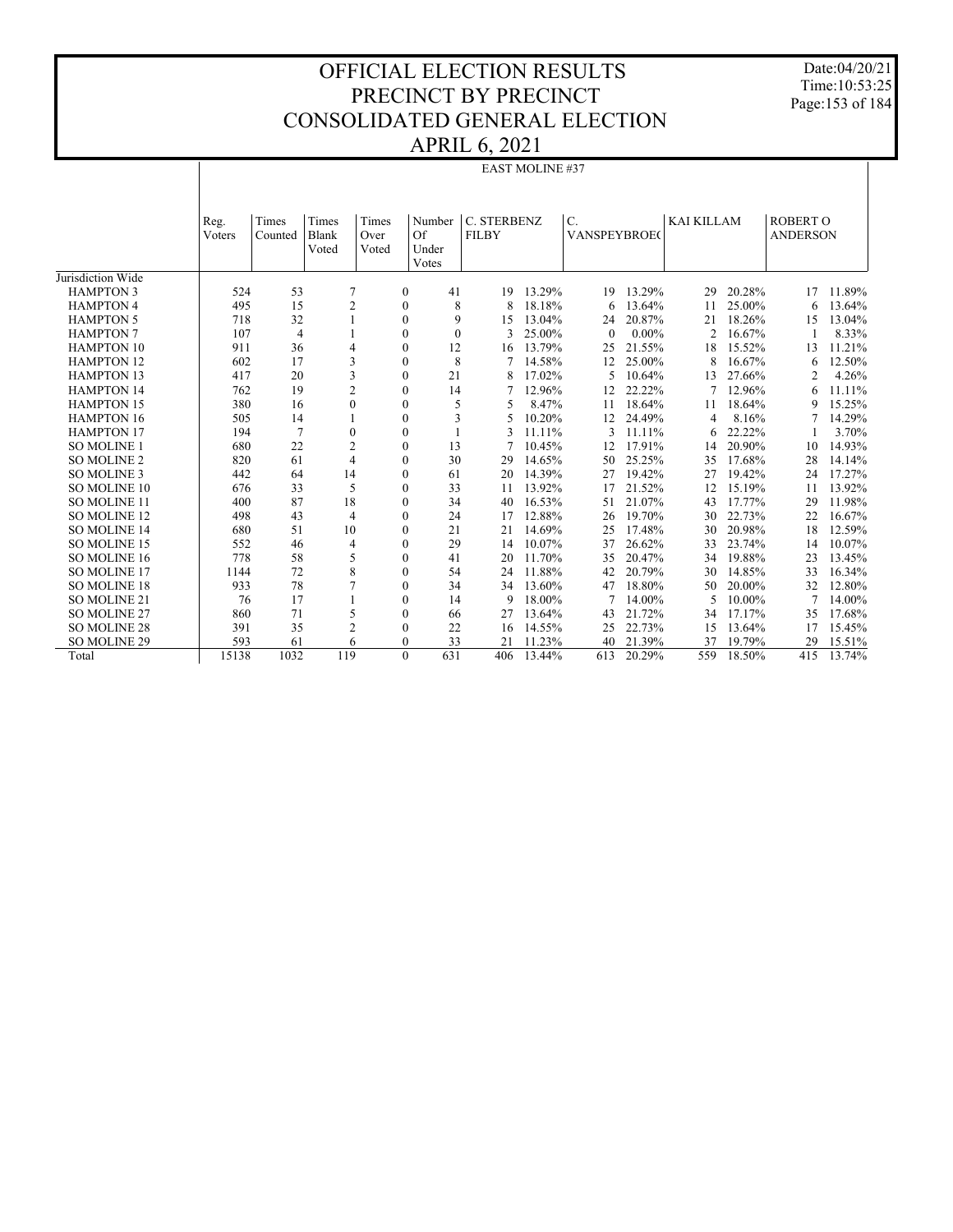Date:04/20/21 Time:10:53:25 Page:154 of 184

|                     |                                |        | <b>EAST MOLINE #37</b> |        |
|---------------------|--------------------------------|--------|------------------------|--------|
|                     | <b>ASHLEY</b><br><b>PANKEY</b> |        | <b>AMY BEEDING</b>     |        |
| Jurisdiction Wide   |                                |        |                        |        |
| <b>HAMPTON 3</b>    | 33                             | 23.08% | 26                     | 18.18% |
| <b>HAMPTON 4</b>    | 6                              | 13.64% | 7                      | 15.91% |
| <b>HAMPTON 5</b>    | 21                             | 18.26% | 19                     | 16.52% |
| <b>HAMPTON 7</b>    | 3                              | 25.00% | 3                      | 25.00% |
| <b>HAMPTON 10</b>   | 24                             | 20.69% | 20                     | 17.24% |
| <b>HAMPTON 12</b>   | 7                              | 14.58% | 8                      | 16.67% |
| <b>HAMPTON 13</b>   | 9                              | 19.15% | 10                     | 21.28% |
| <b>HAMPTON 14</b>   | 12                             | 22.22% | 10                     | 18.52% |
| <b>HAMPTON 15</b>   | 11                             | 18.64% | 12                     | 20.34% |
| <b>HAMPTON 16</b>   | 11                             | 22.45% | 10                     | 20.41% |
| <b>HAMPTON 17</b>   | 7                              | 25.93% | 7                      | 25.93% |
| <b>SO MOLINE 1</b>  | 15                             | 22.39% | 9                      | 13.43% |
| <b>SO MOLINE 2</b>  | 29                             | 14.65% | 27                     | 13.64% |
| SO MOLINE 3         | 18                             | 12.95% | 23                     | 16.55% |
| <b>SO MOLINE 10</b> | 15                             | 18.99% | 13                     | 16.46% |
| <b>SO MOLINE 11</b> | 39                             | 16.12% | 40                     | 16.53% |
| <b>SO MOLINE 12</b> | 22                             | 16.67% | 15                     | 11.36% |
| <b>SO MOLINE 14</b> | 23                             | 16.08% | 26                     | 18.18% |
| SO MOLINE 15        | 23                             | 16.55% | 18                     | 12.95% |
| SO MOLINE 16        | 30                             | 17.54% | 29                     | 16.96% |
| <b>SO MOLINE 17</b> | 36                             | 17.82% | 37                     | 18.32% |
| <b>SO MOLINE 18</b> | 43                             | 17.20% | 44                     | 17.60% |
| SO MOLINE 21        | 11                             | 22.00% | 11                     | 22.00% |
| <b>SO MOLINE 27</b> | 32                             | 16.16% | 27                     | 13.64% |
| <b>SO MOLINE 28</b> | 17                             | 15.45% | 20                     | 18.18% |
| <b>SO MOLINE 29</b> | 31                             | 16.58% | 29                     | 15.51% |
| Total               | 528                            | 17.48% | 500                    | 16.55% |

 $\overline{\phantom{a}}$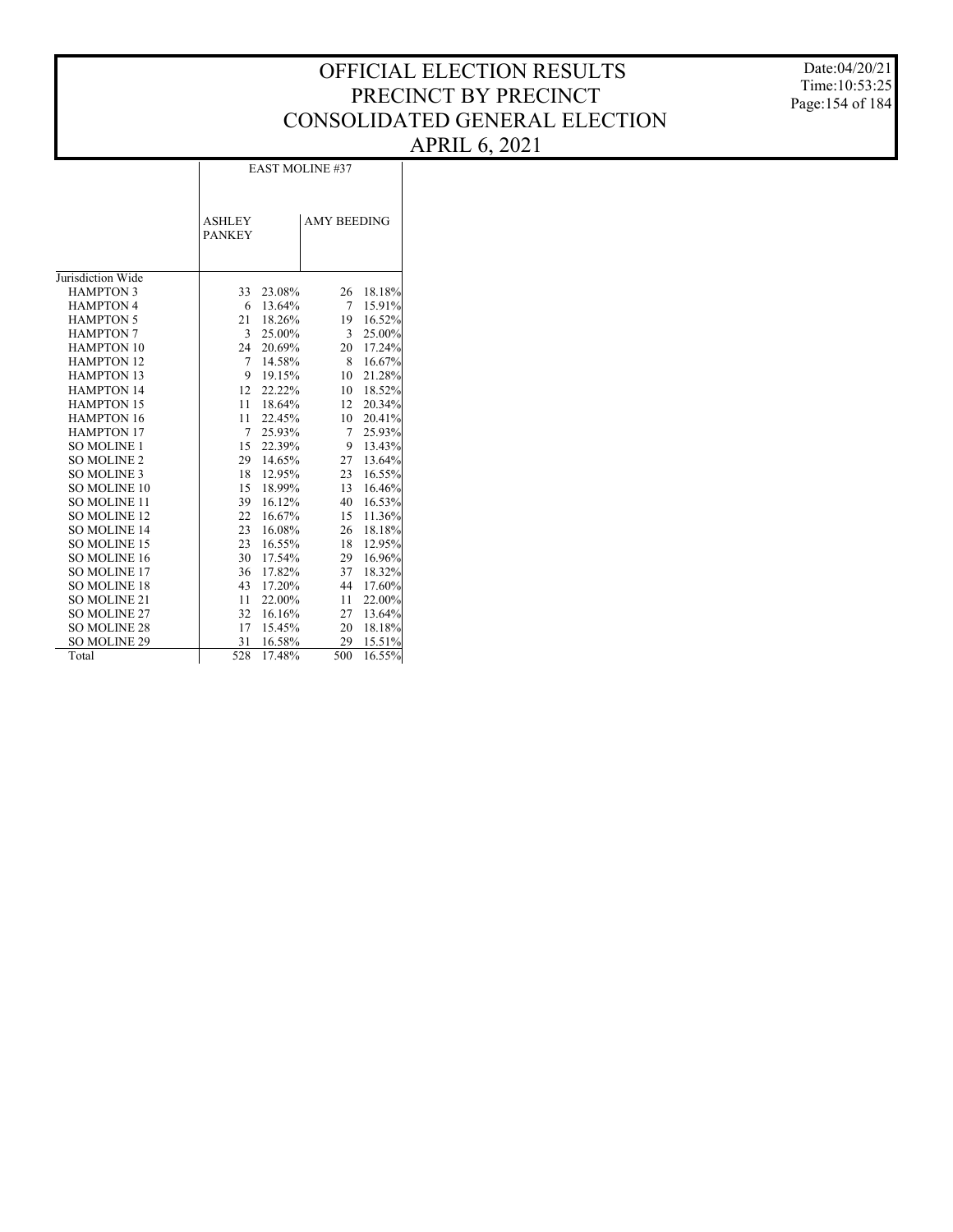#### OFFICIAL ELECTION RESULTS PRECINCT BY PRECINCT CONSOLIDATED GENERAL ELECTION APRIL 6, 2021 Date:04/20/21 Time:10:53:25 Page:155 of 184 Jurisdiction Wide **CORDOVA**  Total Reg. Voters Times Counted Times Blank Voted Times Over Voted Number JASON Of Under Votes NORMAN KEITH R. MORGAN LANCE M. COERS ERIE #1 205 32 2 0 54 18 27.27% 19 28.79% 29 43.94% 19 28.79%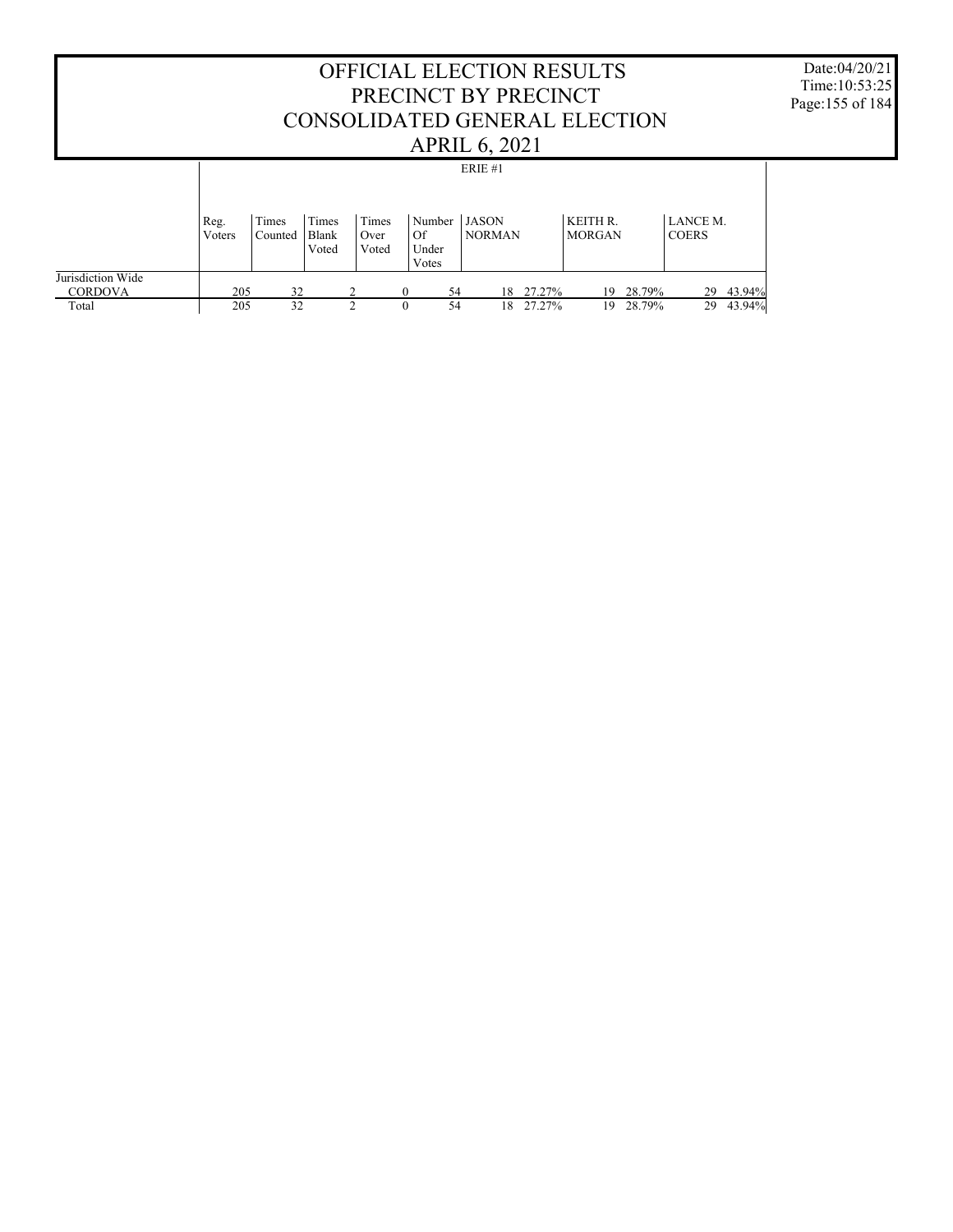Date:04/20/21 Time:10:53:25 Page:156 of 184

|                   |                |                  |                         |                        | <b>HAMPTON #29</b>             |                                |        |                                      |        |
|-------------------|----------------|------------------|-------------------------|------------------------|--------------------------------|--------------------------------|--------|--------------------------------------|--------|
|                   | Reg.<br>Voters | Times<br>Counted | Times<br>Blank<br>Voted | Times<br>Over<br>Voted | Number<br>Of<br>Under<br>Votes | <b>RYAN</b><br><b>GONZALEZ</b> |        | <b>ELIZABETH</b><br><b>BORNHOEFT</b> |        |
| Jurisdiction Wide |                |                  |                         |                        |                                |                                |        |                                      |        |
| <b>HAMPTON 1</b>  | 71             | 4                |                         | $\theta$               |                                |                                | 25.00% | 3                                    | 75.00% |
|                   |                |                  |                         |                        |                                |                                |        |                                      |        |
| <b>HAMPTON 2</b>  | 610            | 57               | 3                       | $\theta$               | 81                             | 37                             | 45.68% | 44                                   | 54.32% |
| <b>HAMPTON 7</b>  |                | $\Omega$         | $\theta$                | $\theta$               | $\Omega$                       | $\Omega$                       |        | 0                                    |        |
| <b>HAMPTON 17</b> | 834            | 67               | 9                       | $\Omega$               | 77                             | 44                             | 45.36% | 53                                   | 54.64% |
| Total             | 1518           | 128              | 13                      | $\theta$               | 163                            | 82                             | 45.05% | 100                                  | 54.95% |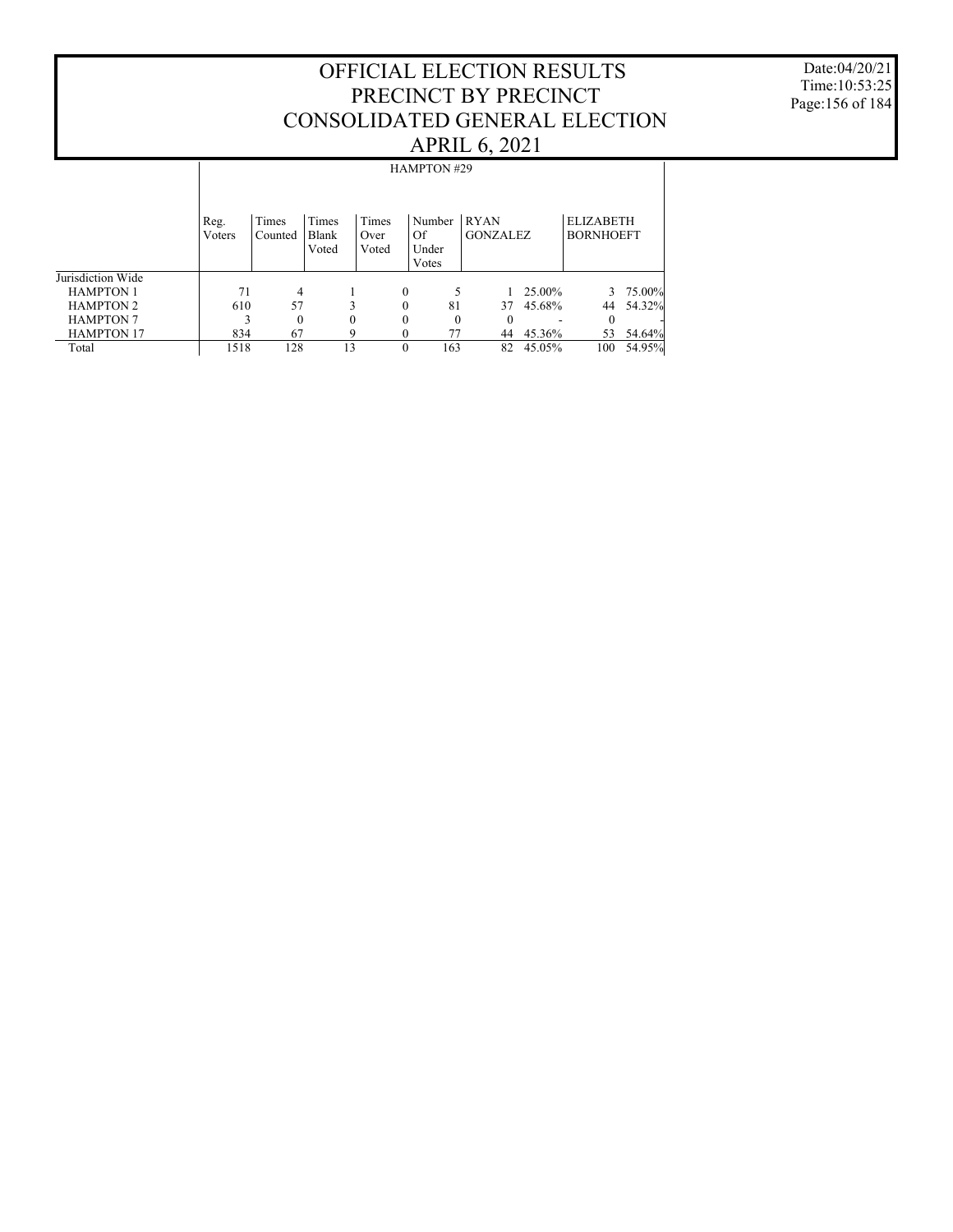#### OFFICIAL ELECTION RESULTS PRECINCT BY PRECINCT CONSOLIDATED GENERAL ELECTION APRIL 6, 2021 Jurisdiction Wide **DRURY**  Total Reg. Voters Times Counted Times Blank Voted Times Over Voted Number MICHAEL Of Under Votes BOWNS MARK W. BIERI MERCER COUNTY #404 2 YR  $\begin{array}{cccccccc} 63 & 4 & 2 & 0 & 2 & 0 & 0.00\% \\ 63 & 4 & 2 & 0 & 2 & 0 & 0.00\% \\ \end{array} \hspace{1cm} \begin{array}{c} 2 & 100.00\% & 2 & 100.00\% \\ 2 & 0 & 0.00\% & 2 & 100.00\% \end{array}$ 2 100.00%

Date:04/20/21 Time:10:53:25 Page:157 of 184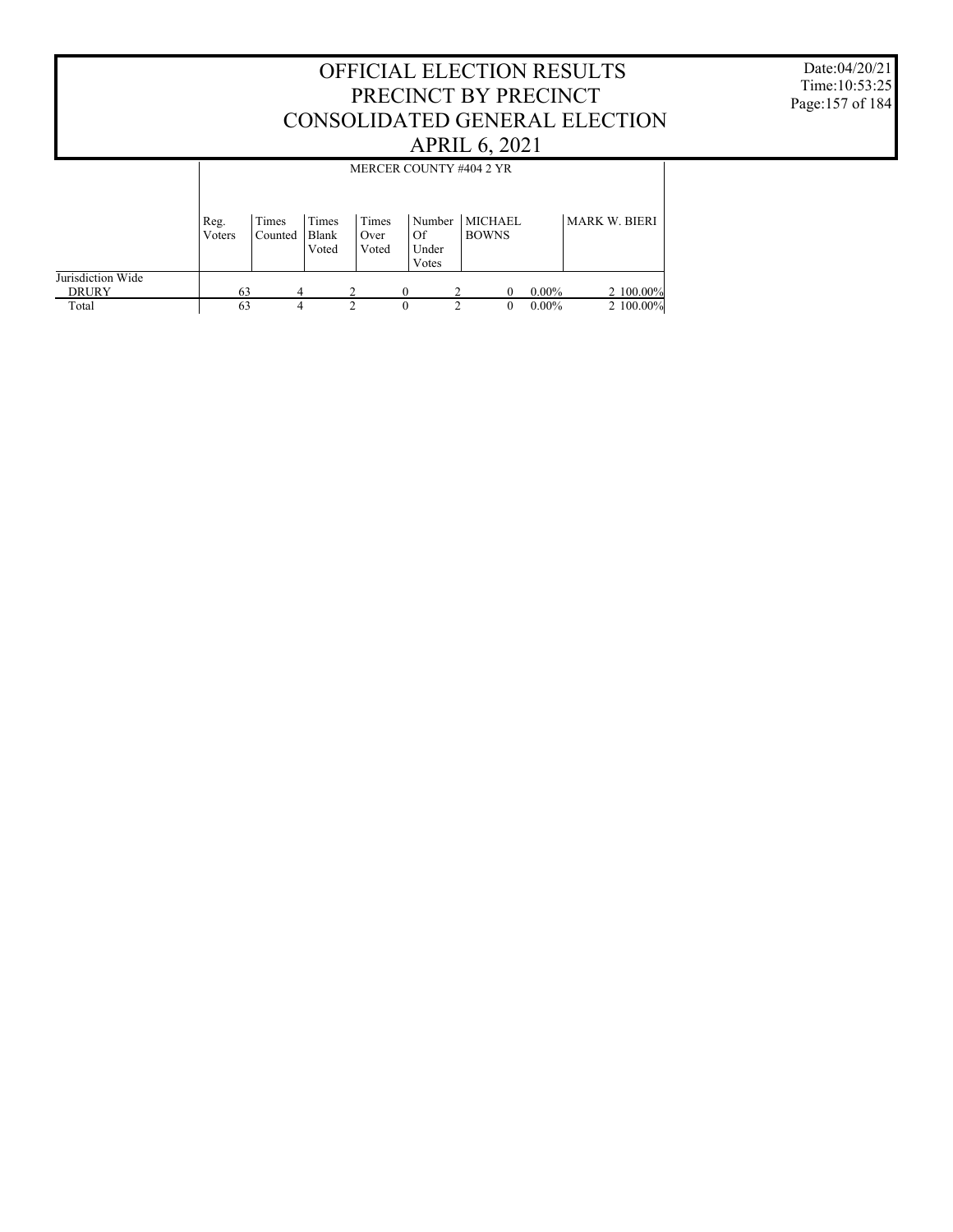|                                   |                |                  |                                |                        |                                | <b>OFFICIAL ELECTION RESULTS</b><br>PRECINCT BY PRECINCT<br>CONSOLIDATED GENERAL ELECTION<br><b>APRIL 6, 2021</b> |        |                               |        |                                 |        |                                  | Date:04/20/21<br>Time: 10:53:25<br>Page:158 of 184 |
|-----------------------------------|----------------|------------------|--------------------------------|------------------------|--------------------------------|-------------------------------------------------------------------------------------------------------------------|--------|-------------------------------|--------|---------------------------------|--------|----------------------------------|----------------------------------------------------|
|                                   |                |                  |                                |                        |                                | <b>MERCER COUNTY #404</b>                                                                                         |        |                               |        |                                 |        |                                  |                                                    |
|                                   | Reg.<br>Voters | Times<br>Counted | Times<br><b>Blank</b><br>Voted | Times<br>Over<br>Voted | Number<br>Of<br>Under<br>Votes | <b>TALBERT</b><br>BALMER, JR.                                                                                     |        | <b>DONALD</b><br><b>YATES</b> |        | <b>JASON L</b><br><b>MONSON</b> |        | <b>JULIE A.</b><br><b>WAGNER</b> |                                                    |
| Jurisdiction Wide<br><b>DRURY</b> | 63             |                  |                                | $\mathbf{0}$           | $\Omega$                       |                                                                                                                   | 14.29% |                               | 14.29% |                                 | 14.29% |                                  | 4 57.14%                                           |
| Total                             | 63             |                  |                                | $\Omega$               |                                | q                                                                                                                 | 14.29% |                               | 14.29% |                                 | 14.29% |                                  | 4 57.14%                                           |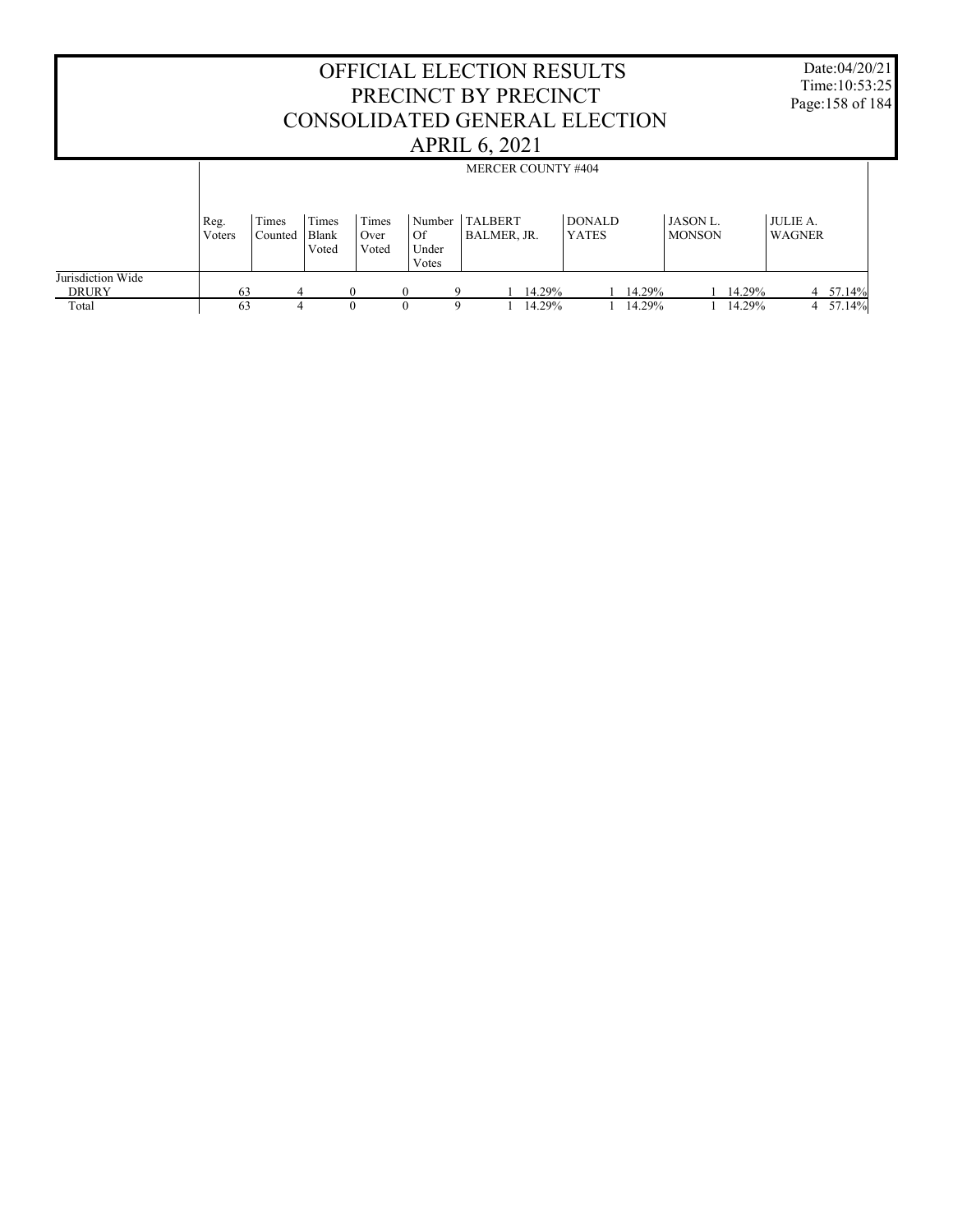Date:04/20/21 Time:10:53:25 Page:159 of 184

# APRIL 6, 2021

| 20<br>$\mathbf{1}$<br>$\mathbf{0}$<br>$\boldsymbol{0}$<br>$\boldsymbol{0}$<br>33.33%<br>33.33%<br>33.33%<br>SO MOLINE 3<br>$\mathbf{1}$<br>$\mathbf{1}$<br>1<br>1371<br>415<br>79<br>$\boldsymbol{0}$<br>221<br>34.82%<br>33.80%<br>31.39%<br><b>SO MOLINE 4</b><br>274<br>266<br>247<br>32.67%<br>575<br>132<br>26<br>$\overline{0}$<br>67<br>83<br>33.07%<br>82<br>86<br>34.26%<br><b>SO MOLINE 5</b><br>860<br>256<br>$\mathbf{0}$<br>38.22%<br>31.20%<br>SO MOLINE 6<br>47<br>143<br>148<br>30.58%<br>185<br>151<br>280<br>$\boldsymbol{0}$<br>33.27%<br>35.46%<br>31.27%<br><b>SO MOLINE 7</b><br>1013<br>66<br>140<br>167<br>178<br>157<br>234<br>$\overline{0}$<br>32.71%<br><b>SO MOLINE 8</b><br>638<br>60<br>94<br>140<br>151<br>35.28%<br>137<br>32.01%<br>972<br>381<br>95<br>$\overline{0}$<br>223<br>32.23%<br>251<br>36.27%<br>218<br>31.50%<br>SO MOLINE 9<br>166<br>204<br>44<br>34.97%<br><b>SO MOLINE 11</b><br>708<br>$\overline{0}$<br>94<br>127<br>32.90%<br>135<br>124<br>32.12%<br>305<br>67<br>32.30%<br>199<br>36.12%<br>31.58%<br>SO MOLINE 13<br>1115<br>0<br>163<br>178<br>174<br>192<br>33<br>SO MOLINE 19<br>966<br>$\boldsymbol{0}$<br>141<br>117<br>34.82%<br>112<br>33.33%<br>107<br>31.85%<br>730<br>256<br>44<br>$\overline{0}$<br>103<br>33.96%<br>34.71%<br>31.33%<br><b>SO MOLINE 20</b><br>181<br>185<br>167<br>485<br>82<br>24<br>$\boldsymbol{0}$<br>35<br>49<br>35.25%<br>33.81%<br>43<br>30.94%<br>47<br>SO MOLINE 21<br>847<br>180<br>33<br>$\boldsymbol{0}$<br>102<br>33.63%<br>34.81%<br>31.56%<br>118<br>107<br><b>SO MOLINE 22</b><br>114<br>8<br>19<br>36.97%<br>615<br>54<br>$\overline{0}$<br>36<br>30.25%<br>44<br>39<br>32.77%<br>SO MOLINE 23<br>716<br>86<br>16<br>$\boldsymbol{0}$<br>52<br>32.91%<br>36.71%<br>48<br>30.38%<br><b>SO MOLINE 24</b><br>52<br>58<br>$\boldsymbol{0}$<br>33.44%<br>33.77%<br>32.79%<br>SO MOLINE 25<br>469<br>152<br>24<br>76<br>103<br>104<br>101<br>82<br>$\overline{0}$<br>35.57%<br>558<br>18<br>50<br>33.56%<br>53<br>46<br>30.87%<br><b>SO MOLINE 26</b><br>43<br>34.29%<br>31.79%<br>148<br>37<br>$\overline{0}$<br>53<br>95<br>33.93%<br>89<br><b>SO MOLINE 28</b><br>428<br>96<br>689<br>140<br>14<br>$\boldsymbol{0}$<br>33.08%<br>33.08%<br>SO MOLINE 29<br>115<br>89<br>33.84%<br>87<br>87<br>560<br>96<br>20<br>$\overline{0}$<br>43<br>62<br>33.51%<br>35.68%<br>57<br>30.81%<br><b>MOLINE 1</b><br>66<br>96<br>23<br>$\boldsymbol{0}$<br>33.51%<br>32.98%<br>33.51%<br><b>MOLINE 2</b><br>724<br>31<br>63<br>62<br>63<br>32.44%<br>889<br>141<br>20<br>$\overline{0}$<br>64<br>99<br>33.11%<br>97<br>103<br>34.45%<br><b>MOLINE 3</b><br>57<br>$\boldsymbol{0}$<br>34.72%<br>32.64%<br><b>MOLINE 4</b><br>811<br>251<br>101<br>157<br>32.64%<br>167<br>157<br>671<br>34<br>33.70%<br>89<br>32.25%<br>144<br>$\boldsymbol{0}$<br>54<br>94<br>34.06%<br>93<br><b>MOLINE 5</b><br>86<br>20<br>35.81%<br>694<br>$\overline{0}$<br>50<br>48<br>32.43%<br>53<br>47<br>31.76%<br><b>MOLINE 6</b><br>638<br>97<br>14<br>$\mathbf{0}$<br>35<br>32.71%<br>72<br>33.64%<br>72<br>33.64%<br><b>MOLINE 7</b><br>70<br>593<br>131<br>20<br>$\overline{0}$<br>33.09%<br>94<br>34.56%<br>88<br>32.35%<br>61<br>90<br><b>MOLINE 8</b><br>287<br>34.77%<br>31.48%<br>709<br>78<br>$\overline{0}$<br>141<br>33.74%<br>169<br>153<br><b>MOLINE 9</b><br>164<br>33.90%<br>92<br>18<br>$\overline{0}$<br>33.90%<br>32.20%<br><b>MOLINE 10</b><br>800<br>45<br>60<br>60<br>57<br>148<br>36<br>$\boldsymbol{0}$<br>33.58%<br>34.70%<br>31.72%<br><b>MOLINE 11</b><br>794<br>68<br>90<br>93<br>85<br>59<br>35.45%<br>MOLINE <sub>12</sub><br>440<br>13<br>$\overline{0}$<br>28<br>35<br>31.82%<br>39<br>32.73%<br>36<br>710<br>172<br>36<br>$\overline{0}$<br>75<br>108<br>32.43%<br>34.83%<br>109<br>32.73%<br><b>MOLINE 13</b><br>116<br>382<br>36.36%<br>35<br>31.82%<br><b>MOLINE 14</b><br>62<br>17<br>$\boldsymbol{0}$<br>25<br>35<br>31.82%<br>40<br>674<br>129<br>26<br>$\overline{0}$<br>71<br>33.61%<br>34.03%<br>77<br>32.35%<br><b>MOLINE 15</b><br>80<br>81<br>89<br>762<br>178<br>34<br>$\boldsymbol{0}$<br>115<br>33.53%<br>34.11%<br>111<br>32.36%<br><b>MOLINE 16</b><br>117<br>29<br>620<br>131<br>$\overline{0}$<br>54<br>86<br>34.13%<br>34.13%<br>80<br>31.75%<br><b>MOLINE 17</b><br>86<br>734<br>171<br>32<br>$\boldsymbol{0}$<br>95<br>34.47%<br>33.23%<br>32.30%<br>111<br>107<br>104<br>MOLINE 18<br>422<br>65<br>12<br>$\mathbf{0}$<br>33<br>34.13%<br>40<br>31.75%<br><b>MOLINE 19</b><br>43<br>34.13%<br>43<br>48<br>100<br>32.94%<br>668<br>221<br>$\mathbf{0}$<br>34.37%<br>138<br>137<br>32.70%<br><b>MOLINE 20</b><br>144<br>$\overline{4}$<br>$\mathbf{0}$<br>$\overline{0}$<br>30.00%<br>4 40.00%<br>30.00%<br><b>BLACKHAWK3</b><br>114<br>2<br>3<br>3<br>$\overline{c}$<br>$\boldsymbol{0}$<br>$\overline{c}$<br>136<br>$\mathbf{1}$<br>$\mathbf{0}$<br>$0.00\%$<br>1 100.00%<br>$\mathbf{0}$<br>$0.00\%$<br><b>BLACKHAWK 5</b><br>899<br>113<br>24<br>$\overline{0}$<br>38<br>34.06%<br>34.93%<br>31.00%<br><b>COAL VALLEY 1</b><br>78<br>80<br>71<br>38<br>9<br>$\mathbf{0}$<br>35.14%<br>32.43%<br>24<br>32.43%<br><b>COAL VALLEY 2</b><br>631<br>13<br>26<br>24<br>197<br>48<br>33.16%<br>34.22%<br><b>COAL VALLEY 3</b><br>1678<br>$\theta$<br>70<br>125<br>129<br>123<br>32.63% |                   | Reg.<br>Voters | Times<br>Counted | Times<br>Blank<br>Voted | Times<br>Over<br>Voted | Number<br>Of<br>Under<br>Votes | <b>ERIN</b><br>WALDRON-SMIT |        | <b>ANDREW</b><br>WAEYAERT |        | <b>CHESTON</b><br><b>DESMET</b> |        |
|--------------------------------------------------------------------------------------------------------------------------------------------------------------------------------------------------------------------------------------------------------------------------------------------------------------------------------------------------------------------------------------------------------------------------------------------------------------------------------------------------------------------------------------------------------------------------------------------------------------------------------------------------------------------------------------------------------------------------------------------------------------------------------------------------------------------------------------------------------------------------------------------------------------------------------------------------------------------------------------------------------------------------------------------------------------------------------------------------------------------------------------------------------------------------------------------------------------------------------------------------------------------------------------------------------------------------------------------------------------------------------------------------------------------------------------------------------------------------------------------------------------------------------------------------------------------------------------------------------------------------------------------------------------------------------------------------------------------------------------------------------------------------------------------------------------------------------------------------------------------------------------------------------------------------------------------------------------------------------------------------------------------------------------------------------------------------------------------------------------------------------------------------------------------------------------------------------------------------------------------------------------------------------------------------------------------------------------------------------------------------------------------------------------------------------------------------------------------------------------------------------------------------------------------------------------------------------------------------------------------------------------------------------------------------------------------------------------------------------------------------------------------------------------------------------------------------------------------------------------------------------------------------------------------------------------------------------------------------------------------------------------------------------------------------------------------------------------------------------------------------------------------------------------------------------------------------------------------------------------------------------------------------------------------------------------------------------------------------------------------------------------------------------------------------------------------------------------------------------------------------------------------------------------------------------------------------------------------------------------------------------------------------------------------------------------------------------------------------------------------------------------------------------------------------------------------------------------------------------------------------------------------------------------------------------------------------------------------------------------------------------------------------------------------------------------------------------------------------------------------------------------------------------------------------------------------------------------------------------------------------------------------------------------------------------------------------------------------------------------------------------------------------------------------------------------------------------------------------------------------------------------------------------------------------------------------------------------------------------------------------------------------------------------------------------------------------------------------------------------------------------------------------------------------------------------------------------------------------------------------------------------------------------------------------------------------------------------------------------------------------------------------------------------------------------------------------------------------------------------------------------------------------------------------------------------------------------------------------------------------------------------------------------------------------------|-------------------|----------------|------------------|-------------------------|------------------------|--------------------------------|-----------------------------|--------|---------------------------|--------|---------------------------------|--------|
|                                                                                                                                                                                                                                                                                                                                                                                                                                                                                                                                                                                                                                                                                                                                                                                                                                                                                                                                                                                                                                                                                                                                                                                                                                                                                                                                                                                                                                                                                                                                                                                                                                                                                                                                                                                                                                                                                                                                                                                                                                                                                                                                                                                                                                                                                                                                                                                                                                                                                                                                                                                                                                                                                                                                                                                                                                                                                                                                                                                                                                                                                                                                                                                                                                                                                                                                                                                                                                                                                                                                                                                                                                                                                                                                                                                                                                                                                                                                                                                                                                                                                                                                                                                                                                                                                                                                                                                                                                                                                                                                                                                                                                                                                                                                                                                                                                                                                                                                                                                                                                                                                                                                                                                                                                                                                                        | Jurisdiction Wide |                |                  |                         |                        |                                |                             |        |                           |        |                                 |        |
|                                                                                                                                                                                                                                                                                                                                                                                                                                                                                                                                                                                                                                                                                                                                                                                                                                                                                                                                                                                                                                                                                                                                                                                                                                                                                                                                                                                                                                                                                                                                                                                                                                                                                                                                                                                                                                                                                                                                                                                                                                                                                                                                                                                                                                                                                                                                                                                                                                                                                                                                                                                                                                                                                                                                                                                                                                                                                                                                                                                                                                                                                                                                                                                                                                                                                                                                                                                                                                                                                                                                                                                                                                                                                                                                                                                                                                                                                                                                                                                                                                                                                                                                                                                                                                                                                                                                                                                                                                                                                                                                                                                                                                                                                                                                                                                                                                                                                                                                                                                                                                                                                                                                                                                                                                                                                                        |                   |                |                  |                         |                        |                                |                             |        |                           |        |                                 |        |
|                                                                                                                                                                                                                                                                                                                                                                                                                                                                                                                                                                                                                                                                                                                                                                                                                                                                                                                                                                                                                                                                                                                                                                                                                                                                                                                                                                                                                                                                                                                                                                                                                                                                                                                                                                                                                                                                                                                                                                                                                                                                                                                                                                                                                                                                                                                                                                                                                                                                                                                                                                                                                                                                                                                                                                                                                                                                                                                                                                                                                                                                                                                                                                                                                                                                                                                                                                                                                                                                                                                                                                                                                                                                                                                                                                                                                                                                                                                                                                                                                                                                                                                                                                                                                                                                                                                                                                                                                                                                                                                                                                                                                                                                                                                                                                                                                                                                                                                                                                                                                                                                                                                                                                                                                                                                                                        |                   |                |                  |                         |                        |                                |                             |        |                           |        |                                 |        |
|                                                                                                                                                                                                                                                                                                                                                                                                                                                                                                                                                                                                                                                                                                                                                                                                                                                                                                                                                                                                                                                                                                                                                                                                                                                                                                                                                                                                                                                                                                                                                                                                                                                                                                                                                                                                                                                                                                                                                                                                                                                                                                                                                                                                                                                                                                                                                                                                                                                                                                                                                                                                                                                                                                                                                                                                                                                                                                                                                                                                                                                                                                                                                                                                                                                                                                                                                                                                                                                                                                                                                                                                                                                                                                                                                                                                                                                                                                                                                                                                                                                                                                                                                                                                                                                                                                                                                                                                                                                                                                                                                                                                                                                                                                                                                                                                                                                                                                                                                                                                                                                                                                                                                                                                                                                                                                        |                   |                |                  |                         |                        |                                |                             |        |                           |        |                                 |        |
|                                                                                                                                                                                                                                                                                                                                                                                                                                                                                                                                                                                                                                                                                                                                                                                                                                                                                                                                                                                                                                                                                                                                                                                                                                                                                                                                                                                                                                                                                                                                                                                                                                                                                                                                                                                                                                                                                                                                                                                                                                                                                                                                                                                                                                                                                                                                                                                                                                                                                                                                                                                                                                                                                                                                                                                                                                                                                                                                                                                                                                                                                                                                                                                                                                                                                                                                                                                                                                                                                                                                                                                                                                                                                                                                                                                                                                                                                                                                                                                                                                                                                                                                                                                                                                                                                                                                                                                                                                                                                                                                                                                                                                                                                                                                                                                                                                                                                                                                                                                                                                                                                                                                                                                                                                                                                                        |                   |                |                  |                         |                        |                                |                             |        |                           |        |                                 |        |
|                                                                                                                                                                                                                                                                                                                                                                                                                                                                                                                                                                                                                                                                                                                                                                                                                                                                                                                                                                                                                                                                                                                                                                                                                                                                                                                                                                                                                                                                                                                                                                                                                                                                                                                                                                                                                                                                                                                                                                                                                                                                                                                                                                                                                                                                                                                                                                                                                                                                                                                                                                                                                                                                                                                                                                                                                                                                                                                                                                                                                                                                                                                                                                                                                                                                                                                                                                                                                                                                                                                                                                                                                                                                                                                                                                                                                                                                                                                                                                                                                                                                                                                                                                                                                                                                                                                                                                                                                                                                                                                                                                                                                                                                                                                                                                                                                                                                                                                                                                                                                                                                                                                                                                                                                                                                                                        |                   |                |                  |                         |                        |                                |                             |        |                           |        |                                 |        |
|                                                                                                                                                                                                                                                                                                                                                                                                                                                                                                                                                                                                                                                                                                                                                                                                                                                                                                                                                                                                                                                                                                                                                                                                                                                                                                                                                                                                                                                                                                                                                                                                                                                                                                                                                                                                                                                                                                                                                                                                                                                                                                                                                                                                                                                                                                                                                                                                                                                                                                                                                                                                                                                                                                                                                                                                                                                                                                                                                                                                                                                                                                                                                                                                                                                                                                                                                                                                                                                                                                                                                                                                                                                                                                                                                                                                                                                                                                                                                                                                                                                                                                                                                                                                                                                                                                                                                                                                                                                                                                                                                                                                                                                                                                                                                                                                                                                                                                                                                                                                                                                                                                                                                                                                                                                                                                        |                   |                |                  |                         |                        |                                |                             |        |                           |        |                                 |        |
|                                                                                                                                                                                                                                                                                                                                                                                                                                                                                                                                                                                                                                                                                                                                                                                                                                                                                                                                                                                                                                                                                                                                                                                                                                                                                                                                                                                                                                                                                                                                                                                                                                                                                                                                                                                                                                                                                                                                                                                                                                                                                                                                                                                                                                                                                                                                                                                                                                                                                                                                                                                                                                                                                                                                                                                                                                                                                                                                                                                                                                                                                                                                                                                                                                                                                                                                                                                                                                                                                                                                                                                                                                                                                                                                                                                                                                                                                                                                                                                                                                                                                                                                                                                                                                                                                                                                                                                                                                                                                                                                                                                                                                                                                                                                                                                                                                                                                                                                                                                                                                                                                                                                                                                                                                                                                                        |                   |                |                  |                         |                        |                                |                             |        |                           |        |                                 |        |
|                                                                                                                                                                                                                                                                                                                                                                                                                                                                                                                                                                                                                                                                                                                                                                                                                                                                                                                                                                                                                                                                                                                                                                                                                                                                                                                                                                                                                                                                                                                                                                                                                                                                                                                                                                                                                                                                                                                                                                                                                                                                                                                                                                                                                                                                                                                                                                                                                                                                                                                                                                                                                                                                                                                                                                                                                                                                                                                                                                                                                                                                                                                                                                                                                                                                                                                                                                                                                                                                                                                                                                                                                                                                                                                                                                                                                                                                                                                                                                                                                                                                                                                                                                                                                                                                                                                                                                                                                                                                                                                                                                                                                                                                                                                                                                                                                                                                                                                                                                                                                                                                                                                                                                                                                                                                                                        |                   |                |                  |                         |                        |                                |                             |        |                           |        |                                 |        |
|                                                                                                                                                                                                                                                                                                                                                                                                                                                                                                                                                                                                                                                                                                                                                                                                                                                                                                                                                                                                                                                                                                                                                                                                                                                                                                                                                                                                                                                                                                                                                                                                                                                                                                                                                                                                                                                                                                                                                                                                                                                                                                                                                                                                                                                                                                                                                                                                                                                                                                                                                                                                                                                                                                                                                                                                                                                                                                                                                                                                                                                                                                                                                                                                                                                                                                                                                                                                                                                                                                                                                                                                                                                                                                                                                                                                                                                                                                                                                                                                                                                                                                                                                                                                                                                                                                                                                                                                                                                                                                                                                                                                                                                                                                                                                                                                                                                                                                                                                                                                                                                                                                                                                                                                                                                                                                        |                   |                |                  |                         |                        |                                |                             |        |                           |        |                                 |        |
|                                                                                                                                                                                                                                                                                                                                                                                                                                                                                                                                                                                                                                                                                                                                                                                                                                                                                                                                                                                                                                                                                                                                                                                                                                                                                                                                                                                                                                                                                                                                                                                                                                                                                                                                                                                                                                                                                                                                                                                                                                                                                                                                                                                                                                                                                                                                                                                                                                                                                                                                                                                                                                                                                                                                                                                                                                                                                                                                                                                                                                                                                                                                                                                                                                                                                                                                                                                                                                                                                                                                                                                                                                                                                                                                                                                                                                                                                                                                                                                                                                                                                                                                                                                                                                                                                                                                                                                                                                                                                                                                                                                                                                                                                                                                                                                                                                                                                                                                                                                                                                                                                                                                                                                                                                                                                                        |                   |                |                  |                         |                        |                                |                             |        |                           |        |                                 |        |
|                                                                                                                                                                                                                                                                                                                                                                                                                                                                                                                                                                                                                                                                                                                                                                                                                                                                                                                                                                                                                                                                                                                                                                                                                                                                                                                                                                                                                                                                                                                                                                                                                                                                                                                                                                                                                                                                                                                                                                                                                                                                                                                                                                                                                                                                                                                                                                                                                                                                                                                                                                                                                                                                                                                                                                                                                                                                                                                                                                                                                                                                                                                                                                                                                                                                                                                                                                                                                                                                                                                                                                                                                                                                                                                                                                                                                                                                                                                                                                                                                                                                                                                                                                                                                                                                                                                                                                                                                                                                                                                                                                                                                                                                                                                                                                                                                                                                                                                                                                                                                                                                                                                                                                                                                                                                                                        |                   |                |                  |                         |                        |                                |                             |        |                           |        |                                 |        |
|                                                                                                                                                                                                                                                                                                                                                                                                                                                                                                                                                                                                                                                                                                                                                                                                                                                                                                                                                                                                                                                                                                                                                                                                                                                                                                                                                                                                                                                                                                                                                                                                                                                                                                                                                                                                                                                                                                                                                                                                                                                                                                                                                                                                                                                                                                                                                                                                                                                                                                                                                                                                                                                                                                                                                                                                                                                                                                                                                                                                                                                                                                                                                                                                                                                                                                                                                                                                                                                                                                                                                                                                                                                                                                                                                                                                                                                                                                                                                                                                                                                                                                                                                                                                                                                                                                                                                                                                                                                                                                                                                                                                                                                                                                                                                                                                                                                                                                                                                                                                                                                                                                                                                                                                                                                                                                        |                   |                |                  |                         |                        |                                |                             |        |                           |        |                                 |        |
|                                                                                                                                                                                                                                                                                                                                                                                                                                                                                                                                                                                                                                                                                                                                                                                                                                                                                                                                                                                                                                                                                                                                                                                                                                                                                                                                                                                                                                                                                                                                                                                                                                                                                                                                                                                                                                                                                                                                                                                                                                                                                                                                                                                                                                                                                                                                                                                                                                                                                                                                                                                                                                                                                                                                                                                                                                                                                                                                                                                                                                                                                                                                                                                                                                                                                                                                                                                                                                                                                                                                                                                                                                                                                                                                                                                                                                                                                                                                                                                                                                                                                                                                                                                                                                                                                                                                                                                                                                                                                                                                                                                                                                                                                                                                                                                                                                                                                                                                                                                                                                                                                                                                                                                                                                                                                                        |                   |                |                  |                         |                        |                                |                             |        |                           |        |                                 |        |
|                                                                                                                                                                                                                                                                                                                                                                                                                                                                                                                                                                                                                                                                                                                                                                                                                                                                                                                                                                                                                                                                                                                                                                                                                                                                                                                                                                                                                                                                                                                                                                                                                                                                                                                                                                                                                                                                                                                                                                                                                                                                                                                                                                                                                                                                                                                                                                                                                                                                                                                                                                                                                                                                                                                                                                                                                                                                                                                                                                                                                                                                                                                                                                                                                                                                                                                                                                                                                                                                                                                                                                                                                                                                                                                                                                                                                                                                                                                                                                                                                                                                                                                                                                                                                                                                                                                                                                                                                                                                                                                                                                                                                                                                                                                                                                                                                                                                                                                                                                                                                                                                                                                                                                                                                                                                                                        |                   |                |                  |                         |                        |                                |                             |        |                           |        |                                 |        |
|                                                                                                                                                                                                                                                                                                                                                                                                                                                                                                                                                                                                                                                                                                                                                                                                                                                                                                                                                                                                                                                                                                                                                                                                                                                                                                                                                                                                                                                                                                                                                                                                                                                                                                                                                                                                                                                                                                                                                                                                                                                                                                                                                                                                                                                                                                                                                                                                                                                                                                                                                                                                                                                                                                                                                                                                                                                                                                                                                                                                                                                                                                                                                                                                                                                                                                                                                                                                                                                                                                                                                                                                                                                                                                                                                                                                                                                                                                                                                                                                                                                                                                                                                                                                                                                                                                                                                                                                                                                                                                                                                                                                                                                                                                                                                                                                                                                                                                                                                                                                                                                                                                                                                                                                                                                                                                        |                   |                |                  |                         |                        |                                |                             |        |                           |        |                                 |        |
|                                                                                                                                                                                                                                                                                                                                                                                                                                                                                                                                                                                                                                                                                                                                                                                                                                                                                                                                                                                                                                                                                                                                                                                                                                                                                                                                                                                                                                                                                                                                                                                                                                                                                                                                                                                                                                                                                                                                                                                                                                                                                                                                                                                                                                                                                                                                                                                                                                                                                                                                                                                                                                                                                                                                                                                                                                                                                                                                                                                                                                                                                                                                                                                                                                                                                                                                                                                                                                                                                                                                                                                                                                                                                                                                                                                                                                                                                                                                                                                                                                                                                                                                                                                                                                                                                                                                                                                                                                                                                                                                                                                                                                                                                                                                                                                                                                                                                                                                                                                                                                                                                                                                                                                                                                                                                                        |                   |                |                  |                         |                        |                                |                             |        |                           |        |                                 |        |
|                                                                                                                                                                                                                                                                                                                                                                                                                                                                                                                                                                                                                                                                                                                                                                                                                                                                                                                                                                                                                                                                                                                                                                                                                                                                                                                                                                                                                                                                                                                                                                                                                                                                                                                                                                                                                                                                                                                                                                                                                                                                                                                                                                                                                                                                                                                                                                                                                                                                                                                                                                                                                                                                                                                                                                                                                                                                                                                                                                                                                                                                                                                                                                                                                                                                                                                                                                                                                                                                                                                                                                                                                                                                                                                                                                                                                                                                                                                                                                                                                                                                                                                                                                                                                                                                                                                                                                                                                                                                                                                                                                                                                                                                                                                                                                                                                                                                                                                                                                                                                                                                                                                                                                                                                                                                                                        |                   |                |                  |                         |                        |                                |                             |        |                           |        |                                 |        |
|                                                                                                                                                                                                                                                                                                                                                                                                                                                                                                                                                                                                                                                                                                                                                                                                                                                                                                                                                                                                                                                                                                                                                                                                                                                                                                                                                                                                                                                                                                                                                                                                                                                                                                                                                                                                                                                                                                                                                                                                                                                                                                                                                                                                                                                                                                                                                                                                                                                                                                                                                                                                                                                                                                                                                                                                                                                                                                                                                                                                                                                                                                                                                                                                                                                                                                                                                                                                                                                                                                                                                                                                                                                                                                                                                                                                                                                                                                                                                                                                                                                                                                                                                                                                                                                                                                                                                                                                                                                                                                                                                                                                                                                                                                                                                                                                                                                                                                                                                                                                                                                                                                                                                                                                                                                                                                        |                   |                |                  |                         |                        |                                |                             |        |                           |        |                                 |        |
|                                                                                                                                                                                                                                                                                                                                                                                                                                                                                                                                                                                                                                                                                                                                                                                                                                                                                                                                                                                                                                                                                                                                                                                                                                                                                                                                                                                                                                                                                                                                                                                                                                                                                                                                                                                                                                                                                                                                                                                                                                                                                                                                                                                                                                                                                                                                                                                                                                                                                                                                                                                                                                                                                                                                                                                                                                                                                                                                                                                                                                                                                                                                                                                                                                                                                                                                                                                                                                                                                                                                                                                                                                                                                                                                                                                                                                                                                                                                                                                                                                                                                                                                                                                                                                                                                                                                                                                                                                                                                                                                                                                                                                                                                                                                                                                                                                                                                                                                                                                                                                                                                                                                                                                                                                                                                                        |                   |                |                  |                         |                        |                                |                             |        |                           |        |                                 |        |
|                                                                                                                                                                                                                                                                                                                                                                                                                                                                                                                                                                                                                                                                                                                                                                                                                                                                                                                                                                                                                                                                                                                                                                                                                                                                                                                                                                                                                                                                                                                                                                                                                                                                                                                                                                                                                                                                                                                                                                                                                                                                                                                                                                                                                                                                                                                                                                                                                                                                                                                                                                                                                                                                                                                                                                                                                                                                                                                                                                                                                                                                                                                                                                                                                                                                                                                                                                                                                                                                                                                                                                                                                                                                                                                                                                                                                                                                                                                                                                                                                                                                                                                                                                                                                                                                                                                                                                                                                                                                                                                                                                                                                                                                                                                                                                                                                                                                                                                                                                                                                                                                                                                                                                                                                                                                                                        |                   |                |                  |                         |                        |                                |                             |        |                           |        |                                 |        |
|                                                                                                                                                                                                                                                                                                                                                                                                                                                                                                                                                                                                                                                                                                                                                                                                                                                                                                                                                                                                                                                                                                                                                                                                                                                                                                                                                                                                                                                                                                                                                                                                                                                                                                                                                                                                                                                                                                                                                                                                                                                                                                                                                                                                                                                                                                                                                                                                                                                                                                                                                                                                                                                                                                                                                                                                                                                                                                                                                                                                                                                                                                                                                                                                                                                                                                                                                                                                                                                                                                                                                                                                                                                                                                                                                                                                                                                                                                                                                                                                                                                                                                                                                                                                                                                                                                                                                                                                                                                                                                                                                                                                                                                                                                                                                                                                                                                                                                                                                                                                                                                                                                                                                                                                                                                                                                        |                   |                |                  |                         |                        |                                |                             |        |                           |        |                                 |        |
|                                                                                                                                                                                                                                                                                                                                                                                                                                                                                                                                                                                                                                                                                                                                                                                                                                                                                                                                                                                                                                                                                                                                                                                                                                                                                                                                                                                                                                                                                                                                                                                                                                                                                                                                                                                                                                                                                                                                                                                                                                                                                                                                                                                                                                                                                                                                                                                                                                                                                                                                                                                                                                                                                                                                                                                                                                                                                                                                                                                                                                                                                                                                                                                                                                                                                                                                                                                                                                                                                                                                                                                                                                                                                                                                                                                                                                                                                                                                                                                                                                                                                                                                                                                                                                                                                                                                                                                                                                                                                                                                                                                                                                                                                                                                                                                                                                                                                                                                                                                                                                                                                                                                                                                                                                                                                                        |                   |                |                  |                         |                        |                                |                             |        |                           |        |                                 |        |
|                                                                                                                                                                                                                                                                                                                                                                                                                                                                                                                                                                                                                                                                                                                                                                                                                                                                                                                                                                                                                                                                                                                                                                                                                                                                                                                                                                                                                                                                                                                                                                                                                                                                                                                                                                                                                                                                                                                                                                                                                                                                                                                                                                                                                                                                                                                                                                                                                                                                                                                                                                                                                                                                                                                                                                                                                                                                                                                                                                                                                                                                                                                                                                                                                                                                                                                                                                                                                                                                                                                                                                                                                                                                                                                                                                                                                                                                                                                                                                                                                                                                                                                                                                                                                                                                                                                                                                                                                                                                                                                                                                                                                                                                                                                                                                                                                                                                                                                                                                                                                                                                                                                                                                                                                                                                                                        |                   |                |                  |                         |                        |                                |                             |        |                           |        |                                 |        |
|                                                                                                                                                                                                                                                                                                                                                                                                                                                                                                                                                                                                                                                                                                                                                                                                                                                                                                                                                                                                                                                                                                                                                                                                                                                                                                                                                                                                                                                                                                                                                                                                                                                                                                                                                                                                                                                                                                                                                                                                                                                                                                                                                                                                                                                                                                                                                                                                                                                                                                                                                                                                                                                                                                                                                                                                                                                                                                                                                                                                                                                                                                                                                                                                                                                                                                                                                                                                                                                                                                                                                                                                                                                                                                                                                                                                                                                                                                                                                                                                                                                                                                                                                                                                                                                                                                                                                                                                                                                                                                                                                                                                                                                                                                                                                                                                                                                                                                                                                                                                                                                                                                                                                                                                                                                                                                        |                   |                |                  |                         |                        |                                |                             |        |                           |        |                                 |        |
|                                                                                                                                                                                                                                                                                                                                                                                                                                                                                                                                                                                                                                                                                                                                                                                                                                                                                                                                                                                                                                                                                                                                                                                                                                                                                                                                                                                                                                                                                                                                                                                                                                                                                                                                                                                                                                                                                                                                                                                                                                                                                                                                                                                                                                                                                                                                                                                                                                                                                                                                                                                                                                                                                                                                                                                                                                                                                                                                                                                                                                                                                                                                                                                                                                                                                                                                                                                                                                                                                                                                                                                                                                                                                                                                                                                                                                                                                                                                                                                                                                                                                                                                                                                                                                                                                                                                                                                                                                                                                                                                                                                                                                                                                                                                                                                                                                                                                                                                                                                                                                                                                                                                                                                                                                                                                                        |                   |                |                  |                         |                        |                                |                             |        |                           |        |                                 |        |
|                                                                                                                                                                                                                                                                                                                                                                                                                                                                                                                                                                                                                                                                                                                                                                                                                                                                                                                                                                                                                                                                                                                                                                                                                                                                                                                                                                                                                                                                                                                                                                                                                                                                                                                                                                                                                                                                                                                                                                                                                                                                                                                                                                                                                                                                                                                                                                                                                                                                                                                                                                                                                                                                                                                                                                                                                                                                                                                                                                                                                                                                                                                                                                                                                                                                                                                                                                                                                                                                                                                                                                                                                                                                                                                                                                                                                                                                                                                                                                                                                                                                                                                                                                                                                                                                                                                                                                                                                                                                                                                                                                                                                                                                                                                                                                                                                                                                                                                                                                                                                                                                                                                                                                                                                                                                                                        |                   |                |                  |                         |                        |                                |                             |        |                           |        |                                 |        |
|                                                                                                                                                                                                                                                                                                                                                                                                                                                                                                                                                                                                                                                                                                                                                                                                                                                                                                                                                                                                                                                                                                                                                                                                                                                                                                                                                                                                                                                                                                                                                                                                                                                                                                                                                                                                                                                                                                                                                                                                                                                                                                                                                                                                                                                                                                                                                                                                                                                                                                                                                                                                                                                                                                                                                                                                                                                                                                                                                                                                                                                                                                                                                                                                                                                                                                                                                                                                                                                                                                                                                                                                                                                                                                                                                                                                                                                                                                                                                                                                                                                                                                                                                                                                                                                                                                                                                                                                                                                                                                                                                                                                                                                                                                                                                                                                                                                                                                                                                                                                                                                                                                                                                                                                                                                                                                        |                   |                |                  |                         |                        |                                |                             |        |                           |        |                                 |        |
|                                                                                                                                                                                                                                                                                                                                                                                                                                                                                                                                                                                                                                                                                                                                                                                                                                                                                                                                                                                                                                                                                                                                                                                                                                                                                                                                                                                                                                                                                                                                                                                                                                                                                                                                                                                                                                                                                                                                                                                                                                                                                                                                                                                                                                                                                                                                                                                                                                                                                                                                                                                                                                                                                                                                                                                                                                                                                                                                                                                                                                                                                                                                                                                                                                                                                                                                                                                                                                                                                                                                                                                                                                                                                                                                                                                                                                                                                                                                                                                                                                                                                                                                                                                                                                                                                                                                                                                                                                                                                                                                                                                                                                                                                                                                                                                                                                                                                                                                                                                                                                                                                                                                                                                                                                                                                                        |                   |                |                  |                         |                        |                                |                             |        |                           |        |                                 |        |
|                                                                                                                                                                                                                                                                                                                                                                                                                                                                                                                                                                                                                                                                                                                                                                                                                                                                                                                                                                                                                                                                                                                                                                                                                                                                                                                                                                                                                                                                                                                                                                                                                                                                                                                                                                                                                                                                                                                                                                                                                                                                                                                                                                                                                                                                                                                                                                                                                                                                                                                                                                                                                                                                                                                                                                                                                                                                                                                                                                                                                                                                                                                                                                                                                                                                                                                                                                                                                                                                                                                                                                                                                                                                                                                                                                                                                                                                                                                                                                                                                                                                                                                                                                                                                                                                                                                                                                                                                                                                                                                                                                                                                                                                                                                                                                                                                                                                                                                                                                                                                                                                                                                                                                                                                                                                                                        |                   |                |                  |                         |                        |                                |                             |        |                           |        |                                 |        |
|                                                                                                                                                                                                                                                                                                                                                                                                                                                                                                                                                                                                                                                                                                                                                                                                                                                                                                                                                                                                                                                                                                                                                                                                                                                                                                                                                                                                                                                                                                                                                                                                                                                                                                                                                                                                                                                                                                                                                                                                                                                                                                                                                                                                                                                                                                                                                                                                                                                                                                                                                                                                                                                                                                                                                                                                                                                                                                                                                                                                                                                                                                                                                                                                                                                                                                                                                                                                                                                                                                                                                                                                                                                                                                                                                                                                                                                                                                                                                                                                                                                                                                                                                                                                                                                                                                                                                                                                                                                                                                                                                                                                                                                                                                                                                                                                                                                                                                                                                                                                                                                                                                                                                                                                                                                                                                        |                   |                |                  |                         |                        |                                |                             |        |                           |        |                                 |        |
|                                                                                                                                                                                                                                                                                                                                                                                                                                                                                                                                                                                                                                                                                                                                                                                                                                                                                                                                                                                                                                                                                                                                                                                                                                                                                                                                                                                                                                                                                                                                                                                                                                                                                                                                                                                                                                                                                                                                                                                                                                                                                                                                                                                                                                                                                                                                                                                                                                                                                                                                                                                                                                                                                                                                                                                                                                                                                                                                                                                                                                                                                                                                                                                                                                                                                                                                                                                                                                                                                                                                                                                                                                                                                                                                                                                                                                                                                                                                                                                                                                                                                                                                                                                                                                                                                                                                                                                                                                                                                                                                                                                                                                                                                                                                                                                                                                                                                                                                                                                                                                                                                                                                                                                                                                                                                                        |                   |                |                  |                         |                        |                                |                             |        |                           |        |                                 |        |
|                                                                                                                                                                                                                                                                                                                                                                                                                                                                                                                                                                                                                                                                                                                                                                                                                                                                                                                                                                                                                                                                                                                                                                                                                                                                                                                                                                                                                                                                                                                                                                                                                                                                                                                                                                                                                                                                                                                                                                                                                                                                                                                                                                                                                                                                                                                                                                                                                                                                                                                                                                                                                                                                                                                                                                                                                                                                                                                                                                                                                                                                                                                                                                                                                                                                                                                                                                                                                                                                                                                                                                                                                                                                                                                                                                                                                                                                                                                                                                                                                                                                                                                                                                                                                                                                                                                                                                                                                                                                                                                                                                                                                                                                                                                                                                                                                                                                                                                                                                                                                                                                                                                                                                                                                                                                                                        |                   |                |                  |                         |                        |                                |                             |        |                           |        |                                 |        |
|                                                                                                                                                                                                                                                                                                                                                                                                                                                                                                                                                                                                                                                                                                                                                                                                                                                                                                                                                                                                                                                                                                                                                                                                                                                                                                                                                                                                                                                                                                                                                                                                                                                                                                                                                                                                                                                                                                                                                                                                                                                                                                                                                                                                                                                                                                                                                                                                                                                                                                                                                                                                                                                                                                                                                                                                                                                                                                                                                                                                                                                                                                                                                                                                                                                                                                                                                                                                                                                                                                                                                                                                                                                                                                                                                                                                                                                                                                                                                                                                                                                                                                                                                                                                                                                                                                                                                                                                                                                                                                                                                                                                                                                                                                                                                                                                                                                                                                                                                                                                                                                                                                                                                                                                                                                                                                        |                   |                |                  |                         |                        |                                |                             |        |                           |        |                                 |        |
|                                                                                                                                                                                                                                                                                                                                                                                                                                                                                                                                                                                                                                                                                                                                                                                                                                                                                                                                                                                                                                                                                                                                                                                                                                                                                                                                                                                                                                                                                                                                                                                                                                                                                                                                                                                                                                                                                                                                                                                                                                                                                                                                                                                                                                                                                                                                                                                                                                                                                                                                                                                                                                                                                                                                                                                                                                                                                                                                                                                                                                                                                                                                                                                                                                                                                                                                                                                                                                                                                                                                                                                                                                                                                                                                                                                                                                                                                                                                                                                                                                                                                                                                                                                                                                                                                                                                                                                                                                                                                                                                                                                                                                                                                                                                                                                                                                                                                                                                                                                                                                                                                                                                                                                                                                                                                                        |                   |                |                  |                         |                        |                                |                             |        |                           |        |                                 |        |
|                                                                                                                                                                                                                                                                                                                                                                                                                                                                                                                                                                                                                                                                                                                                                                                                                                                                                                                                                                                                                                                                                                                                                                                                                                                                                                                                                                                                                                                                                                                                                                                                                                                                                                                                                                                                                                                                                                                                                                                                                                                                                                                                                                                                                                                                                                                                                                                                                                                                                                                                                                                                                                                                                                                                                                                                                                                                                                                                                                                                                                                                                                                                                                                                                                                                                                                                                                                                                                                                                                                                                                                                                                                                                                                                                                                                                                                                                                                                                                                                                                                                                                                                                                                                                                                                                                                                                                                                                                                                                                                                                                                                                                                                                                                                                                                                                                                                                                                                                                                                                                                                                                                                                                                                                                                                                                        |                   |                |                  |                         |                        |                                |                             |        |                           |        |                                 |        |
|                                                                                                                                                                                                                                                                                                                                                                                                                                                                                                                                                                                                                                                                                                                                                                                                                                                                                                                                                                                                                                                                                                                                                                                                                                                                                                                                                                                                                                                                                                                                                                                                                                                                                                                                                                                                                                                                                                                                                                                                                                                                                                                                                                                                                                                                                                                                                                                                                                                                                                                                                                                                                                                                                                                                                                                                                                                                                                                                                                                                                                                                                                                                                                                                                                                                                                                                                                                                                                                                                                                                                                                                                                                                                                                                                                                                                                                                                                                                                                                                                                                                                                                                                                                                                                                                                                                                                                                                                                                                                                                                                                                                                                                                                                                                                                                                                                                                                                                                                                                                                                                                                                                                                                                                                                                                                                        |                   |                |                  |                         |                        |                                |                             |        |                           |        |                                 |        |
|                                                                                                                                                                                                                                                                                                                                                                                                                                                                                                                                                                                                                                                                                                                                                                                                                                                                                                                                                                                                                                                                                                                                                                                                                                                                                                                                                                                                                                                                                                                                                                                                                                                                                                                                                                                                                                                                                                                                                                                                                                                                                                                                                                                                                                                                                                                                                                                                                                                                                                                                                                                                                                                                                                                                                                                                                                                                                                                                                                                                                                                                                                                                                                                                                                                                                                                                                                                                                                                                                                                                                                                                                                                                                                                                                                                                                                                                                                                                                                                                                                                                                                                                                                                                                                                                                                                                                                                                                                                                                                                                                                                                                                                                                                                                                                                                                                                                                                                                                                                                                                                                                                                                                                                                                                                                                                        |                   |                |                  |                         |                        |                                |                             |        |                           |        |                                 |        |
|                                                                                                                                                                                                                                                                                                                                                                                                                                                                                                                                                                                                                                                                                                                                                                                                                                                                                                                                                                                                                                                                                                                                                                                                                                                                                                                                                                                                                                                                                                                                                                                                                                                                                                                                                                                                                                                                                                                                                                                                                                                                                                                                                                                                                                                                                                                                                                                                                                                                                                                                                                                                                                                                                                                                                                                                                                                                                                                                                                                                                                                                                                                                                                                                                                                                                                                                                                                                                                                                                                                                                                                                                                                                                                                                                                                                                                                                                                                                                                                                                                                                                                                                                                                                                                                                                                                                                                                                                                                                                                                                                                                                                                                                                                                                                                                                                                                                                                                                                                                                                                                                                                                                                                                                                                                                                                        |                   |                |                  |                         |                        |                                |                             |        |                           |        |                                 |        |
|                                                                                                                                                                                                                                                                                                                                                                                                                                                                                                                                                                                                                                                                                                                                                                                                                                                                                                                                                                                                                                                                                                                                                                                                                                                                                                                                                                                                                                                                                                                                                                                                                                                                                                                                                                                                                                                                                                                                                                                                                                                                                                                                                                                                                                                                                                                                                                                                                                                                                                                                                                                                                                                                                                                                                                                                                                                                                                                                                                                                                                                                                                                                                                                                                                                                                                                                                                                                                                                                                                                                                                                                                                                                                                                                                                                                                                                                                                                                                                                                                                                                                                                                                                                                                                                                                                                                                                                                                                                                                                                                                                                                                                                                                                                                                                                                                                                                                                                                                                                                                                                                                                                                                                                                                                                                                                        |                   |                |                  |                         |                        |                                |                             |        |                           |        |                                 |        |
|                                                                                                                                                                                                                                                                                                                                                                                                                                                                                                                                                                                                                                                                                                                                                                                                                                                                                                                                                                                                                                                                                                                                                                                                                                                                                                                                                                                                                                                                                                                                                                                                                                                                                                                                                                                                                                                                                                                                                                                                                                                                                                                                                                                                                                                                                                                                                                                                                                                                                                                                                                                                                                                                                                                                                                                                                                                                                                                                                                                                                                                                                                                                                                                                                                                                                                                                                                                                                                                                                                                                                                                                                                                                                                                                                                                                                                                                                                                                                                                                                                                                                                                                                                                                                                                                                                                                                                                                                                                                                                                                                                                                                                                                                                                                                                                                                                                                                                                                                                                                                                                                                                                                                                                                                                                                                                        |                   |                |                  |                         |                        |                                |                             |        |                           |        |                                 |        |
|                                                                                                                                                                                                                                                                                                                                                                                                                                                                                                                                                                                                                                                                                                                                                                                                                                                                                                                                                                                                                                                                                                                                                                                                                                                                                                                                                                                                                                                                                                                                                                                                                                                                                                                                                                                                                                                                                                                                                                                                                                                                                                                                                                                                                                                                                                                                                                                                                                                                                                                                                                                                                                                                                                                                                                                                                                                                                                                                                                                                                                                                                                                                                                                                                                                                                                                                                                                                                                                                                                                                                                                                                                                                                                                                                                                                                                                                                                                                                                                                                                                                                                                                                                                                                                                                                                                                                                                                                                                                                                                                                                                                                                                                                                                                                                                                                                                                                                                                                                                                                                                                                                                                                                                                                                                                                                        |                   |                |                  |                         |                        |                                |                             |        |                           |        |                                 |        |
|                                                                                                                                                                                                                                                                                                                                                                                                                                                                                                                                                                                                                                                                                                                                                                                                                                                                                                                                                                                                                                                                                                                                                                                                                                                                                                                                                                                                                                                                                                                                                                                                                                                                                                                                                                                                                                                                                                                                                                                                                                                                                                                                                                                                                                                                                                                                                                                                                                                                                                                                                                                                                                                                                                                                                                                                                                                                                                                                                                                                                                                                                                                                                                                                                                                                                                                                                                                                                                                                                                                                                                                                                                                                                                                                                                                                                                                                                                                                                                                                                                                                                                                                                                                                                                                                                                                                                                                                                                                                                                                                                                                                                                                                                                                                                                                                                                                                                                                                                                                                                                                                                                                                                                                                                                                                                                        |                   |                |                  |                         |                        |                                |                             |        |                           |        |                                 |        |
|                                                                                                                                                                                                                                                                                                                                                                                                                                                                                                                                                                                                                                                                                                                                                                                                                                                                                                                                                                                                                                                                                                                                                                                                                                                                                                                                                                                                                                                                                                                                                                                                                                                                                                                                                                                                                                                                                                                                                                                                                                                                                                                                                                                                                                                                                                                                                                                                                                                                                                                                                                                                                                                                                                                                                                                                                                                                                                                                                                                                                                                                                                                                                                                                                                                                                                                                                                                                                                                                                                                                                                                                                                                                                                                                                                                                                                                                                                                                                                                                                                                                                                                                                                                                                                                                                                                                                                                                                                                                                                                                                                                                                                                                                                                                                                                                                                                                                                                                                                                                                                                                                                                                                                                                                                                                                                        |                   |                |                  |                         |                        |                                |                             |        |                           |        |                                 |        |
|                                                                                                                                                                                                                                                                                                                                                                                                                                                                                                                                                                                                                                                                                                                                                                                                                                                                                                                                                                                                                                                                                                                                                                                                                                                                                                                                                                                                                                                                                                                                                                                                                                                                                                                                                                                                                                                                                                                                                                                                                                                                                                                                                                                                                                                                                                                                                                                                                                                                                                                                                                                                                                                                                                                                                                                                                                                                                                                                                                                                                                                                                                                                                                                                                                                                                                                                                                                                                                                                                                                                                                                                                                                                                                                                                                                                                                                                                                                                                                                                                                                                                                                                                                                                                                                                                                                                                                                                                                                                                                                                                                                                                                                                                                                                                                                                                                                                                                                                                                                                                                                                                                                                                                                                                                                                                                        |                   |                |                  |                         |                        |                                |                             |        |                           |        |                                 |        |
|                                                                                                                                                                                                                                                                                                                                                                                                                                                                                                                                                                                                                                                                                                                                                                                                                                                                                                                                                                                                                                                                                                                                                                                                                                                                                                                                                                                                                                                                                                                                                                                                                                                                                                                                                                                                                                                                                                                                                                                                                                                                                                                                                                                                                                                                                                                                                                                                                                                                                                                                                                                                                                                                                                                                                                                                                                                                                                                                                                                                                                                                                                                                                                                                                                                                                                                                                                                                                                                                                                                                                                                                                                                                                                                                                                                                                                                                                                                                                                                                                                                                                                                                                                                                                                                                                                                                                                                                                                                                                                                                                                                                                                                                                                                                                                                                                                                                                                                                                                                                                                                                                                                                                                                                                                                                                                        | Total             | 30528          | 6691             | 1404                    | $\theta$               | 3215                           | 4213                        | 33.31% | 4383                      | 34.66% | 4050                            | 32.03% |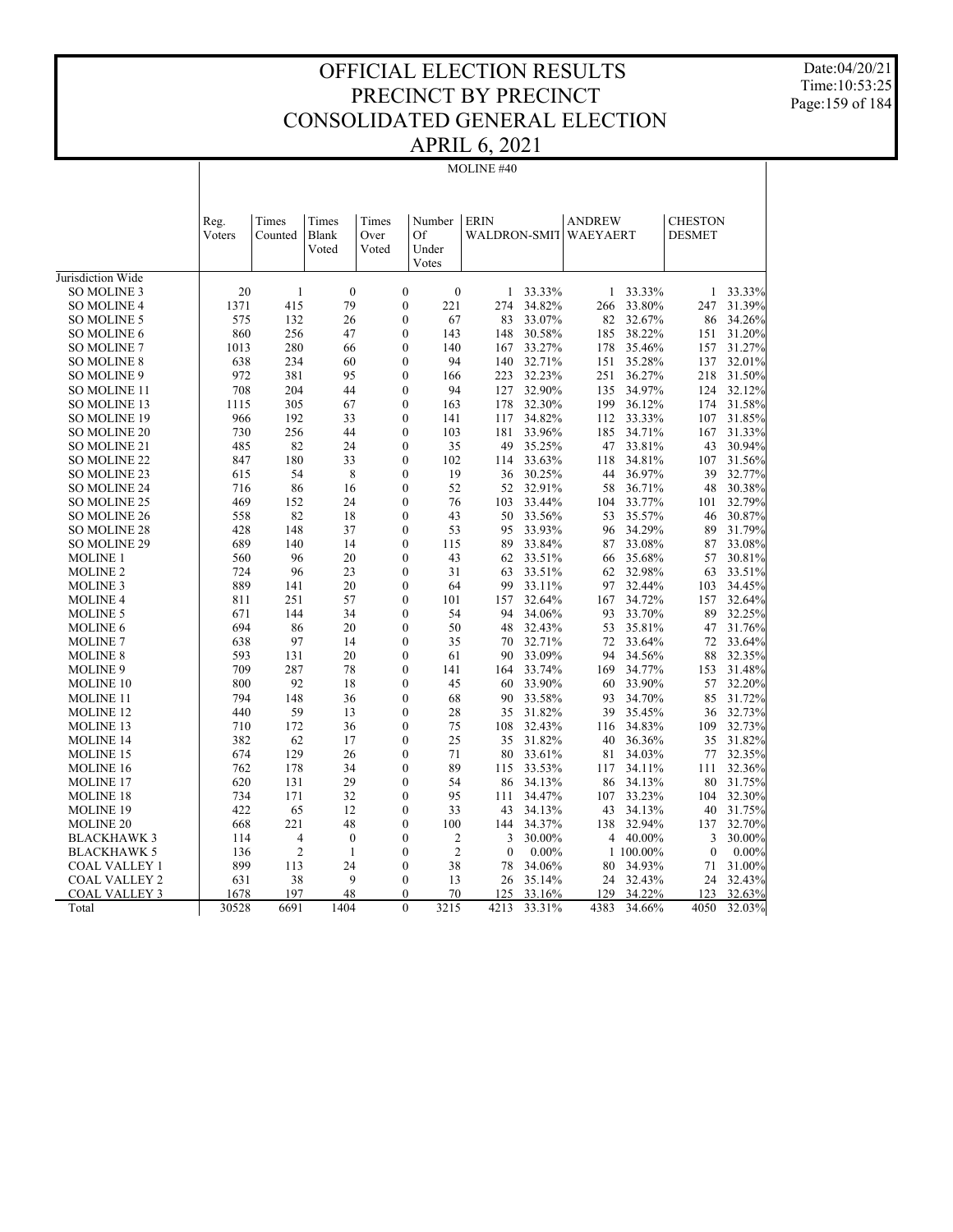Date:04/20/21 Time:10:53:25 Page:160 of 184

|                      |                |                  |                         |                        |                                |    | <b>ORION #223</b>                  |        |                                       |        |                               |           |
|----------------------|----------------|------------------|-------------------------|------------------------|--------------------------------|----|------------------------------------|--------|---------------------------------------|--------|-------------------------------|-----------|
|                      | Reg.<br>Voters | Times<br>Counted | Times<br>Blank<br>Voted | Times<br>Over<br>Voted | Number<br>Of<br>Under<br>Votes |    | <b>BRANDON M.</b><br><b>COOPER</b> |        | <b>H. CARLSON</b><br><b>HOFTENDER</b> |        | <b>AARON</b><br><b>KAYSER</b> |           |
| Jurisdiction Wide    |                |                  |                         |                        |                                |    |                                    |        |                                       |        |                               |           |
| <b>COAL VALLEY 1</b> | 10             |                  |                         |                        | $\theta$                       |    | $2^{\circ}$                        | 50.00% |                                       | 25.00% |                               | $25.00\%$ |
| <b>RURAL</b>         | 273            | 37               | 10                      |                        |                                | 22 | 22                                 | 37.29% | 18                                    | 30.51% | 19                            | 32.20%    |
| Total                | 283            | 40               | 11                      |                        | $\theta$                       | 24 | 24                                 | 38.10% | 19                                    | 30.16% | 20                            | 31.75%    |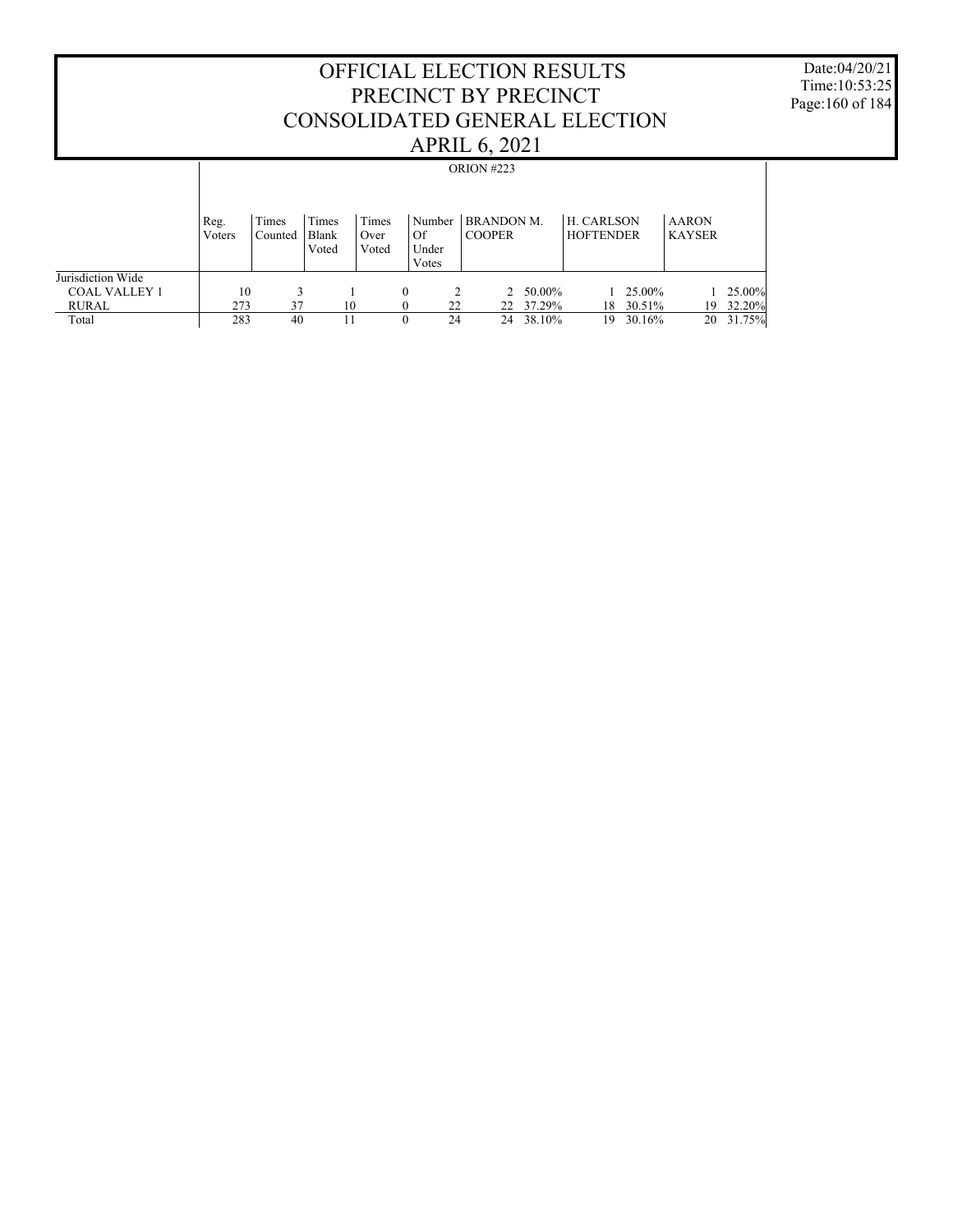Date:04/20/21 Time:10:53:25 Page:161 of 184

|                    |                | RIVERDALE $# 100$ |                |               |                |                           |        |                           |           |                |           |                               |        |
|--------------------|----------------|-------------------|----------------|---------------|----------------|---------------------------|--------|---------------------------|-----------|----------------|-----------|-------------------------------|--------|
|                    | Reg.<br>Voters | Times<br>Counted  | Times<br>Blank | Times<br>Over | Number<br>Of   | WENDY R.<br><b>KELLEY</b> |        | <b>TODD JACKSON KEVIN</b> |           | <b>MAHRAUN</b> |           | <b>SCOTT</b><br><b>ANDREW</b> |        |
|                    |                |                   | Voted          | Voted         | Under<br>Votes |                           |        |                           |           |                |           | <b>BEELER</b>                 |        |
| Jurisdiction Wide  |                |                   |                |               |                |                           |        |                           |           |                |           |                               |        |
| <b>CORDOVA</b>     | 439            | 79                | 15             | $\mathbf{0}$  | 46             | 54                        | 25.71% | 59.                       | 28.10%    | 47             | 22.38%    | 50                            | 23.81% |
| <b>COE</b>         | 1338           | 144               | 12             | $\mathbf{0}$  | 134            | 94                        | 23.86% | 104                       | 26.40%    | 106            | 26.90%    | 90                            | 22.84% |
| <b>CANOE CREEK</b> | 382            | 53                |                | $\mathbf{0}$  | 38             | 35                        | 23.97% | 40                        | 27.40%    |                | 35 23.97% | 36                            | 24.66% |
| <b>ZUMA</b>        | 549            | 30                | $\overline{4}$ | $\mathbf{0}$  | 16             | 2.1                       | 23.86% |                           | 25 28.41% |                | 20 22.73% | 22                            | 25.00% |
| PORT BYRON         | 1031           | 221               | 45             | $\mathbf{0}$  | 129            | 158.                      | 27.48% | 139                       | 24.17%    | 140-           | 24.35%    | 138                           | 24.00% |
| <b>HAMPTON 1</b>   | 981            | 126               | 22             | $\mathbf{0}$  | 88             | 84                        | 25.61% |                           | 78 23.78% | 84             | 25.61%    | 82                            | 25.00% |
| <b>HAMPTON 2</b>   | 302            | 10                | $\mathfrak{D}$ | $\mathbf{0}$  | 15             | 3                         | 17.65% | $\mathcal{E}$             | 17.65%    |                | 17.65%    | 8                             | 47.06% |
| <b>HAMPTON 17</b>  |                | $\mathbf{0}$      | $\theta$       | $\mathbf{0}$  | $\theta$       |                           |        |                           |           |                |           |                               |        |
| Total              | 5025           | 663               | 107            | $\mathbf{0}$  | 466            | 449                       | 25.54% | 448                       | 25.48%    | 435            | 24.74%    | 426                           | 24.23% |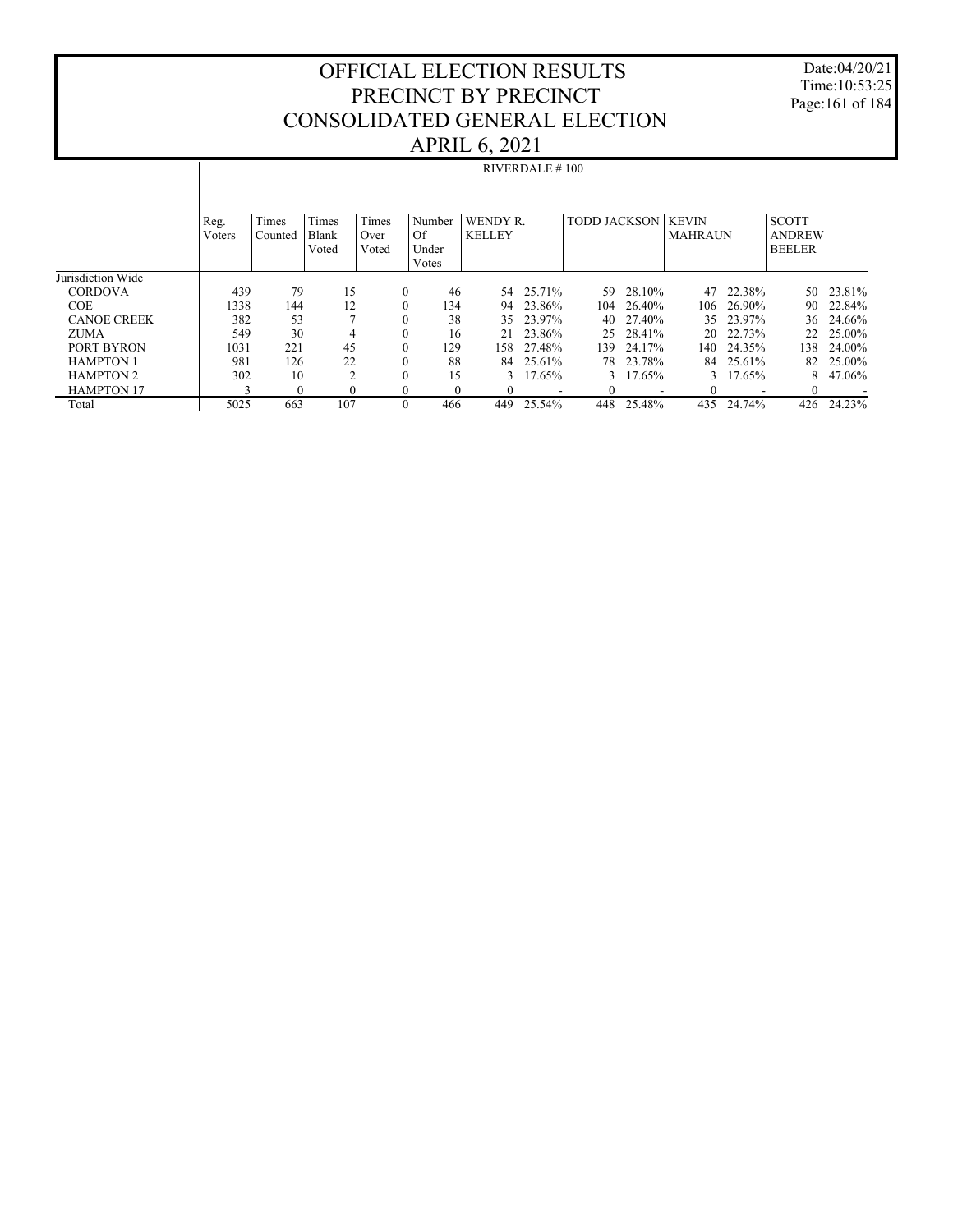Date:04/20/21 Time:10:53:25 Page:162 of 184

|                                              | ROCK ISLAND/MILAN #41 |          |                   |       |                                      |                 |                  |                     |                  |                   |                  |                   |                  |
|----------------------------------------------|-----------------------|----------|-------------------|-------|--------------------------------------|-----------------|------------------|---------------------|------------------|-------------------|------------------|-------------------|------------------|
|                                              |                       |          |                   |       |                                      |                 |                  |                     |                  |                   |                  |                   |                  |
|                                              | Reg.                  | Times    | Times             | Times | Number                               | DAVID K.        |                  | DONALD <sub>L</sub> |                  | <b>TRACY PUGH</b> |                  | <b>NATOSHIA M</b> |                  |
|                                              | Voters                | Counted  | Blank             | Over  | Of                                   | <b>ROCKWELL</b> |                  | <b>JARVIS JR.</b>   |                  |                   |                  | <b>LESHOURE</b>   |                  |
|                                              |                       |          | Voted             | Voted | Under                                |                 |                  |                     |                  |                   |                  |                   |                  |
|                                              |                       |          |                   |       | Votes                                |                 |                  |                     |                  |                   |                  |                   |                  |
| Jurisdiction Wide                            |                       |          |                   |       |                                      |                 |                  |                     |                  |                   |                  |                   |                  |
| <b>SO MOLINE 8</b>                           | 160                   | 53       | 5                 |       | $\mathbf{0}$<br>34                   | 40              | 25.32%           |                     | 16 10.13%        | 32                | 20.25%           | 14                | 8.86%            |
| <b>MOLINE 5</b>                              | 52                    | 12       | $\mathbf{1}$      |       | 8<br>$\theta$                        | 10              | 27.78%           | 5                   | 13.89%           | 5                 | 13.89%           | $\overline{2}$    | 5.56%            |
| <b>ROCK ISLAND 1</b>                         | 511                   | 63       | 5                 |       | $\mathbf{0}$<br>69                   | 13              | 7.98%            | 24                  | 14.72%           | 49                | 30.06%           | 37                | 22.70%           |
| <b>ROCK ISLAND 2</b><br><b>ROCK ISLAND 3</b> | 233<br>539            | 33       | $\mathbf{1}$      |       | $\mathbf{0}$<br>43<br>95<br>$\Omega$ | 10              | 11.76%           | 12                  | 14.12%           | 21                | 24.71%           | 15                | 17.65%<br>20.30% |
|                                              | 252                   | 76<br>34 | 3<br>$\mathbf{0}$ |       | $\mathbf{0}$<br>41                   | 22<br>10        | 11.17%<br>10.53% | 21<br>11            | 10.66%<br>11.58% | 56<br>21          | 28.43%<br>22.11% | 40<br>21          | 22.11%           |
| <b>ROCK ISLAND 4</b><br><b>ROCK ISLAND 5</b> | 669                   | 129      | 10                |       | $\theta$<br>199                      | 28              | 10.11%           | 38                  | 13.72%           | 81                | 29.24%           | 52                | 18.77%           |
| ROCK ISLAND 6                                | 724                   | 138      | 17                |       | $\mathbf{0}$<br>114                  | 54              | 14.59%           | 46                  | 12.43%           | 77                | 20.81%           | 56                | 15.14%           |
| <b>ROCK ISLAND 7</b>                         | 510                   | 92       | 8                 |       | $\mathbf{0}$<br>72                   | 33              | 12.50%           | 30                  | 11.36%           | 55                | 20.83%           | 44                | 16.67%           |
| <b>ROCK ISLAND 8</b>                         | 381                   | 105      | 12                |       | $\mathbf{0}$<br>81                   | 51              | 17.53%           | 35                  | 12.03%           | 57                | 19.59%           | 38                | 13.06%           |
| <b>ROCK ISLAND 9</b>                         | 731                   | 92       | 8                 |       | $\mathbf{0}$<br>85                   | 38              | 15.14%           | 34                  | 13.55%           | 57                | 22.71%           | 41                | 16.33%           |
| ROCK ISLAND 10                               | 898                   | 244      | 23                |       | $\mathbf{0}$<br>172                  | 120             | 16.85%           | 83                  | 11.66%           | 153               | 21.49%           | 105               | 14.75%           |
| ROCK ISLAND 11                               | 261                   | 60       | $\overline{4}$    |       | $\overline{2}$<br>41                 | 32              | 18.29%           | 21                  | 12.00%           | 34                | 19.43%           | 27                | 15.43%           |
| ROCK ISLAND 12                               | 467                   | 57       | 6                 |       | $\mathbf{0}$<br>36                   | 30              | 17.86%           | 22                  | 13.10%           | 34                | 20.24%           | 25                | 14.88%           |
| ROCK ISLAND 13                               | 379                   | 75       | 8                 |       | $\mathbf{0}$<br>51                   | 40              | 18.43%           | 30                  | 13.82%           | 47                | 21.66%           | 30                | 13.82%           |
| ROCK ISLAND 14                               | 544                   | 79       | 8                 |       | $\mathbf{0}$<br>50                   | 33              | 14.10%           | 28                  | 11.97%           | 47                | 20.09%           | 42                | 17.95%           |
| ROCK ISLAND 15                               | 789                   | 139      | 12                |       | $\theta$<br>96                       | 70              | 16.99%           | 52                  | 12.62%           | 92                | 22.33%           | 57                | 13.83%           |
| <b>SO ROCK ISLAND 1</b>                      | 651                   | 101      | 5                 |       | $\theta$<br>95                       | 32              | 11.07%           | 29                  | 10.03%           | 76                | 26.30%           | 47                | 16.26%           |
| <b>SO ROCK ISLAND 2</b>                      | 581                   | 108      | $\,$ 8 $\,$       |       | $\mathbf{0}$<br>84                   | 47              | 14.87%           | 41                  | 12.97%           | 70                | 22.15%           | 52                | 16.46%           |
| <b>SO ROCK ISLAND 3</b>                      | 987                   | 235      | 27                |       | $\mathbf{0}$<br>142                  | 129             | 18.70%           | 81                  | 11.74%           | 141               | 20.43%           | 92                | 13.33%           |
| <b>SO ROCK ISLAND 4</b>                      | 843                   | 260      | 24                |       | $\theta$<br>133                      | 168             | 20.72%           | 102                 | 12.58%           | 156               | 19.24%           | 96                | 11.84%           |
| <b>SO ROCK ISLAND 5</b>                      | 872                   | 265      | 30                |       | $\theta$<br>111                      | 148             | 17.85%           | 102                 | 12.30%           | 174               | 20.99%           | 103               | 12.42%           |
| <b>SO ROCK ISLAND 6</b>                      | 809                   | 219      | 23                |       | $\theta$<br>116                      | 145             | 21.71%           | 85                  | 12.72%           | 112               | 16.77%           | 72                | 10.78%           |
| <b>SO ROCK ISLAND 7</b>                      | 632                   | 162      | 17                |       | $\theta$<br>57                       | 98              | 18.74%           | 63                  | 12.05%           | 103               | 19.69%           | 65                | 12.43%           |
| <b>SO ROCK ISLAND 8</b>                      | 852                   | 263      | 29                |       | 153<br>$\mathbf{1}$                  | 161             | 20.67%           | 83                  | 10.65%           | 150               | 19.26%           | 99                | 12.71%           |
| <b>SO ROCK ISLAND 9</b>                      | 564                   | 105      | 13                |       | $\mathbf{0}$<br>61                   | 54              | 17.59%           | 35                  | 11.40%           | 66                | 21.50%           | 44                | 14.33%           |
| <b>SO ROCK ISLAND 10</b>                     | 798                   | 210      | 26                |       | 1<br>110                             | 119             | 19.13%           | 83                  | 13.34%           | 129               | 20.74%           | 77                | 12.38%           |
| <b>SO ROCK ISLAND 11</b>                     | 797                   | 280      | 39                |       | $\theta$<br>178                      | 168             | 21.37%           |                     | 112 14.25%       | 142               | 18.07%           | 72                | 9.16%            |
| <b>SO ROCK ISLAND 12</b>                     | 1036                  | 296      | 45                |       | $\theta$<br>131                      | 177             | 20.27%           | 122                 | 13.97%           | 167               | 19.13%           | 104               | 11.91%           |
| <b>SO ROCK ISLAND 13</b>                     | 933                   | 281      | 30                |       | $\theta$<br>148                      | 170             | 19.86%           | 112                 | 13.08%           | 165               | 19.28%           | 103               | 12.03%           |
| <b>SO ROCK ISLAND 14</b>                     | 821                   | 319      | 35                |       | $\mathbf{0}$<br>208                  | 186             | 20.04%           | 127                 | 13.69%           | 172               | 18.53%           | 98                | 10.56%           |
| <b>SO ROCK ISLAND 15</b>                     | 622                   | 95       | 9                 |       | $\theta$<br>60                       | 43              | 15.14%           | 33                  | 11.62%           | 63                | 22.18%           | 41                | 14.44%           |
| <b>SO ROCK ISLAND 16</b>                     | 380                   | 33       | $\overline{4}$    |       | $\mathbf{0}$<br>20                   | 18              | 18.75%           | 11                  | 11.46%           | 20                | 20.83%           | 13                | 13.54%           |
| BLACKHAWK 1                                  | 519                   | 26       | $\mathbf{0}$      |       | $\theta$<br>18                       | 14              | 16.28%           |                     | 12 13.95%        | 13                | 15.12%           | 10                | 11.63%           |
| <b>BLACKHAWK 2</b>                           | 519                   | 22       | 1                 |       | $\theta$<br>15                       | 12              | 17.39%           | 9                   | 13.04%           | 13                | 18.84%           | 13                | 18.84%           |
| <b>BLACKHAWK3</b>                            | 1590                  | 97       | 18                |       | $\mathbf{0}$<br>46                   | 51              | 18.89%           |                     | 32 11.85%        | 54                | 20.00%           | 34                | 12.59%           |
| <b>BLACKHAWK4</b>                            | 581                   | 102      | 16                |       | $\mathbf{0}$<br>67                   | 63              | 22.74%           | 37                  | 13.36%           | 48                | 17.33%           | 30                | 10.83%           |
| <b>BLACKHAWK 5</b>                           | 362                   | 16       | 1                 |       | $\theta$<br>9                        | 7               | 13.73%           | 7                   | 13.73%           | 9                 | 17.65%           | 9                 | 17.65%           |
| <b>BLACKHAWK 6</b>                           | 900                   | 37       | 5                 |       | $\theta$<br>16                       | 26              | 23.21%           | 13                  | 11.61%           | 21                | 18.75%           | 13                | 11.61%           |
| <b>BLACKHAWK7</b>                            | 1218                  | 201      | 25                |       | 99                                   | 121             | 20.13%           | 81                  | 13.48%           | 121               | 20.13%           | 67                | 11.15%           |
| Total                                        | 25967                 | 5214     | 561               |       | 5<br>3364                            | 2791            | 18.33%           | 1920                | 12.61%           | 3103              | 20.38%           | 2000              | $13.13\%$        |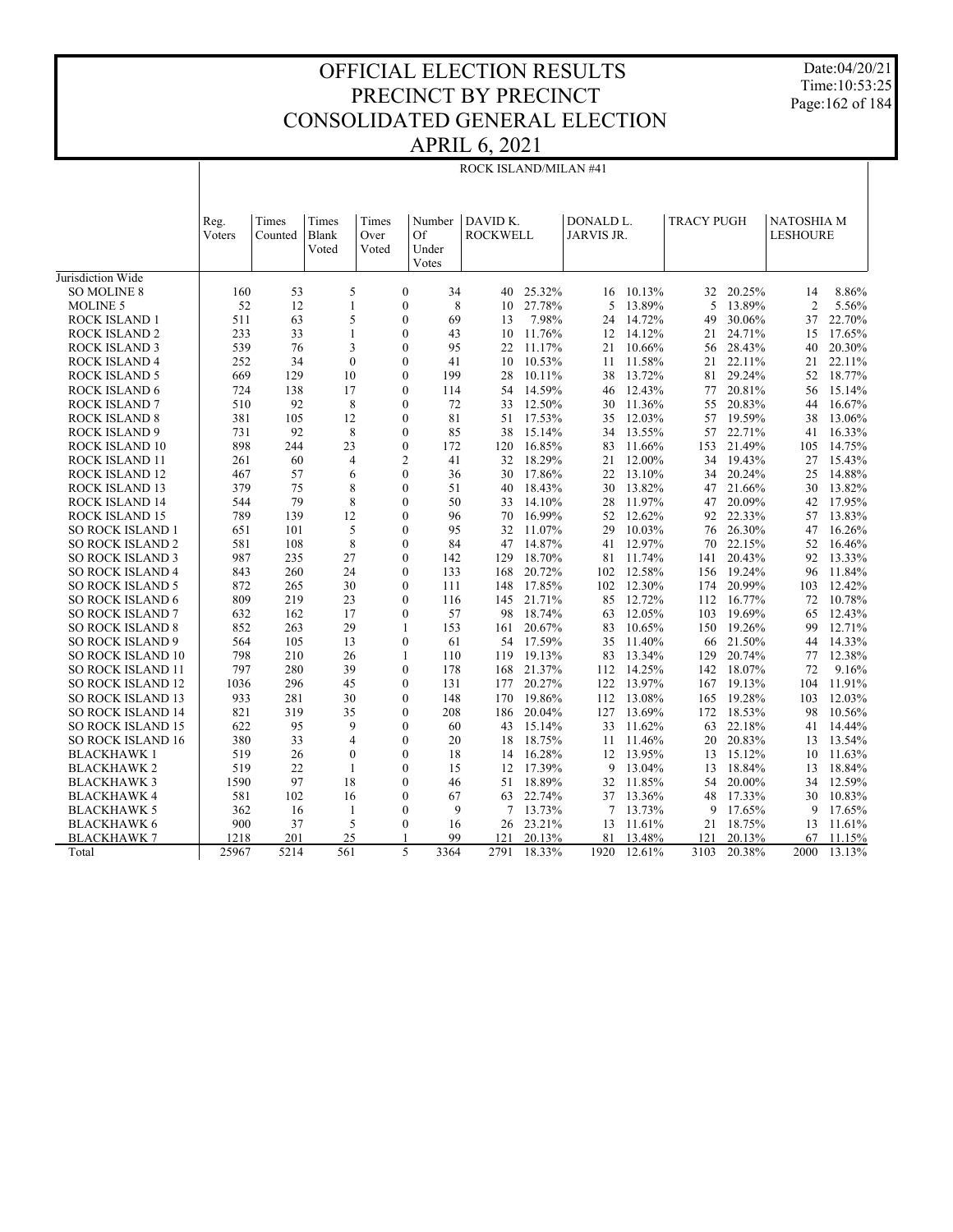Date:04/20/21 Time:10:53:25 Page:163 of 184

|                         | <b>GARY N. ROWE</b> |        | <b>TERELL M</b><br><b>WILLIAMS</b> |        |
|-------------------------|---------------------|--------|------------------------------------|--------|
| Jurisdiction Wide       |                     |        |                                    |        |
| <b>SO MOLINE 8</b>      | 40                  | 25.32% | 16                                 | 10.13% |
| <b>MOLINE 5</b>         | 9                   | 25.00% | 5                                  | 13.89% |
| <b>ROCK ISLAND 1</b>    | 5                   | 3.07%  | 35                                 | 21.47% |
| <b>ROCK ISLAND 2</b>    | 10                  | 11.76% | 17                                 | 20.00% |
| <b>ROCK ISLAND 3</b>    | 18                  | 9.14%  | 40                                 | 20.30% |
| <b>ROCK ISLAND 4</b>    | 12                  | 12.63% | 20                                 | 21.05% |
| ROCK ISLAND 5           | 25                  | 9.03%  | 53                                 | 19.13% |
| <b>ROCK ISLAND 6</b>    | 65                  | 17.57% | 72                                 | 19.46% |
| <b>ROCK ISLAND 7</b>    | 43                  | 16.29% | 59                                 | 22.35% |
| <b>ROCK ISLAND 8</b>    | 51                  | 17.53% | 59                                 | 20.27% |
| <b>ROCK ISLAND 9</b>    | 32                  | 12.75% | 49                                 | 19.52% |
| ROCK ISLAND 10          | 118                 | 16.57% | 133                                | 18.68% |
| <b>ROCK ISLAND 11</b>   | 29                  | 16.57% | 32                                 | 18.29% |
| ROCK ISLAND 12          | 27                  | 16.07% | 30                                 | 17.86% |
| ROCK ISLAND 13          | 29                  | 13.36% | 41                                 | 18.89% |
| <b>ROCK ISLAND 14</b>   | 40                  | 17.09% | 44                                 | 18.80% |
| ROCK ISLAND 15          | 65                  | 15.78% | 76                                 | 18.45% |
| <b>SO ROCK ISLAND 1</b> | 38                  | 13.15% | 67                                 | 23.18% |
| <b>SO ROCK ISLAND 2</b> | 50                  | 15.82% | 56                                 | 17.72% |
| <b>SO ROCK ISLAND 3</b> | 121                 | 17.54% | 126                                | 18.26% |

 SO ROCK ISLAND 4 SO ROCK ISLAND 5 SO ROCK ISLAND 6 SO ROCK ISLAND 7 SO ROCK ISLAND 8 SO ROCK ISLAND 9 SO ROCK ISLAND 10 SO ROCK ISLAND 11 SO ROCK ISLAND 12 SO ROCK ISLAND 13 SO ROCK ISLAND 14 SO ROCK ISLAND 15 SO ROCK ISLAND 16 BLACKHAWK 1 BLACKHAWK 2 BLACKHAWK 3 BLACKHAWK 4 BLACKHAWK 5 BLACKHAWK 6 BLACKHAWK 7

Total

ROCK ISLAND/MILAN #41

 18.13% 142 17.51% 18.09% 152 18.34% 20.06% 120 17.96% 95 18.16% 99 18.93%<br>148 19.00% 138 17.72% 19.00% 138 17.72% 15.96% 59 19.22% 17.52% 105 16.88%<br>19.72% 137 17.43%

167 19.13% 136 15.58%<br>157 18.34% 149 17.41% 18.34% 149 17.41%<br>21.23% 148 15.95% 197 21.23% 148 15.95% 47 16.55% 57 20.07% 17.71% 17 17.71%<br>23.26% 17 19.77% 20 23.26% 17 19.77%<br>12 17.39% 10 14.49%

50 18.52% 49 18.15% 22.38% 37 13.36%<br>19.61% 9 17.65%

20 17.86% 19 16.96%<br>116 19.30% 95 15.81%

2689 17.66% 2725 17.89%

155 19.72%<br>167 19.13%

12 17.39%

10 19.61%

19.30%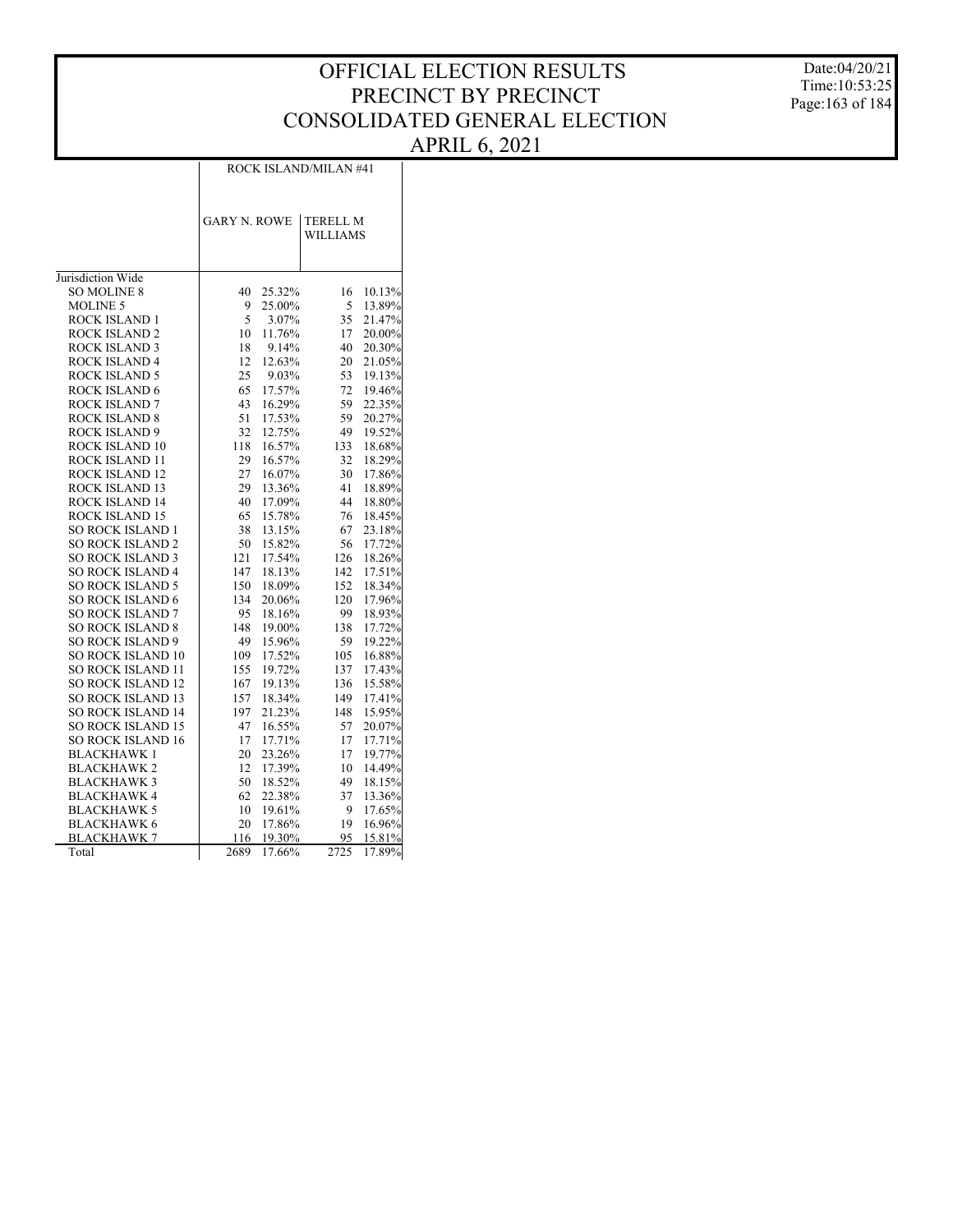Date:04/20/21 Time:10:53:25 Page:164 of 184

|                        |                        |                         |                       |               | ROCKRIDGE #300      |                       |           |                                    |        |
|------------------------|------------------------|-------------------------|-----------------------|---------------|---------------------|-----------------------|-----------|------------------------------------|--------|
|                        |                        |                         |                       |               |                     |                       |           |                                    |        |
|                        |                        |                         |                       |               |                     |                       |           |                                    |        |
|                        | Reg.<br><b>V</b> oters | <b>Times</b><br>Counted | <b>Times</b><br>Blank | Times<br>Over | Number<br>Of        | GREGC<br><b>MARTY</b> |           | <b>THOMAS E</b><br><b>PARCHERT</b> |        |
|                        |                        |                         | Voted                 | Voted         | Under               |                       |           |                                    |        |
|                        |                        |                         |                       |               | Votes               |                       |           |                                    |        |
| Jurisdiction Wide      |                        |                         |                       |               |                     |                       |           |                                    |        |
| <b>BLACKHAWK 1</b>     | 8                      | $\theta$                | 0                     |               | $\mathbf{0}$        | $\theta$<br>$\Omega$  |           | $\Omega$                           |        |
| <b>BLACKHAWK 4</b>     | 402                    | 27                      | 6                     |               | 47<br>$\mathbf{0}$  | 20                    | 54.05%    | 17                                 | 45.95% |
| <b>BOWLING 1</b>       | 1205                   | 47                      | 6                     |               | $\mathbf{0}$<br>88  | 31                    | 40.79%    | 40                                 | 52.63% |
| EDGINGTON 1            | 568                    | 34                      | $\overline{2}$        |               | 73<br>$\theta$      | 22                    | $40.00\%$ | 31                                 | 56.36% |
| <b>EDGINGTON 2</b>     | 473                    | 28                      | 3                     |               | $\theta$            | 54<br>21              | 45.65%    | 24                                 | 52.17% |
| <b>ANDALUSIA</b>       | 1751                   | 145                     | 32                    |               | 252<br>$\theta$     | 85                    | 42.50%    | 103                                | 51.50% |
| <b>BUFFALO PRAIRIE</b> | 614                    | 180                     | 31                    |               | $\mathbf{0}$<br>365 | 93                    | 40.26%    | 133                                | 57.58% |
| <b>DRURY</b>           | 492                    | 17                      | 4                     |               | $\theta$            | 30<br>9               | 40.91%    | 13                                 | 59.09% |
| Total                  | 5513                   | 478                     | 84                    |               | $\theta$<br>909     | 281                   | 42.13%    | 361                                | 54.12% |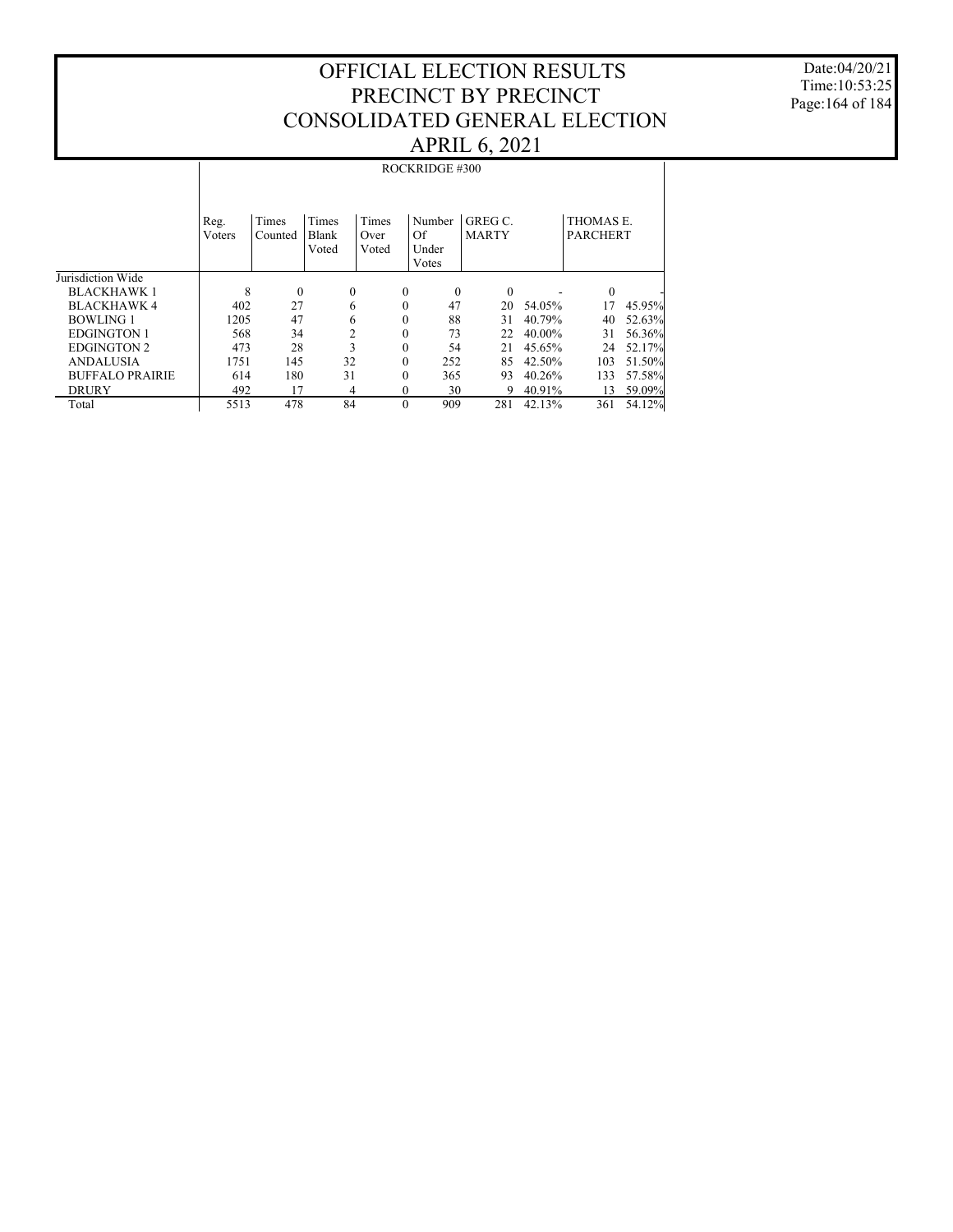Date:04/20/21 Time:10:53:25 Page:165 of 184

|                   |                |                  |                         |                        | SHERRARD#200 2 YR              |                              |        |                               |        |
|-------------------|----------------|------------------|-------------------------|------------------------|--------------------------------|------------------------------|--------|-------------------------------|--------|
|                   | Reg.<br>Voters | Times<br>Counted | Times<br>Blank<br>Voted | Times<br>Over<br>Voted | Number<br>Of<br>Under<br>Votes | RHYS E.<br><b>FULLERLOVE</b> |        | <b>TROY</b><br><b>WOLFORD</b> |        |
| Jurisdiction Wide |                |                  |                         |                        |                                |                              |        |                               |        |
| <b>RURAL</b>      | 485            | 86               | 31                      |                        | 16<br>$\Omega$                 | 47                           | 50.00% | 47                            | 50.00% |
| <b>BOWLING 1</b>  | 212            | 15               | $\overline{2}$          |                        | $\theta$                       | 3<br>13                      | 56.52% | 10                            | 43.48% |
| <b>BOWLING 2</b>  | 1027           | 21               | 4                       |                        | $\theta$                       | 14                           | 48.28% | 15                            | 51.72% |
| Total             | 1724           | 122              | 37                      |                        | $\theta$<br>24                 | 74                           | 50.68% | 72                            | 49.32% |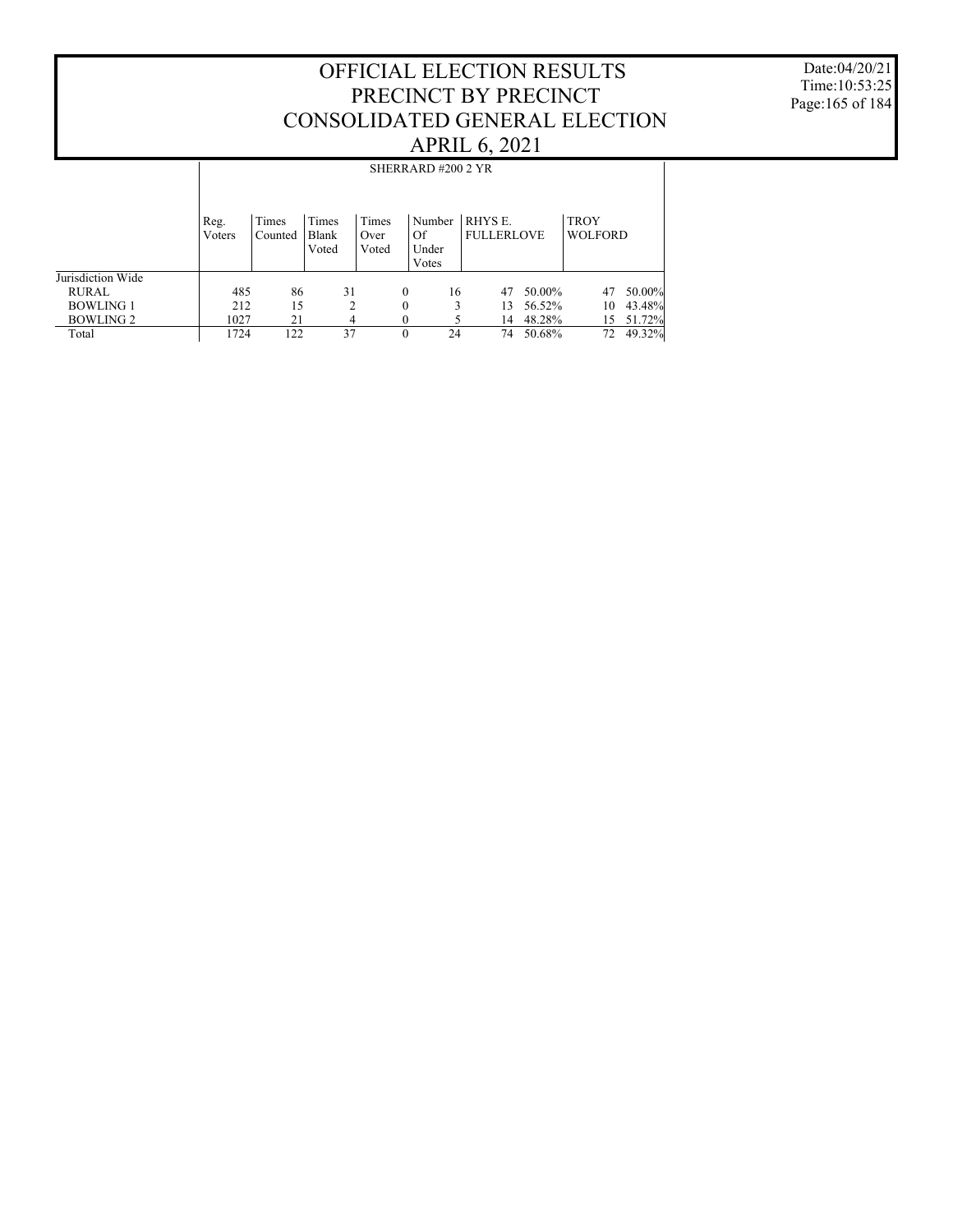Date:04/20/21 Time:10:53:25 Page:166 of 184

|                   |                |                  |                         |                        |                      |        | SHERRARD#200      |        |                          |        |                               |        |
|-------------------|----------------|------------------|-------------------------|------------------------|----------------------|--------|-------------------|--------|--------------------------|--------|-------------------------------|--------|
|                   | Reg.<br>Voters | Times<br>Counted | Times<br>Blank<br>Voted | Times<br>Over<br>Voted | Of<br>Under<br>Votes | Number | <b>JOHN CABOR</b> |        | ROBERT D.<br><b>HELM</b> |        | KIMBERLY D.<br><b>DEBLOCK</b> |        |
| Jurisdiction Wide |                |                  |                         |                        |                      |        |                   |        |                          |        |                               |        |
| RURAL             | 485            | 86               | 31                      |                        | $\mathbf{0}$         | 83     | 42                | 30.66% | 47                       | 34.31% | 48                            | 35.04% |
| <b>BOWLING 1</b>  | 212            | 15               |                         |                        | $\mathbf{0}$         | 14     | 8                 | 30.77% | 10                       | 38.46% | 8                             | 30.77% |
| <b>BOWLING 2</b>  | 1027           | 21               |                         |                        | 0                    | 32     | 12 <sup>12</sup>  | 30.00% | 13                       | 32.50% | 15                            | 37.50% |
| Total             | 1724           | 122              | 39                      |                        | $\theta$             | 129    | 62                | 30.54% | 70                       | 34.48% | 71                            | 34.98% |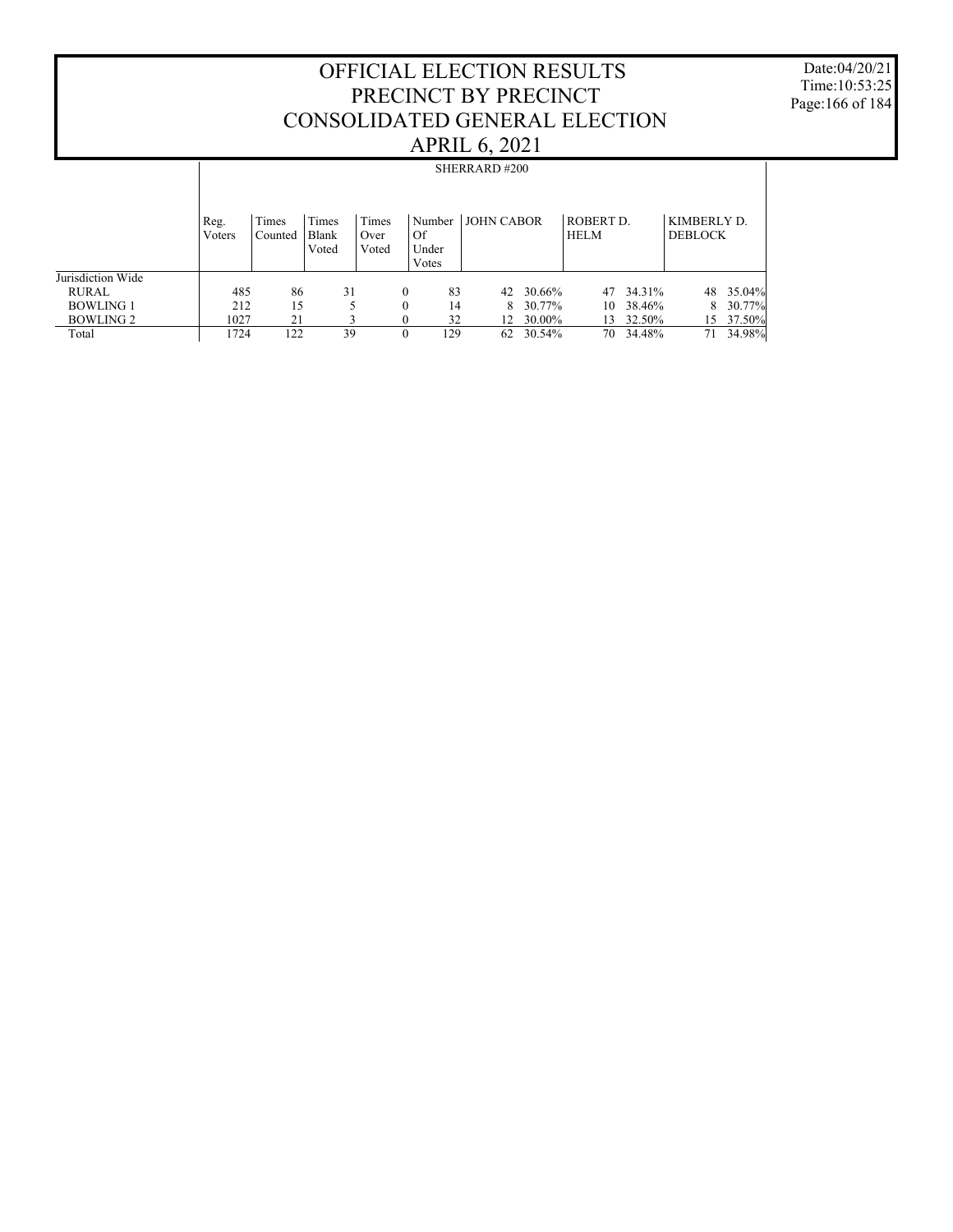Date:04/20/21 Time:10:53:25 Page:167 of 184

|                   |                |                  |                         |                        |              |                                | - 2                         |          |                    |           |                                 |          |
|-------------------|----------------|------------------|-------------------------|------------------------|--------------|--------------------------------|-----------------------------|----------|--------------------|-----------|---------------------------------|----------|
|                   |                |                  |                         |                        |              |                                | <b>SILVIS #34</b>           |          |                    |           |                                 |          |
|                   | Reg.<br>Voters | Times<br>Counted | Times<br>Blank<br>Voted | Times<br>Over<br>Voted |              | Number<br>Of<br>Under<br>Votes | ROSE A.<br><b>HERNANDEZ</b> |          | DANIEL L.<br>LOHSE |           | <b>LORI ANN</b><br><b>THARP</b> |          |
| Jurisdiction Wide |                |                  |                         |                        |              |                                |                             |          |                    |           |                                 |          |
| <b>HAMPTON 1</b>  | 175            | 10               |                         |                        | $\mathbf{0}$ | 10                             | 8                           | 30.77%   | 9                  | 34.62%    | 8                               | 30.77%   |
| <b>HAMPTON 6</b>  | 656            | 35               |                         |                        | $\mathbf{0}$ | 47                             | 27                          | 30.34%   | 31                 | 34.83%    | 26                              | 29.21%   |
| <b>HAMPTON 7</b>  | 371            | 23               |                         | 2                      | 0            | 27                             | 17                          | 29.82%   | 18                 | 31.58%    | 19                              | 33.33%   |
| <b>HAMPTON 8</b>  | 35             |                  |                         | $\theta$               | $\mathbf{0}$ |                                |                             | 33.33%   |                    | 33.33%    |                                 | 33.33%   |
| <b>HAMPTON 9</b>  | 294            |                  |                         | $\theta$               | $\mathbf{0}$ | 3                              | $\overline{0}$              | $0.00\%$ |                    | 1 100.00% | $\Omega$                        | $0.00\%$ |
| <b>HAMPTON 11</b> | 739            | 32               |                         | 3                      | $\mathbf{0}$ | 48                             | 26                          | 38.24%   | 19                 | 27.94%    | 21                              | 30.88%   |
| <b>HAMPTON 12</b> | 165            | 9                |                         |                        | $\mathbf{0}$ | 12                             | 6                           | 30.00%   | 8                  | 40.00%    | 6                               | 30.00%   |
| <b>HAMPTON 14</b> | 315            | 14               |                         |                        | 0            | 17                             | 12                          | 34.29%   | 11                 | 31.43%    | 11                              | 31.43%   |
| <b>HAMPTON 15</b> | 537            | 39               |                         | 4                      | 0            | 45                             | 29                          | 30.53%   | 31                 | 32.63%    | 26                              | 27.37%   |
| <b>HAMPTON 16</b> | 5              | $\Omega$         |                         | $\theta$               | 0            | $\Omega$                       | $\Omega$                    | ٠        | $\Omega$           |           | 0                               |          |
| <b>HAMPTON 17</b> | 11             | $\theta$         |                         | $\mathbf{0}$           | $\mathbf{0}$ |                                | $\mathbf{0}$                |          | 0                  |           | 0                               |          |
| Total             | 3303           | 164              | 13                      |                        | $\mathbf{0}$ | 210                            | 126                         | 31.98%   | 129                | 32.74%    | 118                             | 29.95%   |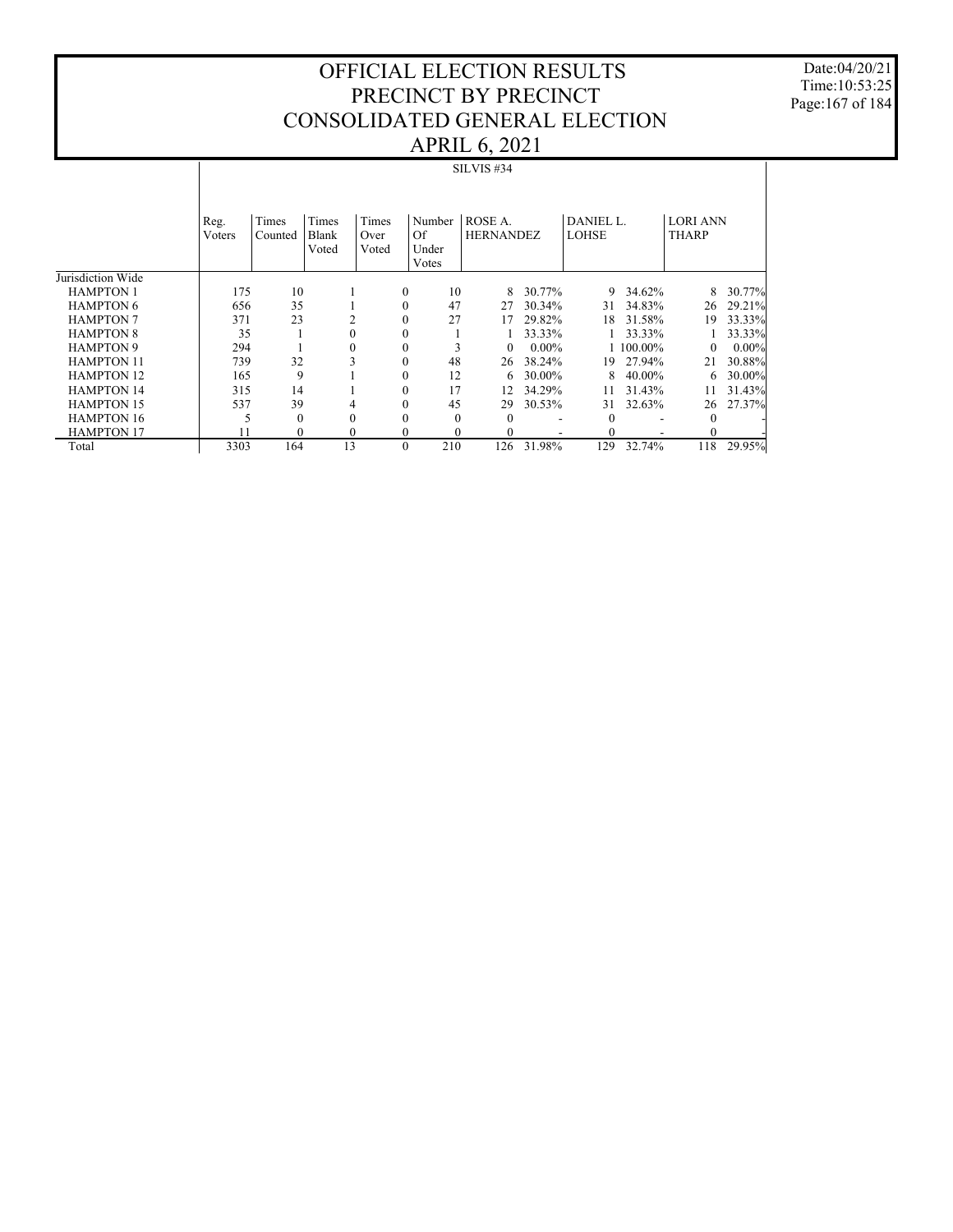Date:04/20/21 Time:10:53:25 Page:168 of 184

# APRIL 6, 2021

 $\overline{\phantom{a}}$ 

UTHS #30

|                     | Reg.<br>Voters | Times<br>Counted | Times<br>Blank<br>Voted | Times<br>Over<br>Voted | Number<br>Of<br>Under<br>Votes | <b>HARRY</b><br><b>ARVANIS</b> |        | GIOVANNA A.<br><b>DAVILA</b> |        | <b>SUSAN KOSKA</b> |        | <b>CHRISTOPHER</b><br><b>DECOCK</b> |        |
|---------------------|----------------|------------------|-------------------------|------------------------|--------------------------------|--------------------------------|--------|------------------------------|--------|--------------------|--------|-------------------------------------|--------|
| Jurisdiction Wide   |                |                  |                         |                        |                                |                                |        |                              |        |                    |        |                                     |        |
| <b>HAMPTON 1</b>    | 246            | 14               | $\boldsymbol{0}$        | $\boldsymbol{0}$       | 3                              | 14                             | 26.42% | 13                           | 24.53% | 13                 | 24.53% | 13                                  | 24.53% |
| <b>HAMPTON 2</b>    | 610            | 57               | $\overline{7}$          | $\boldsymbol{0}$       | 44                             | 44                             | 28.21% | 38                           | 24.36% | 37                 | 23.72% | 37                                  | 23.72% |
| <b>HAMPTON 3</b>    | 524            | 53               | 10                      | $\mathbf{0}$           | 48                             | 32                             | 25.81% | 34                           | 27.42% | 28                 | 22.58% | 28                                  | 22.58% |
| <b>HAMPTON 4</b>    | 495            | 15               | $\overline{c}$          | $\mathbf{0}$           | 8                              | 10                             | 22.73% | 12                           | 27.27% | 11                 | 25.00% | 10                                  | 22.73% |
| <b>HAMPTON 5</b>    | 718            | 32               | $\overline{4}$          | $\boldsymbol{0}$       | 9                              | 27                             | 26.21% | 26                           | 25.24% | 26                 | 25.24% | 24                                  | 23.30% |
| <b>HAMPTON 6</b>    | 656            | 35               | 5                       | $\mathbf{0}$           | 23                             | 26                             | 26.80% | 23                           | 23.71% | 26                 | 26.80% | 22                                  | 22.68% |
| <b>HAMPTON 7</b>    | 481            | 27               | $\overline{c}$          | $\boldsymbol{0}$       | 19                             | 23                             | 28.40% | 18                           | 22.22% | 21                 | 25.93% | 19                                  | 23.46% |
| <b>HAMPTON 8</b>    | 377            | 34               | 6                       | $\mathbf{0}$           | 26                             | 24                             | 27.91% | 22                           | 25.58% | 21                 | 24.42% | 18                                  | 20.93% |
| <b>HAMPTON 9</b>    | 378            | 9                | $\mathbf{1}$            | $\Omega$               | 12                             |                                | 35.00% | $\overline{4}$               | 20.00% | 6                  | 30.00% | 3                                   | 15.00% |
| <b>HAMPTON 10</b>   | 911            | 36               | $\overline{4}$          | 1                      | 15                             | 26                             | 23.85% | 29                           | 26.61% | 27                 | 24.77% | 27                                  | 24.77% |
| <b>HAMPTON 11</b>   | 739            | 32               | $\overline{c}$          | $\boldsymbol{0}$       | 33                             | 27                             | 31.03% | 22                           | 25.29% | 19                 | 21.84% | 19                                  | 21.84% |
| <b>HAMPTON 12</b>   | 767            | 26               | $\overline{4}$          | $\mathbf{0}$           | 19                             | 19                             | 27.54% | 16                           | 23.19% | 17                 | 24.64% | 17                                  | 24.64% |
| <b>HAMPTON 13</b>   | 417            | 20               | $\overline{c}$          | $\mathbf{0}$           | 24                             | 15                             | 31.25% | 11                           | 22.92% | 12                 | 25.00% | 10                                  | 20.83% |
| <b>HAMPTON 14</b>   | 1077           | 33               | $\overline{4}$          | $\overline{0}$         | 15                             | 25                             | 24.75% | 24                           | 23.76% | 26                 | 25.74% | 25                                  | 24.75% |
| <b>HAMPTON 15</b>   | 917            | 55               | 3                       | $\mathbf{0}$           | 37                             | 46                             | 26.90% | 41                           | 23.98% | 42                 | 24.56% | 40                                  | 23.39% |
| <b>HAMPTON 16</b>   | 1054           | 47               | 8                       | 1                      | 17                             | 37                             | 27.41% | 33                           | 24.44% | 32                 | 23.70% | 32                                  | 23.70% |
| <b>HAMPTON 17</b>   | 1039           | 74               | 14                      | $\boldsymbol{0}$       | 50                             | 50                             | 26.32% | 44                           | 23.16% | 47                 | 24.74% | 48                                  | 25.26% |
| <b>SO MOLINE 1</b>  | 680            | 22               | $\overline{c}$          | $\boldsymbol{0}$       | 19                             | 15                             | 24.59% | 19                           | 31.15% | 13                 | 21.31% | 14                                  | 22.95% |
| SO MOLINE 2         | 820            | 61               | $\overline{7}$          | $\mathbf{0}$           | 30                             | 51                             | 27.42% | 44                           | 23.66% | 47                 | 25.27% | 44                                  | 23.66% |
| <b>SO MOLINE 3</b>  | 442            | 64               | 16                      | $\mathbf{0}$           | 63                             | 37                             | 28.68% | 28                           | 21.71% | 36                 | 27.91% | 28                                  | 21.71% |
| SO MOLINE 10        | 676            | 33               | 8                       | $\mathbf{0}$           | 32                             | 17                             | 25.00% | 20                           | 29.41% | 15                 | 22.06% | 15                                  | 22.06% |
| <b>SO MOLINE 11</b> | 400            | 87               | 20                      | $\mathbf{0}$           | 34                             | 59                             | 25.21% | 56                           | 23.93% | 60                 | 25.64% | 59                                  | 25.21% |
| <b>SO MOLINE 12</b> | 498            | 43               | 6                       | $\mathbf{0}$           | 25                             | 34                             | 27.64% | 31                           | 25.20% | 28                 | 22.76% | 29                                  | 23.58% |
| <b>SO MOLINE 14</b> | 680            | 51               | 9                       | $\boldsymbol{0}$       | 28                             | 38                             | 27.14% | 34                           | 24.29% | 34                 | 24.29% | 34                                  | 24.29% |
| SO MOLINE 15        | 552            | 46               | $\overline{7}$          | $\mathbf{0}$           | 27                             | 33                             | 25.58% | 33                           | 25.58% | 32                 | 24.81% | 30                                  | 23.26% |
| SO MOLINE 16        | 778            | 58               | 9                       | $\mathbf{0}$           | 34                             | 41                             | 25.31% | 40                           | 24.69% | 39                 | 24.07% | 42                                  | 25.93% |
| SO MOLINE 17        | 1144           | 72               | 10                      | $\mathbf{0}$           | 57                             | 51                             | 26.70% | 54                           | 28.27% | 42                 | 21.99% | 43                                  | 22.51% |
| <b>SO MOLINE 18</b> | 933            | 78               | 9                       | 0                      | 36                             | 62                             | 25.83% | 61                           | 25.42% | 60                 | 25.00% | 57                                  | 23.75% |
| SO MOLINE 21        | 76             | 17               | $\mathbf{1}$            | $\mathbf{0}$           | 9                              | 15                             | 27.27% | 13                           | 23.64% | 14                 | 25.45% | 13                                  | 23.64% |
| <b>SO MOLINE 27</b> | 860            | 71               | 8                       | $\mathbf{0}$           | 67                             | 55                             | 29.73% | 44                           | 23.78% | 43                 | 23.24% | 42                                  | 22.70% |
| <b>SO MOLINE 28</b> | 391            | 35               | 5                       | $\mathbf{0}$           | 28                             | 26                             | 28.26% | 21                           | 22.83% | 23                 | 25.00% | 21                                  | 22.83% |
| SO MOLINE 29        | 593            | 61               | 6                       | $\Omega$               | 36                             | 44                             | 23.91% | 51                           | 27.72% | 43                 | 23.37% | 45                                  | 24.46% |
| Total               | 20929          | 1398             | 201                     | $\overline{2}$         | 927                            | 1030                           | 26.73% | 959                          | 24.89% | 940                | 24.40% | 908                                 | 23.57% |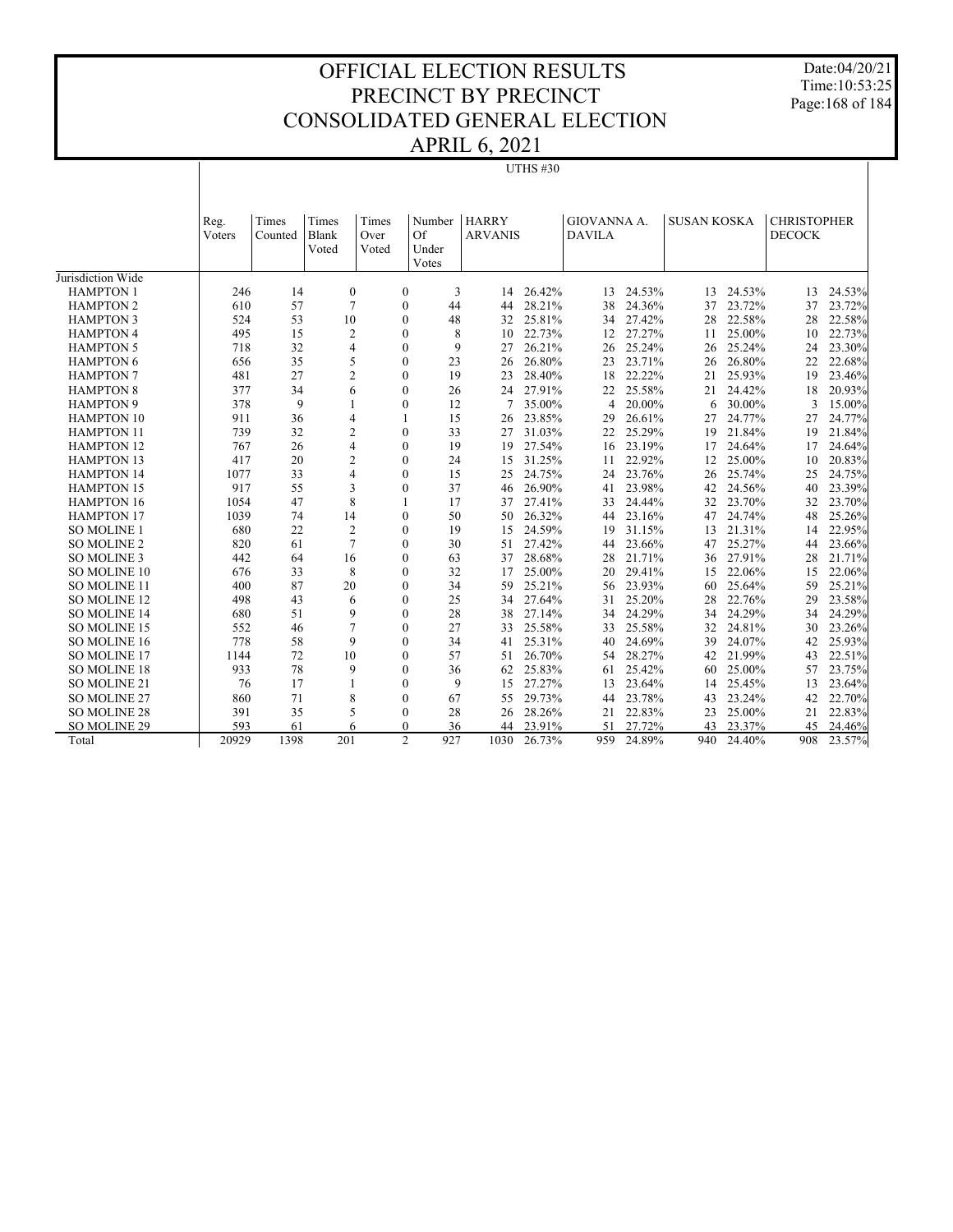Date:04/20/21 Time:10:53:25 Page:169 of 184

| <b>FRITZ LARSEN</b><br>ROBERT D.<br>KIMBERLY L.<br>JEFFREY M.<br>Times<br>Times<br>Times<br>Reg.<br>Number<br>Of<br>Blank<br>HAAK<br><b>STEVENS</b><br><b>SWAN</b><br>Voters<br>Counted<br>Over<br>Under<br>Voted<br>Voted<br>Votes<br>21.89%<br>22.39%<br>30.35%<br>25.37%<br><b>CORDOVA</b><br>644<br>33<br>$\boldsymbol{0}$<br>33<br>45<br>44<br>51<br>111<br>61<br>49<br>25.52%<br>18.41%<br>33.47%<br>22.59%<br>1338<br>144<br>48<br>$\boldsymbol{0}$<br>44<br>80<br>54<br><b>COE</b><br>61<br>382<br>53<br>24.42%<br>22.09%<br>27.91%<br><b>CANOE CREEK</b><br>21<br>$\mathbf{0}$<br>10<br>21<br>22<br>25.58%<br>19<br>24<br>549<br>30<br>$\boldsymbol{0}$<br>8<br>26.56%<br>18.75%<br>26.56%<br>18<br>28.13%<br>ZUMA<br>6<br>17<br>12<br>17<br>$\mathbf{0}$<br>24.29%<br>PORT BYRON<br>1031<br>221<br>49<br>96<br>75<br>17.86%<br>31.43%<br>26.43%<br>102<br>132<br>111<br>28.52%<br>1227<br>140<br>33<br>$\boldsymbol{0}$<br>51<br>64<br>23.70%<br>57<br>21.11%<br>77<br>72<br>26.67%<br><b>HAMPTON 1</b><br>912<br>$\mathbf{0}$<br>16.42%<br>33.58%<br><b>HAMPTON 2</b><br>67<br>10<br>37<br>23.13%<br>22<br>26.87%<br>31<br>45<br>36<br>524<br>$\boldsymbol{0}$<br>20.39%<br>35.92%<br>53<br>10<br>26<br>21<br>20.39%<br>21<br>24<br>23.30%<br><b>HAMPTON 3</b><br>37<br>495<br>3<br>$\mathbf{0}$<br>5<br>29.03%<br>19.35%<br>35.48%<br>5<br>15<br>9<br>16.13%<br><b>HAMPTON 4</b><br>6<br>11<br>5<br>$\mathbf{0}$<br>8<br>23.29%<br>32.88%<br>718<br>32<br>19.18%<br>17<br>24<br>24.66%<br><b>HAMPTON 5</b><br>14<br>18<br>35<br>7<br>$\mathbf{0}$<br>15<br>20.29%<br>31.88%<br><b>HAMPTON 6</b><br>656<br>21.74%<br>22<br>18<br>26.09%<br>15<br>14<br>481<br>27<br>$\mathbf{0}$<br>9<br>21.67%<br>4<br>18.33%<br>19<br>31.67%<br>17<br>28.33%<br><b>HAMPTON 7</b><br>11<br>13<br>377<br>9<br>$\mathbf{0}$<br>18<br>5<br>8.77%<br>29.82%<br>34<br>26.32%<br>20<br>35.09%<br><b>HAMPTON 8</b><br>15<br>17<br>378<br>9<br>$\mathfrak{2}$<br>$\mathbf{0}$<br>25.00%<br>18.75%<br>5<br>5<br>25.00%<br>$\overline{4}$<br>3<br>31.25%<br><b>HAMPTON 9</b><br>4<br>5<br>911<br>$\mathbf{0}$<br>19.28%<br>36<br>10<br>20.48%<br>28<br>33.73%<br>22<br>26.51%<br><b>HAMPTON 10</b><br>17<br>16<br>739<br>3<br>$\mathbf{0}$<br>22<br>32<br>29.23%<br>15.38%<br>20<br>30.77%<br>24.62%<br><b>HAMPTON 11</b><br>19<br>10<br>16<br>5<br>$\mathbf{0}$<br>767<br>26<br>13<br>28.00%<br>12.00%<br>18<br>36.00%<br>12<br>24.00%<br><b>HAMPTON 12</b><br>14<br>6<br>417<br>$\mathfrak{2}$<br>$\boldsymbol{0}$<br>38.89%<br>20<br>18<br>16.67%<br>7<br>19.44%<br>9<br>25.00%<br><b>HAMPTON 13</b><br>14<br>6<br>1077<br>$\overline{4}$<br>$\boldsymbol{0}$<br>8<br>22.78%<br>30.38%<br>33<br>25.32%<br>18<br>24<br>17<br>21.52%<br><b>HAMPTON 14</b><br>20<br>917<br>15<br>24.79%<br>55<br>10<br>1<br>26.50%<br>23<br>19.66%<br>34<br>29.06%<br>29<br><b>HAMPTON 15</b><br>31<br>1054<br>21<br>29.17%<br>47<br>7<br>1<br>26.04%<br>16.67%<br>27<br>28.13%<br>28<br><b>HAMPTON 16</b><br>25<br>16<br>74<br>15<br>22.22%<br>1042<br>$\boldsymbol{0}$<br>42<br>19.26%<br>31.11%<br>37<br>27.41%<br><b>HAMPTON 17</b><br>26<br>30<br>42<br>680<br>22<br>$\mathbf{0}$<br>5<br>24.49%<br>20.41%<br>28.57%<br>4<br>13<br>26.53%<br><b>SO MOLINE 1</b><br>12<br>10<br>14<br>21.97%<br>820<br>61<br>11<br>$\boldsymbol{0}$<br>18<br>23.48%<br>29<br>38<br>28.79%<br>34<br>25.76%<br>SO MOLINE 2<br>31<br>21<br>23.16%<br>17.89%<br>32.63%<br>26.32%<br>462<br>65<br>1<br>34<br>22<br>17<br>31<br>25<br>SO MOLINE 3<br>91<br>30.39%<br>1371<br>415<br>$\boldsymbol{0}$<br>202<br>25.58%<br>18.44%<br>197<br>25.58%<br>SO MOLINE 4<br>197<br>142<br>234<br>30<br>18.26%<br>33.04%<br>575<br>132<br>$\mathbf{0}$<br>76<br>26.52%<br>42<br>76<br>51<br>22.17%<br>SO MOLINE 5<br>61<br>860<br>256<br>80<br>$\boldsymbol{0}$<br>23.67%<br>73<br>17.63%<br>34.06%<br>24.64%<br>SO MOLINE 6<br>114<br>98<br>141<br>102<br>70<br>$\mathbf{0}$<br>19.72%<br>1013<br>280<br>138<br>120<br>24.39%<br>97<br>152<br>30.89%<br>123<br>25.00%<br><b>SO MOLINE 7</b><br>78<br>798<br>287<br>$\boldsymbol{0}$<br>27.83%<br>19.96%<br>140<br>26.87%<br>132<br>25.34%<br>SO MOLINE 8<br>106<br>145<br>104<br>972<br>94<br>$\mathbf{0}$<br>22.56%<br>381<br>236<br>204<br>32.64%<br>17.76%<br>169<br>27.04%<br>141<br>SO MOLINE 9<br>111<br>676<br>33<br>11<br>$\boldsymbol{0}$<br>29.17%<br>7<br>14.58%<br>35.42%<br>20.83%<br>SO MOLINE 10<br>18<br>14<br>17<br>10<br>291<br>73<br>$\mathbf{0}$<br>31.59%<br>1108<br>119<br>125<br>23.36%<br>107<br>20.00%<br>25.05%<br>SO MOLINE 11<br>169<br>134<br>498<br>27.78%<br>43<br>7<br>$\mathbf{0}$<br>18<br>24<br>26.67%<br>18<br>20.00%<br>25<br>23<br>25.56%<br>SO MOLINE 12<br>73<br>$\mathbf{0}$<br>1115<br>305<br>24.67%<br>19.02%<br>168<br>31.64%<br>131<br>24.67%<br>SO MOLINE 13<br>165<br>131<br>101<br>680<br>51<br>8<br>$\boldsymbol{0}$<br>22<br>23<br>21.50%<br>20.56%<br>31.78%<br>28<br>26.17%<br>SO MOLINE 14<br>22<br>34<br>$\mathbf{0}$<br>13.92%<br>552<br>14<br>17<br>21<br>26.58%<br>31.65%<br>22<br>27.85%<br>SO MOLINE 15<br>46<br>11<br>25<br>778<br>22.02%<br>58<br>$\boldsymbol{0}$<br>26<br>21.10%<br>29<br>26.61%<br>33<br>30.28%<br>SO MOLINE 16<br>13<br>23<br>24<br>72<br>22<br>29.20%<br>1144<br>19<br>$\mathbf{0}$<br>22.63%<br>28<br>20.44%<br>27.74%<br>40<br><b>SO MOLINE 17</b><br>31<br>38<br>933<br>29.52%<br>78<br>13<br>$\mathbf{0}$<br>29<br>23.49%<br>35<br>21.08%<br>49<br>25.90%<br>SO MOLINE 18<br>39<br>43<br>$\mathbf{0}$<br>966<br>192<br>46<br>122<br>23.42%<br>57<br>32.91%<br>81<br>25.63%<br>SO MOLINE 19<br>74<br>18.04%<br>104<br>SO MOLINE 20<br>730<br>256<br>53<br>102<br>127<br>25.20%<br>93<br>18.45%<br>154<br>30.56%<br>130<br>25.79%<br>22.58%<br>99<br>$\boldsymbol{0}$<br>48<br>27.42%<br>17.20%<br>32.80%<br>42<br>SO MOLINE 21<br>561<br>21<br>51<br>32<br>61<br>847<br>$\boldsymbol{0}$<br>24.77%<br>18.73%<br>32.02%<br>81<br>24.47%<br>SO MOLINE 22<br>180<br>43<br>80<br>82<br>62<br>106<br>54<br>8<br>$\boldsymbol{0}$<br>27<br>29.73%<br>15.32%<br>27.03%<br>27.93%<br>SO MOLINE 23<br>615<br>33<br>17<br>30<br>31<br>716<br>$\boldsymbol{0}$<br>21.13%<br>18.31%<br>36.62%<br>23.94%<br>SO MOLINE 24<br>86<br>20<br>56<br>30<br>26<br>52<br>34<br>469<br>29<br>$\boldsymbol{0}$<br>22.97%<br>21.20%<br>31.10%<br>24.73%<br>SO MOLINE 25<br>152<br>86<br>60<br>88<br>70<br>65<br>558<br>82<br>$\boldsymbol{0}$<br>25.37%<br>18.66%<br>32.09%<br>23.88%<br>SO MOLINE 26<br>19<br>55<br>34<br>25<br>43<br>32<br>71<br>$\boldsymbol{0}$<br>31<br>21.09%<br>23<br>17.97%<br>38<br>29.69%<br>40<br>31.25%<br>SO MOLINE 27<br>860<br>18<br>27<br>819<br>183<br>$\boldsymbol{0}$<br>74<br>18.79%<br>97<br>28.03%<br>28.03%<br>SO MOLINE 28<br>43<br>87<br>25.14%<br>65<br>97<br>1282<br>201<br>30<br>1<br>22.52%<br>19.03%<br>32.17%<br>26.27%<br>SO MOLINE 29<br>137<br>84<br>71<br>120<br>98<br>560<br>$\boldsymbol{0}$<br>20.21%<br>19.69%<br>31.09%<br>29.02%<br><b>MOLINE 1</b><br>96<br>16<br>47<br>39<br>38<br>60<br>56<br>724<br>96<br>24<br>$\boldsymbol{0}$<br>23.56%<br>17.82%<br>32.18%<br>26.44%<br><b>MOLINE 2</b><br>42<br>41<br>31<br>56<br>46<br>889<br>21<br>23.77%<br>20.99%<br>30.86%<br>24.38%<br><b>MOLINE 3</b><br>141<br>$\boldsymbol{0}$<br>36<br>77<br>68<br>100<br>79<br>$\boldsymbol{0}$<br>811<br>251<br>64<br>28.19%<br>17.23%<br>138<br>30.87%<br>23.71%<br><b>MOLINE 4</b><br>114<br>126<br>77<br>106<br>723<br>37<br>2<br>80 28.27%<br>19.08%<br>32.16%<br>58<br><b>MOLINE 5</b><br>156<br>68<br>54<br>91<br>694<br>21<br>$\boldsymbol{0}$<br>MOLINE 6<br>86<br>62<br>34 25.56%<br>26 19.55%<br>45 33.83% |                   |  |  |  | BHC #503 |  |  |  |
|-----------------------------------------------------------------------------------------------------------------------------------------------------------------------------------------------------------------------------------------------------------------------------------------------------------------------------------------------------------------------------------------------------------------------------------------------------------------------------------------------------------------------------------------------------------------------------------------------------------------------------------------------------------------------------------------------------------------------------------------------------------------------------------------------------------------------------------------------------------------------------------------------------------------------------------------------------------------------------------------------------------------------------------------------------------------------------------------------------------------------------------------------------------------------------------------------------------------------------------------------------------------------------------------------------------------------------------------------------------------------------------------------------------------------------------------------------------------------------------------------------------------------------------------------------------------------------------------------------------------------------------------------------------------------------------------------------------------------------------------------------------------------------------------------------------------------------------------------------------------------------------------------------------------------------------------------------------------------------------------------------------------------------------------------------------------------------------------------------------------------------------------------------------------------------------------------------------------------------------------------------------------------------------------------------------------------------------------------------------------------------------------------------------------------------------------------------------------------------------------------------------------------------------------------------------------------------------------------------------------------------------------------------------------------------------------------------------------------------------------------------------------------------------------------------------------------------------------------------------------------------------------------------------------------------------------------------------------------------------------------------------------------------------------------------------------------------------------------------------------------------------------------------------------------------------------------------------------------------------------------------------------------------------------------------------------------------------------------------------------------------------------------------------------------------------------------------------------------------------------------------------------------------------------------------------------------------------------------------------------------------------------------------------------------------------------------------------------------------------------------------------------------------------------------------------------------------------------------------------------------------------------------------------------------------------------------------------------------------------------------------------------------------------------------------------------------------------------------------------------------------------------------------------------------------------------------------------------------------------------------------------------------------------------------------------------------------------------------------------------------------------------------------------------------------------------------------------------------------------------------------------------------------------------------------------------------------------------------------------------------------------------------------------------------------------------------------------------------------------------------------------------------------------------------------------------------------------------------------------------------------------------------------------------------------------------------------------------------------------------------------------------------------------------------------------------------------------------------------------------------------------------------------------------------------------------------------------------------------------------------------------------------------------------------------------------------------------------------------------------------------------------------------------------------------------------------------------------------------------------------------------------------------------------------------------------------------------------------------------------------------------------------------------------------------------------------------------------------------------------------------------------------------------------------------------------------------------------------------------------------------------------------------------------------------------------------------------------------------------------------------------------------------------------------------------------------------------------------------------------------------------------------------------------------------------------------------------------------------------------------------------------------------------------------------------------------------------------------------------------------------------------------------------------------------------------------------------------------------------------------------------------------------------------------------------------------------------------------------------------------------------------------------------------------------------------------------------------------------------------------------------------------------------------------------------------------------------------------------------------------------------------------------------------------------------------------------------------------------------------------------------------------------------------------------------------------------------------------------------------------------------------------------------------------------------------------------------------------------------------------------------------------------------------------------------------------------------------------------------------------------------------------------------------------------------------------------------------------------------------------------------------------------------------------------------------------------------------------------------------------|-------------------|--|--|--|----------|--|--|--|
|                                                                                                                                                                                                                                                                                                                                                                                                                                                                                                                                                                                                                                                                                                                                                                                                                                                                                                                                                                                                                                                                                                                                                                                                                                                                                                                                                                                                                                                                                                                                                                                                                                                                                                                                                                                                                                                                                                                                                                                                                                                                                                                                                                                                                                                                                                                                                                                                                                                                                                                                                                                                                                                                                                                                                                                                                                                                                                                                                                                                                                                                                                                                                                                                                                                                                                                                                                                                                                                                                                                                                                                                                                                                                                                                                                                                                                                                                                                                                                                                                                                                                                                                                                                                                                                                                                                                                                                                                                                                                                                                                                                                                                                                                                                                                                                                                                                                                                                                                                                                                                                                                                                                                                                                                                                                                                                                                                                                                                                                                                                                                                                                                                                                                                                                                                                                                                                                                                                                                                                                                                                                                                                                                                                                                                                                                                                                                                                                                                                                                                                                                                                                                                                                                                                                                                                                                                                                                                                                                                                                                                                                                                                                                                                                                                                                                                                                                                                                                                                                                                                                                                                                                       |                   |  |  |  |          |  |  |  |
| 20.49%<br>28 21.05%                                                                                                                                                                                                                                                                                                                                                                                                                                                                                                                                                                                                                                                                                                                                                                                                                                                                                                                                                                                                                                                                                                                                                                                                                                                                                                                                                                                                                                                                                                                                                                                                                                                                                                                                                                                                                                                                                                                                                                                                                                                                                                                                                                                                                                                                                                                                                                                                                                                                                                                                                                                                                                                                                                                                                                                                                                                                                                                                                                                                                                                                                                                                                                                                                                                                                                                                                                                                                                                                                                                                                                                                                                                                                                                                                                                                                                                                                                                                                                                                                                                                                                                                                                                                                                                                                                                                                                                                                                                                                                                                                                                                                                                                                                                                                                                                                                                                                                                                                                                                                                                                                                                                                                                                                                                                                                                                                                                                                                                                                                                                                                                                                                                                                                                                                                                                                                                                                                                                                                                                                                                                                                                                                                                                                                                                                                                                                                                                                                                                                                                                                                                                                                                                                                                                                                                                                                                                                                                                                                                                                                                                                                                                                                                                                                                                                                                                                                                                                                                                                                                                                                                                   | Jurisdiction Wide |  |  |  |          |  |  |  |
|                                                                                                                                                                                                                                                                                                                                                                                                                                                                                                                                                                                                                                                                                                                                                                                                                                                                                                                                                                                                                                                                                                                                                                                                                                                                                                                                                                                                                                                                                                                                                                                                                                                                                                                                                                                                                                                                                                                                                                                                                                                                                                                                                                                                                                                                                                                                                                                                                                                                                                                                                                                                                                                                                                                                                                                                                                                                                                                                                                                                                                                                                                                                                                                                                                                                                                                                                                                                                                                                                                                                                                                                                                                                                                                                                                                                                                                                                                                                                                                                                                                                                                                                                                                                                                                                                                                                                                                                                                                                                                                                                                                                                                                                                                                                                                                                                                                                                                                                                                                                                                                                                                                                                                                                                                                                                                                                                                                                                                                                                                                                                                                                                                                                                                                                                                                                                                                                                                                                                                                                                                                                                                                                                                                                                                                                                                                                                                                                                                                                                                                                                                                                                                                                                                                                                                                                                                                                                                                                                                                                                                                                                                                                                                                                                                                                                                                                                                                                                                                                                                                                                                                                                       |                   |  |  |  |          |  |  |  |
|                                                                                                                                                                                                                                                                                                                                                                                                                                                                                                                                                                                                                                                                                                                                                                                                                                                                                                                                                                                                                                                                                                                                                                                                                                                                                                                                                                                                                                                                                                                                                                                                                                                                                                                                                                                                                                                                                                                                                                                                                                                                                                                                                                                                                                                                                                                                                                                                                                                                                                                                                                                                                                                                                                                                                                                                                                                                                                                                                                                                                                                                                                                                                                                                                                                                                                                                                                                                                                                                                                                                                                                                                                                                                                                                                                                                                                                                                                                                                                                                                                                                                                                                                                                                                                                                                                                                                                                                                                                                                                                                                                                                                                                                                                                                                                                                                                                                                                                                                                                                                                                                                                                                                                                                                                                                                                                                                                                                                                                                                                                                                                                                                                                                                                                                                                                                                                                                                                                                                                                                                                                                                                                                                                                                                                                                                                                                                                                                                                                                                                                                                                                                                                                                                                                                                                                                                                                                                                                                                                                                                                                                                                                                                                                                                                                                                                                                                                                                                                                                                                                                                                                                                       |                   |  |  |  |          |  |  |  |
|                                                                                                                                                                                                                                                                                                                                                                                                                                                                                                                                                                                                                                                                                                                                                                                                                                                                                                                                                                                                                                                                                                                                                                                                                                                                                                                                                                                                                                                                                                                                                                                                                                                                                                                                                                                                                                                                                                                                                                                                                                                                                                                                                                                                                                                                                                                                                                                                                                                                                                                                                                                                                                                                                                                                                                                                                                                                                                                                                                                                                                                                                                                                                                                                                                                                                                                                                                                                                                                                                                                                                                                                                                                                                                                                                                                                                                                                                                                                                                                                                                                                                                                                                                                                                                                                                                                                                                                                                                                                                                                                                                                                                                                                                                                                                                                                                                                                                                                                                                                                                                                                                                                                                                                                                                                                                                                                                                                                                                                                                                                                                                                                                                                                                                                                                                                                                                                                                                                                                                                                                                                                                                                                                                                                                                                                                                                                                                                                                                                                                                                                                                                                                                                                                                                                                                                                                                                                                                                                                                                                                                                                                                                                                                                                                                                                                                                                                                                                                                                                                                                                                                                                                       |                   |  |  |  |          |  |  |  |
|                                                                                                                                                                                                                                                                                                                                                                                                                                                                                                                                                                                                                                                                                                                                                                                                                                                                                                                                                                                                                                                                                                                                                                                                                                                                                                                                                                                                                                                                                                                                                                                                                                                                                                                                                                                                                                                                                                                                                                                                                                                                                                                                                                                                                                                                                                                                                                                                                                                                                                                                                                                                                                                                                                                                                                                                                                                                                                                                                                                                                                                                                                                                                                                                                                                                                                                                                                                                                                                                                                                                                                                                                                                                                                                                                                                                                                                                                                                                                                                                                                                                                                                                                                                                                                                                                                                                                                                                                                                                                                                                                                                                                                                                                                                                                                                                                                                                                                                                                                                                                                                                                                                                                                                                                                                                                                                                                                                                                                                                                                                                                                                                                                                                                                                                                                                                                                                                                                                                                                                                                                                                                                                                                                                                                                                                                                                                                                                                                                                                                                                                                                                                                                                                                                                                                                                                                                                                                                                                                                                                                                                                                                                                                                                                                                                                                                                                                                                                                                                                                                                                                                                                                       |                   |  |  |  |          |  |  |  |
|                                                                                                                                                                                                                                                                                                                                                                                                                                                                                                                                                                                                                                                                                                                                                                                                                                                                                                                                                                                                                                                                                                                                                                                                                                                                                                                                                                                                                                                                                                                                                                                                                                                                                                                                                                                                                                                                                                                                                                                                                                                                                                                                                                                                                                                                                                                                                                                                                                                                                                                                                                                                                                                                                                                                                                                                                                                                                                                                                                                                                                                                                                                                                                                                                                                                                                                                                                                                                                                                                                                                                                                                                                                                                                                                                                                                                                                                                                                                                                                                                                                                                                                                                                                                                                                                                                                                                                                                                                                                                                                                                                                                                                                                                                                                                                                                                                                                                                                                                                                                                                                                                                                                                                                                                                                                                                                                                                                                                                                                                                                                                                                                                                                                                                                                                                                                                                                                                                                                                                                                                                                                                                                                                                                                                                                                                                                                                                                                                                                                                                                                                                                                                                                                                                                                                                                                                                                                                                                                                                                                                                                                                                                                                                                                                                                                                                                                                                                                                                                                                                                                                                                                                       |                   |  |  |  |          |  |  |  |
|                                                                                                                                                                                                                                                                                                                                                                                                                                                                                                                                                                                                                                                                                                                                                                                                                                                                                                                                                                                                                                                                                                                                                                                                                                                                                                                                                                                                                                                                                                                                                                                                                                                                                                                                                                                                                                                                                                                                                                                                                                                                                                                                                                                                                                                                                                                                                                                                                                                                                                                                                                                                                                                                                                                                                                                                                                                                                                                                                                                                                                                                                                                                                                                                                                                                                                                                                                                                                                                                                                                                                                                                                                                                                                                                                                                                                                                                                                                                                                                                                                                                                                                                                                                                                                                                                                                                                                                                                                                                                                                                                                                                                                                                                                                                                                                                                                                                                                                                                                                                                                                                                                                                                                                                                                                                                                                                                                                                                                                                                                                                                                                                                                                                                                                                                                                                                                                                                                                                                                                                                                                                                                                                                                                                                                                                                                                                                                                                                                                                                                                                                                                                                                                                                                                                                                                                                                                                                                                                                                                                                                                                                                                                                                                                                                                                                                                                                                                                                                                                                                                                                                                                                       |                   |  |  |  |          |  |  |  |
|                                                                                                                                                                                                                                                                                                                                                                                                                                                                                                                                                                                                                                                                                                                                                                                                                                                                                                                                                                                                                                                                                                                                                                                                                                                                                                                                                                                                                                                                                                                                                                                                                                                                                                                                                                                                                                                                                                                                                                                                                                                                                                                                                                                                                                                                                                                                                                                                                                                                                                                                                                                                                                                                                                                                                                                                                                                                                                                                                                                                                                                                                                                                                                                                                                                                                                                                                                                                                                                                                                                                                                                                                                                                                                                                                                                                                                                                                                                                                                                                                                                                                                                                                                                                                                                                                                                                                                                                                                                                                                                                                                                                                                                                                                                                                                                                                                                                                                                                                                                                                                                                                                                                                                                                                                                                                                                                                                                                                                                                                                                                                                                                                                                                                                                                                                                                                                                                                                                                                                                                                                                                                                                                                                                                                                                                                                                                                                                                                                                                                                                                                                                                                                                                                                                                                                                                                                                                                                                                                                                                                                                                                                                                                                                                                                                                                                                                                                                                                                                                                                                                                                                                                       |                   |  |  |  |          |  |  |  |
|                                                                                                                                                                                                                                                                                                                                                                                                                                                                                                                                                                                                                                                                                                                                                                                                                                                                                                                                                                                                                                                                                                                                                                                                                                                                                                                                                                                                                                                                                                                                                                                                                                                                                                                                                                                                                                                                                                                                                                                                                                                                                                                                                                                                                                                                                                                                                                                                                                                                                                                                                                                                                                                                                                                                                                                                                                                                                                                                                                                                                                                                                                                                                                                                                                                                                                                                                                                                                                                                                                                                                                                                                                                                                                                                                                                                                                                                                                                                                                                                                                                                                                                                                                                                                                                                                                                                                                                                                                                                                                                                                                                                                                                                                                                                                                                                                                                                                                                                                                                                                                                                                                                                                                                                                                                                                                                                                                                                                                                                                                                                                                                                                                                                                                                                                                                                                                                                                                                                                                                                                                                                                                                                                                                                                                                                                                                                                                                                                                                                                                                                                                                                                                                                                                                                                                                                                                                                                                                                                                                                                                                                                                                                                                                                                                                                                                                                                                                                                                                                                                                                                                                                                       |                   |  |  |  |          |  |  |  |
|                                                                                                                                                                                                                                                                                                                                                                                                                                                                                                                                                                                                                                                                                                                                                                                                                                                                                                                                                                                                                                                                                                                                                                                                                                                                                                                                                                                                                                                                                                                                                                                                                                                                                                                                                                                                                                                                                                                                                                                                                                                                                                                                                                                                                                                                                                                                                                                                                                                                                                                                                                                                                                                                                                                                                                                                                                                                                                                                                                                                                                                                                                                                                                                                                                                                                                                                                                                                                                                                                                                                                                                                                                                                                                                                                                                                                                                                                                                                                                                                                                                                                                                                                                                                                                                                                                                                                                                                                                                                                                                                                                                                                                                                                                                                                                                                                                                                                                                                                                                                                                                                                                                                                                                                                                                                                                                                                                                                                                                                                                                                                                                                                                                                                                                                                                                                                                                                                                                                                                                                                                                                                                                                                                                                                                                                                                                                                                                                                                                                                                                                                                                                                                                                                                                                                                                                                                                                                                                                                                                                                                                                                                                                                                                                                                                                                                                                                                                                                                                                                                                                                                                                                       |                   |  |  |  |          |  |  |  |
|                                                                                                                                                                                                                                                                                                                                                                                                                                                                                                                                                                                                                                                                                                                                                                                                                                                                                                                                                                                                                                                                                                                                                                                                                                                                                                                                                                                                                                                                                                                                                                                                                                                                                                                                                                                                                                                                                                                                                                                                                                                                                                                                                                                                                                                                                                                                                                                                                                                                                                                                                                                                                                                                                                                                                                                                                                                                                                                                                                                                                                                                                                                                                                                                                                                                                                                                                                                                                                                                                                                                                                                                                                                                                                                                                                                                                                                                                                                                                                                                                                                                                                                                                                                                                                                                                                                                                                                                                                                                                                                                                                                                                                                                                                                                                                                                                                                                                                                                                                                                                                                                                                                                                                                                                                                                                                                                                                                                                                                                                                                                                                                                                                                                                                                                                                                                                                                                                                                                                                                                                                                                                                                                                                                                                                                                                                                                                                                                                                                                                                                                                                                                                                                                                                                                                                                                                                                                                                                                                                                                                                                                                                                                                                                                                                                                                                                                                                                                                                                                                                                                                                                                                       |                   |  |  |  |          |  |  |  |
|                                                                                                                                                                                                                                                                                                                                                                                                                                                                                                                                                                                                                                                                                                                                                                                                                                                                                                                                                                                                                                                                                                                                                                                                                                                                                                                                                                                                                                                                                                                                                                                                                                                                                                                                                                                                                                                                                                                                                                                                                                                                                                                                                                                                                                                                                                                                                                                                                                                                                                                                                                                                                                                                                                                                                                                                                                                                                                                                                                                                                                                                                                                                                                                                                                                                                                                                                                                                                                                                                                                                                                                                                                                                                                                                                                                                                                                                                                                                                                                                                                                                                                                                                                                                                                                                                                                                                                                                                                                                                                                                                                                                                                                                                                                                                                                                                                                                                                                                                                                                                                                                                                                                                                                                                                                                                                                                                                                                                                                                                                                                                                                                                                                                                                                                                                                                                                                                                                                                                                                                                                                                                                                                                                                                                                                                                                                                                                                                                                                                                                                                                                                                                                                                                                                                                                                                                                                                                                                                                                                                                                                                                                                                                                                                                                                                                                                                                                                                                                                                                                                                                                                                                       |                   |  |  |  |          |  |  |  |
|                                                                                                                                                                                                                                                                                                                                                                                                                                                                                                                                                                                                                                                                                                                                                                                                                                                                                                                                                                                                                                                                                                                                                                                                                                                                                                                                                                                                                                                                                                                                                                                                                                                                                                                                                                                                                                                                                                                                                                                                                                                                                                                                                                                                                                                                                                                                                                                                                                                                                                                                                                                                                                                                                                                                                                                                                                                                                                                                                                                                                                                                                                                                                                                                                                                                                                                                                                                                                                                                                                                                                                                                                                                                                                                                                                                                                                                                                                                                                                                                                                                                                                                                                                                                                                                                                                                                                                                                                                                                                                                                                                                                                                                                                                                                                                                                                                                                                                                                                                                                                                                                                                                                                                                                                                                                                                                                                                                                                                                                                                                                                                                                                                                                                                                                                                                                                                                                                                                                                                                                                                                                                                                                                                                                                                                                                                                                                                                                                                                                                                                                                                                                                                                                                                                                                                                                                                                                                                                                                                                                                                                                                                                                                                                                                                                                                                                                                                                                                                                                                                                                                                                                                       |                   |  |  |  |          |  |  |  |
|                                                                                                                                                                                                                                                                                                                                                                                                                                                                                                                                                                                                                                                                                                                                                                                                                                                                                                                                                                                                                                                                                                                                                                                                                                                                                                                                                                                                                                                                                                                                                                                                                                                                                                                                                                                                                                                                                                                                                                                                                                                                                                                                                                                                                                                                                                                                                                                                                                                                                                                                                                                                                                                                                                                                                                                                                                                                                                                                                                                                                                                                                                                                                                                                                                                                                                                                                                                                                                                                                                                                                                                                                                                                                                                                                                                                                                                                                                                                                                                                                                                                                                                                                                                                                                                                                                                                                                                                                                                                                                                                                                                                                                                                                                                                                                                                                                                                                                                                                                                                                                                                                                                                                                                                                                                                                                                                                                                                                                                                                                                                                                                                                                                                                                                                                                                                                                                                                                                                                                                                                                                                                                                                                                                                                                                                                                                                                                                                                                                                                                                                                                                                                                                                                                                                                                                                                                                                                                                                                                                                                                                                                                                                                                                                                                                                                                                                                                                                                                                                                                                                                                                                                       |                   |  |  |  |          |  |  |  |
|                                                                                                                                                                                                                                                                                                                                                                                                                                                                                                                                                                                                                                                                                                                                                                                                                                                                                                                                                                                                                                                                                                                                                                                                                                                                                                                                                                                                                                                                                                                                                                                                                                                                                                                                                                                                                                                                                                                                                                                                                                                                                                                                                                                                                                                                                                                                                                                                                                                                                                                                                                                                                                                                                                                                                                                                                                                                                                                                                                                                                                                                                                                                                                                                                                                                                                                                                                                                                                                                                                                                                                                                                                                                                                                                                                                                                                                                                                                                                                                                                                                                                                                                                                                                                                                                                                                                                                                                                                                                                                                                                                                                                                                                                                                                                                                                                                                                                                                                                                                                                                                                                                                                                                                                                                                                                                                                                                                                                                                                                                                                                                                                                                                                                                                                                                                                                                                                                                                                                                                                                                                                                                                                                                                                                                                                                                                                                                                                                                                                                                                                                                                                                                                                                                                                                                                                                                                                                                                                                                                                                                                                                                                                                                                                                                                                                                                                                                                                                                                                                                                                                                                                                       |                   |  |  |  |          |  |  |  |
|                                                                                                                                                                                                                                                                                                                                                                                                                                                                                                                                                                                                                                                                                                                                                                                                                                                                                                                                                                                                                                                                                                                                                                                                                                                                                                                                                                                                                                                                                                                                                                                                                                                                                                                                                                                                                                                                                                                                                                                                                                                                                                                                                                                                                                                                                                                                                                                                                                                                                                                                                                                                                                                                                                                                                                                                                                                                                                                                                                                                                                                                                                                                                                                                                                                                                                                                                                                                                                                                                                                                                                                                                                                                                                                                                                                                                                                                                                                                                                                                                                                                                                                                                                                                                                                                                                                                                                                                                                                                                                                                                                                                                                                                                                                                                                                                                                                                                                                                                                                                                                                                                                                                                                                                                                                                                                                                                                                                                                                                                                                                                                                                                                                                                                                                                                                                                                                                                                                                                                                                                                                                                                                                                                                                                                                                                                                                                                                                                                                                                                                                                                                                                                                                                                                                                                                                                                                                                                                                                                                                                                                                                                                                                                                                                                                                                                                                                                                                                                                                                                                                                                                                                       |                   |  |  |  |          |  |  |  |
|                                                                                                                                                                                                                                                                                                                                                                                                                                                                                                                                                                                                                                                                                                                                                                                                                                                                                                                                                                                                                                                                                                                                                                                                                                                                                                                                                                                                                                                                                                                                                                                                                                                                                                                                                                                                                                                                                                                                                                                                                                                                                                                                                                                                                                                                                                                                                                                                                                                                                                                                                                                                                                                                                                                                                                                                                                                                                                                                                                                                                                                                                                                                                                                                                                                                                                                                                                                                                                                                                                                                                                                                                                                                                                                                                                                                                                                                                                                                                                                                                                                                                                                                                                                                                                                                                                                                                                                                                                                                                                                                                                                                                                                                                                                                                                                                                                                                                                                                                                                                                                                                                                                                                                                                                                                                                                                                                                                                                                                                                                                                                                                                                                                                                                                                                                                                                                                                                                                                                                                                                                                                                                                                                                                                                                                                                                                                                                                                                                                                                                                                                                                                                                                                                                                                                                                                                                                                                                                                                                                                                                                                                                                                                                                                                                                                                                                                                                                                                                                                                                                                                                                                                       |                   |  |  |  |          |  |  |  |
|                                                                                                                                                                                                                                                                                                                                                                                                                                                                                                                                                                                                                                                                                                                                                                                                                                                                                                                                                                                                                                                                                                                                                                                                                                                                                                                                                                                                                                                                                                                                                                                                                                                                                                                                                                                                                                                                                                                                                                                                                                                                                                                                                                                                                                                                                                                                                                                                                                                                                                                                                                                                                                                                                                                                                                                                                                                                                                                                                                                                                                                                                                                                                                                                                                                                                                                                                                                                                                                                                                                                                                                                                                                                                                                                                                                                                                                                                                                                                                                                                                                                                                                                                                                                                                                                                                                                                                                                                                                                                                                                                                                                                                                                                                                                                                                                                                                                                                                                                                                                                                                                                                                                                                                                                                                                                                                                                                                                                                                                                                                                                                                                                                                                                                                                                                                                                                                                                                                                                                                                                                                                                                                                                                                                                                                                                                                                                                                                                                                                                                                                                                                                                                                                                                                                                                                                                                                                                                                                                                                                                                                                                                                                                                                                                                                                                                                                                                                                                                                                                                                                                                                                                       |                   |  |  |  |          |  |  |  |
|                                                                                                                                                                                                                                                                                                                                                                                                                                                                                                                                                                                                                                                                                                                                                                                                                                                                                                                                                                                                                                                                                                                                                                                                                                                                                                                                                                                                                                                                                                                                                                                                                                                                                                                                                                                                                                                                                                                                                                                                                                                                                                                                                                                                                                                                                                                                                                                                                                                                                                                                                                                                                                                                                                                                                                                                                                                                                                                                                                                                                                                                                                                                                                                                                                                                                                                                                                                                                                                                                                                                                                                                                                                                                                                                                                                                                                                                                                                                                                                                                                                                                                                                                                                                                                                                                                                                                                                                                                                                                                                                                                                                                                                                                                                                                                                                                                                                                                                                                                                                                                                                                                                                                                                                                                                                                                                                                                                                                                                                                                                                                                                                                                                                                                                                                                                                                                                                                                                                                                                                                                                                                                                                                                                                                                                                                                                                                                                                                                                                                                                                                                                                                                                                                                                                                                                                                                                                                                                                                                                                                                                                                                                                                                                                                                                                                                                                                                                                                                                                                                                                                                                                                       |                   |  |  |  |          |  |  |  |
|                                                                                                                                                                                                                                                                                                                                                                                                                                                                                                                                                                                                                                                                                                                                                                                                                                                                                                                                                                                                                                                                                                                                                                                                                                                                                                                                                                                                                                                                                                                                                                                                                                                                                                                                                                                                                                                                                                                                                                                                                                                                                                                                                                                                                                                                                                                                                                                                                                                                                                                                                                                                                                                                                                                                                                                                                                                                                                                                                                                                                                                                                                                                                                                                                                                                                                                                                                                                                                                                                                                                                                                                                                                                                                                                                                                                                                                                                                                                                                                                                                                                                                                                                                                                                                                                                                                                                                                                                                                                                                                                                                                                                                                                                                                                                                                                                                                                                                                                                                                                                                                                                                                                                                                                                                                                                                                                                                                                                                                                                                                                                                                                                                                                                                                                                                                                                                                                                                                                                                                                                                                                                                                                                                                                                                                                                                                                                                                                                                                                                                                                                                                                                                                                                                                                                                                                                                                                                                                                                                                                                                                                                                                                                                                                                                                                                                                                                                                                                                                                                                                                                                                                                       |                   |  |  |  |          |  |  |  |
|                                                                                                                                                                                                                                                                                                                                                                                                                                                                                                                                                                                                                                                                                                                                                                                                                                                                                                                                                                                                                                                                                                                                                                                                                                                                                                                                                                                                                                                                                                                                                                                                                                                                                                                                                                                                                                                                                                                                                                                                                                                                                                                                                                                                                                                                                                                                                                                                                                                                                                                                                                                                                                                                                                                                                                                                                                                                                                                                                                                                                                                                                                                                                                                                                                                                                                                                                                                                                                                                                                                                                                                                                                                                                                                                                                                                                                                                                                                                                                                                                                                                                                                                                                                                                                                                                                                                                                                                                                                                                                                                                                                                                                                                                                                                                                                                                                                                                                                                                                                                                                                                                                                                                                                                                                                                                                                                                                                                                                                                                                                                                                                                                                                                                                                                                                                                                                                                                                                                                                                                                                                                                                                                                                                                                                                                                                                                                                                                                                                                                                                                                                                                                                                                                                                                                                                                                                                                                                                                                                                                                                                                                                                                                                                                                                                                                                                                                                                                                                                                                                                                                                                                                       |                   |  |  |  |          |  |  |  |
|                                                                                                                                                                                                                                                                                                                                                                                                                                                                                                                                                                                                                                                                                                                                                                                                                                                                                                                                                                                                                                                                                                                                                                                                                                                                                                                                                                                                                                                                                                                                                                                                                                                                                                                                                                                                                                                                                                                                                                                                                                                                                                                                                                                                                                                                                                                                                                                                                                                                                                                                                                                                                                                                                                                                                                                                                                                                                                                                                                                                                                                                                                                                                                                                                                                                                                                                                                                                                                                                                                                                                                                                                                                                                                                                                                                                                                                                                                                                                                                                                                                                                                                                                                                                                                                                                                                                                                                                                                                                                                                                                                                                                                                                                                                                                                                                                                                                                                                                                                                                                                                                                                                                                                                                                                                                                                                                                                                                                                                                                                                                                                                                                                                                                                                                                                                                                                                                                                                                                                                                                                                                                                                                                                                                                                                                                                                                                                                                                                                                                                                                                                                                                                                                                                                                                                                                                                                                                                                                                                                                                                                                                                                                                                                                                                                                                                                                                                                                                                                                                                                                                                                                                       |                   |  |  |  |          |  |  |  |
|                                                                                                                                                                                                                                                                                                                                                                                                                                                                                                                                                                                                                                                                                                                                                                                                                                                                                                                                                                                                                                                                                                                                                                                                                                                                                                                                                                                                                                                                                                                                                                                                                                                                                                                                                                                                                                                                                                                                                                                                                                                                                                                                                                                                                                                                                                                                                                                                                                                                                                                                                                                                                                                                                                                                                                                                                                                                                                                                                                                                                                                                                                                                                                                                                                                                                                                                                                                                                                                                                                                                                                                                                                                                                                                                                                                                                                                                                                                                                                                                                                                                                                                                                                                                                                                                                                                                                                                                                                                                                                                                                                                                                                                                                                                                                                                                                                                                                                                                                                                                                                                                                                                                                                                                                                                                                                                                                                                                                                                                                                                                                                                                                                                                                                                                                                                                                                                                                                                                                                                                                                                                                                                                                                                                                                                                                                                                                                                                                                                                                                                                                                                                                                                                                                                                                                                                                                                                                                                                                                                                                                                                                                                                                                                                                                                                                                                                                                                                                                                                                                                                                                                                                       |                   |  |  |  |          |  |  |  |
|                                                                                                                                                                                                                                                                                                                                                                                                                                                                                                                                                                                                                                                                                                                                                                                                                                                                                                                                                                                                                                                                                                                                                                                                                                                                                                                                                                                                                                                                                                                                                                                                                                                                                                                                                                                                                                                                                                                                                                                                                                                                                                                                                                                                                                                                                                                                                                                                                                                                                                                                                                                                                                                                                                                                                                                                                                                                                                                                                                                                                                                                                                                                                                                                                                                                                                                                                                                                                                                                                                                                                                                                                                                                                                                                                                                                                                                                                                                                                                                                                                                                                                                                                                                                                                                                                                                                                                                                                                                                                                                                                                                                                                                                                                                                                                                                                                                                                                                                                                                                                                                                                                                                                                                                                                                                                                                                                                                                                                                                                                                                                                                                                                                                                                                                                                                                                                                                                                                                                                                                                                                                                                                                                                                                                                                                                                                                                                                                                                                                                                                                                                                                                                                                                                                                                                                                                                                                                                                                                                                                                                                                                                                                                                                                                                                                                                                                                                                                                                                                                                                                                                                                                       |                   |  |  |  |          |  |  |  |
|                                                                                                                                                                                                                                                                                                                                                                                                                                                                                                                                                                                                                                                                                                                                                                                                                                                                                                                                                                                                                                                                                                                                                                                                                                                                                                                                                                                                                                                                                                                                                                                                                                                                                                                                                                                                                                                                                                                                                                                                                                                                                                                                                                                                                                                                                                                                                                                                                                                                                                                                                                                                                                                                                                                                                                                                                                                                                                                                                                                                                                                                                                                                                                                                                                                                                                                                                                                                                                                                                                                                                                                                                                                                                                                                                                                                                                                                                                                                                                                                                                                                                                                                                                                                                                                                                                                                                                                                                                                                                                                                                                                                                                                                                                                                                                                                                                                                                                                                                                                                                                                                                                                                                                                                                                                                                                                                                                                                                                                                                                                                                                                                                                                                                                                                                                                                                                                                                                                                                                                                                                                                                                                                                                                                                                                                                                                                                                                                                                                                                                                                                                                                                                                                                                                                                                                                                                                                                                                                                                                                                                                                                                                                                                                                                                                                                                                                                                                                                                                                                                                                                                                                                       |                   |  |  |  |          |  |  |  |
|                                                                                                                                                                                                                                                                                                                                                                                                                                                                                                                                                                                                                                                                                                                                                                                                                                                                                                                                                                                                                                                                                                                                                                                                                                                                                                                                                                                                                                                                                                                                                                                                                                                                                                                                                                                                                                                                                                                                                                                                                                                                                                                                                                                                                                                                                                                                                                                                                                                                                                                                                                                                                                                                                                                                                                                                                                                                                                                                                                                                                                                                                                                                                                                                                                                                                                                                                                                                                                                                                                                                                                                                                                                                                                                                                                                                                                                                                                                                                                                                                                                                                                                                                                                                                                                                                                                                                                                                                                                                                                                                                                                                                                                                                                                                                                                                                                                                                                                                                                                                                                                                                                                                                                                                                                                                                                                                                                                                                                                                                                                                                                                                                                                                                                                                                                                                                                                                                                                                                                                                                                                                                                                                                                                                                                                                                                                                                                                                                                                                                                                                                                                                                                                                                                                                                                                                                                                                                                                                                                                                                                                                                                                                                                                                                                                                                                                                                                                                                                                                                                                                                                                                                       |                   |  |  |  |          |  |  |  |
|                                                                                                                                                                                                                                                                                                                                                                                                                                                                                                                                                                                                                                                                                                                                                                                                                                                                                                                                                                                                                                                                                                                                                                                                                                                                                                                                                                                                                                                                                                                                                                                                                                                                                                                                                                                                                                                                                                                                                                                                                                                                                                                                                                                                                                                                                                                                                                                                                                                                                                                                                                                                                                                                                                                                                                                                                                                                                                                                                                                                                                                                                                                                                                                                                                                                                                                                                                                                                                                                                                                                                                                                                                                                                                                                                                                                                                                                                                                                                                                                                                                                                                                                                                                                                                                                                                                                                                                                                                                                                                                                                                                                                                                                                                                                                                                                                                                                                                                                                                                                                                                                                                                                                                                                                                                                                                                                                                                                                                                                                                                                                                                                                                                                                                                                                                                                                                                                                                                                                                                                                                                                                                                                                                                                                                                                                                                                                                                                                                                                                                                                                                                                                                                                                                                                                                                                                                                                                                                                                                                                                                                                                                                                                                                                                                                                                                                                                                                                                                                                                                                                                                                                                       |                   |  |  |  |          |  |  |  |
|                                                                                                                                                                                                                                                                                                                                                                                                                                                                                                                                                                                                                                                                                                                                                                                                                                                                                                                                                                                                                                                                                                                                                                                                                                                                                                                                                                                                                                                                                                                                                                                                                                                                                                                                                                                                                                                                                                                                                                                                                                                                                                                                                                                                                                                                                                                                                                                                                                                                                                                                                                                                                                                                                                                                                                                                                                                                                                                                                                                                                                                                                                                                                                                                                                                                                                                                                                                                                                                                                                                                                                                                                                                                                                                                                                                                                                                                                                                                                                                                                                                                                                                                                                                                                                                                                                                                                                                                                                                                                                                                                                                                                                                                                                                                                                                                                                                                                                                                                                                                                                                                                                                                                                                                                                                                                                                                                                                                                                                                                                                                                                                                                                                                                                                                                                                                                                                                                                                                                                                                                                                                                                                                                                                                                                                                                                                                                                                                                                                                                                                                                                                                                                                                                                                                                                                                                                                                                                                                                                                                                                                                                                                                                                                                                                                                                                                                                                                                                                                                                                                                                                                                                       |                   |  |  |  |          |  |  |  |
|                                                                                                                                                                                                                                                                                                                                                                                                                                                                                                                                                                                                                                                                                                                                                                                                                                                                                                                                                                                                                                                                                                                                                                                                                                                                                                                                                                                                                                                                                                                                                                                                                                                                                                                                                                                                                                                                                                                                                                                                                                                                                                                                                                                                                                                                                                                                                                                                                                                                                                                                                                                                                                                                                                                                                                                                                                                                                                                                                                                                                                                                                                                                                                                                                                                                                                                                                                                                                                                                                                                                                                                                                                                                                                                                                                                                                                                                                                                                                                                                                                                                                                                                                                                                                                                                                                                                                                                                                                                                                                                                                                                                                                                                                                                                                                                                                                                                                                                                                                                                                                                                                                                                                                                                                                                                                                                                                                                                                                                                                                                                                                                                                                                                                                                                                                                                                                                                                                                                                                                                                                                                                                                                                                                                                                                                                                                                                                                                                                                                                                                                                                                                                                                                                                                                                                                                                                                                                                                                                                                                                                                                                                                                                                                                                                                                                                                                                                                                                                                                                                                                                                                                                       |                   |  |  |  |          |  |  |  |
|                                                                                                                                                                                                                                                                                                                                                                                                                                                                                                                                                                                                                                                                                                                                                                                                                                                                                                                                                                                                                                                                                                                                                                                                                                                                                                                                                                                                                                                                                                                                                                                                                                                                                                                                                                                                                                                                                                                                                                                                                                                                                                                                                                                                                                                                                                                                                                                                                                                                                                                                                                                                                                                                                                                                                                                                                                                                                                                                                                                                                                                                                                                                                                                                                                                                                                                                                                                                                                                                                                                                                                                                                                                                                                                                                                                                                                                                                                                                                                                                                                                                                                                                                                                                                                                                                                                                                                                                                                                                                                                                                                                                                                                                                                                                                                                                                                                                                                                                                                                                                                                                                                                                                                                                                                                                                                                                                                                                                                                                                                                                                                                                                                                                                                                                                                                                                                                                                                                                                                                                                                                                                                                                                                                                                                                                                                                                                                                                                                                                                                                                                                                                                                                                                                                                                                                                                                                                                                                                                                                                                                                                                                                                                                                                                                                                                                                                                                                                                                                                                                                                                                                                                       |                   |  |  |  |          |  |  |  |
|                                                                                                                                                                                                                                                                                                                                                                                                                                                                                                                                                                                                                                                                                                                                                                                                                                                                                                                                                                                                                                                                                                                                                                                                                                                                                                                                                                                                                                                                                                                                                                                                                                                                                                                                                                                                                                                                                                                                                                                                                                                                                                                                                                                                                                                                                                                                                                                                                                                                                                                                                                                                                                                                                                                                                                                                                                                                                                                                                                                                                                                                                                                                                                                                                                                                                                                                                                                                                                                                                                                                                                                                                                                                                                                                                                                                                                                                                                                                                                                                                                                                                                                                                                                                                                                                                                                                                                                                                                                                                                                                                                                                                                                                                                                                                                                                                                                                                                                                                                                                                                                                                                                                                                                                                                                                                                                                                                                                                                                                                                                                                                                                                                                                                                                                                                                                                                                                                                                                                                                                                                                                                                                                                                                                                                                                                                                                                                                                                                                                                                                                                                                                                                                                                                                                                                                                                                                                                                                                                                                                                                                                                                                                                                                                                                                                                                                                                                                                                                                                                                                                                                                                                       |                   |  |  |  |          |  |  |  |
|                                                                                                                                                                                                                                                                                                                                                                                                                                                                                                                                                                                                                                                                                                                                                                                                                                                                                                                                                                                                                                                                                                                                                                                                                                                                                                                                                                                                                                                                                                                                                                                                                                                                                                                                                                                                                                                                                                                                                                                                                                                                                                                                                                                                                                                                                                                                                                                                                                                                                                                                                                                                                                                                                                                                                                                                                                                                                                                                                                                                                                                                                                                                                                                                                                                                                                                                                                                                                                                                                                                                                                                                                                                                                                                                                                                                                                                                                                                                                                                                                                                                                                                                                                                                                                                                                                                                                                                                                                                                                                                                                                                                                                                                                                                                                                                                                                                                                                                                                                                                                                                                                                                                                                                                                                                                                                                                                                                                                                                                                                                                                                                                                                                                                                                                                                                                                                                                                                                                                                                                                                                                                                                                                                                                                                                                                                                                                                                                                                                                                                                                                                                                                                                                                                                                                                                                                                                                                                                                                                                                                                                                                                                                                                                                                                                                                                                                                                                                                                                                                                                                                                                                                       |                   |  |  |  |          |  |  |  |
|                                                                                                                                                                                                                                                                                                                                                                                                                                                                                                                                                                                                                                                                                                                                                                                                                                                                                                                                                                                                                                                                                                                                                                                                                                                                                                                                                                                                                                                                                                                                                                                                                                                                                                                                                                                                                                                                                                                                                                                                                                                                                                                                                                                                                                                                                                                                                                                                                                                                                                                                                                                                                                                                                                                                                                                                                                                                                                                                                                                                                                                                                                                                                                                                                                                                                                                                                                                                                                                                                                                                                                                                                                                                                                                                                                                                                                                                                                                                                                                                                                                                                                                                                                                                                                                                                                                                                                                                                                                                                                                                                                                                                                                                                                                                                                                                                                                                                                                                                                                                                                                                                                                                                                                                                                                                                                                                                                                                                                                                                                                                                                                                                                                                                                                                                                                                                                                                                                                                                                                                                                                                                                                                                                                                                                                                                                                                                                                                                                                                                                                                                                                                                                                                                                                                                                                                                                                                                                                                                                                                                                                                                                                                                                                                                                                                                                                                                                                                                                                                                                                                                                                                                       |                   |  |  |  |          |  |  |  |
|                                                                                                                                                                                                                                                                                                                                                                                                                                                                                                                                                                                                                                                                                                                                                                                                                                                                                                                                                                                                                                                                                                                                                                                                                                                                                                                                                                                                                                                                                                                                                                                                                                                                                                                                                                                                                                                                                                                                                                                                                                                                                                                                                                                                                                                                                                                                                                                                                                                                                                                                                                                                                                                                                                                                                                                                                                                                                                                                                                                                                                                                                                                                                                                                                                                                                                                                                                                                                                                                                                                                                                                                                                                                                                                                                                                                                                                                                                                                                                                                                                                                                                                                                                                                                                                                                                                                                                                                                                                                                                                                                                                                                                                                                                                                                                                                                                                                                                                                                                                                                                                                                                                                                                                                                                                                                                                                                                                                                                                                                                                                                                                                                                                                                                                                                                                                                                                                                                                                                                                                                                                                                                                                                                                                                                                                                                                                                                                                                                                                                                                                                                                                                                                                                                                                                                                                                                                                                                                                                                                                                                                                                                                                                                                                                                                                                                                                                                                                                                                                                                                                                                                                                       |                   |  |  |  |          |  |  |  |
|                                                                                                                                                                                                                                                                                                                                                                                                                                                                                                                                                                                                                                                                                                                                                                                                                                                                                                                                                                                                                                                                                                                                                                                                                                                                                                                                                                                                                                                                                                                                                                                                                                                                                                                                                                                                                                                                                                                                                                                                                                                                                                                                                                                                                                                                                                                                                                                                                                                                                                                                                                                                                                                                                                                                                                                                                                                                                                                                                                                                                                                                                                                                                                                                                                                                                                                                                                                                                                                                                                                                                                                                                                                                                                                                                                                                                                                                                                                                                                                                                                                                                                                                                                                                                                                                                                                                                                                                                                                                                                                                                                                                                                                                                                                                                                                                                                                                                                                                                                                                                                                                                                                                                                                                                                                                                                                                                                                                                                                                                                                                                                                                                                                                                                                                                                                                                                                                                                                                                                                                                                                                                                                                                                                                                                                                                                                                                                                                                                                                                                                                                                                                                                                                                                                                                                                                                                                                                                                                                                                                                                                                                                                                                                                                                                                                                                                                                                                                                                                                                                                                                                                                                       |                   |  |  |  |          |  |  |  |
|                                                                                                                                                                                                                                                                                                                                                                                                                                                                                                                                                                                                                                                                                                                                                                                                                                                                                                                                                                                                                                                                                                                                                                                                                                                                                                                                                                                                                                                                                                                                                                                                                                                                                                                                                                                                                                                                                                                                                                                                                                                                                                                                                                                                                                                                                                                                                                                                                                                                                                                                                                                                                                                                                                                                                                                                                                                                                                                                                                                                                                                                                                                                                                                                                                                                                                                                                                                                                                                                                                                                                                                                                                                                                                                                                                                                                                                                                                                                                                                                                                                                                                                                                                                                                                                                                                                                                                                                                                                                                                                                                                                                                                                                                                                                                                                                                                                                                                                                                                                                                                                                                                                                                                                                                                                                                                                                                                                                                                                                                                                                                                                                                                                                                                                                                                                                                                                                                                                                                                                                                                                                                                                                                                                                                                                                                                                                                                                                                                                                                                                                                                                                                                                                                                                                                                                                                                                                                                                                                                                                                                                                                                                                                                                                                                                                                                                                                                                                                                                                                                                                                                                                                       |                   |  |  |  |          |  |  |  |
|                                                                                                                                                                                                                                                                                                                                                                                                                                                                                                                                                                                                                                                                                                                                                                                                                                                                                                                                                                                                                                                                                                                                                                                                                                                                                                                                                                                                                                                                                                                                                                                                                                                                                                                                                                                                                                                                                                                                                                                                                                                                                                                                                                                                                                                                                                                                                                                                                                                                                                                                                                                                                                                                                                                                                                                                                                                                                                                                                                                                                                                                                                                                                                                                                                                                                                                                                                                                                                                                                                                                                                                                                                                                                                                                                                                                                                                                                                                                                                                                                                                                                                                                                                                                                                                                                                                                                                                                                                                                                                                                                                                                                                                                                                                                                                                                                                                                                                                                                                                                                                                                                                                                                                                                                                                                                                                                                                                                                                                                                                                                                                                                                                                                                                                                                                                                                                                                                                                                                                                                                                                                                                                                                                                                                                                                                                                                                                                                                                                                                                                                                                                                                                                                                                                                                                                                                                                                                                                                                                                                                                                                                                                                                                                                                                                                                                                                                                                                                                                                                                                                                                                                                       |                   |  |  |  |          |  |  |  |
|                                                                                                                                                                                                                                                                                                                                                                                                                                                                                                                                                                                                                                                                                                                                                                                                                                                                                                                                                                                                                                                                                                                                                                                                                                                                                                                                                                                                                                                                                                                                                                                                                                                                                                                                                                                                                                                                                                                                                                                                                                                                                                                                                                                                                                                                                                                                                                                                                                                                                                                                                                                                                                                                                                                                                                                                                                                                                                                                                                                                                                                                                                                                                                                                                                                                                                                                                                                                                                                                                                                                                                                                                                                                                                                                                                                                                                                                                                                                                                                                                                                                                                                                                                                                                                                                                                                                                                                                                                                                                                                                                                                                                                                                                                                                                                                                                                                                                                                                                                                                                                                                                                                                                                                                                                                                                                                                                                                                                                                                                                                                                                                                                                                                                                                                                                                                                                                                                                                                                                                                                                                                                                                                                                                                                                                                                                                                                                                                                                                                                                                                                                                                                                                                                                                                                                                                                                                                                                                                                                                                                                                                                                                                                                                                                                                                                                                                                                                                                                                                                                                                                                                                                       |                   |  |  |  |          |  |  |  |
|                                                                                                                                                                                                                                                                                                                                                                                                                                                                                                                                                                                                                                                                                                                                                                                                                                                                                                                                                                                                                                                                                                                                                                                                                                                                                                                                                                                                                                                                                                                                                                                                                                                                                                                                                                                                                                                                                                                                                                                                                                                                                                                                                                                                                                                                                                                                                                                                                                                                                                                                                                                                                                                                                                                                                                                                                                                                                                                                                                                                                                                                                                                                                                                                                                                                                                                                                                                                                                                                                                                                                                                                                                                                                                                                                                                                                                                                                                                                                                                                                                                                                                                                                                                                                                                                                                                                                                                                                                                                                                                                                                                                                                                                                                                                                                                                                                                                                                                                                                                                                                                                                                                                                                                                                                                                                                                                                                                                                                                                                                                                                                                                                                                                                                                                                                                                                                                                                                                                                                                                                                                                                                                                                                                                                                                                                                                                                                                                                                                                                                                                                                                                                                                                                                                                                                                                                                                                                                                                                                                                                                                                                                                                                                                                                                                                                                                                                                                                                                                                                                                                                                                                                       |                   |  |  |  |          |  |  |  |
|                                                                                                                                                                                                                                                                                                                                                                                                                                                                                                                                                                                                                                                                                                                                                                                                                                                                                                                                                                                                                                                                                                                                                                                                                                                                                                                                                                                                                                                                                                                                                                                                                                                                                                                                                                                                                                                                                                                                                                                                                                                                                                                                                                                                                                                                                                                                                                                                                                                                                                                                                                                                                                                                                                                                                                                                                                                                                                                                                                                                                                                                                                                                                                                                                                                                                                                                                                                                                                                                                                                                                                                                                                                                                                                                                                                                                                                                                                                                                                                                                                                                                                                                                                                                                                                                                                                                                                                                                                                                                                                                                                                                                                                                                                                                                                                                                                                                                                                                                                                                                                                                                                                                                                                                                                                                                                                                                                                                                                                                                                                                                                                                                                                                                                                                                                                                                                                                                                                                                                                                                                                                                                                                                                                                                                                                                                                                                                                                                                                                                                                                                                                                                                                                                                                                                                                                                                                                                                                                                                                                                                                                                                                                                                                                                                                                                                                                                                                                                                                                                                                                                                                                                       |                   |  |  |  |          |  |  |  |
|                                                                                                                                                                                                                                                                                                                                                                                                                                                                                                                                                                                                                                                                                                                                                                                                                                                                                                                                                                                                                                                                                                                                                                                                                                                                                                                                                                                                                                                                                                                                                                                                                                                                                                                                                                                                                                                                                                                                                                                                                                                                                                                                                                                                                                                                                                                                                                                                                                                                                                                                                                                                                                                                                                                                                                                                                                                                                                                                                                                                                                                                                                                                                                                                                                                                                                                                                                                                                                                                                                                                                                                                                                                                                                                                                                                                                                                                                                                                                                                                                                                                                                                                                                                                                                                                                                                                                                                                                                                                                                                                                                                                                                                                                                                                                                                                                                                                                                                                                                                                                                                                                                                                                                                                                                                                                                                                                                                                                                                                                                                                                                                                                                                                                                                                                                                                                                                                                                                                                                                                                                                                                                                                                                                                                                                                                                                                                                                                                                                                                                                                                                                                                                                                                                                                                                                                                                                                                                                                                                                                                                                                                                                                                                                                                                                                                                                                                                                                                                                                                                                                                                                                                       |                   |  |  |  |          |  |  |  |
|                                                                                                                                                                                                                                                                                                                                                                                                                                                                                                                                                                                                                                                                                                                                                                                                                                                                                                                                                                                                                                                                                                                                                                                                                                                                                                                                                                                                                                                                                                                                                                                                                                                                                                                                                                                                                                                                                                                                                                                                                                                                                                                                                                                                                                                                                                                                                                                                                                                                                                                                                                                                                                                                                                                                                                                                                                                                                                                                                                                                                                                                                                                                                                                                                                                                                                                                                                                                                                                                                                                                                                                                                                                                                                                                                                                                                                                                                                                                                                                                                                                                                                                                                                                                                                                                                                                                                                                                                                                                                                                                                                                                                                                                                                                                                                                                                                                                                                                                                                                                                                                                                                                                                                                                                                                                                                                                                                                                                                                                                                                                                                                                                                                                                                                                                                                                                                                                                                                                                                                                                                                                                                                                                                                                                                                                                                                                                                                                                                                                                                                                                                                                                                                                                                                                                                                                                                                                                                                                                                                                                                                                                                                                                                                                                                                                                                                                                                                                                                                                                                                                                                                                                       |                   |  |  |  |          |  |  |  |
|                                                                                                                                                                                                                                                                                                                                                                                                                                                                                                                                                                                                                                                                                                                                                                                                                                                                                                                                                                                                                                                                                                                                                                                                                                                                                                                                                                                                                                                                                                                                                                                                                                                                                                                                                                                                                                                                                                                                                                                                                                                                                                                                                                                                                                                                                                                                                                                                                                                                                                                                                                                                                                                                                                                                                                                                                                                                                                                                                                                                                                                                                                                                                                                                                                                                                                                                                                                                                                                                                                                                                                                                                                                                                                                                                                                                                                                                                                                                                                                                                                                                                                                                                                                                                                                                                                                                                                                                                                                                                                                                                                                                                                                                                                                                                                                                                                                                                                                                                                                                                                                                                                                                                                                                                                                                                                                                                                                                                                                                                                                                                                                                                                                                                                                                                                                                                                                                                                                                                                                                                                                                                                                                                                                                                                                                                                                                                                                                                                                                                                                                                                                                                                                                                                                                                                                                                                                                                                                                                                                                                                                                                                                                                                                                                                                                                                                                                                                                                                                                                                                                                                                                                       |                   |  |  |  |          |  |  |  |
|                                                                                                                                                                                                                                                                                                                                                                                                                                                                                                                                                                                                                                                                                                                                                                                                                                                                                                                                                                                                                                                                                                                                                                                                                                                                                                                                                                                                                                                                                                                                                                                                                                                                                                                                                                                                                                                                                                                                                                                                                                                                                                                                                                                                                                                                                                                                                                                                                                                                                                                                                                                                                                                                                                                                                                                                                                                                                                                                                                                                                                                                                                                                                                                                                                                                                                                                                                                                                                                                                                                                                                                                                                                                                                                                                                                                                                                                                                                                                                                                                                                                                                                                                                                                                                                                                                                                                                                                                                                                                                                                                                                                                                                                                                                                                                                                                                                                                                                                                                                                                                                                                                                                                                                                                                                                                                                                                                                                                                                                                                                                                                                                                                                                                                                                                                                                                                                                                                                                                                                                                                                                                                                                                                                                                                                                                                                                                                                                                                                                                                                                                                                                                                                                                                                                                                                                                                                                                                                                                                                                                                                                                                                                                                                                                                                                                                                                                                                                                                                                                                                                                                                                                       |                   |  |  |  |          |  |  |  |
|                                                                                                                                                                                                                                                                                                                                                                                                                                                                                                                                                                                                                                                                                                                                                                                                                                                                                                                                                                                                                                                                                                                                                                                                                                                                                                                                                                                                                                                                                                                                                                                                                                                                                                                                                                                                                                                                                                                                                                                                                                                                                                                                                                                                                                                                                                                                                                                                                                                                                                                                                                                                                                                                                                                                                                                                                                                                                                                                                                                                                                                                                                                                                                                                                                                                                                                                                                                                                                                                                                                                                                                                                                                                                                                                                                                                                                                                                                                                                                                                                                                                                                                                                                                                                                                                                                                                                                                                                                                                                                                                                                                                                                                                                                                                                                                                                                                                                                                                                                                                                                                                                                                                                                                                                                                                                                                                                                                                                                                                                                                                                                                                                                                                                                                                                                                                                                                                                                                                                                                                                                                                                                                                                                                                                                                                                                                                                                                                                                                                                                                                                                                                                                                                                                                                                                                                                                                                                                                                                                                                                                                                                                                                                                                                                                                                                                                                                                                                                                                                                                                                                                                                                       |                   |  |  |  |          |  |  |  |
|                                                                                                                                                                                                                                                                                                                                                                                                                                                                                                                                                                                                                                                                                                                                                                                                                                                                                                                                                                                                                                                                                                                                                                                                                                                                                                                                                                                                                                                                                                                                                                                                                                                                                                                                                                                                                                                                                                                                                                                                                                                                                                                                                                                                                                                                                                                                                                                                                                                                                                                                                                                                                                                                                                                                                                                                                                                                                                                                                                                                                                                                                                                                                                                                                                                                                                                                                                                                                                                                                                                                                                                                                                                                                                                                                                                                                                                                                                                                                                                                                                                                                                                                                                                                                                                                                                                                                                                                                                                                                                                                                                                                                                                                                                                                                                                                                                                                                                                                                                                                                                                                                                                                                                                                                                                                                                                                                                                                                                                                                                                                                                                                                                                                                                                                                                                                                                                                                                                                                                                                                                                                                                                                                                                                                                                                                                                                                                                                                                                                                                                                                                                                                                                                                                                                                                                                                                                                                                                                                                                                                                                                                                                                                                                                                                                                                                                                                                                                                                                                                                                                                                                                                       |                   |  |  |  |          |  |  |  |
|                                                                                                                                                                                                                                                                                                                                                                                                                                                                                                                                                                                                                                                                                                                                                                                                                                                                                                                                                                                                                                                                                                                                                                                                                                                                                                                                                                                                                                                                                                                                                                                                                                                                                                                                                                                                                                                                                                                                                                                                                                                                                                                                                                                                                                                                                                                                                                                                                                                                                                                                                                                                                                                                                                                                                                                                                                                                                                                                                                                                                                                                                                                                                                                                                                                                                                                                                                                                                                                                                                                                                                                                                                                                                                                                                                                                                                                                                                                                                                                                                                                                                                                                                                                                                                                                                                                                                                                                                                                                                                                                                                                                                                                                                                                                                                                                                                                                                                                                                                                                                                                                                                                                                                                                                                                                                                                                                                                                                                                                                                                                                                                                                                                                                                                                                                                                                                                                                                                                                                                                                                                                                                                                                                                                                                                                                                                                                                                                                                                                                                                                                                                                                                                                                                                                                                                                                                                                                                                                                                                                                                                                                                                                                                                                                                                                                                                                                                                                                                                                                                                                                                                                                       |                   |  |  |  |          |  |  |  |
|                                                                                                                                                                                                                                                                                                                                                                                                                                                                                                                                                                                                                                                                                                                                                                                                                                                                                                                                                                                                                                                                                                                                                                                                                                                                                                                                                                                                                                                                                                                                                                                                                                                                                                                                                                                                                                                                                                                                                                                                                                                                                                                                                                                                                                                                                                                                                                                                                                                                                                                                                                                                                                                                                                                                                                                                                                                                                                                                                                                                                                                                                                                                                                                                                                                                                                                                                                                                                                                                                                                                                                                                                                                                                                                                                                                                                                                                                                                                                                                                                                                                                                                                                                                                                                                                                                                                                                                                                                                                                                                                                                                                                                                                                                                                                                                                                                                                                                                                                                                                                                                                                                                                                                                                                                                                                                                                                                                                                                                                                                                                                                                                                                                                                                                                                                                                                                                                                                                                                                                                                                                                                                                                                                                                                                                                                                                                                                                                                                                                                                                                                                                                                                                                                                                                                                                                                                                                                                                                                                                                                                                                                                                                                                                                                                                                                                                                                                                                                                                                                                                                                                                                                       |                   |  |  |  |          |  |  |  |
|                                                                                                                                                                                                                                                                                                                                                                                                                                                                                                                                                                                                                                                                                                                                                                                                                                                                                                                                                                                                                                                                                                                                                                                                                                                                                                                                                                                                                                                                                                                                                                                                                                                                                                                                                                                                                                                                                                                                                                                                                                                                                                                                                                                                                                                                                                                                                                                                                                                                                                                                                                                                                                                                                                                                                                                                                                                                                                                                                                                                                                                                                                                                                                                                                                                                                                                                                                                                                                                                                                                                                                                                                                                                                                                                                                                                                                                                                                                                                                                                                                                                                                                                                                                                                                                                                                                                                                                                                                                                                                                                                                                                                                                                                                                                                                                                                                                                                                                                                                                                                                                                                                                                                                                                                                                                                                                                                                                                                                                                                                                                                                                                                                                                                                                                                                                                                                                                                                                                                                                                                                                                                                                                                                                                                                                                                                                                                                                                                                                                                                                                                                                                                                                                                                                                                                                                                                                                                                                                                                                                                                                                                                                                                                                                                                                                                                                                                                                                                                                                                                                                                                                                                       |                   |  |  |  |          |  |  |  |
|                                                                                                                                                                                                                                                                                                                                                                                                                                                                                                                                                                                                                                                                                                                                                                                                                                                                                                                                                                                                                                                                                                                                                                                                                                                                                                                                                                                                                                                                                                                                                                                                                                                                                                                                                                                                                                                                                                                                                                                                                                                                                                                                                                                                                                                                                                                                                                                                                                                                                                                                                                                                                                                                                                                                                                                                                                                                                                                                                                                                                                                                                                                                                                                                                                                                                                                                                                                                                                                                                                                                                                                                                                                                                                                                                                                                                                                                                                                                                                                                                                                                                                                                                                                                                                                                                                                                                                                                                                                                                                                                                                                                                                                                                                                                                                                                                                                                                                                                                                                                                                                                                                                                                                                                                                                                                                                                                                                                                                                                                                                                                                                                                                                                                                                                                                                                                                                                                                                                                                                                                                                                                                                                                                                                                                                                                                                                                                                                                                                                                                                                                                                                                                                                                                                                                                                                                                                                                                                                                                                                                                                                                                                                                                                                                                                                                                                                                                                                                                                                                                                                                                                                                       |                   |  |  |  |          |  |  |  |
|                                                                                                                                                                                                                                                                                                                                                                                                                                                                                                                                                                                                                                                                                                                                                                                                                                                                                                                                                                                                                                                                                                                                                                                                                                                                                                                                                                                                                                                                                                                                                                                                                                                                                                                                                                                                                                                                                                                                                                                                                                                                                                                                                                                                                                                                                                                                                                                                                                                                                                                                                                                                                                                                                                                                                                                                                                                                                                                                                                                                                                                                                                                                                                                                                                                                                                                                                                                                                                                                                                                                                                                                                                                                                                                                                                                                                                                                                                                                                                                                                                                                                                                                                                                                                                                                                                                                                                                                                                                                                                                                                                                                                                                                                                                                                                                                                                                                                                                                                                                                                                                                                                                                                                                                                                                                                                                                                                                                                                                                                                                                                                                                                                                                                                                                                                                                                                                                                                                                                                                                                                                                                                                                                                                                                                                                                                                                                                                                                                                                                                                                                                                                                                                                                                                                                                                                                                                                                                                                                                                                                                                                                                                                                                                                                                                                                                                                                                                                                                                                                                                                                                                                                       |                   |  |  |  |          |  |  |  |
|                                                                                                                                                                                                                                                                                                                                                                                                                                                                                                                                                                                                                                                                                                                                                                                                                                                                                                                                                                                                                                                                                                                                                                                                                                                                                                                                                                                                                                                                                                                                                                                                                                                                                                                                                                                                                                                                                                                                                                                                                                                                                                                                                                                                                                                                                                                                                                                                                                                                                                                                                                                                                                                                                                                                                                                                                                                                                                                                                                                                                                                                                                                                                                                                                                                                                                                                                                                                                                                                                                                                                                                                                                                                                                                                                                                                                                                                                                                                                                                                                                                                                                                                                                                                                                                                                                                                                                                                                                                                                                                                                                                                                                                                                                                                                                                                                                                                                                                                                                                                                                                                                                                                                                                                                                                                                                                                                                                                                                                                                                                                                                                                                                                                                                                                                                                                                                                                                                                                                                                                                                                                                                                                                                                                                                                                                                                                                                                                                                                                                                                                                                                                                                                                                                                                                                                                                                                                                                                                                                                                                                                                                                                                                                                                                                                                                                                                                                                                                                                                                                                                                                                                                       |                   |  |  |  |          |  |  |  |
|                                                                                                                                                                                                                                                                                                                                                                                                                                                                                                                                                                                                                                                                                                                                                                                                                                                                                                                                                                                                                                                                                                                                                                                                                                                                                                                                                                                                                                                                                                                                                                                                                                                                                                                                                                                                                                                                                                                                                                                                                                                                                                                                                                                                                                                                                                                                                                                                                                                                                                                                                                                                                                                                                                                                                                                                                                                                                                                                                                                                                                                                                                                                                                                                                                                                                                                                                                                                                                                                                                                                                                                                                                                                                                                                                                                                                                                                                                                                                                                                                                                                                                                                                                                                                                                                                                                                                                                                                                                                                                                                                                                                                                                                                                                                                                                                                                                                                                                                                                                                                                                                                                                                                                                                                                                                                                                                                                                                                                                                                                                                                                                                                                                                                                                                                                                                                                                                                                                                                                                                                                                                                                                                                                                                                                                                                                                                                                                                                                                                                                                                                                                                                                                                                                                                                                                                                                                                                                                                                                                                                                                                                                                                                                                                                                                                                                                                                                                                                                                                                                                                                                                                                       |                   |  |  |  |          |  |  |  |
|                                                                                                                                                                                                                                                                                                                                                                                                                                                                                                                                                                                                                                                                                                                                                                                                                                                                                                                                                                                                                                                                                                                                                                                                                                                                                                                                                                                                                                                                                                                                                                                                                                                                                                                                                                                                                                                                                                                                                                                                                                                                                                                                                                                                                                                                                                                                                                                                                                                                                                                                                                                                                                                                                                                                                                                                                                                                                                                                                                                                                                                                                                                                                                                                                                                                                                                                                                                                                                                                                                                                                                                                                                                                                                                                                                                                                                                                                                                                                                                                                                                                                                                                                                                                                                                                                                                                                                                                                                                                                                                                                                                                                                                                                                                                                                                                                                                                                                                                                                                                                                                                                                                                                                                                                                                                                                                                                                                                                                                                                                                                                                                                                                                                                                                                                                                                                                                                                                                                                                                                                                                                                                                                                                                                                                                                                                                                                                                                                                                                                                                                                                                                                                                                                                                                                                                                                                                                                                                                                                                                                                                                                                                                                                                                                                                                                                                                                                                                                                                                                                                                                                                                                       |                   |  |  |  |          |  |  |  |
|                                                                                                                                                                                                                                                                                                                                                                                                                                                                                                                                                                                                                                                                                                                                                                                                                                                                                                                                                                                                                                                                                                                                                                                                                                                                                                                                                                                                                                                                                                                                                                                                                                                                                                                                                                                                                                                                                                                                                                                                                                                                                                                                                                                                                                                                                                                                                                                                                                                                                                                                                                                                                                                                                                                                                                                                                                                                                                                                                                                                                                                                                                                                                                                                                                                                                                                                                                                                                                                                                                                                                                                                                                                                                                                                                                                                                                                                                                                                                                                                                                                                                                                                                                                                                                                                                                                                                                                                                                                                                                                                                                                                                                                                                                                                                                                                                                                                                                                                                                                                                                                                                                                                                                                                                                                                                                                                                                                                                                                                                                                                                                                                                                                                                                                                                                                                                                                                                                                                                                                                                                                                                                                                                                                                                                                                                                                                                                                                                                                                                                                                                                                                                                                                                                                                                                                                                                                                                                                                                                                                                                                                                                                                                                                                                                                                                                                                                                                                                                                                                                                                                                                                                       |                   |  |  |  |          |  |  |  |
|                                                                                                                                                                                                                                                                                                                                                                                                                                                                                                                                                                                                                                                                                                                                                                                                                                                                                                                                                                                                                                                                                                                                                                                                                                                                                                                                                                                                                                                                                                                                                                                                                                                                                                                                                                                                                                                                                                                                                                                                                                                                                                                                                                                                                                                                                                                                                                                                                                                                                                                                                                                                                                                                                                                                                                                                                                                                                                                                                                                                                                                                                                                                                                                                                                                                                                                                                                                                                                                                                                                                                                                                                                                                                                                                                                                                                                                                                                                                                                                                                                                                                                                                                                                                                                                                                                                                                                                                                                                                                                                                                                                                                                                                                                                                                                                                                                                                                                                                                                                                                                                                                                                                                                                                                                                                                                                                                                                                                                                                                                                                                                                                                                                                                                                                                                                                                                                                                                                                                                                                                                                                                                                                                                                                                                                                                                                                                                                                                                                                                                                                                                                                                                                                                                                                                                                                                                                                                                                                                                                                                                                                                                                                                                                                                                                                                                                                                                                                                                                                                                                                                                                                                       |                   |  |  |  |          |  |  |  |

694 86 21 0 62 34 25.56% 26 19.55% 45 33.83% 28 21.05% 638 97 13 0 32 55 25.00% 54 24.55% 57 25.91% 54 24.55% 593 131 22 0 30 80 26.94% 53 17.85% 87 29.29% 77 25.93%

150 31.85%

 MOLINE 6 MOLINE 7 MOLINE 8 MOLINE 9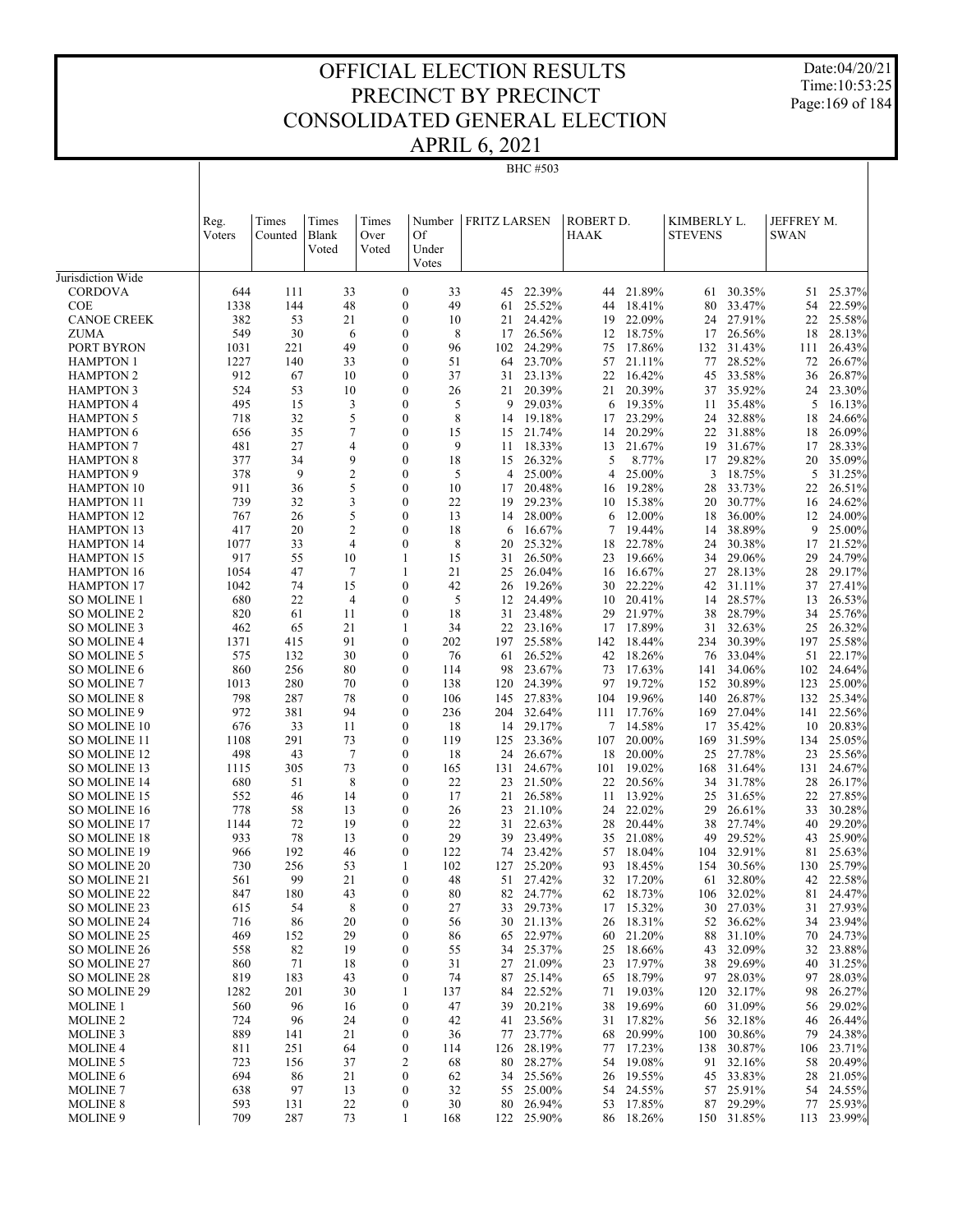Date:04/20/21 Time:10:53:25 Page:170 of 184

| PRIL 6, 2021 |                |
|--------------|----------------|
|              | <b>BHC#503</b> |

| <b>MOLINE 10</b><br>800<br>92<br>27<br>37<br>25.95%<br>25.95%<br>27.85%<br>20.25%<br>$\mathbf{0}$<br>41<br>44<br>32<br>41<br>35<br>20.91%<br>27.18%<br>28.57%<br><b>MOLINE 11</b><br>794<br>148<br>$\mathbf{0}$<br>52<br>23.34%<br>60<br>78<br>82<br>67<br>8<br>$\mathbf{0}$<br>440<br>59<br>33<br>26.67%<br>19.17%<br>28.33%<br>25.83%<br><b>MOLINE 12</b><br>32<br>23<br>34<br>31<br>29.93%<br>710<br>172<br>42<br>0<br>87<br>28.62%<br>17.43%<br>91<br>73<br>24.01%<br>MOLINE 13<br>86<br>53<br>382<br>$\mathbf{0}$<br>62<br>15<br>27<br>28.95%<br>20.18%<br>35<br>30.70%<br>23<br>20.18%<br><b>MOLINE 14</b><br>33<br>23<br>674<br>129<br>26<br>$\mathbf{0}$<br>84<br>24.00%<br>18.67%<br>71<br>31.56%<br>58<br>25.78%<br><b>MOLINE 15</b><br>54<br>42<br>30<br>$\overline{c}$<br>762<br>178<br>97<br>24.34%<br>19.35%<br>30.79%<br>25.51%<br><b>MOLINE 16</b><br>83<br>105<br>87<br>66<br>620<br>131<br>22<br>$\mathbf{0}$<br>69<br>26.74%<br>15.12%<br>82<br>31.78%<br>68<br>26.36%<br><b>MOLINE 17</b><br>69<br>39<br>39<br>734<br>171<br>1<br>22.33%<br>19.09%<br>100<br>32.36%<br>81<br>26.21%<br>MOLINE 18<br>84<br>69<br>59<br>30.71%<br>422<br>65<br>$\mathbf{0}$<br>21.26%<br>24 18.90%<br>39<br>29.13%<br>MOLINE 19<br>14<br>26<br>27<br>37<br>$\overline{0}$<br>668<br>221<br>56<br>27.32%<br>17.53%<br>123<br>31.70%<br>91<br>23.45%<br><b>MOLINE 20</b><br>107<br>106<br>68<br>8<br>4<br>54<br>20.20%<br>17 17.17%<br>38<br>38.38%<br>24.24%<br>ROCK ISLAND 1<br>511<br>63<br>20<br>24<br>8<br>22.92%<br>14.58%<br>233<br>0<br>27<br>7<br>19<br>39.58%<br>22.92%<br>ROCK ISLAND 2<br>33<br>11<br>11<br>539<br>$\mathbf{0}$<br>23.08%<br>13.08%<br>53<br>40.77%<br>30<br>23.08%<br>ROCK ISLAND 3<br>76<br>11<br>65<br>30<br>17<br>252<br>$\overline{4}$<br>$\mathbf{0}$<br>33.82%<br>34<br>22<br>29.41%<br>17.65%<br>23<br>19.12%<br>ROCK ISLAND 4<br>20<br>12<br>13<br>669<br>129<br>24<br>0<br>120<br>23.59%<br>17.95%<br>37.44%<br>21.03%<br>ROCK ISLAND 5<br>46<br>35<br>73<br>41<br>29<br>$\mathbf{0}$<br><b>ROCK ISLAND 6</b><br>724<br>138<br>92<br>21.70%<br>49<br>20.85%<br>85<br>36.17%<br>50<br>21.28%<br>51<br>20.50%<br>ROCK ISLAND 7<br>510<br>92<br>24<br>$\mathbf{0}$<br>43<br>22.36%<br>35.40%<br>21.74%<br>36<br>33<br>57<br>35<br>27<br>$\mathbf{0}$<br><b>ROCK ISLAND 8</b><br>381<br>105<br>23.95%<br>21.56%<br>32.93%<br>21.56%<br>67<br>40<br>36<br>55<br>36<br>731<br>92<br>15<br>$\mathbf{0}$<br>58<br>19.65%<br>20.81%<br>36.99%<br>39<br>22.54%<br>ROCK ISLAND 9<br>34<br>36<br>64<br>$\overline{0}$<br>ROCK ISLAND 10<br>898<br>61<br>20.75%<br>21.46%<br>32.78%<br>25.00%<br>244<br>125<br>88<br>91<br>139<br>106<br>9<br>31.71%<br>ROCK ISLAND 11<br>261<br>0<br>30<br>29<br>23.58%<br>28<br>22.76%<br>39<br>21.95%<br>60<br>27<br>$\overline{0}$<br>21.50%<br>31.78%<br>467<br>57<br>11<br>24.30%<br>22.43%<br>ROCK ISLAND 12<br>31<br>26<br>23<br>34<br>24<br>31.97%<br>379<br>$\mathbf{0}$<br>42<br>25.85%<br>22.45%<br>29<br>19.73%<br>ROCK ISLAND 13<br>75<br>12<br>38<br>33<br>47<br>544<br>79<br>$\mathbf{0}$<br>22.15%<br>ROCK ISLAND 14<br>12<br>20.89%<br>33.54%<br>23.42%<br>43<br>33<br>35<br>53<br>37<br>33.83%<br>ROCK ISLAND 15<br>789<br>139<br>18<br>$\mathbf{0}$<br>94<br>72<br>26.77%<br>17.47%<br>91<br>59<br>21.93%<br>47<br>$\mathbf{0}$<br><b>SO ROCK ISLAND 1</b><br>651<br>101<br>16<br>21.69%<br>16.93%<br>71<br>37.57%<br>45<br>23.81%<br>66<br>41<br>32<br>34.74%<br><b>SO ROCK ISLAND 2</b><br>581<br>108<br>$\mathbf{0}$<br>23.47%<br>18.31%<br>74<br>50<br>23.47%<br>16<br>63<br>50<br>39<br>987<br>49<br>$\overline{0}$<br><b>SO ROCK ISLAND 3</b><br>235<br>22.49%<br>16.16%<br>35.15%<br>120<br>26.20%<br>100<br>103<br>74<br>161<br>20.45%<br><b>SO ROCK ISLAND 4</b><br>843<br>260<br>70<br>$\mathbf{0}$<br>22.47%<br>154<br>31.17%<br>128<br>25.91%<br>76<br>111<br>101<br>55<br>$\overline{0}$<br>25.48%<br><b>SO ROCK ISLAND 5</b><br>872<br>265<br>115<br>22.03%<br>20.11%<br>32.38%<br>133<br>108<br>105<br>169<br><b>SO ROCK ISLAND 6</b><br>809<br>219<br>46<br>0<br>75<br>99<br>22.30%<br>78<br>17.57%<br>33.11%<br>27.03%<br>147<br>120<br>632<br><b>SO ROCK ISLAND 7</b><br>162<br>36<br>$\mathbf{0}$<br>42<br>23.81%<br>58<br>17.26%<br>108<br>32.14%<br>90<br>26.79%<br>80<br>21.98%<br>33.86%<br>27.52%<br><b>SO ROCK ISLAND 8</b><br>852<br>263<br>57<br>1<br>16.63%<br>139<br>110<br>111<br>84<br>171<br><b>SO ROCK ISLAND 9</b><br>564<br>26<br>$\mathbf{0}$<br>47<br>45<br>23.68%<br>18.95%<br>62<br>32.63%<br>24.74%<br>105<br>36<br>47<br><b>SO ROCK ISLAND 10</b><br>798<br>210<br>48<br>80<br>21.34%<br>19.60%<br>138<br>34.24%<br>24.81%<br>1<br>86<br>79<br>100<br>797<br><b>SO ROCK ISLAND 11</b><br>280<br>81<br>$\mathbf{0}$<br>92<br>23.76%<br>99<br>19.60%<br>150<br>29.70%<br>136<br>26.93%<br>120<br><b>SO ROCK ISLAND 12</b><br>1036<br>296<br>72<br>0<br>23.99%<br>19.93%<br>174<br>30.69%<br>25.40%<br>105<br>136<br>113<br>144<br>$\overline{0}$<br><b>SO ROCK ISLAND 13</b><br>933<br>281<br>68<br>99<br>23.33%<br>19.26%<br>173<br>32.04%<br>25.37%<br>126<br>104<br>137<br><b>SO ROCK ISLAND 14</b><br>821<br>319<br>69<br>$\mathbf{0}$<br>153<br>21.94%<br>23.28%<br>31.16%<br>23.62%<br>131<br>139<br>186<br>141<br><b>SO ROCK ISLAND 15</b><br>622<br>95<br>12<br>$\mathbf{0}$<br>51<br>47<br>23.74%<br>16.67%<br>70<br>35.35%<br>48<br>24.24%<br>33<br>7<br><b>SO ROCK ISLAND 16</b><br>380<br>$\mathbf{0}$<br>26.98%<br>20.63%<br>26.98%<br>25.40%<br>33<br>15<br>17<br>13<br>17<br>16<br>7<br>527<br>$\mathbf{0}$<br>22.64%<br>22.64%<br>26.42%<br>15<br>28.30%<br>BLACKHAWK 1<br>26<br>4<br>12<br>12<br>14<br>519<br>22<br>1<br>$\mathbf{0}$<br>24.00%<br>22.00%<br>30.00%<br>24.00%<br><b>BLACKHAWK 2</b><br>13<br>12<br>11<br>15<br>12<br>1704<br>23<br>$\boldsymbol{0}$<br>38<br>26.02%<br>101<br>45 22.96%<br>39 19.90%<br>31.12%<br>51<br>BLACKHAWK 3<br>61<br>$\boldsymbol{0}$<br>46 22.55%<br>40 19.61%<br>60 29.41%<br>58 28.43%<br>BLACKHAWK 4<br>983<br>129<br>44<br>51<br>25.71%<br>25.71%<br>28.57%<br><b>BLACKHAWK 5</b><br>498<br>18<br>4<br>$\boldsymbol{0}$<br>7<br>9<br>9<br>10<br>7<br>20.00%<br><b>BLACKHAWK 6</b><br>900<br>37<br>$\boldsymbol{0}$<br>8<br>21.18%<br>15 17.65%<br>27<br>31.76%<br>25<br>29.41%<br>6<br>18<br>1218<br>201<br>46<br>$\boldsymbol{0}$<br>23.43%<br>20.91%<br>123<br>30.98%<br>98<br>24.69%<br><b>BLACKHAWK 7</b><br>68<br>93<br>83<br>27<br>$\boldsymbol{0}$<br>19.91%<br>44 19.91%<br>35.29%<br>24.89%<br>COAL VALLEY 1<br>911<br>118<br>52<br>44<br>78<br>55<br>9<br><b>COAL VALLEY 2</b><br>38<br>$\boldsymbol{0}$<br>28.17%<br>15.49%<br>23<br>32.39%<br>23.94%<br>631<br>16<br>20<br>11<br>17<br><b>COAL VALLEY 3</b><br>197<br>47<br>$\boldsymbol{0}$<br>24.39%<br>72 19.51%<br>112 30.35%<br>25.75%<br>1678<br>81<br>90<br>95<br>32.69%<br>28.21%<br>758<br>123<br>58<br>$\boldsymbol{0}$<br>39<br>21.79%<br>17.31%<br>RURAL<br>34<br>27<br>51<br>44<br><b>BOWLING 1</b><br>20.34%<br>27 22.88%<br>27.97%<br>28.81%<br>1417<br>62<br>15<br>$\boldsymbol{0}$<br>23<br>24<br>33<br>34<br><b>BOWLING 2</b><br>1027<br>21<br>3<br>$\boldsymbol{0}$<br>24.39%<br>14.63%<br>14 34.15%<br>26.83%<br>13<br>6<br>10<br>11<br><b>EDGINGTON 1</b><br>568<br>$\boldsymbol{0}$<br>7<br>21.43%<br>16.07%<br>18 32.14%<br>30.36%<br>34<br>13<br>12<br>9<br>17<br><b>EDGINGTON 2</b><br>473<br>28<br>4<br>$\boldsymbol{0}$<br>9<br>20.63%<br>22.22%<br>30.16%<br>26.98%<br>13<br>14<br>19<br>17<br>1751<br>49<br>$\boldsymbol{0}$<br>24.34%<br>51 22.57%<br>30.97%<br>22.12%<br>ANDALUSIA<br>145<br>62<br>55<br>70<br>50<br>18.84%<br><b>BUFFALO PRAIRIE</b><br>614<br>180<br>84<br>$\boldsymbol{0}$<br>21.26%<br>39<br>32.85%<br>27.05%<br>81<br>44<br>68<br>56<br><b>DRURY</b><br>555<br>21<br>7<br>4 23.53%<br>5 29.41%<br>5 29.41%<br>3 17.65%<br>13<br>$\bf{0}$<br>14644<br>17<br>25.09%<br>90239<br>3390<br>6777<br>6502<br>24.14%<br>5173<br>19.21%<br>8500<br>31.56%<br>6759<br>Total | Reg.<br>Voters | Times<br>Counted | Times<br><b>Blank</b><br>Voted | Times<br>Over<br>Voted | Number<br>Of<br>Under<br>Votes | <b>FRITZ LARSEN</b> | ROBERT D.<br>HAAK | KIMBERLY L.<br><b>STEVENS</b> | JEFFREY M.<br><b>SWAN</b> |  |
|---------------------------------------------------------------------------------------------------------------------------------------------------------------------------------------------------------------------------------------------------------------------------------------------------------------------------------------------------------------------------------------------------------------------------------------------------------------------------------------------------------------------------------------------------------------------------------------------------------------------------------------------------------------------------------------------------------------------------------------------------------------------------------------------------------------------------------------------------------------------------------------------------------------------------------------------------------------------------------------------------------------------------------------------------------------------------------------------------------------------------------------------------------------------------------------------------------------------------------------------------------------------------------------------------------------------------------------------------------------------------------------------------------------------------------------------------------------------------------------------------------------------------------------------------------------------------------------------------------------------------------------------------------------------------------------------------------------------------------------------------------------------------------------------------------------------------------------------------------------------------------------------------------------------------------------------------------------------------------------------------------------------------------------------------------------------------------------------------------------------------------------------------------------------------------------------------------------------------------------------------------------------------------------------------------------------------------------------------------------------------------------------------------------------------------------------------------------------------------------------------------------------------------------------------------------------------------------------------------------------------------------------------------------------------------------------------------------------------------------------------------------------------------------------------------------------------------------------------------------------------------------------------------------------------------------------------------------------------------------------------------------------------------------------------------------------------------------------------------------------------------------------------------------------------------------------------------------------------------------------------------------------------------------------------------------------------------------------------------------------------------------------------------------------------------------------------------------------------------------------------------------------------------------------------------------------------------------------------------------------------------------------------------------------------------------------------------------------------------------------------------------------------------------------------------------------------------------------------------------------------------------------------------------------------------------------------------------------------------------------------------------------------------------------------------------------------------------------------------------------------------------------------------------------------------------------------------------------------------------------------------------------------------------------------------------------------------------------------------------------------------------------------------------------------------------------------------------------------------------------------------------------------------------------------------------------------------------------------------------------------------------------------------------------------------------------------------------------------------------------------------------------------------------------------------------------------------------------------------------------------------------------------------------------------------------------------------------------------------------------------------------------------------------------------------------------------------------------------------------------------------------------------------------------------------------------------------------------------------------------------------------------------------------------------------------------------------------------------------------------------------------------------------------------------------------------------------------------------------------------------------------------------------------------------------------------------------------------------------------------------------------------------------------------------------------------------------------------------------------------------------------------------------------------------------------------------------------------------------------------------------------------------------------------------------------------------------------------------------------------------------------------------------------------------------------------------------------------------------------------------------------------------------------------------------------------------------------------------------------------------------------------------------------------------------------------------------------------------------------------------------------------------------------------------------------------------------------------------------------------------------------------------------------------------------------------------------------------------------------------------------------------------------------------------------------------------------------------------------------------------------------------------------------------------------------------------------------------------------------------------------------------------------------------------------------------------------------------------------------------------------------------------------------------------------------------------------------------------------------------------------------------------------------------------------------------------------------------------------------------------------------------------------------------------------------------------------------------------------------------------------------------------------------------------------------------------------------------------------------------------------------------------------------------------------------------------------------------------------------------------------------------------------------------------------------------------------------------------------------------------------------------------------------------------------------------------------------------------------------------------------------------------------------------------------------------------------------------|----------------|------------------|--------------------------------|------------------------|--------------------------------|---------------------|-------------------|-------------------------------|---------------------------|--|
|                                                                                                                                                                                                                                                                                                                                                                                                                                                                                                                                                                                                                                                                                                                                                                                                                                                                                                                                                                                                                                                                                                                                                                                                                                                                                                                                                                                                                                                                                                                                                                                                                                                                                                                                                                                                                                                                                                                                                                                                                                                                                                                                                                                                                                                                                                                                                                                                                                                                                                                                                                                                                                                                                                                                                                                                                                                                                                                                                                                                                                                                                                                                                                                                                                                                                                                                                                                                                                                                                                                                                                                                                                                                                                                                                                                                                                                                                                                                                                                                                                                                                                                                                                                                                                                                                                                                                                                                                                                                                                                                                                                                                                                                                                                                                                                                                                                                                                                                                                                                                                                                                                                                                                                                                                                                                                                                                                                                                                                                                                                                                                                                                                                                                                                                                                                                                                                                                                                                                                                                                                                                                                                                                                                                                                                                                                                                                                                                                                                                                                                                                                                                                                                                                                                                                                                                                                                                                                                                                                                                                                                                                                                                                                                                                                                                                                                                                                                                                                                                                                                                                                                                                                                                                                                                                                                                                                                                                                                                                                     |                |                  |                                |                        |                                |                     |                   |                               |                           |  |
|                                                                                                                                                                                                                                                                                                                                                                                                                                                                                                                                                                                                                                                                                                                                                                                                                                                                                                                                                                                                                                                                                                                                                                                                                                                                                                                                                                                                                                                                                                                                                                                                                                                                                                                                                                                                                                                                                                                                                                                                                                                                                                                                                                                                                                                                                                                                                                                                                                                                                                                                                                                                                                                                                                                                                                                                                                                                                                                                                                                                                                                                                                                                                                                                                                                                                                                                                                                                                                                                                                                                                                                                                                                                                                                                                                                                                                                                                                                                                                                                                                                                                                                                                                                                                                                                                                                                                                                                                                                                                                                                                                                                                                                                                                                                                                                                                                                                                                                                                                                                                                                                                                                                                                                                                                                                                                                                                                                                                                                                                                                                                                                                                                                                                                                                                                                                                                                                                                                                                                                                                                                                                                                                                                                                                                                                                                                                                                                                                                                                                                                                                                                                                                                                                                                                                                                                                                                                                                                                                                                                                                                                                                                                                                                                                                                                                                                                                                                                                                                                                                                                                                                                                                                                                                                                                                                                                                                                                                                                                                     |                |                  |                                |                        |                                |                     |                   |                               |                           |  |
|                                                                                                                                                                                                                                                                                                                                                                                                                                                                                                                                                                                                                                                                                                                                                                                                                                                                                                                                                                                                                                                                                                                                                                                                                                                                                                                                                                                                                                                                                                                                                                                                                                                                                                                                                                                                                                                                                                                                                                                                                                                                                                                                                                                                                                                                                                                                                                                                                                                                                                                                                                                                                                                                                                                                                                                                                                                                                                                                                                                                                                                                                                                                                                                                                                                                                                                                                                                                                                                                                                                                                                                                                                                                                                                                                                                                                                                                                                                                                                                                                                                                                                                                                                                                                                                                                                                                                                                                                                                                                                                                                                                                                                                                                                                                                                                                                                                                                                                                                                                                                                                                                                                                                                                                                                                                                                                                                                                                                                                                                                                                                                                                                                                                                                                                                                                                                                                                                                                                                                                                                                                                                                                                                                                                                                                                                                                                                                                                                                                                                                                                                                                                                                                                                                                                                                                                                                                                                                                                                                                                                                                                                                                                                                                                                                                                                                                                                                                                                                                                                                                                                                                                                                                                                                                                                                                                                                                                                                                                                                     |                |                  |                                |                        |                                |                     |                   |                               |                           |  |
|                                                                                                                                                                                                                                                                                                                                                                                                                                                                                                                                                                                                                                                                                                                                                                                                                                                                                                                                                                                                                                                                                                                                                                                                                                                                                                                                                                                                                                                                                                                                                                                                                                                                                                                                                                                                                                                                                                                                                                                                                                                                                                                                                                                                                                                                                                                                                                                                                                                                                                                                                                                                                                                                                                                                                                                                                                                                                                                                                                                                                                                                                                                                                                                                                                                                                                                                                                                                                                                                                                                                                                                                                                                                                                                                                                                                                                                                                                                                                                                                                                                                                                                                                                                                                                                                                                                                                                                                                                                                                                                                                                                                                                                                                                                                                                                                                                                                                                                                                                                                                                                                                                                                                                                                                                                                                                                                                                                                                                                                                                                                                                                                                                                                                                                                                                                                                                                                                                                                                                                                                                                                                                                                                                                                                                                                                                                                                                                                                                                                                                                                                                                                                                                                                                                                                                                                                                                                                                                                                                                                                                                                                                                                                                                                                                                                                                                                                                                                                                                                                                                                                                                                                                                                                                                                                                                                                                                                                                                                                                     |                |                  |                                |                        |                                |                     |                   |                               |                           |  |
|                                                                                                                                                                                                                                                                                                                                                                                                                                                                                                                                                                                                                                                                                                                                                                                                                                                                                                                                                                                                                                                                                                                                                                                                                                                                                                                                                                                                                                                                                                                                                                                                                                                                                                                                                                                                                                                                                                                                                                                                                                                                                                                                                                                                                                                                                                                                                                                                                                                                                                                                                                                                                                                                                                                                                                                                                                                                                                                                                                                                                                                                                                                                                                                                                                                                                                                                                                                                                                                                                                                                                                                                                                                                                                                                                                                                                                                                                                                                                                                                                                                                                                                                                                                                                                                                                                                                                                                                                                                                                                                                                                                                                                                                                                                                                                                                                                                                                                                                                                                                                                                                                                                                                                                                                                                                                                                                                                                                                                                                                                                                                                                                                                                                                                                                                                                                                                                                                                                                                                                                                                                                                                                                                                                                                                                                                                                                                                                                                                                                                                                                                                                                                                                                                                                                                                                                                                                                                                                                                                                                                                                                                                                                                                                                                                                                                                                                                                                                                                                                                                                                                                                                                                                                                                                                                                                                                                                                                                                                                                     |                |                  |                                |                        |                                |                     |                   |                               |                           |  |
|                                                                                                                                                                                                                                                                                                                                                                                                                                                                                                                                                                                                                                                                                                                                                                                                                                                                                                                                                                                                                                                                                                                                                                                                                                                                                                                                                                                                                                                                                                                                                                                                                                                                                                                                                                                                                                                                                                                                                                                                                                                                                                                                                                                                                                                                                                                                                                                                                                                                                                                                                                                                                                                                                                                                                                                                                                                                                                                                                                                                                                                                                                                                                                                                                                                                                                                                                                                                                                                                                                                                                                                                                                                                                                                                                                                                                                                                                                                                                                                                                                                                                                                                                                                                                                                                                                                                                                                                                                                                                                                                                                                                                                                                                                                                                                                                                                                                                                                                                                                                                                                                                                                                                                                                                                                                                                                                                                                                                                                                                                                                                                                                                                                                                                                                                                                                                                                                                                                                                                                                                                                                                                                                                                                                                                                                                                                                                                                                                                                                                                                                                                                                                                                                                                                                                                                                                                                                                                                                                                                                                                                                                                                                                                                                                                                                                                                                                                                                                                                                                                                                                                                                                                                                                                                                                                                                                                                                                                                                                                     |                |                  |                                |                        |                                |                     |                   |                               |                           |  |
|                                                                                                                                                                                                                                                                                                                                                                                                                                                                                                                                                                                                                                                                                                                                                                                                                                                                                                                                                                                                                                                                                                                                                                                                                                                                                                                                                                                                                                                                                                                                                                                                                                                                                                                                                                                                                                                                                                                                                                                                                                                                                                                                                                                                                                                                                                                                                                                                                                                                                                                                                                                                                                                                                                                                                                                                                                                                                                                                                                                                                                                                                                                                                                                                                                                                                                                                                                                                                                                                                                                                                                                                                                                                                                                                                                                                                                                                                                                                                                                                                                                                                                                                                                                                                                                                                                                                                                                                                                                                                                                                                                                                                                                                                                                                                                                                                                                                                                                                                                                                                                                                                                                                                                                                                                                                                                                                                                                                                                                                                                                                                                                                                                                                                                                                                                                                                                                                                                                                                                                                                                                                                                                                                                                                                                                                                                                                                                                                                                                                                                                                                                                                                                                                                                                                                                                                                                                                                                                                                                                                                                                                                                                                                                                                                                                                                                                                                                                                                                                                                                                                                                                                                                                                                                                                                                                                                                                                                                                                                                     |                |                  |                                |                        |                                |                     |                   |                               |                           |  |
|                                                                                                                                                                                                                                                                                                                                                                                                                                                                                                                                                                                                                                                                                                                                                                                                                                                                                                                                                                                                                                                                                                                                                                                                                                                                                                                                                                                                                                                                                                                                                                                                                                                                                                                                                                                                                                                                                                                                                                                                                                                                                                                                                                                                                                                                                                                                                                                                                                                                                                                                                                                                                                                                                                                                                                                                                                                                                                                                                                                                                                                                                                                                                                                                                                                                                                                                                                                                                                                                                                                                                                                                                                                                                                                                                                                                                                                                                                                                                                                                                                                                                                                                                                                                                                                                                                                                                                                                                                                                                                                                                                                                                                                                                                                                                                                                                                                                                                                                                                                                                                                                                                                                                                                                                                                                                                                                                                                                                                                                                                                                                                                                                                                                                                                                                                                                                                                                                                                                                                                                                                                                                                                                                                                                                                                                                                                                                                                                                                                                                                                                                                                                                                                                                                                                                                                                                                                                                                                                                                                                                                                                                                                                                                                                                                                                                                                                                                                                                                                                                                                                                                                                                                                                                                                                                                                                                                                                                                                                                                     |                |                  |                                |                        |                                |                     |                   |                               |                           |  |
|                                                                                                                                                                                                                                                                                                                                                                                                                                                                                                                                                                                                                                                                                                                                                                                                                                                                                                                                                                                                                                                                                                                                                                                                                                                                                                                                                                                                                                                                                                                                                                                                                                                                                                                                                                                                                                                                                                                                                                                                                                                                                                                                                                                                                                                                                                                                                                                                                                                                                                                                                                                                                                                                                                                                                                                                                                                                                                                                                                                                                                                                                                                                                                                                                                                                                                                                                                                                                                                                                                                                                                                                                                                                                                                                                                                                                                                                                                                                                                                                                                                                                                                                                                                                                                                                                                                                                                                                                                                                                                                                                                                                                                                                                                                                                                                                                                                                                                                                                                                                                                                                                                                                                                                                                                                                                                                                                                                                                                                                                                                                                                                                                                                                                                                                                                                                                                                                                                                                                                                                                                                                                                                                                                                                                                                                                                                                                                                                                                                                                                                                                                                                                                                                                                                                                                                                                                                                                                                                                                                                                                                                                                                                                                                                                                                                                                                                                                                                                                                                                                                                                                                                                                                                                                                                                                                                                                                                                                                                                                     |                |                  |                                |                        |                                |                     |                   |                               |                           |  |
|                                                                                                                                                                                                                                                                                                                                                                                                                                                                                                                                                                                                                                                                                                                                                                                                                                                                                                                                                                                                                                                                                                                                                                                                                                                                                                                                                                                                                                                                                                                                                                                                                                                                                                                                                                                                                                                                                                                                                                                                                                                                                                                                                                                                                                                                                                                                                                                                                                                                                                                                                                                                                                                                                                                                                                                                                                                                                                                                                                                                                                                                                                                                                                                                                                                                                                                                                                                                                                                                                                                                                                                                                                                                                                                                                                                                                                                                                                                                                                                                                                                                                                                                                                                                                                                                                                                                                                                                                                                                                                                                                                                                                                                                                                                                                                                                                                                                                                                                                                                                                                                                                                                                                                                                                                                                                                                                                                                                                                                                                                                                                                                                                                                                                                                                                                                                                                                                                                                                                                                                                                                                                                                                                                                                                                                                                                                                                                                                                                                                                                                                                                                                                                                                                                                                                                                                                                                                                                                                                                                                                                                                                                                                                                                                                                                                                                                                                                                                                                                                                                                                                                                                                                                                                                                                                                                                                                                                                                                                                                     |                |                  |                                |                        |                                |                     |                   |                               |                           |  |
|                                                                                                                                                                                                                                                                                                                                                                                                                                                                                                                                                                                                                                                                                                                                                                                                                                                                                                                                                                                                                                                                                                                                                                                                                                                                                                                                                                                                                                                                                                                                                                                                                                                                                                                                                                                                                                                                                                                                                                                                                                                                                                                                                                                                                                                                                                                                                                                                                                                                                                                                                                                                                                                                                                                                                                                                                                                                                                                                                                                                                                                                                                                                                                                                                                                                                                                                                                                                                                                                                                                                                                                                                                                                                                                                                                                                                                                                                                                                                                                                                                                                                                                                                                                                                                                                                                                                                                                                                                                                                                                                                                                                                                                                                                                                                                                                                                                                                                                                                                                                                                                                                                                                                                                                                                                                                                                                                                                                                                                                                                                                                                                                                                                                                                                                                                                                                                                                                                                                                                                                                                                                                                                                                                                                                                                                                                                                                                                                                                                                                                                                                                                                                                                                                                                                                                                                                                                                                                                                                                                                                                                                                                                                                                                                                                                                                                                                                                                                                                                                                                                                                                                                                                                                                                                                                                                                                                                                                                                                                                     |                |                  |                                |                        |                                |                     |                   |                               |                           |  |
|                                                                                                                                                                                                                                                                                                                                                                                                                                                                                                                                                                                                                                                                                                                                                                                                                                                                                                                                                                                                                                                                                                                                                                                                                                                                                                                                                                                                                                                                                                                                                                                                                                                                                                                                                                                                                                                                                                                                                                                                                                                                                                                                                                                                                                                                                                                                                                                                                                                                                                                                                                                                                                                                                                                                                                                                                                                                                                                                                                                                                                                                                                                                                                                                                                                                                                                                                                                                                                                                                                                                                                                                                                                                                                                                                                                                                                                                                                                                                                                                                                                                                                                                                                                                                                                                                                                                                                                                                                                                                                                                                                                                                                                                                                                                                                                                                                                                                                                                                                                                                                                                                                                                                                                                                                                                                                                                                                                                                                                                                                                                                                                                                                                                                                                                                                                                                                                                                                                                                                                                                                                                                                                                                                                                                                                                                                                                                                                                                                                                                                                                                                                                                                                                                                                                                                                                                                                                                                                                                                                                                                                                                                                                                                                                                                                                                                                                                                                                                                                                                                                                                                                                                                                                                                                                                                                                                                                                                                                                                                     |                |                  |                                |                        |                                |                     |                   |                               |                           |  |
|                                                                                                                                                                                                                                                                                                                                                                                                                                                                                                                                                                                                                                                                                                                                                                                                                                                                                                                                                                                                                                                                                                                                                                                                                                                                                                                                                                                                                                                                                                                                                                                                                                                                                                                                                                                                                                                                                                                                                                                                                                                                                                                                                                                                                                                                                                                                                                                                                                                                                                                                                                                                                                                                                                                                                                                                                                                                                                                                                                                                                                                                                                                                                                                                                                                                                                                                                                                                                                                                                                                                                                                                                                                                                                                                                                                                                                                                                                                                                                                                                                                                                                                                                                                                                                                                                                                                                                                                                                                                                                                                                                                                                                                                                                                                                                                                                                                                                                                                                                                                                                                                                                                                                                                                                                                                                                                                                                                                                                                                                                                                                                                                                                                                                                                                                                                                                                                                                                                                                                                                                                                                                                                                                                                                                                                                                                                                                                                                                                                                                                                                                                                                                                                                                                                                                                                                                                                                                                                                                                                                                                                                                                                                                                                                                                                                                                                                                                                                                                                                                                                                                                                                                                                                                                                                                                                                                                                                                                                                                                     |                |                  |                                |                        |                                |                     |                   |                               |                           |  |
|                                                                                                                                                                                                                                                                                                                                                                                                                                                                                                                                                                                                                                                                                                                                                                                                                                                                                                                                                                                                                                                                                                                                                                                                                                                                                                                                                                                                                                                                                                                                                                                                                                                                                                                                                                                                                                                                                                                                                                                                                                                                                                                                                                                                                                                                                                                                                                                                                                                                                                                                                                                                                                                                                                                                                                                                                                                                                                                                                                                                                                                                                                                                                                                                                                                                                                                                                                                                                                                                                                                                                                                                                                                                                                                                                                                                                                                                                                                                                                                                                                                                                                                                                                                                                                                                                                                                                                                                                                                                                                                                                                                                                                                                                                                                                                                                                                                                                                                                                                                                                                                                                                                                                                                                                                                                                                                                                                                                                                                                                                                                                                                                                                                                                                                                                                                                                                                                                                                                                                                                                                                                                                                                                                                                                                                                                                                                                                                                                                                                                                                                                                                                                                                                                                                                                                                                                                                                                                                                                                                                                                                                                                                                                                                                                                                                                                                                                                                                                                                                                                                                                                                                                                                                                                                                                                                                                                                                                                                                                                     |                |                  |                                |                        |                                |                     |                   |                               |                           |  |
|                                                                                                                                                                                                                                                                                                                                                                                                                                                                                                                                                                                                                                                                                                                                                                                                                                                                                                                                                                                                                                                                                                                                                                                                                                                                                                                                                                                                                                                                                                                                                                                                                                                                                                                                                                                                                                                                                                                                                                                                                                                                                                                                                                                                                                                                                                                                                                                                                                                                                                                                                                                                                                                                                                                                                                                                                                                                                                                                                                                                                                                                                                                                                                                                                                                                                                                                                                                                                                                                                                                                                                                                                                                                                                                                                                                                                                                                                                                                                                                                                                                                                                                                                                                                                                                                                                                                                                                                                                                                                                                                                                                                                                                                                                                                                                                                                                                                                                                                                                                                                                                                                                                                                                                                                                                                                                                                                                                                                                                                                                                                                                                                                                                                                                                                                                                                                                                                                                                                                                                                                                                                                                                                                                                                                                                                                                                                                                                                                                                                                                                                                                                                                                                                                                                                                                                                                                                                                                                                                                                                                                                                                                                                                                                                                                                                                                                                                                                                                                                                                                                                                                                                                                                                                                                                                                                                                                                                                                                                                                     |                |                  |                                |                        |                                |                     |                   |                               |                           |  |
|                                                                                                                                                                                                                                                                                                                                                                                                                                                                                                                                                                                                                                                                                                                                                                                                                                                                                                                                                                                                                                                                                                                                                                                                                                                                                                                                                                                                                                                                                                                                                                                                                                                                                                                                                                                                                                                                                                                                                                                                                                                                                                                                                                                                                                                                                                                                                                                                                                                                                                                                                                                                                                                                                                                                                                                                                                                                                                                                                                                                                                                                                                                                                                                                                                                                                                                                                                                                                                                                                                                                                                                                                                                                                                                                                                                                                                                                                                                                                                                                                                                                                                                                                                                                                                                                                                                                                                                                                                                                                                                                                                                                                                                                                                                                                                                                                                                                                                                                                                                                                                                                                                                                                                                                                                                                                                                                                                                                                                                                                                                                                                                                                                                                                                                                                                                                                                                                                                                                                                                                                                                                                                                                                                                                                                                                                                                                                                                                                                                                                                                                                                                                                                                                                                                                                                                                                                                                                                                                                                                                                                                                                                                                                                                                                                                                                                                                                                                                                                                                                                                                                                                                                                                                                                                                                                                                                                                                                                                                                                     |                |                  |                                |                        |                                |                     |                   |                               |                           |  |
|                                                                                                                                                                                                                                                                                                                                                                                                                                                                                                                                                                                                                                                                                                                                                                                                                                                                                                                                                                                                                                                                                                                                                                                                                                                                                                                                                                                                                                                                                                                                                                                                                                                                                                                                                                                                                                                                                                                                                                                                                                                                                                                                                                                                                                                                                                                                                                                                                                                                                                                                                                                                                                                                                                                                                                                                                                                                                                                                                                                                                                                                                                                                                                                                                                                                                                                                                                                                                                                                                                                                                                                                                                                                                                                                                                                                                                                                                                                                                                                                                                                                                                                                                                                                                                                                                                                                                                                                                                                                                                                                                                                                                                                                                                                                                                                                                                                                                                                                                                                                                                                                                                                                                                                                                                                                                                                                                                                                                                                                                                                                                                                                                                                                                                                                                                                                                                                                                                                                                                                                                                                                                                                                                                                                                                                                                                                                                                                                                                                                                                                                                                                                                                                                                                                                                                                                                                                                                                                                                                                                                                                                                                                                                                                                                                                                                                                                                                                                                                                                                                                                                                                                                                                                                                                                                                                                                                                                                                                                                                     |                |                  |                                |                        |                                |                     |                   |                               |                           |  |
|                                                                                                                                                                                                                                                                                                                                                                                                                                                                                                                                                                                                                                                                                                                                                                                                                                                                                                                                                                                                                                                                                                                                                                                                                                                                                                                                                                                                                                                                                                                                                                                                                                                                                                                                                                                                                                                                                                                                                                                                                                                                                                                                                                                                                                                                                                                                                                                                                                                                                                                                                                                                                                                                                                                                                                                                                                                                                                                                                                                                                                                                                                                                                                                                                                                                                                                                                                                                                                                                                                                                                                                                                                                                                                                                                                                                                                                                                                                                                                                                                                                                                                                                                                                                                                                                                                                                                                                                                                                                                                                                                                                                                                                                                                                                                                                                                                                                                                                                                                                                                                                                                                                                                                                                                                                                                                                                                                                                                                                                                                                                                                                                                                                                                                                                                                                                                                                                                                                                                                                                                                                                                                                                                                                                                                                                                                                                                                                                                                                                                                                                                                                                                                                                                                                                                                                                                                                                                                                                                                                                                                                                                                                                                                                                                                                                                                                                                                                                                                                                                                                                                                                                                                                                                                                                                                                                                                                                                                                                                                     |                |                  |                                |                        |                                |                     |                   |                               |                           |  |
|                                                                                                                                                                                                                                                                                                                                                                                                                                                                                                                                                                                                                                                                                                                                                                                                                                                                                                                                                                                                                                                                                                                                                                                                                                                                                                                                                                                                                                                                                                                                                                                                                                                                                                                                                                                                                                                                                                                                                                                                                                                                                                                                                                                                                                                                                                                                                                                                                                                                                                                                                                                                                                                                                                                                                                                                                                                                                                                                                                                                                                                                                                                                                                                                                                                                                                                                                                                                                                                                                                                                                                                                                                                                                                                                                                                                                                                                                                                                                                                                                                                                                                                                                                                                                                                                                                                                                                                                                                                                                                                                                                                                                                                                                                                                                                                                                                                                                                                                                                                                                                                                                                                                                                                                                                                                                                                                                                                                                                                                                                                                                                                                                                                                                                                                                                                                                                                                                                                                                                                                                                                                                                                                                                                                                                                                                                                                                                                                                                                                                                                                                                                                                                                                                                                                                                                                                                                                                                                                                                                                                                                                                                                                                                                                                                                                                                                                                                                                                                                                                                                                                                                                                                                                                                                                                                                                                                                                                                                                                                     |                |                  |                                |                        |                                |                     |                   |                               |                           |  |
|                                                                                                                                                                                                                                                                                                                                                                                                                                                                                                                                                                                                                                                                                                                                                                                                                                                                                                                                                                                                                                                                                                                                                                                                                                                                                                                                                                                                                                                                                                                                                                                                                                                                                                                                                                                                                                                                                                                                                                                                                                                                                                                                                                                                                                                                                                                                                                                                                                                                                                                                                                                                                                                                                                                                                                                                                                                                                                                                                                                                                                                                                                                                                                                                                                                                                                                                                                                                                                                                                                                                                                                                                                                                                                                                                                                                                                                                                                                                                                                                                                                                                                                                                                                                                                                                                                                                                                                                                                                                                                                                                                                                                                                                                                                                                                                                                                                                                                                                                                                                                                                                                                                                                                                                                                                                                                                                                                                                                                                                                                                                                                                                                                                                                                                                                                                                                                                                                                                                                                                                                                                                                                                                                                                                                                                                                                                                                                                                                                                                                                                                                                                                                                                                                                                                                                                                                                                                                                                                                                                                                                                                                                                                                                                                                                                                                                                                                                                                                                                                                                                                                                                                                                                                                                                                                                                                                                                                                                                                                                     |                |                  |                                |                        |                                |                     |                   |                               |                           |  |
|                                                                                                                                                                                                                                                                                                                                                                                                                                                                                                                                                                                                                                                                                                                                                                                                                                                                                                                                                                                                                                                                                                                                                                                                                                                                                                                                                                                                                                                                                                                                                                                                                                                                                                                                                                                                                                                                                                                                                                                                                                                                                                                                                                                                                                                                                                                                                                                                                                                                                                                                                                                                                                                                                                                                                                                                                                                                                                                                                                                                                                                                                                                                                                                                                                                                                                                                                                                                                                                                                                                                                                                                                                                                                                                                                                                                                                                                                                                                                                                                                                                                                                                                                                                                                                                                                                                                                                                                                                                                                                                                                                                                                                                                                                                                                                                                                                                                                                                                                                                                                                                                                                                                                                                                                                                                                                                                                                                                                                                                                                                                                                                                                                                                                                                                                                                                                                                                                                                                                                                                                                                                                                                                                                                                                                                                                                                                                                                                                                                                                                                                                                                                                                                                                                                                                                                                                                                                                                                                                                                                                                                                                                                                                                                                                                                                                                                                                                                                                                                                                                                                                                                                                                                                                                                                                                                                                                                                                                                                                                     |                |                  |                                |                        |                                |                     |                   |                               |                           |  |
|                                                                                                                                                                                                                                                                                                                                                                                                                                                                                                                                                                                                                                                                                                                                                                                                                                                                                                                                                                                                                                                                                                                                                                                                                                                                                                                                                                                                                                                                                                                                                                                                                                                                                                                                                                                                                                                                                                                                                                                                                                                                                                                                                                                                                                                                                                                                                                                                                                                                                                                                                                                                                                                                                                                                                                                                                                                                                                                                                                                                                                                                                                                                                                                                                                                                                                                                                                                                                                                                                                                                                                                                                                                                                                                                                                                                                                                                                                                                                                                                                                                                                                                                                                                                                                                                                                                                                                                                                                                                                                                                                                                                                                                                                                                                                                                                                                                                                                                                                                                                                                                                                                                                                                                                                                                                                                                                                                                                                                                                                                                                                                                                                                                                                                                                                                                                                                                                                                                                                                                                                                                                                                                                                                                                                                                                                                                                                                                                                                                                                                                                                                                                                                                                                                                                                                                                                                                                                                                                                                                                                                                                                                                                                                                                                                                                                                                                                                                                                                                                                                                                                                                                                                                                                                                                                                                                                                                                                                                                                                     |                |                  |                                |                        |                                |                     |                   |                               |                           |  |
|                                                                                                                                                                                                                                                                                                                                                                                                                                                                                                                                                                                                                                                                                                                                                                                                                                                                                                                                                                                                                                                                                                                                                                                                                                                                                                                                                                                                                                                                                                                                                                                                                                                                                                                                                                                                                                                                                                                                                                                                                                                                                                                                                                                                                                                                                                                                                                                                                                                                                                                                                                                                                                                                                                                                                                                                                                                                                                                                                                                                                                                                                                                                                                                                                                                                                                                                                                                                                                                                                                                                                                                                                                                                                                                                                                                                                                                                                                                                                                                                                                                                                                                                                                                                                                                                                                                                                                                                                                                                                                                                                                                                                                                                                                                                                                                                                                                                                                                                                                                                                                                                                                                                                                                                                                                                                                                                                                                                                                                                                                                                                                                                                                                                                                                                                                                                                                                                                                                                                                                                                                                                                                                                                                                                                                                                                                                                                                                                                                                                                                                                                                                                                                                                                                                                                                                                                                                                                                                                                                                                                                                                                                                                                                                                                                                                                                                                                                                                                                                                                                                                                                                                                                                                                                                                                                                                                                                                                                                                                                     |                |                  |                                |                        |                                |                     |                   |                               |                           |  |
|                                                                                                                                                                                                                                                                                                                                                                                                                                                                                                                                                                                                                                                                                                                                                                                                                                                                                                                                                                                                                                                                                                                                                                                                                                                                                                                                                                                                                                                                                                                                                                                                                                                                                                                                                                                                                                                                                                                                                                                                                                                                                                                                                                                                                                                                                                                                                                                                                                                                                                                                                                                                                                                                                                                                                                                                                                                                                                                                                                                                                                                                                                                                                                                                                                                                                                                                                                                                                                                                                                                                                                                                                                                                                                                                                                                                                                                                                                                                                                                                                                                                                                                                                                                                                                                                                                                                                                                                                                                                                                                                                                                                                                                                                                                                                                                                                                                                                                                                                                                                                                                                                                                                                                                                                                                                                                                                                                                                                                                                                                                                                                                                                                                                                                                                                                                                                                                                                                                                                                                                                                                                                                                                                                                                                                                                                                                                                                                                                                                                                                                                                                                                                                                                                                                                                                                                                                                                                                                                                                                                                                                                                                                                                                                                                                                                                                                                                                                                                                                                                                                                                                                                                                                                                                                                                                                                                                                                                                                                                                     |                |                  |                                |                        |                                |                     |                   |                               |                           |  |
|                                                                                                                                                                                                                                                                                                                                                                                                                                                                                                                                                                                                                                                                                                                                                                                                                                                                                                                                                                                                                                                                                                                                                                                                                                                                                                                                                                                                                                                                                                                                                                                                                                                                                                                                                                                                                                                                                                                                                                                                                                                                                                                                                                                                                                                                                                                                                                                                                                                                                                                                                                                                                                                                                                                                                                                                                                                                                                                                                                                                                                                                                                                                                                                                                                                                                                                                                                                                                                                                                                                                                                                                                                                                                                                                                                                                                                                                                                                                                                                                                                                                                                                                                                                                                                                                                                                                                                                                                                                                                                                                                                                                                                                                                                                                                                                                                                                                                                                                                                                                                                                                                                                                                                                                                                                                                                                                                                                                                                                                                                                                                                                                                                                                                                                                                                                                                                                                                                                                                                                                                                                                                                                                                                                                                                                                                                                                                                                                                                                                                                                                                                                                                                                                                                                                                                                                                                                                                                                                                                                                                                                                                                                                                                                                                                                                                                                                                                                                                                                                                                                                                                                                                                                                                                                                                                                                                                                                                                                                                                     |                |                  |                                |                        |                                |                     |                   |                               |                           |  |
|                                                                                                                                                                                                                                                                                                                                                                                                                                                                                                                                                                                                                                                                                                                                                                                                                                                                                                                                                                                                                                                                                                                                                                                                                                                                                                                                                                                                                                                                                                                                                                                                                                                                                                                                                                                                                                                                                                                                                                                                                                                                                                                                                                                                                                                                                                                                                                                                                                                                                                                                                                                                                                                                                                                                                                                                                                                                                                                                                                                                                                                                                                                                                                                                                                                                                                                                                                                                                                                                                                                                                                                                                                                                                                                                                                                                                                                                                                                                                                                                                                                                                                                                                                                                                                                                                                                                                                                                                                                                                                                                                                                                                                                                                                                                                                                                                                                                                                                                                                                                                                                                                                                                                                                                                                                                                                                                                                                                                                                                                                                                                                                                                                                                                                                                                                                                                                                                                                                                                                                                                                                                                                                                                                                                                                                                                                                                                                                                                                                                                                                                                                                                                                                                                                                                                                                                                                                                                                                                                                                                                                                                                                                                                                                                                                                                                                                                                                                                                                                                                                                                                                                                                                                                                                                                                                                                                                                                                                                                                                     |                |                  |                                |                        |                                |                     |                   |                               |                           |  |
|                                                                                                                                                                                                                                                                                                                                                                                                                                                                                                                                                                                                                                                                                                                                                                                                                                                                                                                                                                                                                                                                                                                                                                                                                                                                                                                                                                                                                                                                                                                                                                                                                                                                                                                                                                                                                                                                                                                                                                                                                                                                                                                                                                                                                                                                                                                                                                                                                                                                                                                                                                                                                                                                                                                                                                                                                                                                                                                                                                                                                                                                                                                                                                                                                                                                                                                                                                                                                                                                                                                                                                                                                                                                                                                                                                                                                                                                                                                                                                                                                                                                                                                                                                                                                                                                                                                                                                                                                                                                                                                                                                                                                                                                                                                                                                                                                                                                                                                                                                                                                                                                                                                                                                                                                                                                                                                                                                                                                                                                                                                                                                                                                                                                                                                                                                                                                                                                                                                                                                                                                                                                                                                                                                                                                                                                                                                                                                                                                                                                                                                                                                                                                                                                                                                                                                                                                                                                                                                                                                                                                                                                                                                                                                                                                                                                                                                                                                                                                                                                                                                                                                                                                                                                                                                                                                                                                                                                                                                                                                     |                |                  |                                |                        |                                |                     |                   |                               |                           |  |
|                                                                                                                                                                                                                                                                                                                                                                                                                                                                                                                                                                                                                                                                                                                                                                                                                                                                                                                                                                                                                                                                                                                                                                                                                                                                                                                                                                                                                                                                                                                                                                                                                                                                                                                                                                                                                                                                                                                                                                                                                                                                                                                                                                                                                                                                                                                                                                                                                                                                                                                                                                                                                                                                                                                                                                                                                                                                                                                                                                                                                                                                                                                                                                                                                                                                                                                                                                                                                                                                                                                                                                                                                                                                                                                                                                                                                                                                                                                                                                                                                                                                                                                                                                                                                                                                                                                                                                                                                                                                                                                                                                                                                                                                                                                                                                                                                                                                                                                                                                                                                                                                                                                                                                                                                                                                                                                                                                                                                                                                                                                                                                                                                                                                                                                                                                                                                                                                                                                                                                                                                                                                                                                                                                                                                                                                                                                                                                                                                                                                                                                                                                                                                                                                                                                                                                                                                                                                                                                                                                                                                                                                                                                                                                                                                                                                                                                                                                                                                                                                                                                                                                                                                                                                                                                                                                                                                                                                                                                                                                     |                |                  |                                |                        |                                |                     |                   |                               |                           |  |
|                                                                                                                                                                                                                                                                                                                                                                                                                                                                                                                                                                                                                                                                                                                                                                                                                                                                                                                                                                                                                                                                                                                                                                                                                                                                                                                                                                                                                                                                                                                                                                                                                                                                                                                                                                                                                                                                                                                                                                                                                                                                                                                                                                                                                                                                                                                                                                                                                                                                                                                                                                                                                                                                                                                                                                                                                                                                                                                                                                                                                                                                                                                                                                                                                                                                                                                                                                                                                                                                                                                                                                                                                                                                                                                                                                                                                                                                                                                                                                                                                                                                                                                                                                                                                                                                                                                                                                                                                                                                                                                                                                                                                                                                                                                                                                                                                                                                                                                                                                                                                                                                                                                                                                                                                                                                                                                                                                                                                                                                                                                                                                                                                                                                                                                                                                                                                                                                                                                                                                                                                                                                                                                                                                                                                                                                                                                                                                                                                                                                                                                                                                                                                                                                                                                                                                                                                                                                                                                                                                                                                                                                                                                                                                                                                                                                                                                                                                                                                                                                                                                                                                                                                                                                                                                                                                                                                                                                                                                                                                     |                |                  |                                |                        |                                |                     |                   |                               |                           |  |
|                                                                                                                                                                                                                                                                                                                                                                                                                                                                                                                                                                                                                                                                                                                                                                                                                                                                                                                                                                                                                                                                                                                                                                                                                                                                                                                                                                                                                                                                                                                                                                                                                                                                                                                                                                                                                                                                                                                                                                                                                                                                                                                                                                                                                                                                                                                                                                                                                                                                                                                                                                                                                                                                                                                                                                                                                                                                                                                                                                                                                                                                                                                                                                                                                                                                                                                                                                                                                                                                                                                                                                                                                                                                                                                                                                                                                                                                                                                                                                                                                                                                                                                                                                                                                                                                                                                                                                                                                                                                                                                                                                                                                                                                                                                                                                                                                                                                                                                                                                                                                                                                                                                                                                                                                                                                                                                                                                                                                                                                                                                                                                                                                                                                                                                                                                                                                                                                                                                                                                                                                                                                                                                                                                                                                                                                                                                                                                                                                                                                                                                                                                                                                                                                                                                                                                                                                                                                                                                                                                                                                                                                                                                                                                                                                                                                                                                                                                                                                                                                                                                                                                                                                                                                                                                                                                                                                                                                                                                                                                     |                |                  |                                |                        |                                |                     |                   |                               |                           |  |
|                                                                                                                                                                                                                                                                                                                                                                                                                                                                                                                                                                                                                                                                                                                                                                                                                                                                                                                                                                                                                                                                                                                                                                                                                                                                                                                                                                                                                                                                                                                                                                                                                                                                                                                                                                                                                                                                                                                                                                                                                                                                                                                                                                                                                                                                                                                                                                                                                                                                                                                                                                                                                                                                                                                                                                                                                                                                                                                                                                                                                                                                                                                                                                                                                                                                                                                                                                                                                                                                                                                                                                                                                                                                                                                                                                                                                                                                                                                                                                                                                                                                                                                                                                                                                                                                                                                                                                                                                                                                                                                                                                                                                                                                                                                                                                                                                                                                                                                                                                                                                                                                                                                                                                                                                                                                                                                                                                                                                                                                                                                                                                                                                                                                                                                                                                                                                                                                                                                                                                                                                                                                                                                                                                                                                                                                                                                                                                                                                                                                                                                                                                                                                                                                                                                                                                                                                                                                                                                                                                                                                                                                                                                                                                                                                                                                                                                                                                                                                                                                                                                                                                                                                                                                                                                                                                                                                                                                                                                                                                     |                |                  |                                |                        |                                |                     |                   |                               |                           |  |
|                                                                                                                                                                                                                                                                                                                                                                                                                                                                                                                                                                                                                                                                                                                                                                                                                                                                                                                                                                                                                                                                                                                                                                                                                                                                                                                                                                                                                                                                                                                                                                                                                                                                                                                                                                                                                                                                                                                                                                                                                                                                                                                                                                                                                                                                                                                                                                                                                                                                                                                                                                                                                                                                                                                                                                                                                                                                                                                                                                                                                                                                                                                                                                                                                                                                                                                                                                                                                                                                                                                                                                                                                                                                                                                                                                                                                                                                                                                                                                                                                                                                                                                                                                                                                                                                                                                                                                                                                                                                                                                                                                                                                                                                                                                                                                                                                                                                                                                                                                                                                                                                                                                                                                                                                                                                                                                                                                                                                                                                                                                                                                                                                                                                                                                                                                                                                                                                                                                                                                                                                                                                                                                                                                                                                                                                                                                                                                                                                                                                                                                                                                                                                                                                                                                                                                                                                                                                                                                                                                                                                                                                                                                                                                                                                                                                                                                                                                                                                                                                                                                                                                                                                                                                                                                                                                                                                                                                                                                                                                     |                |                  |                                |                        |                                |                     |                   |                               |                           |  |
|                                                                                                                                                                                                                                                                                                                                                                                                                                                                                                                                                                                                                                                                                                                                                                                                                                                                                                                                                                                                                                                                                                                                                                                                                                                                                                                                                                                                                                                                                                                                                                                                                                                                                                                                                                                                                                                                                                                                                                                                                                                                                                                                                                                                                                                                                                                                                                                                                                                                                                                                                                                                                                                                                                                                                                                                                                                                                                                                                                                                                                                                                                                                                                                                                                                                                                                                                                                                                                                                                                                                                                                                                                                                                                                                                                                                                                                                                                                                                                                                                                                                                                                                                                                                                                                                                                                                                                                                                                                                                                                                                                                                                                                                                                                                                                                                                                                                                                                                                                                                                                                                                                                                                                                                                                                                                                                                                                                                                                                                                                                                                                                                                                                                                                                                                                                                                                                                                                                                                                                                                                                                                                                                                                                                                                                                                                                                                                                                                                                                                                                                                                                                                                                                                                                                                                                                                                                                                                                                                                                                                                                                                                                                                                                                                                                                                                                                                                                                                                                                                                                                                                                                                                                                                                                                                                                                                                                                                                                                                                     |                |                  |                                |                        |                                |                     |                   |                               |                           |  |
|                                                                                                                                                                                                                                                                                                                                                                                                                                                                                                                                                                                                                                                                                                                                                                                                                                                                                                                                                                                                                                                                                                                                                                                                                                                                                                                                                                                                                                                                                                                                                                                                                                                                                                                                                                                                                                                                                                                                                                                                                                                                                                                                                                                                                                                                                                                                                                                                                                                                                                                                                                                                                                                                                                                                                                                                                                                                                                                                                                                                                                                                                                                                                                                                                                                                                                                                                                                                                                                                                                                                                                                                                                                                                                                                                                                                                                                                                                                                                                                                                                                                                                                                                                                                                                                                                                                                                                                                                                                                                                                                                                                                                                                                                                                                                                                                                                                                                                                                                                                                                                                                                                                                                                                                                                                                                                                                                                                                                                                                                                                                                                                                                                                                                                                                                                                                                                                                                                                                                                                                                                                                                                                                                                                                                                                                                                                                                                                                                                                                                                                                                                                                                                                                                                                                                                                                                                                                                                                                                                                                                                                                                                                                                                                                                                                                                                                                                                                                                                                                                                                                                                                                                                                                                                                                                                                                                                                                                                                                                                     |                |                  |                                |                        |                                |                     |                   |                               |                           |  |
|                                                                                                                                                                                                                                                                                                                                                                                                                                                                                                                                                                                                                                                                                                                                                                                                                                                                                                                                                                                                                                                                                                                                                                                                                                                                                                                                                                                                                                                                                                                                                                                                                                                                                                                                                                                                                                                                                                                                                                                                                                                                                                                                                                                                                                                                                                                                                                                                                                                                                                                                                                                                                                                                                                                                                                                                                                                                                                                                                                                                                                                                                                                                                                                                                                                                                                                                                                                                                                                                                                                                                                                                                                                                                                                                                                                                                                                                                                                                                                                                                                                                                                                                                                                                                                                                                                                                                                                                                                                                                                                                                                                                                                                                                                                                                                                                                                                                                                                                                                                                                                                                                                                                                                                                                                                                                                                                                                                                                                                                                                                                                                                                                                                                                                                                                                                                                                                                                                                                                                                                                                                                                                                                                                                                                                                                                                                                                                                                                                                                                                                                                                                                                                                                                                                                                                                                                                                                                                                                                                                                                                                                                                                                                                                                                                                                                                                                                                                                                                                                                                                                                                                                                                                                                                                                                                                                                                                                                                                                                                     |                |                  |                                |                        |                                |                     |                   |                               |                           |  |
|                                                                                                                                                                                                                                                                                                                                                                                                                                                                                                                                                                                                                                                                                                                                                                                                                                                                                                                                                                                                                                                                                                                                                                                                                                                                                                                                                                                                                                                                                                                                                                                                                                                                                                                                                                                                                                                                                                                                                                                                                                                                                                                                                                                                                                                                                                                                                                                                                                                                                                                                                                                                                                                                                                                                                                                                                                                                                                                                                                                                                                                                                                                                                                                                                                                                                                                                                                                                                                                                                                                                                                                                                                                                                                                                                                                                                                                                                                                                                                                                                                                                                                                                                                                                                                                                                                                                                                                                                                                                                                                                                                                                                                                                                                                                                                                                                                                                                                                                                                                                                                                                                                                                                                                                                                                                                                                                                                                                                                                                                                                                                                                                                                                                                                                                                                                                                                                                                                                                                                                                                                                                                                                                                                                                                                                                                                                                                                                                                                                                                                                                                                                                                                                                                                                                                                                                                                                                                                                                                                                                                                                                                                                                                                                                                                                                                                                                                                                                                                                                                                                                                                                                                                                                                                                                                                                                                                                                                                                                                                     |                |                  |                                |                        |                                |                     |                   |                               |                           |  |
|                                                                                                                                                                                                                                                                                                                                                                                                                                                                                                                                                                                                                                                                                                                                                                                                                                                                                                                                                                                                                                                                                                                                                                                                                                                                                                                                                                                                                                                                                                                                                                                                                                                                                                                                                                                                                                                                                                                                                                                                                                                                                                                                                                                                                                                                                                                                                                                                                                                                                                                                                                                                                                                                                                                                                                                                                                                                                                                                                                                                                                                                                                                                                                                                                                                                                                                                                                                                                                                                                                                                                                                                                                                                                                                                                                                                                                                                                                                                                                                                                                                                                                                                                                                                                                                                                                                                                                                                                                                                                                                                                                                                                                                                                                                                                                                                                                                                                                                                                                                                                                                                                                                                                                                                                                                                                                                                                                                                                                                                                                                                                                                                                                                                                                                                                                                                                                                                                                                                                                                                                                                                                                                                                                                                                                                                                                                                                                                                                                                                                                                                                                                                                                                                                                                                                                                                                                                                                                                                                                                                                                                                                                                                                                                                                                                                                                                                                                                                                                                                                                                                                                                                                                                                                                                                                                                                                                                                                                                                                                     |                |                  |                                |                        |                                |                     |                   |                               |                           |  |
|                                                                                                                                                                                                                                                                                                                                                                                                                                                                                                                                                                                                                                                                                                                                                                                                                                                                                                                                                                                                                                                                                                                                                                                                                                                                                                                                                                                                                                                                                                                                                                                                                                                                                                                                                                                                                                                                                                                                                                                                                                                                                                                                                                                                                                                                                                                                                                                                                                                                                                                                                                                                                                                                                                                                                                                                                                                                                                                                                                                                                                                                                                                                                                                                                                                                                                                                                                                                                                                                                                                                                                                                                                                                                                                                                                                                                                                                                                                                                                                                                                                                                                                                                                                                                                                                                                                                                                                                                                                                                                                                                                                                                                                                                                                                                                                                                                                                                                                                                                                                                                                                                                                                                                                                                                                                                                                                                                                                                                                                                                                                                                                                                                                                                                                                                                                                                                                                                                                                                                                                                                                                                                                                                                                                                                                                                                                                                                                                                                                                                                                                                                                                                                                                                                                                                                                                                                                                                                                                                                                                                                                                                                                                                                                                                                                                                                                                                                                                                                                                                                                                                                                                                                                                                                                                                                                                                                                                                                                                                                     |                |                  |                                |                        |                                |                     |                   |                               |                           |  |
|                                                                                                                                                                                                                                                                                                                                                                                                                                                                                                                                                                                                                                                                                                                                                                                                                                                                                                                                                                                                                                                                                                                                                                                                                                                                                                                                                                                                                                                                                                                                                                                                                                                                                                                                                                                                                                                                                                                                                                                                                                                                                                                                                                                                                                                                                                                                                                                                                                                                                                                                                                                                                                                                                                                                                                                                                                                                                                                                                                                                                                                                                                                                                                                                                                                                                                                                                                                                                                                                                                                                                                                                                                                                                                                                                                                                                                                                                                                                                                                                                                                                                                                                                                                                                                                                                                                                                                                                                                                                                                                                                                                                                                                                                                                                                                                                                                                                                                                                                                                                                                                                                                                                                                                                                                                                                                                                                                                                                                                                                                                                                                                                                                                                                                                                                                                                                                                                                                                                                                                                                                                                                                                                                                                                                                                                                                                                                                                                                                                                                                                                                                                                                                                                                                                                                                                                                                                                                                                                                                                                                                                                                                                                                                                                                                                                                                                                                                                                                                                                                                                                                                                                                                                                                                                                                                                                                                                                                                                                                                     |                |                  |                                |                        |                                |                     |                   |                               |                           |  |
|                                                                                                                                                                                                                                                                                                                                                                                                                                                                                                                                                                                                                                                                                                                                                                                                                                                                                                                                                                                                                                                                                                                                                                                                                                                                                                                                                                                                                                                                                                                                                                                                                                                                                                                                                                                                                                                                                                                                                                                                                                                                                                                                                                                                                                                                                                                                                                                                                                                                                                                                                                                                                                                                                                                                                                                                                                                                                                                                                                                                                                                                                                                                                                                                                                                                                                                                                                                                                                                                                                                                                                                                                                                                                                                                                                                                                                                                                                                                                                                                                                                                                                                                                                                                                                                                                                                                                                                                                                                                                                                                                                                                                                                                                                                                                                                                                                                                                                                                                                                                                                                                                                                                                                                                                                                                                                                                                                                                                                                                                                                                                                                                                                                                                                                                                                                                                                                                                                                                                                                                                                                                                                                                                                                                                                                                                                                                                                                                                                                                                                                                                                                                                                                                                                                                                                                                                                                                                                                                                                                                                                                                                                                                                                                                                                                                                                                                                                                                                                                                                                                                                                                                                                                                                                                                                                                                                                                                                                                                                                     |                |                  |                                |                        |                                |                     |                   |                               |                           |  |
|                                                                                                                                                                                                                                                                                                                                                                                                                                                                                                                                                                                                                                                                                                                                                                                                                                                                                                                                                                                                                                                                                                                                                                                                                                                                                                                                                                                                                                                                                                                                                                                                                                                                                                                                                                                                                                                                                                                                                                                                                                                                                                                                                                                                                                                                                                                                                                                                                                                                                                                                                                                                                                                                                                                                                                                                                                                                                                                                                                                                                                                                                                                                                                                                                                                                                                                                                                                                                                                                                                                                                                                                                                                                                                                                                                                                                                                                                                                                                                                                                                                                                                                                                                                                                                                                                                                                                                                                                                                                                                                                                                                                                                                                                                                                                                                                                                                                                                                                                                                                                                                                                                                                                                                                                                                                                                                                                                                                                                                                                                                                                                                                                                                                                                                                                                                                                                                                                                                                                                                                                                                                                                                                                                                                                                                                                                                                                                                                                                                                                                                                                                                                                                                                                                                                                                                                                                                                                                                                                                                                                                                                                                                                                                                                                                                                                                                                                                                                                                                                                                                                                                                                                                                                                                                                                                                                                                                                                                                                                                     |                |                  |                                |                        |                                |                     |                   |                               |                           |  |
|                                                                                                                                                                                                                                                                                                                                                                                                                                                                                                                                                                                                                                                                                                                                                                                                                                                                                                                                                                                                                                                                                                                                                                                                                                                                                                                                                                                                                                                                                                                                                                                                                                                                                                                                                                                                                                                                                                                                                                                                                                                                                                                                                                                                                                                                                                                                                                                                                                                                                                                                                                                                                                                                                                                                                                                                                                                                                                                                                                                                                                                                                                                                                                                                                                                                                                                                                                                                                                                                                                                                                                                                                                                                                                                                                                                                                                                                                                                                                                                                                                                                                                                                                                                                                                                                                                                                                                                                                                                                                                                                                                                                                                                                                                                                                                                                                                                                                                                                                                                                                                                                                                                                                                                                                                                                                                                                                                                                                                                                                                                                                                                                                                                                                                                                                                                                                                                                                                                                                                                                                                                                                                                                                                                                                                                                                                                                                                                                                                                                                                                                                                                                                                                                                                                                                                                                                                                                                                                                                                                                                                                                                                                                                                                                                                                                                                                                                                                                                                                                                                                                                                                                                                                                                                                                                                                                                                                                                                                                                                     |                |                  |                                |                        |                                |                     |                   |                               |                           |  |
|                                                                                                                                                                                                                                                                                                                                                                                                                                                                                                                                                                                                                                                                                                                                                                                                                                                                                                                                                                                                                                                                                                                                                                                                                                                                                                                                                                                                                                                                                                                                                                                                                                                                                                                                                                                                                                                                                                                                                                                                                                                                                                                                                                                                                                                                                                                                                                                                                                                                                                                                                                                                                                                                                                                                                                                                                                                                                                                                                                                                                                                                                                                                                                                                                                                                                                                                                                                                                                                                                                                                                                                                                                                                                                                                                                                                                                                                                                                                                                                                                                                                                                                                                                                                                                                                                                                                                                                                                                                                                                                                                                                                                                                                                                                                                                                                                                                                                                                                                                                                                                                                                                                                                                                                                                                                                                                                                                                                                                                                                                                                                                                                                                                                                                                                                                                                                                                                                                                                                                                                                                                                                                                                                                                                                                                                                                                                                                                                                                                                                                                                                                                                                                                                                                                                                                                                                                                                                                                                                                                                                                                                                                                                                                                                                                                                                                                                                                                                                                                                                                                                                                                                                                                                                                                                                                                                                                                                                                                                                                     |                |                  |                                |                        |                                |                     |                   |                               |                           |  |
|                                                                                                                                                                                                                                                                                                                                                                                                                                                                                                                                                                                                                                                                                                                                                                                                                                                                                                                                                                                                                                                                                                                                                                                                                                                                                                                                                                                                                                                                                                                                                                                                                                                                                                                                                                                                                                                                                                                                                                                                                                                                                                                                                                                                                                                                                                                                                                                                                                                                                                                                                                                                                                                                                                                                                                                                                                                                                                                                                                                                                                                                                                                                                                                                                                                                                                                                                                                                                                                                                                                                                                                                                                                                                                                                                                                                                                                                                                                                                                                                                                                                                                                                                                                                                                                                                                                                                                                                                                                                                                                                                                                                                                                                                                                                                                                                                                                                                                                                                                                                                                                                                                                                                                                                                                                                                                                                                                                                                                                                                                                                                                                                                                                                                                                                                                                                                                                                                                                                                                                                                                                                                                                                                                                                                                                                                                                                                                                                                                                                                                                                                                                                                                                                                                                                                                                                                                                                                                                                                                                                                                                                                                                                                                                                                                                                                                                                                                                                                                                                                                                                                                                                                                                                                                                                                                                                                                                                                                                                                                     |                |                  |                                |                        |                                |                     |                   |                               |                           |  |
|                                                                                                                                                                                                                                                                                                                                                                                                                                                                                                                                                                                                                                                                                                                                                                                                                                                                                                                                                                                                                                                                                                                                                                                                                                                                                                                                                                                                                                                                                                                                                                                                                                                                                                                                                                                                                                                                                                                                                                                                                                                                                                                                                                                                                                                                                                                                                                                                                                                                                                                                                                                                                                                                                                                                                                                                                                                                                                                                                                                                                                                                                                                                                                                                                                                                                                                                                                                                                                                                                                                                                                                                                                                                                                                                                                                                                                                                                                                                                                                                                                                                                                                                                                                                                                                                                                                                                                                                                                                                                                                                                                                                                                                                                                                                                                                                                                                                                                                                                                                                                                                                                                                                                                                                                                                                                                                                                                                                                                                                                                                                                                                                                                                                                                                                                                                                                                                                                                                                                                                                                                                                                                                                                                                                                                                                                                                                                                                                                                                                                                                                                                                                                                                                                                                                                                                                                                                                                                                                                                                                                                                                                                                                                                                                                                                                                                                                                                                                                                                                                                                                                                                                                                                                                                                                                                                                                                                                                                                                                                     |                |                  |                                |                        |                                |                     |                   |                               |                           |  |
|                                                                                                                                                                                                                                                                                                                                                                                                                                                                                                                                                                                                                                                                                                                                                                                                                                                                                                                                                                                                                                                                                                                                                                                                                                                                                                                                                                                                                                                                                                                                                                                                                                                                                                                                                                                                                                                                                                                                                                                                                                                                                                                                                                                                                                                                                                                                                                                                                                                                                                                                                                                                                                                                                                                                                                                                                                                                                                                                                                                                                                                                                                                                                                                                                                                                                                                                                                                                                                                                                                                                                                                                                                                                                                                                                                                                                                                                                                                                                                                                                                                                                                                                                                                                                                                                                                                                                                                                                                                                                                                                                                                                                                                                                                                                                                                                                                                                                                                                                                                                                                                                                                                                                                                                                                                                                                                                                                                                                                                                                                                                                                                                                                                                                                                                                                                                                                                                                                                                                                                                                                                                                                                                                                                                                                                                                                                                                                                                                                                                                                                                                                                                                                                                                                                                                                                                                                                                                                                                                                                                                                                                                                                                                                                                                                                                                                                                                                                                                                                                                                                                                                                                                                                                                                                                                                                                                                                                                                                                                                     |                |                  |                                |                        |                                |                     |                   |                               |                           |  |
|                                                                                                                                                                                                                                                                                                                                                                                                                                                                                                                                                                                                                                                                                                                                                                                                                                                                                                                                                                                                                                                                                                                                                                                                                                                                                                                                                                                                                                                                                                                                                                                                                                                                                                                                                                                                                                                                                                                                                                                                                                                                                                                                                                                                                                                                                                                                                                                                                                                                                                                                                                                                                                                                                                                                                                                                                                                                                                                                                                                                                                                                                                                                                                                                                                                                                                                                                                                                                                                                                                                                                                                                                                                                                                                                                                                                                                                                                                                                                                                                                                                                                                                                                                                                                                                                                                                                                                                                                                                                                                                                                                                                                                                                                                                                                                                                                                                                                                                                                                                                                                                                                                                                                                                                                                                                                                                                                                                                                                                                                                                                                                                                                                                                                                                                                                                                                                                                                                                                                                                                                                                                                                                                                                                                                                                                                                                                                                                                                                                                                                                                                                                                                                                                                                                                                                                                                                                                                                                                                                                                                                                                                                                                                                                                                                                                                                                                                                                                                                                                                                                                                                                                                                                                                                                                                                                                                                                                                                                                                                     |                |                  |                                |                        |                                |                     |                   |                               |                           |  |
|                                                                                                                                                                                                                                                                                                                                                                                                                                                                                                                                                                                                                                                                                                                                                                                                                                                                                                                                                                                                                                                                                                                                                                                                                                                                                                                                                                                                                                                                                                                                                                                                                                                                                                                                                                                                                                                                                                                                                                                                                                                                                                                                                                                                                                                                                                                                                                                                                                                                                                                                                                                                                                                                                                                                                                                                                                                                                                                                                                                                                                                                                                                                                                                                                                                                                                                                                                                                                                                                                                                                                                                                                                                                                                                                                                                                                                                                                                                                                                                                                                                                                                                                                                                                                                                                                                                                                                                                                                                                                                                                                                                                                                                                                                                                                                                                                                                                                                                                                                                                                                                                                                                                                                                                                                                                                                                                                                                                                                                                                                                                                                                                                                                                                                                                                                                                                                                                                                                                                                                                                                                                                                                                                                                                                                                                                                                                                                                                                                                                                                                                                                                                                                                                                                                                                                                                                                                                                                                                                                                                                                                                                                                                                                                                                                                                                                                                                                                                                                                                                                                                                                                                                                                                                                                                                                                                                                                                                                                                                                     |                |                  |                                |                        |                                |                     |                   |                               |                           |  |
|                                                                                                                                                                                                                                                                                                                                                                                                                                                                                                                                                                                                                                                                                                                                                                                                                                                                                                                                                                                                                                                                                                                                                                                                                                                                                                                                                                                                                                                                                                                                                                                                                                                                                                                                                                                                                                                                                                                                                                                                                                                                                                                                                                                                                                                                                                                                                                                                                                                                                                                                                                                                                                                                                                                                                                                                                                                                                                                                                                                                                                                                                                                                                                                                                                                                                                                                                                                                                                                                                                                                                                                                                                                                                                                                                                                                                                                                                                                                                                                                                                                                                                                                                                                                                                                                                                                                                                                                                                                                                                                                                                                                                                                                                                                                                                                                                                                                                                                                                                                                                                                                                                                                                                                                                                                                                                                                                                                                                                                                                                                                                                                                                                                                                                                                                                                                                                                                                                                                                                                                                                                                                                                                                                                                                                                                                                                                                                                                                                                                                                                                                                                                                                                                                                                                                                                                                                                                                                                                                                                                                                                                                                                                                                                                                                                                                                                                                                                                                                                                                                                                                                                                                                                                                                                                                                                                                                                                                                                                                                     |                |                  |                                |                        |                                |                     |                   |                               |                           |  |
|                                                                                                                                                                                                                                                                                                                                                                                                                                                                                                                                                                                                                                                                                                                                                                                                                                                                                                                                                                                                                                                                                                                                                                                                                                                                                                                                                                                                                                                                                                                                                                                                                                                                                                                                                                                                                                                                                                                                                                                                                                                                                                                                                                                                                                                                                                                                                                                                                                                                                                                                                                                                                                                                                                                                                                                                                                                                                                                                                                                                                                                                                                                                                                                                                                                                                                                                                                                                                                                                                                                                                                                                                                                                                                                                                                                                                                                                                                                                                                                                                                                                                                                                                                                                                                                                                                                                                                                                                                                                                                                                                                                                                                                                                                                                                                                                                                                                                                                                                                                                                                                                                                                                                                                                                                                                                                                                                                                                                                                                                                                                                                                                                                                                                                                                                                                                                                                                                                                                                                                                                                                                                                                                                                                                                                                                                                                                                                                                                                                                                                                                                                                                                                                                                                                                                                                                                                                                                                                                                                                                                                                                                                                                                                                                                                                                                                                                                                                                                                                                                                                                                                                                                                                                                                                                                                                                                                                                                                                                                                     |                |                  |                                |                        |                                |                     |                   |                               |                           |  |
|                                                                                                                                                                                                                                                                                                                                                                                                                                                                                                                                                                                                                                                                                                                                                                                                                                                                                                                                                                                                                                                                                                                                                                                                                                                                                                                                                                                                                                                                                                                                                                                                                                                                                                                                                                                                                                                                                                                                                                                                                                                                                                                                                                                                                                                                                                                                                                                                                                                                                                                                                                                                                                                                                                                                                                                                                                                                                                                                                                                                                                                                                                                                                                                                                                                                                                                                                                                                                                                                                                                                                                                                                                                                                                                                                                                                                                                                                                                                                                                                                                                                                                                                                                                                                                                                                                                                                                                                                                                                                                                                                                                                                                                                                                                                                                                                                                                                                                                                                                                                                                                                                                                                                                                                                                                                                                                                                                                                                                                                                                                                                                                                                                                                                                                                                                                                                                                                                                                                                                                                                                                                                                                                                                                                                                                                                                                                                                                                                                                                                                                                                                                                                                                                                                                                                                                                                                                                                                                                                                                                                                                                                                                                                                                                                                                                                                                                                                                                                                                                                                                                                                                                                                                                                                                                                                                                                                                                                                                                                                     |                |                  |                                |                        |                                |                     |                   |                               |                           |  |
|                                                                                                                                                                                                                                                                                                                                                                                                                                                                                                                                                                                                                                                                                                                                                                                                                                                                                                                                                                                                                                                                                                                                                                                                                                                                                                                                                                                                                                                                                                                                                                                                                                                                                                                                                                                                                                                                                                                                                                                                                                                                                                                                                                                                                                                                                                                                                                                                                                                                                                                                                                                                                                                                                                                                                                                                                                                                                                                                                                                                                                                                                                                                                                                                                                                                                                                                                                                                                                                                                                                                                                                                                                                                                                                                                                                                                                                                                                                                                                                                                                                                                                                                                                                                                                                                                                                                                                                                                                                                                                                                                                                                                                                                                                                                                                                                                                                                                                                                                                                                                                                                                                                                                                                                                                                                                                                                                                                                                                                                                                                                                                                                                                                                                                                                                                                                                                                                                                                                                                                                                                                                                                                                                                                                                                                                                                                                                                                                                                                                                                                                                                                                                                                                                                                                                                                                                                                                                                                                                                                                                                                                                                                                                                                                                                                                                                                                                                                                                                                                                                                                                                                                                                                                                                                                                                                                                                                                                                                                                                     |                |                  |                                |                        |                                |                     |                   |                               |                           |  |
|                                                                                                                                                                                                                                                                                                                                                                                                                                                                                                                                                                                                                                                                                                                                                                                                                                                                                                                                                                                                                                                                                                                                                                                                                                                                                                                                                                                                                                                                                                                                                                                                                                                                                                                                                                                                                                                                                                                                                                                                                                                                                                                                                                                                                                                                                                                                                                                                                                                                                                                                                                                                                                                                                                                                                                                                                                                                                                                                                                                                                                                                                                                                                                                                                                                                                                                                                                                                                                                                                                                                                                                                                                                                                                                                                                                                                                                                                                                                                                                                                                                                                                                                                                                                                                                                                                                                                                                                                                                                                                                                                                                                                                                                                                                                                                                                                                                                                                                                                                                                                                                                                                                                                                                                                                                                                                                                                                                                                                                                                                                                                                                                                                                                                                                                                                                                                                                                                                                                                                                                                                                                                                                                                                                                                                                                                                                                                                                                                                                                                                                                                                                                                                                                                                                                                                                                                                                                                                                                                                                                                                                                                                                                                                                                                                                                                                                                                                                                                                                                                                                                                                                                                                                                                                                                                                                                                                                                                                                                                                     |                |                  |                                |                        |                                |                     |                   |                               |                           |  |
|                                                                                                                                                                                                                                                                                                                                                                                                                                                                                                                                                                                                                                                                                                                                                                                                                                                                                                                                                                                                                                                                                                                                                                                                                                                                                                                                                                                                                                                                                                                                                                                                                                                                                                                                                                                                                                                                                                                                                                                                                                                                                                                                                                                                                                                                                                                                                                                                                                                                                                                                                                                                                                                                                                                                                                                                                                                                                                                                                                                                                                                                                                                                                                                                                                                                                                                                                                                                                                                                                                                                                                                                                                                                                                                                                                                                                                                                                                                                                                                                                                                                                                                                                                                                                                                                                                                                                                                                                                                                                                                                                                                                                                                                                                                                                                                                                                                                                                                                                                                                                                                                                                                                                                                                                                                                                                                                                                                                                                                                                                                                                                                                                                                                                                                                                                                                                                                                                                                                                                                                                                                                                                                                                                                                                                                                                                                                                                                                                                                                                                                                                                                                                                                                                                                                                                                                                                                                                                                                                                                                                                                                                                                                                                                                                                                                                                                                                                                                                                                                                                                                                                                                                                                                                                                                                                                                                                                                                                                                                                     |                |                  |                                |                        |                                |                     |                   |                               |                           |  |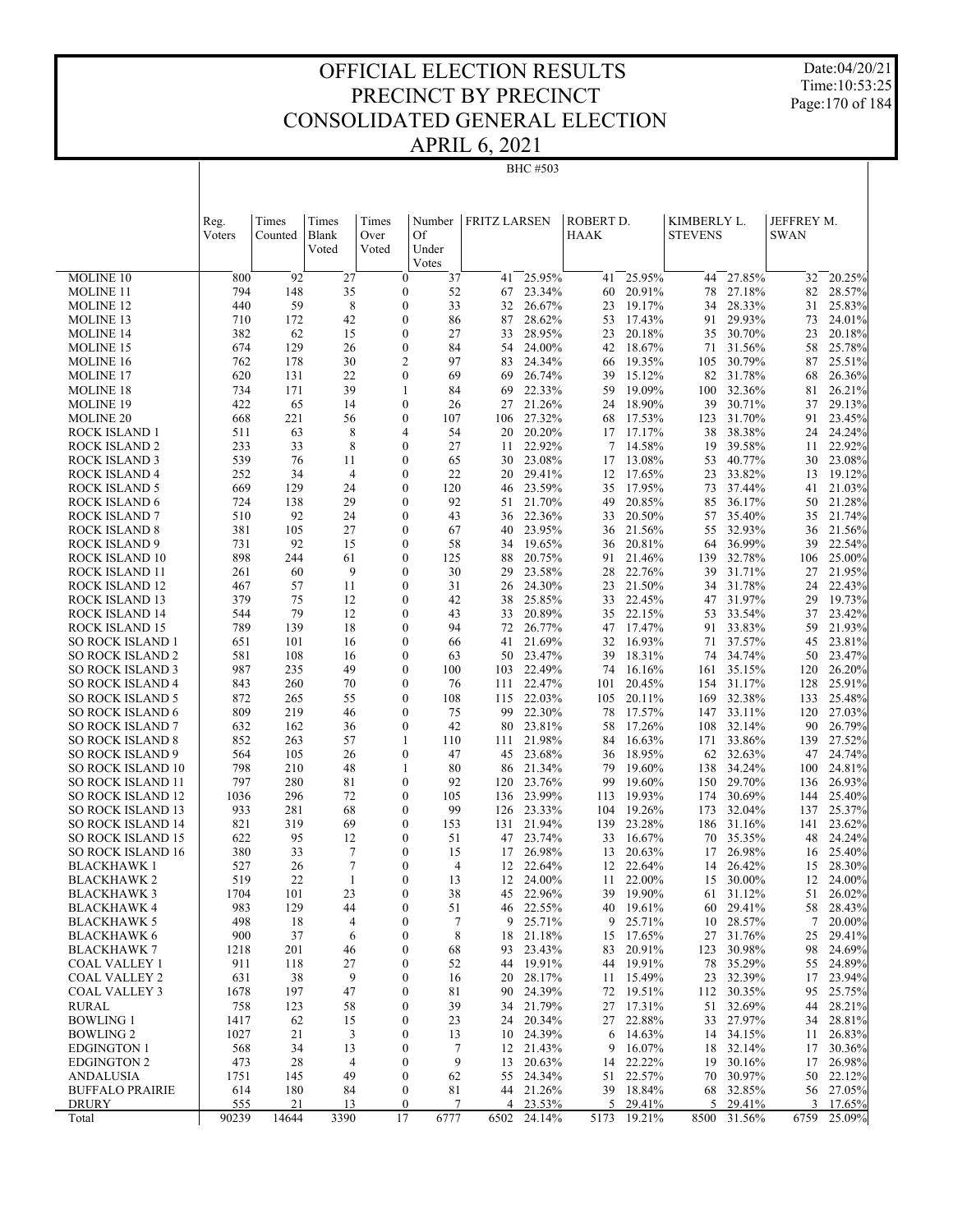### Date:04/20/21 Time:10:53:25 Page:171 of 184

## OFFICIAL ELECTION RESULTS PRECINCT BY PRECINCT CONSOLIDATED GENERAL ELECTION APRIL 6, 2021

|                      |        |         |       |       | REG SCH TRUST BUREAU HENRY STARK 4 YR |                    |
|----------------------|--------|---------|-------|-------|---------------------------------------|--------------------|
|                      | Reg.   | Times   | Times | Times | Number                                | <b>TERESA MACY</b> |
|                      | Voters | Counted | Blank | Over  | Of                                    |                    |
|                      |        |         | Voted | Voted | Under                                 |                    |
|                      |        |         |       |       | Votes                                 |                    |
| Jurisdiction Wide    |        |         |       |       |                                       |                    |
| <b>HAMPTON 16</b>    |        | 0       | 0     | 0     | 0                                     | $\theta$           |
| <b>COAL VALLEY 1</b> | 12     |         |       |       | 0                                     | 4 100,00%          |
| <b>RURAL</b>         | 273    | 37      | 22    |       |                                       | 15 100.00%         |
| Total                | 286    | 42      | 23    |       | $\theta$                              | 19 100.00%         |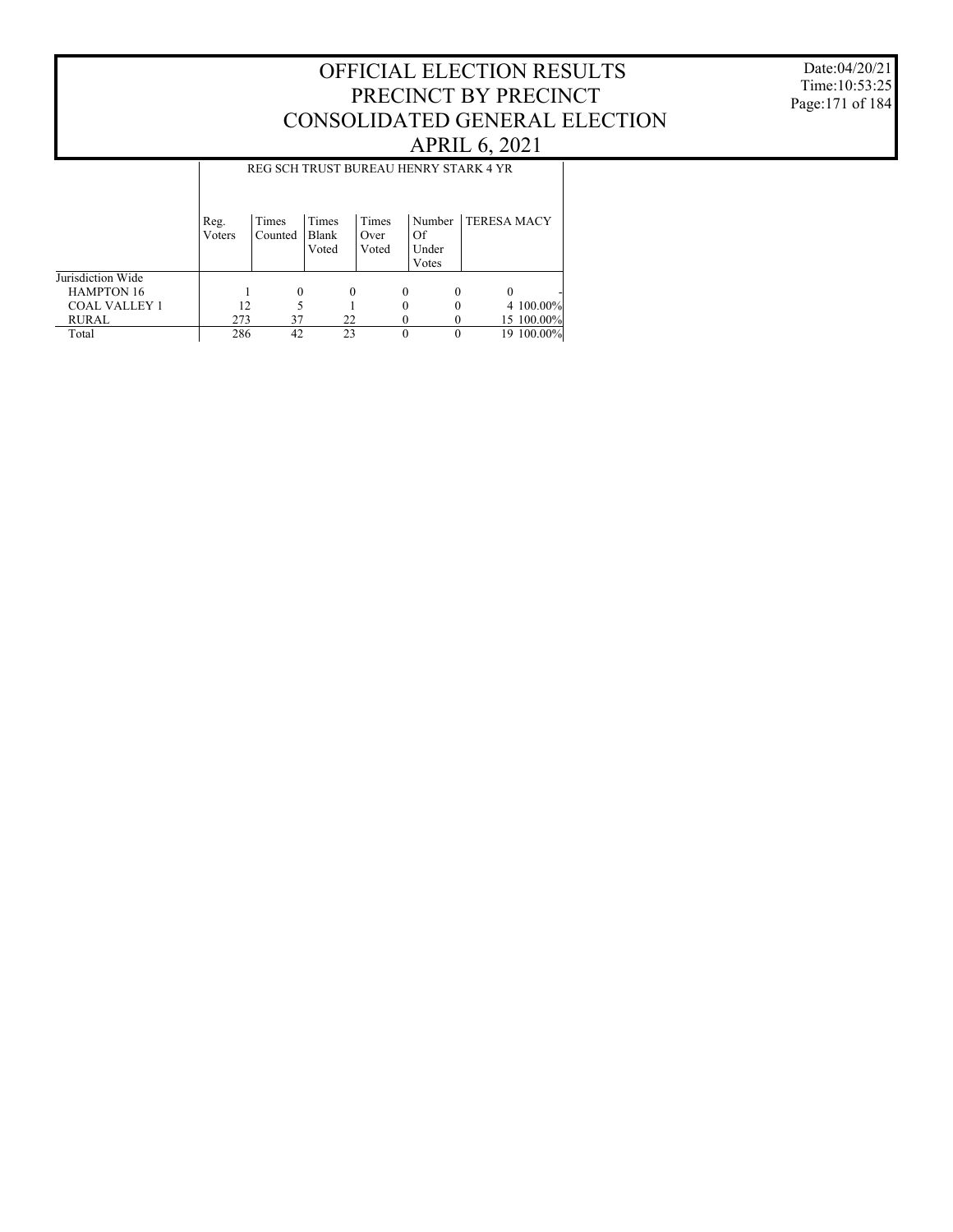Date:04/20/21 Time:10:53:25 Page:172 of 184

|                      |                | REG SCH TRUST BUREAU HENRY STARK |                         |                        |                                |                                  |        |                                 |        |  |  |
|----------------------|----------------|----------------------------------|-------------------------|------------------------|--------------------------------|----------------------------------|--------|---------------------------------|--------|--|--|
|                      | Reg.<br>Voters | Times<br>Counted                 | Times<br>Blank<br>Voted | Times<br>Over<br>Voted | Number<br>Of<br>Under<br>Votes | <b>DOUGLAS</b><br><b>SWANSON</b> |        | <b>BRUCE</b><br><b>DENNISON</b> |        |  |  |
| Jurisdiction Wide    |                |                                  |                         |                        |                                |                                  |        |                                 |        |  |  |
| <b>HAMPTON 16</b>    |                | $\theta$                         | $\theta$                |                        | 0<br>$\Omega$                  | $\Omega$                         |        | $\Omega$                        |        |  |  |
| <b>COAL VALLEY 1</b> | 12             |                                  |                         |                        | 0<br>$\Omega$                  | 4                                | 50.00% | 4                               | 50.00% |  |  |
| RURAL                | 273            | 37                               | 16                      |                        |                                | 19                               | 55.88% | 15                              | 44.12% |  |  |
| Total                | 286            | 42                               | 17                      |                        | $\Omega$<br>8                  | 23                               | 54.76% | 19                              | 45.24% |  |  |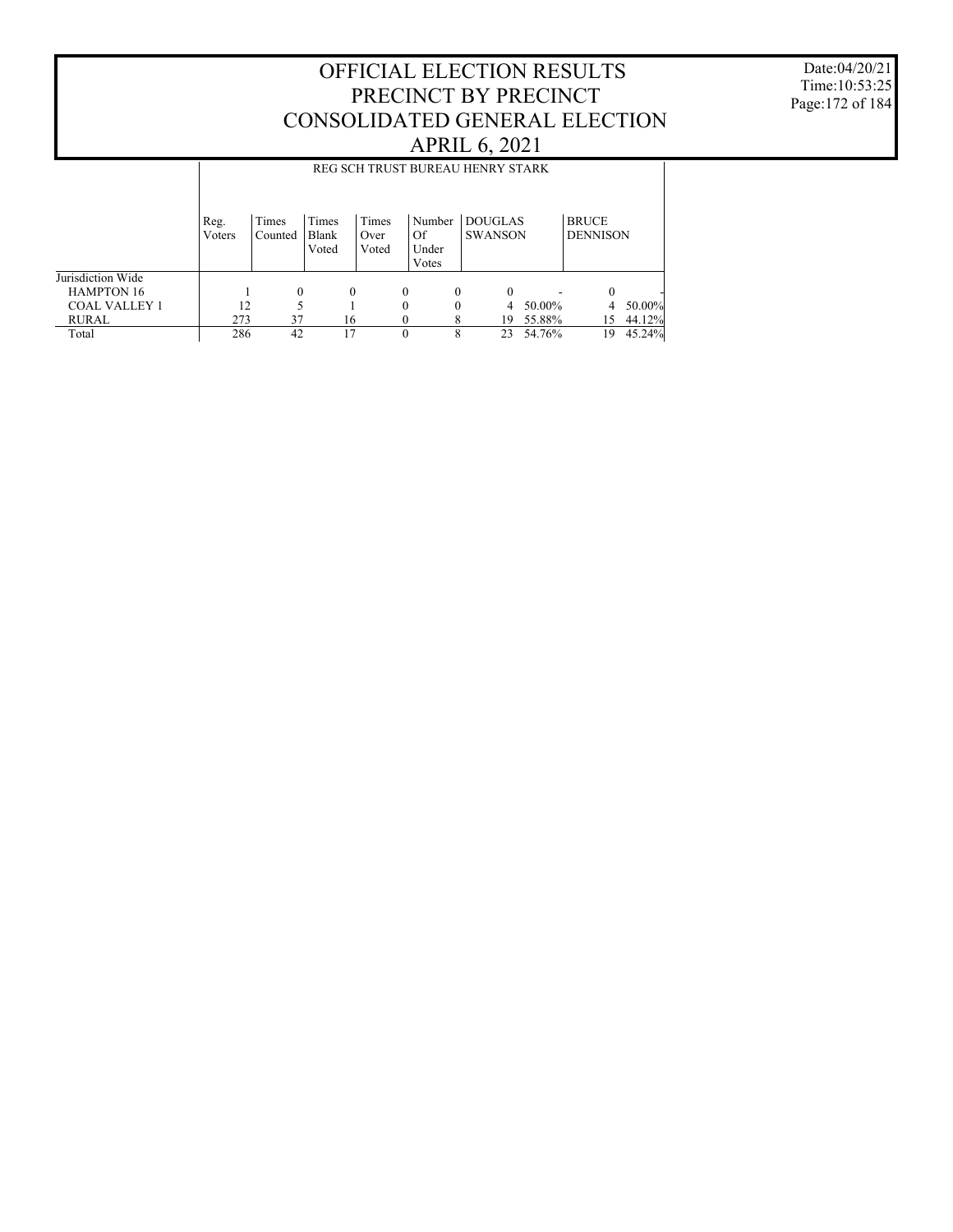### Date:04/20/21 Time:10:53:25 Page:173 of 184

## OFFICIAL ELECTION RESULTS PRECINCT BY PRECINCT CONSOLIDATED GENERAL ELECTION APRIL 6, 2021

|                                   | REG SCH TRUST HEND MER WAR |                  |                           |                        |                                |                    |           |  |  |  |
|-----------------------------------|----------------------------|------------------|---------------------------|------------------------|--------------------------------|--------------------|-----------|--|--|--|
|                                   | Reg.<br>Voters             | Times<br>Counted | I Times<br>Blank<br>Voted | Times<br>Over<br>Voted | Number<br>Of<br>Under<br>Votes | LELAND S.<br>WIGHT |           |  |  |  |
| Jurisdiction Wide<br><b>DRURY</b> | 63                         | 4                |                           |                        |                                |                    | 3 100.00% |  |  |  |
| Total                             | 63                         | 4                |                           |                        | $\theta$                       | 3                  | 3 100,00% |  |  |  |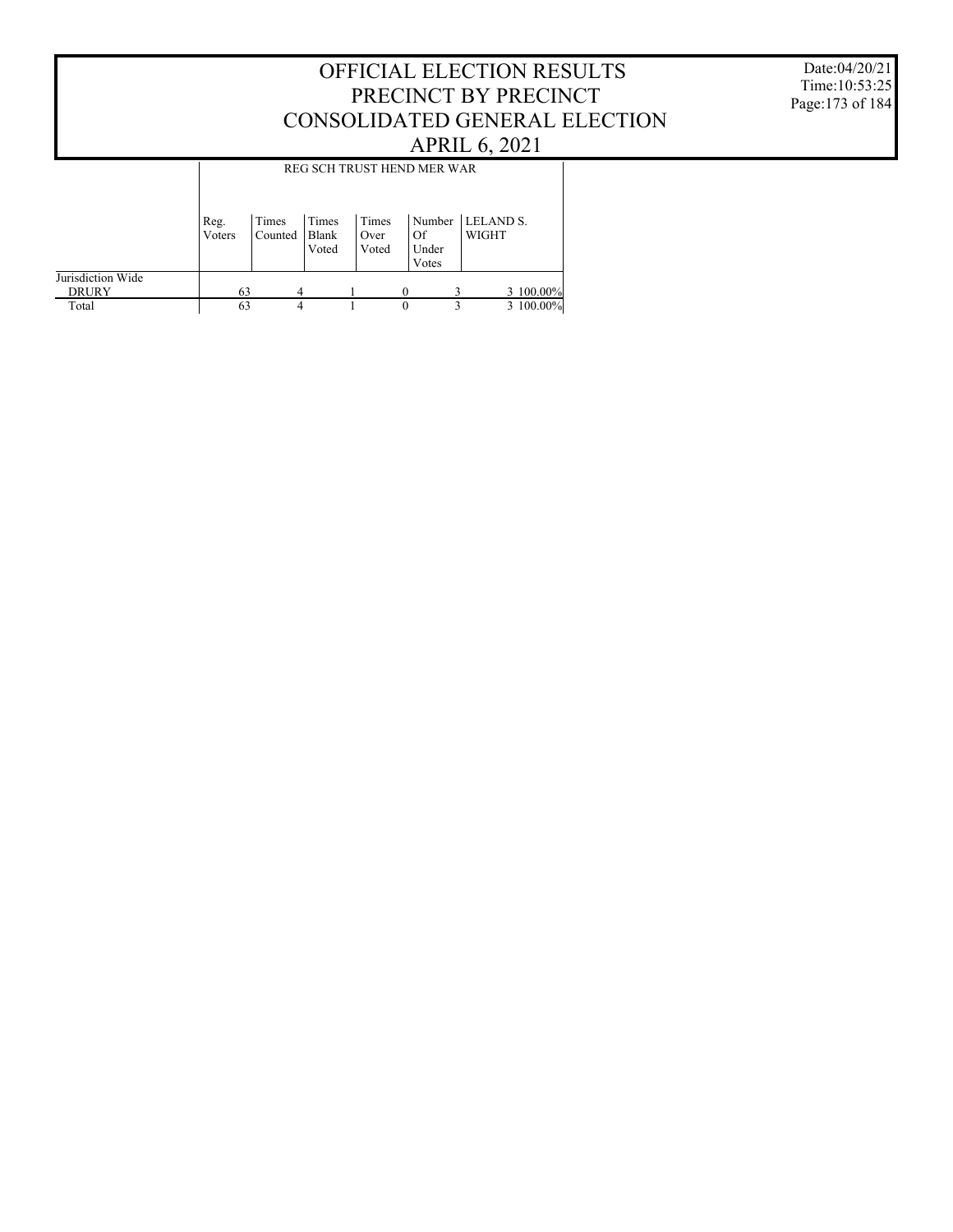Date:04/20/21 Time:10:53:25 Page:174 of 184

### REG SCH TRUST ROCK ISLAND

|                                      | Reg.<br>Voters | Times<br>Counted | Times<br>Blank<br>Voted          | Times<br>Over<br>Voted | Number<br>Of<br>Under<br>Votes                   | <b>JOHN</b><br><b>FLAHERTY</b> |
|--------------------------------------|----------------|------------------|----------------------------------|------------------------|--------------------------------------------------|--------------------------------|
| Jurisdiction Wide                    |                |                  |                                  |                        |                                                  |                                |
| <b>CORDOVA</b>                       | 439            | 79               | 24                               |                        | $\boldsymbol{0}$<br>54                           | 98.21%<br>55                   |
| COE                                  | 1338           | 144              | 36                               |                        | $\boldsymbol{0}$<br>107                          | 107<br>98.17%                  |
| <b>CANOE CREEK</b>                   | 382            | 53               | 19                               |                        | 33<br>0                                          | 34<br>97.14%                   |
| ZUMA                                 | 549            | 30               | 10                               |                        | 20<br>$\boldsymbol{0}$                           | 20 100.00%                     |
| PORT BYRON                           | 1031           | 221              | 54                               |                        | 0<br>166                                         | 165<br>98.21%                  |
| <b>HAMPTON 1</b>                     | 1227           | 140              | 37                               |                        | $\boldsymbol{0}$<br>101                          | 103<br>98.10%                  |
| <b>HAMPTON 2</b>                     | 912            | 67               | 14                               |                        | 53<br>0                                          | 53 100.00%                     |
| <b>HAMPTON 3</b>                     | 524            | 53               | 17                               |                        | $\boldsymbol{0}$<br>34                           | 94.74%<br>36                   |
| <b>HAMPTON 4</b>                     | 495            | 15               | 3                                |                        | 0<br>11                                          | 12<br>92.31%                   |
| <b>HAMPTON 5</b>                     | 718            | 32               | 8                                |                        | 24<br>$\boldsymbol{0}$                           | 24 100.00%                     |
| <b>HAMPTON 6</b>                     | 656            | 35               | $\overline{4}$<br>$\overline{2}$ |                        | 0<br>31                                          | 30<br>96.77%                   |
| <b>HAMPTON 7</b><br><b>HAMPTON 8</b> | 481            | 27<br>34         | 12                               |                        | $\boldsymbol{0}$<br>25<br>22<br>0                | 25 100.00%                     |
| <b>HAMPTON 9</b>                     | 377<br>378     | 9                | $\overline{c}$                   |                        | 7<br>$\boldsymbol{0}$                            | 22 100.00%<br>7 100.00%        |
| <b>HAMPTON 10</b>                    | 911            | 36               | 9                                |                        | 27<br>0                                          | 27 100.00%                     |
| <b>HAMPTON 11</b>                    | 739            | 32               | 6                                |                        | $\boldsymbol{0}$<br>26                           | 26 100.00%                     |
| <b>HAMPTON 12</b>                    | 767            | 26               | $\overline{7}$                   |                        | 0<br>18                                          | 18<br>90.00%                   |
| HAMPTON 13                           | 417            | 20               | $\overline{c}$                   |                        | $\boldsymbol{0}$<br>18                           | 18 100.00%                     |
| <b>HAMPTON 14</b>                    | 1077           | 33               | 7                                |                        | 0<br>26                                          | 26 100.00%                     |
| <b>HAMPTON 15</b>                    | 917            | 55               | 6                                |                        | $\boldsymbol{0}$<br>47                           | 49<br>96.08%                   |
| <b>HAMPTON 16</b>                    | 1053           | 47               | 8                                |                        | 0<br>39                                          | 39 100.00%                     |
| <b>HAMPTON 17</b>                    | 1042           | 74               | 22                               |                        | $\boldsymbol{0}$<br>50                           | 51<br>94.44%                   |
| <b>SO MOLINE 1</b>                   | 680            | 22               | 6                                |                        | 0<br>16                                          | 16 100.00%                     |
| SO MOLINE 2                          | 820            | 61               | 11                               |                        | 50<br>$\boldsymbol{0}$                           | 50 100.00%                     |
| SO MOLINE 3                          | 462            | 65               | 22                               |                        | 0<br>43                                          | 43 100.00%                     |
| SO MOLINE 4                          | 1371           | 415              | 126                              |                        | $\boldsymbol{0}$<br>287                          | 289<br>99.31%                  |
| <b>SO MOLINE 5</b>                   | 575            | 132              | 40                               |                        | 92<br>0                                          | 92 100.00%                     |
| SO MOLINE 6                          | 860            | 256              | 77                               |                        | 175<br>$\boldsymbol{0}$                          | 179<br>97.81%                  |
| SO MOLINE 7                          | 1013           | 280              | 86                               |                        | 0<br>191                                         | 191<br>96.95%                  |
| <b>SO MOLINE 8</b>                   | 638            | 234              | 65                               |                        | $\boldsymbol{0}$<br>169                          | 169 100.00%                    |
| SO MOLINE 9                          | 972            | 381              | 117                              |                        | 0<br>262                                         | 262<br>98.50%                  |
| SO MOLINE 10                         | 676            | 33               | 16                               |                        | $\boldsymbol{0}$<br>17                           | 94.12%<br>16                   |
| SO MOLINE 11                         | 1108           | 291              | 85                               |                        | 205<br>0                                         | 205<br>99.03%                  |
| <b>SO MOLINE 12</b>                  | 498            | 43               | 9                                |                        | 31<br>$\boldsymbol{0}$                           | 33<br>89.19%                   |
| SO MOLINE 13                         | 1115           | 305<br>51        | 101<br>13                        |                        | 0<br>203<br>$\boldsymbol{0}$<br>37               | 99.02%<br>203<br>38<br>97.44%  |
| SO MOLINE 14<br>SO MOLINE 15         | 680<br>552     | 46               | 16                               |                        | 0<br>30                                          | 30 100.00%                     |
| SO MOLINE 16                         | 778            | 58               | 10                               |                        | $\boldsymbol{0}$<br>48                           | 47<br>97.92%                   |
| SO MOLINE 17                         | 1144           | 72               | 29                               |                        | 0<br>43                                          | 42<br>97.67%                   |
| <b>SO MOLINE 18</b>                  | 933            | 78               | 20                               |                        | $\boldsymbol{0}$<br>58                           | 58 100.00%                     |
| SO MOLINE 19                         | 966            | 192              | 59                               |                        | 0<br>132                                         | 130<br>97.01%                  |
| <b>SO MOLINE 20</b>                  | 730            | 256              | 68                               |                        | $\boldsymbol{0}$<br>186                          | 188<br>98.95%                  |
| SO MOLINE 21                         | 561            | 99               | 24                               |                        | 0<br>72                                          | 75<br>96.15%                   |
| SO MOLINE 22                         | 847            | 180              | 52                               |                        | 125<br>$\mathbf{0}$                              | 128<br>97.71%                  |
| SO MOLINE 23                         | 615            | 54               | 11                               |                        | $\boldsymbol{0}$<br>41                           | 43<br>95.56%                   |
| SO MOLINE 24                         | 716            | 86               | 20                               |                        | $\boldsymbol{0}$<br>65                           | 66<br>98.51%                   |
| SO MOLINE 25                         | 469            | 152              | 47                               |                        | $\boldsymbol{0}$<br>105                          | 105 100.00%                    |
| SO MOLINE 26                         | 558            | 82               | 29                               |                        | $\boldsymbol{0}$<br>53                           | 53 100.00%                     |
| SO MOLINE 27                         | 860            | 71               | 23                               |                        | $\boldsymbol{0}$<br>48                           | 48 100.00%                     |
| SO MOLINE 28                         | 819            | 183              | 60                               |                        | $\boldsymbol{0}$<br>123                          | 122<br>99.19%                  |
| SO MOLINE 29                         | 1282           | 201              | 39                               |                        | $\boldsymbol{0}$<br>160                          | 162<br>98.78%                  |
| <b>MOLINE 1</b>                      | 560            | 96               | 18                               |                        | $\boldsymbol{0}$<br>75                           | 76<br>93.83%                   |
| <b>MOLINE 2</b>                      | 724            | 96               | 22                               |                        | 74<br>$\boldsymbol{0}$                           | 74 100.00%                     |
| <b>MOLINE 3</b>                      | 889            | 141              | 27                               |                        | $\boldsymbol{0}$<br>113                          | 113<br>98.26%                  |
| <b>MOLINE 4</b>                      | 811            | 251              | 74                               |                        | $\boldsymbol{0}$<br>176                          | 177<br>99.44%                  |
| <b>MOLINE 5</b>                      | 671            | 144<br>86        | 38<br>25                         |                        | $\boldsymbol{0}$<br>105                          | 106<br>99.07%                  |
| <b>MOLINE 6</b><br><b>MOLINE 7</b>   | 694<br>638     | 97               | 18                               |                        | $\boldsymbol{0}$<br>61<br>$\boldsymbol{0}$<br>79 | 60<br>98.36%<br>79 100.00%     |
| <b>MOLINE 8</b>                      | 593            | 131              | 25                               |                        | $\boldsymbol{0}$<br>105                          | 105<br>98.13%                  |
| <b>MOLINE 9</b>                      | 709            | 287              | 93                               |                        | $\boldsymbol{0}$<br>190                          | 189<br>95.45%                  |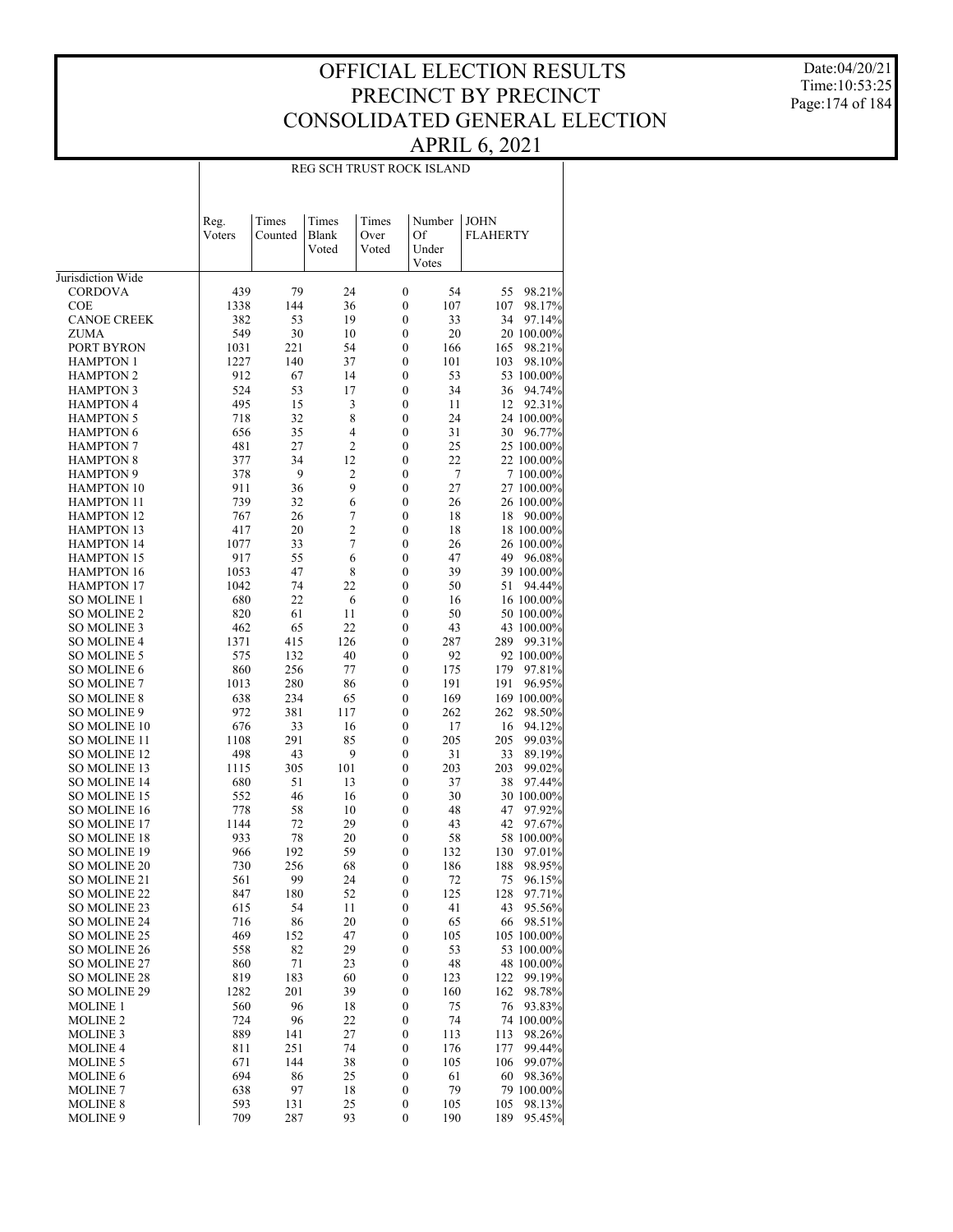Date:04/20/21 Time:10:53:25 Page:175 of 184

### REG SCH TRUST ROCK ISLAND

|                        | Reg.   | Times            | Times          | Times            | Number         | <b>JOHN</b>     |                 |
|------------------------|--------|------------------|----------------|------------------|----------------|-----------------|-----------------|
|                        | Voters | Counted          | Blank          | Over             | Of             | <b>FLAHERTY</b> |                 |
|                        |        |                  | Voted          | Voted            | Under          |                 |                 |
|                        |        |                  |                |                  | Votes          |                 |                 |
| MOLINE <sub>10</sub>   | 800    | 92               | 26             | $\mathbf{0}$     | 66             |                 | $66 - 100.00\%$ |
| <b>MOLINE 11</b>       | 794    | 148              | 43             | $\mathbf{0}$     | 101            | 102             | 93.58%          |
| <b>MOLINE 12</b>       | 440    | 59               | 15             | $\mathbf{0}$     | 42             | 43              | 93.48%          |
| <b>MOLINE 13</b>       | 710    | 172              | 51             | $\mathbf{0}$     | 121            | 120             | 99.17%          |
| <b>MOLINE 14</b>       | 382    | 62               | 20             | $\mathbf{0}$     | 42             |                 | 42 100.00%      |
| <b>MOLINE 15</b>       | 674    | 129              | 30             | $\mathbf{0}$     | 98             | 98              | 98.00%          |
| <b>MOLINE 16</b>       | 762    | 178              | 41             | $\boldsymbol{0}$ | 133            | 135             | 95.74%          |
| <b>MOLINE 17</b>       | 620    | 131              | 31             | $\mathbf{0}$     | 100            | 99              | 99.00%          |
| <b>MOLINE 18</b>       | 734    | 171              | 46             | $\mathbf{0}$     | 124            | 119             | 94.44%          |
| <b>MOLINE 19</b>       | 422    | 65               | 14             | $\mathbf{0}$     | 50             | 51              | 98.08%          |
| <b>MOLINE 20</b>       | 668    | 221              | 68             | $\mathbf{0}$     | 150            | 153             | 98.08%          |
| <b>BLACKHAWK1</b>      | 8      | $\boldsymbol{0}$ | $\mathbf{0}$   | $\mathbf{0}$     | $\theta$       | $\theta$        |                 |
| <b>BLACKHAWK3</b>      | 114    | $\overline{4}$   | $\mathbf{0}$   | $\boldsymbol{0}$ | $\overline{4}$ |                 | 4 100.00%       |
| <b>BLACKHAWK4</b>      | 402    | 27               | $\overline{4}$ | $\mathbf{0}$     | 23             |                 | 23 100.00%      |
| <b>BLACKHAWK 5</b>     | 136    | $\overline{2}$   | 1              | $\mathbf{0}$     | $\mathbf{1}$   |                 | 1 100.00%       |
| <b>COAL VALLEY 1</b>   | 899    | 113              | 35             | $\mathbf{0}$     | 78             |                 | 78 100.00%      |
| <b>COAL VALLEY 2</b>   | 631    | 38               | 14             | $\overline{0}$   | 24             |                 | 24 100.00%      |
| <b>COAL VALLEY 3</b>   | 1678   | 197              | 66             | $\mathbf{0}$     | 131            |                 | 131 100.00%     |
| <b>RURAL</b>           | 485    | 86               | 30             | $\boldsymbol{0}$ | 56             |                 | 55 98.21%       |
| <b>BOWLING 1</b>       | 1417   | 62               | 15             | $\boldsymbol{0}$ | 47             |                 | 47 100.00%      |
| <b>BOWLING 2</b>       | 1027   | 21               | 6              | $\mathbf{0}$     | 15             |                 | 15 100.00%      |
| <b>EDGINGTON 1</b>     | 568    | 34               | 12             | $\mathbf{0}$     | 22             |                 | 22 100.00%      |
| <b>EDGINGTON 2</b>     | 473    | 28               | $\overline{7}$ | $\mathbf{0}$     | 21             |                 | 21 100.00%      |
| <b>ANDALUSIA</b>       | 1751   | 145              | 40             | $\mathbf{0}$     | 105            |                 | 105 100.00%     |
| <b>BUFFALO PRAIRIE</b> | 614    | 180              | 74             | $\mathbf{0}$     | 106            |                 | 106 100.00%     |
| <b>DRURY</b>           | 492    | 17               | 7              | $\theta$         | 10             |                 | 10_100.00%      |
| Total                  | 63718  | 9352             | 2626           | $\mathbf{0}$     | 6654           | 6679            | 98.25%          |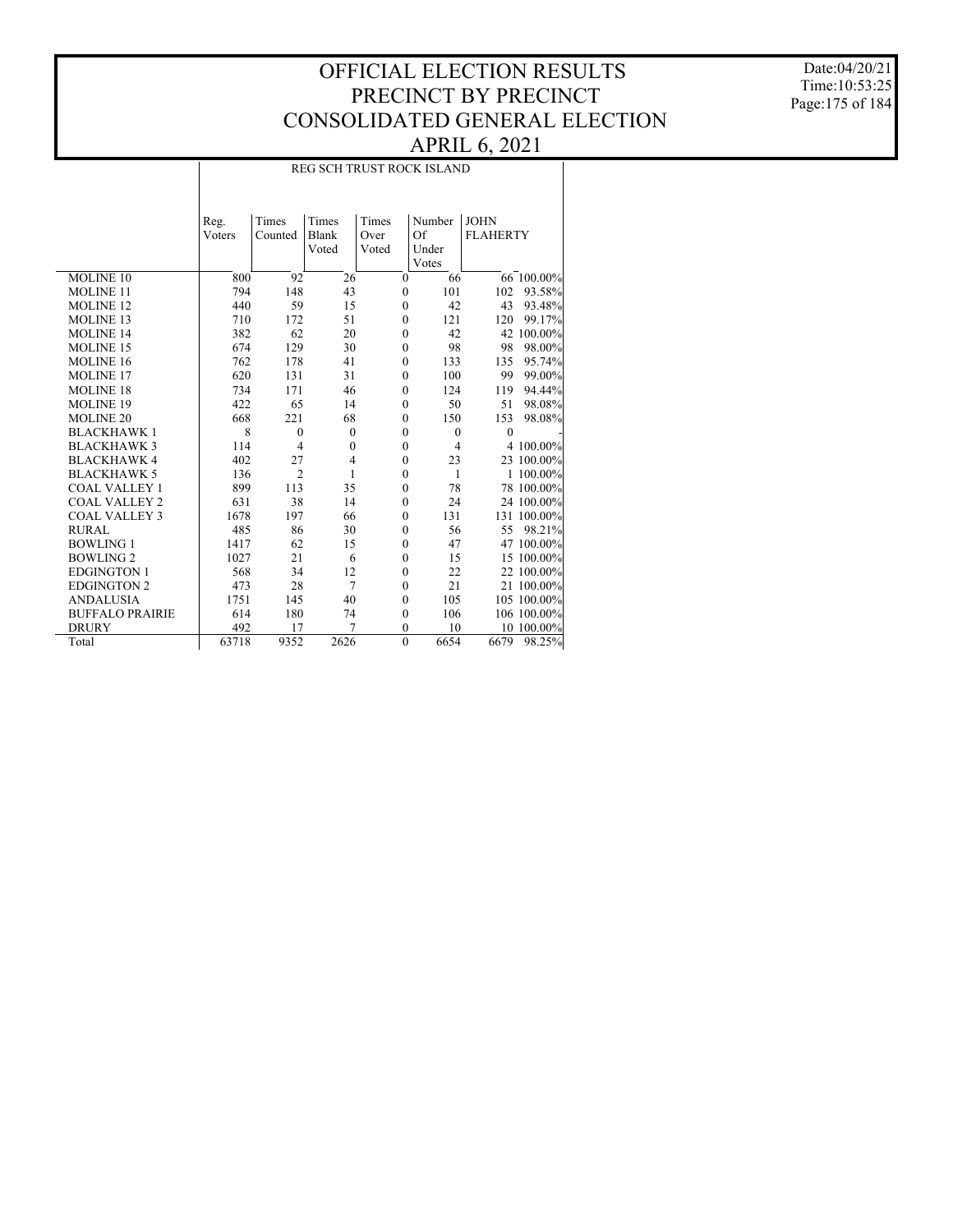Date:04/20/21 Time:10:53:25 Page:176 of 184

|                   | <b>CARBON CLIFF/BARSTOW FIRE</b> |                  |                                |                        |                                |  |  |  |  |
|-------------------|----------------------------------|------------------|--------------------------------|------------------------|--------------------------------|--|--|--|--|
|                   | Reg.<br>Voters                   | Times<br>Counted | <b>Times</b><br>Blank<br>Voted | Times<br>Over<br>Voted | Number<br>Of<br>Under<br>Votes |  |  |  |  |
| Jurisdiction Wide |                                  |                  |                                |                        |                                |  |  |  |  |
| ZUMA              | 25                               |                  | 0                              | $\Omega$               | 0                              |  |  |  |  |
| <b>HAMPTON 7</b>  | 18                               |                  |                                |                        | 0                              |  |  |  |  |
| <b>HAMPTON 8</b>  | 374                              | 34               | 31                             |                        | 0                              |  |  |  |  |
| <b>HAMPTON 9</b>  | 122                              | 8                | 3                              |                        | 3                              |  |  |  |  |
| <b>HAMPTON 16</b> | 519                              | 40               | 38                             |                        | 0                              |  |  |  |  |
| <b>HAMPTON 17</b> | 11                               |                  |                                | $\theta$               | 0                              |  |  |  |  |
| Total             | 1069                             | 82               | 72                             | $\Omega$               | 3                              |  |  |  |  |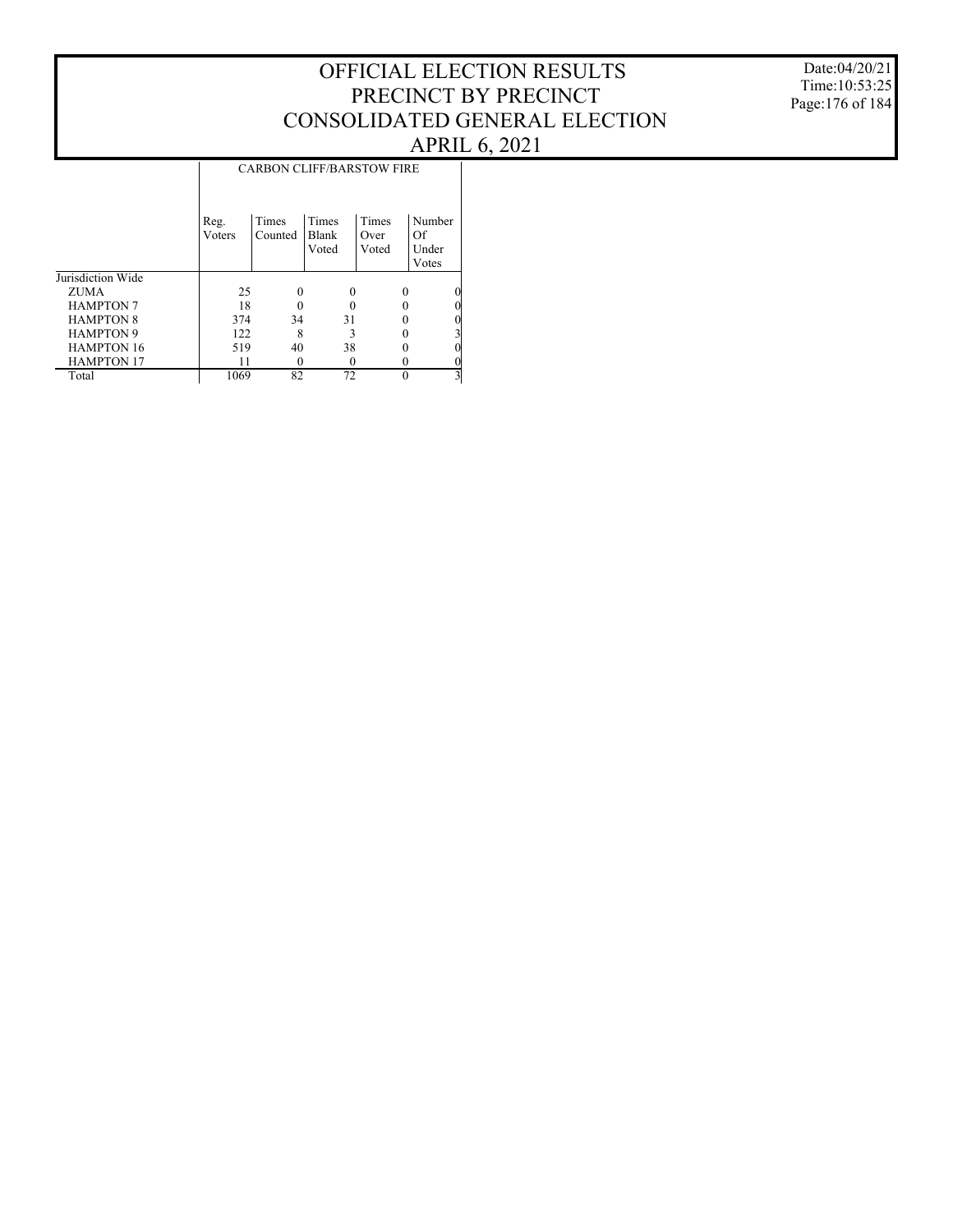Date:04/20/21 Time:10:53:25 Page:177 of 184

|                   |                | <b>CARBON CLIFF/BARSTOW FIRE 4 YR</b> |                                |                        |                                |  |  |  |  |  |
|-------------------|----------------|---------------------------------------|--------------------------------|------------------------|--------------------------------|--|--|--|--|--|
|                   | Reg.<br>Voters | Times<br>Counted                      | <b>Times</b><br>Blank<br>Voted | Times<br>Over<br>Voted | Number<br>Of<br>Under<br>Votes |  |  |  |  |  |
| Jurisdiction Wide |                |                                       |                                |                        |                                |  |  |  |  |  |
| ZUMA              | 25             |                                       | 0                              | 0                      | 0                              |  |  |  |  |  |
| <b>HAMPTON 7</b>  | 18             |                                       |                                |                        | 0                              |  |  |  |  |  |
| <b>HAMPTON 8</b>  | 374            | 34                                    | 31                             |                        | 0                              |  |  |  |  |  |
| <b>HAMPTON 9</b>  | 122            | 8                                     | 3                              |                        | 0                              |  |  |  |  |  |
| <b>HAMPTON 16</b> | 519            | 40                                    | 38                             |                        | 0                              |  |  |  |  |  |
| <b>HAMPTON 17</b> | 11             | $\theta$                              |                                |                        | 0                              |  |  |  |  |  |
| Total             | 1069           | 82                                    | 72                             | $\Omega$               | $\theta$                       |  |  |  |  |  |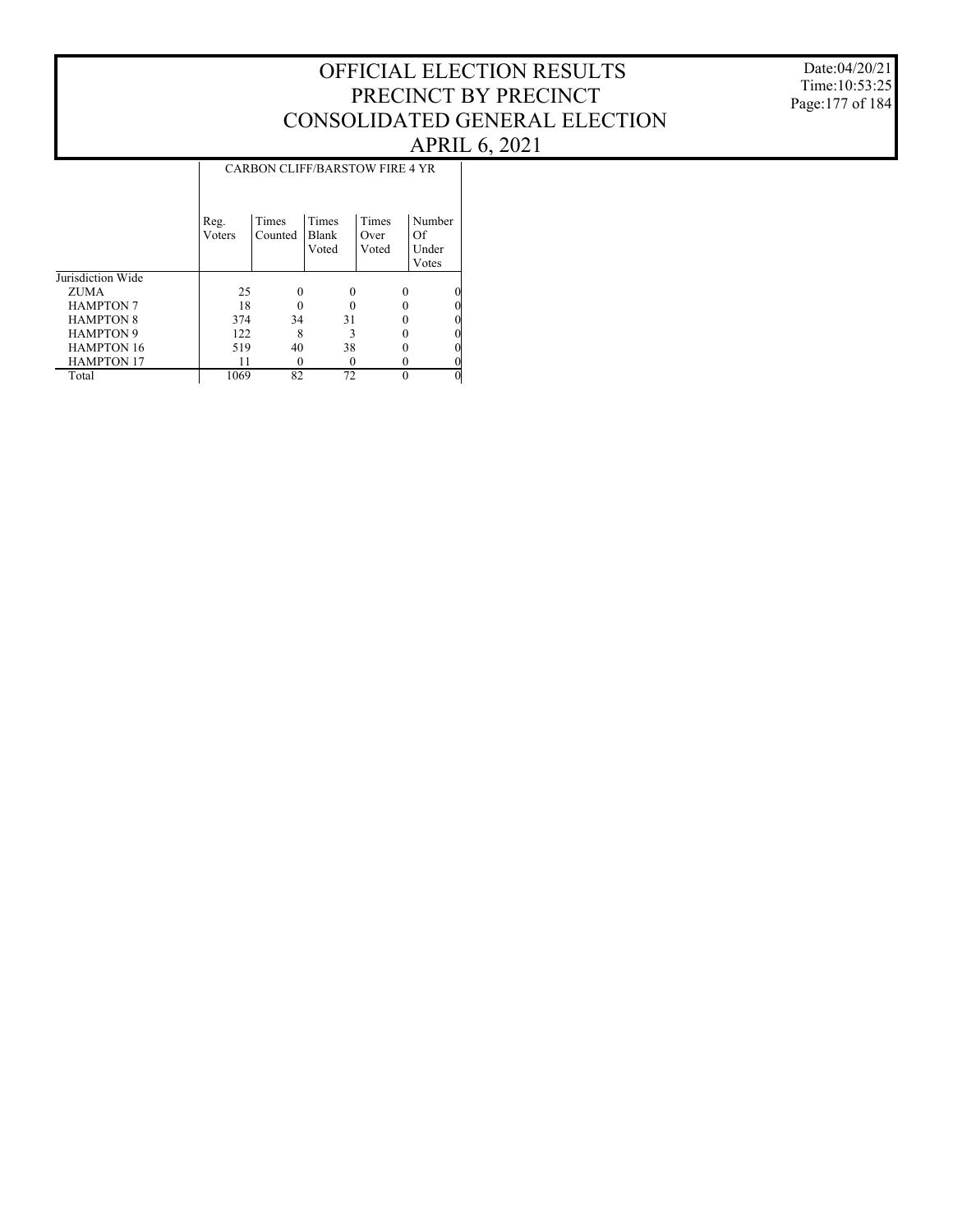Date:04/20/21 Time:10:53:25 Page:178 of 184

|                   | <b>CARBON CLIFF/BARSTOW FIRE 2 YR</b> |                  |                                |                        |                                |  |  |  |  |
|-------------------|---------------------------------------|------------------|--------------------------------|------------------------|--------------------------------|--|--|--|--|
|                   | Reg.<br>Voters                        | Times<br>Counted | <b>Times</b><br>Blank<br>Voted | Times<br>Over<br>Voted | Number<br>Of<br>Under<br>Votes |  |  |  |  |
| Jurisdiction Wide |                                       |                  |                                |                        |                                |  |  |  |  |
| ZUMA              | 25                                    |                  | 0                              | $\Omega$               | $\theta$                       |  |  |  |  |
| <b>HAMPTON 7</b>  | 18                                    |                  |                                |                        | 0                              |  |  |  |  |
| <b>HAMPTON 8</b>  | 374                                   | 34               | 31                             |                        | 0                              |  |  |  |  |
| <b>HAMPTON 9</b>  | 122                                   | 8                |                                |                        | $\theta$                       |  |  |  |  |
| <b>HAMPTON 16</b> | 519                                   | 40               | 38                             |                        | 0                              |  |  |  |  |
| <b>HAMPTON 17</b> | 11                                    |                  |                                |                        | 0                              |  |  |  |  |
| Total             | 1069                                  | 82               | 73                             | $\Omega$               | $\theta$                       |  |  |  |  |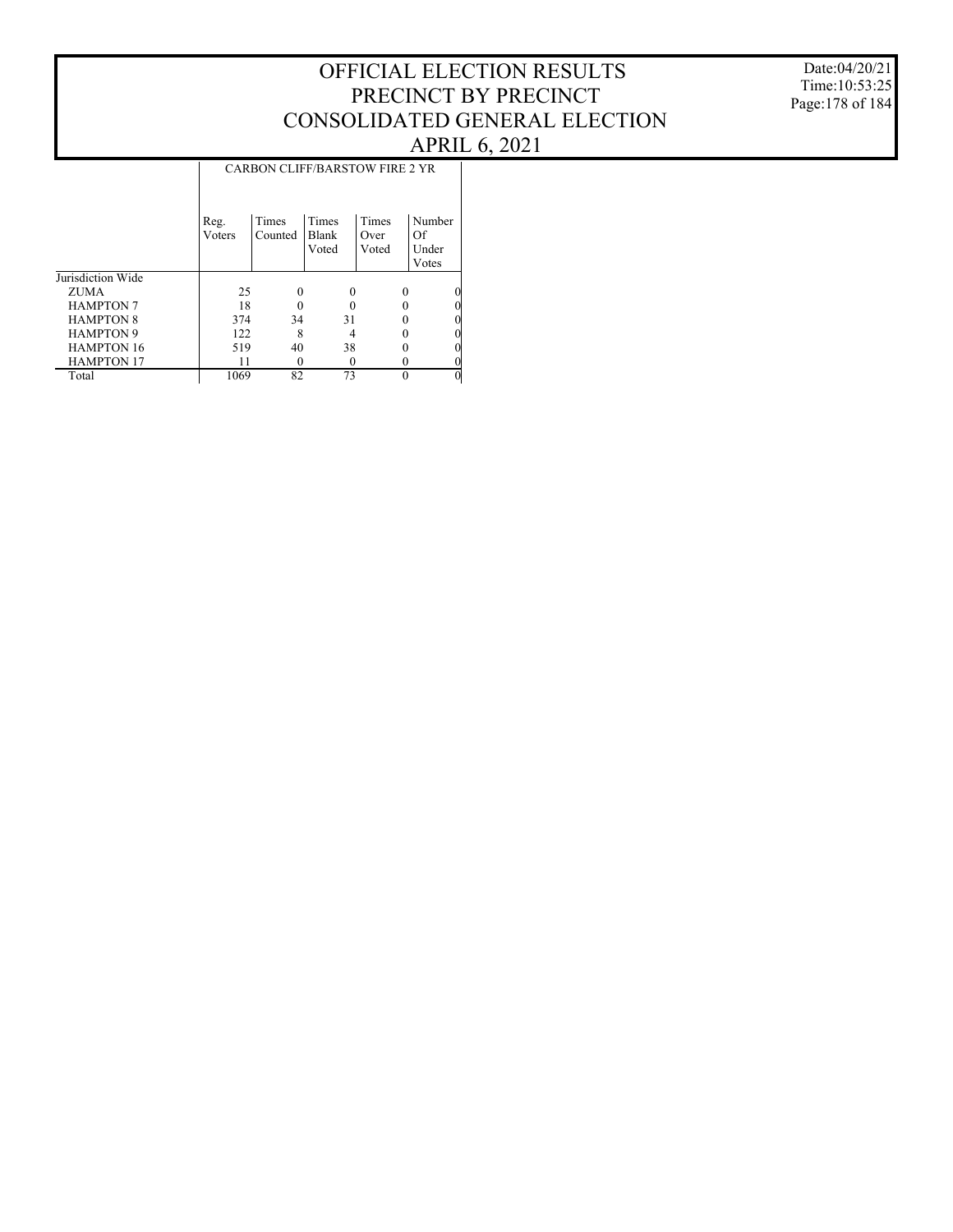Date:04/20/21 Time:10:53:25 Page:179 of 184

#### Jurisdiction Wide BLACKHAWK 3 COAL VALLEY 1 COAL VALLEY 2 COAL VALLEY 3 RURAL Total Reg. Voters Times Counted Times Blank Voted Times Over Voted Number DAVID L. Of Under Votes BARAKS COAL VALLEY FIRE 1 0 0 0 0 0 - 893 116 21 0 0 95 100.00%<br>621 38 8 0 0 30 100.00% 621 38 8 0 0 30 100.00% 1669 195 41 0 0 154 100.00%<br>33 4 1 0 0 3 100.00%  $\frac{33}{3217}$   $\frac{4}{353}$   $\frac{1}{71}$  0 0  $\frac{3}{282}$   $\frac{100.00\%}{100.00\%}$ 282 100.00%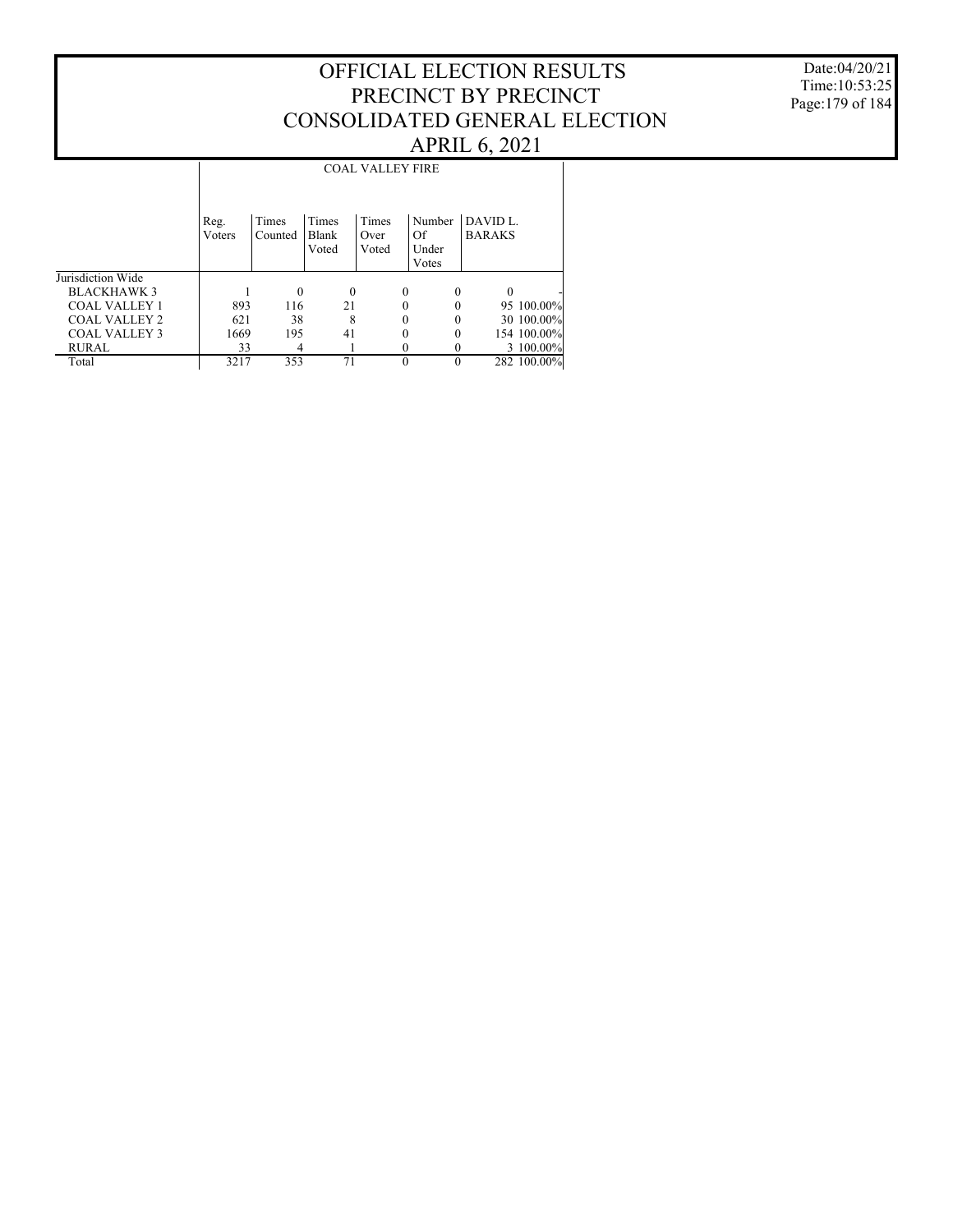Date:04/20/21 Time:10:53:25 Page:180 of 184

|                   |                | <b>CORDOVA FIRE</b> |                         |                        |                                |                               |             |  |  |  |
|-------------------|----------------|---------------------|-------------------------|------------------------|--------------------------------|-------------------------------|-------------|--|--|--|
|                   | Reg.<br>Voters | Times<br>Counted    | Times<br>Blank<br>Voted | Times<br>Over<br>Voted | Number<br>Of<br>Under<br>Votes | <b>DUANE</b><br><b>WILKEY</b> |             |  |  |  |
| Jurisdiction Wide |                |                     |                         |                        |                                |                               |             |  |  |  |
| <b>CORDOVA</b>    | 644            | 111                 | 18                      | $\Omega$               | $\theta$                       |                               | 93 100.00%  |  |  |  |
| <b>COE</b>        | 74             | 3                   |                         | 0                      | 0                              |                               | $2100.00\%$ |  |  |  |
| PORT BYRON        | 94             | 25                  |                         |                        |                                |                               | 18 100.00%  |  |  |  |
| Total             | 812            | 139                 | 26                      | $\theta$               | 0                              |                               | 113 100.00% |  |  |  |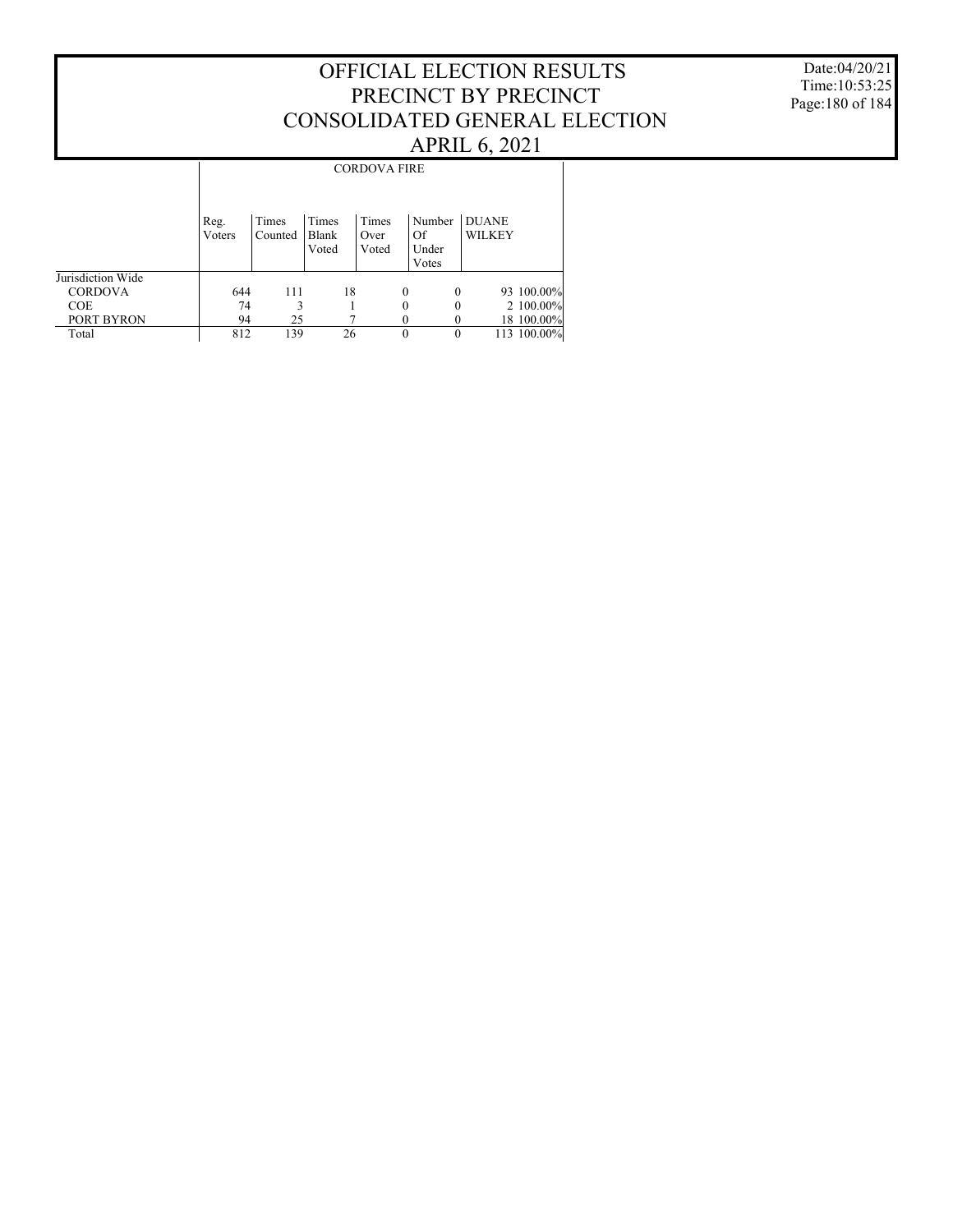Date:04/20/21 Time:10:53:25 Page:181 of 184

### CORDOVA FIRE 2 YR

|                   | Reg.<br>Voters | Times<br>Counted | Times<br>Blank<br>Voted | Times<br>Over<br>Voted | Number<br>Of<br>Under<br>Votes |
|-------------------|----------------|------------------|-------------------------|------------------------|--------------------------------|
| Jurisdiction Wide |                |                  |                         |                        |                                |
| <b>CORDOVA</b>    | 644            | 111              | 94                      | 0                      | 0                              |
| <b>COE</b>        | 74             |                  |                         |                        | 0                              |
| PORT BYRON        | 94             | 25               | 23                      |                        | 0                              |
| Total             | 812            | 139              | 120                     |                        | 0                              |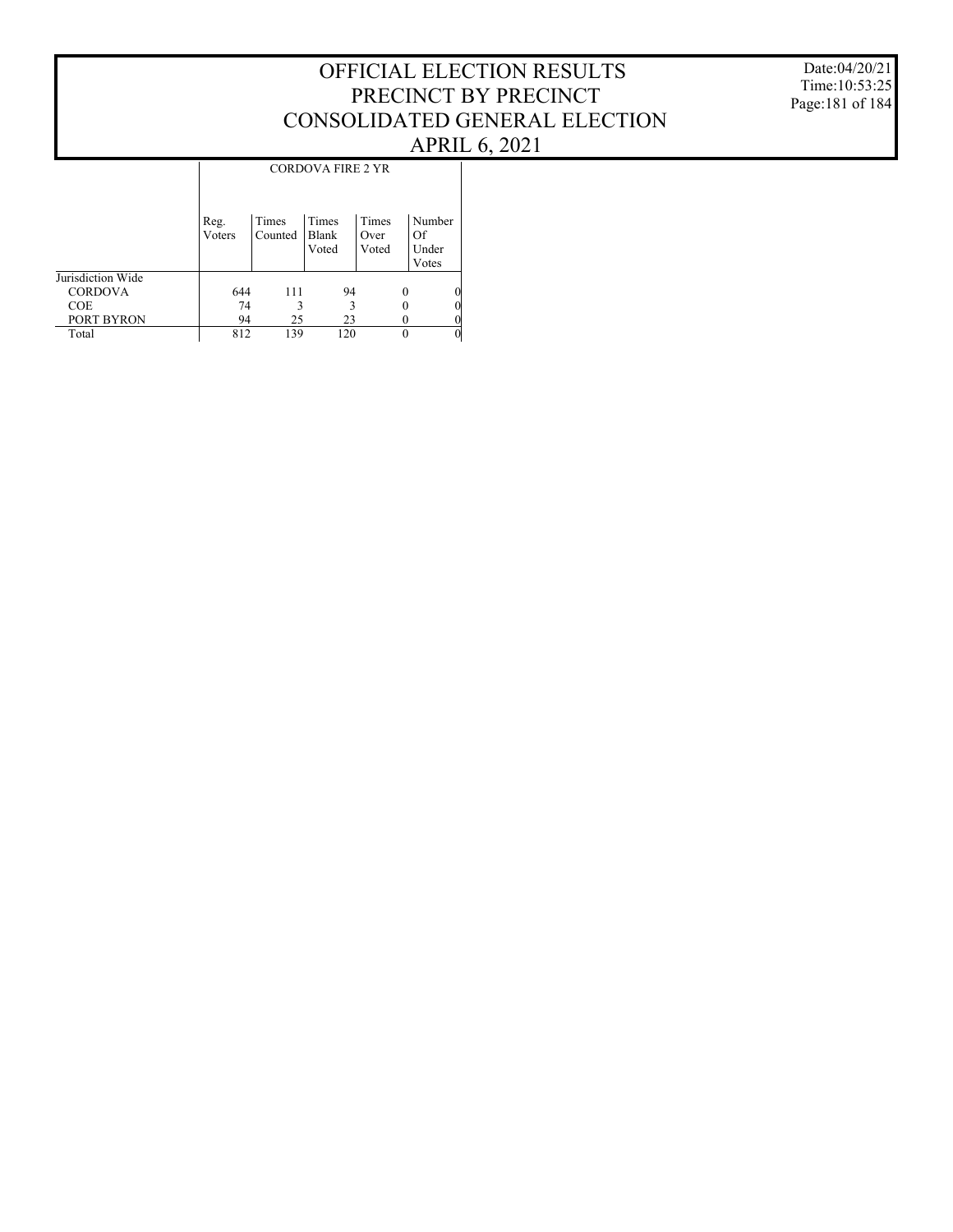Date:04/20/21 Time:10:53:25 Page:182 of 184

|                                |                | VILLAGE OF RAPIDS CITY PROP |                         |                        |                       |          |     |                  |                |    |                  |  |
|--------------------------------|----------------|-----------------------------|-------------------------|------------------------|-----------------------|----------|-----|------------------|----------------|----|------------------|--|
|                                |                |                             |                         |                        |                       |          |     |                  |                |    |                  |  |
|                                | Reg.<br>Voters | Times<br>Counted            | Times<br>Blank<br>Voted | Times<br>Over<br>Voted | Number<br>Of<br>Under | YES      |     |                  | N <sub>O</sub> |    |                  |  |
| Jurisdiction Wide              |                |                             |                         |                        | Votes                 |          |     |                  |                |    |                  |  |
| PORT BYRON<br><b>HAMPTON 1</b> | 8<br>693       | $\mathcal{L}$<br>115        |                         | $\Omega$               | $\theta$<br>$\Omega$  | $\Omega$ | 99  | 50.00%<br>86.84% |                | 15 | 50.00%<br>13.16% |  |
| Total                          | 701            | 117                         |                         |                        | $\theta$              | $\Omega$ | 100 | 86.21%           |                | 16 | 13.79%           |  |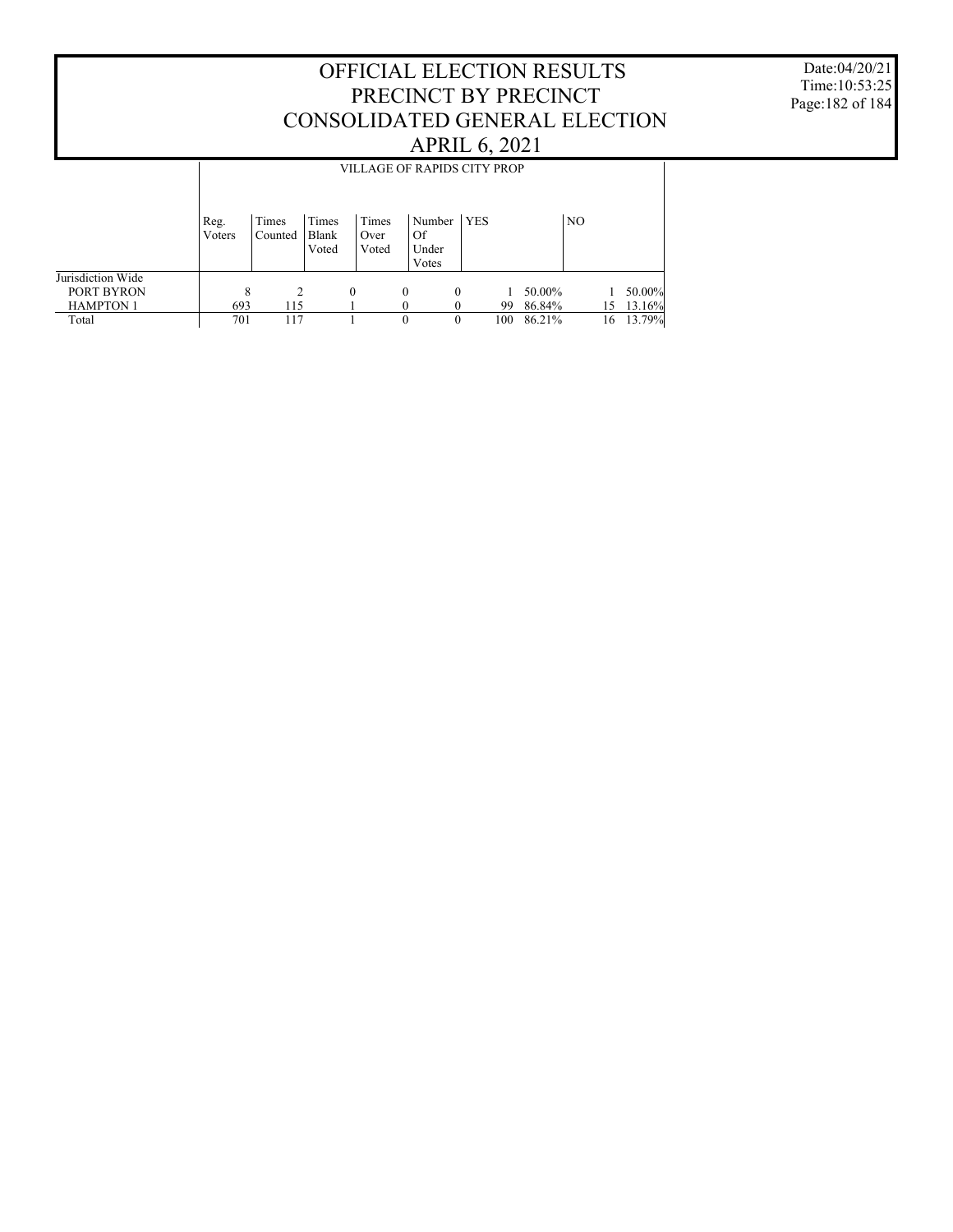Date:04/20/21 Time:10:53:25 Page:183 of 184

|                   | <b>SHERRARD LIBRARY PROP</b> |                  |                         |                        |                                       |            |    |        |                |    |        |
|-------------------|------------------------------|------------------|-------------------------|------------------------|---------------------------------------|------------|----|--------|----------------|----|--------|
|                   | Reg.<br>Voters               | Times<br>Counted | Times<br>Blank<br>Voted | Times<br>Over<br>Voted | Number<br><b>Of</b><br>Under<br>Votes | <b>YES</b> |    |        | N <sub>O</sub> |    |        |
| Jurisdiction Wide |                              |                  |                         |                        |                                       |            |    |        |                |    |        |
| RURAL             | 485                          | 86               |                         | 7                      |                                       | $\Omega$   | 32 | 41.03% |                | 46 | 58.97% |
| <b>BOWLING 1</b>  | 212                          | 15               |                         | 0                      | $\theta$                              | $\Omega$   | 8. | 53.33% |                |    | 46.67% |
| <b>BOWLING 2</b>  | 1027                         | 21               |                         |                        | $\theta$                              |            | 9  | 45.00% |                |    | 55.00% |
| Total             | 1724                         | 122              |                         | 8                      |                                       | $\theta$   | 49 | 43.36% | 64             |    | 56.64% |